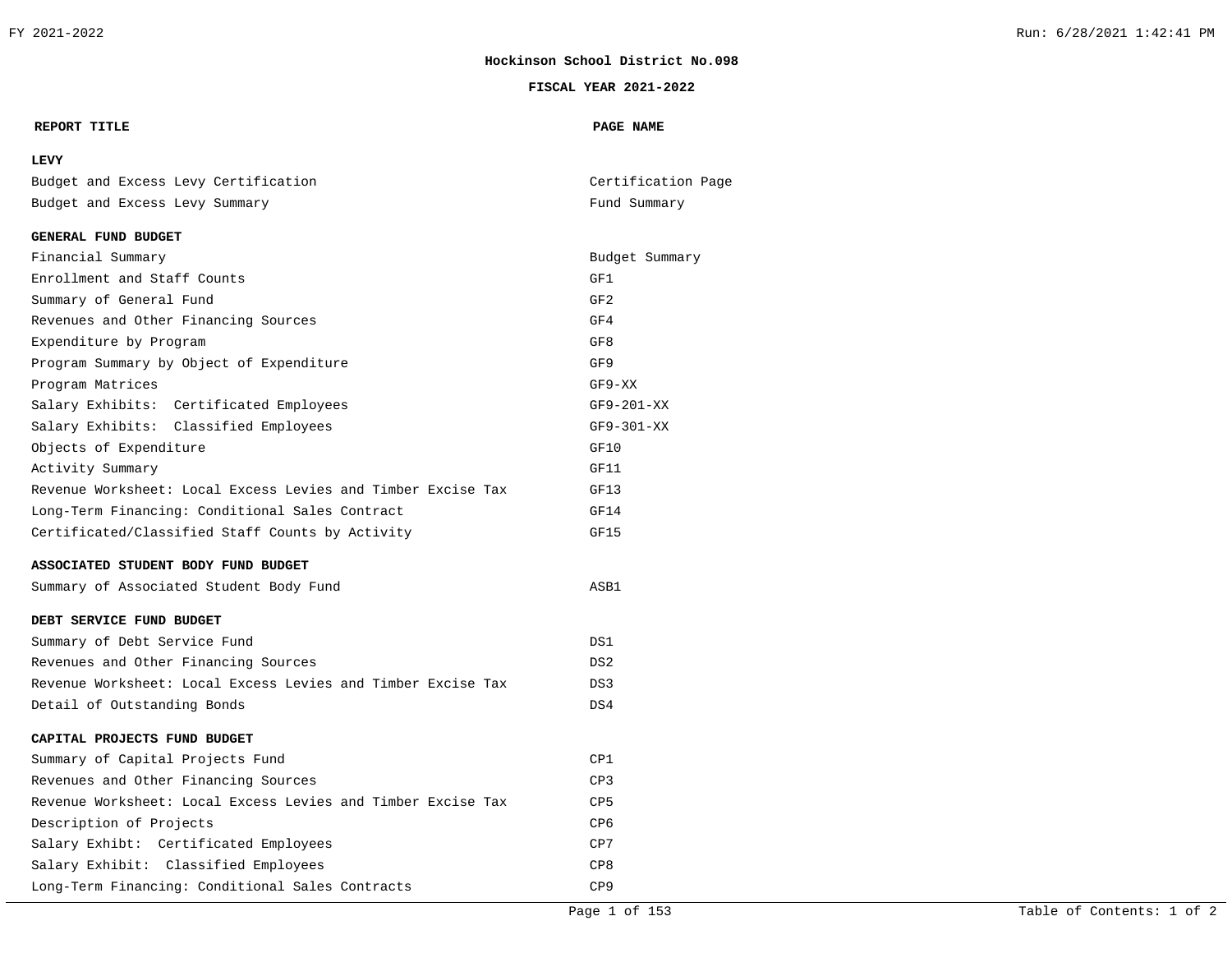#### **REPORT TITLE PAGE NAME**

#### **TRANSPORTATION VEHICLE FUND BUDGET**

| Summary of Transportation Vehicle Fund                       | TVF1  |
|--------------------------------------------------------------|-------|
| Revenue Worksheet: Local Excess Levies and Timber Excise Tax | TVF 3 |
| Long-Term Financing: Condition Sales Contract                | TVF4  |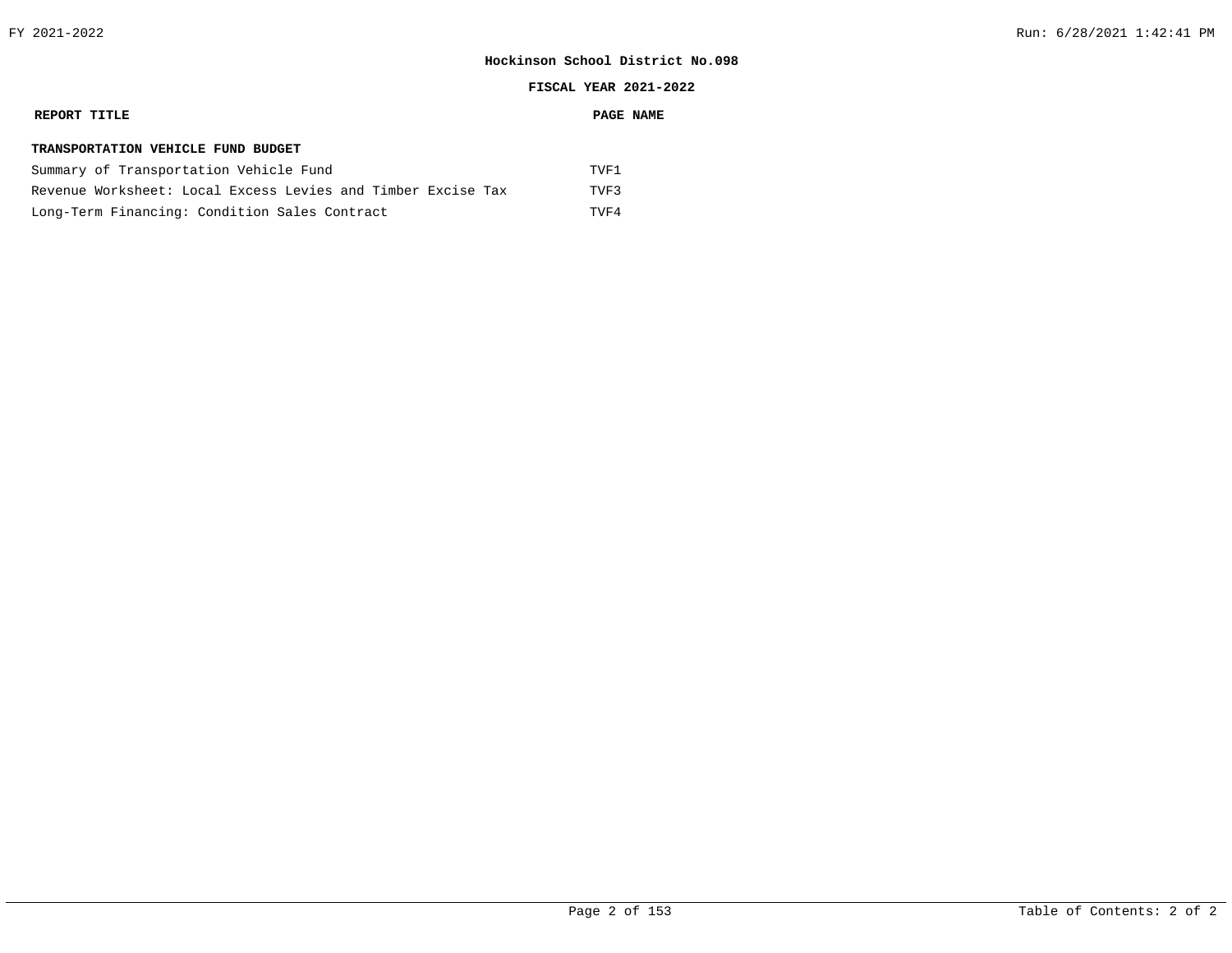#### **F-195 BUDGET**

#### **CERTIFICATION**

As Secretary to the Board of Directors of Hockinson School District School District No. 098 of Clark County, I do hereby certify that the Board of Directors, at a public meeting advertised pursuant to RCW 28A.505.050 and held pursuant to RCW 28A.505.060; (a) established the total appropriation expenditure amount for each fund for the fiscal year; and

(b) the budget for each fund represents the budget as adopted by the Board of Directors; and

(c) the budget is prepared on the modified accrual basis of accounting pursuant to RCW 28A.505.020; or

(d) the Board of Directors and officers of said school district are fully cognizant of their liability under the provisions of RCW 28A.505.150; and

(e) if applicable, pursuant to RCW 28A.150.270 and WAC 392-121-445, the Board of Directors has executed a resolution as part of the budget hearing requesting approval for operating transfers from the General Fund to the Debt Service Fund and/or the Capital Projects Fund; and (f) pursuant to RCW 84.52.020, the Board of Directors determined the amount of new fiscal year excess tax levy requirements needed for the General, Transportation, Capital Projects, and Debt Service Fund budgets.

Secretary to the Board of Directors and the Board of Directors and the Budget Adoption Date budget Adoption Date

**FOR ESD AND OSPI USE ONLY**

The School District budget has been reviewed and the total appropriation expenditure amount in each fund is fixed and approved in accordance with RCW 28A.505 for the period September 1, 2021 through August 31, 2022.

ESD Superintendent or Designee Date

OSPI Representative Date

Lock and Print Date: 06/28/2021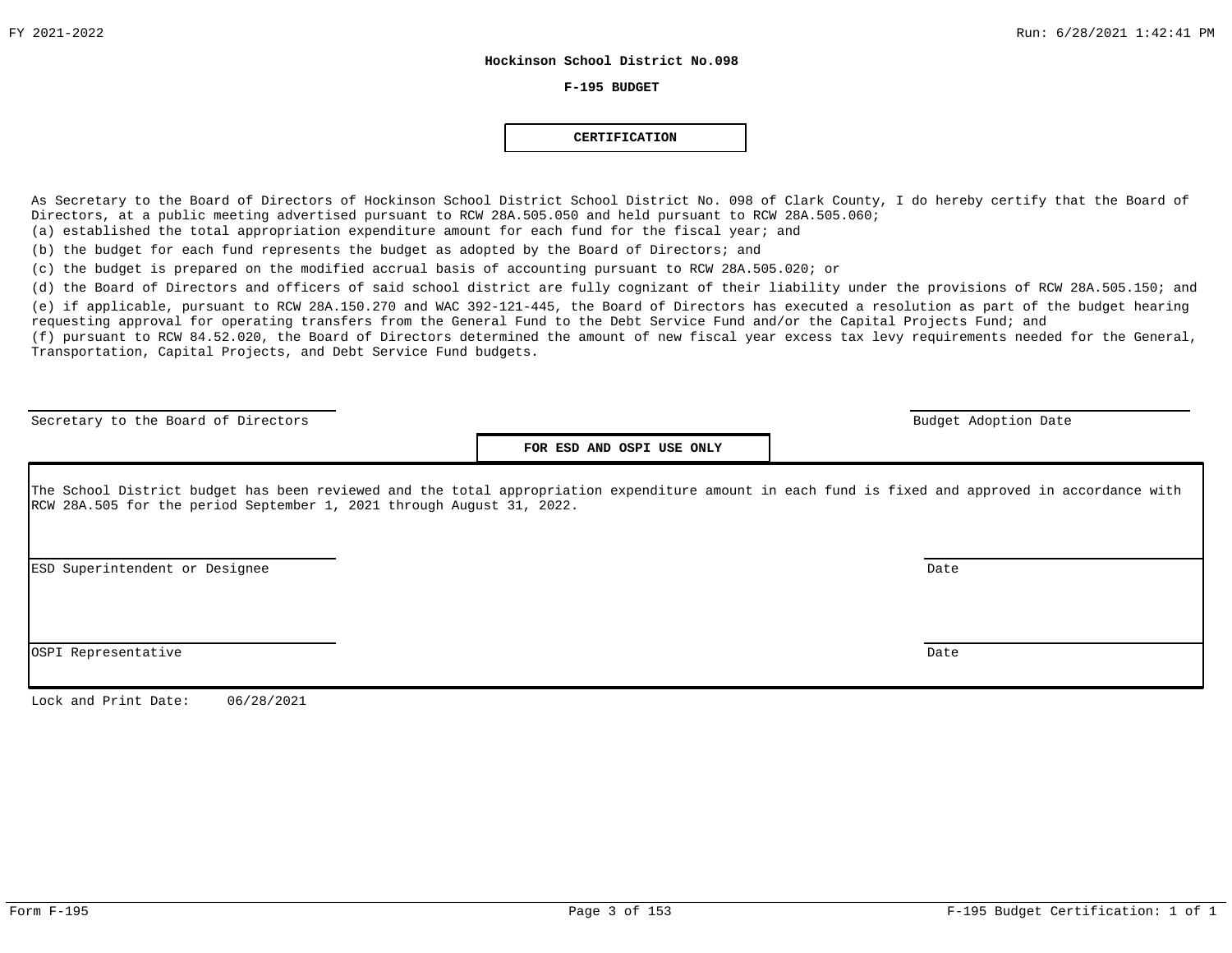**BUDGET AND EXCESS LEVY SUMMARY**

|                                                                                                  | General Fund | Associated<br>Student Body<br>Fund | Debt Service<br>Fund | Capital Projects<br>Fund | Transportation<br>Vehicle Fund |
|--------------------------------------------------------------------------------------------------|--------------|------------------------------------|----------------------|--------------------------|--------------------------------|
| SECTION A: BUDGET SUMMARY                                                                        |              |                                    |                      |                          |                                |
| Total Revenues and Other Financing Sources                                                       | 27,532,755   | 308,330                            | 3,421,205            | 1,038,000                | 0                              |
| Total Appropriation (Expenditures)                                                               | 28,007,002   | 319,873                            | 3, 294, 725          | 1,725,000                | 0                              |
| Other Financing Uses--Transfers Out (G.L. 536)                                                   | 0            | XXXXX                              | 30,000               | $\mathbf 0$              | 0                              |
| Other Financing Uses (G.L. 535)                                                                  | $\mathbf 0$  | <b>XXXXX</b>                       | $\mathbf 0$          | $\Omega$                 | 0                              |
| Excess of Revenues/Other Financing Sources Over/(Under)<br>Expenditures and Other Financing Uses | $-474, 247$  | $-11,543$                          | 96,480               | $-687,000$               | 0                              |
| Beginning Total Fund Balance                                                                     | 3,790,000    | 130,000                            | 1,570,623            | 1,792,000                | 0                              |
| Ending Total Fund Balance                                                                        | 3, 315, 753  | 118,457                            | 1,667,103            | 1,105,000                | 0                              |
| <b>EXCESS LEVIES FOR 2022 COLLECTION</b><br>SECTION B:                                           |              |                                    |                      |                          |                                |
| Excess levies approved by voters for 2022 collection                                             | 3,335,000    | $\mathbf 0$                        | $\mathbf 0$          | $\Omega$                 | 0                              |
| Rollback mandated by school district Board of Directors<br>1/                                    | 302,296      | 0                                  | 0                    | $\mathbf 0$              | 0                              |
| Net excess levy amount for 2022 collection after<br>rollback                                     | 3,032,704    | XXXXX                              | 3,500,000            | $\mathbf 0$              | 0                              |

1/ Rollback of levies needs to be certified pursuant to RCW 84.52.020. Please do NOT include such resolution as part of this document.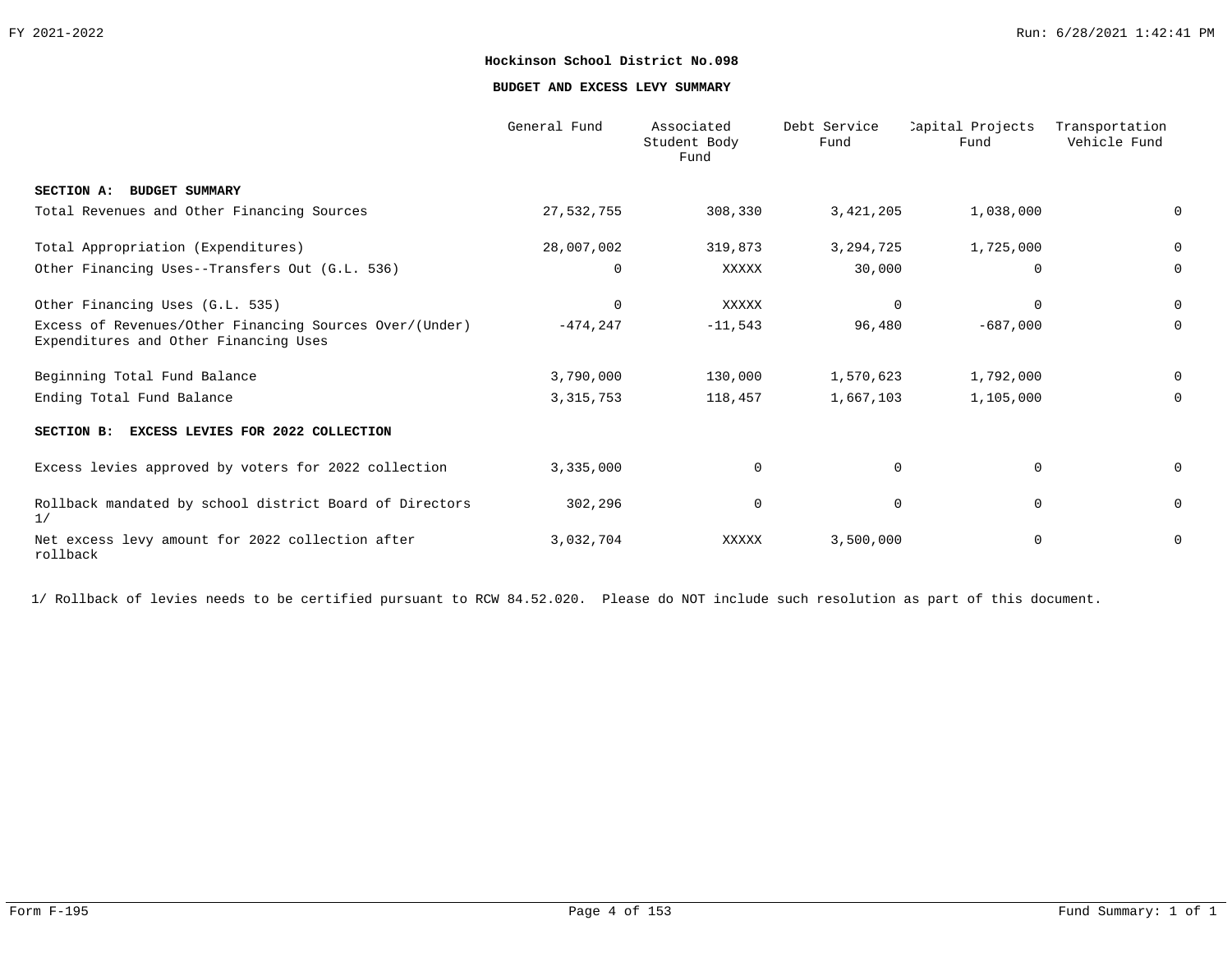### **GENERAL FUND FINANCIAL SUMMARY**

|                                               | (1)<br>Actual<br>2019-2020 | (2)<br>% of Total | (3)<br>Budget<br>2020-2021 | (4)<br>% of Total | (5)<br>Budget<br>2021-2022 | (6)<br>% of Total |
|-----------------------------------------------|----------------------------|-------------------|----------------------------|-------------------|----------------------------|-------------------|
| ENROLLMENT AND STAFFING SUMMARY               |                            |                   |                            |                   |                            |                   |
| Total K-12 FTE Enrollment Counts              |                            |                   | 2,051.00                   |                   | 1,920.00                   |                   |
| FTE Certificated Employees                    | 126.200                    |                   | 127.800                    |                   | 124.610                    |                   |
| FTE Classified Employees                      | 62.672                     |                   | 62.891                     |                   | 59.783                     |                   |
| FINANCIAL SUMMARY                             |                            |                   |                            |                   |                            |                   |
| Total Revenues and Other Financing<br>Sources | 26,012,690                 |                   | 27, 342, 903               |                   | 27,532,755                 |                   |
| Total Expenditures                            | 25,843,206                 |                   | 27, 316, 199               |                   | 28,007,002                 |                   |
| Total Beginning Fund Balance                  | 2,913,946                  |                   | 2,950,000                  |                   | 3,790,000                  |                   |
| Total Ending Fund Balance                     | 3,056,716                  |                   | 2,950,004                  |                   | 3, 315, 753                |                   |
| EXPENDITURE SUMMARY BY PROGRAM GROUPS         |                            |                   |                            |                   |                            |                   |
| Regular Instruction                           | 15,874,902                 | 61.43             | 16,468,671                 | 60.29             | 15,636,168                 | 55.83             |
| Federal Special Purpose Funding               | 0                          | 0.00              | 0                          | 0.00              | 707,947                    | 2.53              |
| Special Education Instruction                 | 2,973,654                  | 11.51             | 3, 117, 795                | 11.41             | 3,302,458                  | 11.79             |
| Vocational Instruction                        | 414,545                    | 1.60              | 528,230                    | 1.93              | 538,064                    | 1.92              |
| Skill Center Instruction                      | $\overline{0}$             | 0.00              | 0                          | 0.00              | 0                          | 0.00              |
| Compensatory Education                        | 582,734                    | 2.25              | 1,065,882                  | 3.90              | 1,447,244                  | 5.17              |
| Other Instructional Programs                  | 47,618                     | 0.18              | 53,788                     | 0.20              | 50,506                     | 0.18              |
| Community Services                            | 273,427                    | 1.06              | 194,892                    | 0.71              | 216,001                    | 0.77              |
| Support Services                              | 5,676,326                  | 21.96             | 5,886,941                  | 21.55             | 6,108,614                  | 21.81             |
| Total - Program Groups                        | 25,843,206                 | 100.00            | 27, 316, 199               | 100.00            | 28,007,002                 | 100.00            |
| EXPENDITURE SUMMARY BY ACTIVITY GROUPS        |                            |                   |                            |                   |                            |                   |
| Teaching Activities                           | 15,099,440                 | 58.43             | 16,470,343                 | 60.30             | 16,850,205                 | 60.16             |
| Teaching Support                              | 2,406,488                  | 9.31              | 2,542,525                  | 9.31              | 2,719,904                  | 9.71              |
| Other Supportive Activities                   | 4,391,157                  | 16.99             | 4,638,167                  | 16.98             | 4,900,850                  | 17.50             |
| Building Administration                       | $\overline{0}$             | 0.00              | 1,715,669                  | 6.28              | 1,494,865                  | 5.34              |
| Central Administration                        | 2, 144, 924                | 8.30              | 1,949,495                  | 7.14              | 2,041,178                  | 7.29              |
| Total - Activity Groups                       | 25,843,206                 | 100.00            | 27, 316, 199               | 100.00            | 28,007,002                 | 100.00            |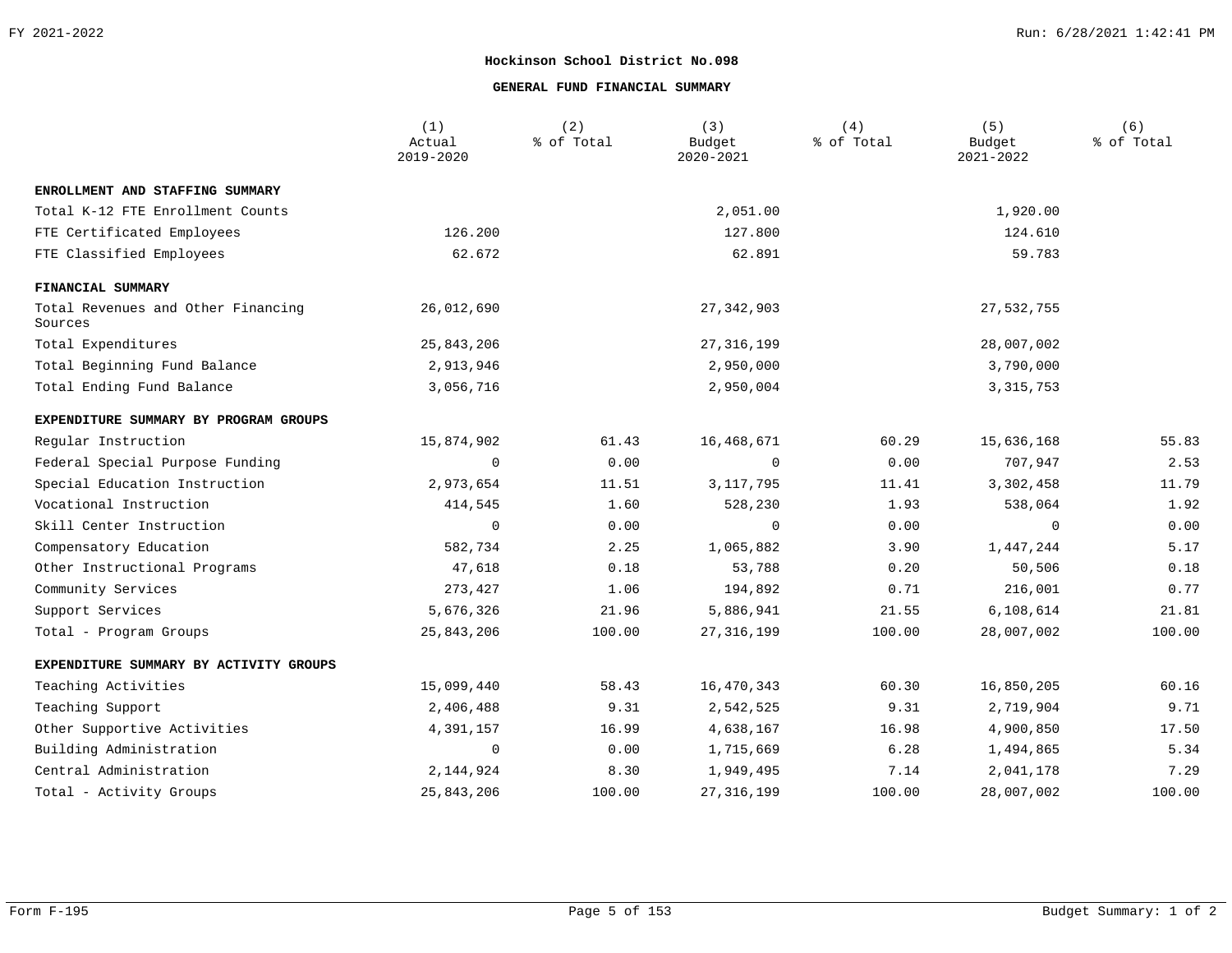### **GENERAL FUND FINANCIAL SUMMARY**

|                                                               | (1)<br>Actual<br>2019-2020 | (2)<br>% of Total | (3)<br>Budget<br>2020-2021 | (4)<br>% of Total | (5)<br>Budget<br>2021-2022 | (6)<br>% of Total |
|---------------------------------------------------------------|----------------------------|-------------------|----------------------------|-------------------|----------------------------|-------------------|
| EXPENDITURE SUMMARY BY OBJECTS                                |                            |                   |                            |                   |                            |                   |
| Certificated Salaries                                         | 10,945,850                 | 42.35             | 11,280,191                 | 41.29             | 11,463,040                 | 40.93             |
| Classified Salaries                                           | 3,461,260                  | 13.39             | 3,589,567                  | 13.14             | 3,555,896                  | 12.70             |
| Employee Benefits and Payroll Taxes                           | 5,869,455                  | 22.71             | 6,204,557                  | 22.71             | 5,978,458                  | 21.35             |
| Supplies, Instructional Resources and<br>Noncapitalized Items | 921,885                    | 3.57              | 1,240,609                  | 4.54              | 1,292,660                  | 4.62              |
| Purchased Services                                            | 4,557,086                  | 17.63             | 4,398,379                  | 16.10             | 4,806,910                  | 17.16             |
| Travel                                                        | 31,445                     | 0.12              | 39,585                     | 0.14              | 50,824                     | 0.18              |
| Capital Outlay                                                | 56,225                     | 0.22              | 563,311                    | 2.06              | 859,214                    | 3.07              |
| Total - Objects                                               | 25,843,206                 | 100.00            | 27, 316, 199               | 100.00            | 28,007,002                 | 100.00            |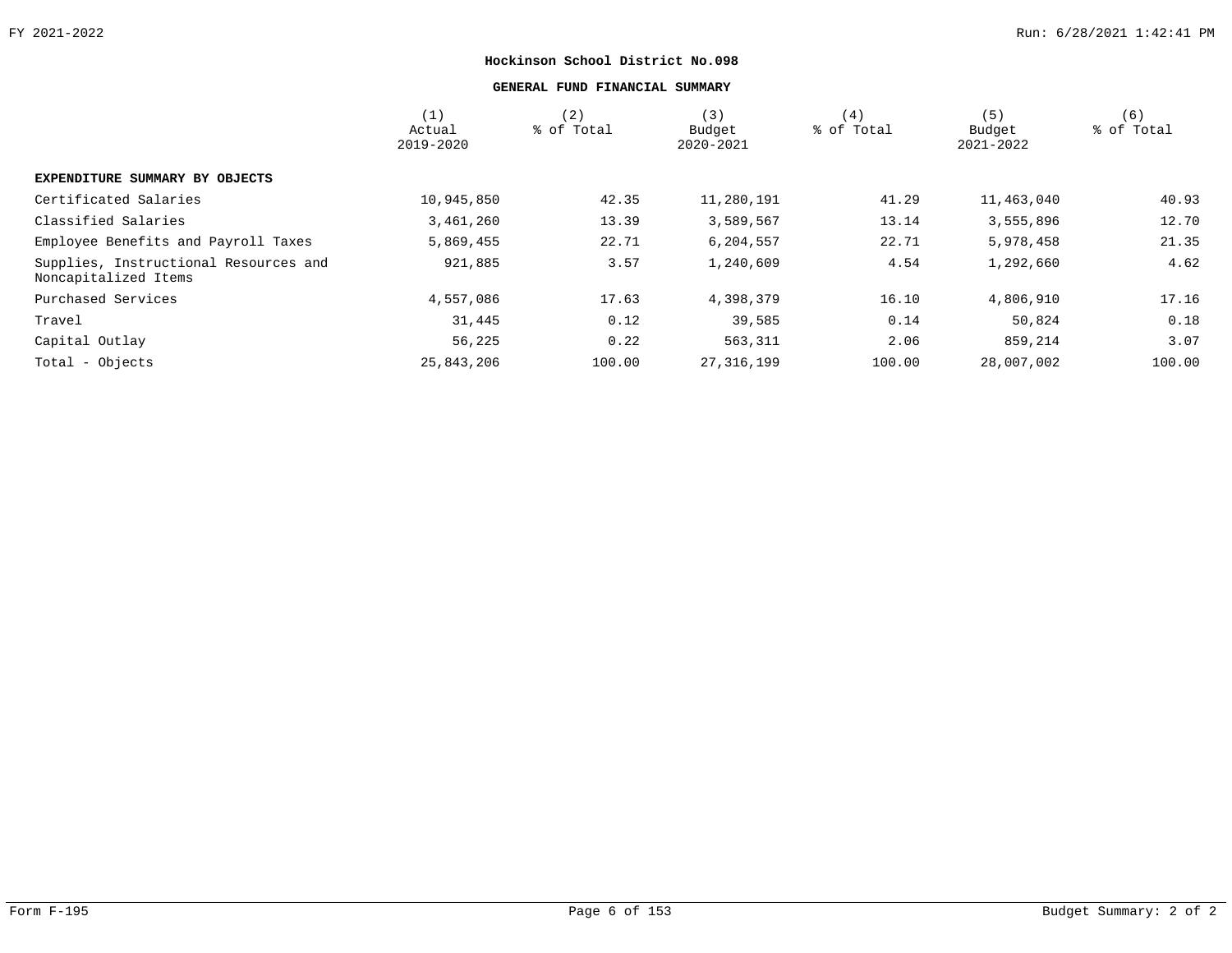#### **FY ENROLLMENT AND STAFF COUNTS**

|                                                            | Average 1/<br>2019-2020 | Budget 2/<br>2020-2021 | Budget 3/<br>2021-2022 |
|------------------------------------------------------------|-------------------------|------------------------|------------------------|
| A. FTE ENROLLMENT COUNTS (calculate to two decimal places) |                         |                        |                        |
| 1. Kindergarten /2                                         | 0.00                    | 120.00                 | 159.00                 |
| 2. Grade 1                                                 | 0.00                    | 138.00                 | 119.00                 |
| 3. Grade 2                                                 | 0.00                    | 158.00                 | 112.00                 |
| 4. Grade 3                                                 | 0.00                    | 138.00                 | 137.00                 |
| 5. Grade 4                                                 | 0.00                    | 172.00                 | 129.00                 |
| 6. Grade 5                                                 | 0.00                    | 151.00                 | 143.00                 |
| 7. Grade 6                                                 | 0.00                    | 171.00                 | 141.00                 |
| 8. Grade 7                                                 | 0.00                    | 170.00                 | 154.00                 |
| 9. Grade 8                                                 | 0.00                    | 168.00                 | 169.00                 |
| 10. Grade 9                                                | 0.00                    | 178.00                 | 163.00                 |
| 11. Grade 10                                               | 0.00                    | 174.00                 | 168.00                 |
| 12. Grade 11 (excluding Running Start)                     | 0.00                    | 128.00                 | 138.00                 |
| 13. Grade 12 (excluding Running Start)                     | 0.00                    | 98.00                  | 101.00                 |
| 14. SUBTOTAL                                               |                         | 1,964.00               | 1,833.00               |
| 15. Running Start                                          | 0.00                    | 85.00                  | 85.00                  |
| 16. Dropout Reengagement Enrollment                        | 0.00                    | 2.00                   | 2.00                   |
| 17. ALE Enrollment                                         | 0.00                    | 0.00                   | 0.00                   |
| 18. TOTAL K-12                                             |                         | 2,051.00               | 1,920.00               |
| B. STAFF COUNTS (calculate to three decimal places)        |                         |                        |                        |
| 1. General Fund FTE Certificated Employees /4              | 126.20                  | 127.80                 | 124.610                |
| 2. General Fund FTE Classified Employees /4                | 62.67                   | 62.89                  | 59.783                 |

1/ Enrollment are the average counts at school year?s end as reported in the P-223 system. These counts do not include Ancillary and Non-Standard (summer) data.

2/ Enrollment and staff counts are entered in the budget for the school year. These counts remain constant and are not subject to change with subsequent updates to the P-233 and S-275 system, respectively.

3/ Enrollment should include special ed., part-time private, home-based, and summer students eligible for BEA funding, as reflected in the F-203.

4/ The staff counts for the prior year are the actual counts reported on Form S-275 and the current fiscal year are budgeted counts reported on Form F-195.

5/ Beginning in 2011-2012 kindergarten is considered full day and basic education. Beginning with 2011-2012, kindergarten enrollment counts should include any additional FTE attributable to the state funded full day kindergarten allocation based on total kindergarten enrollment, as reflected in the F-203.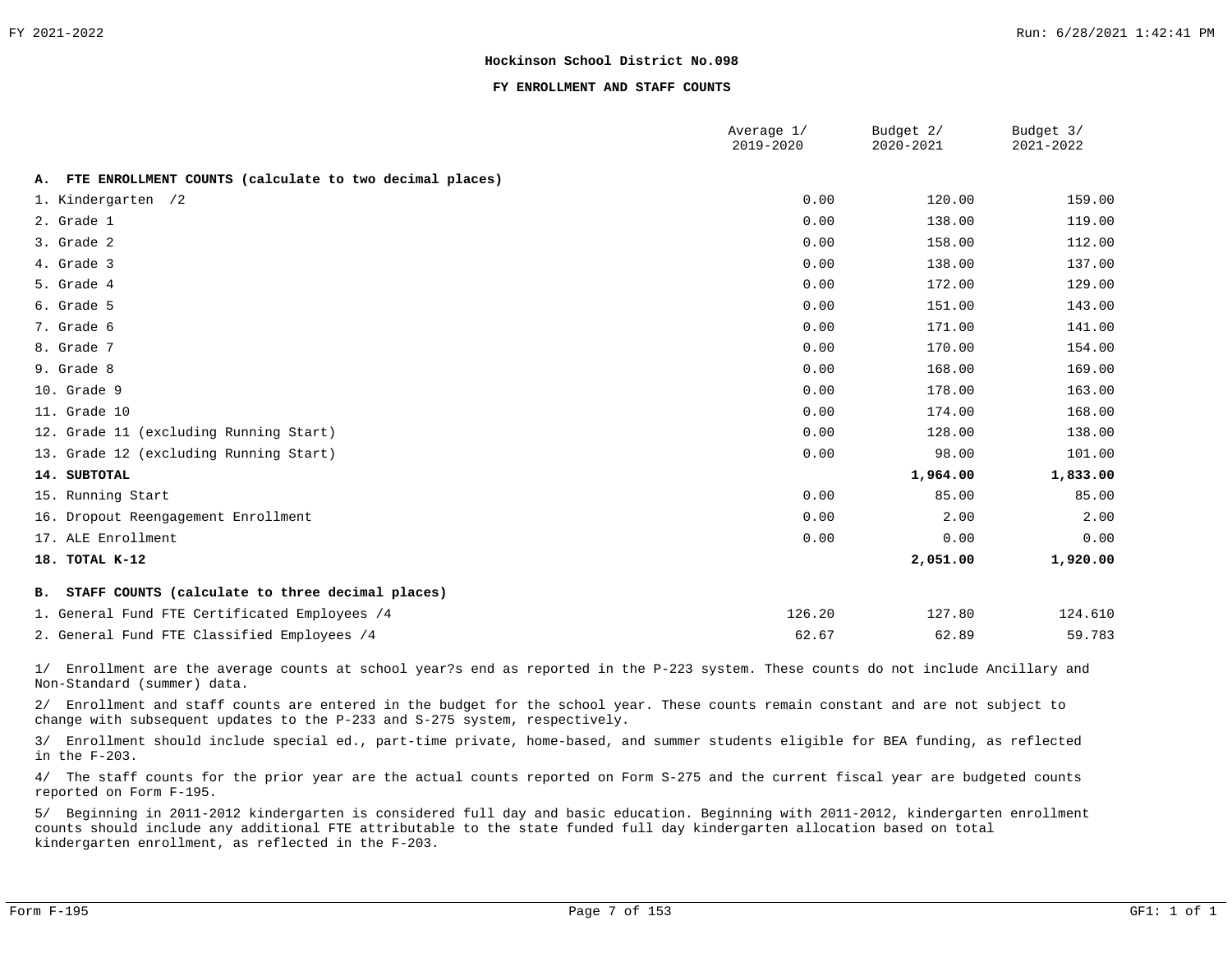#### **SUMMARY OF GENERAL FUND BUDGET**

|                                                                                                                  | (1)<br>Actual<br>2019-2020 | (2)<br>Budget<br>2020-2021 | (3)<br>Budget<br>2021-2022 |
|------------------------------------------------------------------------------------------------------------------|----------------------------|----------------------------|----------------------------|
| REVENUES AND OTHER FINANCING SOURCES                                                                             |                            |                            |                            |
| 1000<br>Local Taxes                                                                                              | 2,490,637                  | 2,678,007                  | 2,918,925                  |
| 2000<br>Local Nontax Support                                                                                     | 612,283                    | 876,541                    | 515,600                    |
| State, General Purpose<br>3000                                                                                   | 18,268,553                 | 18,849,375                 | 17,692,975                 |
| 4000<br>State, Special Purpose                                                                                   | 3,823,546                  | 4,270,520                  | 4,187,660                  |
| 5000<br>Federal, General Purpose                                                                                 | 37                         | $\mathbf 0$                | 60,000                     |
| Federal, Special Purpose<br>6000                                                                                 | 816,839                    | 668,460                    | 2,157,595                  |
| Revenues from Other School Districts<br>7000                                                                     | 0                          | $\mathbf 0$                | $\Omega$                   |
| 8000<br>Revenues from Other Entities                                                                             | 795                        | $\mathbf 0$                | $\Omega$                   |
| Other Financing Sources<br>9000                                                                                  | $\Omega$                   | $\Omega$                   | $\Omega$                   |
| TOTAL REVENUES AND OTHER FINANCING SOURCES<br>А.                                                                 | 26,012,690                 | 27, 342, 903               | 27,532,755                 |
| <b>EXPENDITURES</b>                                                                                              |                            |                            |                            |
| Regular Instruction<br>00 <sup>1</sup>                                                                           | 15,874,902                 | 16,468,671                 | 15,636,168                 |
| Federal Special Purpose Funding<br>10 <sub>1</sub>                                                               | $\mathbf 0$                | $\mathbf 0$                | 707,947                    |
| Special Education Instruction<br>20 <sub>1</sub>                                                                 | 2,973,654                  | 3, 117, 795                | 3,302,458                  |
| Vocational Education Instruction<br>30                                                                           | 414,545                    | 528,230                    | 538,064                    |
| Skill Center Instruction<br>40                                                                                   | $\Omega$                   | $\mathbf 0$                | $\Omega$                   |
| 50 and 60   Compensatory Education Instruction                                                                   | 582,734                    | 1,065,882                  | 1,447,244                  |
| Other Instructional Programs<br>70                                                                               | 47,618                     | 53,788                     | 50,506                     |
| Community Services<br>80                                                                                         | 273,427                    | 194,892                    | 216,001                    |
| Support Services<br>90                                                                                           | 5,676,326                  | 5,886,941                  | 6,108,614                  |
| TOTAL EXPENDITURES<br>в.                                                                                         | 25,843,206                 | 27,316,199                 | 28,007,002                 |
| OTHER FINANCING USES--TRANSFERS OUT (G.L.536) 1/<br>c.                                                           | 26,714                     | 26,700                     | 0                          |
| OTHER FINANCING USES (G.L.535) 2/<br>D.                                                                          | 0                          | 0                          | 0                          |
| EXCESS OF REVENUES/OTHER FINANCING SOURCES OVER (UNDER) EXPENDITURES AND OTHER<br>Е.<br>FINANCING USES (A-B-C-D) | 142,770                    | 4                          | $-474,247$                 |
| BEGINNING FUND BALANCE                                                                                           |                            |                            |                            |
| Restricted for Other Items<br>G.L.810                                                                            | 0                          | $\mathbf 0$                | $\Omega$                   |
| Restricted for Unequalized Deductible Revenue<br>G.L.815                                                         | 0                          | $\mathbf 0$                | 0                          |
| G.L.821 Restricted for Carryover of Restricted Revenues                                                          | 49,935                     | 0                          | $\Omega$                   |
| Restricted for Skill Center<br>G.L.825                                                                           | 0                          | 0                          | 0                          |
| Restricted for Carryover of Food Service Revenue<br>G.L.828                                                      | O                          | 0                          | $\Omega$                   |
| Restricted for Debt Service<br>G.L.830                                                                           | $\Omega$                   | $\mathbf 0$                | $\mathbf 0$                |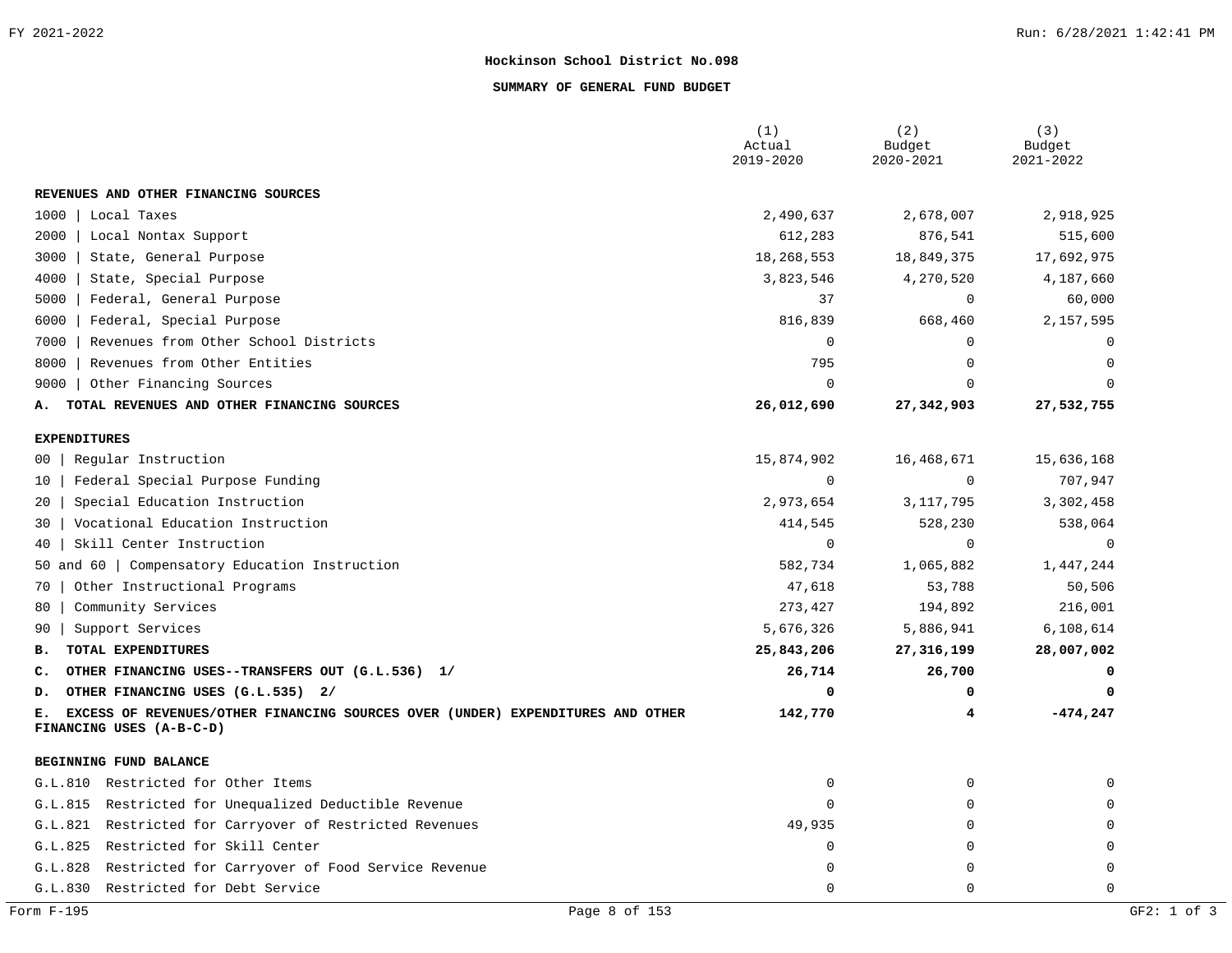#### **SUMMARY OF GENERAL FUND BUDGET**

|         |                                                          | (1)<br>Actual<br>2019-2020 | (2)<br>Budget<br>2020-2021 | (3)<br>Budget<br>2021-2022 |
|---------|----------------------------------------------------------|----------------------------|----------------------------|----------------------------|
|         | G.L.835 Restricted for Arbitrage Rebate                  | $\mathbf 0$                | 0                          | $\Omega$                   |
| G.L.840 | Nonspendable Fund Balance-Inventory & Prepaid Items      | 479,974                    | 575,000                    | 225,000                    |
| G.L.845 | Restricted for Self-Insurance                            | $\Omega$                   | 0                          | $\mathbf 0$                |
| G.L.850 | Restricted for Uninsured Risks                           | $\Omega$                   | $\Omega$                   | $\Omega$                   |
| G.L.870 | Committed to Other Purposes                              | $\Omega$                   | 0                          |                            |
| G.L.872 | Committed to Economic Stabilization                      | $\Omega$                   | 0                          |                            |
| G.L.875 | Assigned to Contingencies                                | 0                          | $\Omega$                   |                            |
|         | G.L.884 Assigned to Other Capital Projects               | $\Omega$                   | $\Omega$                   | ∩                          |
| G.L.888 | Assigned to Other Purposes                               | 1,234,647                  | 1,087,500                  | 1,260,045                  |
| G.L.890 | Unassigned Fund Balance                                  | $\Omega$                   | $\Omega$                   | $\Omega$                   |
| G.L.891 | Unassigned to Minimum Fund Balance Policy                | <b>XXXXX</b>               | 1,287,500                  | 2,304,955                  |
| F.,     | TOTAL BEGINNING FUND BALANCE                             | 2,913,946                  | 2,950,000                  | 3,790,000                  |
| G.      | G.L.898 PRIOR YEAR CORRECTIONS OR RESTATEMENTS (+ OR -)  | <b>XXXXX</b>               | <b>XXXXX</b>               | <b>XXXXX</b>               |
|         | ENDING FUND BALANCE                                      |                            |                            |                            |
| G.L.810 | Restricted for Other Items                               | 0                          | 0                          | ∩                          |
| G.L.815 | Restricted for Unequalized Deductible Revenue            | $\Omega$                   | 0                          |                            |
| G.L.821 | Restricted for Carryover of Restricted Revenues          | 49,935                     | $\Omega$                   | <sup>0</sup>               |
| G.L.825 | Restricted for Skill Center                              | $\Omega$                   | 0                          | ∩                          |
|         | G.L.828 Restricted for Carryover of Food Service Revenue | $\Omega$                   | $\Omega$                   |                            |
| G.L.830 | Restricted for Debt Service                              | $\Omega$                   | $\Omega$                   | ∩                          |
|         | G.L.835 Restricted for Arbitrage Rebate                  | $\Omega$                   | 0                          | $\Omega$                   |
| G.L.840 | Nonspendable Fund Balance-Inventory & Prepaid Items      | 479,974                    | 225,000                    | 225,000                    |
|         | G.L.845 Restricted for Self-Insurance                    | $\Omega$                   | 0                          | 0                          |
| G.L.850 | Restricted for Uninsured Risks                           | $\Omega$                   | $\Omega$                   | $\Omega$                   |
| G.L.870 | Committed to Other Purposes                              | 0                          | 0                          | $\Omega$                   |
| G.L.872 | Committed to Economic Stabilization                      | $\Omega$                   | 0                          |                            |
| G.L.875 | Assigned to Contingencies                                | $\Omega$                   | 0                          | $\Omega$                   |
| G.L.884 | Assigned to Other Capital Projects                       | $\Omega$                   | $\Omega$                   |                            |
| G.L.888 | Assigned to Other Purposes                               | 1,234,647                  | 1,384,194                  | 1,056,579                  |
| G.L.890 | Unassigned Fund Balance                                  | $\Omega$                   | $\Omega$                   | $\Omega$                   |
| G.L.891 | Unassigned to Minimum Fund Balance Policy                | 1,292,160                  | 1,340,810                  | 2,034,174                  |
|         | H. TOTAL ENDING FUND BALANCE (E+F, +OR-G) 3/             | 3,056,716                  | 2,950,004                  | 3,315,753                  |

1/ G.L. 536 is an account that is used to summarize actions for other financing uses--transfers out.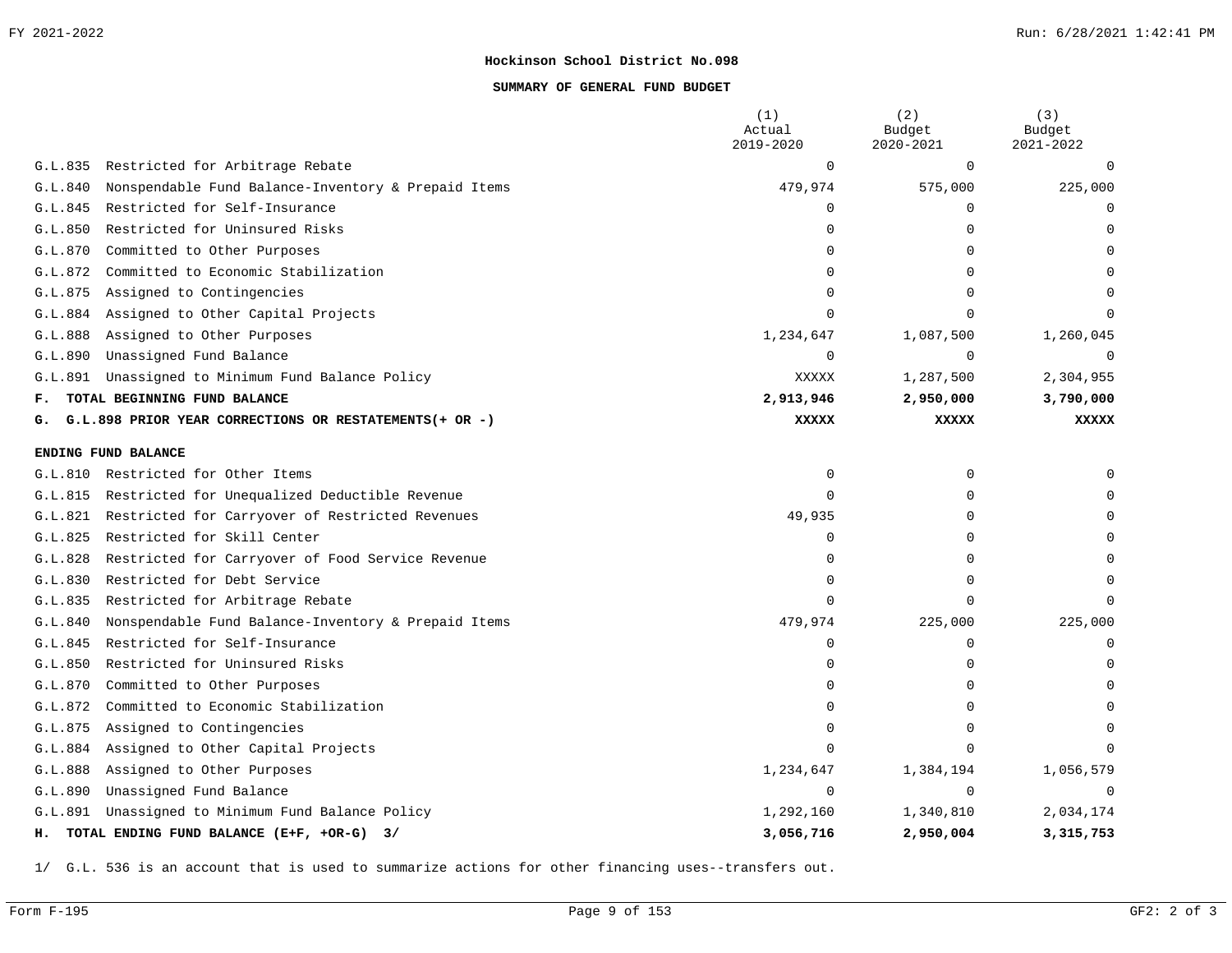#### **SUMMARY OF GENERAL FUND BUDGET**

2/ G.L.535 is an account that is used to summarize actions for other financing uses such as long-term financing and debt extingishments. Nonvoted debts may be serviced in the Debt Service Fund (DSF) rather than in the fund that received the debt proceeds. In order to provide the resources to retire the debt, a transfer is used by the General Fund, Capital Projects Fund, or Transportation Vehicle Fund to transfer resources to the DSF. Refer to Page DS4 for detail of estimated outstanding nonvoted bond detail information.

3/ Line H must be equal to or greater than all restricted fund balances.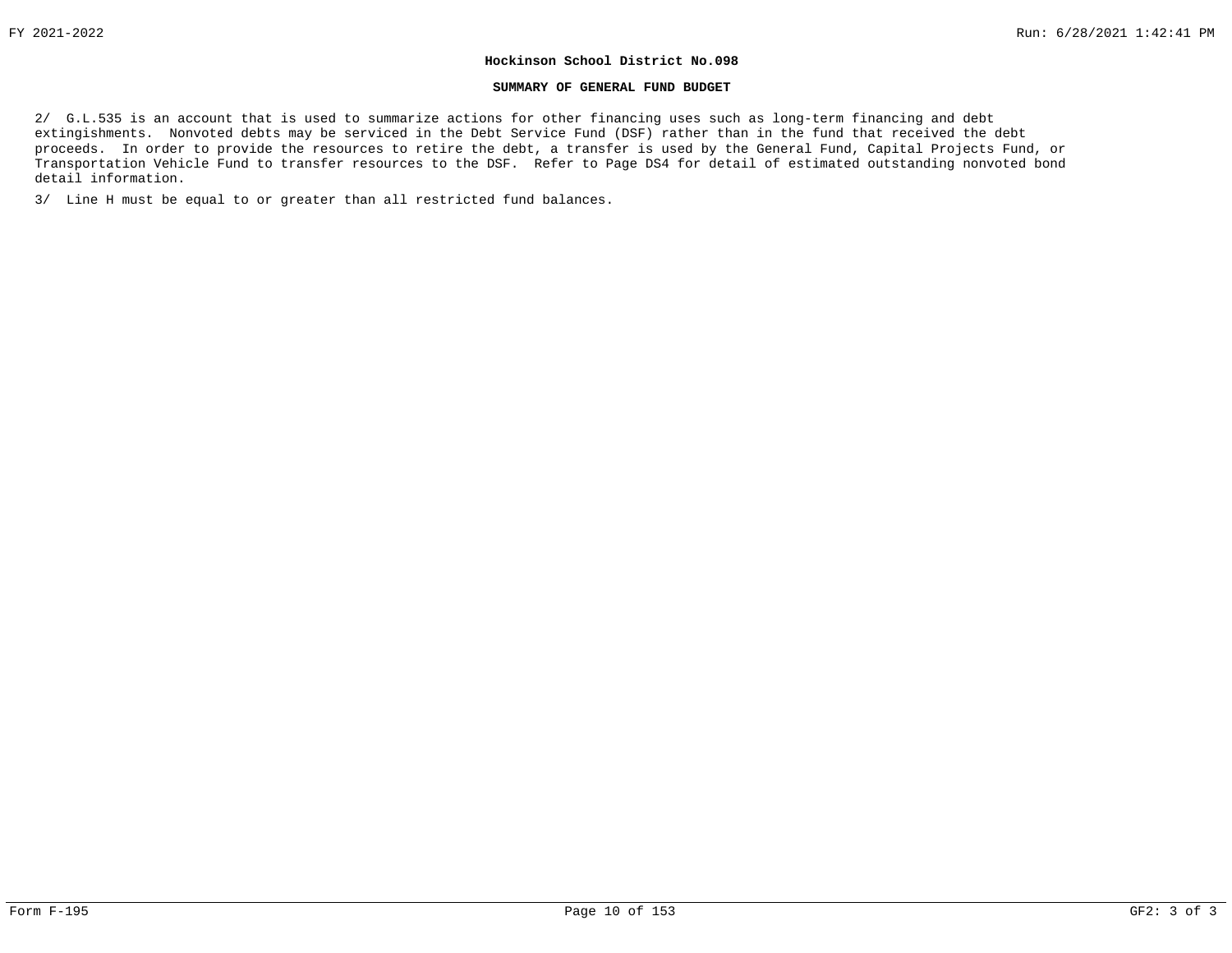|      |                                                         | (1)<br>Actual<br>2019-2020 | (2)<br>Budget<br>2020-2021 | (3)<br>Budget<br>2021-2022 |
|------|---------------------------------------------------------|----------------------------|----------------------------|----------------------------|
|      | LOCAL TAXES                                             |                            |                            |                            |
| 1100 | Local Property Tax                                      | 2,479,212                  | 2,678,007                  | 2,910,280                  |
| 1300 | Sale of Tax Title Property                              | $\Omega$                   | $\mathbf 0$                | $\Omega$                   |
| 1400 | Local in lieu of Taxes                                  | $\overline{0}$             | $\mathbf 0$                | $\mathbf 0$                |
| 1500 | Timber Excise Tax                                       | 11,425                     | $\mathbf 0$                | 8,645                      |
| 1600 | County-Administered Forests                             | 0                          | $\mathbf 0$                | $\Omega$                   |
| 1900 | Other Local Taxes                                       | $\Omega$                   | $\mathbf 0$                | $\Omega$                   |
| 1000 | TOTAL LOCAL TAXES                                       | 2,490,637                  | 2,678,007                  | 2,918,925                  |
|      | LOCAL SUPPORT NONTAX                                    |                            |                            |                            |
| 2100 | Tuitions and Fees, Unassigned                           | 93,020                     | 176,000                    | 176,000                    |
| 2122 | Special Ed-Infants and Toddlers-Tuition and Fees        | 0                          | $\mathbf 0$                | 0                          |
| 2131 | Secondary Vocational Education Tuition                  | $\Omega$                   | $\mathbf 0$                | $\mathbf 0$                |
| 2145 | Skill Center Tuitions and Fees                          | $\Omega$                   | $\mathbf 0$                | $\Omega$                   |
| 2171 | Traffic Safety Education Fees                           | $\Omega$                   | $\mathbf 0$                | $\mathbf 0$                |
| 2173 | Summer School Tuition and Fees                          | $\Omega$                   | $\mathbf 0$                | $\Omega$                   |
| 2186 | Community School Tuition and Fees                       | $\Omega$                   | $\mathbf 0$                | $\Omega$                   |
| 2188 | Childcare Tuitions and Fees                             | 72,303                     | 130,000                    | 130,000                    |
| 2200 | Sales of Goods, Supplies, and Services, Unassigned      | 35,330                     | 500                        | 500                        |
| 2231 | Secondary Voc. Ed., Sales of Goods, Supplies, and Svcs  | 0                          | $\mathbf 0$                | $\overline{0}$             |
| 2245 | Skill Center, Sales of Goods, Supplies and Services     | 0                          | $\mathbf 0$                | $\Omega$                   |
| 2288 | Childcare, Sales of Goods, Supplies and Services        | 175                        | $\Omega$                   | $\Omega$                   |
| 2289 | Other Community Svcs Sales of Goods, Supplies and Svcs  | 56,549                     | 81,000                     | 81,000                     |
| 2298 | School Food Services, Sales of Goods, Supplies and Svcs | 260,171                    | 374,934                    | 10,000                     |
| 2300 | Investment Earnings                                     | 47,671                     | 36,000                     | 40,000                     |
| 2400 | Interfund Loan Interest Earnings                        | 0                          | $\mathbf 0$                | $\mathbf 0$                |
| 2450 | Other Interest Earnings                                 | <b>XXXXX</b>               | $\mathbf 0$                | $\Omega$                   |
| 2500 | Gifts and Donations                                     | 45,569                     | 50,000                     | 50,000                     |
| 2600 | Fines and Damages                                       | 1,495                      | 3,100                      | 3,100                      |
| 2700 | Rentals and Leases                                      | 0                          | $\mathbf 0$                | $\mathbf 0$                |
| 2800 | Insurance Recoveries                                    | 0                          | $\mathbf 0$                | $\Omega$                   |
| 2900 | Local Support Nontax, Unassigned                        | 0                          | 25,007                     | 25,000                     |
| 2910 | E-Rate                                                  | $\Omega$                   | $\mathbf 0$                | $\mathbf 0$                |
| 2998 | Local School Food Services-non NSLP                     | XXXXX                      | $\mathbf 0$                | $\mathbf 0$                |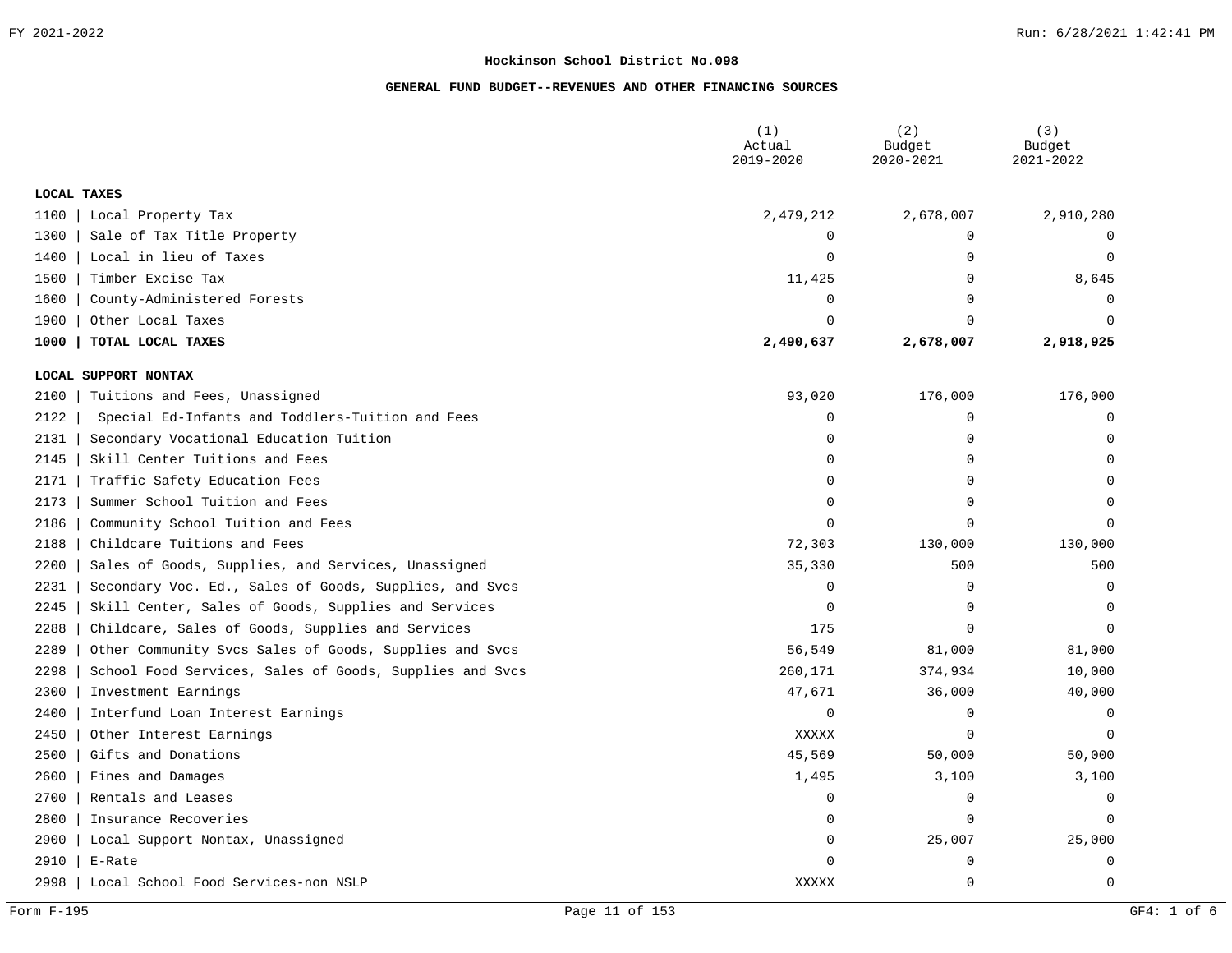|                                                                 | (1)<br>Actual<br>2019-2020 | (2)<br>Budget<br>2020-2021 | (3)<br>Budget<br>2021-2022 |
|-----------------------------------------------------------------|----------------------------|----------------------------|----------------------------|
| TOTAL LOCAL SUPPORT NONTAX<br>2000                              | 612,283                    | 876,541                    | 515,600                    |
| STATE, GENERAL PURPOSE                                          |                            |                            |                            |
| 3100<br>Apportionment                                           | 17, 317, 218               | 18,008,797                 | 17,023,685                 |
| 3121<br>Special Education--General Apportionment                | 337,211                    | 350,147                    | 304,722                    |
| 3300<br>Local Effort Assistance                                 | 586,369                    | 490,431                    | 361,068                    |
| 3600<br>State Forests                                           | 27,754                     | 0                          | 3,500                      |
| 3900<br>Other State General Purpose, Unassigned                 | $\Omega$                   | $\Omega$                   | $\Omega$                   |
| 3000<br>TOTAL STATE, GENERAL PURPOSE                            | 18,268,553                 | 18,849,375                 | 17,692,975                 |
| STATE, SPECIAL PURPOSE                                          |                            |                            |                            |
| 4100<br>Special Purpose, Unassigned                             | $\mathbf 0$                | $\mathbf 0$                | 0                          |
| 4121<br>Special Education                                       | 1,918,787                  | 1,843,960                  | 1,816,453                  |
| 4122<br>Special Ed-Infants and Toddlers-State                   | 36,852                     | 0                          | 0                          |
| 4126<br>State Institutions, Special Education                   | $\mathbf 0$                | $\Omega$                   | $\Omega$                   |
| 4155<br>Learning Assistance                                     | 223,166                    | 240,485                    | 220,819                    |
| 4156<br>State Institutions, Centers, and Homes, Delinquent      | $\Omega$                   | $\mathbf{0}$               | 0                          |
| 4158<br>Special and Pilot Programs                              | 137,028                    | 618,030                    | 655,000                    |
| 4159<br>Institutions-Juveniles in Adult Jails                   | $\Omega$                   | 0                          | $\Omega$                   |
| 4165<br>Transitional Bilingual                                  | 91,505                     | 124,057                    | 114,526                    |
| 4174<br>Highly Capable                                          | 56,596                     | 60,506                     | 56,956                     |
| 4188<br>Childcare                                               | $\Omega$                   | 0                          | $\Omega$                   |
| 4198<br>School Food Services                                    | 6,556                      | 2,982                      | 3,000                      |
| Transportation--Operations<br>4199                              | 1,348,801                  | 1,345,500                  | 1,317,906                  |
| 4300<br>Other State Agencies, Unassigned                        | 0                          | 0                          | 0                          |
| 4321<br>Special Education--Other State Agencies                 | 4,255                      | 3,000                      | 3,000                      |
| 4322<br>Special Education-Infants and Toddlers-State            | 0                          | 32,000                     | 0                          |
| 4326<br>State Institutions--Special Education--Other State Agcs | $\Omega$                   | 0                          | 0                          |
| 4356<br>State Insts, Ctrs, Homes, Delinquent--Other St. Agcs    | 0                          | $\mathbf 0$                | 0                          |
| 4358<br>Special and Pilot Programs--Other State Agencies        | $\Omega$                   | $\mathbf 0$                | $\Omega$                   |
| 4365<br>Transitional Bilingual--Other State Agencies            | $\Omega$                   | 0                          | $\Omega$                   |
| 4388<br>Childcare--Other State Agencies                         | $\Omega$                   | 0                          | $\Omega$                   |
| 4398<br>School Food Services--Other State Agencies              | $\Omega$                   | 0                          | 0                          |
| 4399<br>Transportation--Operations--Other State Agencies        | $\Omega$                   | $\Omega$                   | 0                          |
| 4000<br>TOTAL STATE, SPECIAL PURPOSE                            | 3,823,546                  | 4,270,520                  | 4,187,660                  |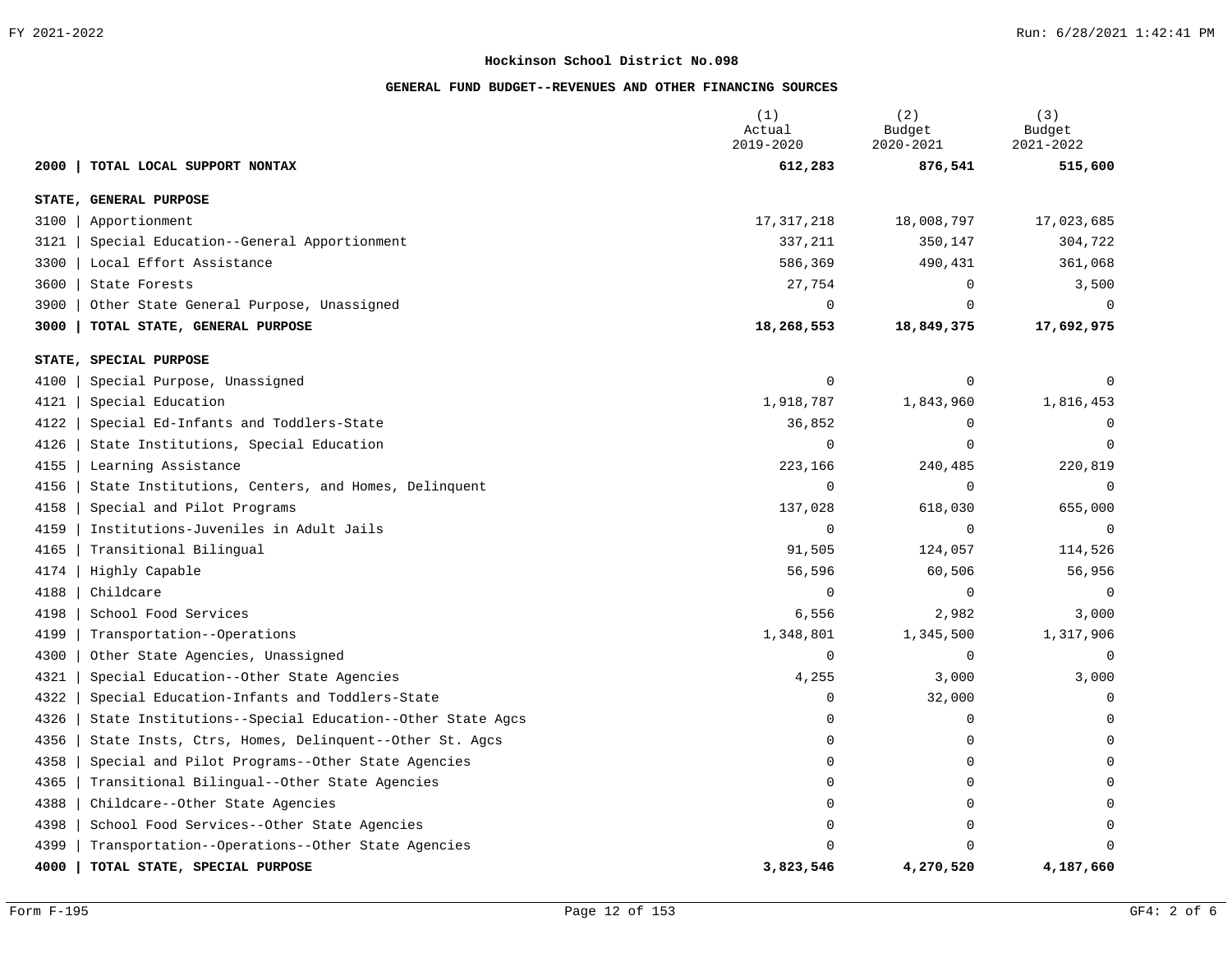|      |                                                         | (1)<br>Actual<br>2019-2020 | (2)<br>Budget<br>2020-2021 | (3)<br>Budget<br>2021-2022 |
|------|---------------------------------------------------------|----------------------------|----------------------------|----------------------------|
|      | FEDERAL, GENERAL PURPOSE                                |                            |                            |                            |
| 5200 | General Purpose Direct Federal Grants, Unassigned       | $\mathbf 0$                | $\mathbf 0$                | 60,000                     |
| 5300 | Impact Aid, Maintenance and Operation                   | 0                          | $\mathbf 0$                | 0                          |
| 5329 | Impact Aid, Special Education Funding                   | $\mathbf 0$                | $\mathbf 0$                | $\mathbf 0$                |
| 5400 | Federal in lieu of Taxes                                | $\mathbf 0$                | $\mathbf 0$                | $\mathbf 0$                |
| 5500 | Federal Forests                                         | 37                         | $\mathbf 0$                | $\Omega$                   |
| 5600 | Qualified Bond Interest Credit - Federal                | $\mathbf 0$                | $\mathbf 0$                | $\Omega$                   |
| 5000 | TOTAL FEDERAL, GENERAL PURPOSE                          | 37                         | 0                          | 60,000                     |
|      | FEDERAL, SPECIAL PURPOSE                                |                            |                            |                            |
| 6100 | Special Purpose, OSPI, Unassigned                       | $\mathbf 0$                | $\mathbf 0$                | $\Omega$                   |
| 6111 | Federal Special Purpose-GEER                            | XXXXX                      | XXXXX                      | $\Omega$                   |
| 6112 | Federal Special Purpose-ESSER II                        | XXXXX                      | XXXXX                      | 228,861                    |
| 6113 | Federal Special Purpose-ESSER III                       | XXXXX                      | XXXXX                      | 514,000                    |
| 6114 | Federal Special Purpose-Reserved C                      | XXXXX                      | XXXXX                      | $\mathbf 0$                |
| 6118 | Federal Special Purpose-Reserved G                      | XXXXX                      | XXXXX                      | $\Omega$                   |
| 6119 | Federal Special Purpose-Reserved H                      | XXXXX                      | XXXXX                      | $\Omega$                   |
| 6121 | Special Education--Medicaid Reimbursement               | $\mathbf 0$                | $\mathbf 0$                | $\Omega$                   |
| 6122 | Special Ed-Infants and Toddlers-Medicaid Reimbursements | $\Omega$                   | $\Omega$                   | $\Omega$                   |
| 6123 | ARP-IDEA-Federal                                        | XXXXX                      | XXXXX                      | $\mathbf 0$                |
| 6124 | Special Education--Supplemental                         | 338,835                    | 306,579                    | 287,269                    |
| 6125 | Special Education-Infants and Toddlers-Federal          | $\overline{0}$             | $\mathbf 0$                | $\mathbf 0$                |
| 6138 | Secondary Vocational Education                          | $\mathbf 0$                | $\mathbf 0$                | $\Omega$                   |
| 6146 | Skill Center                                            | $\Omega$                   | $\Omega$                   | $\Omega$                   |
| 6151 | Disadvantaged ESEA Disadvantaged, Fed                   | 127,791                    | 73,423                     | 176,726                    |
| 6152 | School Improve, Fed Other Title Grants under ESEA, Fed  | 26,248                     | 38,395                     | 294,739                    |
| 6153 | Migrant ESEA Migrant, Federal                           | $\mathbf 0$                | $\mathbf 0$                | $\mathbf 0$                |
| 6154 | Reading First, Federal                                  | $\mathbf 0$                | $\mathbf 0$                | $\Omega$                   |
| 6157 | Institutions, Neglected and Delinquent                  | $\mathbf 0$                | 0                          | $\mathbf 0$                |
| 6161 | Head Start                                              | $\mathbf 0$                | 0                          | $\mathbf 0$                |
| 6162 | Math & Science--Professional Development                | $\mathbf 0$                | $\mathbf 0$                | $\mathbf 0$                |
| 6164 | Limited English Proficiency (formerly Bilingual)        | $\Omega$                   | $\mathbf 0$                | $\Omega$                   |
| 6167 | Indian Education JOM                                    | $\Omega$                   | 0                          | $\Omega$                   |
| 6168 | Indian Education, ED                                    | n                          | $\mathbf 0$                | $\mathbf 0$                |
| 6176 | Targeted Assistance ESSER I                             | $\Omega$                   | $\Omega$                   | $\Omega$                   |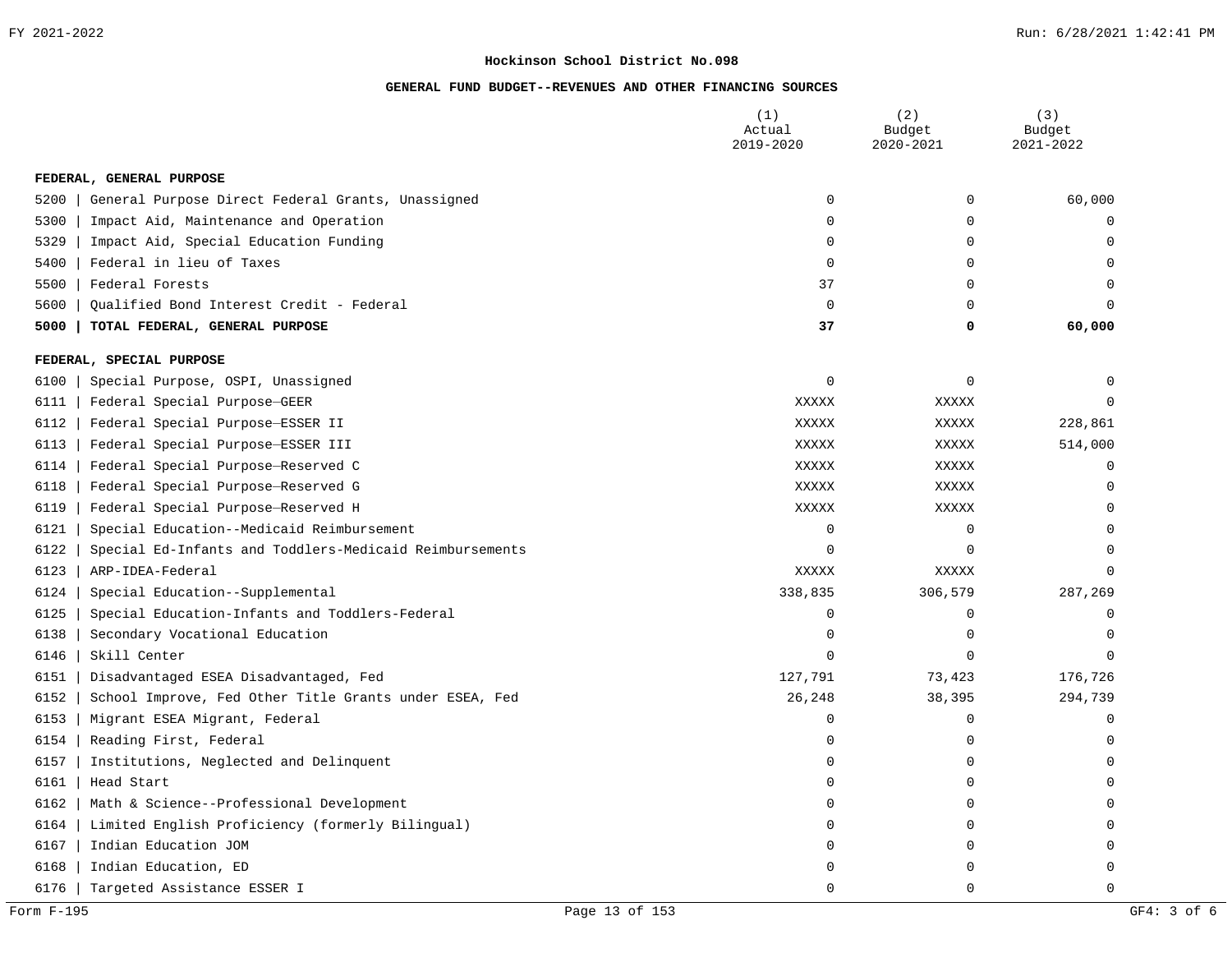|      |                                                         | (1)<br>Actual<br>2019-2020 | (2)<br>Budget<br>2020-2021 | (3)<br>Budget<br>2021-2022 |
|------|---------------------------------------------------------|----------------------------|----------------------------|----------------------------|
| 6178 | Youth Training Programs                                 | $\mathbf 0$                | 0                          | 0                          |
| 6188 | Childcare                                               | $\mathbf 0$                | $\mathbf 0$                | 0                          |
| 6189 | Other Community Services                                | 147,151                    | 0                          | $\Omega$                   |
| 6198 | School Food Services                                    | 126,854                    | 201,425                    | 600,000                    |
| 6199 | Transportation--Operations                              | $\mathbf 0$                | 0                          | 0                          |
| 6200 | Direct Special Purpose Grants                           | $\mathbf 0$                | $\mathbf 0$                | $\mathbf 0$                |
| 6211 | Federal Special Purpose-GEER                            | $\mathbf 0$                | XXXXX                      | 0                          |
| 6212 | Federal Special Purpose-ESSER II                        | $\mathbf 0$                | XXXXX                      | $\mathbf 0$                |
| 6213 | Federal Special Purpose-ESSER III                       | $\mathbf 0$                | XXXXX                      | $\mathbf 0$                |
| 6214 | Federal Special Purpose-Reserved C                      | $\mathbf 0$                | XXXXX                      | 0                          |
| 6218 | Federal Special Purpose-Reserved G                      | $\mathbf 0$                | XXXXX                      | 0                          |
| 6219 | Federal Special Purpose-Reserved H                      | $\mathbf 0$                | XXXXX                      | 0                          |
| 6221 | Special Education--Medicaid Reimbursement               | $\mathbf 0$                | 0                          | 0                          |
| 6222 | Special Ed-Infants and Toddlers-Medicaid Reimbursements | $\mathbf 0$                | $\mathbf 0$                | 0                          |
| 6223 | ARP-IDEA-Federal                                        | XXXXX                      | XXXXX                      | 0                          |
| 6224 | Special Education--Supplemental                         | $\mathbf 0$                | 0                          | 0                          |
| 6225 | Special Education-Infants and Toddlers-Federal          | $\mathbf 0$                | $\mathbf 0$                | 0                          |
| 6238 | Secondary Vocational Education                          | $\mathbf 0$                | 0                          | 0                          |
| 6246 | Skill Center                                            | 0                          | 0                          | 0                          |
| 6251 | Disadvantaged ESEA Disadvantaged, Fed                   | 0                          | $\mathbf 0$                | 0                          |
| 6252 | School Improve, Fed Other Title Grants under ESEA, Fed  | $\mathbf 0$                | $\mathbf 0$                | 0                          |
| 6253 | ESEA Migrant, Federal                                   | $\mathbf 0$                | $\mathbf 0$                | 0                          |
| 6254 | Reading First, Federal                                  | $\mathbf 0$                | $\mathbf 0$                | 0                          |
| 6257 | Institutions, Neglected and Delinquent                  | $\mathbf 0$                | $\mathbf 0$                | 0                          |
| 6261 | Head Start                                              | $\mathbf 0$                | $\mathbf 0$                | 0                          |
| 6262 | Math & Science--Professional Development                | $\mathbf 0$                | 0                          | 0                          |
| 6264 | Limited English Proficiency (formerly Bilingual)        | $\mathbf 0$                | 0                          | 0                          |
| 6267 | Indian Education JOM                                    | $\mathbf 0$                | $\mathbf 0$                | 0                          |
| 6268 | Indian Education, ED                                    | $\mathbf 0$                | 0                          | $\Omega$                   |
| 6276 | Targeted Assistance ESSER I                             | $\mathbf 0$                | 0                          | $\Omega$                   |
| 6278 | Youth Training, Direct Grants                           | 0                          | 0                          | $\Omega$                   |
| 6288 | Childcare                                               | 0                          | 0                          | 0                          |
| 6289 | Other Community Services                                | $\Omega$                   | 0                          | 0                          |
| 6298 | School Food Services                                    | n                          | $\Omega$                   | 0                          |
| 6299 | Transportation--Operations                              | $\Omega$                   | $\Omega$                   | $\Omega$                   |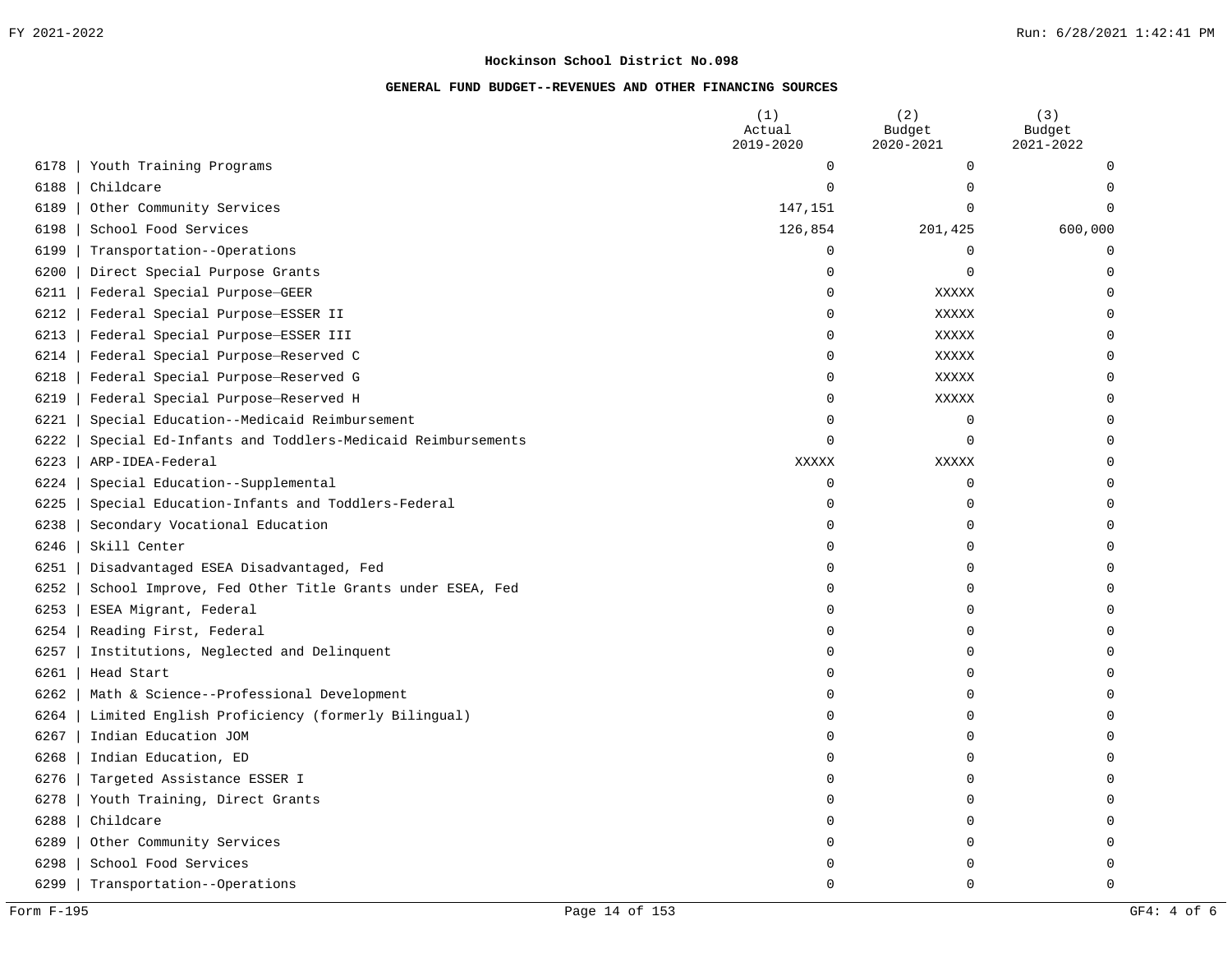#### **GENERAL FUND BUDGET--REVENUES AND OTHER FINANCING SOURCES**

|      |                                                         | (1)<br>Actual<br>2019-2020 | (2)<br>Budget<br>2020-2021 | (3)<br>Budget<br>2021-2022 |
|------|---------------------------------------------------------|----------------------------|----------------------------|----------------------------|
| 6300 | Federal Grants Through Other Agencies, Unassigned       | 0                          | $\mathbf 0$                | $\Omega$                   |
| 6310 | Medicaid Administrative Match                           | $\Omega$                   | $\mathbf 0$                | $\Omega$                   |
| 6311 | Federal Special Purpose-GEER                            | $\Omega$                   | XXXXX                      | ∩                          |
| 6312 | Federal Special Purpose-ESSER II                        | 0                          | XXXXX                      |                            |
| 6313 | Federal Special Purpose-ESSER III                       | 0                          | XXXXX                      |                            |
| 6314 | Federal Special Purpose-Reserved C                      | 0                          | XXXXX                      |                            |
| 6318 | Federal Special Purpose-Reserved G                      | 0                          | XXXXX                      | $\Omega$                   |
| 6319 | Federal Special Purpose-Reserved H                      | 0                          | <b>XXXXX</b>               | $\Omega$                   |
| 6321 | Special Education--Medicaid Reimbursement               | 10,718                     | 6,000                      | 6,000                      |
| 6322 | Special Ed-Infants and Toddlers-Medicaid Reimbursements | 0                          | 0                          | $\cap$                     |
| 6323 | ARP-IDEA-Federal                                        | XXXXX                      | <b>XXXXX</b>               | $\Omega$                   |
| 6324 | Special Education--Supplemental                         | 0                          | $\mathbf 0$                |                            |
| 6325 | Special Education-Infants and Toddlers-Federal          | 0                          | 0                          |                            |
| 6338 | Secondary Vocational Education                          | 0                          | $\mathbf 0$                |                            |
| 6346 | Skill Center                                            | 0                          | $\mathbf 0$                |                            |
| 6351 | Disadvantaged ESEA Disadvantaged, Fed                   | O                          | $\Omega$                   |                            |
| 6352 | School Improve, Fed Other Title Grants under ESEA, Fed  | 0                          | $\mathbf 0$                | ∩                          |
| 6353 | Migrant ESEA Migrant, Federal                           | 0                          | $\Omega$                   |                            |
| 6354 | Reading First, Federal                                  | 0                          | O                          |                            |
| 6357 | Institutions, Neglected and Delinquent                  | $\Omega$                   | $\Omega$                   |                            |
| 6361 | Head Start                                              | 0                          | $\Omega$                   |                            |
| 6362 | Math & Science--Professional Development                | 0                          | O                          |                            |
| 6364 | Limited English Proficiency (formerly Bilingual)        | 0                          | $\Omega$                   |                            |
| 6367 | Indian Education JOM                                    | 0                          | $\Omega$                   |                            |
| 6368 | Indian Education, ED                                    | 0                          | $\mathbf 0$                |                            |
| 6376 | Targeted Assistance ESSER I                             | 0                          | $\mathbf 0$                |                            |
| 6378 | Youth Training Programs                                 | $\Omega$                   | $\Omega$                   |                            |
| 6388 | Childcare                                               | $\Omega$                   | O                          |                            |
| 6389 | Other Community Services                                | 0                          | $\mathbf 0$                |                            |
| 6398 | School Food Services                                    | 0                          | 0                          | ∩                          |
| 6399 | Transportation--Operations                              | 0                          | $\Omega$                   | $\Omega$                   |
| 6998 | USDA Commodities                                        | 39,242                     | 42,638                     | 50,000                     |
|      | 6000 TOTAL FEDERAL, SPECIAL PURPOSE                     | 816,839                    | 668,460                    | 2,157,595                  |

**REVENUES FROM OTHER SCHOOL DISTRICTS**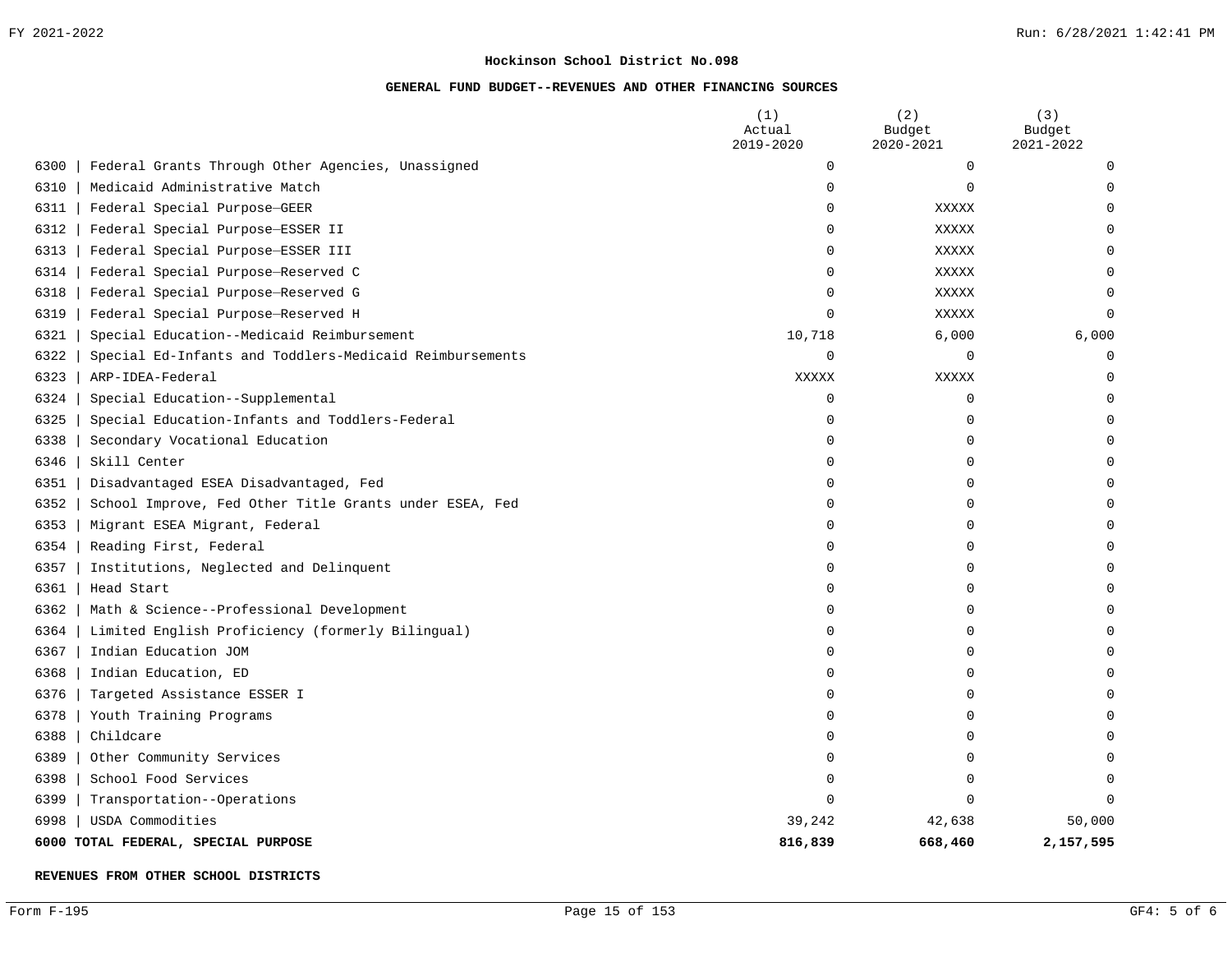|                                                              | (1)<br>Actual | (2)<br>Budget | (3)<br>Budget |
|--------------------------------------------------------------|---------------|---------------|---------------|
|                                                              | 2019-2020     | 2020-2021     | 2021-2022     |
| Program Participation, Unassigned<br>7100                    | 0             | 0             | O             |
| 7121<br>Special Education                                    | 0             | 0             | O             |
| Special Education-Infants and Toddlers<br>7122               | $\Omega$      | 0             |               |
| Vocational Education<br>7131                                 | <sup>0</sup>  | O             | ∩             |
| Skill Center<br>7145                                         | $\Omega$      | U             |               |
| Other Community Services<br>7189                             | 0             | 0             |               |
| Support Services<br>7197                                     | $\Omega$      | $\Omega$      |               |
| School Food Services<br>7198                                 | 0             | O             | U             |
| 7199<br>Transportation                                       | $\Omega$      | O             | $\Omega$      |
| Nonhigh Participation<br>7301                                | $\Omega$      | O             | $\Omega$      |
| TOTAL REVENUES FROM OTHER SCHOOL DISTRICTS<br>7000           | 0             | 0             | O             |
| REVENUES FROM OTHER ENTITIES                                 |               |               |               |
| Governmental Entities<br>8100                                | $\Omega$      | $\Omega$      | $\Omega$      |
| 8101<br>Governmental Entities-Enrichment                     | XXXXX         | XXXXX         |               |
| Childcare<br>8188                                            | $\mathbf 0$   | $\mathbf 0$   | O             |
| Community Services<br>8189                                   | $\Omega$      | 0             | $\Omega$      |
| 8198<br>School Food Services                                 | $\Omega$      | $\Omega$      | U             |
| 8199<br>Transportation                                       | 0             | 0             |               |
| 8200<br>Private Foundations                                  | 0             | O             | U             |
| Nonfederal, ESD<br>8500                                      | 795           | U             |               |
| 8521<br>Educational Service Districts-Special Education      | 0             | 0             | U             |
| Ed Service Districts-Special Ed-Infants and Toddlers<br>8522 | 0             | $\Omega$      | O             |
| TOTAL REVENUES FROM OTHER ENTITES<br>8000                    | 795           | 0             | $\Omega$      |
| OTHER FINANCING SOURCES                                      |               |               |               |
| Sale of Bonds<br>9100                                        | 0             | 0             | O             |
| Sale of Equipment<br>9300                                    | $\Omega$      | U             |               |
| Compensated Loss of Fixed Assets<br>9400                     | 0             | 0             |               |
| Long-Term Financing<br>9500                                  | $\Omega$      | O             |               |
| Transfers<br>9900                                            | $\Omega$      | U             |               |
| Transfers (local resources)<br>9901                          | ∩             | Ω             |               |
| 9000 TOTAL OTHER FINANCING SOURCES                           | O             | O             | O             |
| TOTAL REVENUES AND OTHER FINANCING SOURCES                   | 26,012,690    | 27,342,903    | 27,532,755    |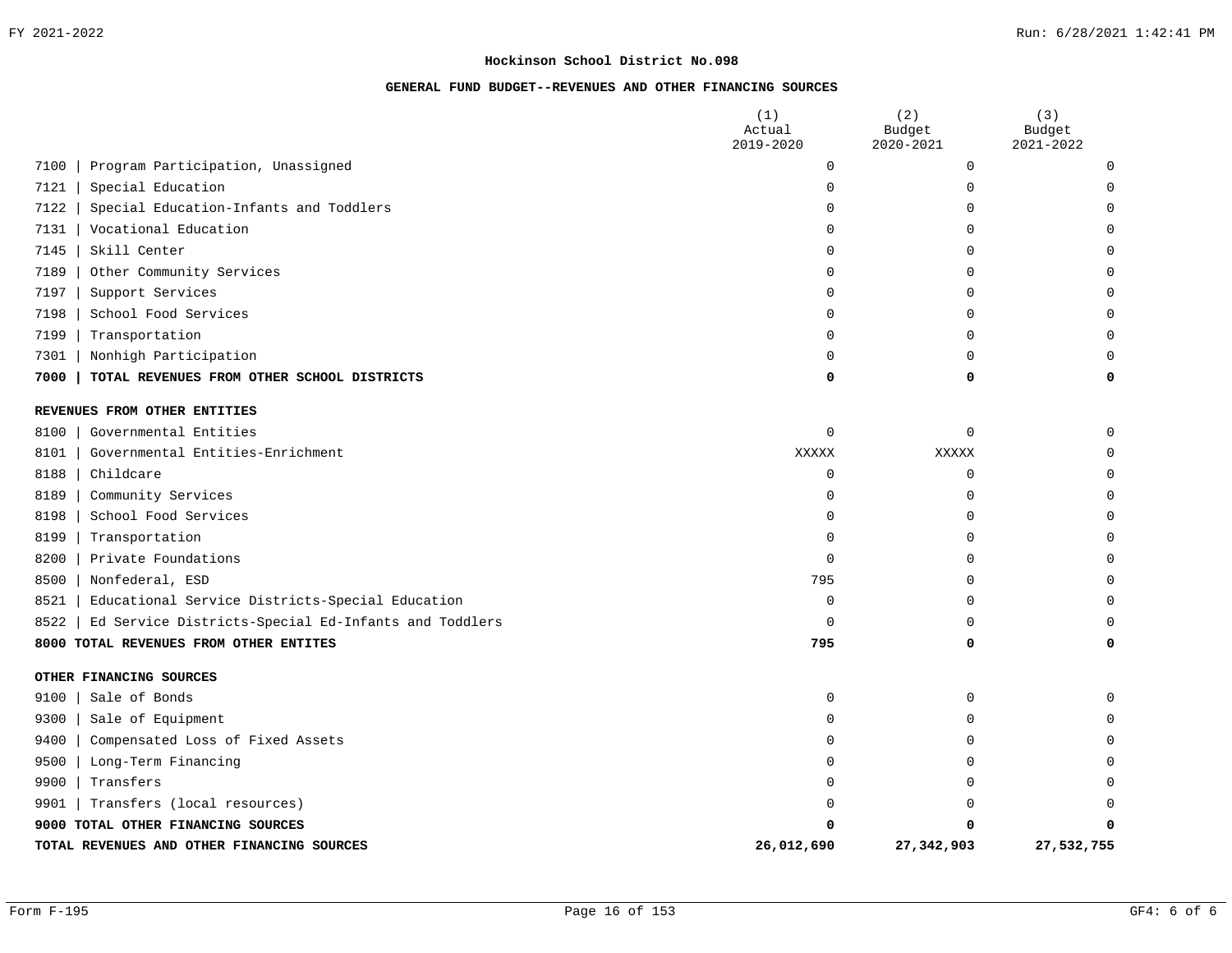#### **EXPENDITURE BY PROGRAM**

|                                                           | (1)<br>Actual<br>2019-2020 | (2)<br>Budget<br>2020-2021 | (3)<br>Budget<br>2021-2022 |
|-----------------------------------------------------------|----------------------------|----------------------------|----------------------------|
| REGULAR INSTRUCTION                                       |                            |                            |                            |
| Basic Education<br>01                                     | 15,852,542                 | 16, 451, 312               | 15,611,168                 |
| Alternative Learning Experience<br>02                     | $\mathbf 0$                | $\mathbf 0$                | $\mathbf 0$                |
| Basic Education - Dropout Reengagement<br>03              | 22,360                     | 17,359                     | 25,000                     |
| TOTAL REGULAR INSTRUCTION<br>00                           | 15,874,902                 | 16,468,671                 | 15,636,168                 |
| FEDERAL SPECIAL PURPOSE FUNDING                           |                            |                            |                            |
| Federal Special Purpose - GEER<br>11                      | XXXXX                      | XXXXX                      | $\Omega$                   |
| Federal Special Purpose - ESSER II<br>12                  | <b>XXXXX</b>               | XXXXX                      | 217,994                    |
| Federal Special Purpose - ESSER III<br>13                 | <b>XXXXX</b>               | XXXXX                      | 489,953                    |
| Federal Special Purpose - Reserved C<br>14                | <b>XXXXX</b>               | <b>XXXXX</b>               | 0                          |
| Federal Special Purpose - Reserved G<br>18                | <b>XXXXX</b>               | 0                          | $\Omega$                   |
| Federal Special Purpose - Reserved H<br>19                | <b>XXXXX</b>               | XXXXX                      | $\Omega$                   |
| TOTAL FEDERAL SPECIAL PURPOSE FUNDING<br>10               | <b>XXXXX</b>               | 0                          | 707,947                    |
| SPECIAL EDUCATION INSTRUCTION                             |                            |                            |                            |
| Special Education, Supplemental, State<br>21              | 2,600,128                  | 2,776,903                  | 3,017,557                  |
| Special Education, Infants and Toddlers, State<br>22      | 34,974                     | 32,000                     | $\mathbf 0$                |
| ARP-IDEA-Federal<br>23                                    | <b>XXXXX</b>               | XXXXX                      | $\Omega$                   |
| Special Education, Supplemental, Federal<br>24            | 338,552                    | 308,892                    | 284,901                    |
| Special Education, Infants and Toddlers, Federal<br>25    | $\mathbf 0$                | $\mathbf 0$                | $\mathbf 0$                |
| Special Education, Institutions, State<br>26              | $\Omega$                   | $\Omega$                   | $\Omega$                   |
| Special Education, Other, Federal<br>29                   | $\Omega$                   | $\Omega$                   | $\Omega$                   |
| TOTAL SPECIAL EDUCATION INSTRUCTION<br>20                 | 2,973,654                  | 3,117,795                  | 3,302,458                  |
| VOCATIONAL EDUCATION INSTRUCTION                          |                            |                            |                            |
| Vocational, Basic, State<br>31                            | 324,578                    | 440,333                    | 463,857                    |
| Middle School Career and Technical Education, State<br>34 | 89,966                     | 87,897                     | 74,207                     |
| Vocational, Federal<br>38                                 | $\Omega$                   | $\Omega$                   | $\Omega$                   |
| Vocational, Other Categorical<br>39                       | $\Omega$                   | $\Omega$                   | $\Omega$                   |
| TOTAL VOCATIONAL EDUCATION INSTRUCTION<br>30              | 414,545                    | 528,230                    | 538,064                    |
| SKILL CENTER INSTRUCTION                                  |                            |                            |                            |
| Skill Center, Basic, State<br>45                          | 0                          | 0                          | 0                          |
| 46<br>Skill Center, Federal                               | 0                          | 0                          | $\mathbf 0$                |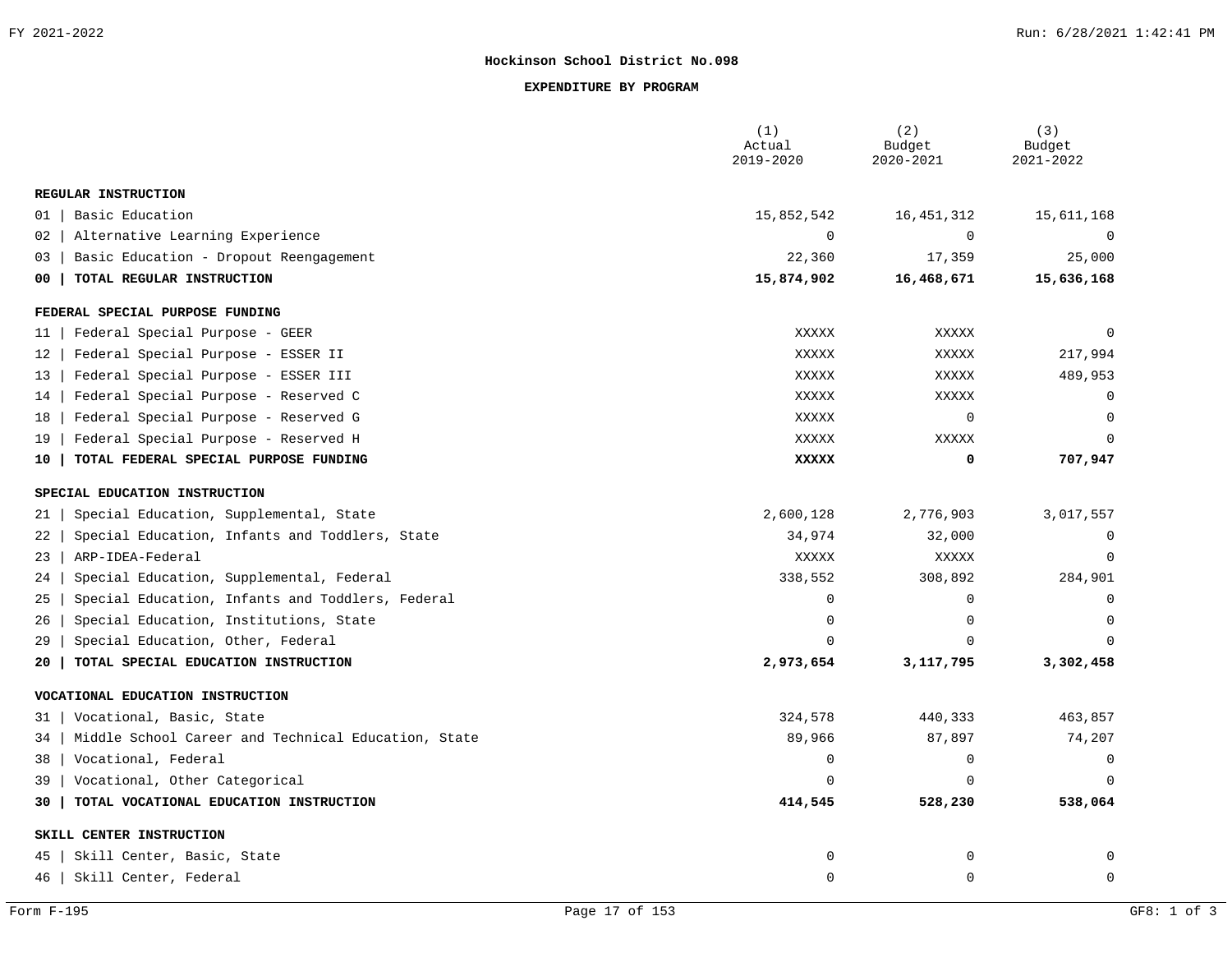#### **EXPENDITURE BY PROGRAM**

|                                                                        | (1)<br>Actual<br>2019-2020 | (2)<br>Budget<br>2020-2021 | (3)<br>Budget<br>2021-2022 |
|------------------------------------------------------------------------|----------------------------|----------------------------|----------------------------|
| Skill Center - Facility Upgrades<br>47                                 | $\Omega$                   | $\Omega$                   | U                          |
| TOTAL SKILL CENTER INSTRUCTION<br>40                                   | $\Omega$                   | 0                          |                            |
| COMPENSATORY EDUCATION INSTUCTION                                      |                            |                            |                            |
| Disadvantaged (formerly Remediation) ESEA Disadvantaged, Federal<br>51 | 123,912                    | 79,794                     | 178,798                    |
| Other Title Grants under ESEA-Federal<br>52                            | 25,755                     | 28,458                     | 283,751                    |
| Migrant ESEA Migrant, Federal<br>53                                    | $\mathbf 0$                | 0                          | 0                          |
| Reading First, Federal<br>54                                           | $\mathbf 0$                | $\Omega$                   | $\mathbf 0$                |
| Learning Assistance Program (LAP), State<br>55                         | 218,052                    | 231,812                    | 230,488                    |
| State Institutions, Centers and Homes, Delinquent<br>56                | $\Omega$                   | $\mathbf 0$                | $\Omega$                   |
| State Institutions, Neglected and Delinquent, Federal<br>57            | $\Omega$                   | $\Omega$                   | $\Omega$                   |
| Special and Pilot Programs, State<br>58                                | 138,525                    | 618,031                    | 645,133                    |
| Institutions - Juveniles in Adult Jails<br>59                          | $\Omega$                   | $\mathbf 0$                | U                          |
| Head Start, Federal<br>61                                              | $\Omega$                   | $\mathbf 0$                | $\Omega$                   |
| Math and Science, Professional Development, Federal<br>62              | $\Omega$                   | $\Omega$                   | $\Omega$                   |
| Limited English Proficiency, Federal<br>64                             | $\Omega$                   | $\Omega$                   | U                          |
| Transitional Bilingual, State<br>65                                    | 76,490                     | 107,787                    | 109,074                    |
| Indian Education, Federal, JOM<br>67                                   | $\Omega$                   | $\Omega$                   |                            |
| Indian Education, Federal, ED<br>68                                    | $\Omega$                   | $\Omega$                   | $\Omega$                   |
| Compensatory, Other<br>69                                              | $\Omega$                   | $\Omega$                   | $\Omega$                   |
| 50 and 60   TOTAL COMPENSATORY EDUCATION INSTRUCTION                   | 582,734                    | 1,065,882                  | 1,447,244                  |
| OTHER INSTRUCTIONAL PROGRAMS                                           |                            |                            |                            |
| Traffic Safety<br>71                                                   | 0                          | 0                          | $\Omega$                   |
| Summer School<br>73                                                    | $\cap$                     | $\Omega$                   | $\Omega$                   |
| Highly Capable<br>74                                                   | 47,618                     | 53,788                     | 50,506                     |
| Targeted Assistance - Federal ESSER I<br>76                            | $\Omega$                   | $\mathbf 0$                | $\Omega$                   |
| Youth Training Programs, Federal<br>78                                 | $\Omega$                   | $\Omega$                   | $\Omega$                   |
| Instructional Programs, Other<br>79                                    |                            | $\Omega$                   | $\Omega$                   |
| TOTAL OTHER INSTRUCTIONAL PROGRAMS<br>70                               | 47,618                     | 53,788                     | 50,506                     |
| COMMUNITY SERVICES                                                     |                            |                            |                            |
| Public Radio/Television<br>81                                          | $\mathbf 0$                | $\mathbf 0$                |                            |
| Community Schools<br>86                                                | 0                          | $\Omega$                   |                            |
| Child Care<br>88                                                       | 67,158                     | 114,154                    | 114,337                    |
| 89<br>Other Community Services                                         | 206,269                    | 80,738                     | 101,664                    |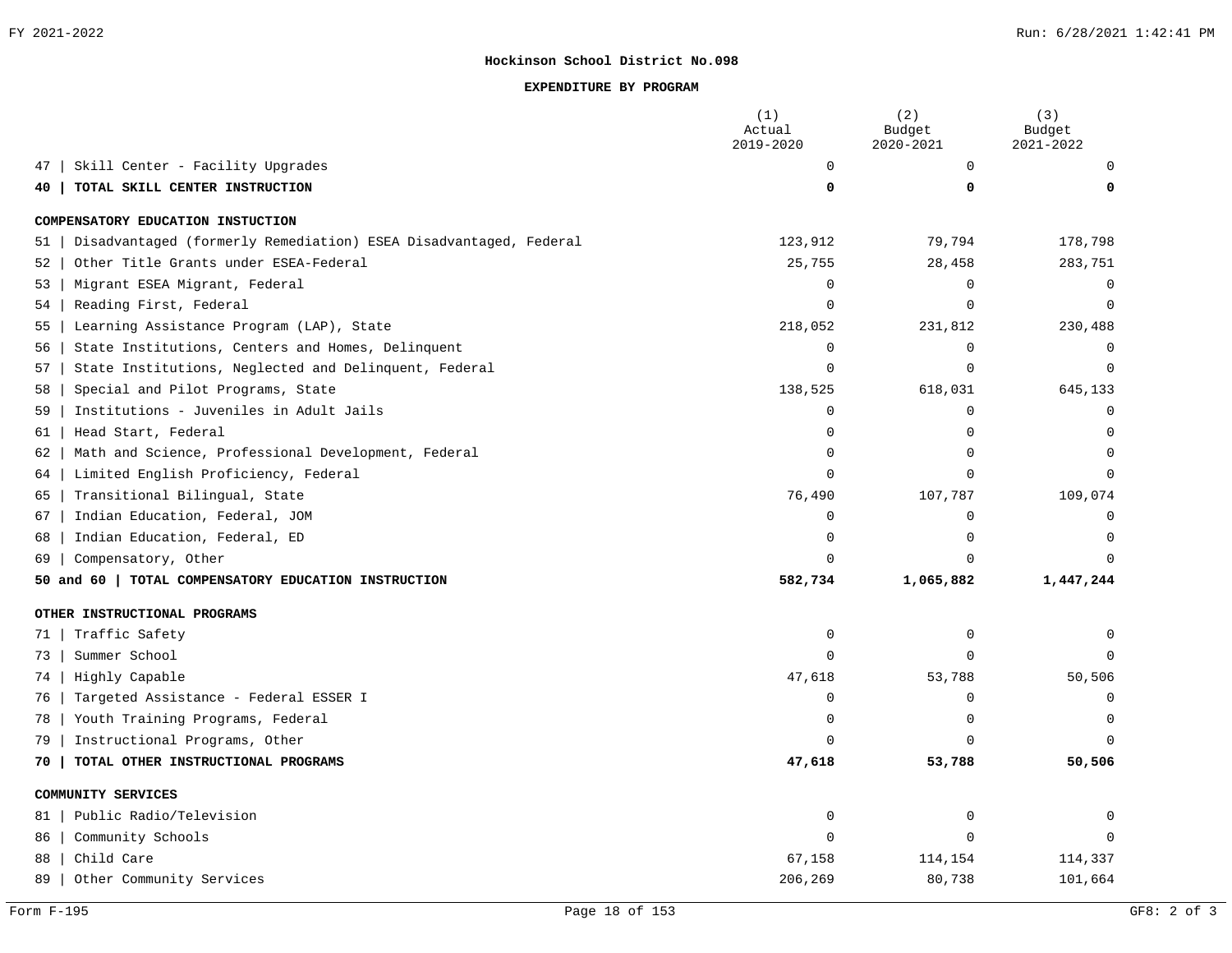#### **EXPENDITURE BY PROGRAM**

|                                | (1)<br>Actual<br>2019-2020 | (2)<br>Budget<br>2020-2021 | (3)<br>Budget<br>2021-2022 |  |
|--------------------------------|----------------------------|----------------------------|----------------------------|--|
| 80<br>TOTAL COMMUNITY SERVICES | 273,427                    | 194,892                    | 216,001                    |  |
| SUPPORT SERVICES               |                            |                            |                            |  |
| 97  <br>District-wide Support  | 3,947,682                  | 3,870,721                  | 3,933,778                  |  |
| 98<br>School Food Services     | 399,592                    | 613,979                    | 647,182                    |  |
| 99<br>Pupil Transportation     | 1,329,052                  | 1,402,241                  | 1,527,654                  |  |
| 90<br>TOTAL SUPPORT SERVICES   | 5,676,326                  | 5,886,941                  | 6,108,614                  |  |
| TOTAL PROGRAM EXPENDITURES     | 25,843,206                 | 27,316,199                 | 28,007,002                 |  |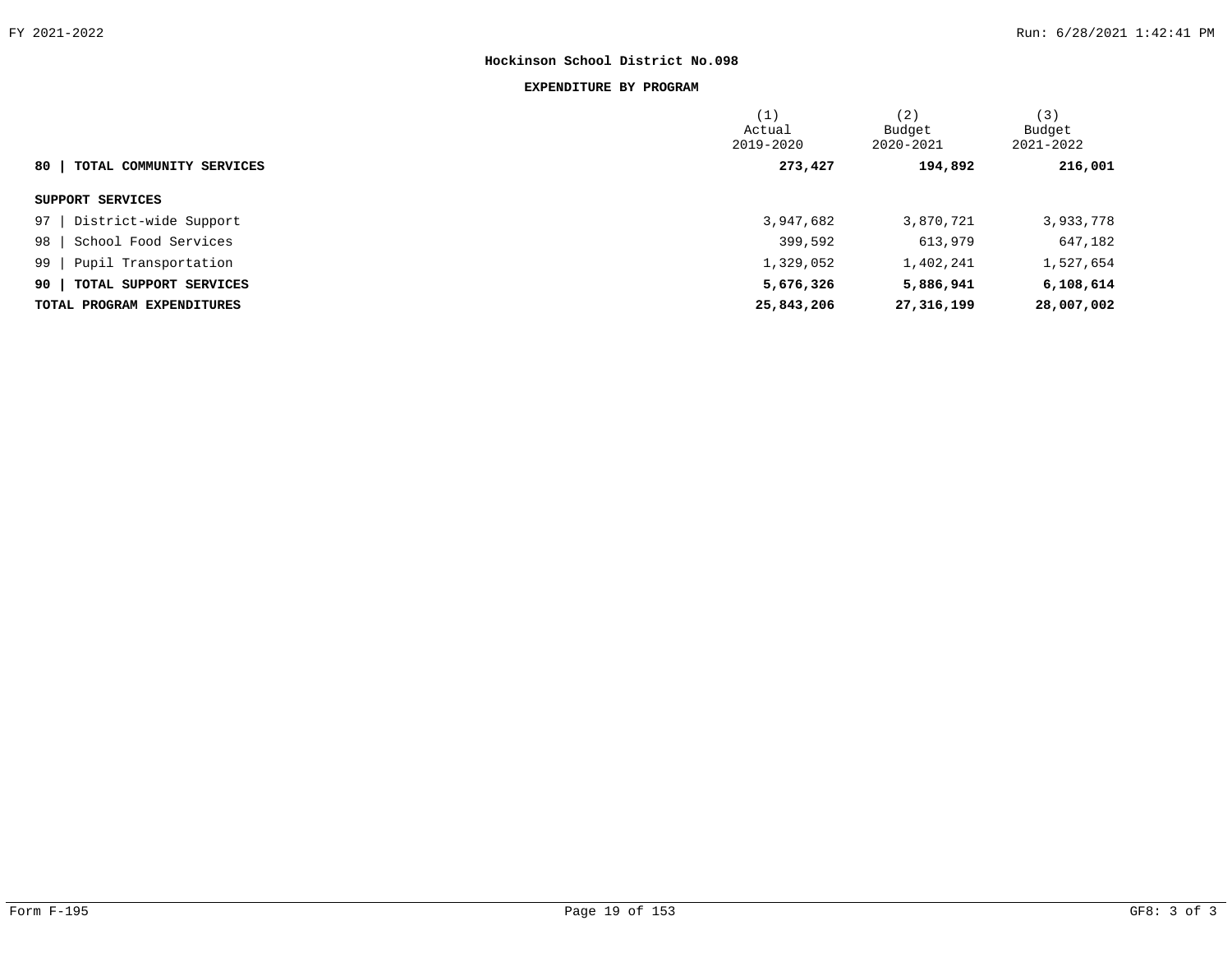|                                                        | Total<br>Object | (0)<br>Debit        | (1)<br>Credit | (2)<br>Cert.   | (3)<br>Class.  | (4)<br>Employee | (5)<br>Supplies / | (7)<br>Purchased | (8)<br>Travel | (9)<br>Capital      |
|--------------------------------------------------------|-----------------|---------------------|---------------|----------------|----------------|-----------------|-------------------|------------------|---------------|---------------------|
| Program                                                |                 | Transfer            | Transfer      | Salaries       | Salaries       | Benefits        | Materials         | Services         |               | Outlay              |
| $01$   Basic<br>Education                              | 15,611,168      | $\mathsf 0$         |               | 9,150,342      | 1,044,807      | 3,898,045       | 571,517           | 929,987          | 4,835         | 11,635              |
| $02$   ALE                                             | $\mathbf 0$     | $\mathbf 0$         |               | $\mathbf 0$    | $\mathbf 0$    | $\mathbf 0$     | 0                 | 0                | $\mathbf 0$   | $\mathbf 0$         |
| $03$   Basic<br>Education -<br>Dropout<br>Reengagement | 25,000          | $\mathsf 0$         |               | $\mathbf 0$    | $\Omega$       | $\mathbf 0$     | $\mathbf 0$       | 25,000           | $\Omega$      | $\mathbf{0}$        |
| <b>TOTAL REGULAR</b><br><b>INSTRUCTION</b>             | 15,636,168      | 0                   |               | 9,150,342      | 1,044,807      | 3,898,045       | 571,517           | 954,987          | 4,835         | 11,635              |
| $11$   Federal<br>Special Purpose -<br>GEER            | 0               | $\mathbf 0$         |               | $\overline{0}$ | $\mathbf 0$    | $\mathbf 0$     | $\mathbf 0$       | $\mathbf 0$      | $\mathbf 0$   | $\mathbf 0$         |
| $12$   Federal<br>Special Purpose -<br>ESSER II        | 217,994         | $\mathbf 0$         |               | 49,401         | 22,464         | 41,718          | $\mathbf 0$       | 104,411          | 0             | 0                   |
| 13   Federal<br>Special Purpose -<br>ESSER III         | 489,953         | $\mathbf 0$         |               | 141,436        | 113,277        | 102,440         | 132,800           | 0                | $\mathbf 0$   | $\mathbf{0}$        |
| 14   Federal<br>Special Purpose -<br>Reserved C        | $\mathbf 0$     | 0                   |               | $\mathbf 0$    | $\mathbf 0$    | $\mathbf 0$     | $\mathbf 0$       | 0                | $\mathbf 0$   | $\mathbf{0}$        |
| 18   Federal<br>Special Purpose -<br>Reserved G        | $\mathbf 0$     | $\mathsf 0$         |               | $\mathsf 0$    | $\overline{0}$ | $\mathbf 0$     | $\mathbf 0$       | $\overline{0}$   | $\mathbf 0$   | 0                   |
| $19$   Federal<br>Special Purpose -<br>Reserved H      | $\mathbf 0$     | $\mathbf 0$         |               | $\overline{0}$ | $\mathbf 0$    | $\mathbf 0$     | 0                 | 0                | 0             | 0                   |
| TOTAL FEDERAL<br>SPECIAL PURPOSE<br><b>FUNDING</b>     | 707,947         | 0                   |               | 190,837        | 135,741        | 144,158         | 132,800           | 104,411          | 0             | 0                   |
| $21 \mid$<br>Sp Ed, Sup,<br>St                         | 3,017,557       | $\mathbf 0$         |               | 1,288,703      | 604,004        | 857,225         | 33,847            | 231,778          | 2,000         | $\mathbf{0}$        |
| 22<br>Sp Ed, I&T,<br>St                                | 0               | $\mathbf 0$         |               | $\mathsf 0$    | 0              | 0               | 0                 | 0                | $\mathbf 0$   | 0                   |
| ARP-IDEA-Fed<br>23                                     | $\mathbf 0$     | $\mathbf 0$         |               | $\mathbf 0$    | $\mathbf 0$    | $\mathsf 0$     | $\mathsf 0$       | 0                | $\mathbf 0$   | 0                   |
| 24<br>Sp Ed, Sup,<br>Fed                               | 284,901         | $\mathbf 0$         |               | 55,379         | 128,102        | 101,420         | $\mathbf 0$       | $\mathbf{0}$     | $\mathbf 0$   | $\mathbf{0}$        |
| 25<br>Sp Ed, I&T,<br>Fed                               | $\mathbf 0$     | $\mathsf{O}\xspace$ |               | $\mathsf 0$    | $\mathbb O$    | $\mathsf 0$     | $\mathsf 0$       | 0                | $\mathsf 0$   | $\mathsf{O}\xspace$ |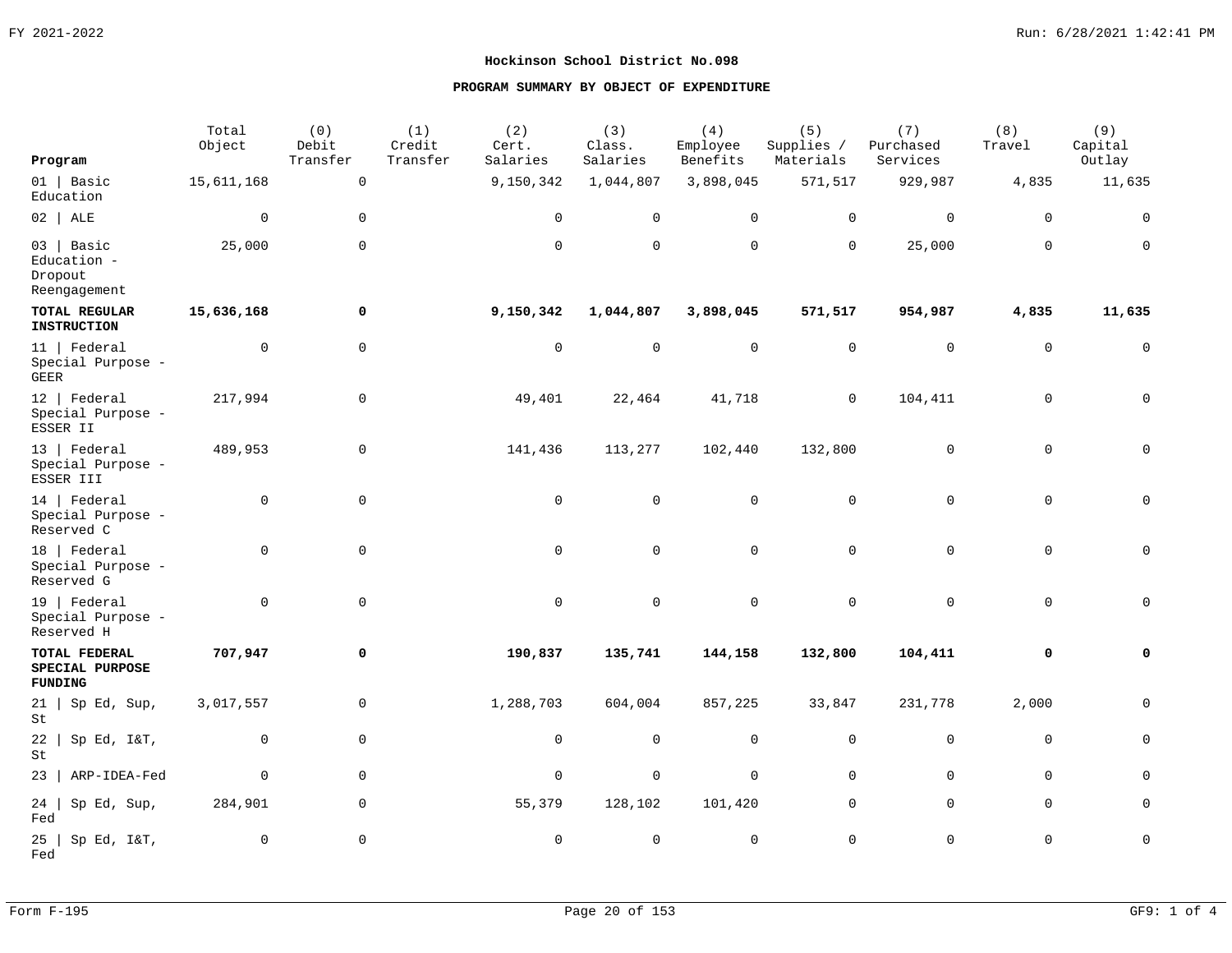|                                                         | Total<br>Object | (0)<br>Debit     | (1)<br>Credit | (2)<br>Cert. | (3)<br>Class. | (4)<br>Employee | (5)<br>Supplies / | (7)<br>Purchased | (8)<br>Travel  | (9)<br>Capital |
|---------------------------------------------------------|-----------------|------------------|---------------|--------------|---------------|-----------------|-------------------|------------------|----------------|----------------|
| Program                                                 |                 | ${\tt Transfer}$ | Transfer      | Salaries     | Salaries      | Benefits        | Materials         | Services         |                | Outlay         |
| $26$   Sp Ed, Inst,<br>St                               | 0               | $\mathsf 0$      |               | $\mathbf 0$  | $\mathbf 0$   | $\mathbf 0$     | $\mathbb O$       | $\mathbf 0$      | $\mathbf 0$    | $\Omega$       |
| $29$   Sp Ed, Oth,<br>Fed                               | $\mathbf 0$     | 0                |               | $\mathbf 0$  | $\mathbf 0$   | $\mathbf 0$     | $\mathbf 0$       | $\mathbf 0$      | $\mathbf 0$    | $\Omega$       |
| TOTAL SPECIAL<br><b>EDUCATION</b><br><b>INSTRUCTION</b> | 3,302,458       | 0                |               | 1,344,082    | 732,106       | 958,645         | 33,847            | 231,778          | 2,000          | $\Omega$       |
| $31$   Voc, Basic,<br>St                                | 463,857         | $\mathsf 0$      |               | 193,852      | 10,804        | 92,681          | 87,978            | 75,542           | 3,000          | $\mathbf 0$    |
| 34<br>MidSchCar/Tec                                     | 74,207          | 0                |               | 39,666       | $\mathsf{O}$  | 13,951          | 10,000            | 1,090            | 9,500          | $\Omega$       |
| $38$   Voc, Fed                                         | $\mathbf 0$     | $\mathsf 0$      |               | $\mathbf 0$  | $\mathbf 0$   | 0               | $\mathbf 0$       | $\mathbf 0$      | $\mathbf 0$    | $\Omega$       |
| $39$   Voc, Other                                       | $\mathbf 0$     | $\mathbf 0$      |               | $\mathbf 0$  | $\mathbf 0$   | $\mathsf{O}$    | $\mathbf 0$       | $\mathbf 0$      | $\mathbf 0$    | $\Omega$       |
| TOTAL VOCATIONAL<br><b>EDUCATION</b><br>INSTRUCTION     | 538,064         | 0                |               | 233,518      | 10,804        | 106,632         | 97,978            | 76,632           | 12,500         | 0              |
| $45$   Skil Cnt,<br>Bas, St                             | 0               | 0                | 0             | $\mathbf 0$  | 0             | 0               | 0                 | $\mathbf 0$      | $\mathbf 0$    | $\cap$         |
| $46$   Skill Cntr,<br>Fed                               | 0               | $\mathsf 0$      | 0             | $\mathbf 0$  | $\mathbf 0$   | $\mathbf 0$     | $\mathbf 0$       | $\mathbf 0$      | $\mathbf 0$    | $\Omega$       |
| $47$   Skill Cntr,<br>Fclty Upg                         | $\mathbf 0$     | $\mathsf 0$      |               | $\mathbf 0$  | $\mathbf 0$   | 0               | $\mathbf 0$       | $\mathbf 0$      |                | $\Omega$       |
| TOTAL SKILL<br><b>CENTER</b><br><b>INSTRUCTION</b>      | 0               | 0                | 0             | 0            | 0             | 0               | 0                 | 0                | 0              | $\Omega$       |
| $51$ ESEA<br>Disadvantaged,<br>Federal                  | 178,798         | 0                |               | 89,249       | 26,870        | 48,913          | 10,289            | 2,000            | 1,477          |                |
| $52$   Other Title<br>Grants under<br>ESEA-Federal      | 283,751         | 0                | $\mathbf 0$   | 25,615       | $\mathbf 0$   | 2,229           | 5,907             | $\mathbf 0$      | $\overline{0}$ | 250,000        |
| 53   ESEA<br>Migrant, Federal                           | $\mathbf 0$     | 0                |               | $\mathbf 0$  | $\mathbf{0}$  | $\mathbf 0$     | $\mathbf 0$       | $\mathbf 0$      | $\mathbf 0$    | $\mathbf 0$    |
| 54   Read First,<br>Fed                                 | $\mathbf 0$     | 0                |               | $\mathbf 0$  | $\mathbf{0}$  | $\mathbf 0$     | $\mathbf 0$       | $\mathbf{0}$     | $\mathbf 0$    | $\Omega$       |
| 55   LAP                                                | 230,488         | $\mathsf 0$      |               | 56,940       | 93,800        | 79,748          | $\mathbf 0$       | $\mathbf{0}$     | $\mathbf 0$    | $\Omega$       |
| 56   St In,<br>Ctr/Hm, D                                | $\mathbf 0$     | 0                |               | $\mathbf 0$  | $\mathbf 0$   | 0               | $\mathbf 0$       | $\mathbf 0$      | $\mathbf 0$    | $\Omega$       |
| $57$   St In, N/D,<br>Fed                               | $\mathbf 0$     | 0                |               | $\mathbf 0$  | $\mathbf 0$   | $\mathbf 0$     | $\mathbf 0$       | $\mathbf 0$      | $\mathbf 0$    | $\mathbf 0$    |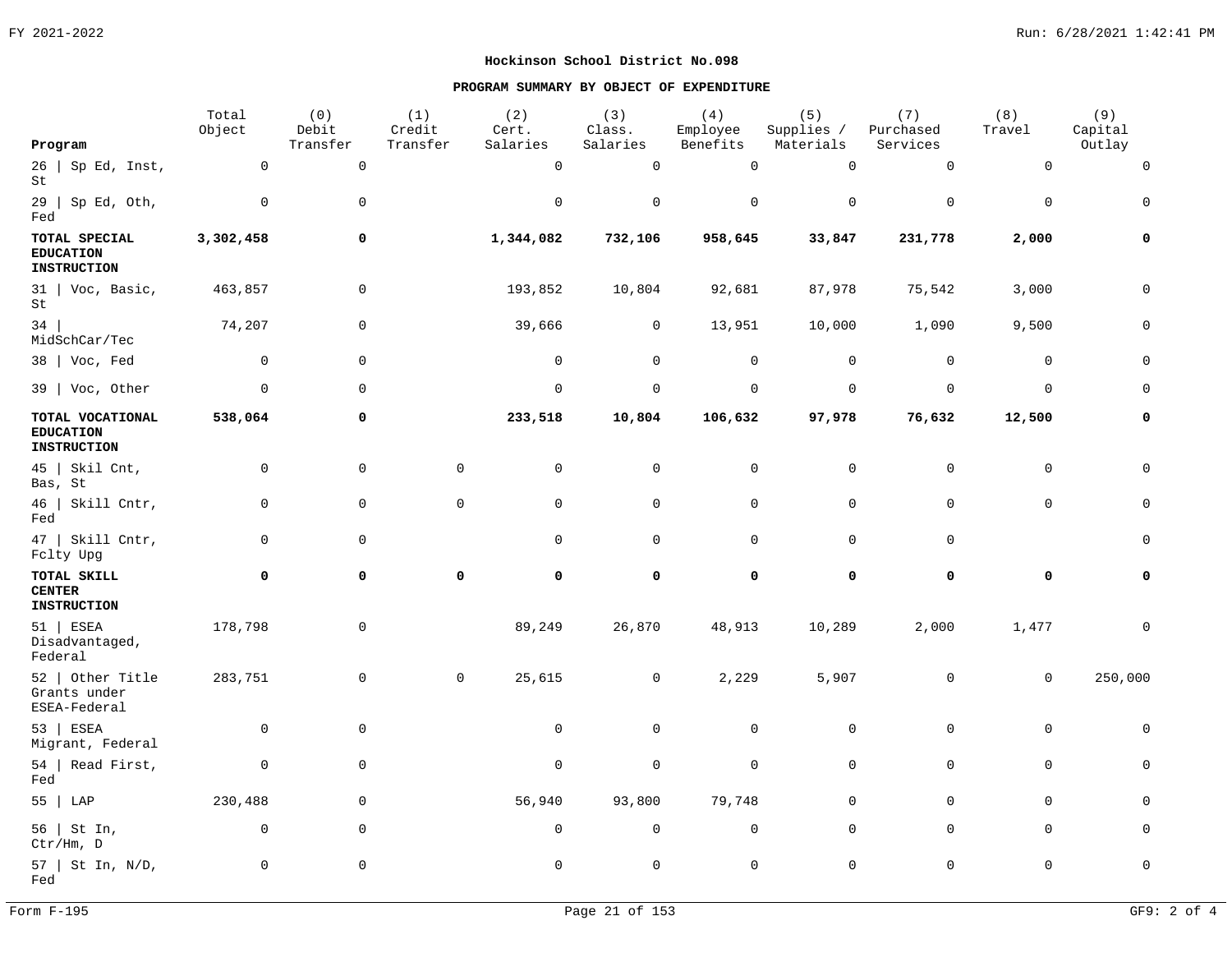|                    |                                                               | Total<br>Object | (0)<br>Debit        | (1)<br>Credit | (2)<br>Cert. | (3)<br>Class.  | (4)<br>Employee     | (5)<br>Supplies / | (7)<br>Purchased    | (8)<br>Travel | (9)<br>Capital |
|--------------------|---------------------------------------------------------------|-----------------|---------------------|---------------|--------------|----------------|---------------------|-------------------|---------------------|---------------|----------------|
| Program            |                                                               |                 | Transfer            | Transfer      | Salaries     | Salaries       | Benefits            | Materials         | Services            |               | Outlay         |
| St                 | $58$   Sp/Plt Pgm,                                            | 645,133         | $\mathsf{O}\xspace$ |               | 89,488       | $\mathsf 0$    | 20,645              | $\mathbb O$       | $\mathsf{O}\xspace$ | $\mathsf 0$   | 535,000        |
|                    | $59$   I-JAJ                                                  | $\Omega$        | $\mathsf 0$         |               | $\mathsf 0$  | $\overline{0}$ | $\mathsf 0$         | $\mathbf 0$       | $\mathbf 0$         | $\mathsf 0$   | $\mathbf 0$    |
| 61<br>Fed          | Head Start,                                                   | $\mathbf 0$     | $\mathsf 0$         |               | $\mathsf{O}$ | $\mathsf 0$    | $\mathsf{O}\xspace$ | $\mathbf 0$       | $\mathsf 0$         | $\mathsf 0$   | 0              |
| 62<br>Fed          | MS, Pro Dv,                                                   | $\mathbf 0$     | $\mathsf 0$         |               | $\mathsf{O}$ | $\mathsf 0$    | $\mathsf{O}$        | $\mathbf 0$       | $\mathsf 0$         | $\mathsf 0$   | 0              |
|                    | $64$   LEP, Fed                                               | $\mathbf 0$     | $\mathbf 0$         |               | $\mathbf 0$  | $\mathbf 0$    | $\mathbf 0$         | $\overline{0}$    | $\mathbf 0$         | $\mathbf 0$   | $\mathbf 0$    |
| 65<br>St           | Tran Biling,                                                  | 109,074         | $\mathsf 0$         |               | 75,291       | $\mathbf 0$    | 29,416              | 1,000             | 3,367               | $\mathbf 0$   | 0              |
| 67  <br><b>JOM</b> | Ind Ed, Fd,                                                   | $\mathbf 0$     | $\mathbf 0$         |               | $\mathsf{O}$ | $\overline{0}$ | $\mathsf{O}\xspace$ | $\overline{0}$    | $\mathbf 0$         | $\mathbf 0$   | $\mathbf 0$    |
| 68  <br>ED         | Ind Ed, Fd,                                                   | $\mathsf 0$     | $\mathsf 0$         |               | $\mathsf{O}$ | $\overline{0}$ | $\mathsf{O}\xspace$ | $\mathbf 0$       | $\mathsf 0$         | $\mathsf 0$   | 0              |
|                    | 69   Comp, Othr                                               | $\mathbf 0$     | $\mathsf 0$         |               | $\mathsf 0$  | $\mathbf 0$    | $\mathsf 0$         | $\mathbf 0$       | $\mathbf 0$         | $\mathsf 0$   | $\mathbf 0$    |
| TOTAL              | <b>COMPENSATORY</b><br><b>EDUCATION</b><br><b>INSTRUCTION</b> | 1,447,244       | 0                   | 0             | 336,583      | 120,670        | 180,951             | 17,196            | 5,367               | 1,477         | 785,000        |
| Safety             | $71$ Traffic                                                  | $\mathbf 0$     | $\mathbf 0$         |               | $\mathbf 0$  | $\mathbf 0$    | $\mathbf 0$         | $\mathbf 0$       | $\mathbf 0$         | $\mathbf 0$   | $\Omega$       |
| School             | 73   Summer                                                   | $\mathbf 0$     | 0                   |               | $\mathsf{O}$ | $\mathbf 0$    | $\mathsf{O}\xspace$ | $\mathsf 0$       | $\mathsf{O}$        | $\mathsf 0$   | $\mathbf 0$    |
| Capable            | 74   Highly                                                   | 50,506          | 0                   |               | 28,818       | $\mathsf{O}$   | 7,079               | 5,822             | 5,000               | 3,787         | 0              |
| Fed                | 76   Target Asst,                                             | $\mathbf 0$     | $\mathbf 0$         |               | $\mathsf{O}$ | $\mathbf 0$    | $\mathsf{O}\xspace$ | $\mathsf 0$       | $\mathbf 0$         | $\mathbf 0$   | $\mathbf 0$    |
| Fed                | 78   Yth Trg Pm,                                              | $\mathsf 0$     | $\mathsf 0$         |               | $\mathsf{O}$ | $\mathsf 0$    | $\mathsf{O}$        | $\mathbf 0$       | $\mathsf 0$         | $\mathsf 0$   | $\mathbf 0$    |
| Othr               | $79$   Inst Pgm,                                              | $\mathbf 0$     | 0                   |               | $\mathsf{O}$ | $\mathbf 0$    | $\mathsf{O}$        | $\mathsf 0$       | $\mathsf 0$         | $\mathbf 0$   | 0              |
|                    | TOTAL OTHER<br>INSTRUCTIONAL<br>PROGRAMS                      | 50,506          | 0                   |               | 28,818       | 0              | 7,079               | 5,822             | 5,000               | 3,787         | 0              |
|                    | 81   Public<br>Radio/TV                                       | $\mathbf 0$     | $\mathbf 0$         |               | $\mathbf 0$  | $\mathbf 0$    | $\mathsf{O}$        | $\overline{0}$    | $\mathbf 0$         | $\mathbf 0$   | $\Omega$       |
|                    | 86   Comm Schools                                             | $\mathbf 0$     | $\mathbf 0$         |               | $\mathsf{O}$ | $\mathbf 0$    | $\mathsf{O}$        | $\mathbf 0$       | $\mathsf 0$         | $\mathbf 0$   | $\mathbf 0$    |
|                    | 88   Child Care                                               | 114,337         | $\mathbf 0$         |               | 0            | 65,265         | 39,072              | 4,000             | $\mathbf 0$         | 6,000         | 0              |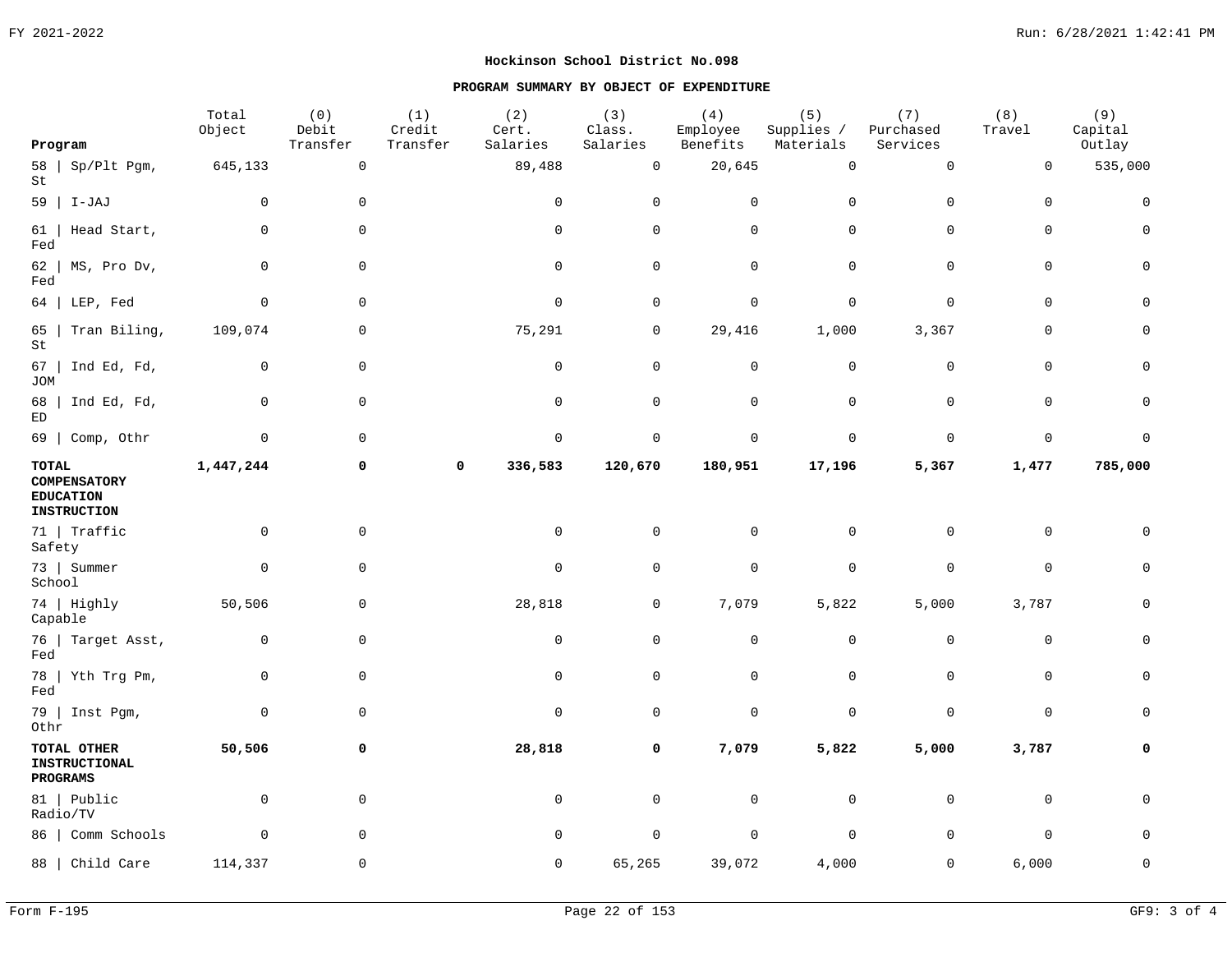| Program                            | Total<br>Object | (0)<br>Debit<br>Transfer | (1)<br>Credit<br>Transfer | (2)<br>Cert.<br>Salaries | (3)<br>Class.<br>Salaries | (4)<br>Employee<br>Benefits | (5)<br>Supplies<br>Materials | (7)<br>Purchased<br>Services | (8)<br>Travel | (9)<br>Capital<br>Outlay |
|------------------------------------|-----------------|--------------------------|---------------------------|--------------------------|---------------------------|-----------------------------|------------------------------|------------------------------|---------------|--------------------------|
| 89  <br>Othr Comm<br>Srv           | 101,664         | 0                        | 0                         | 0                        | 41,265                    | 13,620                      | 5,000                        | 21,000                       | 5,500         | 15,279                   |
| TOTAL COMMUNITY<br><b>SERVICES</b> | 216,001         | 0                        | 0                         | $\mathbf 0$              | 106,530                   | 52,692                      | 9,000                        | 21,000                       | 11,500        | 15,279                   |
| 97   Distwide<br>Suppt             | 3,933,778       | $\mathbf 0$              | $\overline{0}$            | 178,860                  | 1,376,728                 | 616,084                     | 274,500                      | 1,425,581                    | 14,725        | 47,300                   |
| 98 Schl Food<br>Serv               | 647,182         | $\mathbf 0$              | $\mathbf 0$               | 0                        | 0                         | $\mathbf 0$                 | 50,000                       | 597,182                      | $\mathbf 0$   | $\overline{0}$           |
| 99   Pupil Transp                  | 1,527,654       | $\mathbf 0$              | $\mathbf 0$               | $\overline{0}$           | 28,510                    | 14,172                      | 100,000                      | 1,384,972                    | 0             | $\overline{0}$           |
| TOTAL SUPPORT<br><b>SERVICES</b>   | 6,108,614       | 0                        | $\mathbf 0$               | 178,860                  | 1,405,238                 | 630,256                     | 424,500                      | 3,407,735                    | 14,725        | 47,300                   |
| OBJECT TOTALS                      | 28,007,002      | 0                        | $\mathbf{0}$              | 11,463,040               | 3,555,896                 | 5,978,458                   | 1,292,660                    | 4,806,910                    | 50,824        | 859,214                  |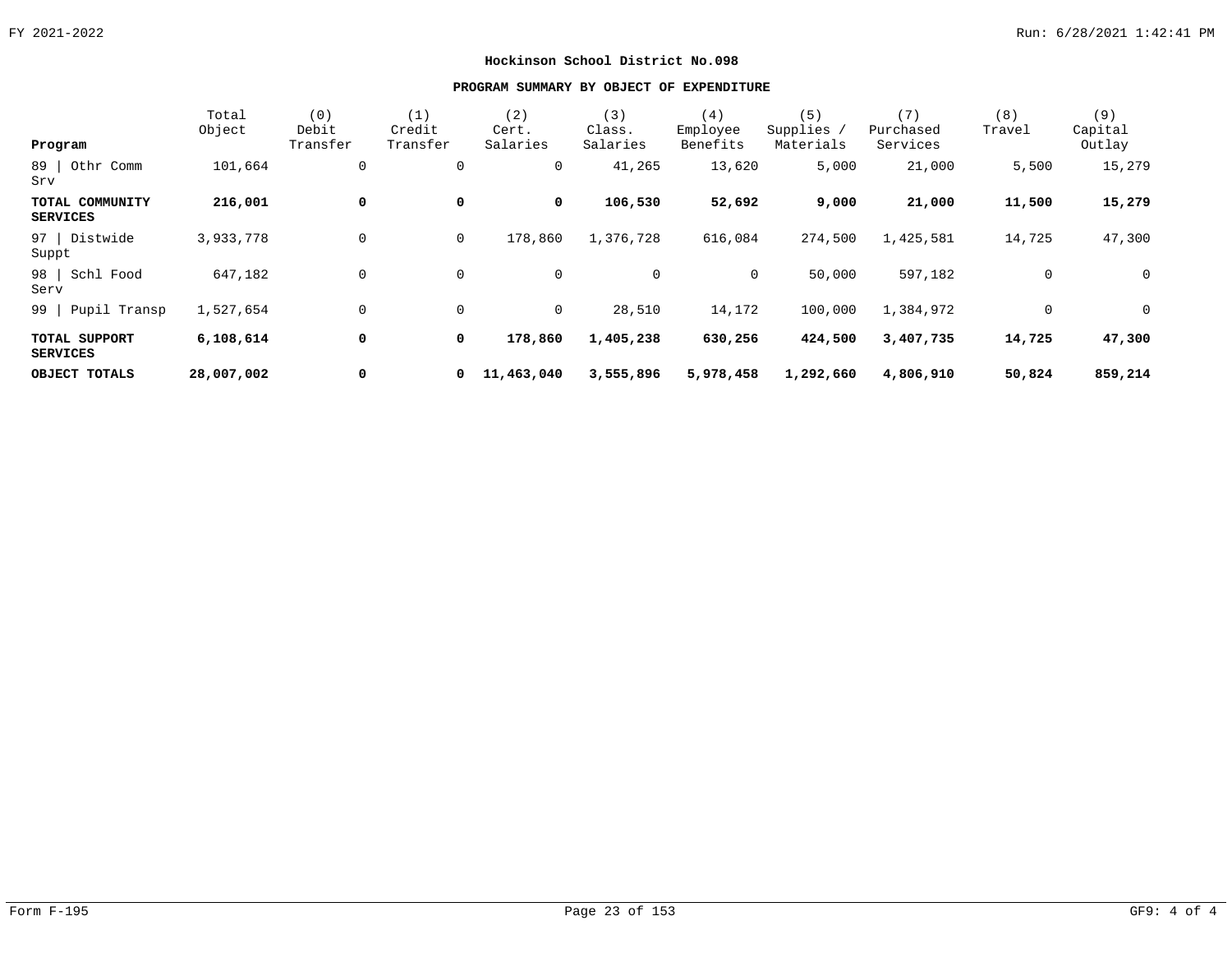## **OBJECTS OF EXPENDITURE**

#### **PROGRAM 01 - Basic Education**

| Activity                | Total          | (0)<br>Debit<br>Transfer | (1)<br>Credit<br>Transfer | (2)<br>Cert.<br>Salaries | (3)<br>Class.<br>Salaries | (4)<br>Employee<br>Benefits | (5)<br>Supplies /<br>Materials | (7)<br>Purchased<br>Services | (8)<br>Travel | (9)<br>Capital<br>Outlay |
|-------------------------|----------------|--------------------------|---------------------------|--------------------------|---------------------------|-----------------------------|--------------------------------|------------------------------|---------------|--------------------------|
| $21$   Supv Inst        | 275,070        | 0                        |                           | 202,773                  | 0                         | 68,597                      | 1,800                          | 1,900                        | 0             | 0                        |
| 22<br>Lrn Resrc         | 250,368        | 0                        |                           | 58,535                   | 97,912                    | 81,550                      | 5,191                          | 7,180                        | 0             | $\mathbf 0$              |
| $23$   Princ Off        | 1,424,688      | 0                        |                           | 620,944                  | 374,345                   | 404,394                     | 14,930                         | 7,440                        | 0             | 2,635                    |
| Guid/Coun<br>$24$       | 425,430        | 0                        |                           | 310,369                  | $\overline{0}$            | 115,061                     | $\overline{0}$                 | 0                            | 0             | $\mathbf 0$              |
| Pupil M/S<br>$25 \mid$  | 205,467        | 0                        |                           | $\overline{0}$           | 128,074                   | 68,393                      | 500                            | 8,500                        | 0             | $\mathbf 0$              |
| Health<br>26            | 69,625         | 0                        |                           | 0                        | $\mathbf 0$               | $\overline{0}$              | 1,225                          | 68,400                       | 0             | $\mathsf{O}$             |
| Teaching<br>27          | 11,987,757     | 0                        |                           | 7,618,985                | 212,115                   | 3,030,044                   | 326,660                        | 790,953                      | $\mathbf{0}$  | 9,000                    |
| 28<br>Extracur          | 435,758        | 0                        |                           | 74,055                   | 232,161                   | 72,082                      | 20,900                         | 32,000                       | 4,560         | $\overline{0}$           |
| 29<br>Pmt to SD         | $\overline{0}$ |                          |                           |                          |                           |                             |                                | $\Omega$                     |               |                          |
| 31<br>InstProDev        | 30,091         | 0                        |                           | 17,614                   | 200                       | 2,888                       | 2,500                          | 6,614                        | 275           | 0                        |
| 32<br>Inst Tech         | 167,384        | 0                        |                           |                          | 0                         | $\Omega$                    | 161,384                        | 6,000                        | 0             | $\mathsf{O}$             |
| Curriculum<br>$33 \mid$ | 67,103         | 0                        |                           | 26,430                   | 0                         | 3,246                       | 36,427                         | 1,000                        | 0             | $\mathsf{O}$             |
| Prof Lrng St<br>34      | 272,427        | $\mathbf 0$              |                           | 220,637                  |                           | 51,790                      | $\mathbf 0$                    | $\overline{0}$               | $\mathbf 0$   | $\mathbf 0$              |
| Total                   | 15,611,168     | 0                        |                           | 9,150,342                | 1,044,807                 | 3,898,045                   | 571,517                        | 929,987                      | 4,835         | 11,635                   |
| FTE Program Staff       |                |                          |                           | 99.034                   | 16.373                    |                             |                                |                              |               |                          |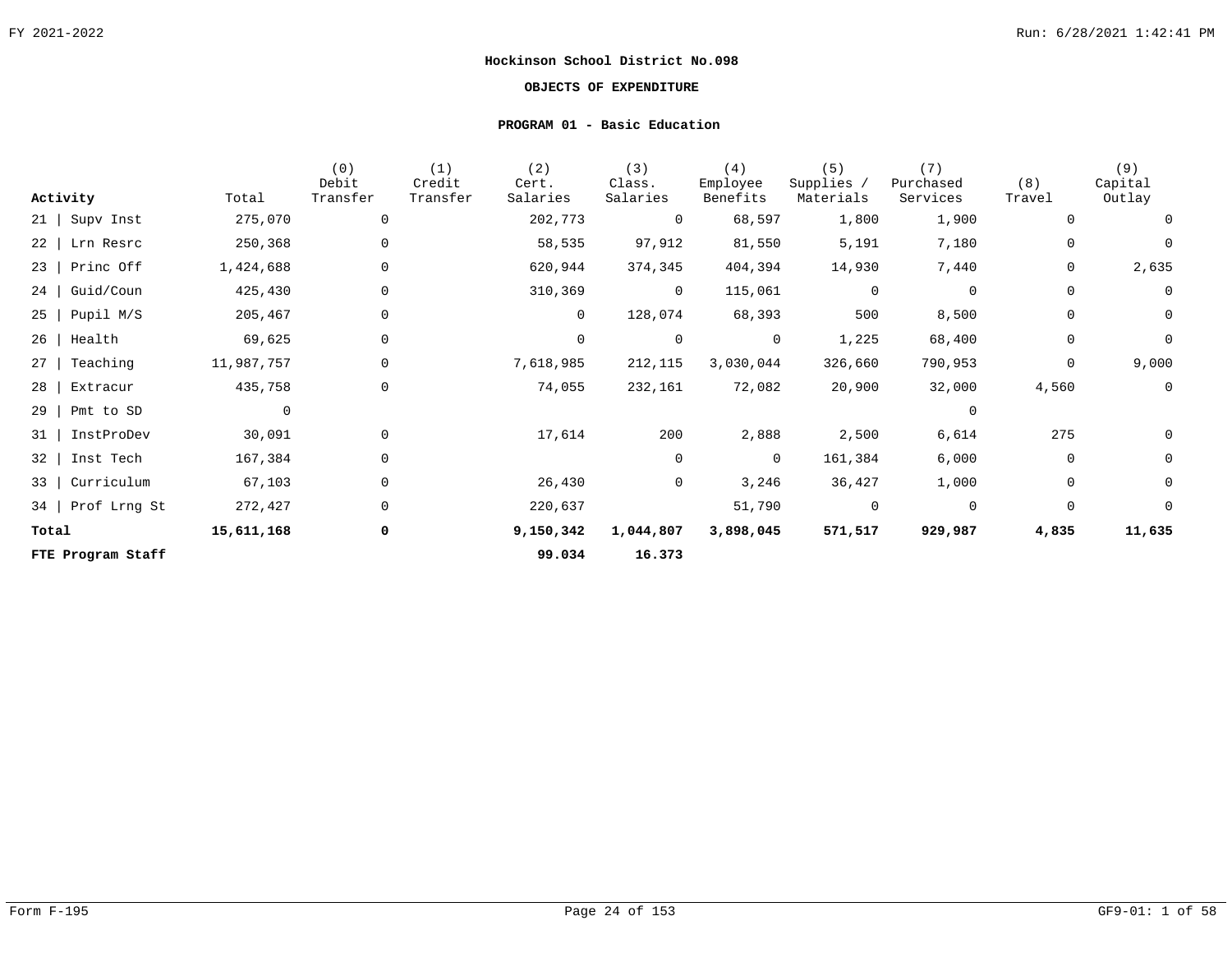#### **OBJECTS OF EXPENDITURE**

#### **PROGRAM 02 - Alternative Learning Experience**

|           |                   |       | (0)<br>Debit | (1)<br>Credit | (2)<br>Cert. | (3)<br>Class. | (4)<br>Employee | (5)<br>Supplies / | (7)<br>Purchased | (8)    | (9)<br>Capital |
|-----------|-------------------|-------|--------------|---------------|--------------|---------------|-----------------|-------------------|------------------|--------|----------------|
|           | Activity          | Total | Transfer     | Transfer      | Salaries     | Salaries      | Benefits        | Materials         | Services         | Travel | Outlay         |
|           | 21   Supv Inst    |       | ∩            |               |              |               |                 |                   |                  |        |                |
|           | 22   Lrn Resrc    |       |              |               |              |               |                 |                   |                  |        |                |
| 23        | Princ Off         |       |              |               |              |               |                 |                   |                  |        |                |
| 24        | Guid/Coun         |       |              |               |              |               |                 |                   |                  |        |                |
| $25 \mid$ | Pupil M/S         |       |              |               |              |               |                 |                   |                  |        |                |
|           | $26$   Health     |       |              |               |              |               |                 |                   |                  |        |                |
| 27        | Teaching          |       |              |               |              |               |                 |                   |                  |        |                |
| 28        | Extracur          |       |              |               |              |               |                 |                   |                  |        |                |
| 29        | Pmt to SD         |       |              |               |              |               |                 |                   |                  |        |                |
| 31        | InstProDev        |       |              |               |              |               |                 |                   |                  |        |                |
| 32        | Inst Tech         |       |              |               |              |               |                 |                   |                  |        |                |
| $33 \mid$ | Curriculum        |       |              |               |              |               |                 |                   |                  |        |                |
|           | 34   Prof Lrng St |       |              |               |              |               |                 |                   |                  |        |                |
| Total     |                   |       |              |               |              |               |                 |                   |                  |        |                |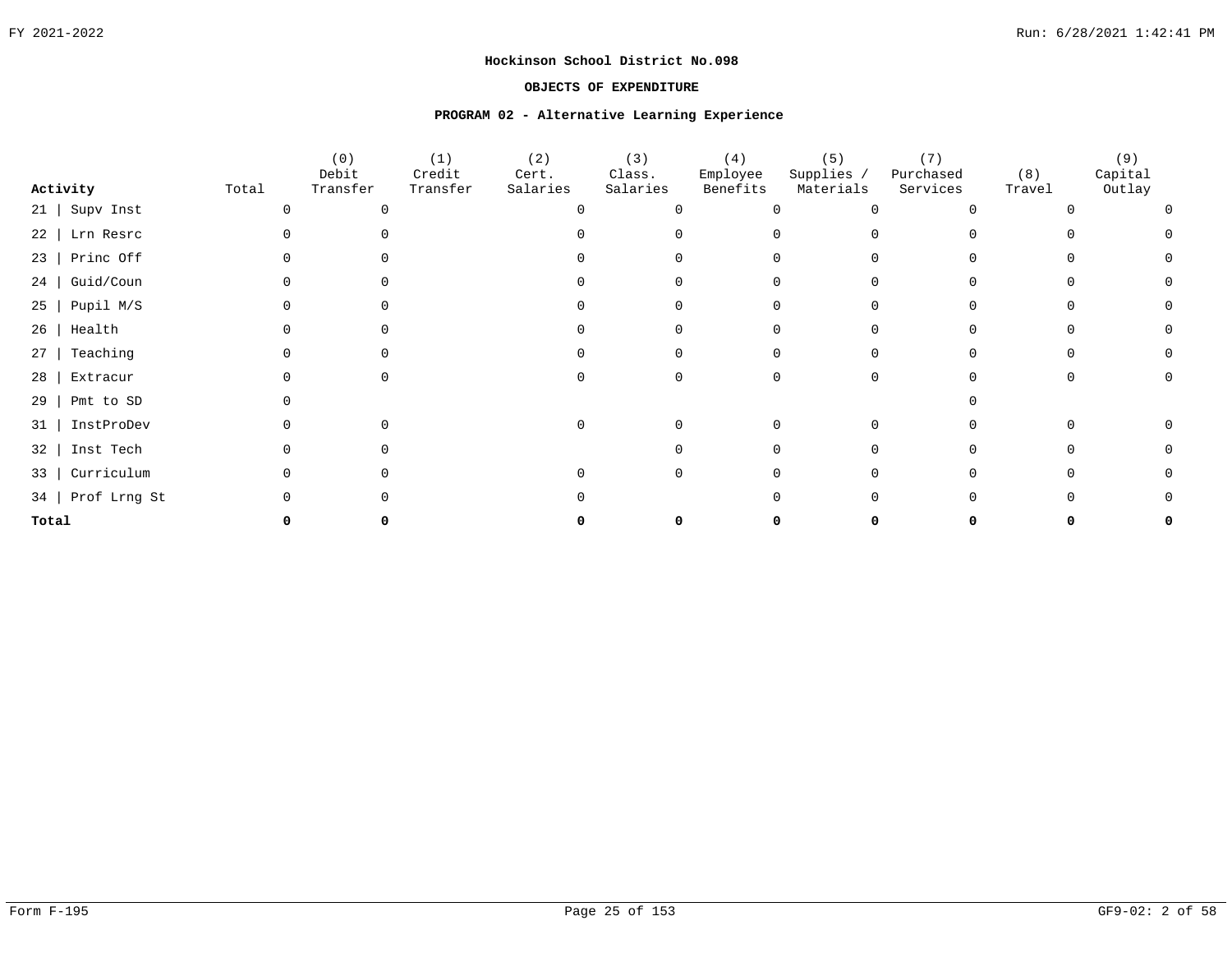#### **OBJECTS OF EXPENDITURE**

#### **PROGRAM 03 - Basic Education - Dropout Reengagement**

|           |                   |        | (0)<br>Debit | (1)<br>Credit | (2)<br>Cert. | (3)<br>Class. | (4)<br>Employee | (5)<br>Supplies / | (7)<br>Purchased | (8)    | (9)<br>Capital |
|-----------|-------------------|--------|--------------|---------------|--------------|---------------|-----------------|-------------------|------------------|--------|----------------|
|           | Activity          | Total  | Transfer     | Transfer      | Salaries     | Salaries      | Benefits        | Materials         | Services         | Travel | Outlay         |
|           | $21$   Supv Inst  |        |              |               |              | $\Omega$      |                 |                   |                  |        |                |
|           | 22   Lrn Resrc    |        |              |               |              |               |                 |                   |                  |        |                |
| 23        | Princ Off         |        |              |               |              |               |                 |                   |                  |        |                |
| 24        | Guid/Coun         |        |              |               |              |               |                 |                   |                  |        |                |
| $25 \mid$ | Pupil M/S         |        |              |               |              |               |                 |                   |                  |        |                |
| 26        | Health            |        |              |               |              |               |                 |                   |                  |        |                |
| 27        | Teaching          | 25,000 |              |               |              |               |                 | 0                 | 25,000           |        |                |
| 28        | Extracur          |        |              |               |              |               |                 |                   |                  |        |                |
| 29        | Pmt to SD         |        |              |               |              |               |                 |                   |                  |        |                |
| 31        | InstProDev        |        |              |               |              |               |                 |                   |                  |        |                |
| 32        | Inst Tech         |        |              |               |              |               |                 |                   |                  |        |                |
| $33 \mid$ | Curriculum        |        |              |               |              |               |                 |                   |                  |        |                |
|           | 34   Prof Lrng St |        |              |               |              |               |                 |                   |                  |        |                |
| Total     |                   | 25,000 |              |               |              |               |                 | 0                 | 25,000           |        |                |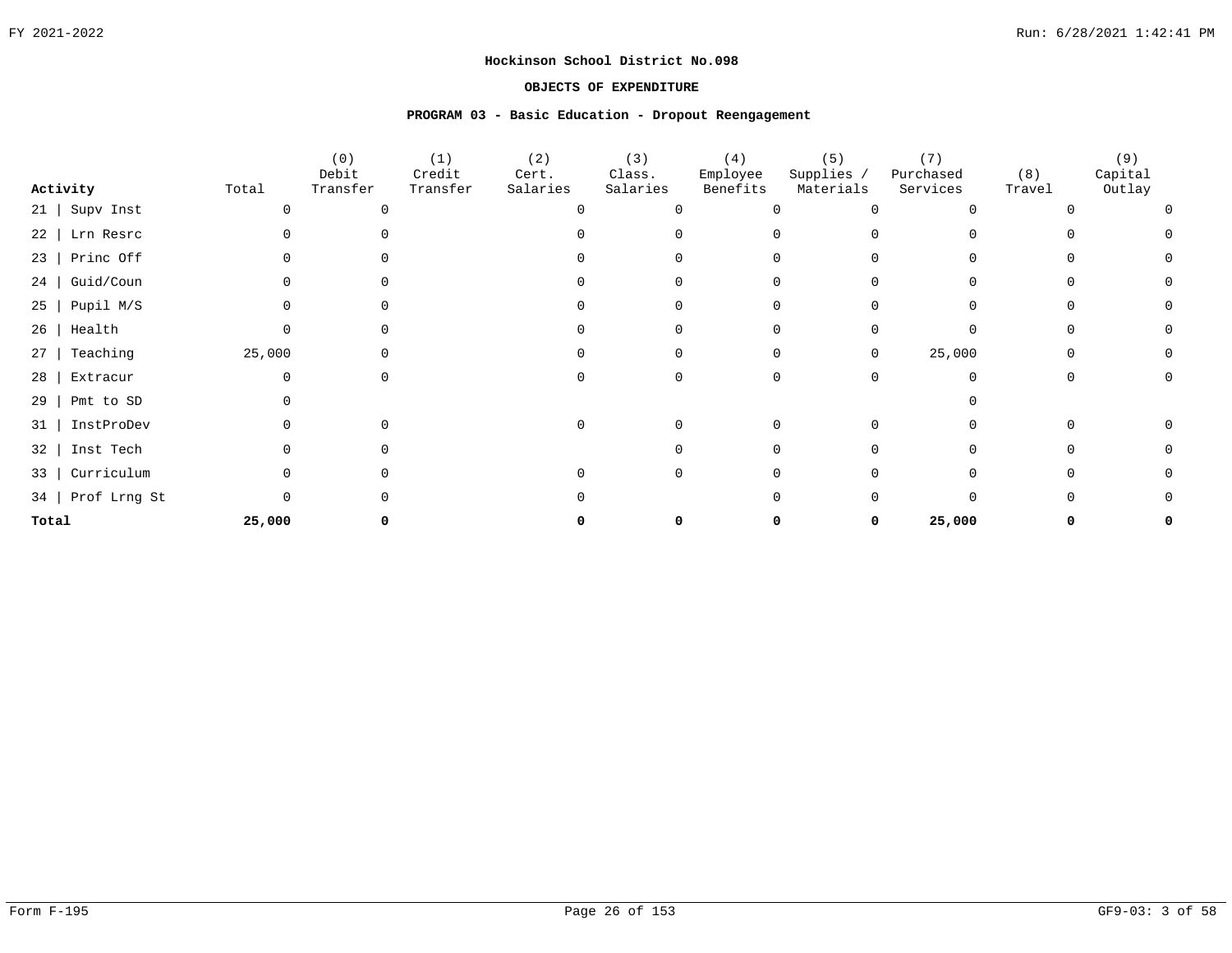## **OBJECTS OF EXPENDITURE**

#### **PROGRAM 11 - Federal Special Purpose - GEER**

| Activity                            | Total       | (0)<br>Debit<br>Transfer | (1)<br>Credit<br>Transfer | (2)<br>Cert.<br>Salaries | (3)<br>Class.<br>Salaries | (4)<br>Employee<br>Benefits | (5)<br>Supplies /<br>Materials | (7)<br>Purchased<br>Services | (8)<br>Travel  | (9)<br>Capital<br>Outlay |
|-------------------------------------|-------------|--------------------------|---------------------------|--------------------------|---------------------------|-----------------------------|--------------------------------|------------------------------|----------------|--------------------------|
| Bd of Dir<br>11                     | $\mathsf 0$ | $\mathsf{O}\xspace$      |                           |                          | $\mathsf{O}\xspace$       | $\mathsf{O}\xspace$         | $\mathsf{O}\xspace$            | $\mathbf 0$                  | $\overline{0}$ | $\cap$                   |
| Supt Off                            | $\mathbf 0$ | $\mathbf 0$              |                           | $\mathbf 0$              | $\mathbf 0$               | $\mathbf{0}$                | $\mathbf 0$                    | $\Omega$                     | $\Omega$       |                          |
| 12<br>Busns Off                     | $\Omega$    | $\mathsf{O}$             |                           | $\Omega$                 | $\Omega$                  | $\mathbf 0$                 | $\mathbf 0$                    | $\Omega$                     | $\Omega$       |                          |
| 13                                  |             |                          |                           |                          |                           |                             |                                |                              |                |                          |
| HR<br>14                            | $\Omega$    | $\Omega$                 |                           | $\Omega$                 | $\Omega$                  | $\mathbf 0$                 | $\mathbf 0$                    | $\Omega$                     | 0              |                          |
| Pblc Rltn<br>15                     | $\Omega$    | $\Omega$                 |                           | $\cap$                   | $\Omega$                  | $\mathbf 0$                 | $\mathsf{O}$                   | $\cap$                       | 0              |                          |
| Supv Inst<br>21                     | $\mathbf 0$ | $\Omega$                 |                           | $\Omega$                 | $\Omega$                  | $\mathbf 0$                 | $\mathsf{O}$                   | $\Omega$                     | $\mathbf 0$    |                          |
| Lrn Resrc<br>22                     | $\Omega$    | $\Omega$                 |                           | $\Omega$                 | $\Omega$                  | $\Omega$                    | $\Omega$                       | $\Omega$                     | $\mathbf 0$    |                          |
| Princ Off<br>23                     | $\mathbf 0$ | $\mathbf 0$              |                           | $\mathbf 0$              | $\mathbf 0$               | $\mathbf 0$                 | $\mathbf 0$                    | $\Omega$                     | 0              |                          |
| Guid/Coun<br>24                     | $\Omega$    | $\Omega$                 |                           | $\Omega$                 | $\Omega$                  | $\mathbf 0$                 | $\mathbf 0$                    | $\Omega$                     | $\mathbf 0$    |                          |
| Pupil M/S<br>25                     | $\mathbf 0$ | $\mathbf 0$              |                           | $\mathbf 0$              | $\mathbf 0$               | $\mathsf{O}$                | 0                              | $\Omega$                     | 0              |                          |
| Health<br>26                        | $\Omega$    | $\Omega$                 |                           | $\Omega$                 | $\Omega$                  | $\Omega$                    | $\mathbf 0$                    | $\Omega$                     | $\mathbf 0$    |                          |
| Teaching<br>27                      | $\mathbf 0$ | $\Omega$                 |                           | $\Omega$                 | $\Omega$                  | $\mathbf 0$                 | $\mathsf{O}$                   | $\Omega$                     | $\mathbf 0$    |                          |
| Extracur<br>28                      | $\Omega$    | $\Omega$                 |                           | $\mathbf 0$              | $\Omega$                  | $\Omega$                    | $\mathsf{O}$                   | $\Omega$                     | $\mathbf 0$    |                          |
| Pmt to SD<br>29                     | $\Omega$    |                          |                           |                          |                           |                             |                                | ∩                            |                |                          |
| InstProDev<br>31                    | $\Omega$    | $\Omega$                 |                           | $\mathbf 0$              | $\Omega$                  | $\Omega$                    | $\mathsf{O}$                   | $\cap$                       | $\Omega$       |                          |
| Inst Tech<br>32                     | $\mathbf 0$ | $\Omega$                 |                           |                          | $\Omega$                  | $\mathbf 0$                 | $\mathbf{0}$                   | $\Omega$                     | $\Omega$       |                          |
| Curriculum<br>33                    | $\Omega$    | $\Omega$                 |                           | $\Omega$                 | $\Omega$                  | $\Omega$                    | $\Omega$                       | $\Omega$                     | $\Omega$       |                          |
| Supervisn<br>41                     | $\mathbf 0$ | $\Omega$                 |                           | $\Omega$                 | $\Omega$                  | $\Omega$                    | $\mathsf{O}$                   | $\Omega$                     | $\Omega$       |                          |
| Food<br>42                          | $\Omega$    | $\Omega$                 |                           |                          |                           |                             | $\Omega$                       |                              |                |                          |
| Operation<br>44                     | $\Omega$    | $\Omega$                 |                           |                          | $\Omega$                  | $\mathbf 0$                 | $\Omega$                       | $\Omega$                     | $\mathsf{O}$   |                          |
| Supervisn<br>51                     | $\mathbf 0$ | $\mathsf{O}$             |                           | $\mathbf 0$              | $\Omega$                  | $\mathbf 0$                 | $\mathbf 0$                    | $\Omega$                     | $\mathsf{O}$   |                          |
| Operation<br>52                     | $\Omega$    | $\Omega$                 |                           |                          | $\Omega$                  | $\mathbf 0$                 | $\mathbf 0$                    | $\Omega$                     | $\mathbf 0$    |                          |
| Maintnce<br>53                      | $\mathsf 0$ | 0                        |                           |                          | $\cap$                    | $\mathbf 0$                 | 0                              | $\Omega$                     | 0              |                          |
| Insurance<br>56                     | $\Omega$    |                          |                           |                          |                           |                             |                                |                              |                |                          |
| Remote Learning<br>58<br>Operations | $\mathbf 0$ | $\mathbf 0$              |                           |                          | $\Omega$                  | $\mathbf 0$                 | $\mathbf 0$                    |                              |                |                          |
| Supv Bldg<br>61                     | $\mathbf 0$ | $\Omega$                 |                           | $\mathbf 0$              | $\cap$                    | $\Omega$                    | $\mathsf{O}$                   | $\Omega$                     | <sup>n</sup>   |                          |
| Grnd Mnt<br>62                      | $\Omega$    | $\Omega$                 |                           |                          |                           | $\Omega$                    | $\mathsf{O}$                   | $\Omega$                     |                |                          |
| Oper Bldg<br>63                     | $\Omega$    | $\Omega$                 |                           |                          |                           | $\cap$                      | $\Omega$                       | $\Omega$                     |                |                          |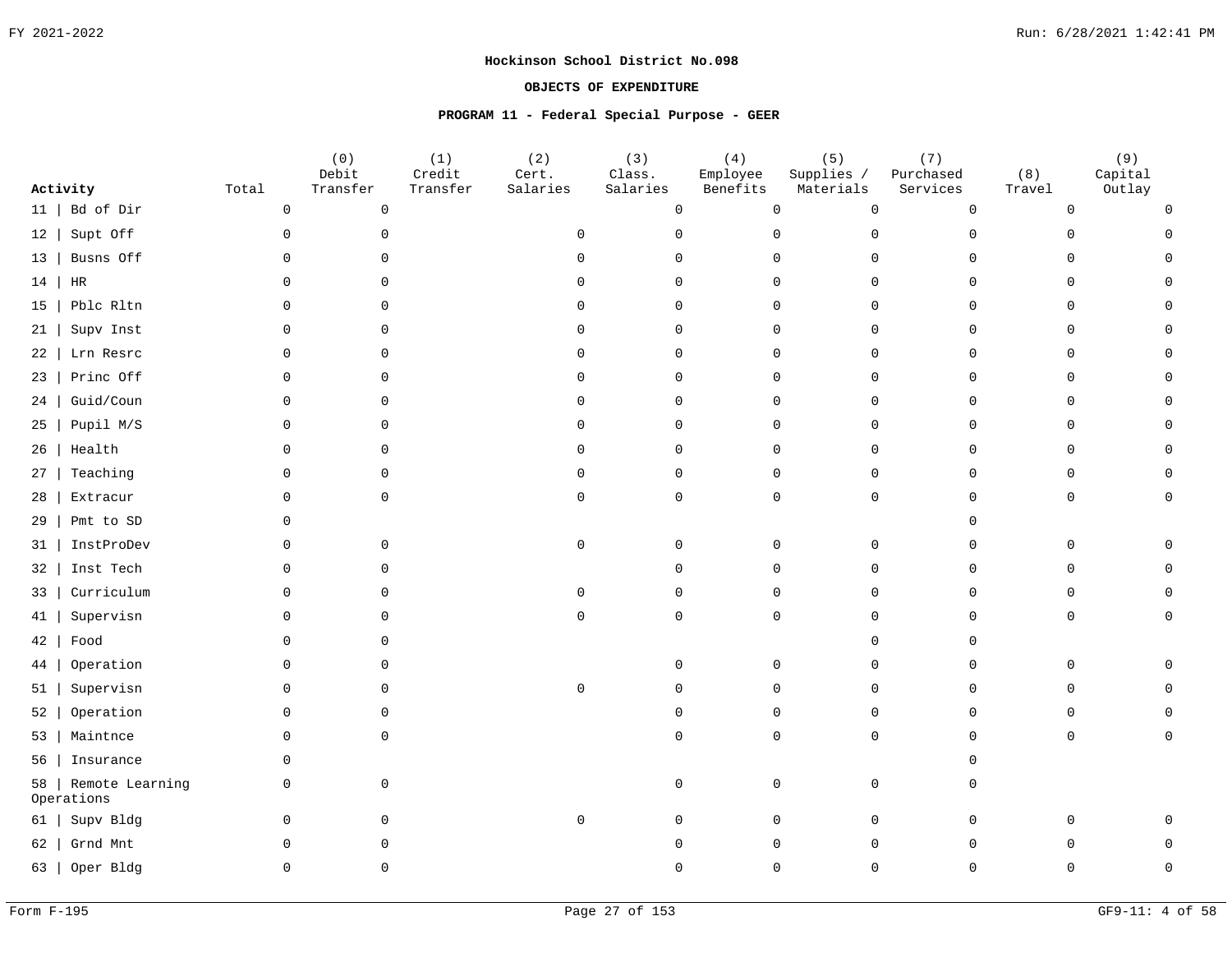#### **OBJECTS OF EXPENDITURE**

|                  |       | (0)<br>Debit | (1)<br>Credit | (2)<br>Cert. | (3)<br>Class. | (4)<br>Employee | (5)<br>Supplies / | (7)<br>Purchased | (8)    | (9)<br>Capital |                |
|------------------|-------|--------------|---------------|--------------|---------------|-----------------|-------------------|------------------|--------|----------------|----------------|
| Activity         | Total | Transfer     | Transfer      | Salaries     | Salaries      | Benefits        | Materials         | Services         | Travel | Outlay         |                |
| 64   Maintnce    |       |              |               |              |               |                 |                   |                  |        |                | $\overline{0}$ |
| 65   Utilities   |       |              |               |              |               |                 |                   | $\Omega$         |        |                | $\Omega$       |
| $67$   Bldg Secu |       |              |               |              |               |                 |                   | $\mathbf 0$      |        |                | $\Omega$       |
| 68   Insurance   |       |              |               |              |               |                 |                   |                  |        |                |                |
| 72   Info Sys    |       |              |               |              |               |                 |                   |                  |        |                |                |
| 73   Printing    |       |              |               |              |               |                 |                   |                  |        |                | $\Omega$       |
| 74   Warehouse   |       |              |               |              |               |                 |                   |                  |        |                | $\Omega$       |
| 75   Mtr Pool    |       |              |               |              |               |                 |                   | 0                |        |                | 0              |
| 91   Publ Actv   |       |              |               |              |               |                 |                   | 0                |        |                | 0              |
| Total            |       |              |               |              |               |                 |                   |                  |        |                | 0              |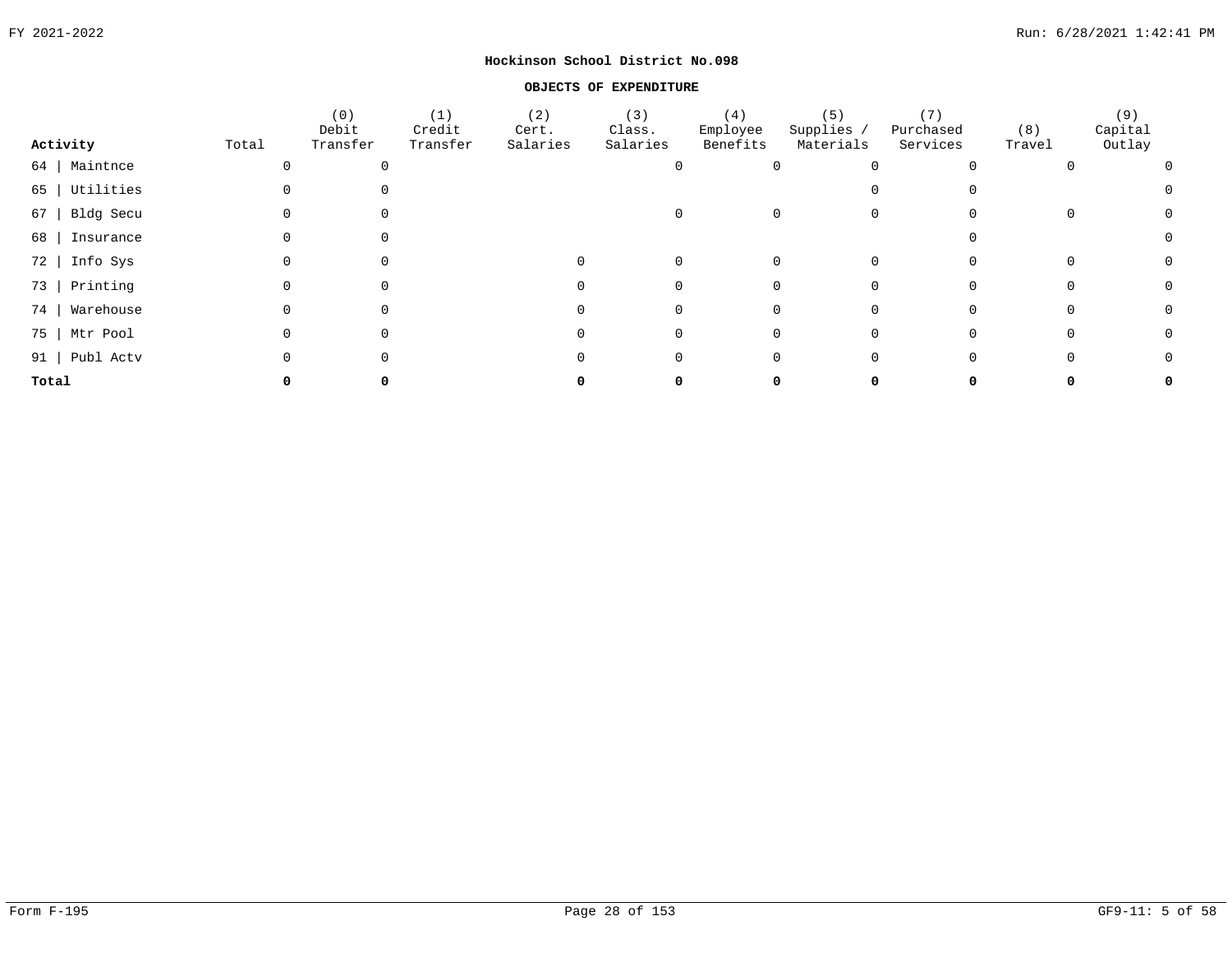## **OBJECTS OF EXPENDITURE**

## **PROGRAM 12 - Federal Special Purpose - ESSER II**

|    | Activity                      | Total        | (0)<br>Debit<br>Transfer | (1)<br>Credit<br>Transfer | (2)<br>Cert.<br>Salaries | (3)<br>Class.<br>Salaries | (4)<br>Employee<br>Benefits | (5)<br>Supplies /<br>Materials | (7)<br>Purchased<br>Services | (8)<br>Travel | (9)<br>Capital<br>Outlay |
|----|-------------------------------|--------------|--------------------------|---------------------------|--------------------------|---------------------------|-----------------------------|--------------------------------|------------------------------|---------------|--------------------------|
| 11 | Bd of Dir                     | $\mathsf 0$  | $\mathsf{O}\xspace$      |                           |                          | 0                         | $\mathsf{O}$                | $\mathsf{O}$                   | $\mathbf 0$                  | 0             | $\cap$                   |
| 12 | Supt Off                      | $\mathbf 0$  | $\mathbf 0$              |                           | $\mathbf 0$              | 0                         | $\mathbf 0$                 | $\mathbf 0$                    | $\Omega$                     | $\Omega$      |                          |
| 13 | Busns Off                     | $\mathbf 0$  | $\mathbf 0$              |                           | $\Omega$                 | 0                         | $\Omega$                    | $\mathbf 0$                    | $\Omega$                     | 0             |                          |
| 14 | $\rm{HR}$                     | $\mathbf 0$  | $\mathbf 0$              |                           | $\Omega$                 | $\mathbf 0$               | $\mathbf 0$                 | $\mathbf 0$                    | $\mathbf 0$                  | 0             |                          |
| 15 | Pblc Rltn                     | $\mathbf 0$  | $\Omega$                 |                           | $\Omega$                 | $\mathbf 0$               | $\Omega$                    | $\mathbf 0$                    | $\Omega$                     | $\mathbf 0$   |                          |
| 21 | Supv Inst                     | 73,140       | $\mathbf 0$              |                           | 49,401                   | 0                         | 23,739                      | 0                              | $\Omega$                     | 0             |                          |
| 22 | Lrn Resrc                     | $\mathbf 0$  | $\Omega$                 |                           | $\mathbf 0$              | $\mathsf{O}$              | $\mathbf 0$                 | $\mathbf 0$                    | $\Omega$                     | 0             |                          |
| 23 | Princ Off                     | $\mathbf 0$  | $\mathbf 0$              |                           | $\Omega$                 | $\Omega$                  | 0                           | $\mathbf 0$                    | $\Omega$                     | $\mathbf 0$   |                          |
| 24 | Guid/Coun                     | $\Omega$     | $\Omega$                 |                           | $\Omega$                 | $\Omega$                  | $\Omega$                    | $\Omega$                       | $\Omega$                     | $\mathbf 0$   |                          |
| 25 | Pupil M/S                     | $\mathsf{O}$ | $\mathbf 0$              |                           | $\mathbf 0$              | $\mathbf 0$               | $\mathbf 0$                 | $\mathbf 0$                    | $\mathbf 0$                  | $\mathsf{O}$  |                          |
| 26 | Health                        | 104,411      | $\mathbf 0$              |                           | $\Omega$                 | $\Omega$                  | 0                           | $\mathbf 0$                    | 104,411                      | $\mathbf 0$   |                          |
| 27 | Teaching                      | 0            | $\mathbf 0$              |                           | $\mathbf 0$              | $\Omega$                  | $\mathbf 0$                 | $\mathbf 0$                    | $\mathbf 0$                  | 0             |                          |
| 28 | Extracur                      | $\mathbf 0$  | $\mathbf 0$              |                           | $\mathbf 0$              | $\mathbf 0$               | $\Omega$                    | $\mathbf 0$                    | $\Omega$                     | 0             | $\Omega$                 |
| 29 | Pmt to SD                     | 0            |                          |                           |                          |                           |                             |                                | $\cap$                       |               |                          |
| 31 | InstProDev                    | $\Omega$     | $\Omega$                 |                           | $\Omega$                 | $\Omega$                  | $\Omega$                    | $\mathbf 0$                    | $\Omega$                     | $\mathbf 0$   |                          |
| 32 | Inst Tech                     | 0            | $\Omega$                 |                           |                          | <sup>n</sup>              | $\Omega$                    | $\mathsf{O}$                   | $\mathbf 0$                  | 0             |                          |
| 33 | Curriculum                    | $\Omega$     | $\Omega$                 |                           | $\Omega$                 | $\Omega$                  | $\Omega$                    | $\Omega$                       | $\Omega$                     | $\mathbf 0$   |                          |
| 41 | Supervisn                     | $\Omega$     | $\Omega$                 |                           | $\Omega$                 | $\mathbf 0$               | $\Omega$                    | $\mathbf 0$                    | $\Omega$                     | $\mathsf{O}$  |                          |
| 42 | Food                          | $\mathbf 0$  | $\Omega$                 |                           |                          |                           |                             | $\mathbf 0$                    | $\Omega$                     |               |                          |
| 44 | Operation                     | $\mathbf 0$  | $\Omega$                 |                           |                          | $\Omega$                  | $\mathbf 0$                 | $\mathbf 0$                    | $\mathbf 0$                  | $\mathsf{O}$  |                          |
| 51 | Supervisn                     | $\Omega$     | $\Omega$                 |                           | $\mathbf 0$              | <sup>n</sup>              | $\Omega$                    | $\Omega$                       | $\Omega$                     | $\mathbf 0$   |                          |
| 52 | Operation                     | $\mathbf 0$  | $\Omega$                 |                           |                          |                           | $\Omega$                    | $\mathbf 0$                    | $\mathbf 0$                  | 0             |                          |
| 53 | Maintnce                      | $\mathbf 0$  | $\mathbf 0$              |                           |                          |                           | $\Omega$                    | $\mathbf 0$                    | $\Omega$                     | $\mathsf{O}$  |                          |
| 56 | Insurance                     | $\Omega$     |                          |                           |                          |                           |                             |                                | $\Omega$                     |               |                          |
| 58 | Remote Learning<br>Operations | 0            | $\mathbf 0$              |                           |                          | $\mathbf 0$               | $\mathbf 0$                 | 0                              | $\Omega$                     |               |                          |
| 61 | Supv Bldg                     | 0            | $\mathbf 0$              |                           | $\mathsf{O}$             | $\mathbf 0$               | 0                           | 0                              | $\mathbf 0$                  | 0             |                          |
| 62 | Grnd Mnt                      | $\mathbf 0$  | $\Omega$                 |                           |                          | U                         | $\Omega$                    | $\mathbf 0$                    | $\Omega$                     | $\cap$        |                          |
| 63 | Oper Bldg                     | 40,443       | $\Omega$                 |                           |                          | 22,464                    | 17,979                      | $\Omega$                       | $\Omega$                     | $\cap$        |                          |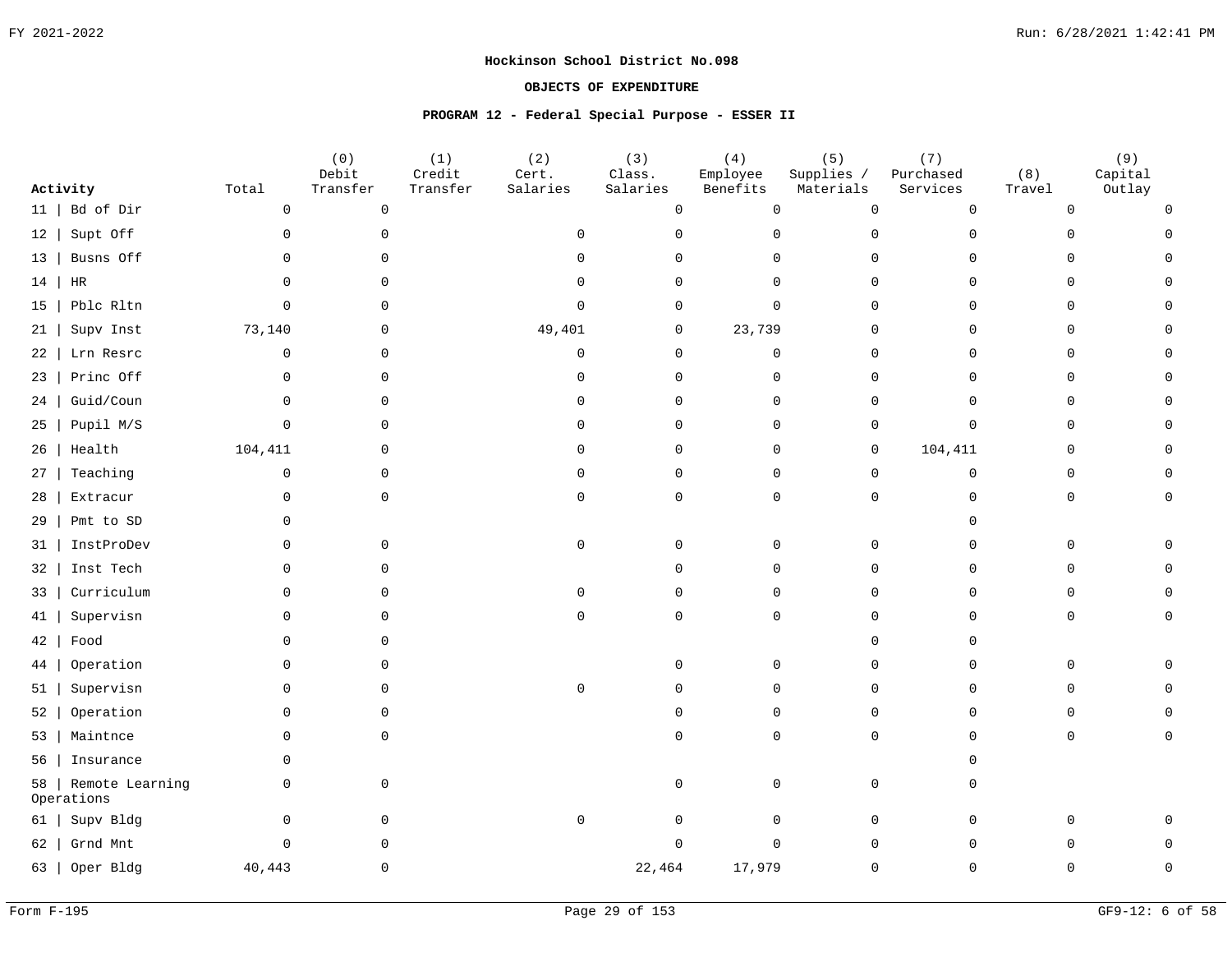#### **OBJECTS OF EXPENDITURE**

|       |                   |          | (0)<br>Debit | (1)<br>Credit | (2)<br>Cert. | (3)<br>Class. | (4)<br>Employee | (5)<br>Supplies / | (7)<br>Purchased | (8)    | (9)<br>Capital |
|-------|-------------------|----------|--------------|---------------|--------------|---------------|-----------------|-------------------|------------------|--------|----------------|
|       | Activity          | Total    | Transfer     | Transfer      | Salaries     | Salaries      | Benefits        | Materials         | Services         | Travel | Outlay         |
| 64    | Maintnce          | $\Omega$ | 0            |               |              | $\Omega$      | 0               | $\Omega$          | $\Omega$         |        | 0              |
| 65    | Utilities         |          | 0            |               |              |               |                 |                   |                  |        | 0              |
| 67    | Bldg Secu         | 0        | $\Omega$     |               |              | $\Omega$      | $\Omega$        | 0                 | $\Omega$         |        | 0<br>0         |
| 68    | Insurance         | 0        | 0            |               |              |               |                 |                   | $\Omega$         |        | 0              |
| 72    | Info Sys          | $\Omega$ | 0            |               | 0            | 0             | $\Omega$        | $\mathbf 0$       | $\mathbf 0$      |        | 0<br>0         |
| 73    | Printing          | 0        | 0            |               | 0            | 0             | 0               | 0                 | $\mathbf 0$      |        | 0<br>0         |
| 74    | Warehouse         | $\Omega$ | 0            |               | 0            | 0             | 0               | 0                 | 0                |        | 0<br>0         |
|       | 75   Mtr Pool     | 0        | 0            |               |              | 0             | 0               | 0                 | 0                |        | 0<br>0         |
|       | 91   Publ Actv    | 0        | 0            |               | 0            | 0             | 0               | 0                 | 0                |        | 0<br>0         |
| Total |                   | 217,994  | 0            |               | 49,401       | 22,464        | 41,718          | 0                 | 104,411          |        | 0<br>0         |
|       | FTE Program Staff |          |              |               | 0.500        | 0.500         |                 |                   |                  |        |                |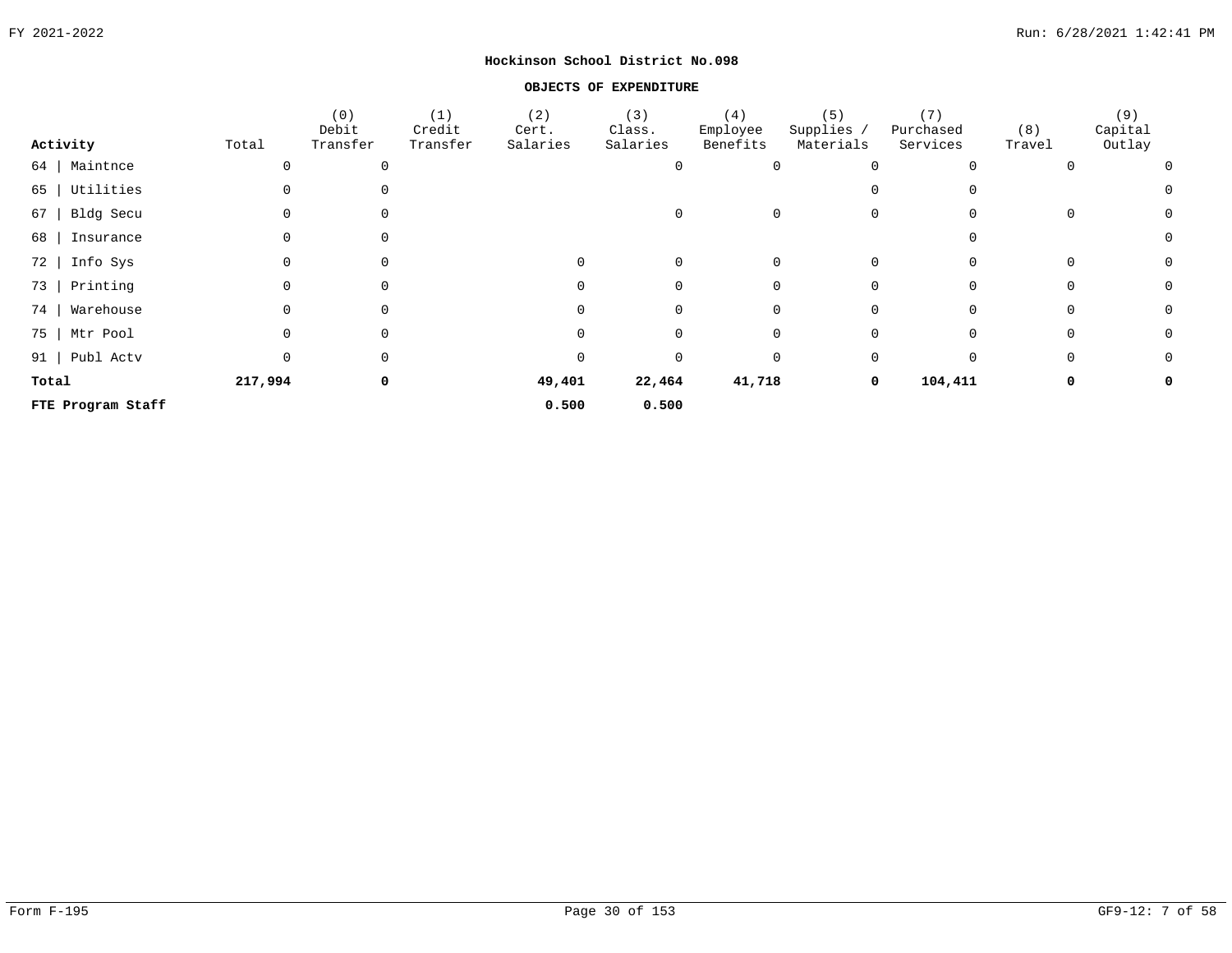## **OBJECTS OF EXPENDITURE**

#### **PROGRAM 13 - Federal Special Purpose - ESSER III**

|                                     |             | (0)<br>Debit | (1)<br>Credit | (2)<br>Cert.        | (3)<br>Class. | (4)<br>Employee     | (5)<br>Supplies /   | (7)<br>Purchased | (8)          | (9)<br>Capital |
|-------------------------------------|-------------|--------------|---------------|---------------------|---------------|---------------------|---------------------|------------------|--------------|----------------|
| Activity                            | Total       | Transfer     | Transfer      | Salaries            | Salaries      | Benefits            | Materials           | Services         | Travel       | Outlay         |
| Bd of Dir<br>11                     | $\mathsf 0$ | $\mathbb O$  |               |                     | $\mathsf 0$   | $\mathsf{O}$        | $\mathsf{O}$        | $\mathbb O$      | $\mathsf{O}$ |                |
| Supt Off<br>12                      | $\mathsf 0$ | $\Omega$     |               | $\Omega$            | $\Omega$      | $\Omega$            | $\Omega$            | $\Omega$         | $\Omega$     |                |
| Busns Off<br>13                     | $\Omega$    | $\mathbf 0$  |               | $\Omega$            | $\Omega$      | 0                   | $\mathbf 0$         | $\Omega$         | $\mathbf 0$  |                |
| HR<br>14                            | $\Omega$    | $\Omega$     |               | $\Omega$            | $\Omega$      | $\mathbf 0$         | $\mathbf 0$         | $\Omega$         | $\mathbf 0$  |                |
| Pblc Rltn<br>15                     | $\Omega$    | $\mathbf 0$  |               | $\Omega$            | $\mathbf 0$   | 0                   | $\mathbf 0$         | $\mathbf 0$      | 0            |                |
| Supv Inst<br>21                     | $\mathbf 0$ | 0            |               | $\Omega$            | 0             | $\mathsf{O}$        | $\mathbf 0$         | $\mathbf 0$      | $\mathsf{O}$ |                |
| Lrn Resrc<br>22                     | $\Omega$    | $\mathbf 0$  |               | $\Omega$            | $\Omega$      | $\mathbf 0$         | $\mathbf 0$         | $\Omega$         | $\mathbf 0$  |                |
| Princ Off<br>23                     | 70,177      | $\mathbf 0$  |               | 53,060              | $\mathbf 0$   | 17,117              | $\mathbf 0$         | $\Omega$         | $\mathsf{O}$ |                |
| Guid/Coun<br>24                     | 120,799     | $\Omega$     |               | 88,376              | $\mathbf 0$   | 32,423              | $\Omega$            | $\Omega$         | $\mathbf 0$  |                |
| Pupil M/S<br>25                     | $\mathbf 0$ | $\mathbf 0$  |               | $\mathsf{O}\xspace$ | $\mathsf 0$   | $\mathsf{O}\xspace$ | $\mathbf 0$         | $\Omega$         | $\mathsf{O}$ |                |
| Health<br>26                        | $\mathbf 0$ | $\Omega$     |               | $\mathbf 0$         | $\Omega$      | $\mathbf 0$         | $\mathbf{0}$        | $\Omega$         | $\mathbf 0$  |                |
| Teaching<br>27                      | 102,800     | $\mathbf 0$  |               | $\mathbf 0$         | $\mathbf 0$   | $\overline{0}$      | 102,800             | $\Omega$         | $\mathbf 0$  |                |
| Extracur<br>28                      | $\mathbf 0$ | $\mathbf 0$  |               | $\mathsf{O}$        | $\mathsf 0$   | $\mathsf{O}$        | $\mathsf{O}$        | $\Omega$         | $\mathsf{O}$ |                |
| Pmt to SD<br>29                     | 0           |              |               |                     |               |                     |                     | $\Omega$         |              |                |
| InstProDev<br>31                    | $\mathbf 0$ | $\Omega$     |               | $\mathsf{O}$        | $\Omega$      | 0                   | 0                   | $\Omega$         | 0            |                |
| Inst Tech<br>32                     | $\mathbf 0$ | $\mathbf 0$  |               |                     | $\Omega$      | $\mathsf{O}$        | $\mathbf 0$         | $\mathbf 0$      | $\mathbf 0$  |                |
| Curriculum<br>33                    | 30,000      | $\Omega$     |               | $\Omega$            | $\Omega$      | $\mathbf 0$         | 30,000              | $\Omega$         | $\Omega$     |                |
| Supervisn<br>41                     | $\mathsf 0$ | $\Omega$     |               | $\mathbf 0$         | $\mathbf 0$   | $\mathsf{O}$        | $\mathsf{O}\xspace$ | $\Omega$         | $\mathbf 0$  |                |
| Food<br>42                          | $\Omega$    | $\Omega$     |               |                     |               |                     | $\mathbf 0$         | $\Omega$         |              |                |
| Operation<br>44                     | $\Omega$    | $\Omega$     |               |                     | $\Omega$      | $\mathbf 0$         | $\mathbf 0$         | $\Omega$         | $\mathbf 0$  |                |
| Supervisn<br>51                     | $\Omega$    | $\Omega$     |               | $\mathbf 0$         | $\Omega$      | $\mathbf 0$         | $\mathbf 0$         | $\Omega$         | $\mathbf 0$  |                |
| Operation<br>52                     | $\Omega$    | $\Omega$     |               |                     | $\Omega$      | $\mathsf{O}$        | $\mathbf 0$         | $\Omega$         | $\mathbf 0$  |                |
| Maintnce<br>53                      | $\mathbf 0$ | $\mathbf 0$  |               |                     | $\cap$        | $\mathsf{O}$        | $\mathbf 0$         | $\Omega$         | $\mathbf 0$  |                |
| Insurance<br>56                     | $\Omega$    |              |               |                     |               |                     |                     | $\cap$           |              |                |
| Remote Learning<br>58<br>Operations | $\mathbf 0$ | $\mathbf 0$  |               |                     | $\Omega$      | $\mathbf 0$         | $\mathbf 0$         | $\Omega$         |              |                |
| Supv Bldg<br>61                     | $\mathbf 0$ | $\mathbf 0$  |               | $\mathsf{O}\xspace$ | $\mathbf 0$   | $\overline{0}$      | $\mathbf 0$         | $\Omega$         | 0            |                |
| Grnd Mnt<br>62                      | $\Omega$    | $\Omega$     |               |                     | $\Omega$      | $\Omega$            | $\mathbf 0$         | $\Omega$         | $\cap$       |                |
| Oper Bldg<br>63                     | 166,177     | $\Omega$     |               |                     | 113,277       | 52,900              | $\Omega$            | $\Omega$         | $\cap$       |                |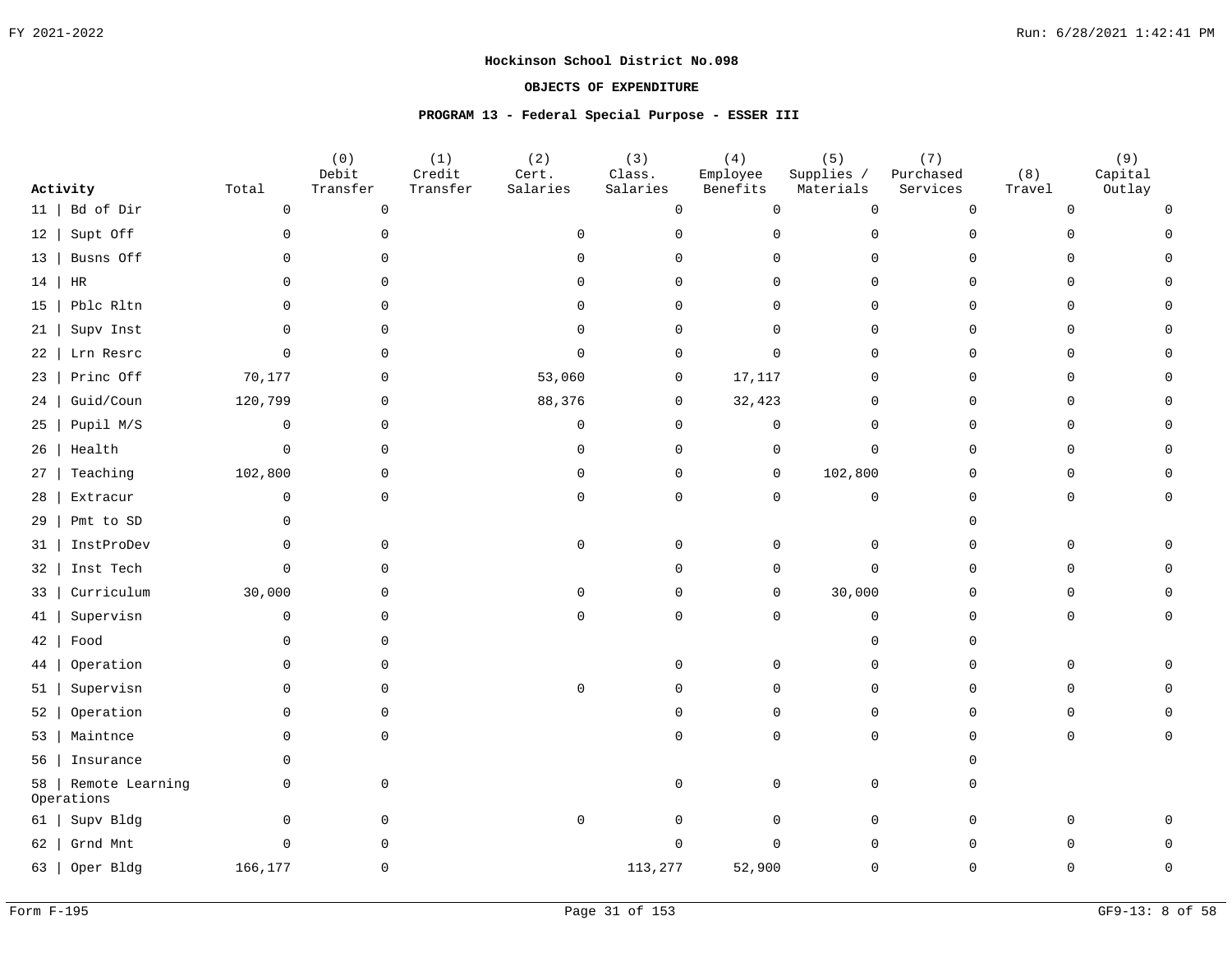#### **OBJECTS OF EXPENDITURE**

|       |                   |          | (0)<br>Debit | (1)<br>Credit | (2)<br>Cert. | (3)<br>Class. | (4)<br>Employee | (5)<br>Supplies / | (7)<br>Purchased | (8)    | (9)<br>Capital |
|-------|-------------------|----------|--------------|---------------|--------------|---------------|-----------------|-------------------|------------------|--------|----------------|
|       | Activity          | Total    | Transfer     | Transfer      | Salaries     | Salaries      | Benefits        | Materials         | Services         | Travel | Outlay         |
| 64    | Maintnce          |          | 0            |               |              | $\Omega$      | 0               | $\Omega$          | $\Omega$         |        | 0              |
| 65    | Utilities         |          | $\Omega$     |               |              |               |                 |                   |                  |        | 0              |
| 67    | Bldg Secu         | 0        | $\Omega$     |               |              | 0             | $\Omega$        | 0                 | $\Omega$         |        | 0<br>0         |
| 68    | Insurance         | 0        | $\Omega$     |               |              |               |                 |                   |                  |        | 0              |
| 72    | Info Sys          | $\Omega$ | 0            |               | 0            | 0             | $\Omega$        | 0                 | $\Omega$         |        | 0<br>0         |
| 73    | Printing          | 0        | 0            |               | 0            | 0             | 0               | 0                 | 0                |        | 0<br>0         |
| 74    | Warehouse         | $\Omega$ | 0            |               | 0            | 0             | 0               | 0                 | 0                |        | 0<br>0         |
|       | 75   Mtr Pool     | 0        | 0            |               |              | 0             | 0               | 0                 | 0                |        | 0<br>0         |
|       | 91   Publ Actv    | 0        | 0            |               |              | 0             | $\Omega$        | $\Omega$          | 0                |        | 0<br>0         |
| Total |                   | 489,953  | 0            |               | 141,436      | 113,277       | 102,440         | 132,800           | 0                |        | 0<br>0         |
|       | FTE Program Staff |          |              |               | 1.400        | 2.000         |                 |                   |                  |        |                |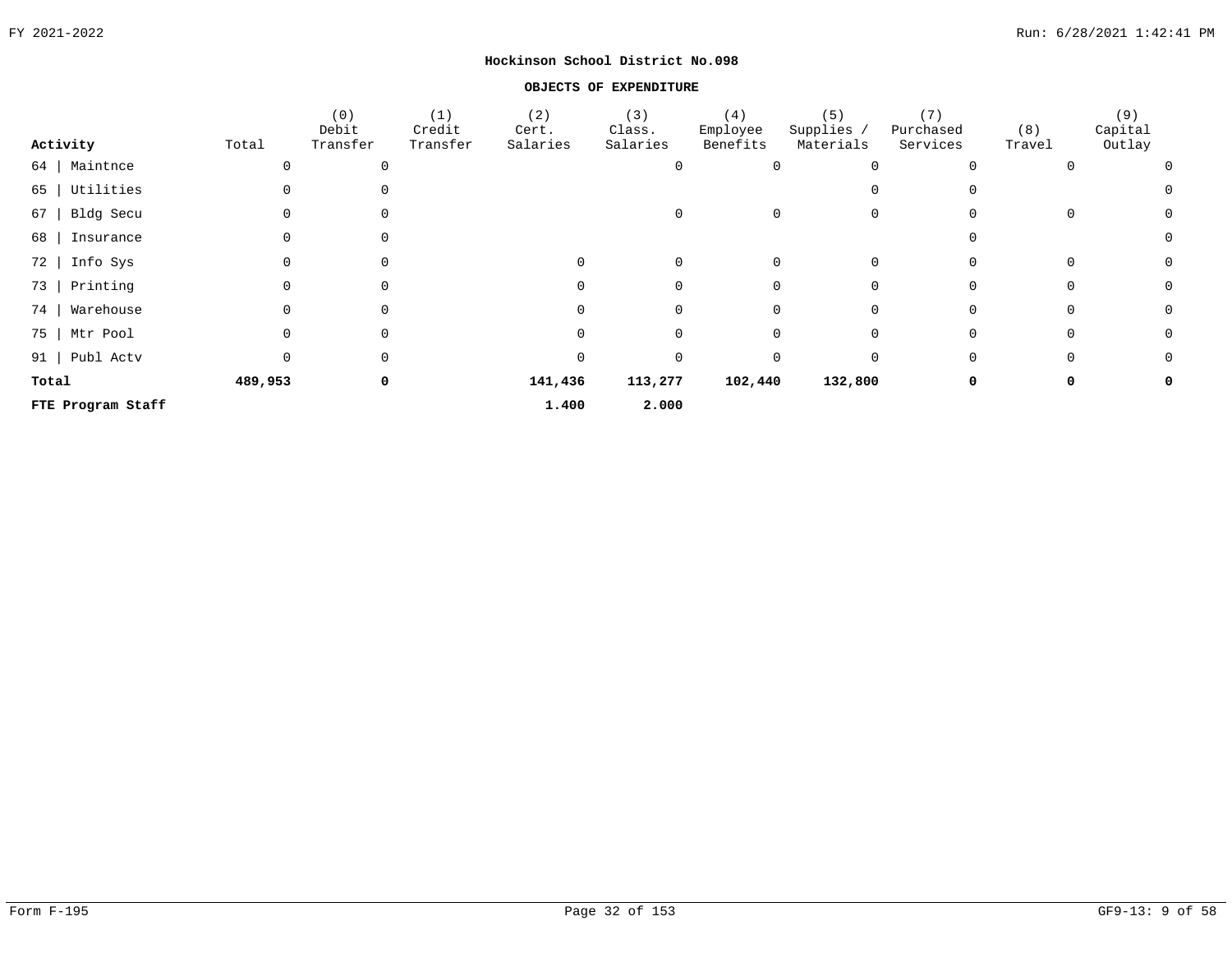#### **OBJECTS OF EXPENDITURE**

#### **PROGRAM 14 - Federal Special Purpose - Reserved C**

|           | Activity                      | Total               | (0)<br>Debit<br>Transfer | (1)<br>Credit<br>Transfer | (2)<br>Cert.<br>Salaries | (3)<br>Class.<br>Salaries | (4)<br>Employee<br>Benefits | (5)<br>Supplies /<br>Materials | (7)<br>Purchased<br>Services | (8)<br>Travel | (9)<br>Capital<br>Outlay |
|-----------|-------------------------------|---------------------|--------------------------|---------------------------|--------------------------|---------------------------|-----------------------------|--------------------------------|------------------------------|---------------|--------------------------|
| 11        | Bd of Dir                     | $\mathsf{O}\xspace$ | $\mathsf{O}$             |                           |                          | 0                         | $\mathbf 0$                 | $\mathsf{O}\xspace$            | $\overline{0}$               | 0             |                          |
| 12        | Supt Off                      | $\mathsf{O}$        | $\mathbf 0$              |                           | $\Omega$                 | $\Omega$                  | $\mathbf 0$                 | 0                              | $\Omega$                     | U             |                          |
| $13 \mid$ | Busns Off                     | $\mathbf 0$         | $\Omega$                 |                           | $\cap$                   | $\Omega$                  | 0                           | 0                              | $\Omega$                     | $\Omega$      |                          |
| 14        | HR                            | $\Omega$            | $\Omega$                 |                           | $\Omega$                 | $\Omega$                  | $\mathbf 0$                 | $\Omega$                       | $\Omega$                     | $\Omega$      |                          |
| 15        | Pblc Rltn                     | $\mathbf 0$         | $\mathbf 0$              |                           | $\Omega$                 | $\Omega$                  | $\mathbf 0$                 | 0                              | $\Omega$                     | $\mathbf 0$   |                          |
| 21        | Supv Inst                     | 0                   | 0                        |                           | $\Omega$                 | 0                         | $\mathbf 0$                 | $\mathbf 0$                    | $\cap$                       | 0             |                          |
| 22        | Lrn Resrc                     | $\mathbf 0$         | $\mathbf{0}$             |                           | $\Omega$                 | $\Omega$                  | $\mathbf 0$                 | 0                              | $\Omega$                     | 0             |                          |
| 23        | Princ Off                     | 0                   | 0                        |                           | $\Omega$                 | $\Omega$                  | $\mathbf 0$                 | $\mathbf 0$                    | $\cap$                       | 0             |                          |
| 24        | Guid/Coun                     | $\mathbf 0$         | $\mathbf 0$              |                           | $\Omega$                 | $\Omega$                  | $\mathbf 0$                 | $\mathsf{O}$                   | ∩                            | $\mathbf 0$   |                          |
| 25        | Pupil M/S                     | $\mathsf{O}$        | 0                        |                           | $\Omega$                 | $\Omega$                  | $\mathbf 0$                 | $\mathsf{O}$                   | $\Omega$                     | $\mathbf 0$   |                          |
| 26        | Health                        | $\Omega$            | $\Omega$                 |                           | $\Omega$                 | $\Omega$                  | $\Omega$                    | $\Omega$                       | $\Omega$                     | $\Omega$      |                          |
| 27        | Teaching                      | 0                   | $\mathbf 0$              |                           | $\Omega$                 | $\mathbf 0$               | $\mathbf 0$                 | $\mathbf 0$                    | $\Omega$                     | $\mathbf 0$   |                          |
| 28        | Extracur                      | $\mathbf 0$         | $\Omega$                 |                           | $\Omega$                 | $\Omega$                  | $\mathbf 0$                 | $\mathbf 0$                    | $\Omega$                     | $\mathbf 0$   |                          |
| 29        | Pmt to SD                     | 0                   |                          |                           |                          |                           |                             |                                |                              |               |                          |
| 31        | InstProDev                    | 0                   | 0                        |                           | $\mathbf 0$              | $\Omega$                  | $\Omega$                    | 0                              | $\cap$                       | $\Omega$      |                          |
| 32        | Inst Tech                     | $\mathbf 0$         | $\Omega$                 |                           |                          | ∩                         | $\Omega$                    | $\mathsf{O}$                   | $\Omega$                     | $\Omega$      |                          |
| 33        | Curriculum                    | $\mathbf 0$         | $\Omega$                 |                           | $\Omega$                 | $\cap$                    | $\Omega$                    | $\Omega$                       |                              | <sup>n</sup>  |                          |
| 41        | Supervisn                     | $\Omega$            | $\Omega$                 |                           | $\cap$                   | $\Omega$                  | $\Omega$                    | $\Omega$                       |                              | <sup>n</sup>  |                          |
| 42        | Food                          | $\mathbf 0$         | 0                        |                           |                          |                           |                             | $\Omega$                       |                              |               |                          |
| 44        | Operation                     | $\mathbf 0$         | $\Omega$                 |                           |                          | $\Omega$                  | $\mathbf 0$                 | $\mathsf{O}$                   | $\Omega$                     | $\mathbf 0$   |                          |
| 51        | Supervisn                     | $\mathbf 0$         | $\mathbf{0}$             |                           | $\mathsf 0$              | $\Omega$                  | $\mathbf 0$                 | $\mathsf{O}$                   | $\Omega$                     | $\mathbf 0$   |                          |
| 52        | Operation                     | $\mathbf 0$         | $\mathbf 0$              |                           |                          | $\Omega$                  | $\mathbf 0$                 | $\mathsf{O}$                   | $\Omega$                     | $\mathbf 0$   |                          |
| 53        | Maintnce                      | $\mathbf 0$         | $\mathbf 0$              |                           |                          | $\cap$                    | $\Omega$                    | $\mathbf 0$                    | $\Omega$                     | 0             |                          |
| 56        | Insurance                     | $\mathbf 0$         |                          |                           |                          |                           |                             |                                |                              |               |                          |
| 58        | Remote Learning<br>Operations | $\mathbf 0$         | $\mathbf 0$              |                           |                          | $\Omega$                  | $\mathbf 0$                 | 0                              |                              |               |                          |
| 61        | Supv Bldg                     | $\mathbf 0$         | $\mathbf 0$              |                           | $\mathbf 0$              | $\cap$                    | $\mathbf 0$                 | 0                              | $\Omega$                     | O.            |                          |
| 62        | Grnd Mnt                      | $\mathbf 0$         | 0                        |                           |                          |                           | $\Omega$                    | 0                              |                              |               |                          |
|           | 63   Oper Bldg                | $\Omega$            | 0                        |                           |                          |                           | $\Omega$                    | $\Omega$                       | ∩                            |               |                          |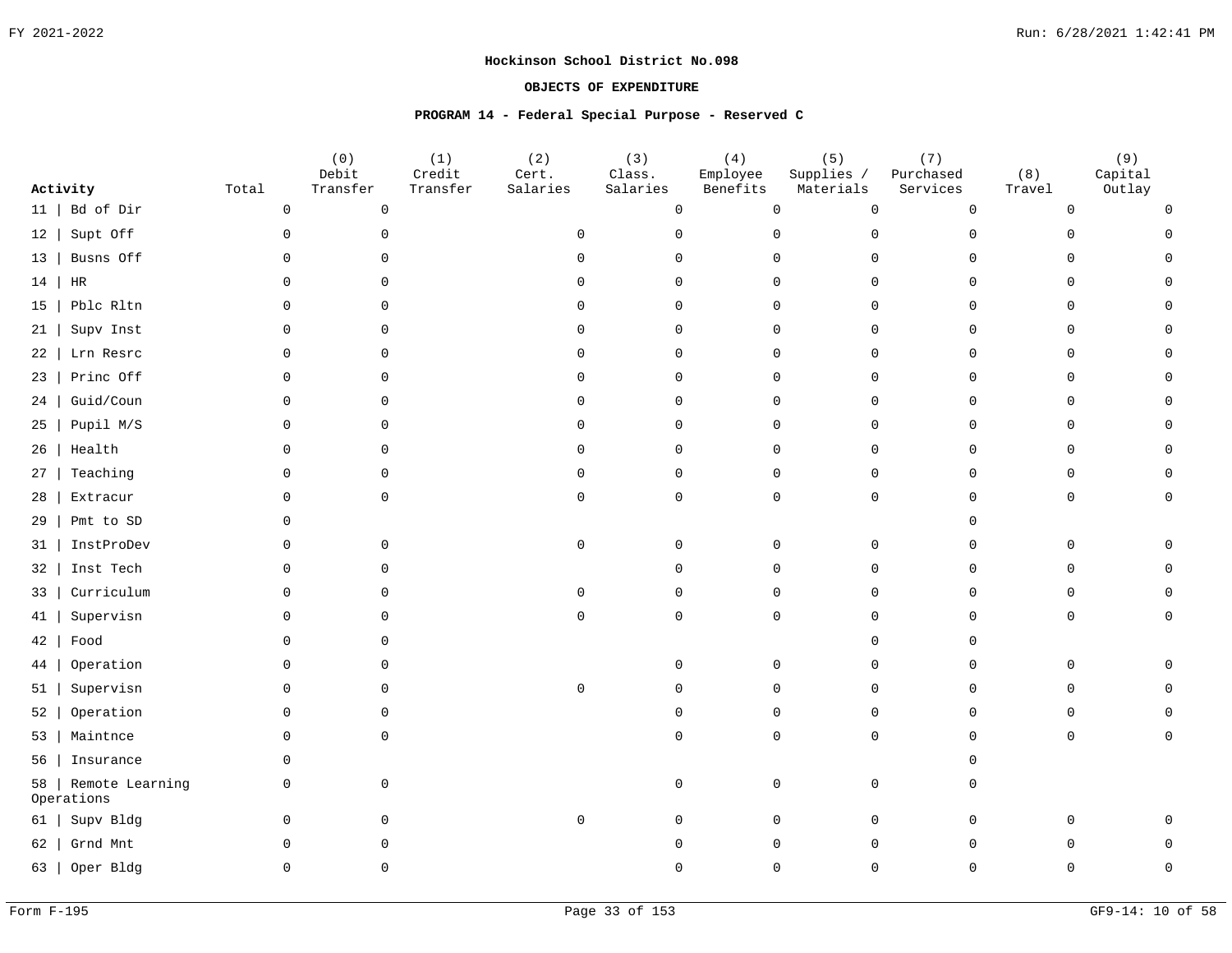#### **OBJECTS OF EXPENDITURE**

|                  |       | (0)<br>Debit | (1)<br>Credit | (2)<br>Cert. | (3)<br>Class. | (4)<br>Employee | (5)<br>Supplies / | (7)<br>Purchased | (8)    | (9)<br>Capital |                |
|------------------|-------|--------------|---------------|--------------|---------------|-----------------|-------------------|------------------|--------|----------------|----------------|
| Activity         | Total | Transfer     | Transfer      | Salaries     | Salaries      | Benefits        | Materials         | Services         | Travel | Outlay         |                |
| 64   Maintnce    |       |              |               |              |               |                 |                   |                  |        |                | $\overline{0}$ |
| 65   Utilities   |       |              |               |              |               |                 |                   | $\Omega$         |        |                | $\Omega$       |
| $67$   Bldg Secu |       |              |               |              |               |                 |                   | $\mathbf 0$      |        |                | $\Omega$       |
| 68   Insurance   |       |              |               |              |               |                 |                   |                  |        |                |                |
| 72   Info Sys    |       |              |               |              |               |                 |                   |                  |        |                |                |
| 73   Printing    |       |              |               |              |               |                 |                   |                  |        |                | $\Omega$       |
| 74   Warehouse   |       |              |               |              |               |                 |                   |                  |        |                | $\Omega$       |
| 75   Mtr Pool    |       |              |               |              |               |                 |                   | 0                |        |                | 0              |
| 91   Publ Actv   |       |              |               |              |               |                 |                   | 0                |        |                | 0              |
| Total            |       |              |               |              |               |                 |                   |                  |        |                | 0              |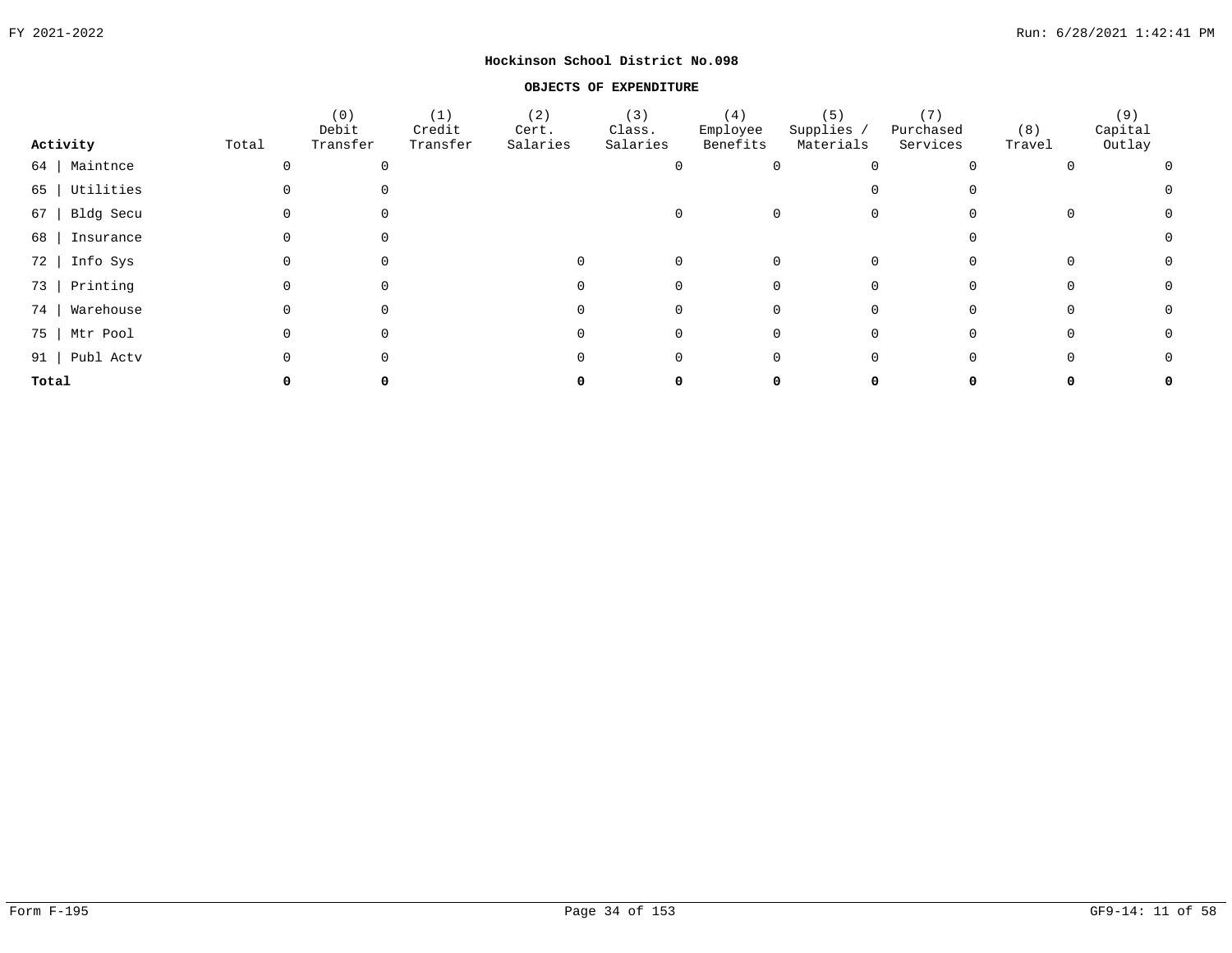#### **OBJECTS OF EXPENDITURE**

#### **PROGRAM 18 - Federal Special Purpose - Reserved G**

|           | Activity                      | Total               | (0)<br>Debit<br>Transfer | (1)<br>Credit<br>Transfer | (2)<br>Cert.<br>Salaries | (3)<br>Class.<br>Salaries | (4)<br>Employee<br>Benefits | (5)<br>Supplies /<br>Materials | (7)<br>Purchased<br>Services | (8)<br>Travel | (9)<br>Capital<br>Outlay |
|-----------|-------------------------------|---------------------|--------------------------|---------------------------|--------------------------|---------------------------|-----------------------------|--------------------------------|------------------------------|---------------|--------------------------|
| 11        | Bd of Dir                     | $\mathsf{O}\xspace$ | $\mathsf{O}$             |                           |                          | 0                         | $\mathbf 0$                 | $\mathsf{O}\xspace$            | $\mathbf 0$                  | 0             |                          |
| 12        | Supt Off                      | $\mathsf{O}$        | $\mathbf 0$              |                           | $\Omega$                 | $\Omega$                  | $\mathbf 0$                 | 0                              | $\Omega$                     | U             |                          |
| $13 \mid$ | Busns Off                     | $\mathbf 0$         | $\Omega$                 |                           | $\cap$                   | $\Omega$                  | 0                           | 0                              | $\Omega$                     | $\Omega$      |                          |
| 14        | HR                            | $\Omega$            | $\Omega$                 |                           | $\Omega$                 | $\Omega$                  | $\mathbf 0$                 | $\Omega$                       | $\Omega$                     | $\Omega$      |                          |
| 15        | Pblc Rltn                     | $\mathbf 0$         | $\mathbf 0$              |                           | $\Omega$                 | $\Omega$                  | $\mathbf 0$                 | $\mathsf{O}$                   | $\Omega$                     | $\mathbf 0$   |                          |
| 21        | Supv Inst                     | 0                   | 0                        |                           | $\Omega$                 | 0                         | $\mathbf 0$                 | $\mathbf 0$                    | $\cap$                       | 0             |                          |
| 22        | Lrn Resrc                     | $\mathbf 0$         | $\mathbf{0}$             |                           | $\Omega$                 | $\Omega$                  | $\mathbf 0$                 | $\mathsf{O}$                   | $\Omega$                     | 0             |                          |
| 23        | Princ Off                     | 0                   | 0                        |                           | $\Omega$                 | $\Omega$                  | $\mathbf 0$                 | $\mathbf 0$                    | $\cap$                       | 0             |                          |
| 24        | Guid/Coun                     | $\mathbf 0$         | $\mathbf 0$              |                           | $\Omega$                 | $\Omega$                  | $\mathbf 0$                 | $\mathsf{O}$                   | ∩                            | $\mathbf 0$   |                          |
| 25        | Pupil M/S                     | $\mathsf{O}$        | 0                        |                           | $\Omega$                 | $\Omega$                  | $\mathbf 0$                 | $\mathsf{O}$                   | $\Omega$                     | $\mathbf 0$   |                          |
| 26        | Health                        | $\Omega$            | $\Omega$                 |                           | $\Omega$                 | $\Omega$                  | $\Omega$                    | $\Omega$                       | $\Omega$                     | $\Omega$      |                          |
| 27        | Teaching                      | 0                   | $\mathbf 0$              |                           | $\Omega$                 | $\mathbf 0$               | $\mathbf 0$                 | $\mathbf 0$                    | $\Omega$                     | $\mathbf 0$   |                          |
| 28        | Extracur                      | $\mathbf 0$         | $\Omega$                 |                           | $\Omega$                 | $\Omega$                  | $\mathbf 0$                 | $\mathbf 0$                    | $\Omega$                     | $\mathbf 0$   |                          |
| 29        | Pmt to SD                     | 0                   |                          |                           |                          |                           |                             |                                |                              |               |                          |
| 31        | InstProDev                    | 0                   | 0                        |                           | $\mathbf 0$              | $\Omega$                  | $\Omega$                    | 0                              | $\cap$                       | $\Omega$      |                          |
| 32        | Inst Tech                     | $\mathbf 0$         | $\Omega$                 |                           |                          | ∩                         | $\Omega$                    | $\mathsf{O}$                   | $\Omega$                     | $\Omega$      |                          |
| 33        | Curriculum                    | $\mathbf 0$         | $\Omega$                 |                           | $\Omega$                 | $\cap$                    | $\Omega$                    | $\Omega$                       |                              | <sup>n</sup>  |                          |
| 41        | Supervisn                     | $\Omega$            | $\Omega$                 |                           | $\cap$                   | $\Omega$                  | $\Omega$                    | $\Omega$                       |                              | <sup>n</sup>  |                          |
| 42        | Food                          | $\mathbf 0$         | 0                        |                           |                          |                           |                             | $\Omega$                       |                              |               |                          |
| 44        | Operation                     | $\mathbf 0$         | $\Omega$                 |                           |                          | $\Omega$                  | $\mathbf 0$                 | $\mathsf{O}$                   | $\Omega$                     | $\mathbf 0$   |                          |
| 51        | Supervisn                     | $\mathbf 0$         | $\mathbf{0}$             |                           | $\mathsf 0$              | $\Omega$                  | $\mathbf 0$                 | $\mathsf{O}$                   | $\Omega$                     | $\mathbf 0$   |                          |
| 52        | Operation                     | $\mathbf 0$         | $\mathbf 0$              |                           |                          | $\Omega$                  | $\mathbf 0$                 | $\mathsf{O}$                   | $\Omega$                     | $\mathbf 0$   |                          |
| 53        | Maintnce                      | $\mathbf 0$         | $\mathbf 0$              |                           |                          | $\cap$                    | $\Omega$                    | $\mathbf 0$                    | $\Omega$                     | 0             |                          |
| 56        | Insurance                     | $\mathbf 0$         |                          |                           |                          |                           |                             |                                |                              |               |                          |
| 58        | Remote Learning<br>Operations | $\mathbf 0$         | $\mathbf 0$              |                           |                          | $\Omega$                  | $\mathbf 0$                 | 0                              |                              |               |                          |
| 61        | Supv Bldg                     | $\mathbf 0$         | $\mathbf 0$              |                           | $\mathbf 0$              | $\cap$                    | $\mathbf 0$                 | $\mathsf{O}$                   | $\Omega$                     | O.            |                          |
| 62        | Grnd Mnt                      | $\mathbf 0$         | 0                        |                           |                          |                           | $\Omega$                    | $\mathsf{O}$                   |                              |               |                          |
|           | 63   Oper Bldg                | $\Omega$            | 0                        |                           |                          |                           | $\Omega$                    | $\Omega$                       | ∩                            |               |                          |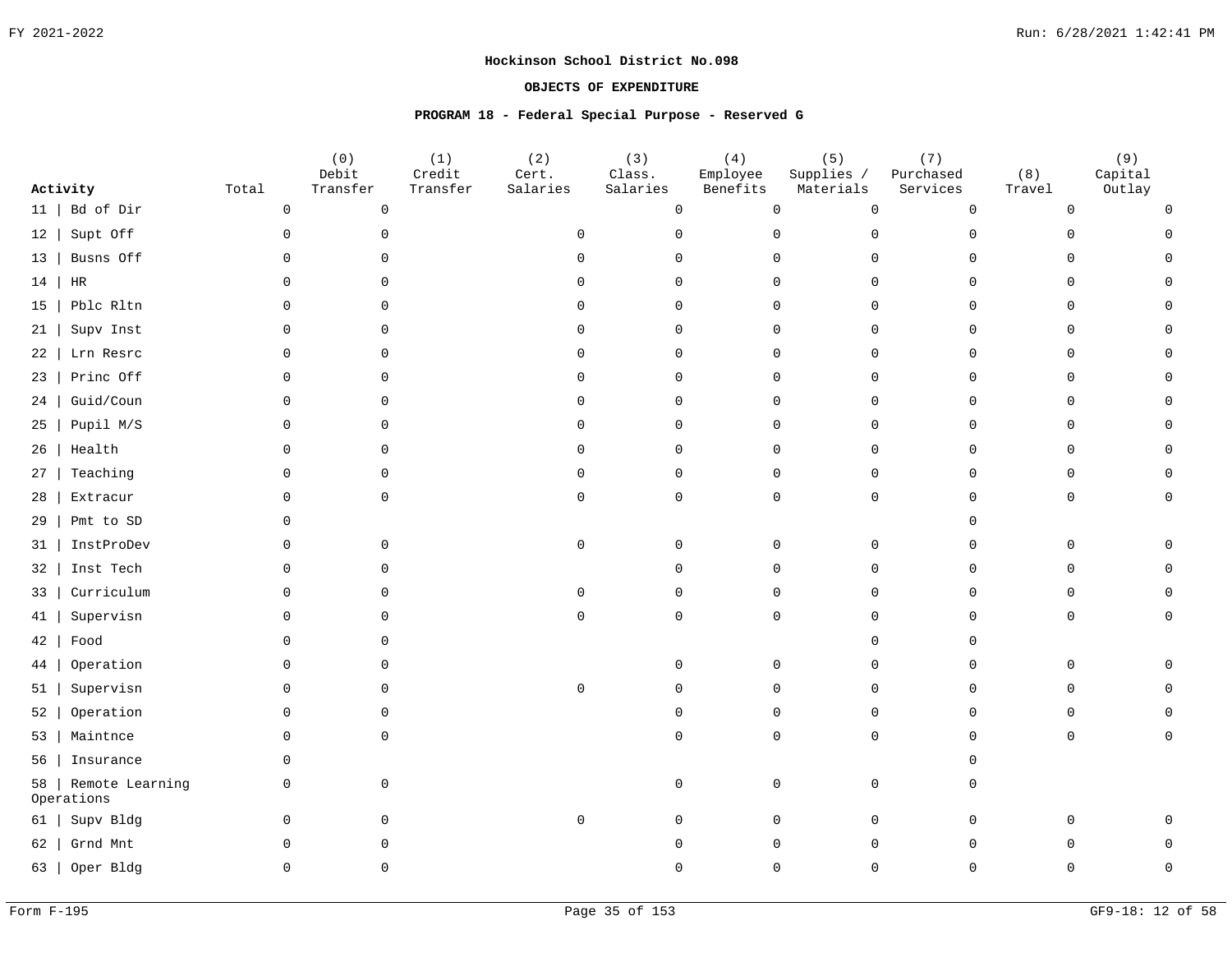#### **OBJECTS OF EXPENDITURE**

|                  |       | (0)<br>Debit | (1)<br>Credit | (2)<br>Cert. | (3)<br>Class. | (4)<br>Employee | (5)<br>Supplies / | (7)<br>Purchased | (8)    | (9)<br>Capital |                |
|------------------|-------|--------------|---------------|--------------|---------------|-----------------|-------------------|------------------|--------|----------------|----------------|
| Activity         | Total | Transfer     | Transfer      | Salaries     | Salaries      | Benefits        | Materials         | Services         | Travel | Outlay         |                |
| 64   Maintnce    |       |              |               |              |               |                 |                   |                  |        |                | $\overline{0}$ |
| 65   Utilities   |       |              |               |              |               |                 |                   | $\Omega$         |        |                | $\Omega$       |
| $67$   Bldg Secu |       |              |               |              |               |                 |                   | $\mathbf 0$      |        |                | $\Omega$       |
| 68   Insurance   |       |              |               |              |               |                 |                   |                  |        |                |                |
| 72   Info Sys    |       |              |               |              |               |                 |                   |                  |        |                |                |
| 73   Printing    |       |              |               |              |               |                 |                   |                  |        |                | $\Omega$       |
| 74   Warehouse   |       |              |               |              |               |                 |                   |                  |        |                | $\Omega$       |
| 75   Mtr Pool    |       |              |               |              |               |                 |                   | 0                |        |                | 0              |
| 91   Publ Actv   |       |              |               |              |               |                 |                   | 0                |        |                | 0              |
| Total            |       |              |               |              |               |                 |                   |                  |        |                | 0              |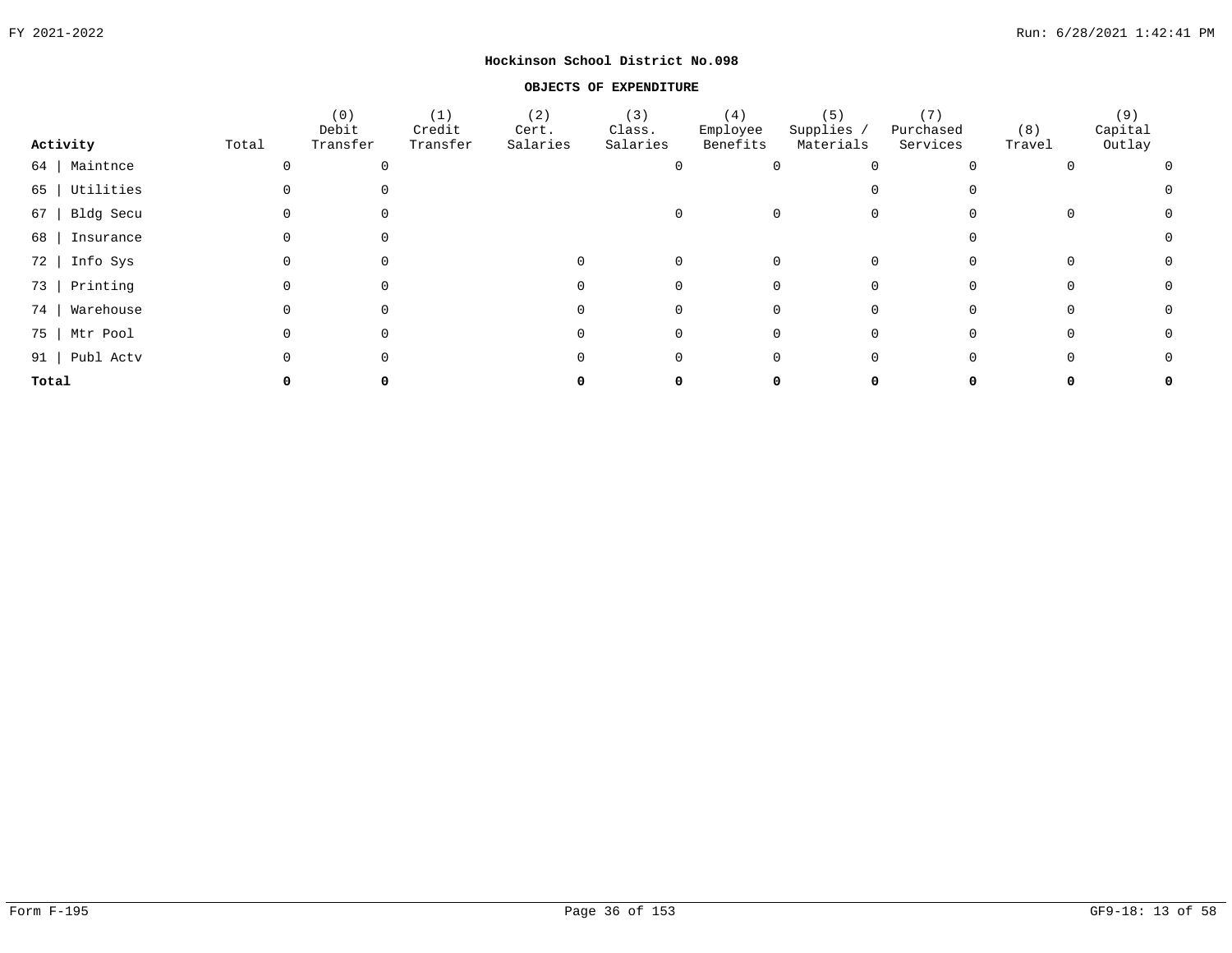### **OBJECTS OF EXPENDITURE**

### **PROGRAM 19 - Federal Special Purpose - Reserved H**

|           | Activity                      | Total               | (0)<br>Debit<br>Transfer | (1)<br>Credit<br>Transfer | (2)<br>Cert.<br>Salaries | (3)<br>Class.<br>Salaries | (4)<br>Employee<br>Benefits | (5)<br>Supplies /<br>Materials | (7)<br>Purchased<br>Services | (8)<br>Travel | (9)<br>Capital<br>Outlay |
|-----------|-------------------------------|---------------------|--------------------------|---------------------------|--------------------------|---------------------------|-----------------------------|--------------------------------|------------------------------|---------------|--------------------------|
| 11        | Bd of Dir                     | $\mathsf{O}\xspace$ | $\mathsf{O}$             |                           |                          | 0                         | $\mathbf 0$                 | $\mathsf{O}\xspace$            | $\overline{0}$               | 0             |                          |
| 12        | Supt Off                      | $\mathsf{O}$        | $\mathbf 0$              |                           | $\Omega$                 | $\Omega$                  | $\mathbf 0$                 | $\mathsf{O}$                   | $\Omega$                     | U             |                          |
| $13 \mid$ | Busns Off                     | $\mathbf 0$         | $\Omega$                 |                           | $\cap$                   | $\Omega$                  | $\mathsf{O}$                | $\mathsf{O}$                   | $\Omega$                     | $\Omega$      |                          |
| 14        | HR                            | $\Omega$            | $\Omega$                 |                           | $\Omega$                 | $\Omega$                  | $\mathbf 0$                 | $\Omega$                       | $\Omega$                     | $\Omega$      |                          |
| 15        | Pblc Rltn                     | $\mathbf 0$         | $\mathbf 0$              |                           | $\Omega$                 | $\Omega$                  | $\mathbf 0$                 | $\mathsf{O}$                   | $\Omega$                     | $\mathbf 0$   |                          |
| 21        | Supv Inst                     | 0                   | 0                        |                           | $\Omega$                 | 0                         | $\mathbf 0$                 | $\mathbf 0$                    | $\cap$                       | 0             |                          |
| 22        | Lrn Resrc                     | $\mathbf 0$         | $\mathbf 0$              |                           | $\Omega$                 | $\Omega$                  | $\mathbf 0$                 | $\mathsf{O}$                   | $\Omega$                     | 0             |                          |
| 23        | Princ Off                     | 0                   | 0                        |                           | $\Omega$                 | $\Omega$                  | $\mathbf 0$                 | $\mathbf 0$                    | $\cap$                       | 0             |                          |
| 24        | Guid/Coun                     | $\mathbf 0$         | $\mathbf 0$              |                           | $\Omega$                 | $\Omega$                  | $\mathbf 0$                 | $\mathsf{O}$                   | ∩                            | $\mathbf 0$   |                          |
| 25        | Pupil M/S                     | $\mathsf{O}$        | 0                        |                           | $\Omega$                 | $\Omega$                  | $\mathbf 0$                 | $\mathsf{O}$                   | $\Omega$                     | $\mathbf 0$   |                          |
| 26        | Health                        | $\Omega$            | $\Omega$                 |                           | $\Omega$                 | $\Omega$                  | $\Omega$                    | $\Omega$                       | $\Omega$                     | $\Omega$      |                          |
| 27        | Teaching                      | 0                   | $\mathbf 0$              |                           | $\Omega$                 | $\mathbf 0$               | $\mathbf 0$                 | $\mathbf 0$                    | $\Omega$                     | $\mathbf 0$   |                          |
| 28        | Extracur                      | $\mathbf 0$         | $\Omega$                 |                           | $\Omega$                 | $\Omega$                  | $\mathbf 0$                 | $\mathbf 0$                    | $\Omega$                     | $\mathbf 0$   |                          |
| 29        | Pmt to SD                     | 0                   |                          |                           |                          |                           |                             |                                |                              |               |                          |
| 31        | InstProDev                    | 0                   | 0                        |                           | $\mathbf 0$              | $\Omega$                  | $\Omega$                    | 0                              | $\cap$                       | $\Omega$      |                          |
| 32        | Inst Tech                     | $\mathbf 0$         | $\Omega$                 |                           |                          | ∩                         | $\Omega$                    | $\mathsf{O}$                   | $\Omega$                     | $\Omega$      |                          |
| 33        | Curriculum                    | $\mathbf 0$         | $\Omega$                 |                           | $\Omega$                 | $\cap$                    | $\Omega$                    | $\Omega$                       |                              | <sup>n</sup>  |                          |
| 41        | Supervisn                     | $\Omega$            | $\Omega$                 |                           | $\cap$                   | $\Omega$                  | $\Omega$                    | $\Omega$                       |                              | <sup>n</sup>  |                          |
| 42        | Food                          | $\mathbf 0$         | 0                        |                           |                          |                           |                             | $\Omega$                       |                              |               |                          |
| 44        | Operation                     | $\mathbf 0$         | $\Omega$                 |                           |                          | $\Omega$                  | $\mathbf 0$                 | $\mathsf{O}$                   | $\Omega$                     | $\mathbf 0$   |                          |
| 51        | Supervisn                     | $\mathbf 0$         | $\mathbf 0$              |                           | $\mathsf 0$              | $\Omega$                  | $\mathbf 0$                 | $\mathsf{O}$                   | $\Omega$                     | $\mathbf 0$   |                          |
| 52        | Operation                     | $\mathbf 0$         | $\mathbf 0$              |                           |                          | $\Omega$                  | $\mathbf 0$                 | $\mathsf{O}$                   | $\Omega$                     | $\mathbf 0$   |                          |
| 53        | Maintnce                      | $\mathbf 0$         | $\mathbf 0$              |                           |                          | $\cap$                    | $\Omega$                    | $\mathbf 0$                    | $\Omega$                     | 0             |                          |
| 56        | Insurance                     | $\mathbf 0$         |                          |                           |                          |                           |                             |                                |                              |               |                          |
| 58        | Remote Learning<br>Operations | $\mathbf 0$         | $\mathbf 0$              |                           |                          | $\Omega$                  | $\mathbf 0$                 | 0                              |                              |               |                          |
| 61        | Supv Bldg                     | $\mathbf 0$         | $\mathbf 0$              |                           | $\mathbf 0$              | $\cap$                    | $\mathbf 0$                 | $\mathsf{O}$                   | $\Omega$                     | O.            |                          |
| 62        | Grnd Mnt                      | $\mathbf 0$         | 0                        |                           |                          |                           | $\Omega$                    | $\mathsf{O}$                   |                              |               |                          |
|           | 63   Oper Bldg                | $\Omega$            | 0                        |                           |                          |                           | $\Omega$                    | $\Omega$                       | ∩                            |               |                          |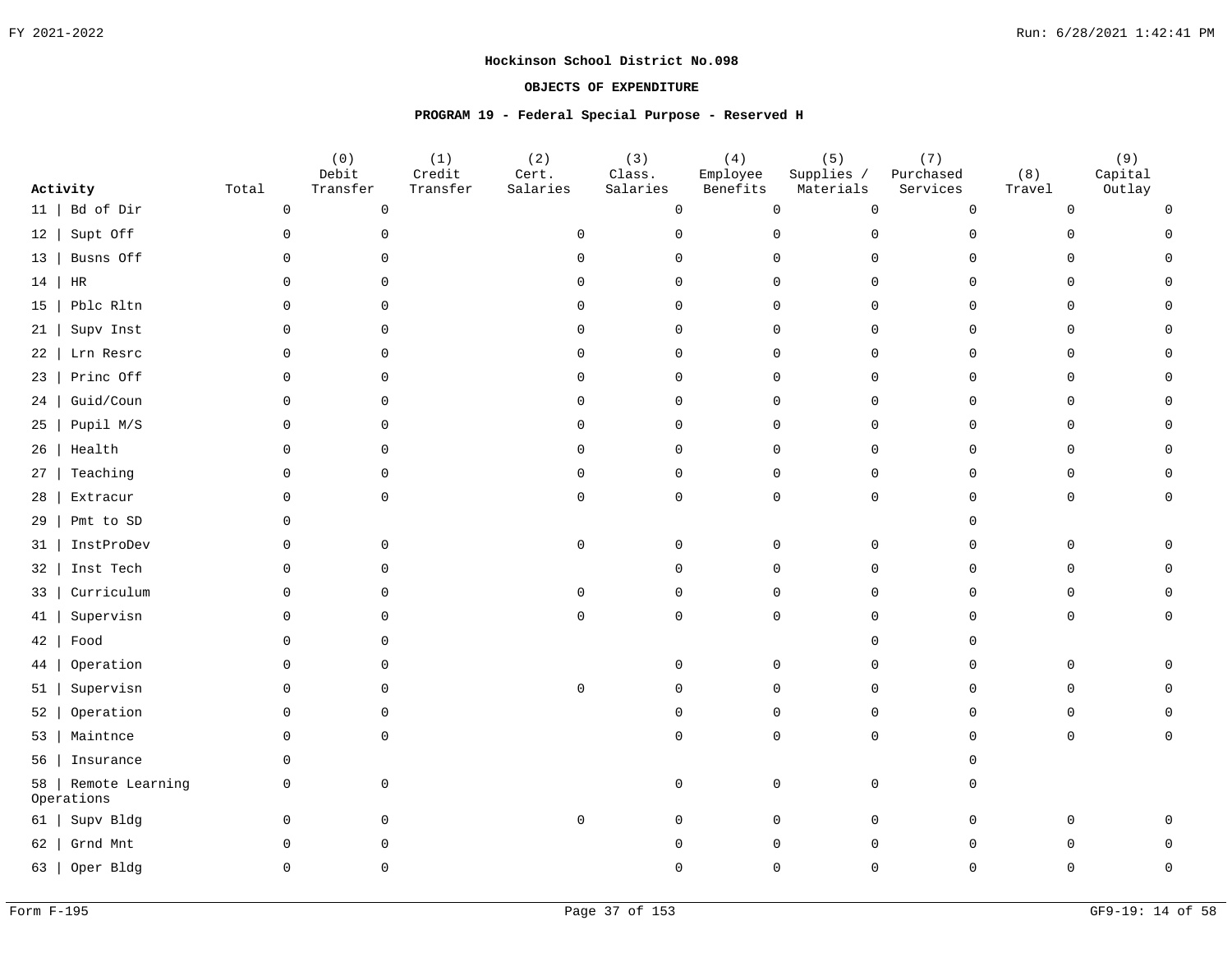#### **OBJECTS OF EXPENDITURE**

|                  |       | (0)<br>Debit | (1)<br>Credit | (2)<br>Cert. | (3)<br>Class. | (4)<br>Employee | (5)<br>Supplies / | (7)<br>Purchased | (8)    | (9)<br>Capital |                |
|------------------|-------|--------------|---------------|--------------|---------------|-----------------|-------------------|------------------|--------|----------------|----------------|
| Activity         | Total | Transfer     | Transfer      | Salaries     | Salaries      | Benefits        | Materials         | Services         | Travel | Outlay         |                |
| 64   Maintnce    |       |              |               |              |               |                 |                   |                  |        |                | $\overline{0}$ |
| 65   Utilities   |       |              |               |              |               |                 |                   | $\Omega$         |        |                | $\Omega$       |
| $67$   Bldg Secu |       |              |               |              |               |                 |                   | $\mathbf 0$      |        |                | $\Omega$       |
| 68   Insurance   |       |              |               |              |               |                 |                   |                  |        |                |                |
| 72   Info Sys    |       |              |               |              |               |                 |                   |                  |        |                |                |
| 73   Printing    |       |              |               |              |               |                 |                   |                  |        |                | $\Omega$       |
| 74   Warehouse   |       |              |               |              |               |                 |                   |                  |        |                | $\Omega$       |
| 75   Mtr Pool    |       |              |               |              |               |                 |                   | 0                |        |                | 0              |
| 91   Publ Actv   |       |              |               |              |               |                 |                   | 0                |        |                | 0              |
| Total            |       |              |               |              |               |                 |                   |                  |        |                | 0              |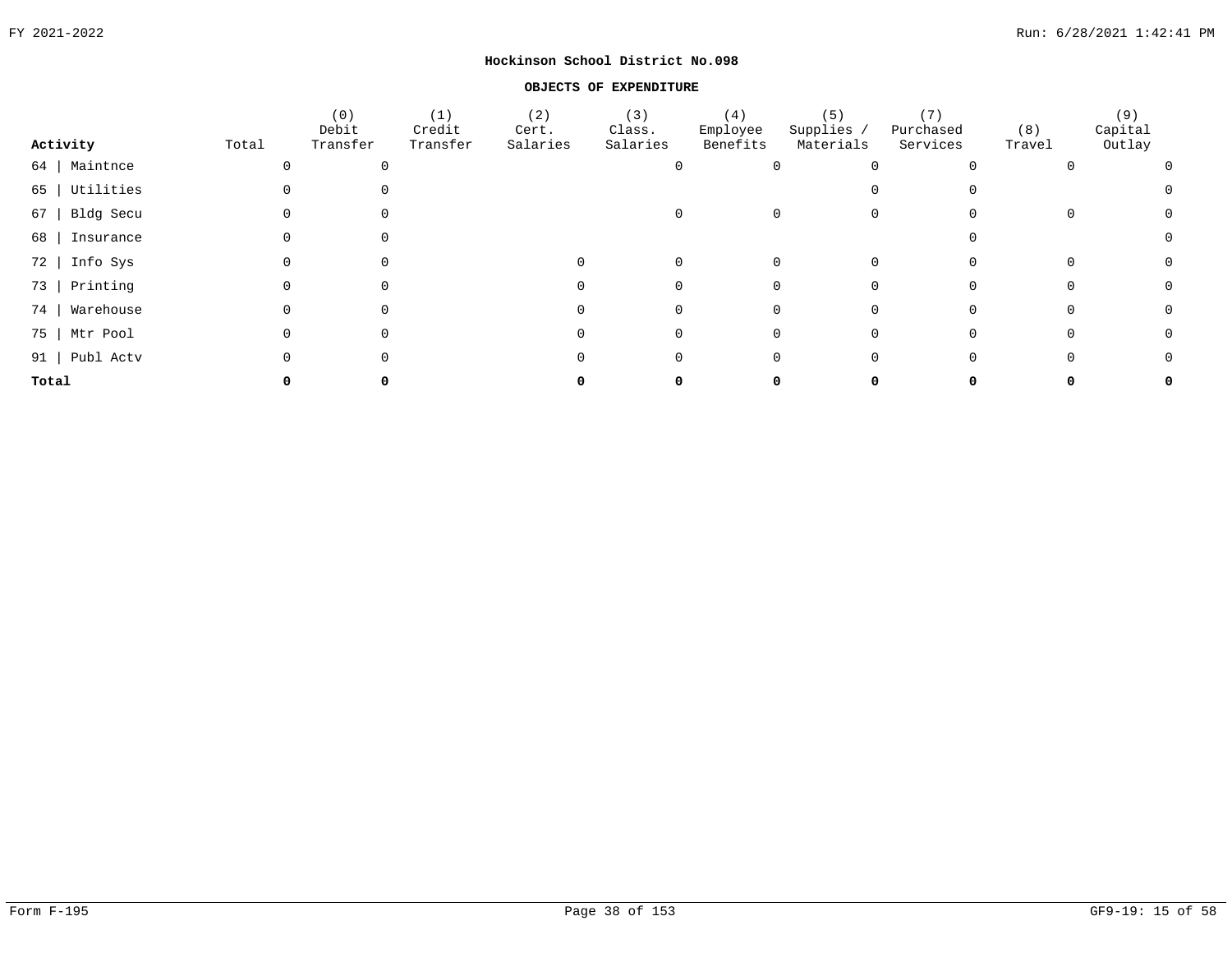### **OBJECTS OF EXPENDITURE**

#### **PROGRAM 21 - Special Education, Supplemental, State**

|           | Activity          | Total       | (0)<br>Debit<br>Transfer | (1)<br>Credit<br>Transfer | (2)<br>Cert.<br>Salaries | (3)<br>Class.<br>Salaries | (4)<br>Employee<br>Benefits | (5)<br>Supplies /<br>Materials | (7)<br>Purchased<br>Services | (8)<br>Travel | (9)<br>Capital<br>Outlay |
|-----------|-------------------|-------------|--------------------------|---------------------------|--------------------------|---------------------------|-----------------------------|--------------------------------|------------------------------|---------------|--------------------------|
| $21 \mid$ | Supv Inst         | 250,307     | 0                        |                           | 129,274                  | 51,480                    | 64,653                      | 900                            | 3,000                        | 1,000         |                          |
| $22 \mid$ | Lrn Resrc         | 0           |                          |                           |                          | $\Omega$                  |                             | $\Omega$                       |                              |               |                          |
|           | $23$   Princ Off  |             |                          |                           | $\Omega$                 | 0                         |                             |                                |                              |               |                          |
| 24        | Guid/Coun         | 106,694     | 0                        |                           | 77,728                   | 0                         | 28,966                      | 0                              |                              |               |                          |
| $25 \mid$ | Pupil M/S         | $\Omega$    | $\Omega$                 |                           | $\overline{0}$           | $\mathbf 0$               | $\Omega$                    | $\Omega$                       |                              |               |                          |
| 26        | Health            | 734,562     | $\Omega$                 |                           | 450,440                  | 0                         | 155,056                     | 542                            | 128,524                      | $\Omega$      |                          |
| $27 \mid$ | Teaching          | 1,901,394   |                          |                           | 631,261                  | 552,524                   | 608,550                     | 26,405                         | 82,654                       | $\Omega$      |                          |
| 28        | Extracur          |             | 0                        |                           | 0                        | $\mathbf 0$               |                             |                                |                              |               |                          |
| 29        | Pmt to SD         | 0           |                          |                           |                          |                           |                             |                                |                              |               |                          |
| 31        | InstProDev        | 18,600      |                          |                           | 0                        | $\Omega$                  |                             | $\overline{0}$                 | 17,600                       | 1,000         |                          |
| $32 \mid$ | Inst Tech         | 0           |                          |                           |                          | $\Omega$                  | <sup>0</sup>                |                                | 0                            | 0             |                          |
| $33 \mid$ | Curriculum        | 6,000       | 0                        |                           |                          | 0                         | 0                           | 6,000                          |                              |               |                          |
|           | 34   Prof Lrng St | $\mathbf 0$ |                          |                           |                          |                           |                             | $\Omega$                       | $\Omega$                     |               |                          |
| Total     |                   | 3,017,557   | 0                        |                           | 1,288,703                | 604,004                   | 857,225                     | 33,847                         | 231,778                      | 2,000         |                          |
|           | FTE Program Staff |             |                          |                           | 15.906                   | 12.866                    |                             |                                |                              |               |                          |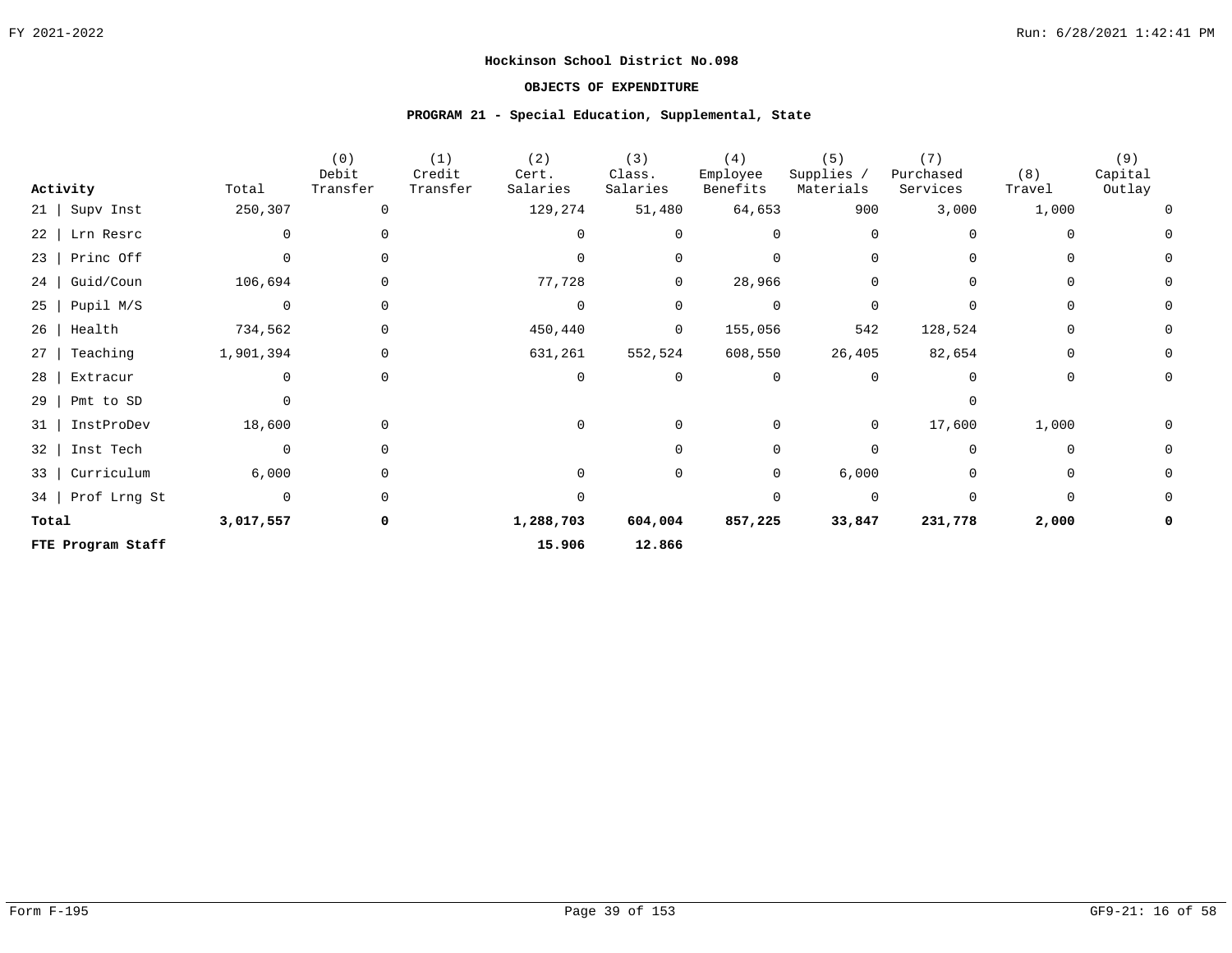### **OBJECTS OF EXPENDITURE**

#### **PROGRAM 22 - Special Education, Infants and Toddlers, State**

|           |                   |       | (0)<br>Debit | (1)<br>Credit | (2)<br>Cert. | (3)<br>Class. | (4)<br>Employee | (5)<br>Supplies / | (7)<br>Purchased | (8)    | (9)<br>Capital |
|-----------|-------------------|-------|--------------|---------------|--------------|---------------|-----------------|-------------------|------------------|--------|----------------|
|           | Activity          | Total | Transfer     | Transfer      | Salaries     | Salaries      | Benefits        | Materials         | Services         | Travel | Outlay         |
| $21$      | Supv Inst         |       |              |               |              | $\Omega$      |                 |                   |                  |        |                |
|           | 22   Lrn Resrc    |       |              |               |              |               |                 |                   |                  |        |                |
| $23$      | Princ Off         |       |              |               |              |               |                 |                   |                  |        |                |
| $24$      | Guid/Coun         |       |              |               |              |               |                 |                   |                  |        |                |
| $25 \mid$ | Pupil M/S         |       |              |               |              |               |                 |                   |                  |        |                |
| 26        | Health            |       |              |               |              |               |                 |                   |                  |        |                |
| 27        | Teaching          |       |              |               |              |               |                 |                   |                  |        |                |
| 28        | Extracur          |       |              |               |              |               |                 |                   |                  |        |                |
| 29        | Pmt to SD         |       |              |               |              |               |                 |                   |                  |        |                |
| 31        | InstProDev        |       |              |               |              |               |                 |                   |                  |        |                |
| 32        | Inst Tech         |       |              |               |              |               |                 |                   |                  |        |                |
| $33 \mid$ | Curriculum        |       |              |               |              |               |                 |                   |                  |        |                |
|           | 34   Prof Lrng St |       |              |               |              |               |                 |                   |                  |        |                |
| Total     |                   |       |              |               |              |               |                 |                   |                  |        |                |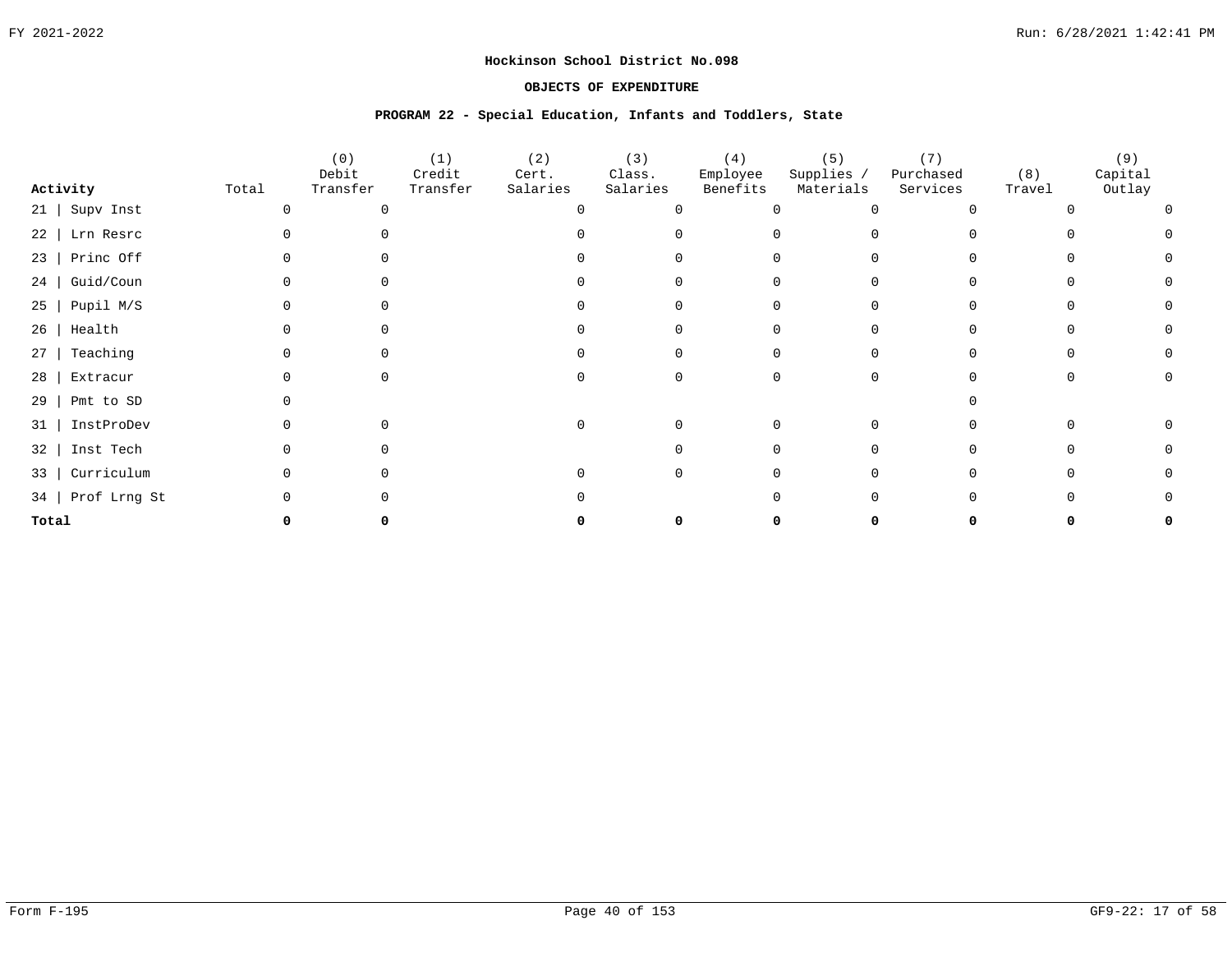### **OBJECTS OF EXPENDITURE**

#### **PROGRAM 23 - ARP-IDEA-Federal**

|                        |       | (0)               | (1)                | (2)               | (3)                | (4)                  | (5)                     | (7)                   |               | (9)               |  |
|------------------------|-------|-------------------|--------------------|-------------------|--------------------|----------------------|-------------------------|-----------------------|---------------|-------------------|--|
| Activity               | Total | Debit<br>Transfer | Credit<br>Transfer | Cert.<br>Salaries | Class.<br>Salaries | Employee<br>Benefits | Supplies /<br>Materials | Purchased<br>Services | (8)<br>Travel | Capital<br>Outlay |  |
| $21$   Supv Inst       |       |                   |                    |                   |                    |                      |                         |                       |               |                   |  |
| 22   Lrn Resrc         |       |                   |                    |                   |                    |                      |                         |                       |               |                   |  |
| Guid/Coun<br>24        |       |                   |                    |                   |                    |                      |                         |                       |               |                   |  |
| $25$   Pupil M/S       |       |                   |                    |                   |                    |                      |                         |                       |               |                   |  |
| Health<br>26           |       |                   |                    |                   |                    |                      |                         |                       |               |                   |  |
| Teaching<br>27         |       |                   |                    |                   |                    |                      |                         |                       |               |                   |  |
| Pmt to SD<br>29        |       |                   |                    |                   |                    |                      |                         |                       |               |                   |  |
| InstProDev<br>31       |       |                   |                    |                   |                    |                      |                         |                       |               |                   |  |
| Inst Tech<br>$32 \mid$ |       |                   |                    |                   |                    |                      |                         |                       |               |                   |  |
| Curriculum<br>33       |       |                   |                    |                   |                    |                      |                         |                       |               |                   |  |
| Total                  |       |                   |                    |                   |                    |                      |                         |                       |               |                   |  |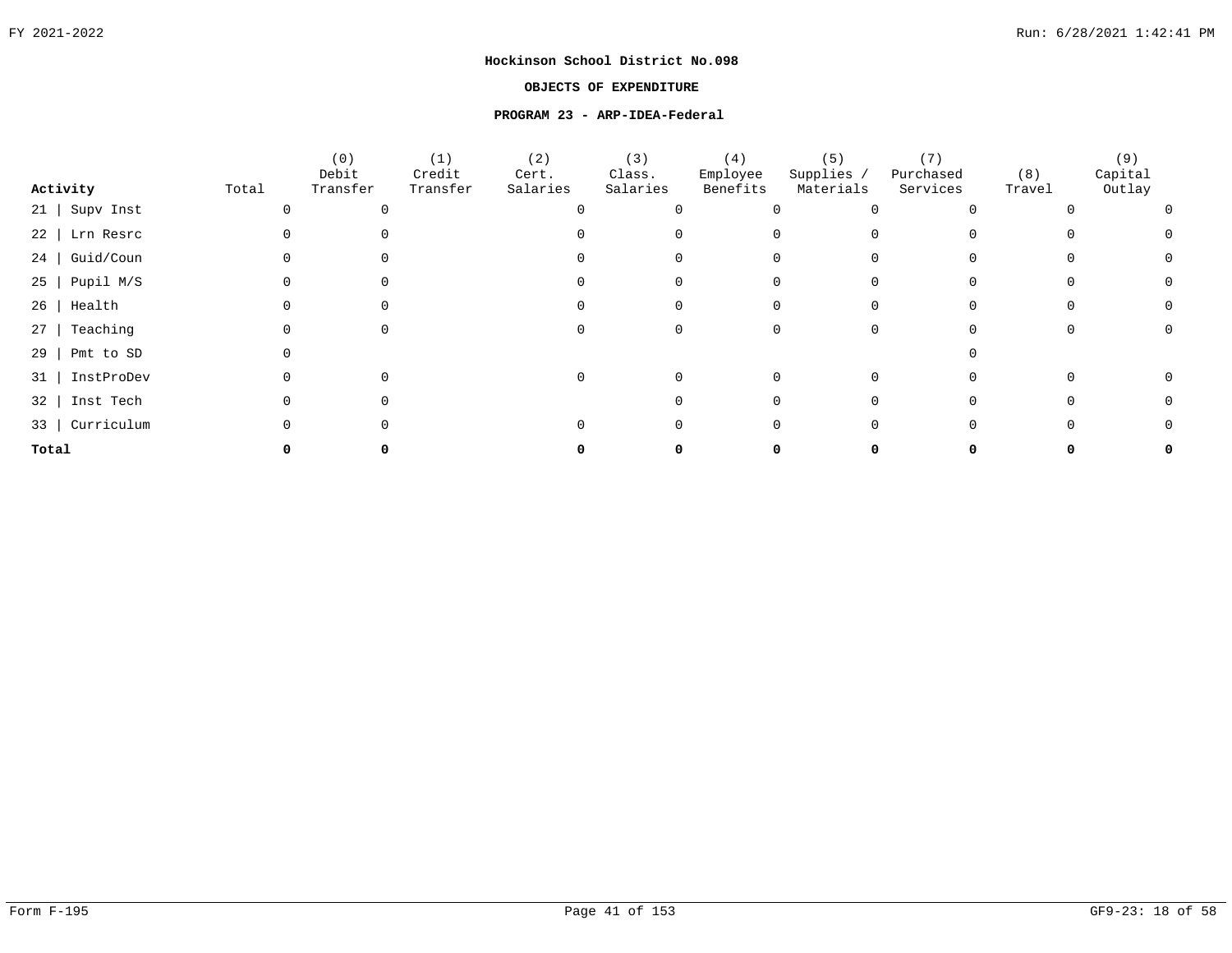### **OBJECTS OF EXPENDITURE**

#### **PROGRAM 24 - Special Education, Supplemental, Federal**

|                       |         | (0)<br>Debit | (1)<br>Credit | (2)<br>Cert. | (3)<br>Class. | (4)<br>Employee | (5)<br>Supplies / | (7)<br>Purchased | (8)    | (9)<br>Capital |  |
|-----------------------|---------|--------------|---------------|--------------|---------------|-----------------|-------------------|------------------|--------|----------------|--|
| Activity              | Total   | Transfer     | Transfer      | Salaries     | Salaries      | Benefits        | Materials         | Services         | Travel | Outlay         |  |
| 21   Supv Inst        |         |              |               |              | $\Omega$      |                 |                   |                  |        |                |  |
| 22   Lrn Resrc        |         |              |               |              |               |                 |                   |                  |        |                |  |
| $24$   Guid/Coun      |         |              |               |              |               |                 |                   |                  |        |                |  |
| $25$   Pupil M/S      |         |              |               |              |               |                 |                   |                  |        |                |  |
| Health<br>26          | O       |              |               |              |               |                 |                   |                  |        |                |  |
| Teaching<br>$27 \mid$ | 284,901 |              |               | 55,379       | 128,102       | 101,420         | $\Omega$          |                  |        |                |  |
| $29$   Pmt to SD      |         |              |               |              |               |                 |                   |                  |        |                |  |
| 31   InstProDev       |         |              |               | 0            |               |                 |                   |                  |        |                |  |
| 32   Inst Tech        |         |              |               |              |               |                 |                   |                  |        |                |  |
| 33   Curriculum       | O       |              |               | $\Omega$     |               |                 |                   |                  |        |                |  |
| Total                 | 284,901 |              |               | 55,379       | 128,102       | 101,420         |                   |                  |        |                |  |
| FTE Program Staff     |         |              |               | 0.600        | 2.825         |                 |                   |                  |        |                |  |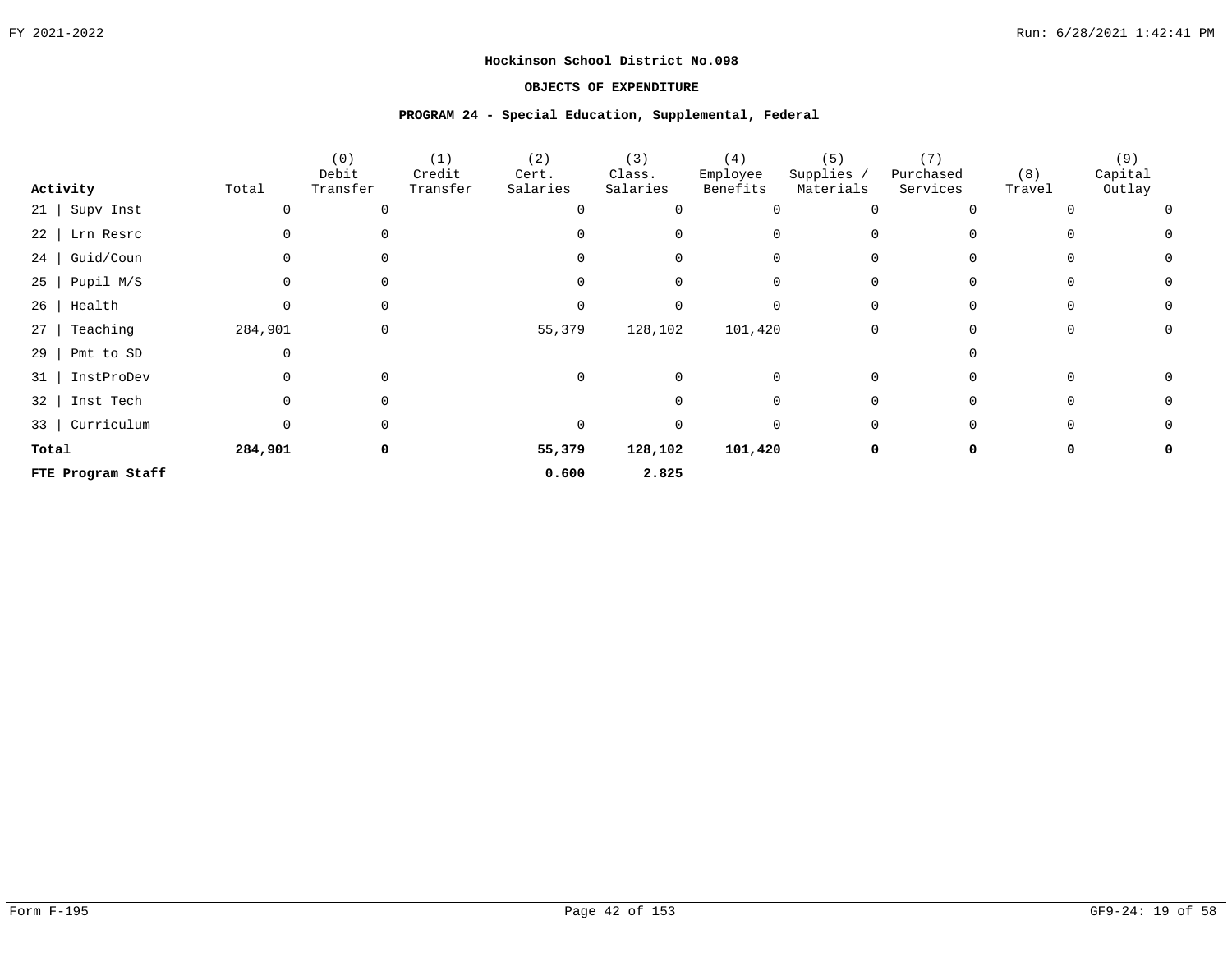### **OBJECTS OF EXPENDITURE**

#### **PROGRAM 25 - Special Education, Infants and Toddlers, Federal**

|       |                  |       | (0)               | (1)                | (2)               | (3)                | (4)                  | (5)                     | (7)                   |               | (9)               |  |
|-------|------------------|-------|-------------------|--------------------|-------------------|--------------------|----------------------|-------------------------|-----------------------|---------------|-------------------|--|
|       | Activity         | Total | Debit<br>Transfer | Credit<br>Transfer | Cert.<br>Salaries | Class.<br>Salaries | Employee<br>Benefits | Supplies /<br>Materials | Purchased<br>Services | (8)<br>Travel | Capital<br>Outlay |  |
|       | 21   Supv Inst   |       |                   |                    |                   |                    |                      |                         |                       |               |                   |  |
|       | 22   Lrn Resrc   |       |                   |                    |                   |                    |                      | 0                       |                       |               |                   |  |
|       | $24$   Guid/Coun |       |                   |                    |                   |                    |                      | 0                       |                       |               |                   |  |
|       | $25$   Pupil M/S |       |                   |                    |                   |                    |                      | $\Omega$                |                       |               |                   |  |
| 26    | Health           |       |                   |                    |                   |                    |                      | $\Omega$                |                       |               |                   |  |
| 27    | Teaching         |       |                   |                    |                   |                    |                      | $\Omega$                |                       |               |                   |  |
| 29    | Pmt to SD        |       |                   |                    |                   |                    |                      |                         |                       |               |                   |  |
| 31    | InstProDev       |       |                   |                    |                   |                    |                      | $\Omega$                |                       |               |                   |  |
|       | 32   Inst Tech   |       |                   |                    |                   |                    |                      | 0                       |                       |               |                   |  |
|       | 33   Curriculum  |       |                   |                    |                   |                    |                      | $\Omega$                |                       |               |                   |  |
| Total |                  |       |                   |                    |                   |                    |                      |                         |                       |               |                   |  |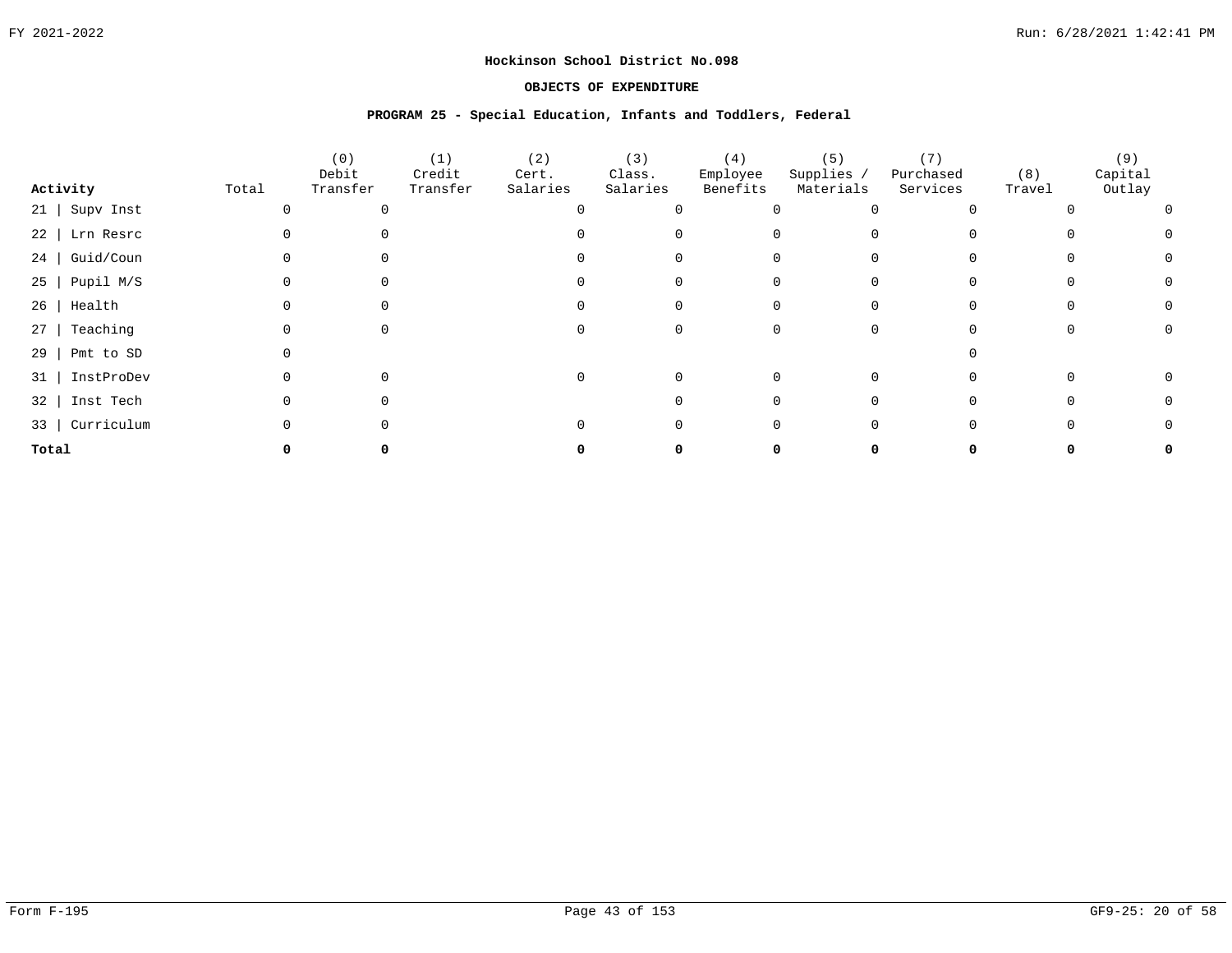### **OBJECTS OF EXPENDITURE**

#### **PROGRAM 26 - Special Education, Institutions, State**

|                         |       | (0)               | (1)                | (2)               | (3)                | (4)                  | (5)                     | (7)                   |               | (9)               |  |
|-------------------------|-------|-------------------|--------------------|-------------------|--------------------|----------------------|-------------------------|-----------------------|---------------|-------------------|--|
| Activity                | Total | Debit<br>Transfer | Credit<br>Transfer | Cert.<br>Salaries | Class.<br>Salaries | Employee<br>Benefits | Supplies /<br>Materials | Purchased<br>Services | (8)<br>Travel | Capital<br>Outlay |  |
| Supv Inst<br>21         |       |                   |                    |                   |                    |                      |                         |                       |               |                   |  |
| $23$   Princ Off        |       |                   |                    |                   |                    |                      |                         |                       |               |                   |  |
| $24$   Guid/Coun        |       |                   |                    |                   |                    |                      |                         |                       |               |                   |  |
| Pupil M/S<br>$25 \mid$  |       |                   |                    |                   |                    |                      |                         |                       |               |                   |  |
| Health<br>26            |       |                   |                    |                   |                    |                      |                         |                       |               |                   |  |
| Teaching<br>$27 \mid$   |       |                   |                    |                   |                    |                      |                         |                       |               |                   |  |
| Pmt to SD<br>29         |       |                   |                    |                   |                    |                      |                         |                       |               |                   |  |
| InstProDev<br>31        |       |                   |                    |                   |                    |                      |                         |                       |               |                   |  |
| Inst Tech<br>32         |       |                   |                    |                   |                    |                      |                         |                       |               |                   |  |
| Curriculum<br>$33 \mid$ |       |                   |                    |                   |                    |                      |                         |                       |               |                   |  |
| 34   Prof Lrng St       |       |                   |                    |                   |                    |                      |                         |                       |               |                   |  |
| Total                   |       |                   |                    |                   |                    |                      |                         |                       |               |                   |  |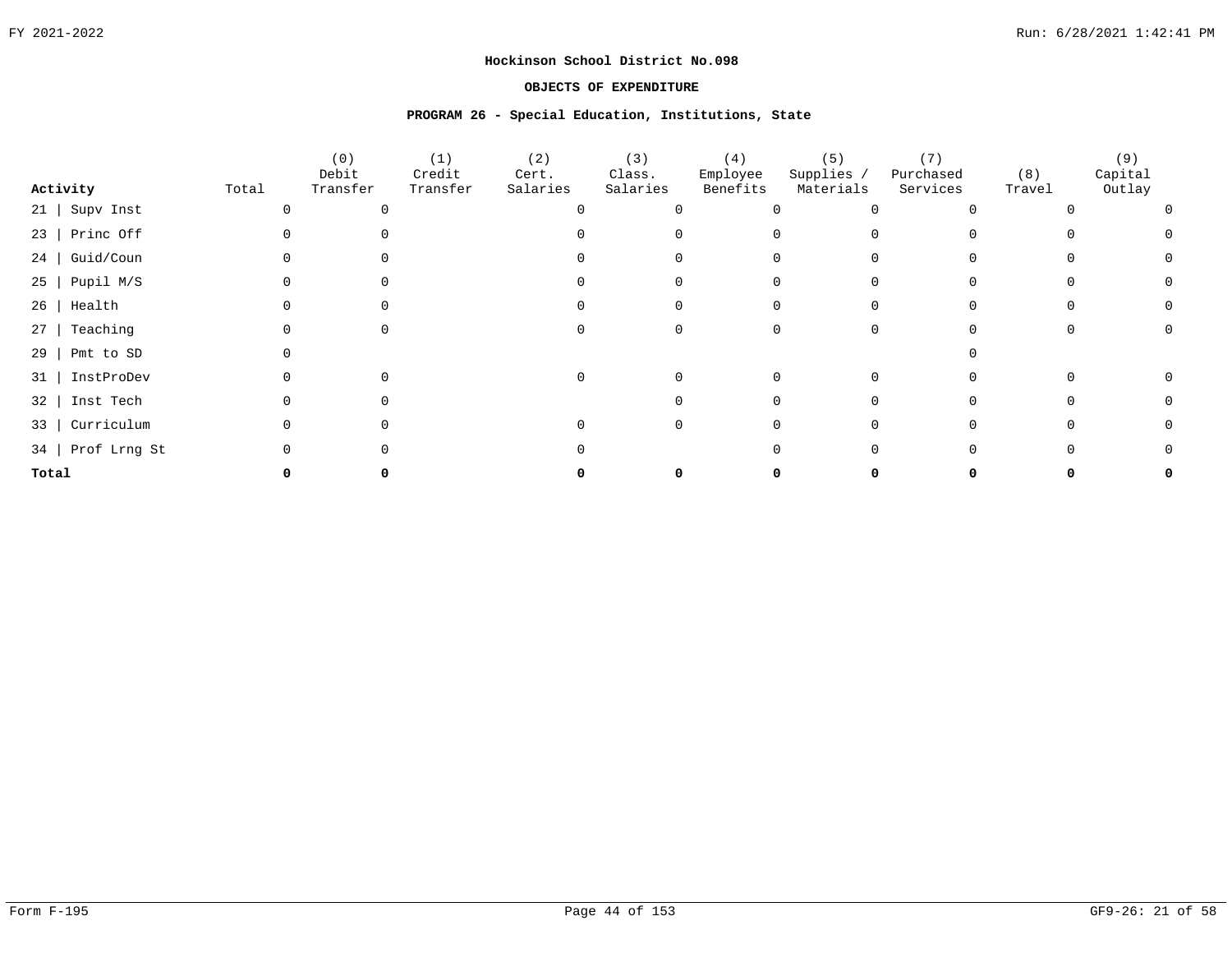### **OBJECTS OF EXPENDITURE**

#### **PROGRAM 29 - Special Education, Other, Federal**

|                        |       | (0)<br>Debit | (1)<br>Credit | (2)<br>Cert. | (3)<br>Class. | (4)<br>Employee | (5)<br>Supplies / | (7)<br>Purchased | (8)    | (9)<br>Capital |  |
|------------------------|-------|--------------|---------------|--------------|---------------|-----------------|-------------------|------------------|--------|----------------|--|
| Activity               | Total | Transfer     | Transfer      | Salaries     | Salaries      | Benefits        | Materials         | Services         | Travel | Outlay         |  |
| $21$   Supv Inst       |       |              |               |              |               |                 |                   |                  |        |                |  |
| $22$   Lrn Resrc       |       |              |               |              |               |                 |                   |                  |        |                |  |
| $23$   Princ Off       |       |              |               |              |               |                 |                   |                  |        |                |  |
| Guid/Coun<br>24        |       |              |               |              |               |                 |                   |                  |        |                |  |
| Pupil M/S<br>$25 \mid$ |       |              |               |              |               |                 |                   |                  |        |                |  |
| $26$   Health          |       |              |               |              |               |                 |                   |                  |        |                |  |
| Teaching<br>$27$       |       |              |               |              |               |                 |                   |                  |        |                |  |
| Pmt to SD<br>29        |       |              |               |              |               |                 |                   |                  |        |                |  |
| InstProDev<br>31       |       |              |               |              |               |                 | 0                 |                  |        |                |  |
| Inst Tech<br>32        |       |              |               |              |               |                 |                   |                  |        |                |  |
| 33   Curriculum        |       |              |               |              |               |                 |                   |                  |        |                |  |
| Total                  |       |              |               |              |               |                 |                   |                  |        |                |  |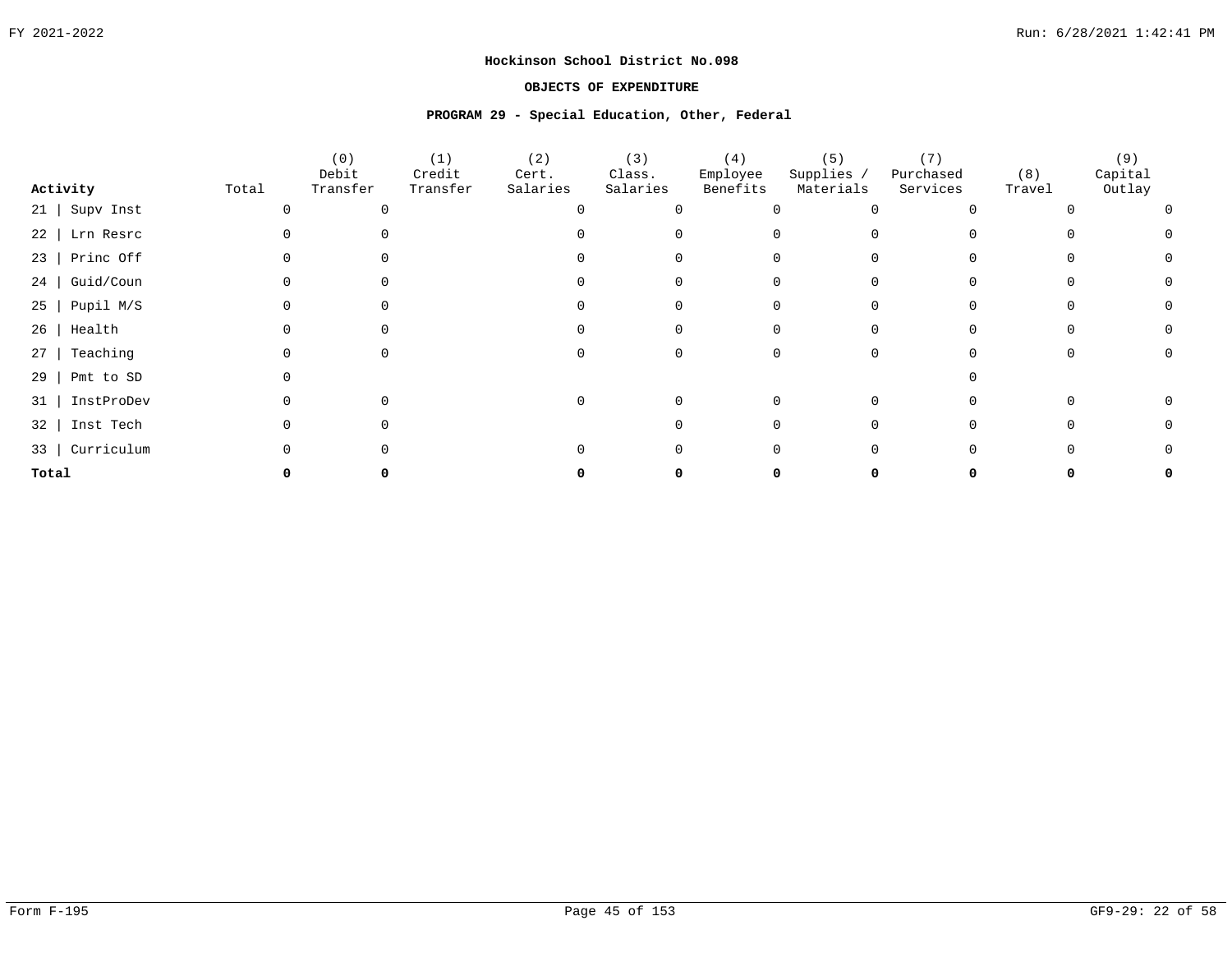### **OBJECTS OF EXPENDITURE**

#### **PROGRAM 31 - Vocational, Basic, State**

|                         |              | (0)      | (1)      | (2)      | (3)         | (4)         | (5)         | (7)       |          | (9)         |
|-------------------------|--------------|----------|----------|----------|-------------|-------------|-------------|-----------|----------|-------------|
|                         |              | Debit    | Credit   | Cert.    | Class.      | Employee    | Supplies,   | Purchased | (8)      | Capital     |
| Activity                | Total        | Transfer | Transfer | Salaries | Salaries    | Benefits    | Materials   | Services  | Travel   | Outlay      |
| Supv Inst<br>$21$       | 4,994        | $\Omega$ |          | 4,064    | 0           | 930         | 0           |           |          | $\Omega$    |
| 22<br>Lrn Resrc         | <sup>0</sup> |          |          | $\Omega$ | $\Omega$    | $\Omega$    | $\Omega$    |           |          | $\Omega$    |
| Guid/Coun<br>$24$       | 0            |          |          | $\Omega$ | $\mathbf 0$ | 0           | 0           |           | 0        | 0           |
| Pupil M/S<br>25         | $\cap$       |          |          | 0        | $\mathbf 0$ | $\Omega$    | $\Omega$    |           | $\Omega$ | 0           |
| Teaching<br>27          | 427,498      | 0        |          | 186,095  | 10,804      | 90,879      | 62,978      | 73,742    | 3,000    | 0           |
| 28<br>Extracur          | 0            | 0        |          | 0        | 0           | 0           | $\mathbf 0$ |           | 0        | $\mathbf 0$ |
| 29<br>Pmt to SD         | $\Omega$     |          |          |          |             |             |             | $\Omega$  |          |             |
| InstProDev<br>31        | 1,800        | $\Omega$ |          | 0        | $\mathbf 0$ | 0           | 0           | 1,800     | 0        | 0           |
| Inst Tech<br>32         | 25,000       | $\Omega$ |          |          | $\Omega$    | $\mathbf 0$ | 25,000      | $\Omega$  | $\Omega$ | 0           |
| Curriculum<br>$33 \mid$ | 0            | $\Omega$ |          | 0        | 0           | 0           | 0           |           | $\Omega$ | 0           |
| 34   Prof Lrng St       | 4,565        | $\Omega$ |          | 3,693    |             | 872         | $\Omega$    | $\Omega$  | $\Omega$ | 0           |
| Total                   | 463,857      | 0        |          | 193,852  | 10,804      | 92,681      | 87,978      | 75,542    | 3,000    |             |
| FTE Program Staff       |              |          |          | 2.900    | 0.206       |             |             |           |          |             |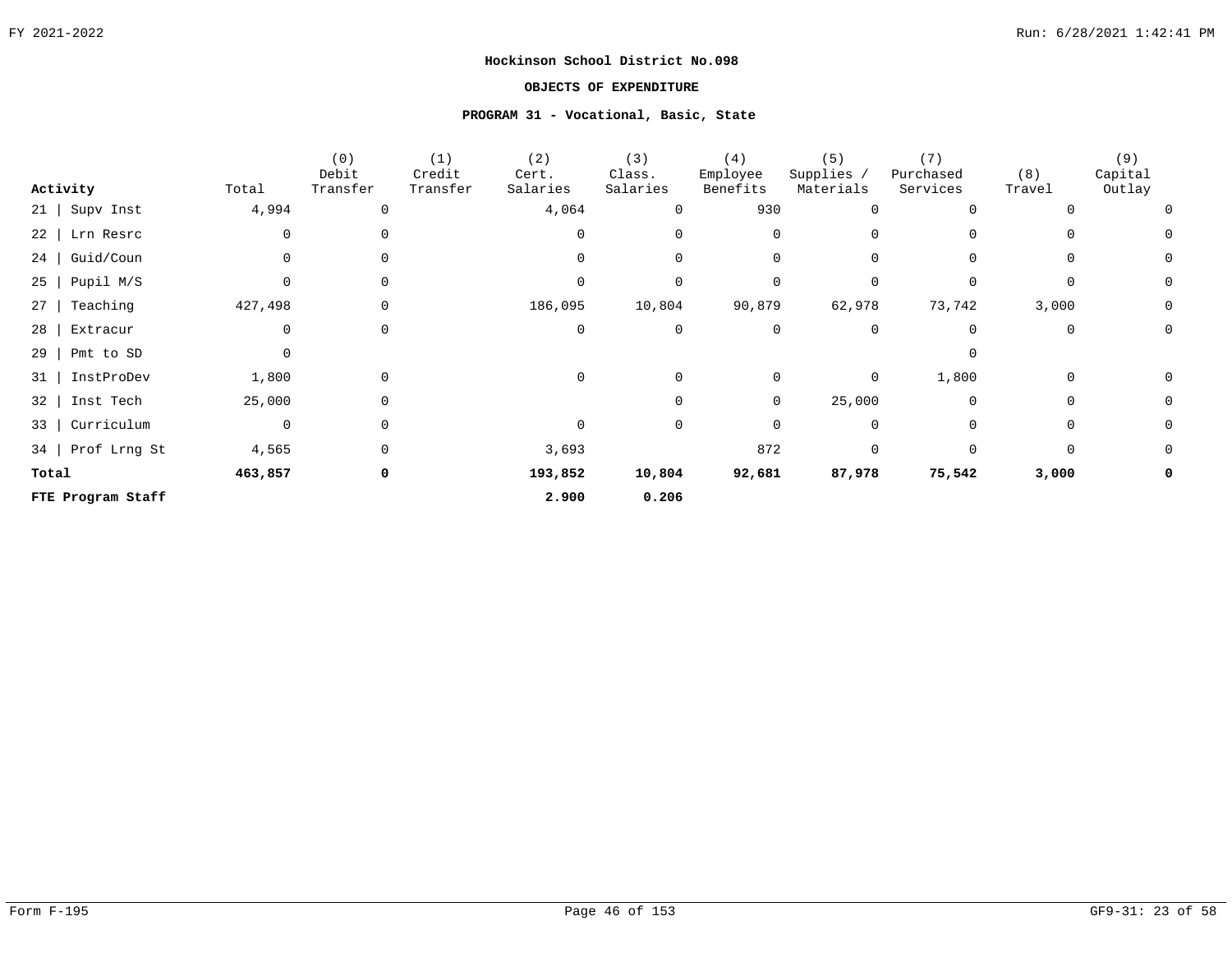### **OBJECTS OF EXPENDITURE**

#### **PROGRAM 34 - Middle School Career and Technical Education, State**

|           |                   |             | (0)      | (1)      | (2)      | (3)      | (4)      | (5)            | (7)         |             | (9)         |
|-----------|-------------------|-------------|----------|----------|----------|----------|----------|----------------|-------------|-------------|-------------|
|           |                   |             | Debit    | Credit   | Cert.    | Class.   | Employee | Supplies /     | Purchased   | (8)         | Capital     |
|           | Activity          | Total       | Transfer | Transfer | Salaries | Salaries | Benefits | Materials      | Services    | Travel      | Outlay      |
| 21        | Supv Inst         |             |          |          |          | O        |          | 0              | $\Omega$    |             | $\Omega$    |
| 22        | Lrn Resrc         |             |          |          |          |          |          | $\Omega$       |             |             | 0           |
| 24        | Guid/Coun         |             |          |          |          | $\Omega$ |          | 0              | $\Omega$    | $\Omega$    | 0           |
| 25        | Pupil M/S         |             |          |          |          | 0        |          | $\mathbf 0$    | $\Omega$    | $\Omega$    | 0           |
| 27        | Teaching          | 64,822      | $\Omega$ |          | 39,022   | 0        | 13,800   | 10,000         | 0           | 2,000       | 0           |
| 28        | Extracur          | $\mathbf 0$ | $\Omega$ |          | $\Omega$ | 0        |          | 0              | $\Omega$    | $\mathbf 0$ | $\mathbf 0$ |
| 29        | Pmt to SD         | $\Omega$    |          |          |          |          |          |                | $\Omega$    |             |             |
| 31        | InstProDev        | 8,590       | 0        |          | 0        | 0        | $\Omega$ | $\overline{0}$ | 1,090       | 7,500       | 0           |
| 32        | Inst Tech         | $\Omega$    | $\Omega$ |          |          | $\cap$   | $\Omega$ | $\mathbf 0$    | $\Omega$    | $\mathbf 0$ | 0           |
| $33 \mid$ | Curriculum        | 0           | $\Omega$ |          | 0        | 0        |          | 0              | $\mathbf 0$ | 0           | 0           |
| 34        | Prof Lrng St      | 795         | $\Omega$ |          | 644      |          | 151      | 0              | $\Omega$    | $\Omega$    | 0           |
| Total     |                   | 74,207      | 0        |          | 39,666   | 0        | 13,951   | 10,000         | 1,090       | 9,500       | 0           |
|           | FTE Program Staff |             |          |          | 0.400    |          |          |                |             |             |             |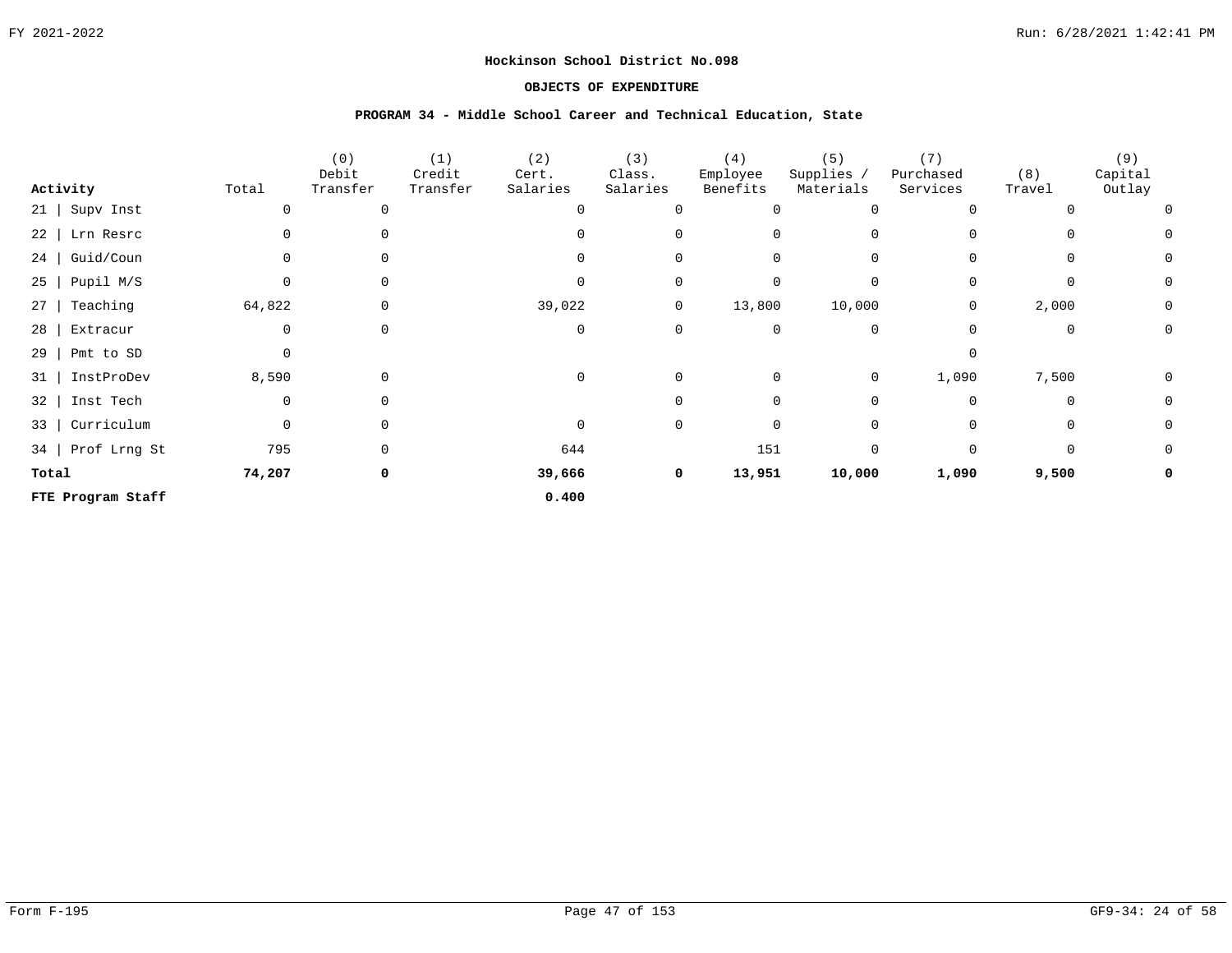### **OBJECTS OF EXPENDITURE**

### **PROGRAM 38 - Vocational, Federal**

|                  |       | (0)               | (1)                | (2)               | (3)                | (4)                  | (5)                     | (7)                   |               | (9)               |  |
|------------------|-------|-------------------|--------------------|-------------------|--------------------|----------------------|-------------------------|-----------------------|---------------|-------------------|--|
| Activity         | Total | Debit<br>Transfer | Credit<br>Transfer | Cert.<br>Salaries | Class.<br>Salaries | Employee<br>Benefits | Supplies /<br>Materials | Purchased<br>Services | (8)<br>Travel | Capital<br>Outlay |  |
| 21   Supv Inst   |       |                   |                    |                   |                    |                      |                         |                       |               |                   |  |
| 22   Lrn Resrc   |       |                   |                    |                   |                    |                      |                         |                       |               |                   |  |
| Guid/Coun<br>24  |       |                   |                    |                   |                    |                      |                         |                       |               |                   |  |
| Pupil M/S<br>25  |       |                   |                    |                   |                    |                      |                         |                       |               |                   |  |
| Teaching<br>27   |       |                   |                    |                   |                    |                      |                         |                       |               |                   |  |
| 29<br>Pmt to SD  |       |                   |                    |                   |                    |                      |                         |                       |               |                   |  |
| InstProDev<br>31 |       |                   |                    |                   |                    |                      |                         |                       |               |                   |  |
| Inst Tech<br>32  |       |                   |                    |                   |                    |                      |                         |                       |               |                   |  |
| Curriculum<br>33 |       |                   |                    |                   |                    |                      |                         |                       |               |                   |  |
| 63   Oper Bldg   |       |                   |                    |                   |                    |                      |                         |                       |               |                   |  |
| Total            |       |                   |                    |                   |                    |                      |                         |                       |               |                   |  |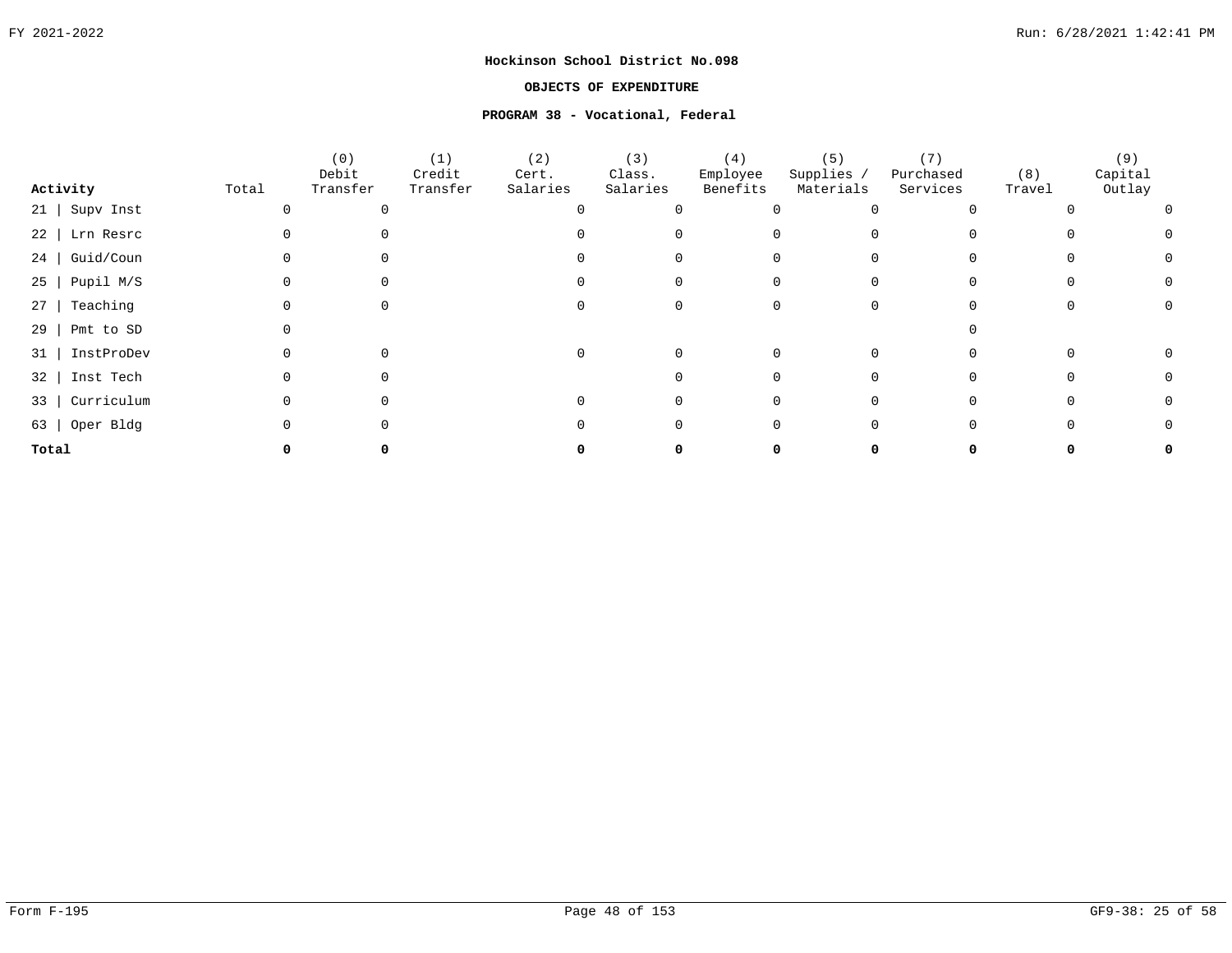### **OBJECTS OF EXPENDITURE**

#### **PROGRAM 39 - Vocational, Other Categorical**

|                         |       | (0)<br>Debit | (1)<br>Credit | (2)<br>Cert. | (3)<br>Class. | (4)<br>Employee | (5)<br>Supplies / | Purchased | (8)    | (9)<br>Capital |  |
|-------------------------|-------|--------------|---------------|--------------|---------------|-----------------|-------------------|-----------|--------|----------------|--|
| Activity                | Total | Transfer     | Transfer      | Salaries     | Salaries      | Benefits        | Materials         | Services  | Travel | Outlay         |  |
| $21$ Supv Inst          |       |              |               |              |               |                 |                   |           |        |                |  |
| $22$   Lrn Resrc        |       |              |               |              |               |                 |                   |           |        |                |  |
| $24$   Guid/Coun        |       |              |               |              |               |                 |                   |           |        |                |  |
| $25$   Pupil M/S        |       |              |               |              |               |                 |                   |           |        |                |  |
| Teaching<br>27          |       |              |               |              |               |                 |                   |           |        |                |  |
| 29<br>Pmt to SD         |       |              |               |              |               |                 |                   |           |        |                |  |
| 31   InstProDev         |       |              |               | 0            |               |                 |                   |           |        |                |  |
| 32   Inst Tech          |       |              |               |              |               |                 |                   |           |        |                |  |
| Curriculum<br>$33 \mid$ |       |              |               |              |               |                 |                   |           |        |                |  |
| Total                   |       |              |               |              |               |                 |                   |           |        |                |  |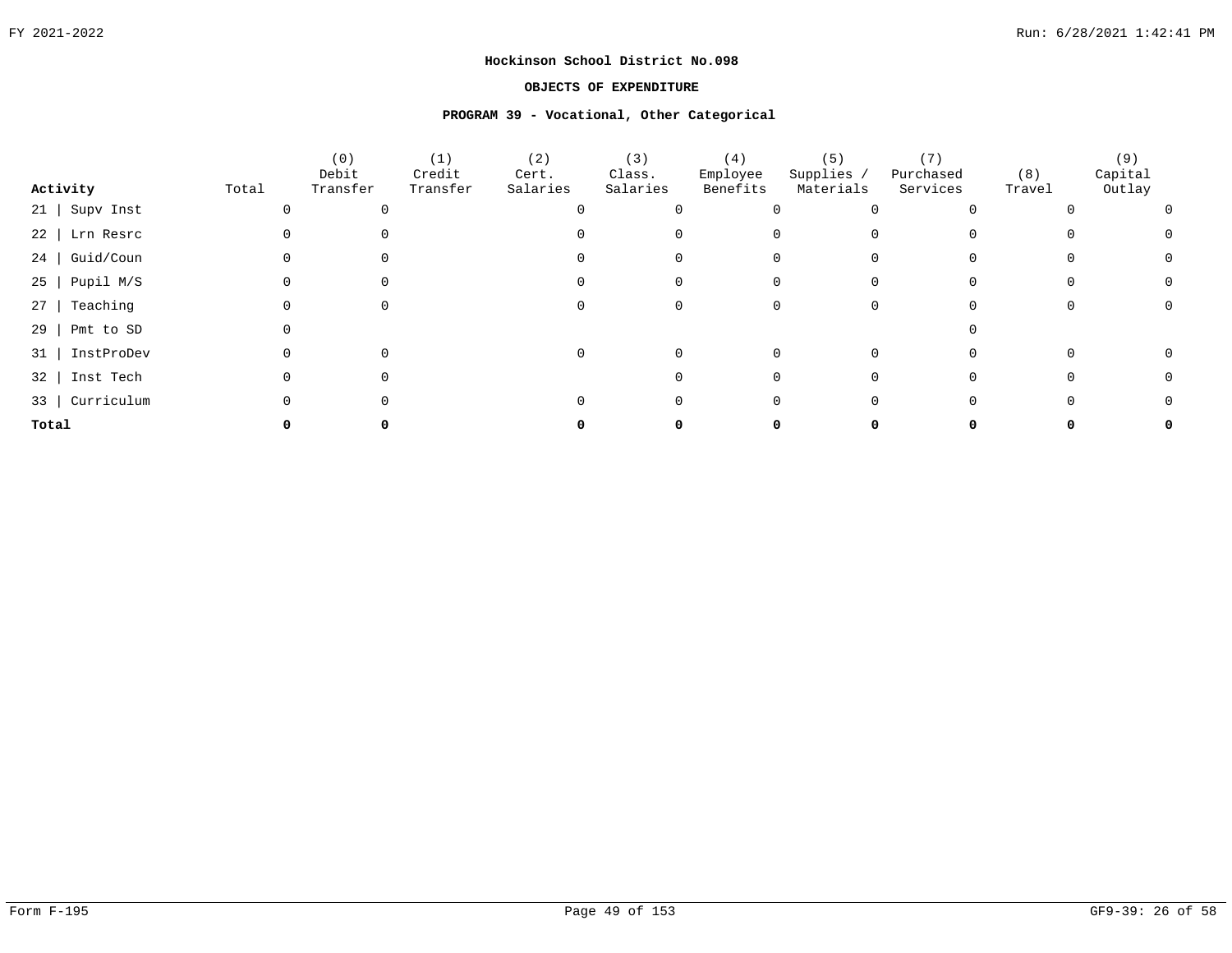### **OBJECTS OF EXPENDITURE**

### **PROGRAM 45 - Skill Center, Basic, State**

|           |              |          | (0)<br>Debit | (1)<br>Credit | (2)<br>Cert. | (3)<br>Class. | (4)<br>Employee | (5)<br>Supplies /        | (7)<br>Purchased | (8)    | (9)<br>Capital |  |
|-----------|--------------|----------|--------------|---------------|--------------|---------------|-----------------|--------------------------|------------------|--------|----------------|--|
|           | Activity     | Total    | Transfer     | Transfer      | Salaries     | Salaries      | Benefits        | Materials                | Services         | Travel | Outlay         |  |
| $21 \mid$ | Supv Inst    | 0        | $\mathbf 0$  |               | $\Omega$     | $\Omega$      |                 | $\Omega$<br>0            | ∩                |        |                |  |
| 22        | Lrn Resrc    | 0        | $\Omega$     |               |              | $\cap$        |                 | $\Omega$<br>0            | ∩                |        |                |  |
| 23        | Princ Off    | 0        | ∩            |               |              |               | n.              | $\Omega$                 |                  |        |                |  |
| 24        | Guid/Coun    | $\Omega$ | O.           |               | U            |               |                 | 0<br>$\Omega$            |                  |        |                |  |
| 25        | Pupil M/S    | $\Omega$ | $\Omega$     |               | U            | $\cap$        |                 | $\mathbf 0$<br>0         | $\Omega$         |        | ∩              |  |
| 26        | Health       | 0        | $\Omega$     |               | O.           | $\cap$        |                 | 0<br>0                   | ∩                |        | ∩              |  |
| 27        | Teaching     | 0        | $\Omega$     | $\Omega$      | $\Omega$     | $\cap$        |                 | 0<br>$\Omega$            | <sup>n</sup>     |        | <sup>0</sup>   |  |
| 28        | Extracur     | 0        | $\Omega$     |               | $\Omega$     | $\Omega$      |                 | $\mathbf 0$<br>$\Omega$  | ∩                |        | ∩              |  |
| 29        | Pmt to SD    |          |              |               |              |               |                 |                          |                  |        |                |  |
| 31        | InstProDev   | U        | $\Omega$     |               | $\Omega$     | $\cap$        |                 | <sup>n</sup><br>$\Omega$ |                  |        |                |  |
| 32        | Inst Tech    | 0        | $\cap$       |               |              |               | U               | $\Omega$                 |                  |        |                |  |
| 33        | Curriculum   | 0        | U            |               |              | $\cap$        |                 | $\cap$                   |                  |        |                |  |
| 34        | Prof Lrng St | 0        | U            |               |              |               | ∩               | $\Omega$                 | ∩                |        |                |  |
| 61        | Supv Bldg    | 0        | $\Omega$     |               |              | $\Omega$      |                 | 0<br>$\Omega$            | ∩                |        |                |  |
| 62        | Grnd Mnt     | 0        | $\Omega$     |               |              |               |                 | $\Omega$<br>0            | ∩                |        |                |  |
| 63        | Oper Bldg    | 0        | $\Omega$     |               |              |               |                 | 0<br>0                   | ∩                |        | $\Omega$       |  |
| 64        | Maintnce     | 0        | $\Omega$     |               |              |               |                 | 0<br>$\Omega$            | ∩                |        | $\Omega$       |  |
| 65        | Utilities    | 0        | ∩            |               |              |               |                 | $\cap$                   |                  |        |                |  |
| 67        | Bldg Secu    | U        | O.           |               |              | $\Omega$      |                 | 0<br>$\Omega$            |                  |        |                |  |
| 68        | Insurance    |          |              |               |              |               |                 |                          |                  |        |                |  |
| Total     |              |          |              |               |              |               |                 | U                        |                  |        |                |  |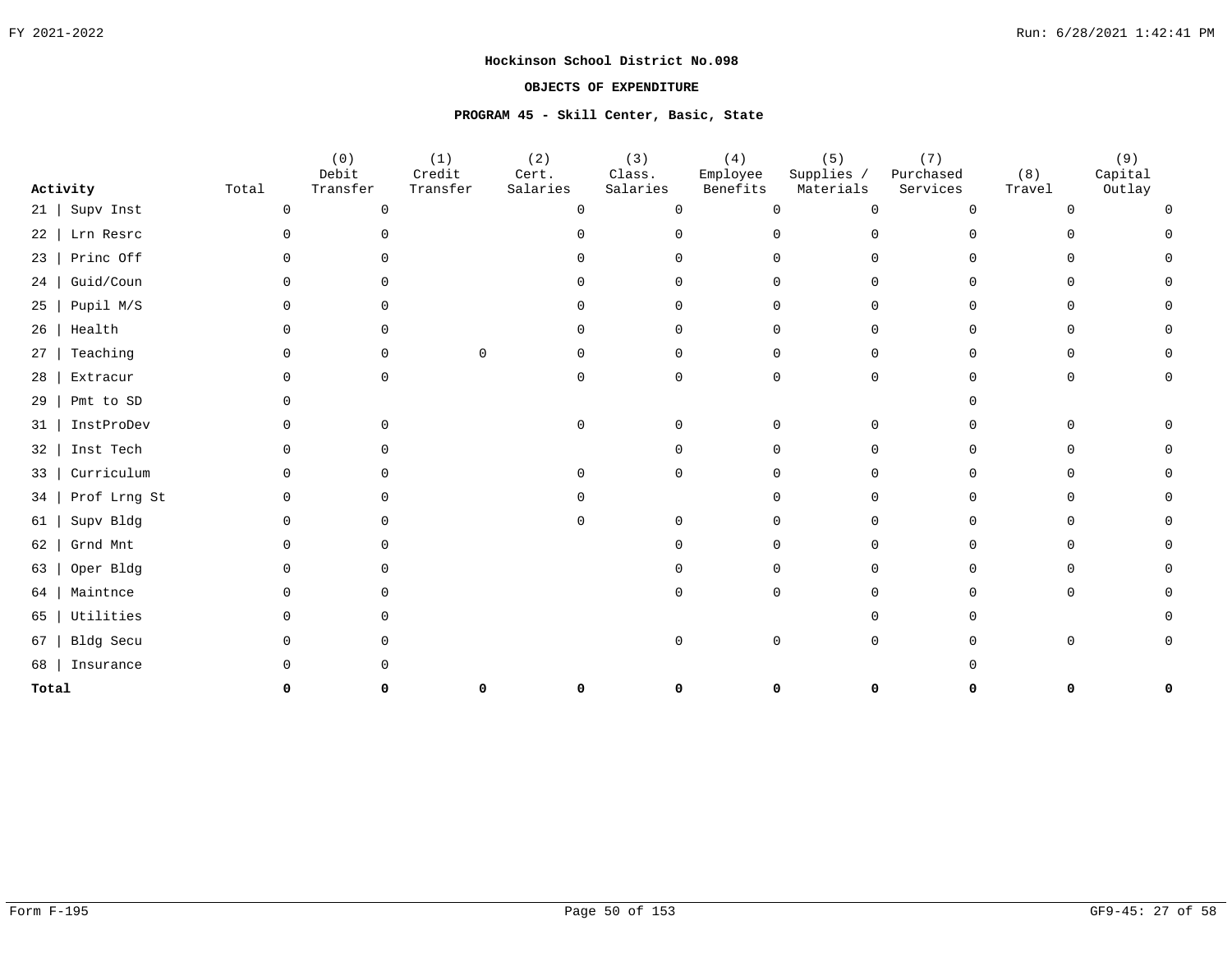### **OBJECTS OF EXPENDITURE**

#### **PROGRAM 46 - Skill Center, Federal**

|                   |       | (0)<br>Debit | (1)<br>Credit | (2)<br>Cert. | (3)<br>Class. | (4)<br>Employee | (5)<br>Supplies / | Purchased | (8)    | (9)<br>Capital |  |
|-------------------|-------|--------------|---------------|--------------|---------------|-----------------|-------------------|-----------|--------|----------------|--|
| Activity          | Total | Transfer     | Transfer      | Salaries     | Salaries      | Benefits        | Materials         | Services  | Travel | Outlay         |  |
| $21$ Supv Inst    |       |              |               |              |               |                 |                   |           |        |                |  |
| 22   Lrn Resrc    |       |              |               |              |               |                 |                   |           |        |                |  |
| 24 Guid/Coun      |       |              |               |              |               |                 |                   |           |        |                |  |
| $25$   Pupil M/S  |       |              |               |              |               |                 |                   |           |        |                |  |
| Teaching<br>$27$  |       |              |               |              |               |                 |                   |           |        |                |  |
| 29  <br>Pmt to SD |       |              |               |              |               |                 |                   |           |        |                |  |
| 31   InstProDev   |       |              |               |              |               |                 |                   |           |        |                |  |
| 32   Inst Tech    |       |              |               |              |               |                 |                   |           |        |                |  |
| 33   Curriculum   |       |              |               |              |               |                 |                   |           |        |                |  |
| Total             |       |              |               |              |               |                 |                   |           |        |                |  |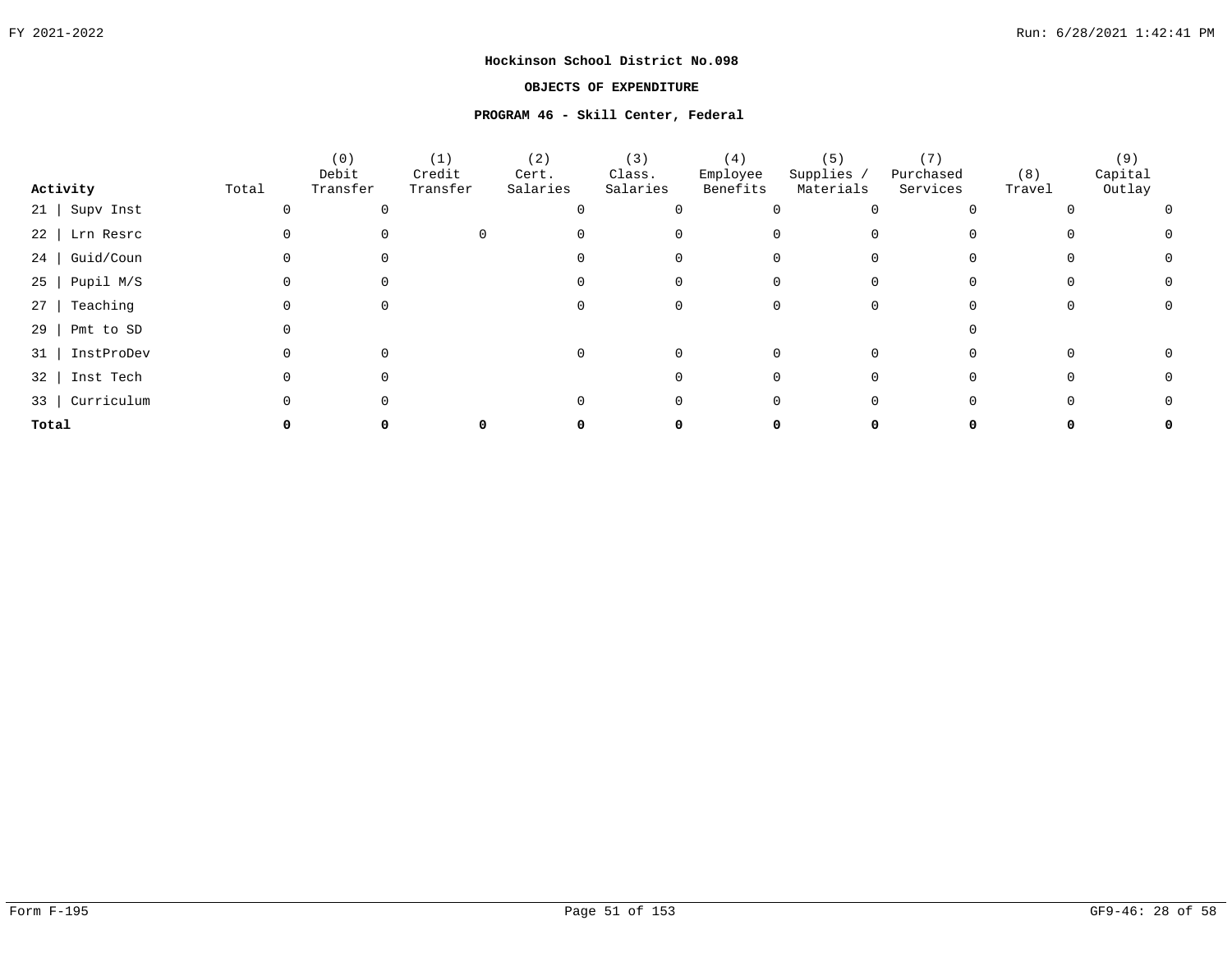### **OBJECTS OF EXPENDITURE**

#### **PROGRAM 47 - Skill Center - Facility Upgrades**

| Activity        | Total | (0)<br>Debit<br>Transfer | $\left( 1\right)$<br>Credit<br>Transfer | (2)<br>Cert.<br>Salaries | (3)<br>Class.<br>Salaries | (4)<br>Employee<br>Benefits | (5)<br>Supplies<br>Materials | 7)<br>Purchased<br>Services | (8)<br>Travel | (9)<br>Capital<br>Outlay |
|-----------------|-------|--------------------------|-----------------------------------------|--------------------------|---------------------------|-----------------------------|------------------------------|-----------------------------|---------------|--------------------------|
| Supv Bldg<br>61 |       |                          |                                         | U                        |                           |                             |                              |                             | 0             |                          |
| Grnd Mnt<br>62  |       |                          |                                         |                          |                           |                             |                              |                             | 0             |                          |
| Maintnce<br>64  |       |                          |                                         |                          |                           |                             |                              |                             | 0             |                          |
| Bldg Secu<br>67 |       |                          |                                         |                          |                           |                             | 0                            |                             | 0             |                          |
| Total           | 0     | O                        |                                         | 0                        |                           |                             | 0                            | 0                           | 0             | 0                        |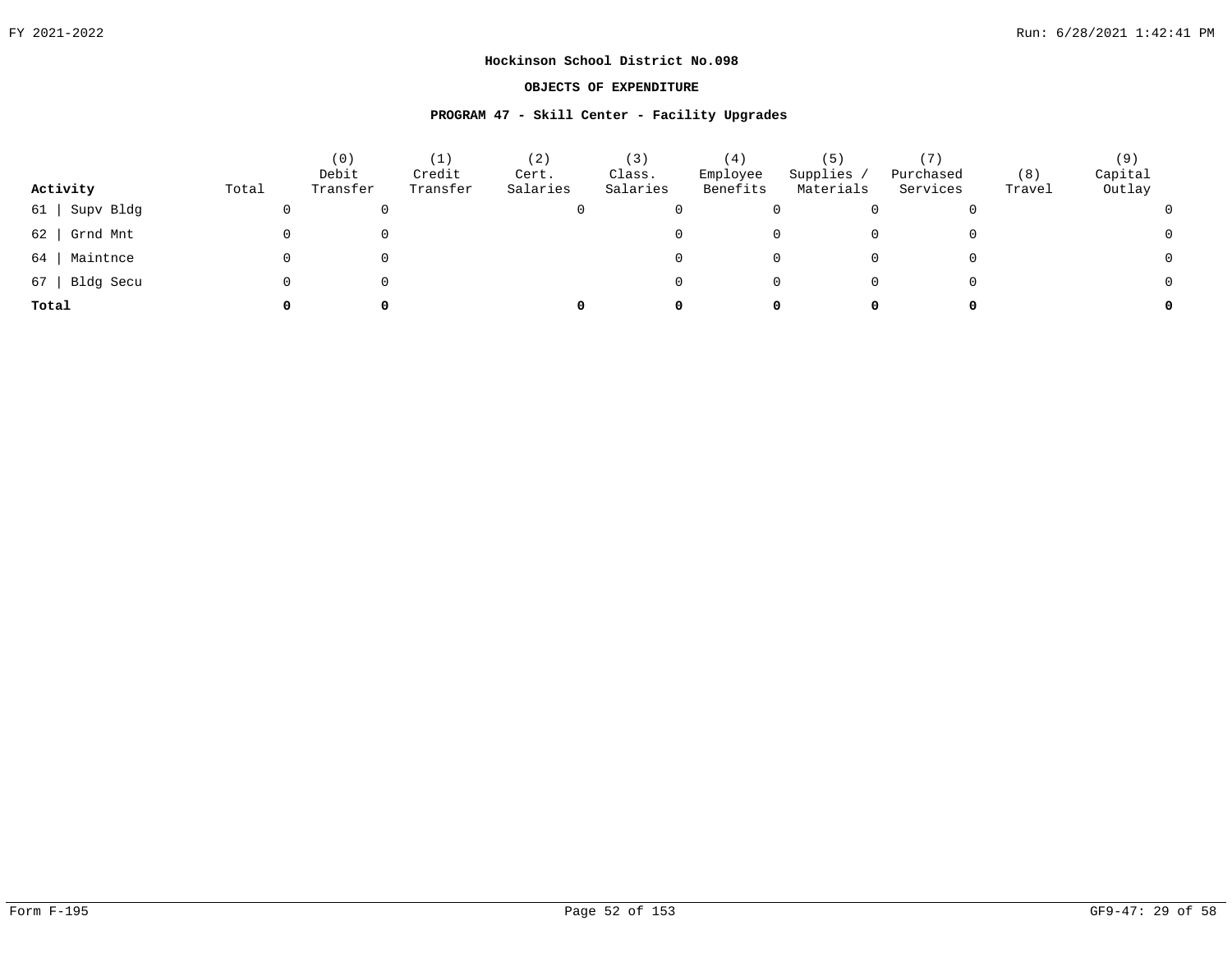### **OBJECTS OF EXPENDITURE**

#### **PROGRAM 51 - Disadvantaged (formerly Remediation) ESEA Disadvantaged, Federal**

| Activity          | Total        | (0)<br>Debit<br>Transfer | (1)<br>Credit<br>Transfer | (2)<br>Cert.<br>Salaries | (3)<br>Class.<br>Salaries | (4)<br>Employee<br>Benefits | (5)<br>Supplies /<br>Materials | (7)<br>Purchased<br>Services | (8)<br>Travel | (9)<br>Capital<br>Outlay |
|-------------------|--------------|--------------------------|---------------------------|--------------------------|---------------------------|-----------------------------|--------------------------------|------------------------------|---------------|--------------------------|
| $15$   Pblc Rltn  | 0            | $\Omega$                 |                           |                          | 0                         | $\Omega$                    | 0                              | $\Omega$                     |               |                          |
| 21   Supv Inst    | 0            | $\Omega$                 |                           |                          | 0                         | $\Omega$                    | 0                              | $\Omega$                     | 0             |                          |
| 22   Lrn Resrc    | $\Omega$     | $\Omega$                 |                           |                          | $\Omega$                  | <sup>0</sup>                | 0                              | $\Omega$                     | $\Omega$      |                          |
| 24   Guid/Coun    | 0            | $\Omega$                 |                           |                          | 0                         | $\Omega$                    | 0                              | $\Omega$                     | 0             | 0                        |
| $25$   Pupil M/S  | 0            | $\Omega$                 |                           |                          | 0                         | $\Omega$                    | 0                              | $\Omega$                     | $\Omega$      |                          |
| $26$   Health     | 0            | $\Omega$                 |                           |                          | $\mathbf 0$               | $\Omega$                    | $\Omega$                       | $\Omega$                     | $\Omega$      | 0                        |
| $27$ Teaching     | 177,009      | 0                        |                           | 87,801                   | 26,870                    | 48,572                      | 10,289                         | 2,000                        | 1,477         | 0                        |
| $29$   Pmt to SD  | 0            |                          |                           |                          |                           |                             |                                | $\Omega$                     |               |                          |
| 31   InstProDev   | 1,789        | 0                        |                           | 1,448                    | 0                         | 341                         | 0                              | 0                            | 0             |                          |
| 32   Inst Tech    | 0            | 0                        |                           |                          | 0                         | $\Omega$                    | $\mathbf 0$                    | $\Omega$                     | 0             |                          |
| 33   Curriculum   | $\mathbf 0$  | $\Omega$                 |                           |                          | $\Omega$                  | $\Omega$                    | $\Omega$                       | $\Omega$                     | 0             |                          |
| 63   Oper Bldg    | $\Omega$     | $\Omega$                 |                           |                          | U                         | $\Omega$                    | $\Omega$                       | $\Omega$                     | $\Omega$      |                          |
| 64   Maintnce     | 0            | $\Omega$                 |                           |                          | 0                         | $\Omega$                    | $\Omega$                       | ∩                            | 0             |                          |
| 65   Utilities    | <sup>n</sup> | $\Omega$                 |                           |                          |                           |                             | $\Omega$                       | $\Omega$                     |               |                          |
| Total             | 178,798      | 0                        |                           | 89,249                   | 26,870                    | 48,913                      | 10,289                         | 2,000                        | 1,477         |                          |
| FTE Program Staff |              |                          |                           | 0.900                    | 0.611                     |                             |                                |                              |               |                          |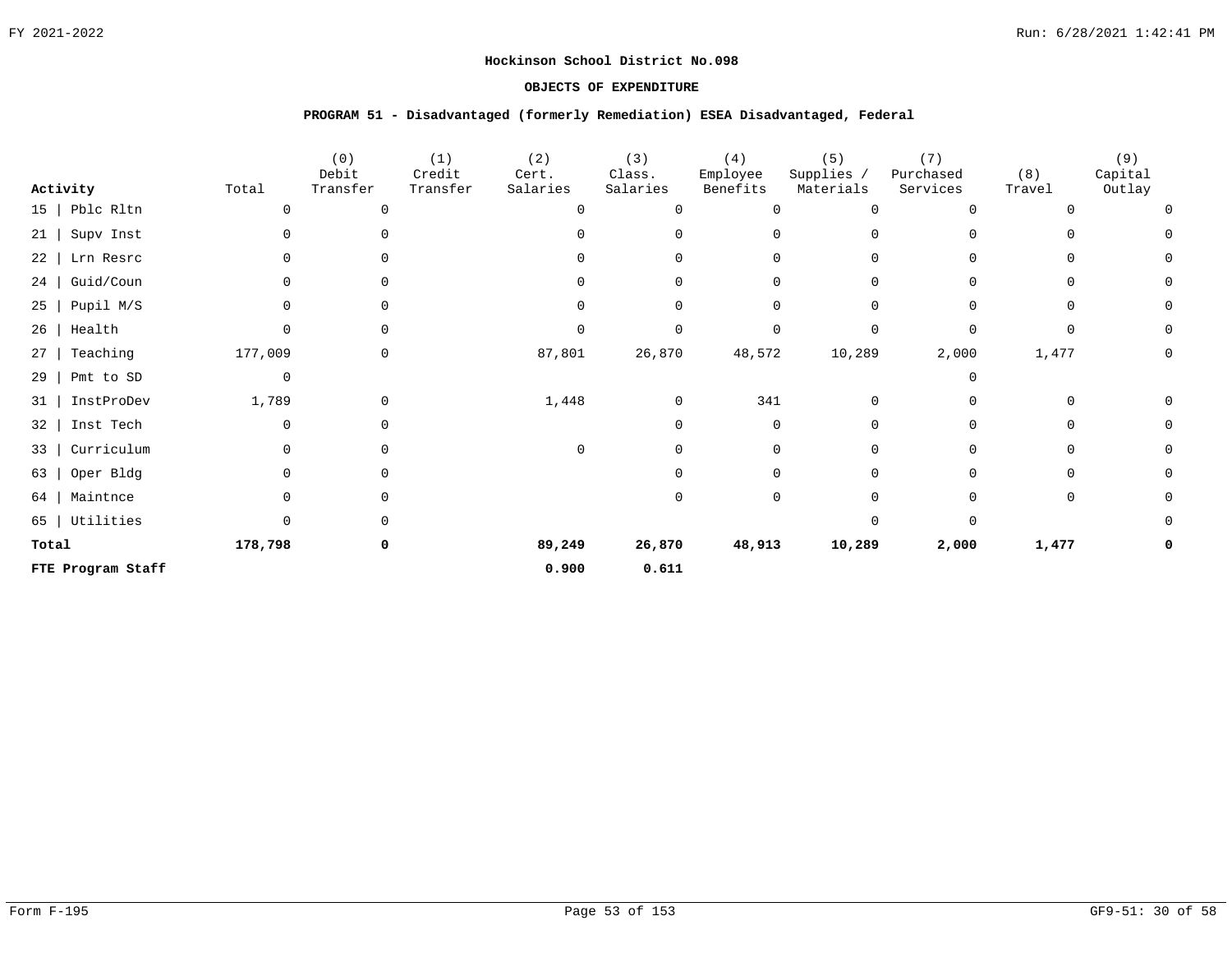### **OBJECTS OF EXPENDITURE**

## **PROGRAM 52 - Other Title Grants under ESEA-Federal**

|                        |              | (0)<br>Debit | (1)<br>Credit | (2)<br>Cert. | (3)<br>Class. | (4)<br>Employee | (5)<br>Supplies / | (7)<br>Purchased | (8)      | (9)<br>Capital |
|------------------------|--------------|--------------|---------------|--------------|---------------|-----------------|-------------------|------------------|----------|----------------|
| Activity               | Total        | Transfer     | Transfer      | Salaries     | Salaries      | Benefits        | Materials         | Services         | Travel   | Outlay         |
| Pblc Rltn<br>$15 \mid$ | 0            | $\Omega$     |               |              | $\cap$        | ∩               | $\Omega$          |                  |          |                |
| Supv Inst<br>21        |              |              |               |              |               |                 |                   |                  |          |                |
| Lrn Resrc<br>22        |              |              |               |              |               |                 | 0                 |                  |          |                |
| Princ Off<br>23        |              |              | 0             |              |               |                 | $\Omega$          |                  |          | <sup>0</sup>   |
| Guid/Coun<br>24        |              | $\Omega$     |               |              |               |                 | 0                 |                  |          |                |
| Pupil M/S<br>25        | U            |              |               |              |               |                 | 0                 |                  |          |                |
| Health<br>26           |              |              |               |              |               |                 | 0                 |                  | O        |                |
| Teaching<br>27         | 250,000      |              |               |              |               |                 | 0                 |                  | 0        | 250,000        |
| Extracur<br>28         | <sup>n</sup> |              |               |              | O.            |                 | 0                 |                  | $\Omega$ | $\mathbf 0$    |
| Pmt to SD<br>29        |              |              |               |              |               |                 |                   |                  |          |                |
| InstProDev<br>31       | 33,751       | $\Omega$     |               | 25,615       | 0             | 2,229           | 5,907             |                  |          |                |
| Inst Tech<br>32        |              |              |               |              |               |                 | $\Omega$          |                  |          |                |
| Curriculum<br>33       |              |              |               |              |               |                 | 0                 |                  |          |                |
| Oper Bldg<br>63        |              |              |               |              |               |                 | $\Omega$          |                  |          | $\Omega$       |
| Maintnce<br>64         |              |              |               |              |               |                 | 0                 |                  |          |                |
| Utilities<br>65        |              |              |               |              |               |                 | $\Omega$          |                  |          |                |
| Publ Actv<br>91        |              | <sup>n</sup> |               |              | $\Omega$      |                 | $\Omega$          |                  | O        |                |
| Total                  | 283,751      | 0            | 0             | 25,615       | 0             | 2,229           | 5,907             | $\Omega$         | 0        | 250,000        |
| FTE Program Staff      |              |              |               | 0.000        |               |                 |                   |                  |          |                |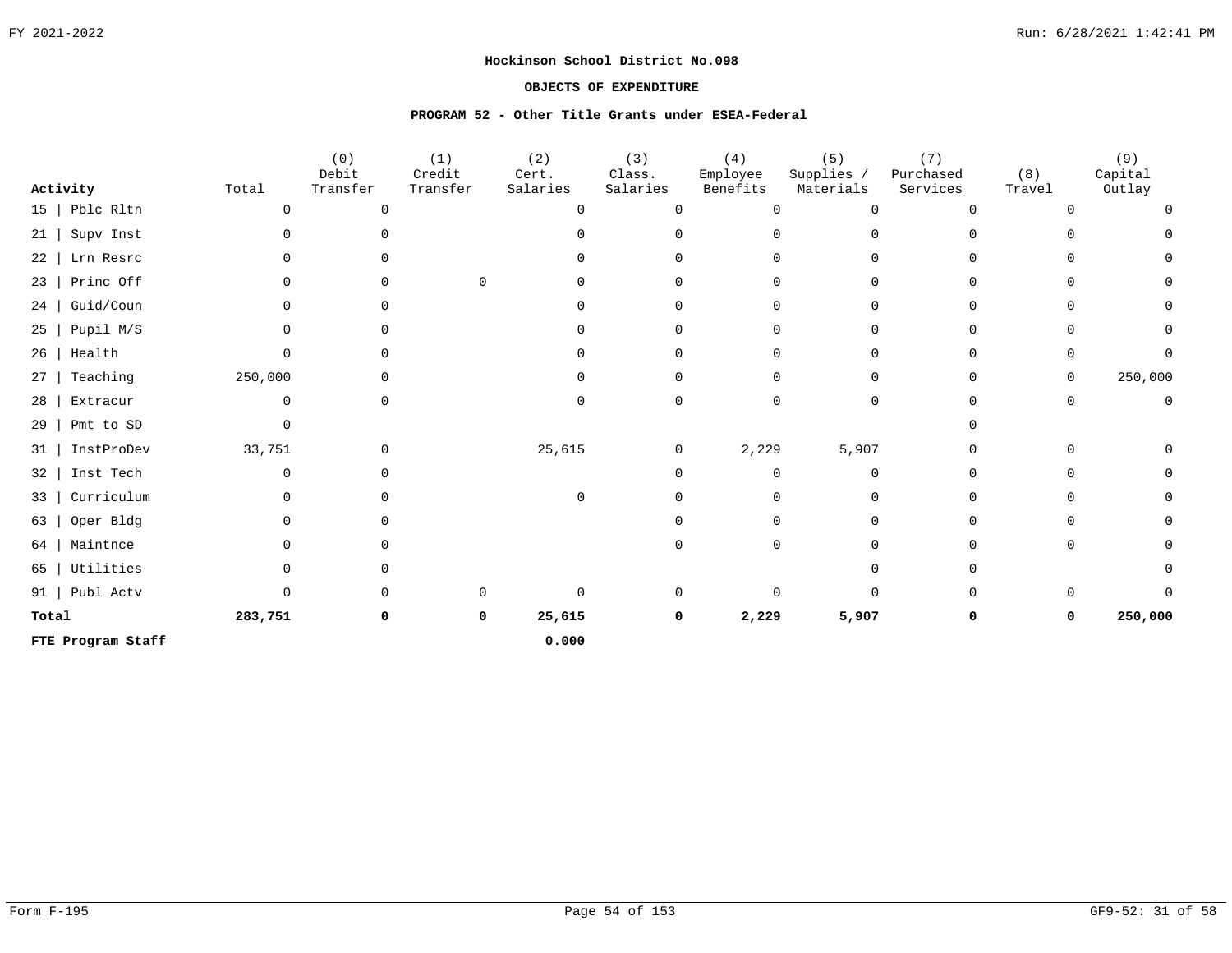### **OBJECTS OF EXPENDITURE**

#### **PROGRAM 53 - Migrant ESEA Migrant, Federal**

|           |                  |       | (0)<br>Debit | (1)<br>Credit | (2)<br>Cert. | (3)<br>Class. | (4)<br>Employee | (5)<br>Supplies / | (7)<br>Purchased | (8)    | (9)<br>Capital |
|-----------|------------------|-------|--------------|---------------|--------------|---------------|-----------------|-------------------|------------------|--------|----------------|
|           | Activity         | Total | Transfer     | Transfer      | Salaries     | Salaries      | Benefits        | Materials         | Services         | Travel | Outlay         |
|           | $21$   Supv Inst |       |              |               |              | $\cap$        |                 |                   |                  |        |                |
| 22        | Lrn Resrc        |       |              |               |              |               |                 |                   |                  |        |                |
| 24        | Guid/Coun        |       |              |               |              |               |                 |                   |                  |        |                |
| $25 \mid$ | Pupil M/S        |       |              |               |              |               |                 |                   |                  |        |                |
| 26        | Health           |       |              |               |              |               |                 |                   |                  |        |                |
| 27        | Teaching         |       |              |               |              |               |                 |                   |                  |        |                |
| 29        | Pmt to SD        |       |              |               |              |               |                 |                   |                  |        |                |
| 31        | InstProDev       |       |              |               |              |               |                 |                   |                  |        |                |
| 32        | Inst Tech        |       |              |               |              |               |                 |                   |                  |        |                |
| 33        | Curriculum       |       |              |               |              |               |                 |                   |                  |        |                |
| 63        | Oper Bldg        |       |              |               |              |               |                 |                   |                  |        |                |
| 64        | Maintnce         |       |              |               |              |               |                 |                   |                  |        |                |
| 65        | Utilities        |       |              |               |              |               |                 |                   |                  |        |                |
| 68        | Insurance        |       |              |               |              |               |                 |                   |                  |        |                |
| Total     |                  |       |              |               |              |               |                 |                   |                  |        |                |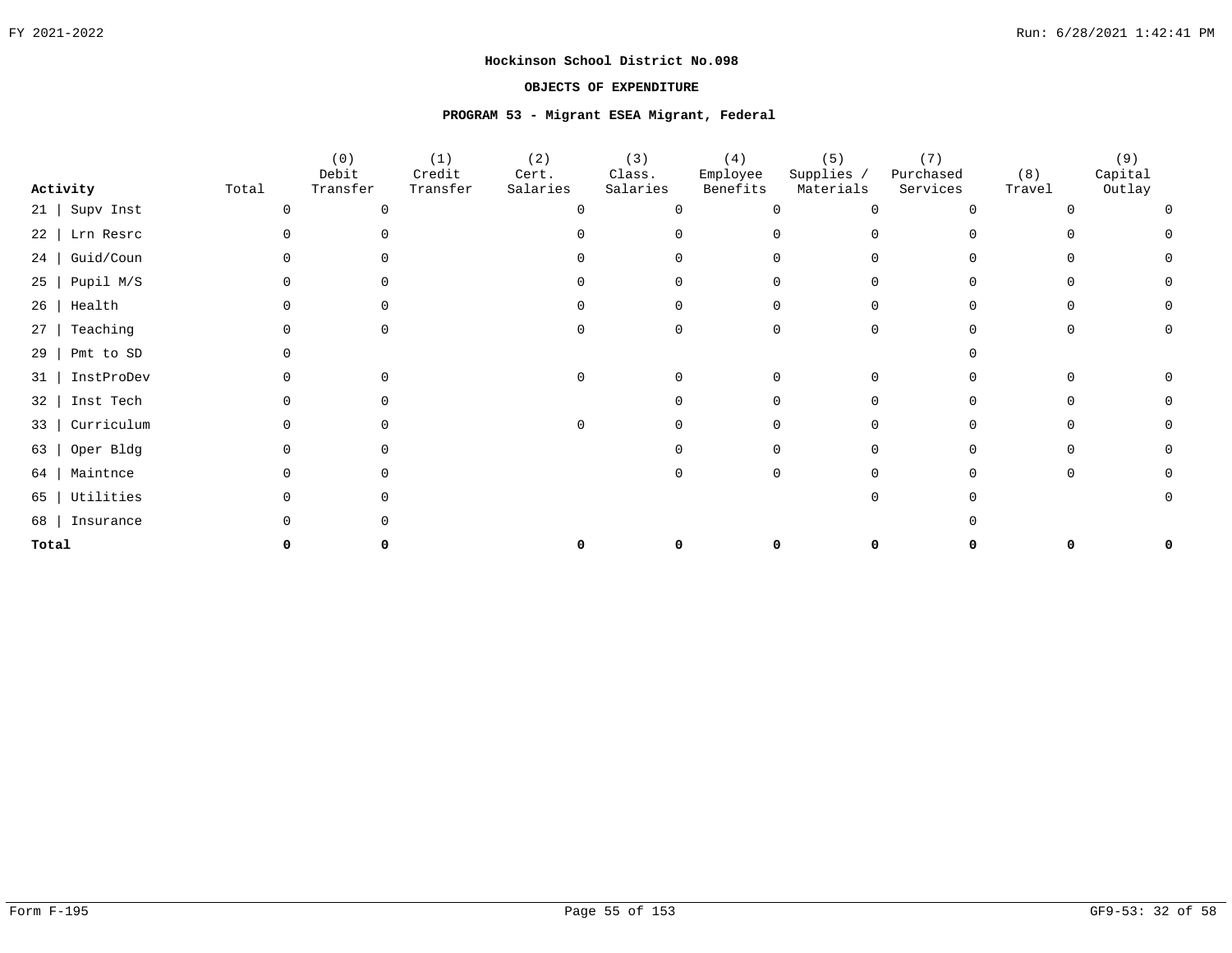### **OBJECTS OF EXPENDITURE**

#### **PROGRAM 54 - Reading First, Federal**

|                   |       | (0)<br>Debit | (1)<br>Credit | (2)<br>Cert. | (3)<br>Class. | (4)<br>Employee | (5)<br>Supplies / | Purchased | (8)    | (9)<br>Capital |  |
|-------------------|-------|--------------|---------------|--------------|---------------|-----------------|-------------------|-----------|--------|----------------|--|
| Activity          | Total | Transfer     | Transfer      | Salaries     | Salaries      | Benefits        | Materials         | Services  | Travel | Outlay         |  |
| $21$ Supv Inst    |       |              |               |              |               |                 |                   |           |        |                |  |
| 22   Lrn Resrc    |       |              |               |              |               |                 |                   |           |        |                |  |
| 24 Guid/Coun      |       |              |               |              |               |                 |                   |           |        |                |  |
| $26$   Health     |       |              |               |              |               |                 |                   |           |        |                |  |
| Teaching<br>27    |       |              |               |              |               |                 |                   |           |        |                |  |
| 29  <br>Pmt to SD |       |              |               |              |               |                 |                   |           |        |                |  |
| 31   InstProDev   |       |              |               |              |               |                 |                   |           |        |                |  |
| 32   Inst Tech    |       |              |               |              |               |                 |                   |           |        |                |  |
| Curriculum<br>33  |       |              |               |              |               |                 |                   |           |        |                |  |
| Total             |       |              |               |              |               |                 |                   |           |        |                |  |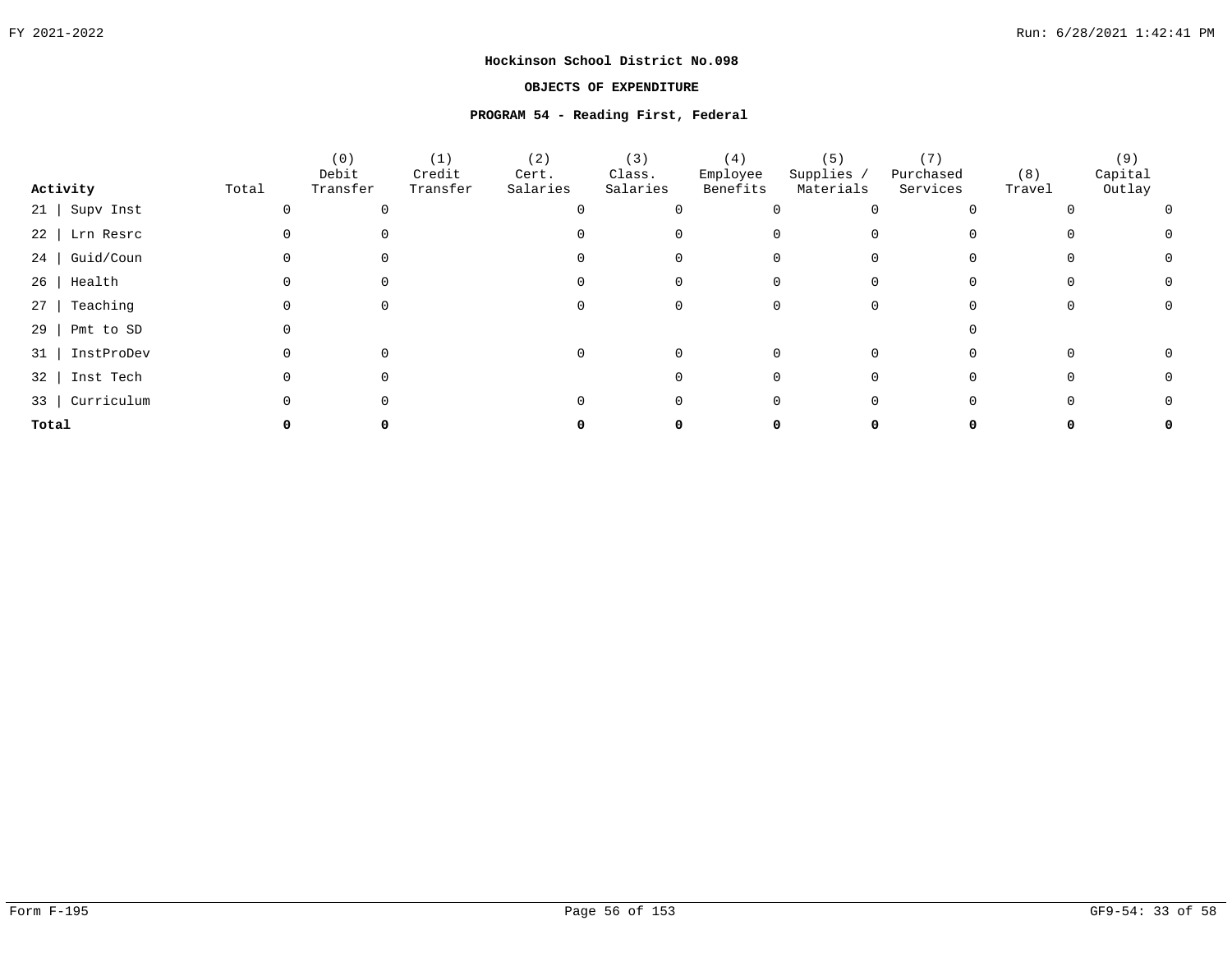### **OBJECTS OF EXPENDITURE**

#### **PROGRAM 55 - Learning Assistance Program (LAP), State**

|                         |          | (0)      | (1)      | (2)            | (3)         | (4)      | (5)        | (7)       |        | (9)     |
|-------------------------|----------|----------|----------|----------------|-------------|----------|------------|-----------|--------|---------|
|                         |          | Debit    | Credit   | Cert.          | Class.      | Employee | Supplies / | Purchased | (8)    | Capital |
| Activity                | Total    | Transfer | Transfer | Salaries       | Salaries    | Benefits | Materials  | Services  | Travel | Outlay  |
| $21$   Supv Inst        |          |          |          |                | $\Omega$    | O        |            |           |        |         |
| 22   Lrn Resrc          |          |          |          |                | $\Omega$    |          |            |           |        |         |
| Guid/Coun<br>24         |          |          |          |                | $\Omega$    | O        |            |           |        | 0       |
| Pupil M/S<br>$25 \mid$  |          |          |          |                | $\Omega$    |          |            |           |        | O       |
| Health<br>$26$          | 0        |          |          |                | $\Omega$    | O        | ∩          |           |        |         |
| 27<br>Teaching          | 229,355  |          |          | 56,023         | 93,800      | 79,532   |            |           |        | O       |
| 29<br>Pmt to SD         | 0        |          |          |                |             |          |            |           |        |         |
| InstProDev<br>31        | 0        | $\Omega$ |          | $\overline{0}$ | $\mathbf 0$ | $\Omega$ | $\Omega$   |           |        |         |
| Inst Tech<br>32         | $\Omega$ | $\Omega$ |          |                | $\Omega$    | 0        | $\Omega$   |           |        |         |
| Curriculum<br>$33 \mid$ | 0        | $\Omega$ |          | $\mathbf 0$    | 0           | 0        | 0          |           |        | 0       |
| 34   Prof Lrng St       | 1,133    |          |          | 917            |             | 216      | $\Omega$   |           |        |         |
| Total                   | 230,488  | 0        |          | 56,940         | 93,800      | 79,748   |            |           |        |         |
| FTE Program Staff       |          |          |          | 0.570          | 2.026       |          |            |           |        |         |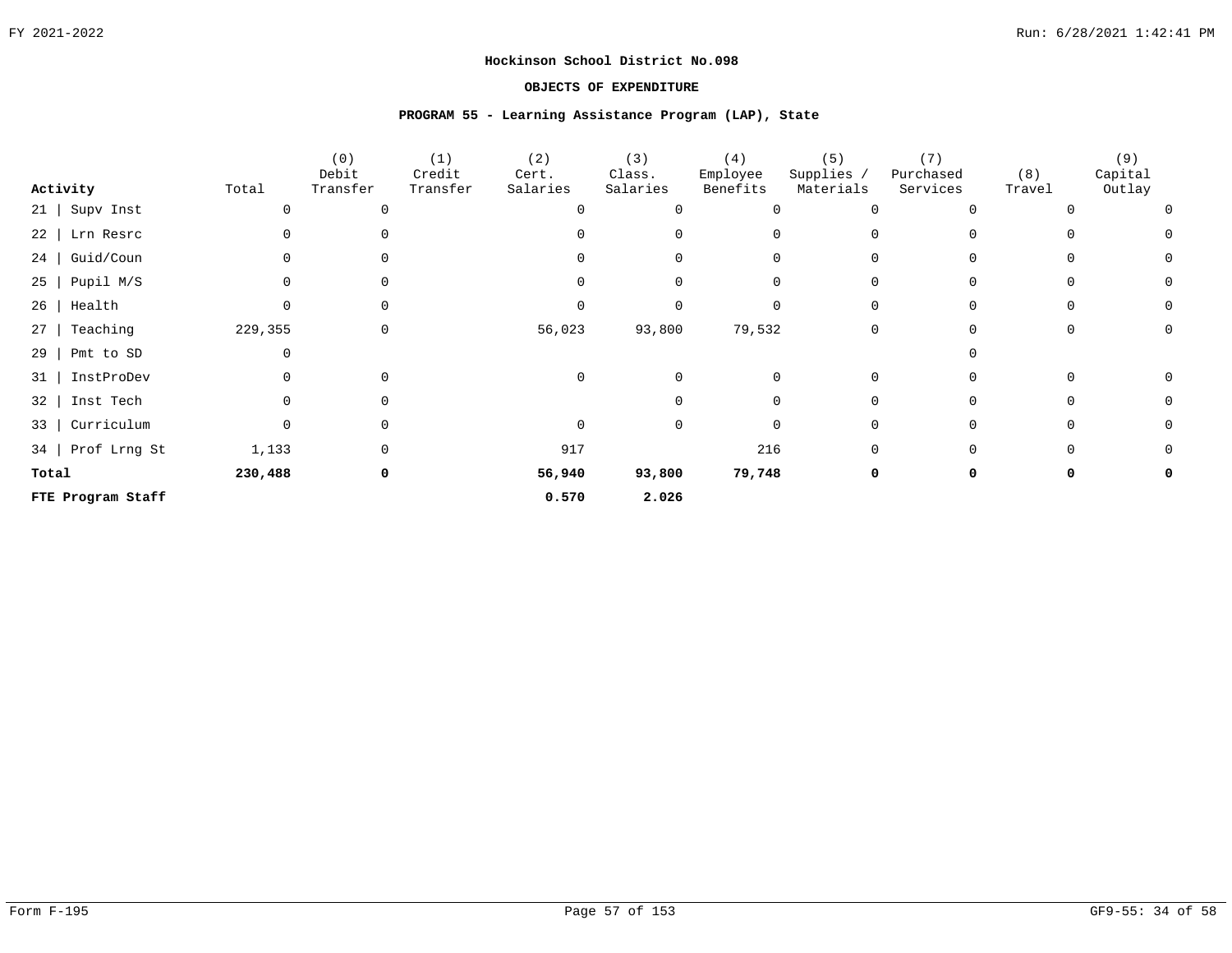### **OBJECTS OF EXPENDITURE**

#### **PROGRAM 56 - State Institutions, Centers and Homes, Delinquent**

|          |              |       | (0)               | (1)                | (2)               | (3)                | (4)                  | (5)                     | (7)                   |               | (9)               |  |
|----------|--------------|-------|-------------------|--------------------|-------------------|--------------------|----------------------|-------------------------|-----------------------|---------------|-------------------|--|
| Activity |              | Total | Debit<br>Transfer | Credit<br>Transfer | Cert.<br>Salaries | Class.<br>Salaries | Employee<br>Benefits | Supplies /<br>Materials | Purchased<br>Services | (8)<br>Travel | Capital<br>Outlay |  |
| 21       | Supv Inst    |       |                   |                    |                   |                    |                      |                         |                       |               |                   |  |
| 22       | Lrn Resrc    |       |                   |                    |                   |                    |                      |                         |                       |               |                   |  |
| 23       | Princ Off    |       |                   |                    |                   |                    |                      |                         |                       |               |                   |  |
| 24       | Guid/Coun    |       |                   |                    |                   |                    |                      |                         |                       |               |                   |  |
| 25       | Pupil M/S    |       |                   |                    |                   |                    |                      | 0                       |                       |               |                   |  |
| 26       | Health       |       |                   |                    |                   |                    |                      |                         |                       |               |                   |  |
| 27       | Teaching     |       |                   |                    |                   |                    |                      | 0                       |                       |               |                   |  |
| 29       | Pmt to SD    |       |                   |                    |                   |                    |                      |                         |                       |               |                   |  |
| 31       | InstProDev   |       |                   |                    |                   |                    |                      | $\Omega$                |                       |               |                   |  |
| 32       | Inst Tech    |       |                   |                    |                   |                    |                      | 0                       |                       |               |                   |  |
| 33       | Curriculum   |       |                   |                    |                   |                    |                      | 0                       |                       |               |                   |  |
| 34       | Prof Lrng St |       |                   |                    |                   |                    |                      |                         |                       |               |                   |  |
| Total    |              |       |                   |                    |                   |                    |                      |                         |                       |               |                   |  |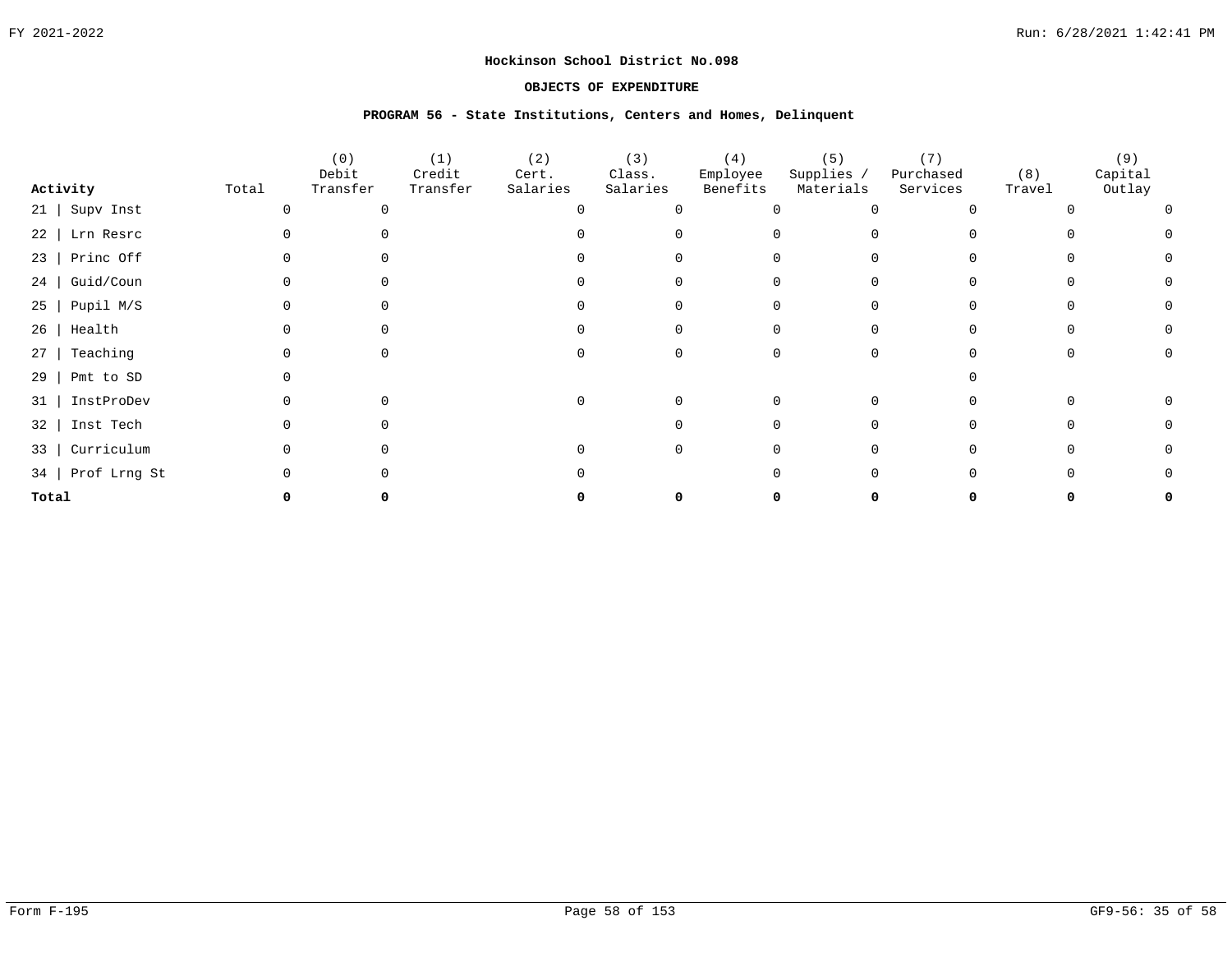### **OBJECTS OF EXPENDITURE**

#### **PROGRAM 57 - State Institutions, Neglected and Delinquent, Federal**

|       |            |       | (0)<br>Debit | (1)<br>Credit | (2)<br>Cert. | (3)<br>Class. | (4)<br>Employee | (5)<br>Supplies / | (7)<br>Purchased | (8)    | (9)<br>Capital |
|-------|------------|-------|--------------|---------------|--------------|---------------|-----------------|-------------------|------------------|--------|----------------|
|       | Activity   | Total | Transfer     | Transfer      | Salaries     | Salaries      | Benefits        | Materials         | Services         | Travel | Outlay         |
| 21    | Supv Inst  |       |              |               |              | $\Omega$      |                 | U                 |                  |        |                |
| 22    | Lrn Resrc  |       |              |               |              |               |                 |                   |                  |        |                |
| 24    | Guid/Coun  |       |              |               |              |               |                 | 0                 |                  |        |                |
| 25    | Pupil M/S  |       |              |               |              |               |                 | <sup>n</sup>      |                  |        |                |
| 26    | Health     |       |              |               |              |               |                 | 0                 |                  |        |                |
| 27    | Teaching   |       |              |               |              |               |                 | 0                 |                  |        |                |
| 29    | Pmt to SD  |       |              |               |              |               |                 |                   |                  |        |                |
| 31    | InstProDev |       |              |               |              |               |                 | 0                 |                  |        |                |
| 32    | Inst Tech  |       |              |               |              |               |                 | 0                 |                  |        |                |
| 33    | Curriculum |       |              |               |              |               |                 | 0                 |                  |        |                |
| 63    | Oper Bldg  |       |              |               |              |               |                 | 0                 |                  |        |                |
| 64    | Maintnce   |       |              |               |              |               |                 | <sup>n</sup>      |                  |        |                |
| 65    | Utilities  |       |              |               |              |               |                 |                   |                  |        |                |
| Total |            |       |              |               |              |               |                 |                   |                  |        |                |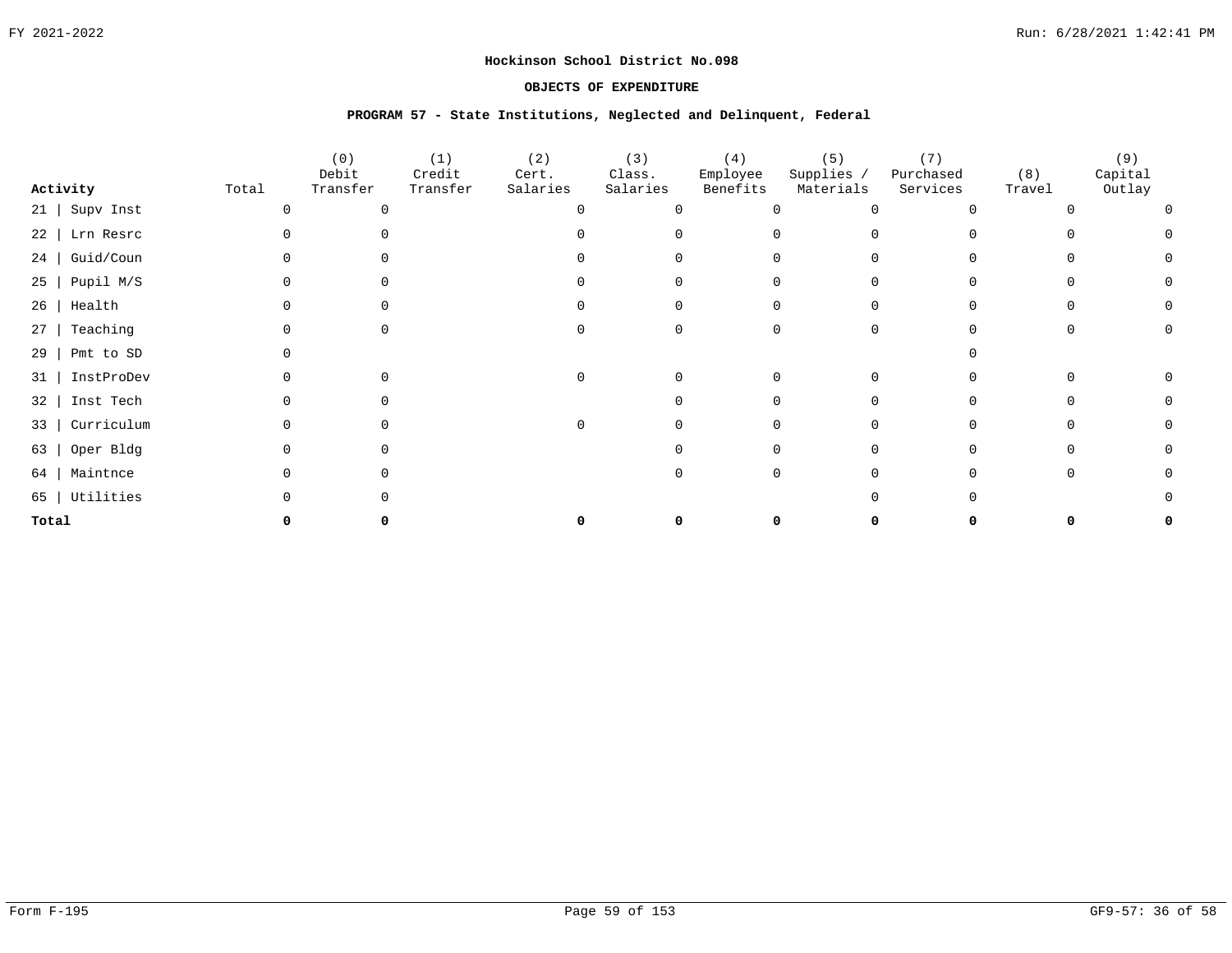### **OBJECTS OF EXPENDITURE**

### **PROGRAM 58 - Special and Pilot Programs, State**

|                         |              | (0)               | (1)                | (2)               | (3)                | (4)                  | (5)                    | (7)                   |               | (9)               |
|-------------------------|--------------|-------------------|--------------------|-------------------|--------------------|----------------------|------------------------|-----------------------|---------------|-------------------|
| Activity                | Total        | Debit<br>Transfer | Credit<br>Transfer | Cert.<br>Salaries | Class.<br>Salaries | Employee<br>Benefits | Supplies,<br>Materials | Purchased<br>Services | (8)<br>Travel | Capital<br>Outlay |
|                         |              |                   |                    |                   |                    |                      |                        |                       |               |                   |
| Supv Inst<br>21         |              |                   |                    |                   | $\Omega$           | 0                    | $\Omega$               |                       |               | 0                 |
| Lrn Resrc<br>22         |              |                   |                    |                   |                    |                      | $\cap$                 |                       |               | $\Omega$          |
| Princ Off<br>$23$       |              |                   |                    |                   | $\Omega$           | 0                    | $\Omega$               |                       |               | 0                 |
| Guid/Coun<br>24         |              |                   |                    |                   | $\Omega$           | O.                   | $\Omega$               |                       |               | 0                 |
| Pupil M/S<br>$25 \mid$  | <sup>0</sup> |                   |                    |                   | $\Omega$           | 0                    | 0                      |                       |               | $\Omega$          |
| Health<br>26            |              |                   |                    |                   | 0                  | 0                    | 0                      |                       | O             |                   |
| Teaching<br>$27$        | 645,133      | $\Omega$          |                    | 89,488            | 0                  | 20,645               | $\mathbf 0$            |                       | 0             | 535,000           |
| Pmt to SD<br>29         |              |                   |                    |                   |                    |                      |                        |                       |               |                   |
| InstProDev<br>31        |              |                   |                    | $\Omega$          | $\Omega$           | $\Omega$             | $\Omega$               |                       |               |                   |
| 32   Inst Tech          |              |                   |                    |                   | $\Omega$           | 0                    | 0                      |                       |               |                   |
| Curriculum<br>$33 \mid$ | $\Omega$     |                   |                    | $\Omega$          | 0                  | U                    | $\Omega$               |                       |               |                   |
| Total                   | 645,133      | 0                 |                    | 89,488            | 0                  | 20,645               | 0                      | $\Omega$              | 0             | 535,000           |
| FTE Program Staff       |              |                   |                    | 0.000             |                    |                      |                        |                       |               |                   |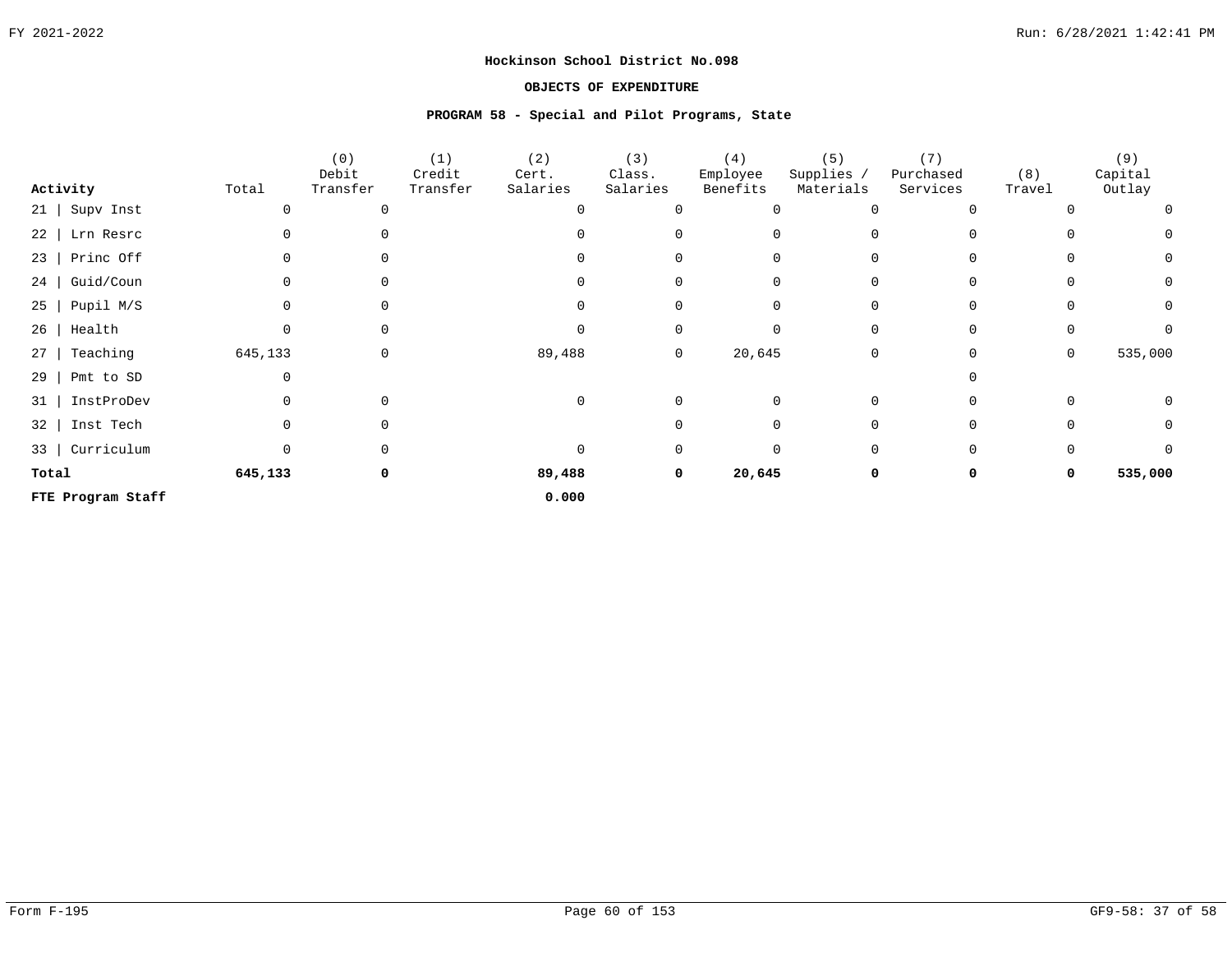### **OBJECTS OF EXPENDITURE**

## **PROGRAM 59 - Institutions - Juveniles in Adult Jails**

|                   |            | (0)               | (1)                | (2)               | (3)                | (4)                  | (5)                     | (7)                   |               | (9)               |  |
|-------------------|------------|-------------------|--------------------|-------------------|--------------------|----------------------|-------------------------|-----------------------|---------------|-------------------|--|
| Activity          | Total      | Debit<br>Transfer | Credit<br>Transfer | Cert.<br>Salaries | Class.<br>Salaries | Employee<br>Benefits | Supplies /<br>Materials | Purchased<br>Services | (8)<br>Travel | Capital<br>Outlay |  |
| 21   Supv Inst    |            |                   |                    |                   |                    |                      |                         |                       |               |                   |  |
| 22   Lrn Resrc    |            |                   |                    |                   |                    |                      |                         |                       |               |                   |  |
| 23   Princ Off    |            |                   |                    |                   |                    |                      |                         |                       |               |                   |  |
| Guid/Coun<br>24   |            |                   |                    |                   |                    |                      |                         |                       |               |                   |  |
| $25$   Pupil M/S  |            |                   |                    |                   |                    |                      |                         |                       |               |                   |  |
| Health<br>26      |            |                   |                    |                   |                    |                      |                         |                       |               |                   |  |
| Teaching<br>$27$  |            |                   |                    |                   |                    |                      |                         |                       |               |                   |  |
| Pmt to SD<br>29   |            |                   |                    |                   |                    |                      |                         |                       |               |                   |  |
| 31                | InstProDev |                   |                    |                   |                    |                      |                         |                       |               |                   |  |
| 32   Inst Tech    |            |                   |                    |                   |                    |                      |                         |                       |               |                   |  |
| $33 \mid$         | Curriculum |                   |                    |                   |                    |                      |                         |                       |               |                   |  |
| 34   Prof Lrng St |            |                   |                    |                   |                    |                      |                         |                       |               |                   |  |
| Total             |            |                   |                    |                   |                    |                      |                         |                       |               |                   |  |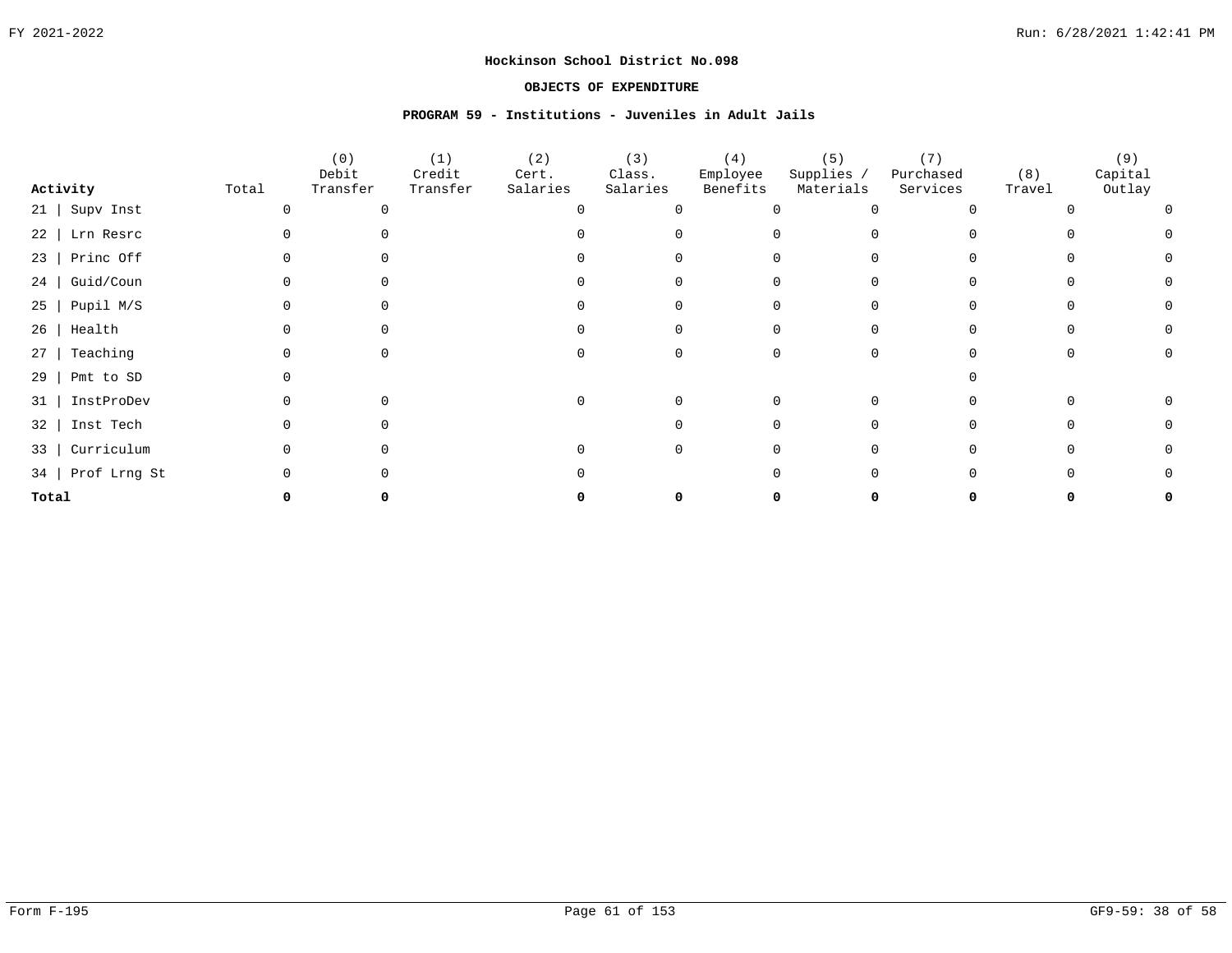### **OBJECTS OF EXPENDITURE**

#### **PROGRAM 61 - Head Start, Federal**

|                        |       | (0)               | (1)                | (2)               | (3)                | (4)                  | (5)                     | (7)                   |               | (9)               |  |
|------------------------|-------|-------------------|--------------------|-------------------|--------------------|----------------------|-------------------------|-----------------------|---------------|-------------------|--|
| Activity               | Total | Debit<br>Transfer | Credit<br>Transfer | Cert.<br>Salaries | Class.<br>Salaries | Employee<br>Benefits | Supplies /<br>Materials | Purchased<br>Services | (8)<br>Travel | Capital<br>Outlay |  |
| Supv Inst<br>$21$      |       |                   |                    |                   |                    |                      |                         |                       |               |                   |  |
| Princ Off<br>$23 \mid$ |       |                   |                    |                   |                    |                      |                         |                       |               |                   |  |
| Guid/Coun<br>24        |       |                   |                    |                   |                    |                      |                         |                       |               |                   |  |
| Pupil M/S<br>25        |       |                   |                    |                   |                    |                      |                         |                       |               |                   |  |
| Health<br>26           |       |                   |                    |                   |                    |                      |                         |                       |               |                   |  |
| Teaching<br>27         |       |                   |                    |                   |                    |                      |                         |                       |               |                   |  |
| Pmt to SD<br>29        |       |                   |                    |                   |                    |                      |                         |                       |               |                   |  |
| InstProDev<br>31       |       |                   |                    |                   |                    |                      |                         |                       |               |                   |  |
| Inst Tech<br>32        |       |                   |                    |                   |                    |                      |                         |                       |               |                   |  |
| Curriculum<br>33       |       |                   |                    |                   |                    |                      |                         |                       |               |                   |  |
| Publ Actv<br>91        |       |                   |                    |                   |                    |                      |                         |                       |               |                   |  |
| Total                  |       |                   |                    |                   |                    |                      |                         |                       |               |                   |  |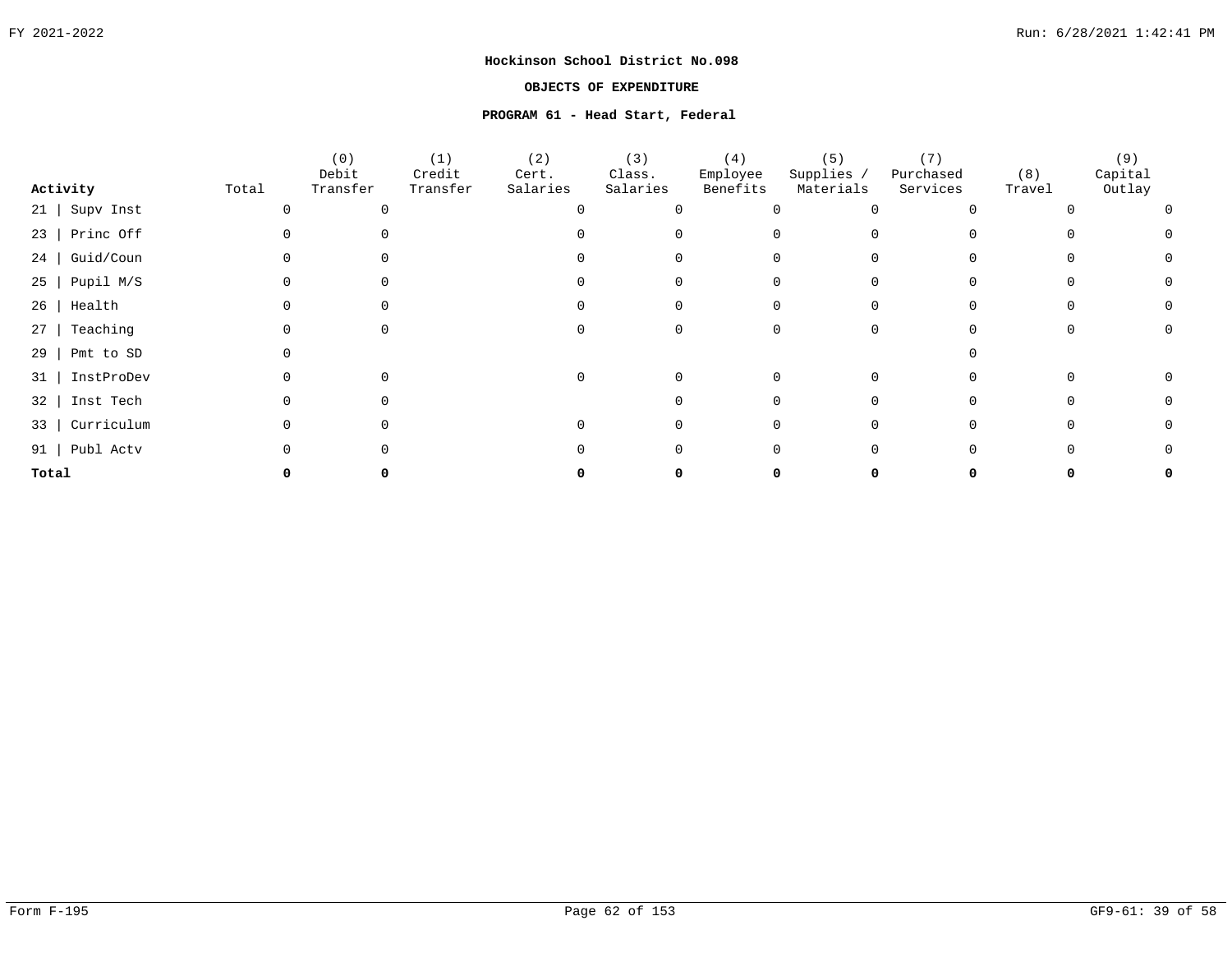### **OBJECTS OF EXPENDITURE**

#### **PROGRAM 62 - Math and Science, Professional Development, Federal**

|                        |       | (0)               | (1)                | (2)               | (3)                | (4)                  | (5)                     | (7)                   |               | (9)               |  |
|------------------------|-------|-------------------|--------------------|-------------------|--------------------|----------------------|-------------------------|-----------------------|---------------|-------------------|--|
| Activity               | Total | Debit<br>Transfer | Credit<br>Transfer | Cert.<br>Salaries | Class.<br>Salaries | Employee<br>Benefits | Supplies /<br>Materials | Purchased<br>Services | (8)<br>Travel | Capital<br>Outlay |  |
| 21   Supv Inst         |       |                   |                    |                   |                    |                      |                         |                       |               |                   |  |
| $22$   Lrn Resrc       |       |                   |                    |                   |                    |                      |                         |                       |               |                   |  |
| Princ Off<br>$23 \mid$ |       |                   |                    |                   |                    |                      |                         |                       |               |                   |  |
| Guid/Coun<br>24        |       |                   |                    |                   |                    |                      |                         |                       |               |                   |  |
| Pupil M/S<br>25        |       |                   |                    |                   |                    |                      |                         |                       |               |                   |  |
| $26$   Health          |       |                   |                    |                   |                    |                      |                         |                       |               |                   |  |
| Teaching<br>27         |       |                   |                    |                   |                    |                      |                         |                       |               |                   |  |
| Pmt to SD<br>29        |       |                   |                    |                   |                    |                      |                         |                       |               |                   |  |
| InstProDev<br>31       |       |                   |                    |                   |                    |                      | ∩                       |                       |               |                   |  |
| 32   Inst Tech         |       |                   |                    |                   |                    |                      |                         |                       |               |                   |  |
| 33   Curriculum        |       |                   |                    |                   |                    |                      |                         |                       |               |                   |  |
| Total                  |       |                   |                    |                   |                    |                      |                         |                       |               |                   |  |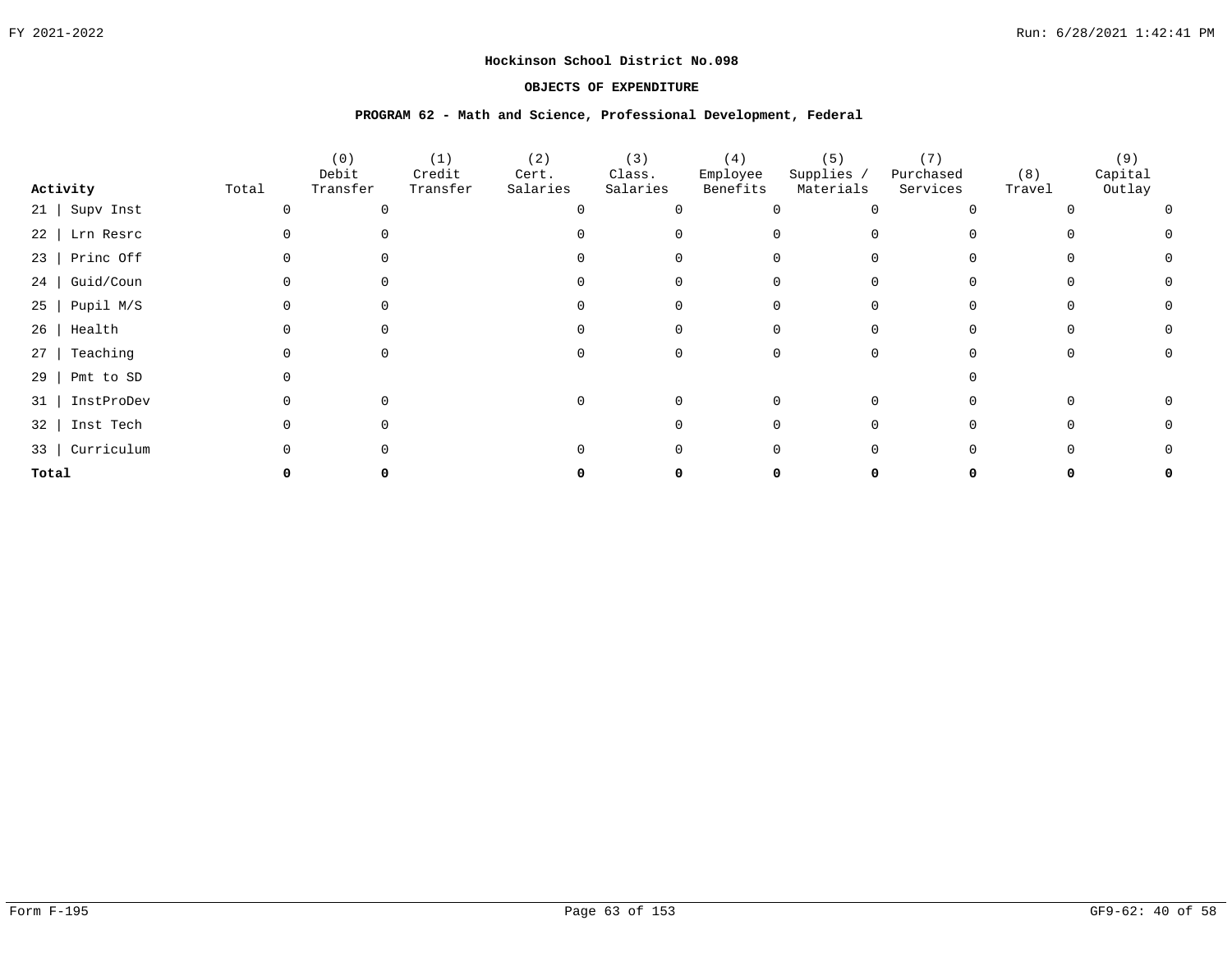### **OBJECTS OF EXPENDITURE**

#### **PROGRAM 64 - Limited English Proficiency, Federal**

|                  |       | (0)<br>Debit | (1)<br>Credit | (2)<br>Cert. | (3)<br>Class. | (4)<br>Employee | (5)<br>Supplies / | Purchased | (8)    | (9)<br>Capital |  |
|------------------|-------|--------------|---------------|--------------|---------------|-----------------|-------------------|-----------|--------|----------------|--|
| Activity         | Total | Transfer     | Transfer      | Salaries     | Salaries      | Benefits        | Materials         | Services  | Travel | Outlay         |  |
| $21$ Supv Inst   |       |              |               |              |               |                 |                   |           |        |                |  |
| 22   Lrn Resrc   |       |              |               |              |               |                 |                   |           |        |                |  |
| Guid/Coun<br>24  |       |              |               |              |               |                 |                   |           |        |                |  |
| $25$   Pupil M/S |       |              |               |              |               |                 |                   |           |        |                |  |
| Teaching<br>27   |       |              |               |              |               |                 |                   |           |        |                |  |
| 29<br>Pmt to SD  |       |              |               |              |               |                 |                   |           |        |                |  |
| 31   InstProDev  |       |              |               | 0            |               |                 |                   |           |        |                |  |
| 32   Inst Tech   |       |              |               |              |               |                 |                   |           |        |                |  |
| 33   Curriculum  |       |              |               |              |               |                 |                   |           |        |                |  |
| Total            |       |              |               |              |               |                 |                   |           |        |                |  |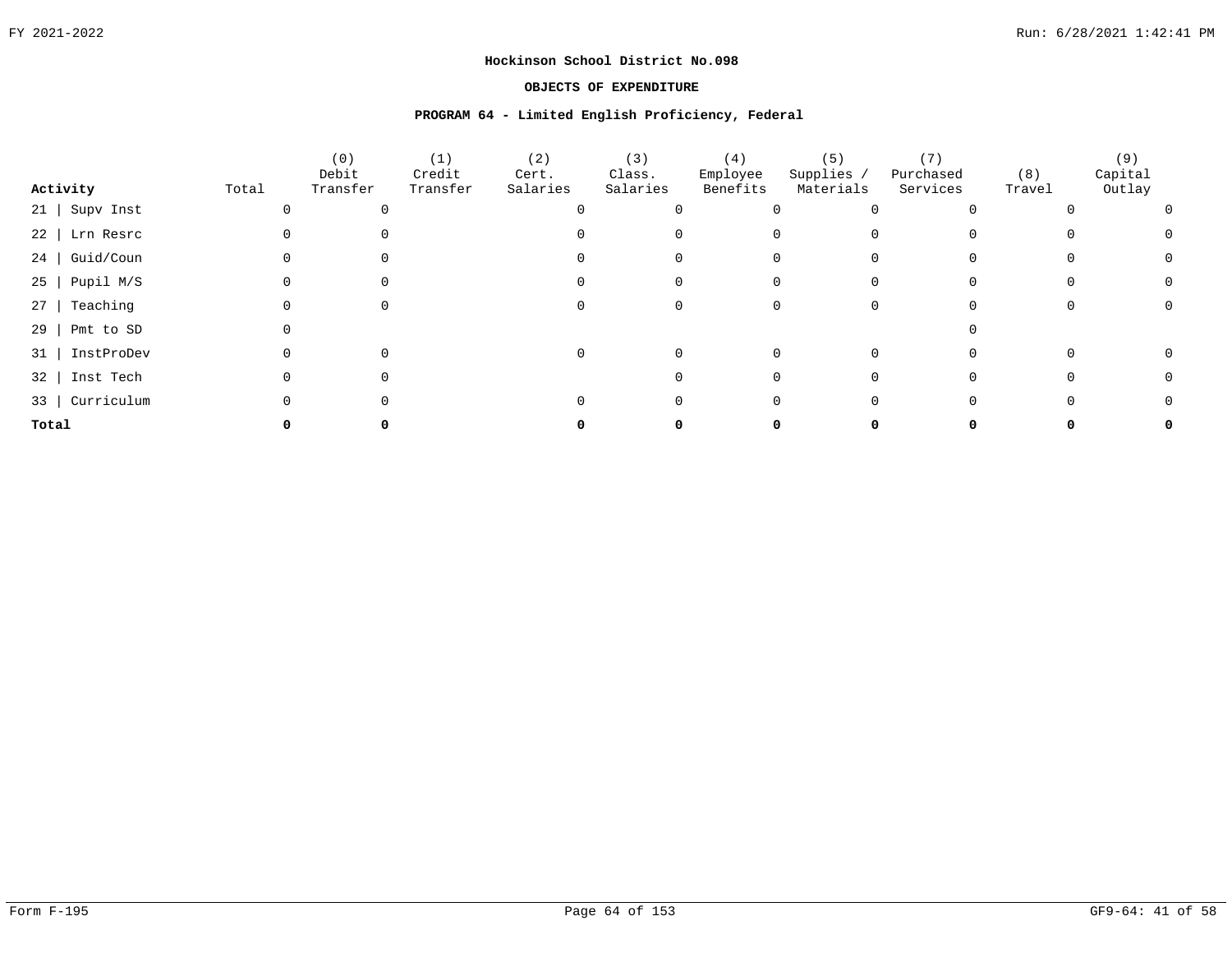### **OBJECTS OF EXPENDITURE**

## **PROGRAM 65 - Transitional Bilingual, State**

|                         |              | (0)<br>Debit | (1)<br>Credit | (2)<br>Cert. | (3)<br>Class. | (4)<br>Employee | (5)<br>Supplies / | (7)<br>Purchased | (8)      | (9)<br>Capital |
|-------------------------|--------------|--------------|---------------|--------------|---------------|-----------------|-------------------|------------------|----------|----------------|
| Activity                | Total        | Transfer     | Transfer      | Salaries     | Salaries      | Benefits        | Materials         | Services         | Travel   | Outlay         |
| $21$ Supv Inst          |              |              |               |              |               | $\Omega$        | $\Omega$          |                  |          |                |
| $22$   Lrn Resrc        |              |              |               |              |               | 0               | $\Omega$          |                  |          |                |
| $24$   Guid/Coun        |              |              |               |              |               |                 | 0                 |                  |          | 0              |
| $25$   Pupil M/S        |              |              |               |              |               |                 | $\Omega$          |                  |          | $\Omega$       |
| Teaching<br>27          | 107,563      |              |               | 74,069       | 0             | 29,127          | 1,000             | 3,367            |          | 0              |
| Pmt to SD<br>$29$       |              |              |               |              |               |                 |                   |                  |          |                |
| 31   InstProDev         |              |              |               |              | 0             | 0               | 0                 |                  |          |                |
| Inst Tech<br>$32 \mid$  |              |              |               |              |               |                 | $\Omega$          |                  | $\Omega$ | 0              |
| Curriculum<br>$33 \mid$ | <sup>n</sup> | $\Omega$     |               |              | $\mathbf 0$   | $\Omega$        | $\Omega$          |                  | O        | $\Omega$       |
| 34   Prof Lrng St       | 1,511        | $\Omega$     |               | 1,222        |               | 289             | 0                 | $\Omega$         | $\Omega$ | 0              |
| Total                   | 109,074      | 0            |               | 75,291       | 0             | 29,416          | 1,000             | 3,367            | 0        |                |
| FTE Program Staff       |              |              |               | 1.000        |               |                 |                   |                  |          |                |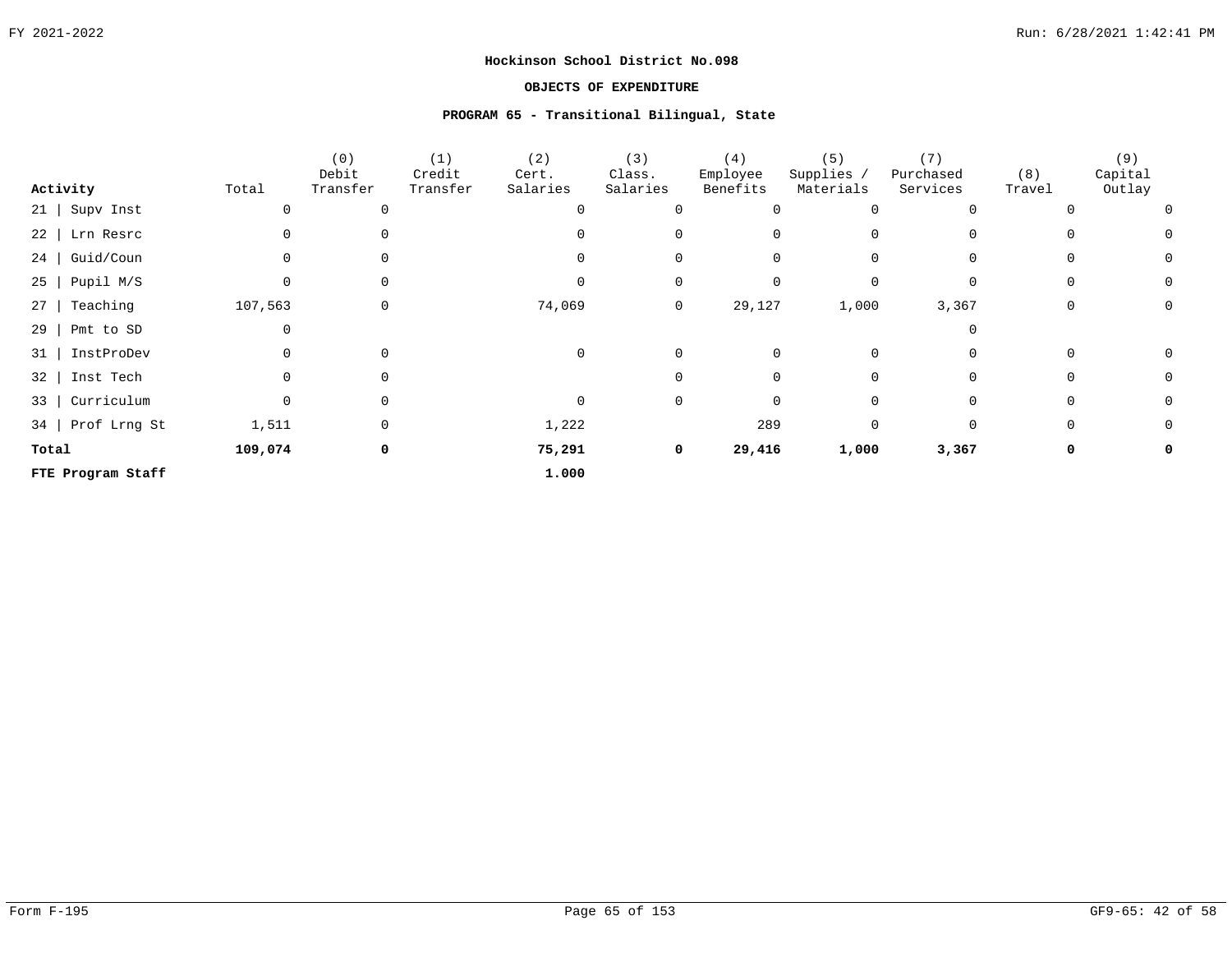### **OBJECTS OF EXPENDITURE**

#### **PROGRAM 67 - Indian Education, Federal, JOM**

|                       |       | (0)<br>Debit | (1)<br>Credit | (2)<br>Cert. | (3)<br>Class. | (4)<br>Employee | (5)<br>Supplies / | Purchased | (8)    | (9)<br>Capital |
|-----------------------|-------|--------------|---------------|--------------|---------------|-----------------|-------------------|-----------|--------|----------------|
| Activity              | Total | Transfer     | Transfer      | Salaries     | Salaries      | Benefits        | Materials         | Services  | Travel | Outlay         |
| Supv Inst<br>$21$     |       |              |               |              |               |                 |                   |           |        |                |
| $24$   Guid/Coun      |       |              |               |              |               |                 |                   |           |        |                |
| $25$   Pupil M/S      |       |              |               |              |               |                 |                   |           |        |                |
| Teaching<br>$27 \mid$ |       |              |               |              |               |                 |                   |           |        |                |
| $29$   Pmt to SD      |       |              |               |              |               |                 |                   |           |        |                |
| 31   InstProDev       |       |              |               |              |               |                 |                   |           |        |                |
| 32   Inst Tech        |       |              |               |              |               |                 |                   |           |        |                |
| 33   Curriculum       |       |              |               |              |               |                 |                   |           |        |                |
| Total                 |       |              |               |              |               |                 |                   |           |        |                |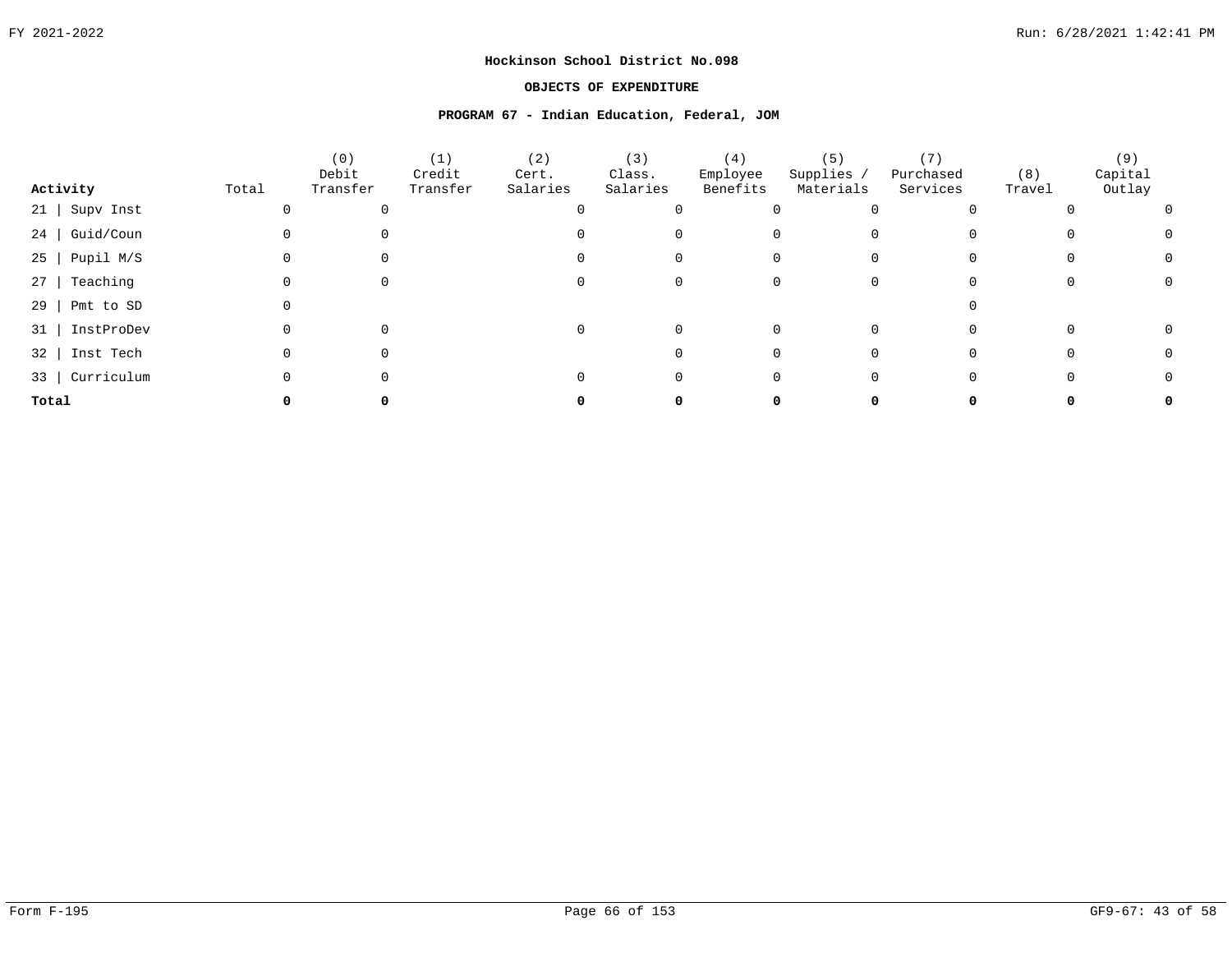### **OBJECTS OF EXPENDITURE**

#### **PROGRAM 68 - Indian Education, Federal, ED**

|                       |       | (0)<br>Debit | (1)<br>Credit | (2)<br>Cert. | (3)<br>Class. | (4)<br>Employee | (5)<br>Supplies / | Purchased | (8)    | (9)<br>Capital |
|-----------------------|-------|--------------|---------------|--------------|---------------|-----------------|-------------------|-----------|--------|----------------|
| Activity              | Total | Transfer     | Transfer      | Salaries     | Salaries      | Benefits        | Materials         | Services  | Travel | Outlay         |
| Supv Inst<br>$21$     |       |              |               |              |               |                 |                   |           |        |                |
| $24$   Guid/Coun      |       |              |               |              |               |                 |                   |           |        |                |
| $25$   Pupil M/S      |       |              |               |              |               |                 |                   |           |        |                |
| Teaching<br>$27 \mid$ |       |              |               |              |               |                 |                   |           |        |                |
| $29$   Pmt to SD      |       |              |               |              |               |                 |                   |           |        |                |
| 31   InstProDev       |       |              |               |              |               |                 |                   |           |        |                |
| 32   Inst Tech        |       |              |               |              |               |                 |                   |           |        |                |
| 33   Curriculum       |       |              |               |              |               |                 |                   |           |        |                |
| Total                 |       |              |               |              |               |                 |                   |           |        |                |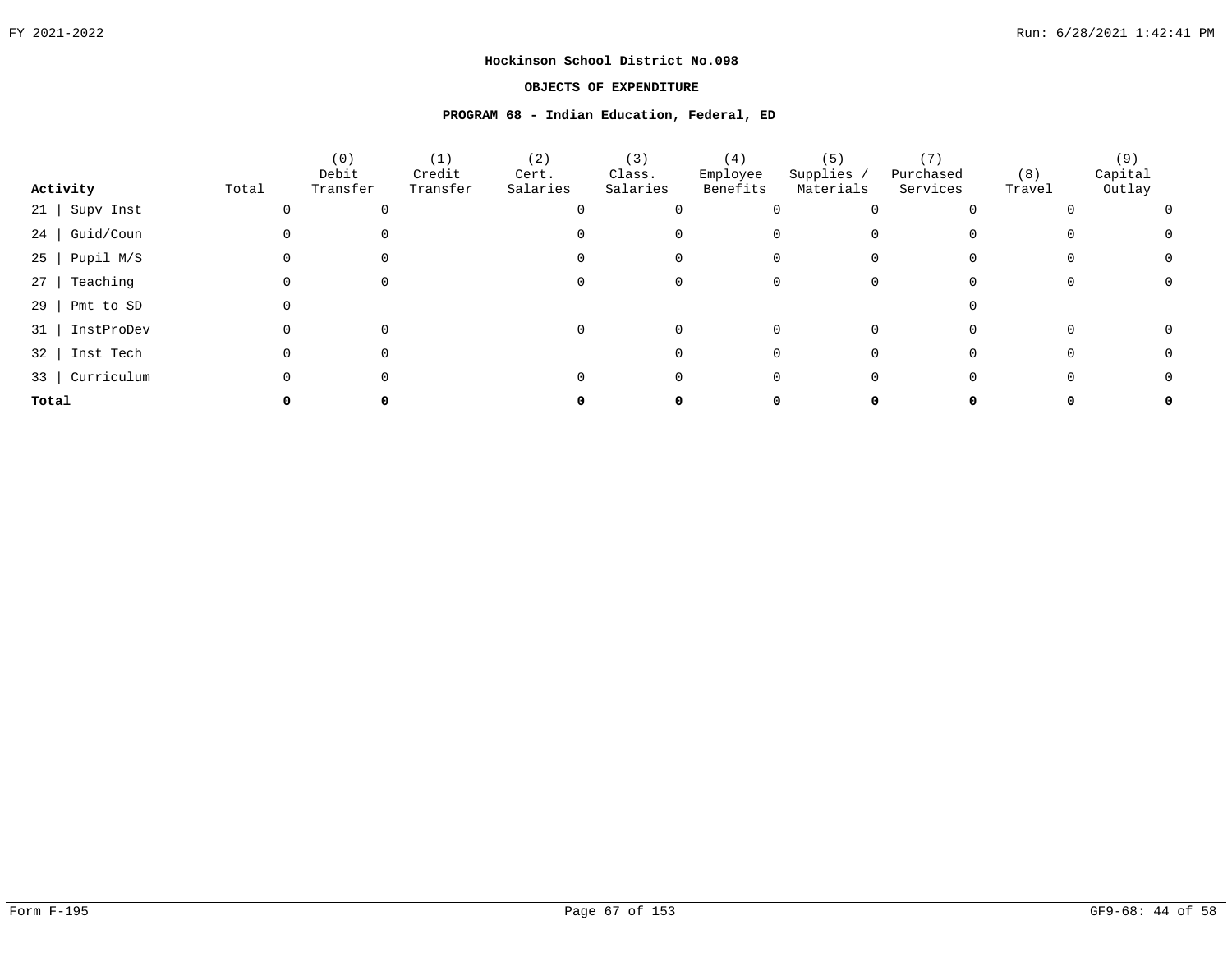### **OBJECTS OF EXPENDITURE**

#### **PROGRAM 69 - Compensatory, Other**

|                        |       | (0)               | (1)                | (2)               | (3)                | (4)                  | (5)                     | (7)                   |               | (9)               |
|------------------------|-------|-------------------|--------------------|-------------------|--------------------|----------------------|-------------------------|-----------------------|---------------|-------------------|
| Activity               | Total | Debit<br>Transfer | Credit<br>Transfer | Cert.<br>Salaries | Class.<br>Salaries | Employee<br>Benefits | Supplies /<br>Materials | Purchased<br>Services | (8)<br>Travel | Capital<br>Outlay |
| $21$   Supv Inst       |       | ∩                 |                    |                   |                    |                      |                         |                       |               |                   |
| Lrn Resrc<br>22        |       |                   |                    |                   |                    |                      |                         |                       |               |                   |
| Princ Off<br>$23 \mid$ |       |                   |                    |                   |                    |                      |                         |                       |               |                   |
| Guid/Coun<br>24        |       |                   |                    |                   |                    |                      |                         |                       |               |                   |
| Pupil M/S<br>$25 \mid$ |       |                   |                    |                   |                    |                      |                         |                       |               |                   |
| $26$   Health          |       |                   |                    |                   |                    |                      |                         |                       |               |                   |
| Teaching<br>27         |       |                   |                    |                   |                    |                      |                         |                       |               |                   |
| Extracur<br>28         |       |                   |                    |                   |                    |                      |                         |                       |               |                   |
| Pmt to SD<br>29        |       |                   |                    |                   |                    |                      |                         |                       |               |                   |
| InstProDev<br>31       |       |                   |                    |                   |                    |                      |                         |                       |               |                   |
| Inst Tech<br>32        |       |                   |                    |                   |                    |                      |                         |                       |               |                   |
| 33   Curriculum        |       |                   |                    |                   |                    |                      |                         |                       |               |                   |
| Total                  |       |                   |                    |                   |                    |                      |                         |                       |               |                   |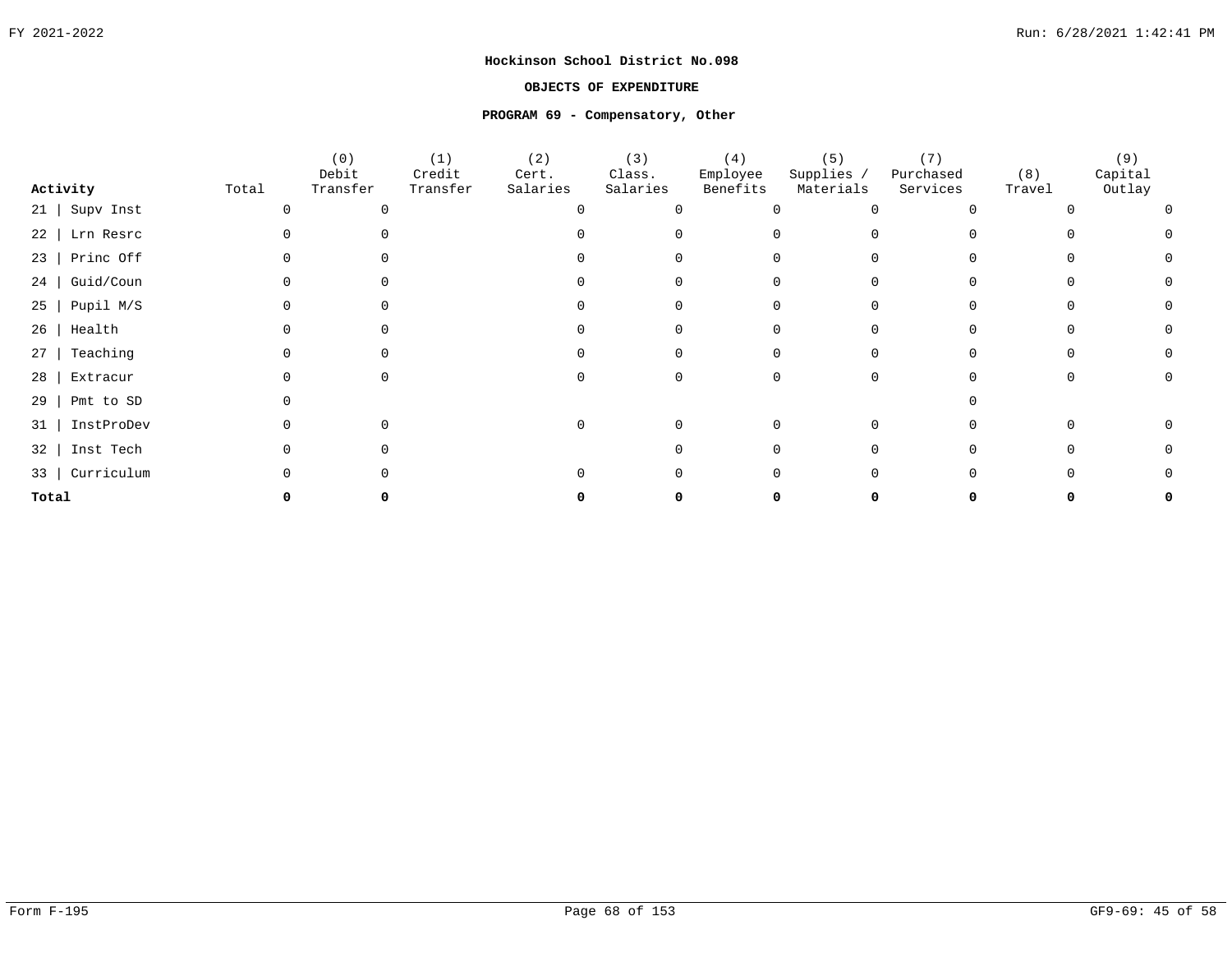### **OBJECTS OF EXPENDITURE**

# **PROGRAM 71 - Traffic Safety**

|                       |       | (0)<br>Debit | (1)<br>Credit | (2)<br>Cert. | (3)<br>Class. | (4)<br>Employee | (5)<br>Supplies / | Purchased | (8)    | (9)<br>Capital |  |
|-----------------------|-------|--------------|---------------|--------------|---------------|-----------------|-------------------|-----------|--------|----------------|--|
| Activity              | Total | Transfer     | Transfer      | Salaries     | Salaries      | Benefits        | Materials         | Services  | Travel | Outlay         |  |
| Supv Inst<br>$21$     |       |              |               |              |               |                 |                   |           |        |                |  |
| 22   Lrn Resrc        |       |              |               |              |               |                 |                   |           |        |                |  |
| Teaching<br>$27 \mid$ |       |              |               |              |               |                 |                   |           |        |                |  |
| $29$   Pmt to SD      |       |              |               |              |               |                 |                   |           |        |                |  |
| InstProDev<br>31      |       |              |               |              |               |                 |                   |           |        |                |  |
| 32   Inst Tech        |       |              |               |              |               |                 |                   |           |        |                |  |
| Curriculum<br>33      |       |              |               |              |               |                 |                   |           |        |                |  |
| 68  <br>Insurance     |       |              |               |              |               |                 |                   |           |        |                |  |
| Total                 |       |              |               |              |               |                 |                   |           |        |                |  |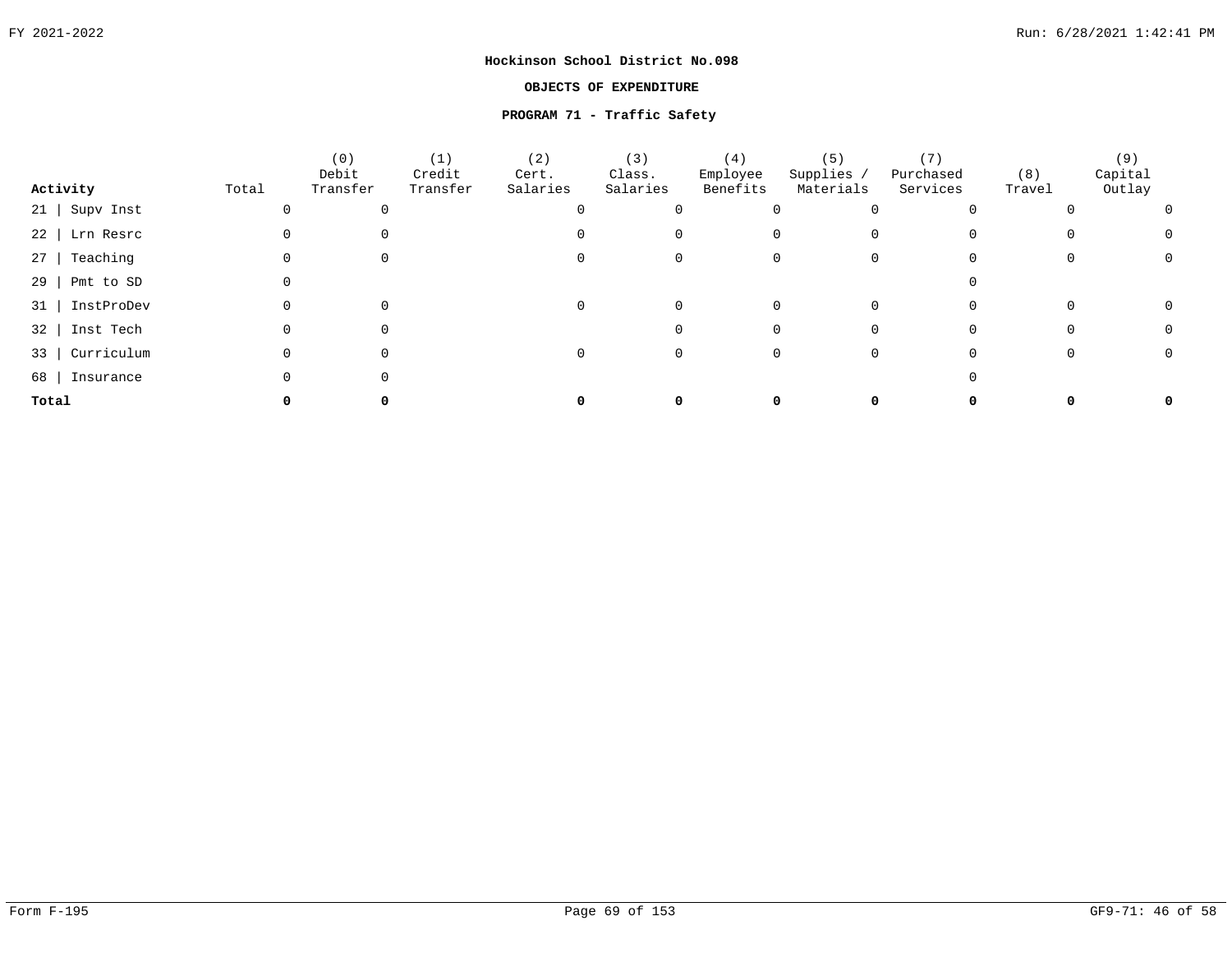### **OBJECTS OF EXPENDITURE**

#### **PROGRAM 73 - Summer School**

|                  |       | (0)<br>Debit | (1)<br>Credit | (2)<br>Cert. | (3)<br>Class. | (4)<br>Employee | (5)<br>Supplies / | Purchased | (8)    | (9)<br>Capital |  |
|------------------|-------|--------------|---------------|--------------|---------------|-----------------|-------------------|-----------|--------|----------------|--|
| Activity         | Total | Transfer     | Transfer      | Salaries     | Salaries      | Benefits        | Materials         | Services  | Travel | Outlay         |  |
| Supv Inst<br>21  |       |              |               |              |               |                 |                   |           |        |                |  |
| $23$   Princ Off |       |              |               |              |               |                 |                   |           |        |                |  |
| Pupil M/S<br>25  |       |              |               |              |               |                 |                   |           |        |                |  |
| Health<br>26     |       |              |               |              |               |                 |                   |           |        |                |  |
| Teaching<br>27   |       |              |               |              |               |                 |                   |           |        |                |  |
| 29<br>Pmt to SD  |       |              |               |              |               |                 |                   |           |        |                |  |
| InstProDev<br>31 |       |              |               | $\Omega$     |               |                 |                   |           |        |                |  |
| Inst Tech<br>32  |       |              |               |              |               |                 |                   |           |        |                |  |
| Curriculum<br>33 |       |              |               |              |               |                 |                   |           |        |                |  |
| Total            |       |              |               |              |               |                 |                   |           |        |                |  |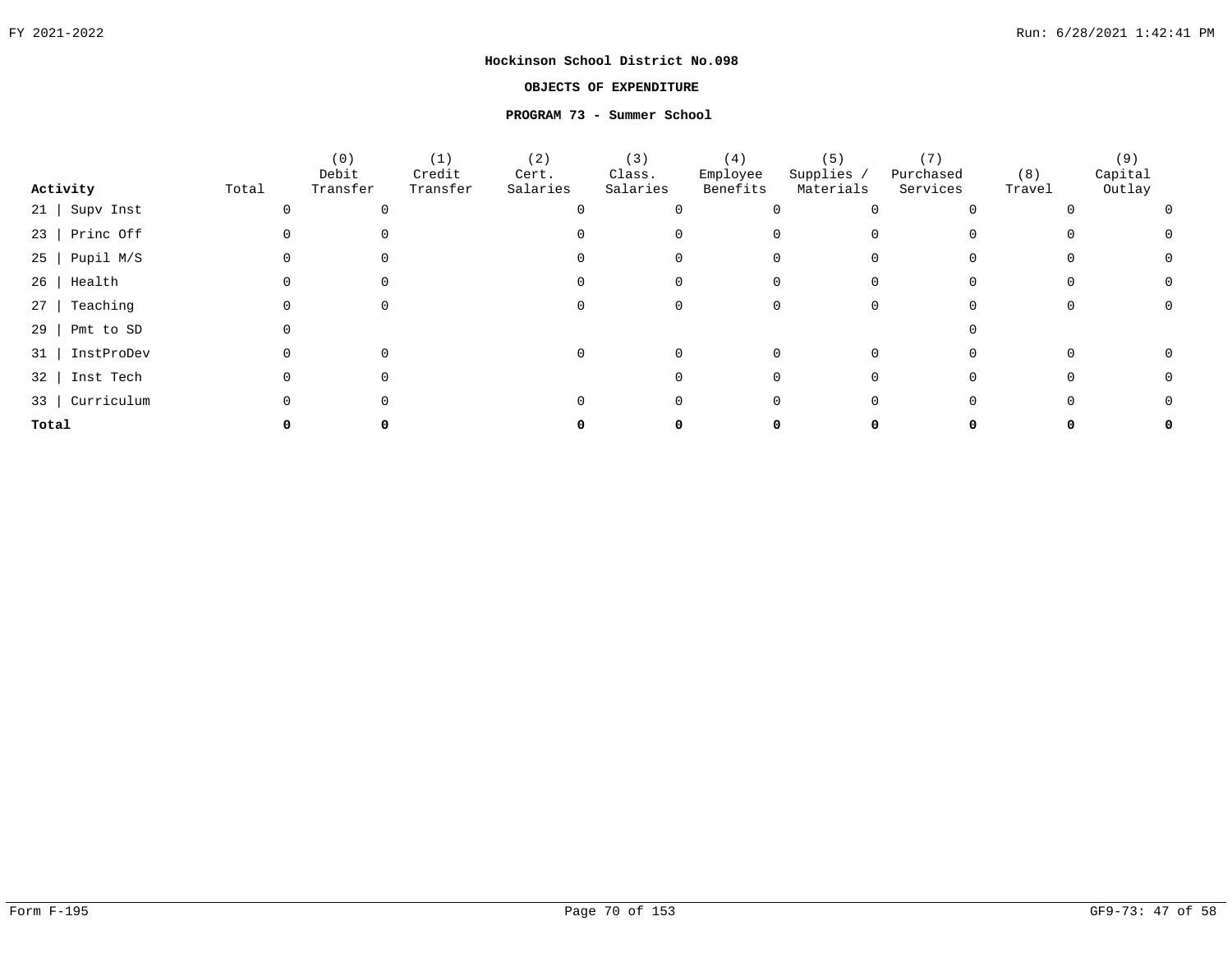### **OBJECTS OF EXPENDITURE**

# **PROGRAM 74 - Highly Capable**

|                        |        | (0)         | (1)      | (2)      | (3)         | (4)      | (5)         | (7)       |          | (9)      |
|------------------------|--------|-------------|----------|----------|-------------|----------|-------------|-----------|----------|----------|
|                        |        | Debit       | Credit   | Cert.    | Class.      | Employee | Supplies /  | Purchased | (8)      | Capital  |
| Activity               | Total  | Transfer    | Transfer | Salaries | Salaries    | Benefits | Materials   | Services  | Travel   | Outlay   |
| Supv Inst<br>$21 \mid$ |        |             |          | $\Omega$ | $\mathbf 0$ | 0        | $\Omega$    |           |          | $\Omega$ |
| $22$  <br>Lrn Resrc    |        |             |          |          | $\Omega$    | 0        | $\Omega$    |           |          | 0        |
| Guid/Coun<br>$24$      |        |             |          | $\Omega$ | $\Omega$    | 0        | 0           |           |          | 0        |
| Pupil M/S<br>$25 \mid$ |        |             |          | $\Omega$ | $\Omega$    | 0        | $\Omega$    |           | O        | 0        |
| $26$   Health          | 0      | $\Omega$    |          | 0        | 0           | 0        | $\mathbf 0$ | $\Omega$  | $\Omega$ | 0        |
| Teaching<br>27         | 40,297 | $\mathbf 0$ |          | 27,677   | 0           | 6,798    | 5,822       |           | 0        | 0        |
| Pmt to SD<br>29        | 0      |             |          |          |             |          |             | $\Omega$  |          |          |
| InstProDev<br>$31$     | 8,787  | $\Omega$    |          | 0        | 0           | 0        | 0           | 5,000     | 3,787    | 0        |
| Inst Tech<br>32        | 0      |             |          |          | $\Omega$    | $\Omega$ | $\Omega$    | $\Omega$  | $\Omega$ | 0        |
| Curriculum<br>33       | 0      |             |          | 0        | 0           | 0        | 0           |           | 0        | 0        |
| 34   Prof Lrng St      | 1,422  |             |          | 1,141    |             | 281      | $\Omega$    | $\Omega$  |          | 0        |
| Total                  | 50,506 | 0           |          | 28,818   | 0           | 7,079    | 5,822       | 5,000     | 3,787    |          |
| FTE Program Staff      |        |             |          | 0.400    |             |          |             |           |          |          |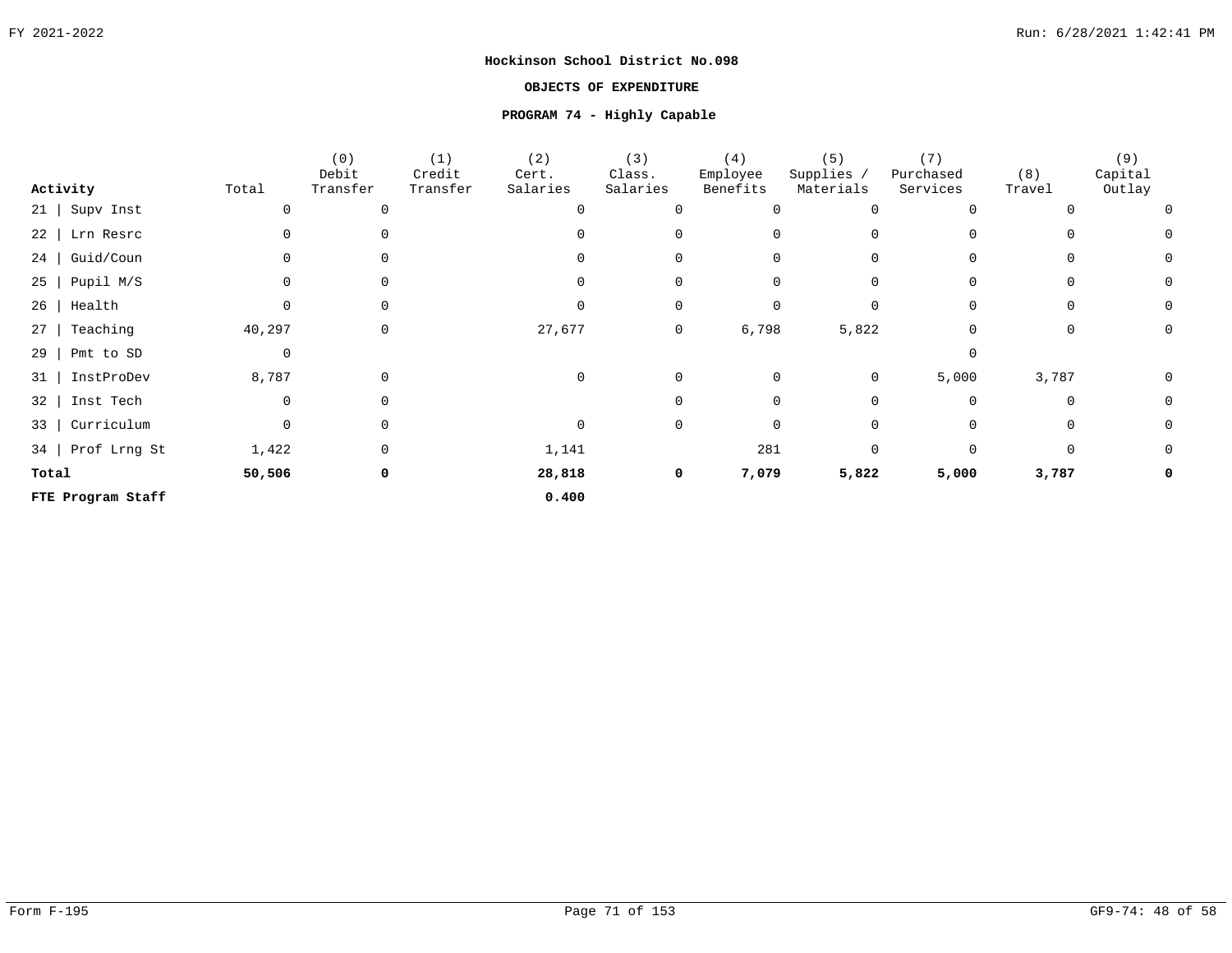### **OBJECTS OF EXPENDITURE**

#### **PROGRAM 76 - Targeted Assistance, Federal ESSER I**

|          |                  |       | (0)               | (1)                | (2)               | (3)                | (4)                  | (5)                     | (7)                   |               | (9)               |  |
|----------|------------------|-------|-------------------|--------------------|-------------------|--------------------|----------------------|-------------------------|-----------------------|---------------|-------------------|--|
| Activity |                  | Total | Debit<br>Transfer | Credit<br>Transfer | Cert.<br>Salaries | Class.<br>Salaries | Employee<br>Benefits | Supplies /<br>Materials | Purchased<br>Services | (8)<br>Travel | Capital<br>Outlay |  |
|          | 21   Supv Inst   |       |                   |                    |                   |                    |                      |                         |                       |               |                   |  |
|          | 22   Lrn Resrc   |       |                   |                    |                   |                    |                      |                         |                       |               |                   |  |
|          | 24   Guid/Coun   |       |                   |                    |                   |                    |                      |                         |                       |               |                   |  |
|          | $25$   Pupil M/S |       |                   |                    |                   |                    |                      |                         |                       |               |                   |  |
|          | $26$   Health    |       |                   |                    |                   |                    |                      |                         |                       |               |                   |  |
| 27       | Teaching         |       |                   |                    |                   |                    |                      |                         |                       |               |                   |  |
| $29$     | Pmt to SD        |       |                   |                    |                   |                    |                      |                         |                       |               |                   |  |
| 31       | InstProDev       |       |                   |                    |                   |                    |                      |                         |                       |               |                   |  |
|          | 32   Inst Tech   |       |                   |                    |                   |                    |                      |                         |                       |               |                   |  |
|          | 33   Curriculum  |       |                   |                    |                   |                    |                      |                         |                       |               |                   |  |
| Total    |                  |       |                   |                    |                   |                    |                      |                         |                       |               |                   |  |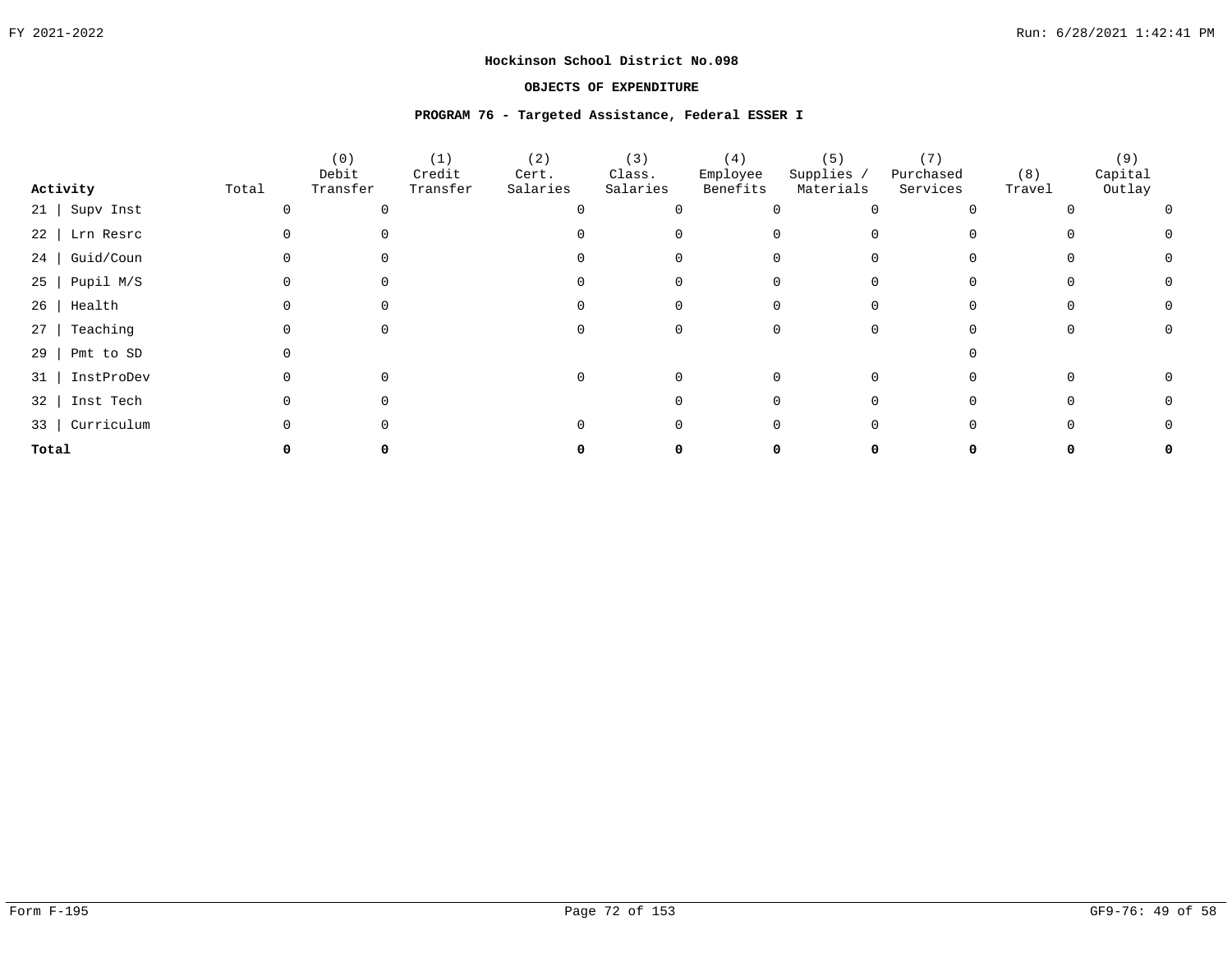# **OBJECTS OF EXPENDITURE**

# **PROGRAM 78 - Youth Training Programs, Federal**

|                  |       | (0)<br>Debit | (1)<br>Credit | (2)<br>Cert. | (3)<br>Class. | (4)<br>Employee | (5)<br>Supplies / | Purchased | (8)    | (9)<br>Capital |  |
|------------------|-------|--------------|---------------|--------------|---------------|-----------------|-------------------|-----------|--------|----------------|--|
| Activity         | Total | Transfer     | Transfer      | Salaries     | Salaries      | Benefits        | Materials         | Services  | Travel | Outlay         |  |
| $21$ Supv Inst   |       |              |               |              |               |                 |                   |           |        |                |  |
| $22$ Lrn Resrc   |       |              |               |              |               |                 |                   |           |        |                |  |
| 24 Guid/Coun     |       |              |               |              |               |                 |                   |           |        |                |  |
| $25$   Pupil M/S |       |              |               |              |               |                 |                   |           |        |                |  |
| Teaching<br>$27$ |       |              |               |              |               |                 |                   |           |        |                |  |
| 29<br>Pmt to SD  |       |              |               |              |               |                 |                   |           |        |                |  |
| 31   InstProDev  |       |              |               |              |               |                 |                   |           |        |                |  |
| 32   Inst Tech   |       |              |               |              |               |                 |                   |           |        |                |  |
| 33   Curriculum  |       |              |               |              |               |                 |                   |           |        |                |  |
| Total            |       |              |               |              |               |                 |                   |           |        |                |  |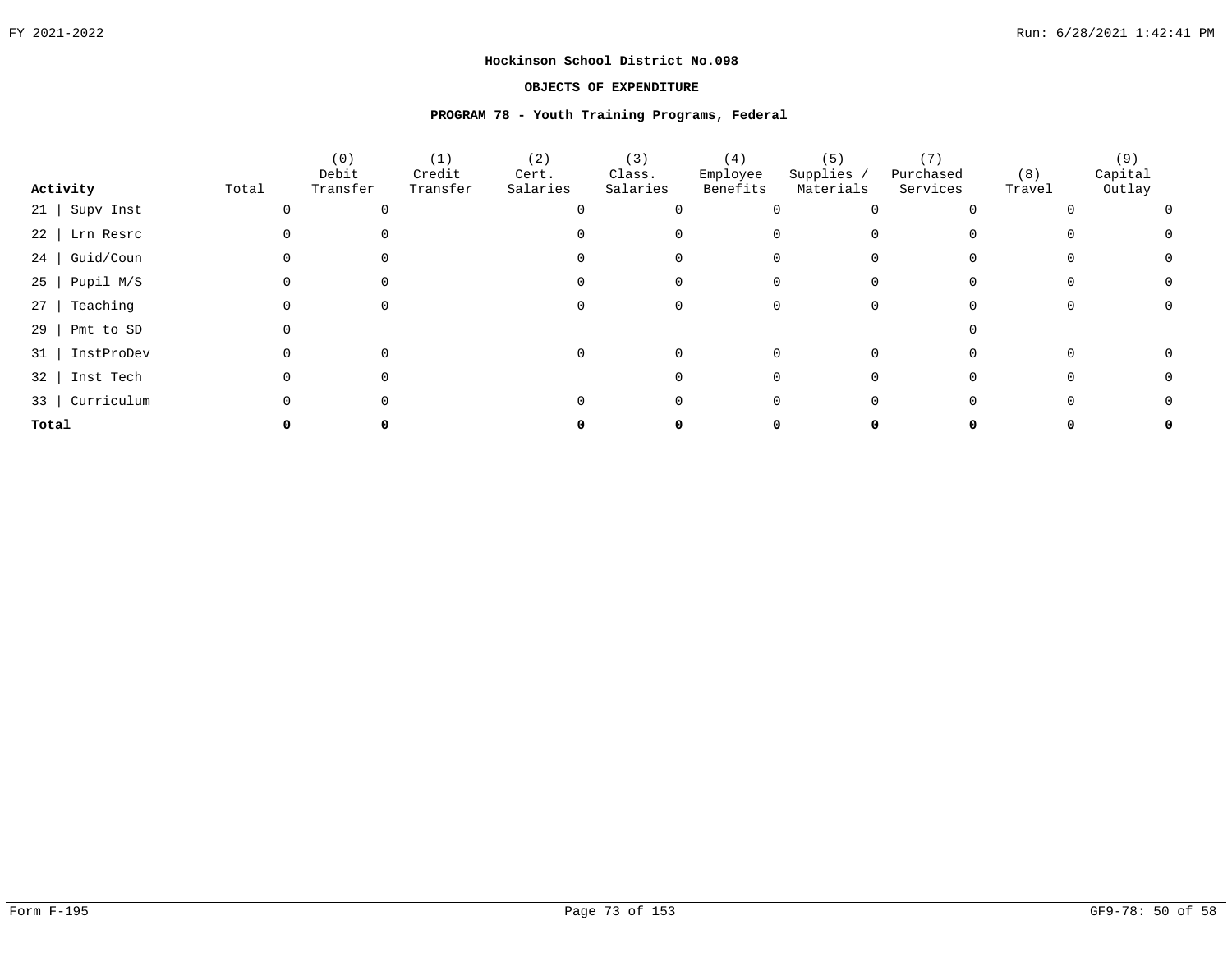# **OBJECTS OF EXPENDITURE**

# **PROGRAM 79 - Instructional Programs, Other**

|       |            |              | (0)<br>Debit | (1)<br>Credit | (2)<br>Cert. | (3)<br>Class. | (4)<br>Employee | (5)<br>Supplies / | (7)<br>Purchased | (8)    | (9)<br>Capital |
|-------|------------|--------------|--------------|---------------|--------------|---------------|-----------------|-------------------|------------------|--------|----------------|
|       | Activity   | Total        | Transfer     | Transfer      | Salaries     | Salaries      | Benefits        | Materials         | Services         | Travel | Outlay         |
| 21    | Supv Inst  | $\Omega$     | $\Omega$     |               | $\cap$       | $\Omega$      | 0               | $\Omega$          | ∩                |        |                |
| 22    | Lrn Resrc  |              |              |               |              |               |                 |                   |                  |        |                |
| 23    | Princ Off  |              |              |               |              |               |                 | $\cap$            |                  |        |                |
| 24    | Guid/Coun  | ∩            |              |               |              |               |                 | 0<br>$\Omega$     |                  |        |                |
| 25    | Pupil M/S  |              |              |               |              |               |                 | 0<br>0            | U                |        |                |
| 26    | Health     | <sup>n</sup> | $\cap$       |               |              | $\cap$        |                 | 0<br>0            | U                |        |                |
| 27    | Teaching   |              |              |               |              |               |                 | $\Omega$<br>0     |                  |        |                |
| 28    | Extracur   |              | $\cap$       |               | $\Omega$     | $\Omega$      |                 | $\mathbf 0$<br>0  |                  |        |                |
| 29    | Pmt to SD  |              |              |               |              |               |                 |                   |                  |        |                |
| 31    | InstProDev |              |              |               | 0            | $\Omega$      |                 | $\mathbf 0$<br>0  |                  |        |                |
| 32    | Inst Tech  |              |              |               |              |               |                 | 0<br>0            | U                |        |                |
| 33    | Curriculum |              |              |               |              |               |                 | $\Omega$<br>0     |                  |        |                |
| 62    | Grnd Mnt   |              |              |               |              |               |                 | $\cap$            |                  |        |                |
| 63    | Oper Bldg  |              |              |               |              |               |                 | ∩<br>$\Omega$     |                  |        |                |
| 64    | Maintnce   |              |              |               |              |               |                 | $\Omega$<br>∩     |                  |        |                |
| 65    | Utilities  |              |              |               |              |               |                 | $\Omega$          |                  |        |                |
| 68    | Insurance  |              |              |               |              |               |                 |                   |                  |        |                |
| 91    | Publ Actv  |              |              |               |              | $\Omega$      | U               | $\Omega$          |                  |        |                |
| Total |            |              |              |               |              |               |                 |                   |                  |        |                |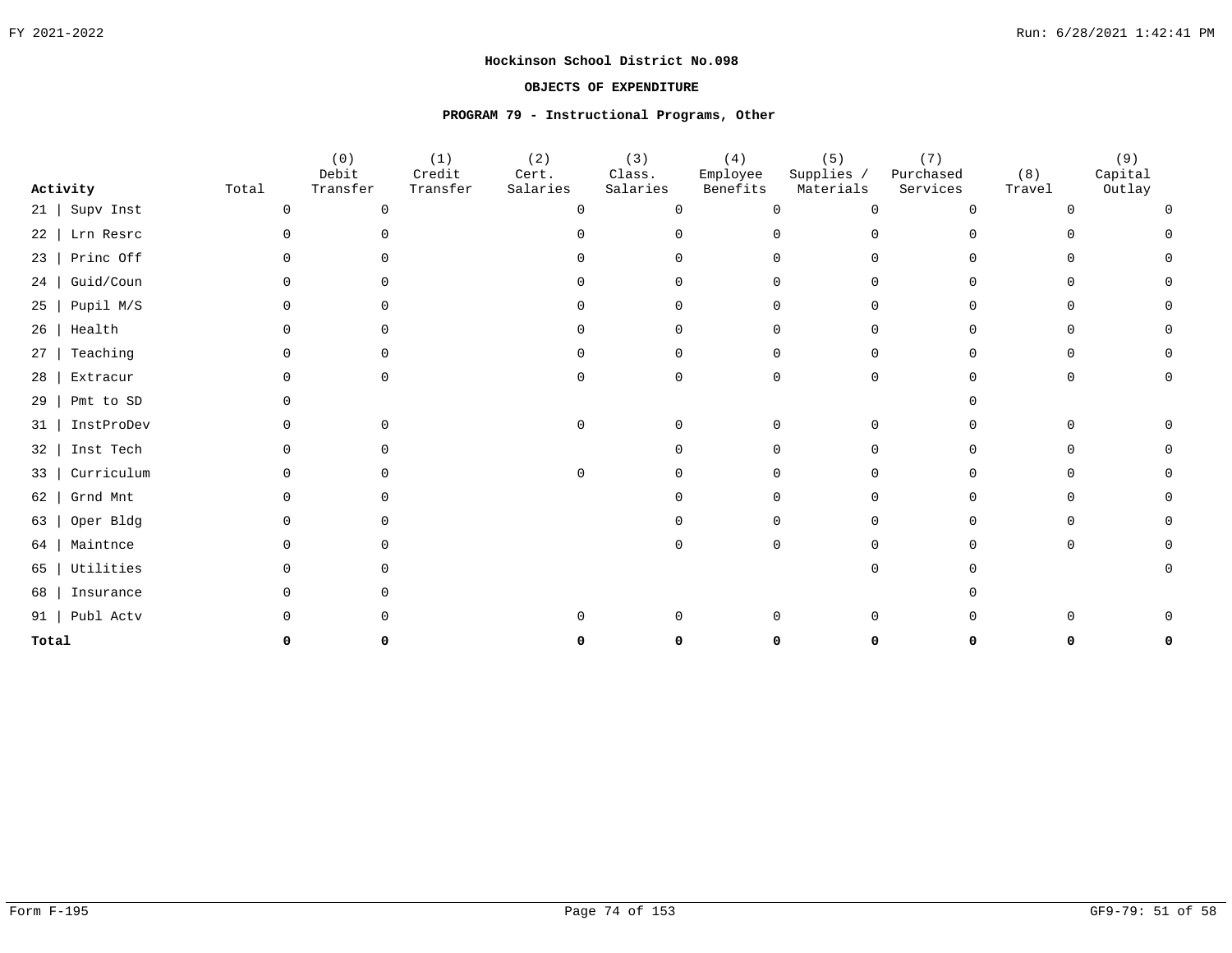# **OBJECTS OF EXPENDITURE**

# **PROGRAM 81 - Public Radio/Television**

|                         |       | (0)               | (1)                | (2)               | (3)                | (4)                  | (5)                     | (7)                   |               | (9)               |
|-------------------------|-------|-------------------|--------------------|-------------------|--------------------|----------------------|-------------------------|-----------------------|---------------|-------------------|
| Activity                | Total | Debit<br>Transfer | Credit<br>Transfer | Cert.<br>Salaries | Class.<br>Salaries | Employee<br>Benefits | Supplies /<br>Materials | Purchased<br>Services | (8)<br>Travel | Capital<br>Outlay |
| Supv Inst<br>$21 \mid$  |       | ∩                 |                    |                   |                    |                      |                         |                       |               |                   |
| Lrn Resrc<br>$22$       |       |                   |                    |                   |                    |                      |                         |                       |               |                   |
| Pupil M/S<br>25         |       |                   |                    |                   |                    |                      |                         |                       |               |                   |
| Teaching<br>27          |       |                   |                    |                   |                    |                      |                         |                       |               |                   |
| Extracur<br>28          |       |                   |                    |                   |                    |                      |                         |                       |               |                   |
| Pmt to SD<br>29         |       |                   |                    |                   |                    |                      |                         |                       |               |                   |
| InstProDev<br>31        |       |                   |                    |                   |                    |                      | 0                       |                       |               |                   |
| Inst Tech<br>32         |       |                   |                    |                   |                    |                      |                         |                       |               |                   |
| Curriculum<br>$33 \mid$ |       |                   |                    |                   |                    |                      |                         |                       |               |                   |
| Oper Bldg<br>63         |       |                   |                    |                   |                    |                      |                         |                       |               |                   |
| 65   Utilities          |       |                   |                    |                   |                    |                      |                         |                       |               |                   |
| 91   Publ Actv          |       |                   |                    |                   |                    |                      |                         |                       |               |                   |
| Total                   |       |                   |                    |                   |                    |                      |                         |                       |               |                   |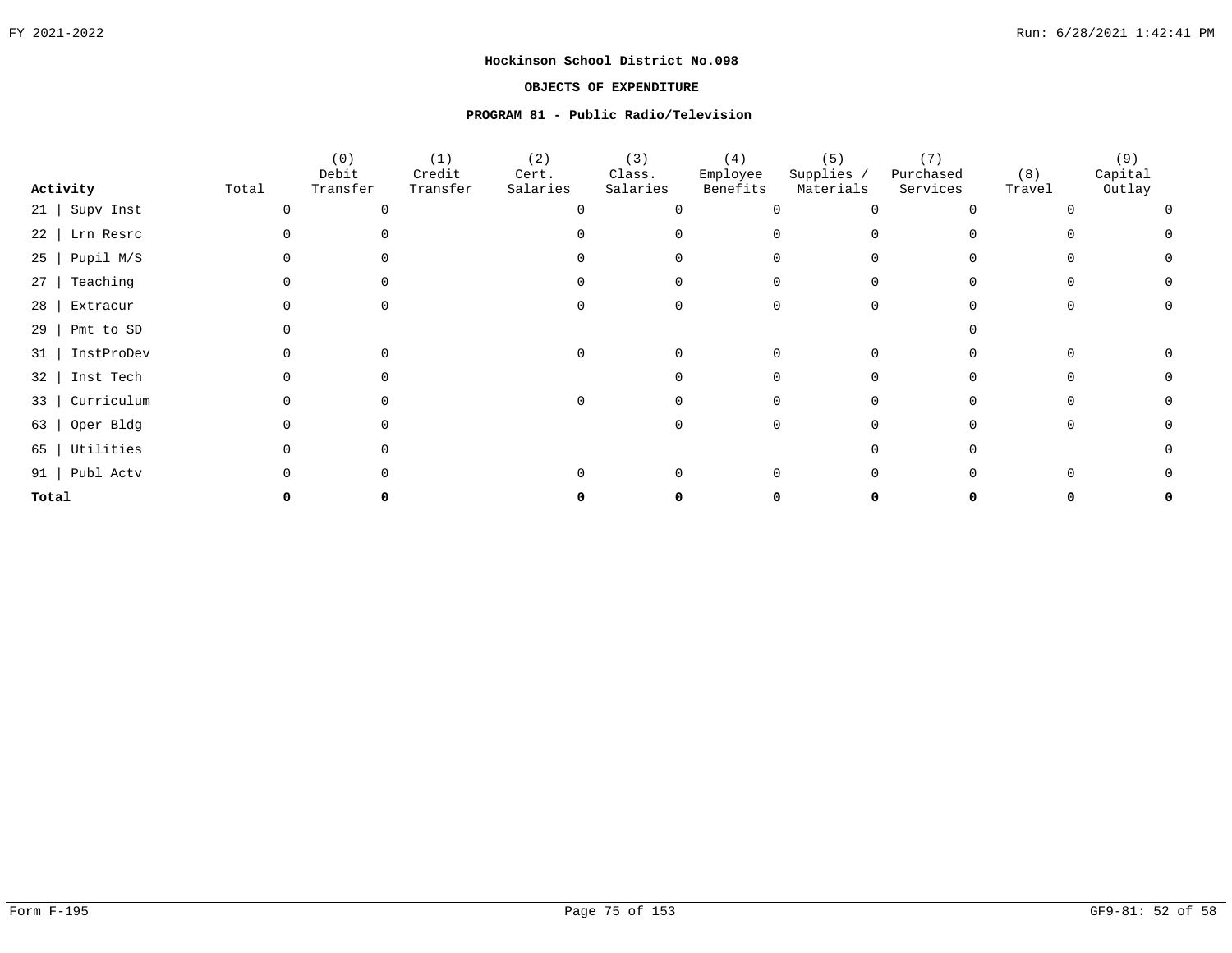# **OBJECTS OF EXPENDITURE**

# **PROGRAM 86 - Community Schools**

|           |                  |       | (0)<br>Debit | (1)<br>Credit | (2)<br>Cert. | (3)<br>Class. | (4)<br>Employee | (5)<br>Supplies / | (7)<br>Purchased | (8)    | (9)<br>Capital |
|-----------|------------------|-------|--------------|---------------|--------------|---------------|-----------------|-------------------|------------------|--------|----------------|
|           | Activity         | Total | Transfer     | Transfer      | Salaries     | Salaries      | Benefits        | Materials         | Services         | Travel | Outlay         |
| $21 \mid$ | Supv Inst        |       |              |               |              | $\Omega$      |                 |                   |                  |        |                |
|           | $23$   Princ Off |       |              |               |              |               |                 |                   |                  |        |                |
| 25        | Pupil M/S        |       |              |               |              |               |                 |                   |                  |        |                |
| 27        | Teaching         |       |              |               |              |               |                 |                   |                  |        |                |
| 28        | Extracur         |       |              |               |              |               |                 |                   |                  |        |                |
| 29        | Pmt to SD        |       |              |               |              |               |                 |                   |                  |        |                |
| 31        | InstProDev       |       |              |               |              |               |                 |                   |                  |        |                |
| 32        | Inst Tech        |       |              |               |              |               |                 |                   |                  |        |                |
| 33        | Curriculum       |       |              |               |              |               |                 |                   |                  |        |                |
| 63        | Oper Bldg        |       |              |               |              |               |                 |                   |                  |        |                |
| 65        | Utilities        |       |              |               |              |               |                 |                   |                  |        |                |
| 68        | Insurance        |       |              |               |              |               |                 |                   |                  |        |                |
|           | 91   Publ Actv   |       |              |               |              |               |                 |                   |                  |        |                |
| Total     |                  |       |              |               |              |               |                 |                   |                  |        |                |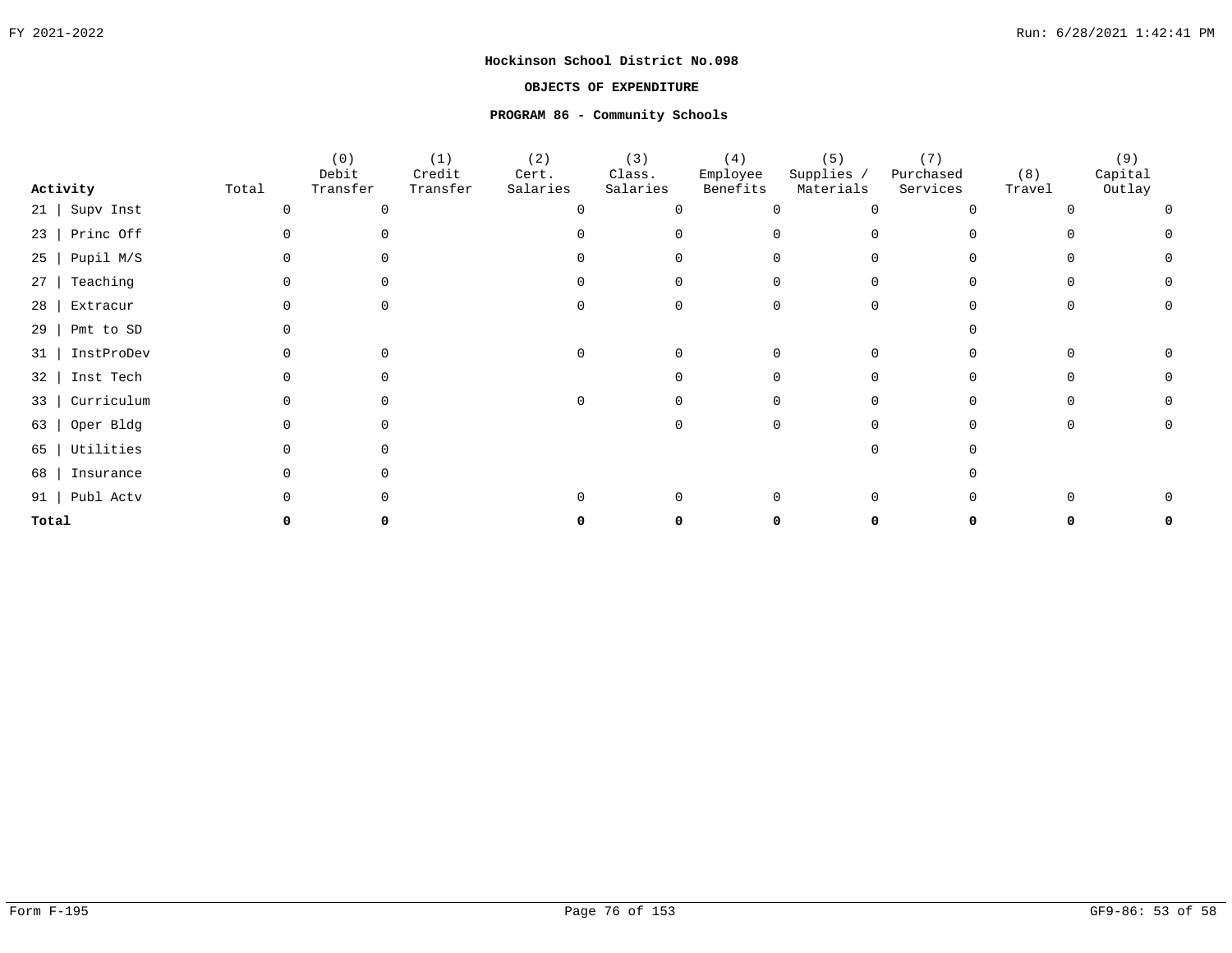# **OBJECTS OF EXPENDITURE**

# **PROGRAM 88 - Child Care**

| Activity               | Total   | (0)<br>Debit<br>Transfer | (1)<br>Credit<br>Transfer | (2)<br>Cert.<br>Salaries | (3)<br>Class.<br>Salaries | (4)<br>Employee<br>Benefits | (5)<br>Supplies /<br>Materials | (7)<br>Purchased<br>Services | (8)<br>Travel | (9)<br>Capital<br>Outlay |
|------------------------|---------|--------------------------|---------------------------|--------------------------|---------------------------|-----------------------------|--------------------------------|------------------------------|---------------|--------------------------|
| Supv Inst<br>$21 \mid$ | 34,083  | $\Omega$                 |                           |                          | 23,265                    | 10,818                      | $\mathsf{O}$                   | $\Omega$                     |               | $\Omega$                 |
| Pupil M/S<br>$25 \mid$ | 0       |                          |                           |                          | $\Omega$                  |                             | 0                              |                              |               |                          |
| Health<br>26           | 0       |                          |                           |                          | 0                         |                             | $\mathbf 0$                    |                              |               |                          |
| Teaching<br>27         | 80,254  | $\Omega$                 |                           | 0                        | 42,000                    | 28,254                      | 4,000                          | 0                            | 6,000         | 0                        |
| Pmt to SD<br>29        |         |                          |                           |                          |                           |                             |                                |                              |               |                          |
| InstProDev<br>31       |         |                          |                           |                          | $\Omega$                  |                             | $\mathbf 0$                    |                              |               |                          |
| Inst Tech<br>32        |         |                          |                           |                          |                           |                             | $\Omega$                       | $\cap$                       | 0             | 0                        |
| Curriculum<br>33       |         |                          |                           |                          | $\Omega$                  |                             | 0                              |                              | O             | $\mathbf 0$              |
| 42<br>Food             |         |                          |                           |                          |                           |                             | $\Omega$                       |                              |               |                          |
| Operation<br>44        |         | $\Omega$                 |                           |                          |                           | 0                           | $\mathbf 0$                    | $\Omega$                     |               |                          |
| Oper Bldg<br>63        |         | $\Omega$                 |                           |                          |                           | 0                           | $\mathbf 0$                    | $\Omega$                     | O             | 0                        |
| Utilities<br>65        |         |                          |                           |                          |                           |                             | 0                              |                              | O             | 0                        |
| 68<br>Insurance        |         |                          |                           |                          |                           |                             |                                |                              |               |                          |
| 91   Publ Actv         |         |                          |                           |                          | $\Omega$                  |                             | $\mathbf 0$                    |                              |               |                          |
| Total                  | 114,337 |                          |                           | 0                        | 65,265                    | 39,072                      | 4,000                          | 0                            | 6,000         | 0                        |
| FTE Program Staff      |         |                          |                           |                          | 0.500                     |                             |                                |                              |               |                          |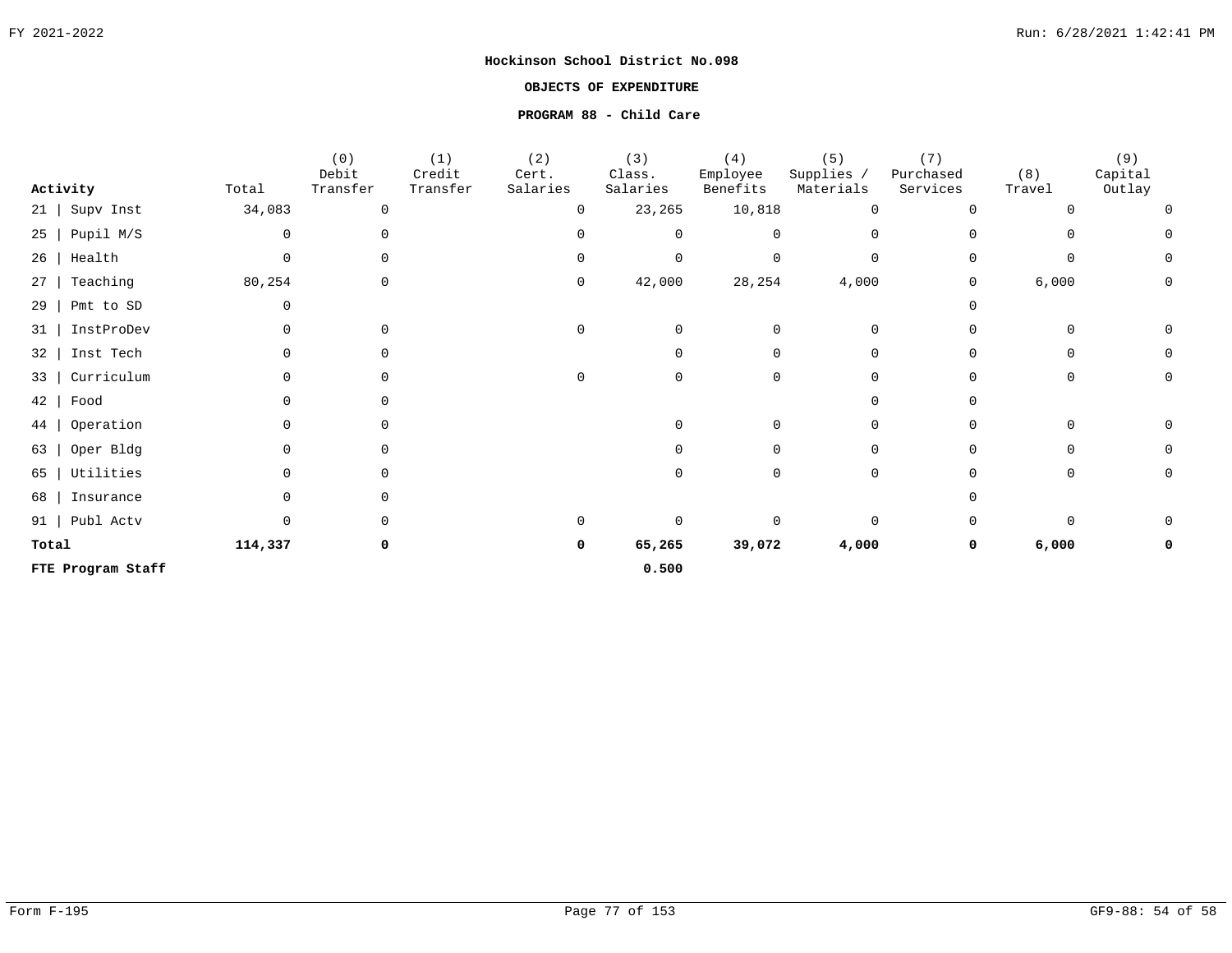# **OBJECTS OF EXPENDITURE**

# **PROGRAM 89 - Other Community Services**

| Activity          | Total   | (0)<br>Debit<br>Transfer | (1)<br>Credit<br>Transfer | (2)<br>Cert.<br>Salaries | (3)<br>Class.<br>Salaries | (4)<br>Employee<br>Benefits | (5)<br>Supplies /<br>Materials | (7)<br>Purchased<br>Services | (8)<br>Travel | (9)<br>Capital<br>Outlay |
|-------------------|---------|--------------------------|---------------------------|--------------------------|---------------------------|-----------------------------|--------------------------------|------------------------------|---------------|--------------------------|
| Supv Inst<br>21   |         | $\Omega$                 |                           |                          | $\Omega$                  |                             | $\Omega$                       | $\Omega$                     |               | $\Omega$                 |
| Teaching<br>27    |         |                          |                           |                          | 0                         | $\Omega$                    | $\mathbf 0$                    | $\Omega$                     | 0             |                          |
| Extracur<br>28    | 90,664  | 0                        |                           | 0                        | 41,265                    | 13,620                      | 5,000                          | 15,000                       | 500           | 15,279                   |
| Pmt to SD<br>29   | 0       |                          |                           |                          |                           |                             |                                |                              |               |                          |
| InstProDev<br>31  |         | $\Omega$                 |                           |                          | $\Omega$                  | $\Omega$                    | $\Omega$                       |                              | 0             | 0                        |
| Inst Tech<br>32   |         |                          |                           |                          | $\cap$                    | $\cap$                      | $\Omega$                       | $\Omega$                     | 0             | 0                        |
| Curriculum<br>33  | O.      |                          |                           | ∩                        | $\cap$                    | $\cap$                      | $\Omega$                       |                              | 0             | 0                        |
| 42<br>Food        |         |                          |                           |                          |                           |                             |                                | $\Omega$                     |               |                          |
| Operation<br>44   | 11,000  |                          |                           |                          | ∩                         | $\Omega$                    | 0                              | 6,000                        | 5,000         | 0                        |
| Oper Bldg<br>63   |         |                          |                           |                          |                           |                             | $\Omega$                       | $\Omega$                     | O             | 0                        |
| Utilities<br>65   |         | <sup>n</sup>             |                           |                          | U                         | U                           | $\Omega$                       |                              | $\Omega$      | 0                        |
| 68<br>Insurance   |         |                          |                           |                          |                           |                             |                                |                              |               |                          |
| 75<br>Mtr Pool    |         | $\cap$                   |                           |                          | $\Omega$                  | $\Omega$                    | $\Omega$                       |                              | U             | 0                        |
| Publ Actv<br>91   |         |                          |                           |                          | $\cap$                    | $\Omega$                    | $\Omega$                       | $\Omega$                     |               |                          |
| Total             | 101,664 | 0                        |                           | 0                        | 41,265                    | 13,620                      | 5,000                          | 21,000                       | 5,500         | 15,279                   |
| FTE Program Staff |         |                          |                           |                          | 0.500                     |                             |                                |                              |               |                          |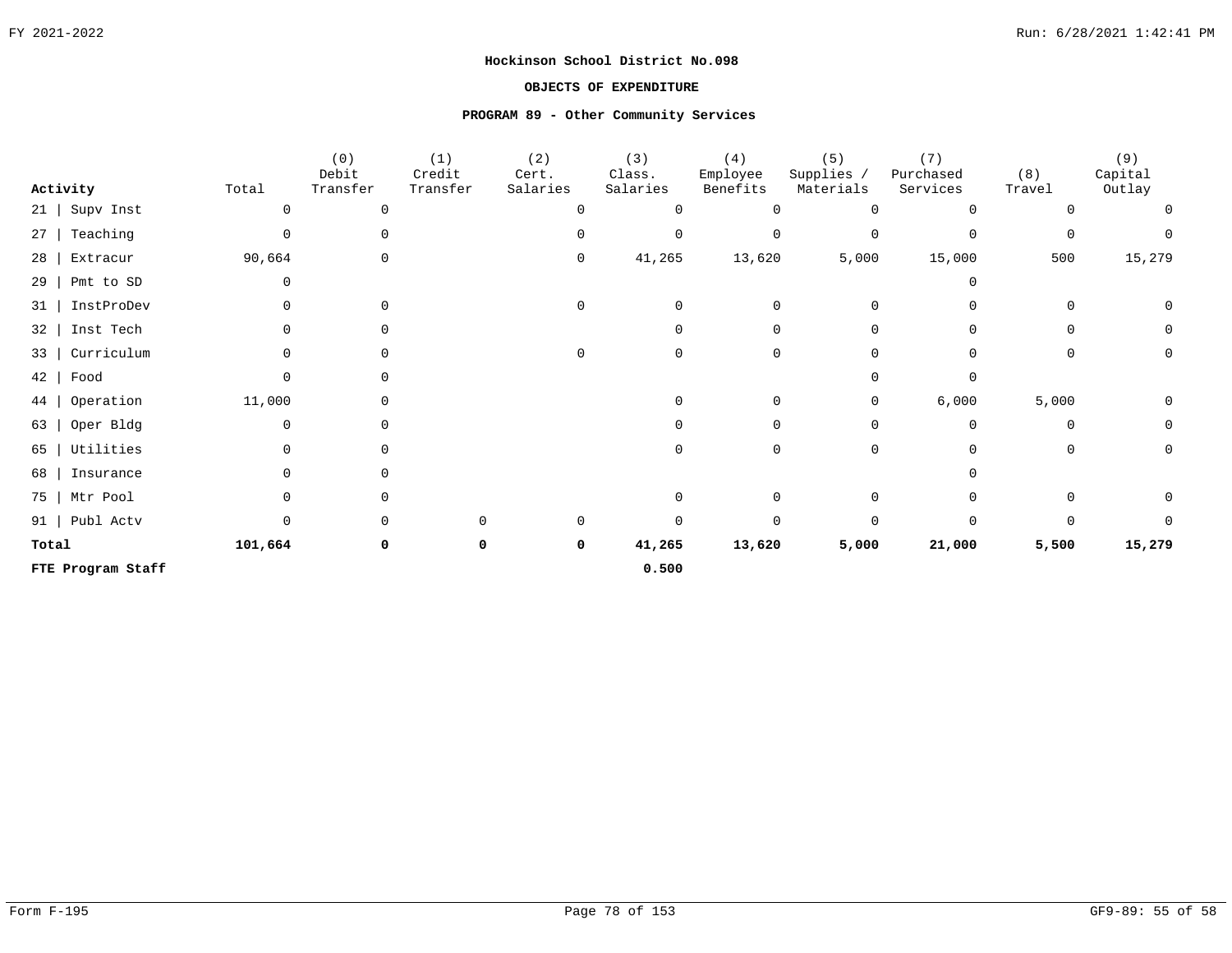# **OBJECTS OF EXPENDITURE**

# **PROGRAM 97 - District-wide Support**

|          |                   |           | (0)<br>Debit | (1)<br>Credit | (2)<br>Cert.   | (3)<br>Class.  | (4)<br>Employee | (5)<br>Supplies / | (7)<br>Purchased | (8)          | (9)<br>Capital |
|----------|-------------------|-----------|--------------|---------------|----------------|----------------|-----------------|-------------------|------------------|--------------|----------------|
| Activity |                   | Total     | Transfer     | Transfer      | Salaries       | Salaries       | Benefits        | Materials         | Services         | Travel       | Outlay         |
| 11       | Bd of Dir         | 259,700   | $\mathbf 0$  |               |                | $\overline{0}$ | $\Omega$        | 500               | 255,500          | 3,700        | $\Omega$       |
| 12       | Supt Off          | 330,461   | 0            |               | 178,860        | 55,016         | 73,156          | 2,000             | 16,429           | 5,000        |                |
| 13       | Busns Off         | 512,518   | 0            |               | 0              | 344,887        | 123,581         | 23,000            | 16,800           | 4,250        |                |
| 14       | HR                | 98,191    | 0            |               | 0              | 57,500         | 17,767          | 8,000             | 14,124           | 800          |                |
| 15       | Pblc Rltn         | 66,850    | 0            |               | $\Omega$       | 0              | 0               | $\overline{0}$    | 66,850           | 0            |                |
| 25       | Pupil M/S         | 0         | 0            |               | 0              | $\mathbf 0$    | $\Omega$        | $\mathbf 0$       | $\mathbf 0$      | 0            | 0              |
| 61       | Supv Bldg         | 114,982   | 0            |               | 0              | 83,363         | 31,619          | $\mathbf 0$       | $\Omega$         | 0            | $\Omega$       |
| 62       | Grnd Mnt          | 219,185   | $\Omega$     |               |                | 120,494        | 54,366          | 35,000            | 500              | 25           | 8,800          |
| 63       | Oper Bldg         | 813,213   | $\mathbf 0$  |               |                | 523,214        | 239,999         | 50,000            | $\mathbf 0$      | $\mathsf{O}$ | 0              |
| 64       | Maintnce          | 214,908   | $\mathbf 0$  | $\Omega$      |                | $\Omega$       | $\mathbf 0$     | 46,000            | 168,758          | 150          | $\Omega$       |
| 65       | Utilities         | 535,000   | 0            | $\Omega$      |                | $\Omega$       | $\Omega$        | $\overline{0}$    | 535,000          | 0            | $\Omega$       |
| 67       | Bldg Secu         | 30,600    | 0            |               |                | 0              | $\mathbf 0$     | 1,000             | 11,100           | 0            | 18,500         |
| 68       | Insurance         | 204,700   | 0            |               |                |                |                 | $\overline{0}$    | 204,700          |              | $\mathbf 0$    |
| 72       | Info Sys          | 533,470   | 0            | $\Omega$      | $\overline{0}$ | 192,254        | 75,596          | 109,000           | 135,820          | 800          | 20,000         |
| 73       | Printing          | 0         | 0            | $\Omega$      | 0              | $\mathbf 0$    | 0               | $\mathbf 0$       | $\mathbf 0$      | $\mathbf 0$  | $\mathbf 0$    |
| 74       | Warehouse         | O.        | $\mathbf 0$  | $\Omega$      | $\Omega$       | $\Omega$       | $\Omega$        | $\Omega$          | $\Omega$         | $\mathbf 0$  |                |
| 75       | Mtr Pool          | 0         | 0            | $\Omega$      | $\Omega$       | $\Omega$       | $\Omega$        | $\mathbf 0$       | $\cap$           | 0            | $\Omega$       |
| 83       | Interest          |           |              |               |                |                |                 |                   | $\cap$           |              |                |
| 84       | Principal         |           |              |               |                |                |                 |                   |                  |              |                |
| 85       | Debt Expn         | 0         |              |               |                |                |                 |                   | $\Omega$         |              |                |
| Total    |                   | 3,933,778 | 0            | 0             | 178,860        | 1,376,728      | 616,084         | 274,500           | 1,425,581        | 14,725       | 47,300         |
|          | FTE Program Staff |           |              |               | 1.000          | 20.844         |                 |                   |                  |              |                |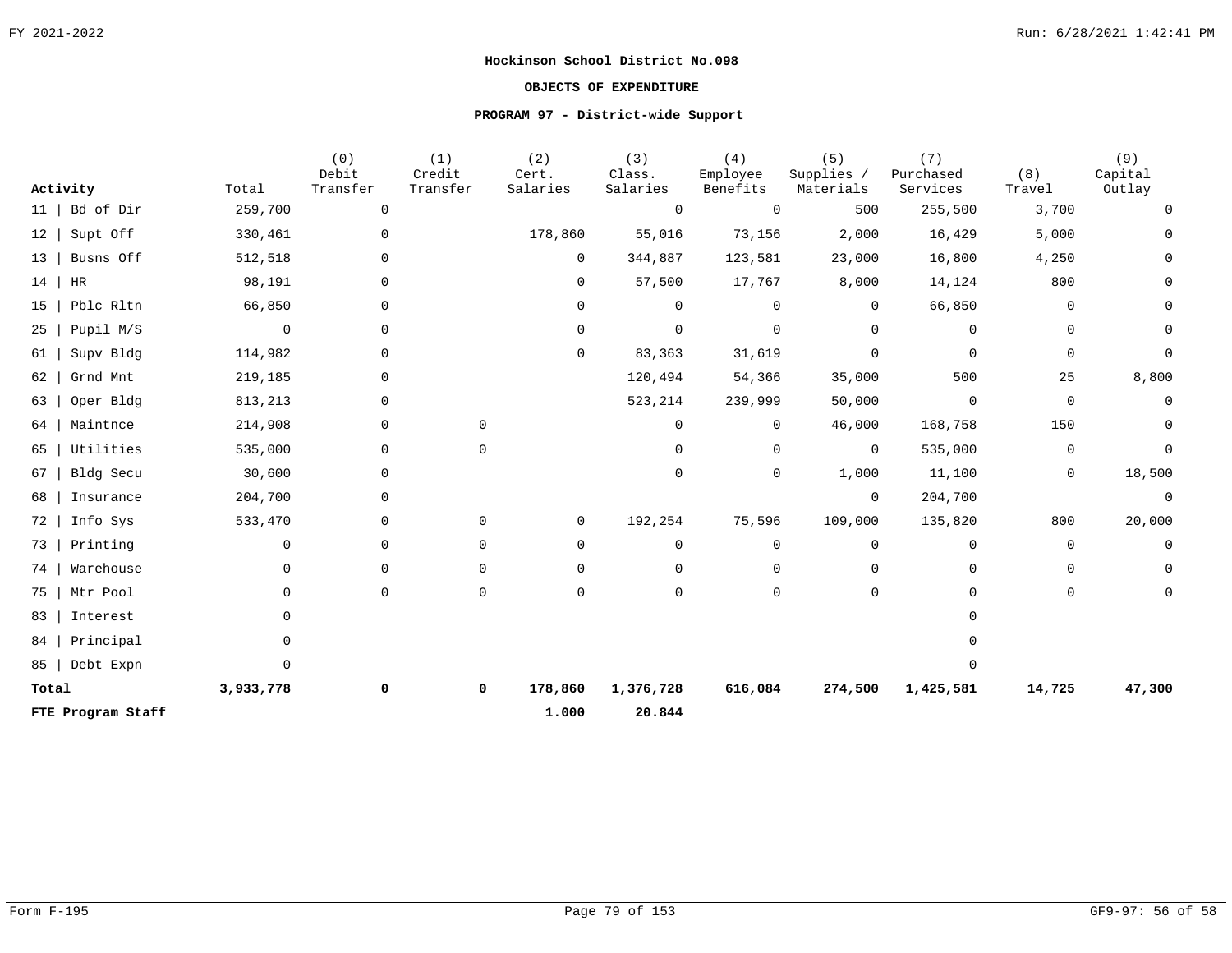# **OBJECTS OF EXPENDITURE**

# **PROGRAM 98 - School Food Services**

|                     |             | (0)<br>Debit | (1)<br>Credit | (2)<br>Cert. | (3)<br>Class. | (4)<br>Employee | (5)<br>Supplies,  | ' 7 )<br>Purchased | (8)         | (9)<br>Capital |
|---------------------|-------------|--------------|---------------|--------------|---------------|-----------------|-------------------|--------------------|-------------|----------------|
| Activity            | Total       | Transfer     | Transfer      | Salaries     | Salaries      | Benefits        | Materials         | Services           | Travel      | Outlay         |
| $25$   Pupil M/S    | 0           | 0            |               | 0            |               |                 | 0<br>0            | 0                  | 0           |                |
| $29$  <br>Pmt to SD | 0           |              |               |              |               |                 |                   | 0                  |             |                |
| Supervisn<br>41     | 0           | 0            |               | 0            |               |                 | 0<br>0            | 0                  | $\mathbf 0$ |                |
| $42$ Food           | 50,000      | 0            |               |              |               |                 | 50,000            | 0                  |             |                |
| 44  <br>Operation   | 597,182     | 0            |               |              | 0             |                 | $\mathbf{0}$<br>0 | 597,182            | $\mathbf 0$ |                |
| 49  <br>Transfers   | $\mathbf 0$ |              | 0             |              |               |                 |                   |                    |             |                |
| Total               | 647,182     | 0            | 0             | 0            | 0             |                 | 50,000<br>0       | 597,182            | 0           | 0              |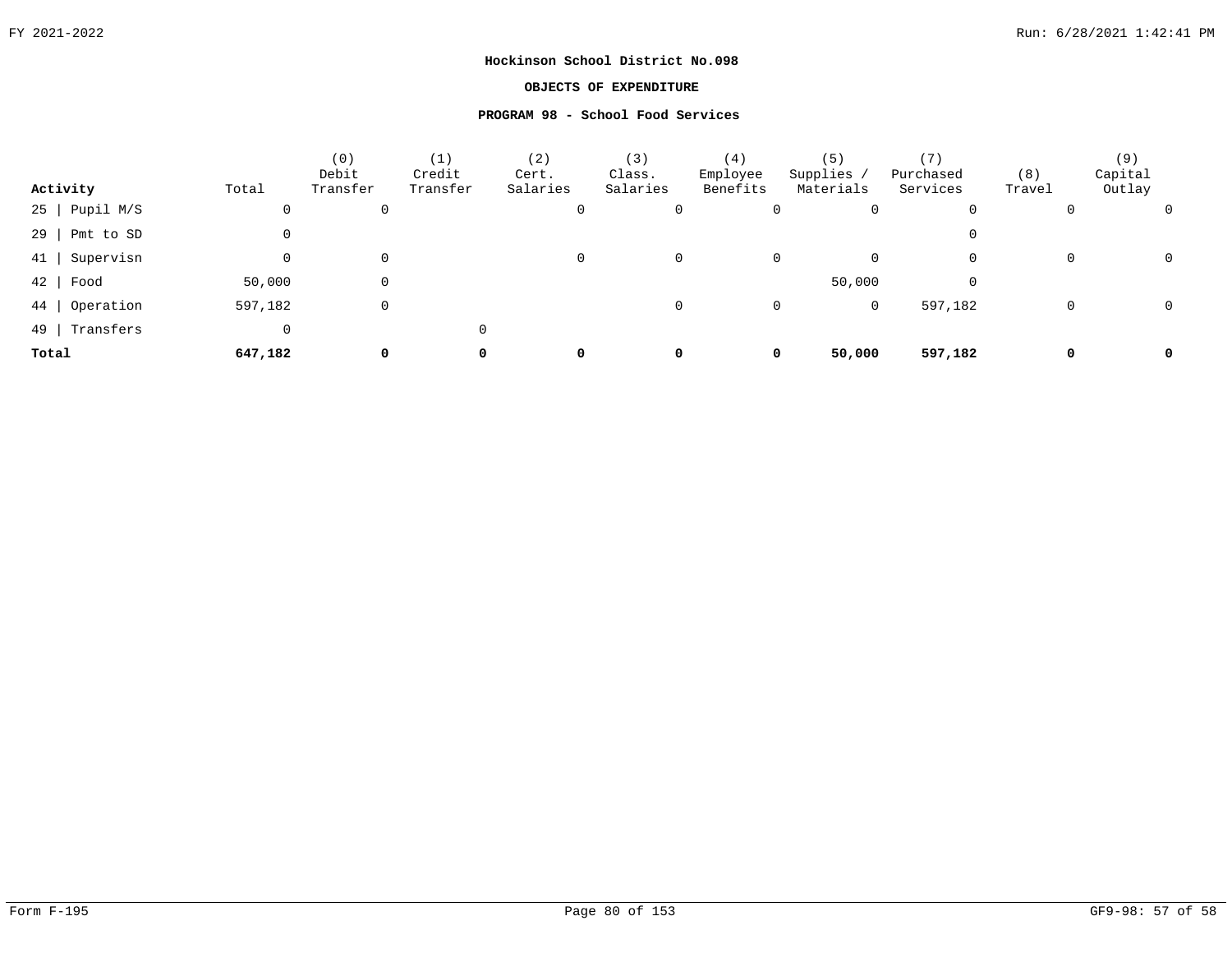# **OBJECTS OF EXPENDITURE**

# **PROGRAM 99 - Pupil Transportation**

|       |                                    |           | (0)<br>Debit | (1)<br>Credit | (2)<br>Cert. | (3)<br>Class. | (4)<br>Employee | (5)<br>Supplies / | (7)<br>Purchased | (8)    | (9)<br>Capital |             |
|-------|------------------------------------|-----------|--------------|---------------|--------------|---------------|-----------------|-------------------|------------------|--------|----------------|-------------|
|       | Activity                           | Total     | Transfer     | Transfer      | Salaries     | Salaries      | Benefits        | Materials         | Services         | Travel | Outlay         |             |
|       | $25$   Pupil M/S                   | 21,800    | $\mathbf 0$  |               | 0            | 13,685        | 8,115           | 0                 | $\mathbf 0$      |        | 0              | $\mathbf 0$ |
|       | $29$   Pmt to SD                   | 0         |              |               |              |               |                 |                   |                  |        |                |             |
|       | 51   Supervisn                     | 20,882    | $\mathbf 0$  |               | $\mathbf 0$  | 14,825        | 6,057           | $\mathbf 0$       | $\mathbf 0$      |        | 0              | $\mathbf 0$ |
|       | $52$   Operation                   | 1,484,972 | 0            |               |              | 0             | $\overline{0}$  | 100,000           | 1,384,972        |        | 0              | 0           |
|       | 53   Maintnce                      | 0         | $\mathbf 0$  |               |              | 0             | $\mathbf 0$     | 0                 | $\mathbf 0$      |        | 0              | $\mathbf 0$ |
|       | 56   Insurance                     | 0         |              |               |              |               |                 |                   |                  |        |                |             |
|       | 58   Remote Learning<br>Operations | 0         | $\mathbf 0$  |               |              | 0             | $\mathbf 0$     | $\mathbf 0$       | 0                |        |                |             |
|       | 59   Transfers                     | 0         |              | 0             |              |               |                 |                   |                  |        |                |             |
| Total |                                    | 1,527,654 | 0            | 0             | 0            | 28,510        | 14,172          | 100,000           | 1,384,972        |        | 0              | 0           |
|       | FTE Program Staff                  |           |              |               |              | 0.532         |                 |                   |                  |        |                |             |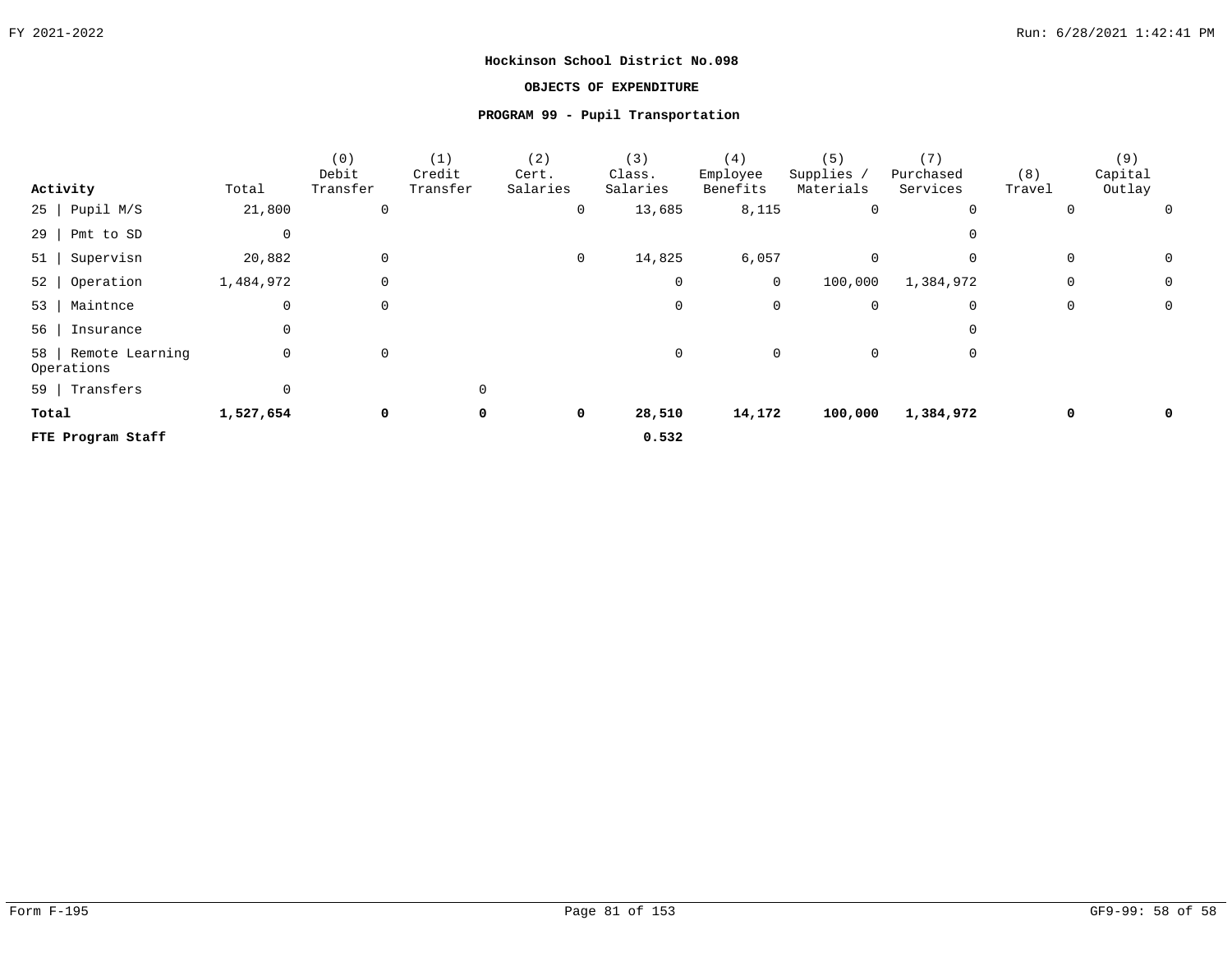# **SALARY EXHIBITS -- CERTIFICATED EMPLOYEES**

# **PROGRAM 01 - Basic Education**

| <b>ACTIVITY CODE</b>          | TITLE OF POSITION                                     | FTE $1/$ ,<br>3/ | HIGH<br><b>ANNUAL</b><br><b>RATE</b> | <b>LOW ANNUAL</b><br><b>RATE</b> | <b>AVERAGE ANNUAL</b><br><b>RATE</b> | TOTAL ANNUAL<br>SALARY 2/ | <b>ANNUAL STATE</b><br><b>SALARY</b> | ANNUAL LOCAL<br><b>SALARY</b> |
|-------------------------------|-------------------------------------------------------|------------------|--------------------------------------|----------------------------------|--------------------------------------|---------------------------|--------------------------------------|-------------------------------|
| $01 - 21 - 250$               | OTHER SCHOOL ADMINISTRATOR                            | 1.000            | 125,500                              | 125,500                          | 125,500.00                           | 125,500                   | 125,500                              | $\mathbf 0$                   |
| $01 - 21 - 400$               | OTHER SUPPORT PERSONNEL                               | 0.800            | 96,591                               | 96,591                           | 96,591.25                            | 77,273                    | $\overline{0}$                       | 77,273                        |
| <b>ACTIVITY CODE 21 TOTAL</b> |                                                       | 1.800            |                                      |                                  |                                      | 202,773                   | 125,500                              | 77,273                        |
| $01 - 22 - 410$               | LIBRARY MEDIA SPECIALIST                              | 0.600            | 96,591                               | 96,591                           | 96,591.67                            | 57,955                    | 57,955                               | $\mathbf 0$                   |
| $01 - 22 - 412$               | LIBRARY MEDIA SPECIALIST SUPPLEMENTAL<br>DAYS & HOURS | 0.000            | $\mathbf{0}$                         | $\mathbf{0}$                     | 0.00                                 | 580                       | $\overline{0}$                       | 580                           |
| <b>ACTIVITY CODE 22 TOTAL</b> |                                                       | 0.600            |                                      |                                  |                                      | 58,535                    | 57,955                               | 580                           |
| $01 - 23 - 210$               | ELEMENTARY PRINCIPAL                                  | 1,000            | 131,699                              | 131,699                          | 131,699.00                           | 131,699                   | 131,699                              | $\mathbf 0$                   |
| $01 - 23 - 211$               | ELEMENTARY PRINCIPAL SUPPLEMENTAL NOT<br>TIME         | 0.000            | $\overline{0}$                       | 0                                | 0.00                                 | 3,860                     | $\overline{0}$                       | 3,860                         |
| $01 - 23 - 220$               | ELEMENTARY VICE PRINCIPAL                             | 1.000            | 121,360                              | 121,360                          | 121,360.00                           | 121,360                   | 121,360                              | $\mathsf 0$                   |
| $01 - 23 - 221$               | ELEMENTARY VICE PRINCIPAL<br>SUPPLEMENTAL NOT TIME    | 0.000            | $\overline{0}$                       | 0                                | 0.00                                 | 3,860                     | $\overline{0}$                       | 3,860                         |
| $01 - 23 - 230$               | SECONDARY PRINCIPAL                                   | 2.000            | 143,151                              | 137,425                          | 140,288.00                           | 280,576                   | 280,576                              | $\overline{0}$                |
| $01 - 23 - 240$               | SECONDARY VICE PRINCIPAL                              | 0.600            | 132,649                              | 132,649                          | 132,648.33                           | 79,589                    | 79,589                               | $\Omega$                      |
| ACTIVITY CODE 23 TOTAL        |                                                       | 4.600            |                                      |                                  |                                      | 620,944                   | 613,224                              | 7,720                         |
| $01 - 24 - 400$               | OTHER SUPPORT PERSONNEL                               | 0.404            | 75,000                               | 60,000                           | 60,148.51                            | 24,300                    | 24,000                               | 300                           |
| $01 - 24 - 420$               | COUNSELOR                                             | 3,000            | 96,591                               | 71,579                           | 81,381.33                            | 244,144                   | 147,553                              | 96,591                        |
| $01 - 24 - 422$               | COUNSELOR SUPPLEMENTAL DAYS & HOURS                   | 0.000            | $\mathbf 0$                          | 0                                | 0.00                                 | 15,402                    | $\overline{0}$                       | 15,402                        |
| $01 - 24 - 440$               | SOCIAL WORKER                                         | 0.400            | 63,462                               | 63,462                           | 63,462.50                            | 25,385                    | 25,385                               | $\overline{0}$                |
| $01 - 24 - 442$               | SOCIAL WORKER SUPPLEMENTAL DAYS &<br>HOURS            | 0.000            | $\mathbf 0$                          | $\mathbf 0$                      | 0.00                                 | 1,138                     | 0                                    | 1,138                         |
| <b>ACTIVITY CODE 24 TOTAL</b> |                                                       | 3.804            |                                      |                                  |                                      | 310,369                   | 196,938                              | 113,431                       |
| $01 - 27 - 001$               | SICK LEAVE                                            | 0.000            | $\mathbf 0$                          | $\mathbf 0$                      | 0.00                                 | 75,000                    | $\overline{0}$                       | 75,000                        |
| $01 - 27 - 002$               | SUBSTITUTE PAY                                        | 0.000            | $\Omega$                             | $\mathbf 0$                      | 0.00                                 | 217,740                   | 217,740                              | $\overline{0}$                |
| $01 - 27 - 005$               | OTHER SALARY ITEMS                                    | 0.000            | $\mathbf 0$                          | $\mathsf{O}$                     | 0.00                                 | 7,150                     | 7,150                                | $\mathbf 0$                   |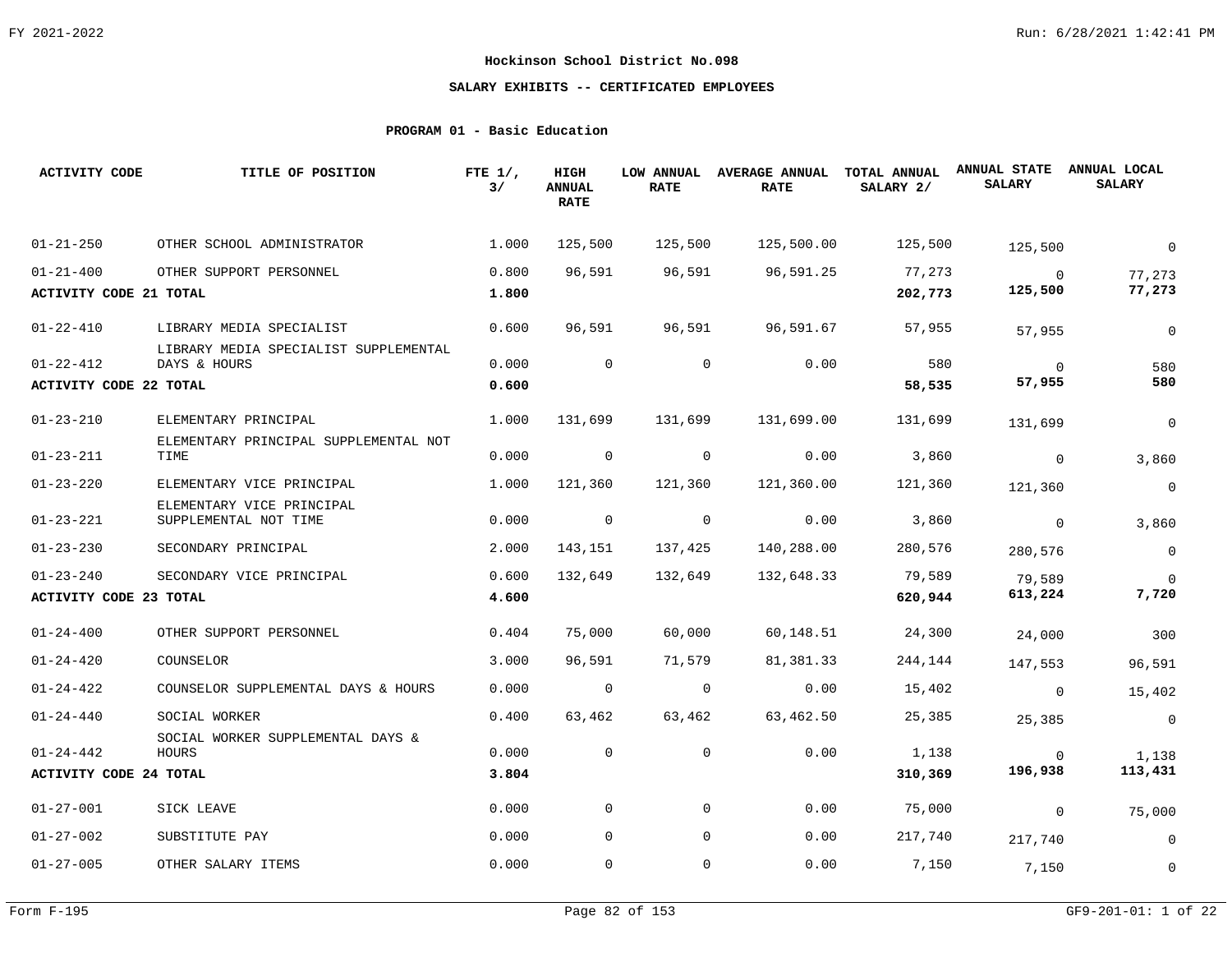# **SALARY EXHIBITS -- CERTIFICATED EMPLOYEES**

# **PROGRAM 01 - Basic Education**

| <b>ACTIVITY CODE</b>          | TITLE OF POSITION                                          | FTE $1/$ ,<br>3/ | HIGH<br><b>ANNUAL</b><br><b>RATE</b> | LOW ANNUAL<br><b>RATE</b> | AVERAGE ANNUAL TOTAL ANNUAL<br><b>RATE</b> | SALARY 2/   | <b>ANNUAL STATE</b><br><b>SALARY</b> | ANNUAL LOCAL<br><b>SALARY</b> |
|-------------------------------|------------------------------------------------------------|------------------|--------------------------------------|---------------------------|--------------------------------------------|-------------|--------------------------------------|-------------------------------|
| $01 - 27 - 310$               | ELEMENTARY HOMEROOM TEACHER                                | 43.390           | 96,591                               | 51,936                    | 79,636.09                                  | 3,455,410   | 3,455,410                            | $\Omega$                      |
| $01 - 27 - 312$               | ELEMENTARY HOMEROOM TEACHER<br>SUPPLEMENTAL DAYS & HOURS   | 0.000            | $\mathbf 0$                          | $\mathbf 0$               | 0.00                                       | 34,409      | $\Omega$                             | 34,409                        |
| $01 - 27 - 320$               | SECONDARY TEACHER                                          | 37.440           | 96,591                               | 51,936                    | 84,359.62                                  | 3, 158, 424 | 3, 158, 424                          | $\mathbf 0$                   |
| $01 - 27 - 321$               | SECONDARY TEACHER SUPPLEMENTAL NOT<br>TIME                 | 0.000            | $\Omega$                             | $\mathbf 0$               | 0.00                                       | 10,836      | $\mathbf 0$                          | 10,836                        |
| $01 - 27 - 322$               | SECONDARY TEACHER SUPPLEMENTAL DAYS &<br><b>HOURS</b>      | 0.000            | $\mathbf 0$                          | $\mathbf 0$               | 0.00                                       | 30,998      | $\Omega$                             | 30,998                        |
| $01 - 27 - 340$               | ELEMENTARY SPECIALIST TEACHER                              | 7.400            | 96,591                               | 51,936                    | 83,958.38                                  | 621,292     | 621,292                              | $\mathsf{O}$                  |
| $01 - 27 - 342$               | ELEMENTARY SPECIALIST TEACHER<br>SUPPLEMENTAL DAYS & HOURS | 0.000            | $\Omega$                             | $\mathbf 0$               | 0.00                                       | 5,034       | $\Omega$                             | 5,034                         |
| $01 - 27 - 402$               | OTHER SUPPORT PERSONNEL SUPPLEMENTAL<br>DAYS & HOURS       | 0.000            | $\Omega$                             | $\mathbf 0$               | 0.00                                       | 2,692       | $\Omega$                             | 2,692                         |
| <b>ACTIVITY CODE 27 TOTAL</b> |                                                            | 88.230           |                                      |                           |                                            | 7,618,985   | 7,460,016                            | 158,969                       |
| $01 - 28 - 311$               | ELEMENTARY HOMEROOM TEACHER<br>SUPPLEMENTAL NOT TIME       | 0.000            | $\mathbf 0$                          | $\mathbf 0$               | 0.00                                       | 34,666      | $\Omega$                             | 34,666                        |
| $01 - 28 - 321$               | SECONDARY TEACHER SUPPLEMENTAL NOT<br>TIME                 | 0.000            | $\Omega$                             | $\mathbf 0$               | 0.00                                       | 33,864      | $\Omega$                             | 33,864                        |
| $01 - 28 - 341$               | ELEMENTARY SPECIALIST TEACHER<br>SUPPLEMENTAL NOT TIME     | 0.000            | $\mathbf 0$                          | $\mathbf 0$               | 0.00                                       | 5,525       | $\mathbf 0$                          | 5,525                         |
| <b>ACTIVITY CODE 28 TOTAL</b> |                                                            | 0.000            |                                      |                           |                                            | 74,055      | 0                                    | 74,055                        |
| $01 - 31 - 002$               | SUBSTITUTE PAY                                             | 0.000            | $\Omega$                             | $\mathbf 0$               | 0.00                                       | 9,000       | 9,000                                | $\mathbf 0$                   |
| $01 - 31 - 005$               | OTHER SALARY ITEMS                                         | 0.000            | 0                                    | $\mathbf{0}$              | 0.00                                       | 7,076       | 7,076                                | $\mathbf 0$                   |
| $01 - 31 - 312$               | ELEMENTARY HOMEROOM TEACHER<br>SUPPLEMENTAL DAYS & HOURS   | 0.000            | $\Omega$                             | $\Omega$                  | 0.00                                       | 1,538       |                                      |                               |
| <b>ACTIVITY CODE 31 TOTAL</b> |                                                            | 0.000            |                                      |                           |                                            | 17,614      | $\Omega$<br>16,076                   | 1,538<br>1,538                |
|                               |                                                            |                  |                                      |                           |                                            |             |                                      |                               |
| $01 - 33 - 002$               | SUBSTITUTE PAY                                             | 0.000            | $\mathbf 0$                          | 0                         | 0.00                                       | 23,400      | 21,600                               | 1,800                         |
| $01 - 33 - 005$               | OTHER SALARY ITEMS                                         | 0.000            | $\mathbf 0$                          | $\mathbf 0$               | 0.00                                       | 3,030       | 3,030                                | $\Omega$                      |
| ACTIVITY CODE 33 TOTAL        |                                                            | 0.000            |                                      |                           |                                            | 26,430      | 24,630                               | 1,800                         |
| $01 - 34 - 312$               | ELEMENTARY HOMEROOM TEACHER<br>SUPPLEMENTAL DAYS & HOURS   | 0.000            | $\mathbf 0$                          | $\mathbf 0$               | 0.00                                       | 63,327      | 63,327                               | $\mathbf 0$                   |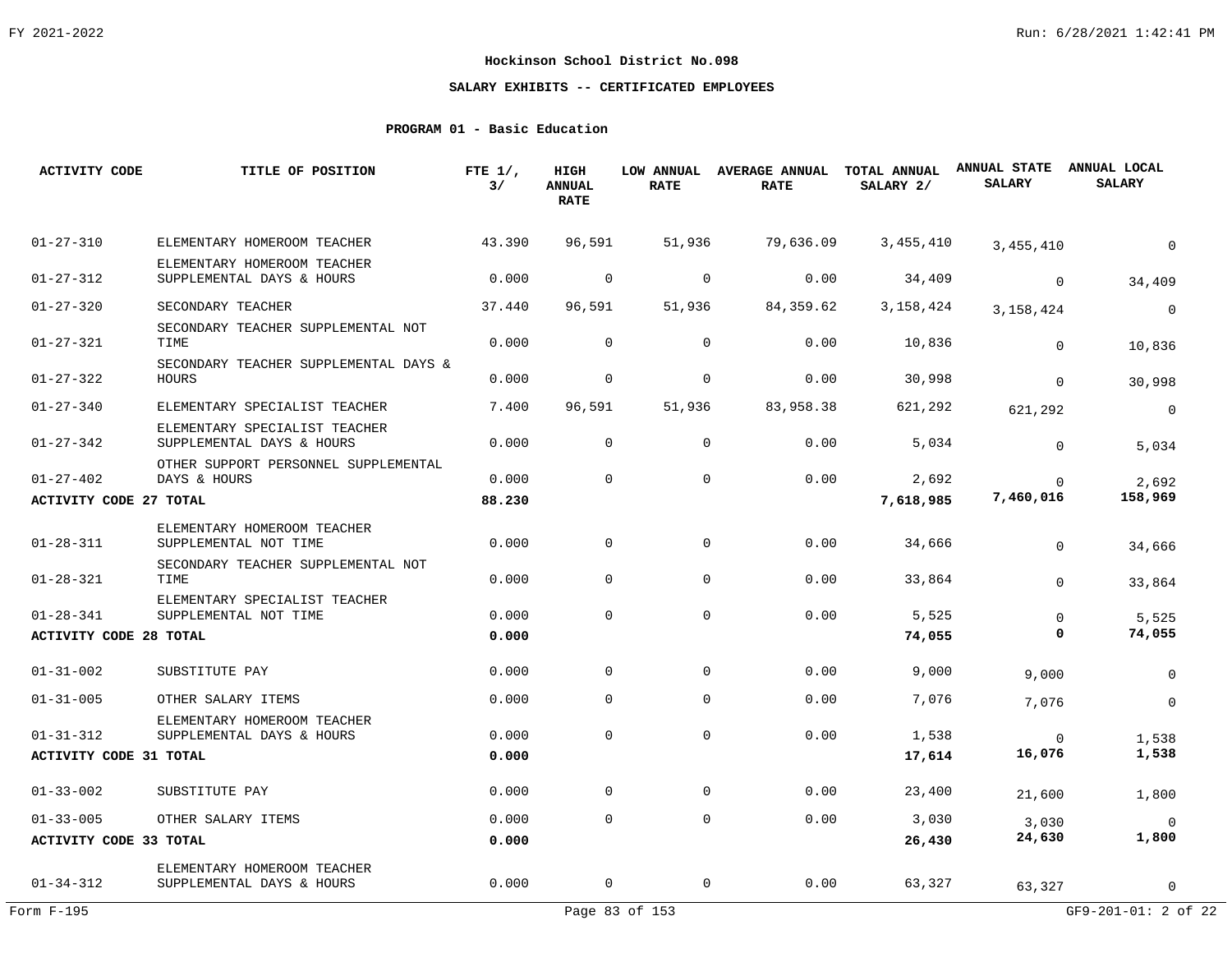# **SALARY EXHIBITS -- CERTIFICATED EMPLOYEES**

## **PROGRAM 01 - Basic Education**

| <b>ACTIVITY CODE</b>                             | TITLE OF POSITION                                          | FTE $1/$ ,<br>3/ | HIGH<br><b>ANNUAL</b><br><b>RATE</b> | <b>LOW ANNUAL</b><br><b>RATE</b> | <b>AVERAGE ANNUAL</b><br><b>RATE</b> | TOTAL ANNUAL<br>SALARY 2/ | <b>ANNUAL STATE</b><br><b>SALARY</b> | ANNUAL LOCAL<br><b>SALARY</b> |
|--------------------------------------------------|------------------------------------------------------------|------------------|--------------------------------------|----------------------------------|--------------------------------------|---------------------------|--------------------------------------|-------------------------------|
| $01 - 34 - 322$                                  | SECONDARY TEACHER SUPPLEMENTAL DAYS &<br>HOURS             | 0.000            | $\Omega$                             | $\mathbf{0}$                     | 0.00                                 | 56,698                    | 56,698                               |                               |
| $01 - 34 - 332$                                  | OTHER TEACHER SUPPLEMENTAL DAYS &<br>HOURS                 | 0.000            | $\Omega$                             | $\mathbf 0$                      | 0.00                                 | 946                       | 946                                  | 0                             |
| $01 - 34 - 342$                                  | ELEMENTARY SPECIALIST TEACHER<br>SUPPLEMENTAL DAYS & HOURS | 0.000            | $\Omega$                             | 0                                | 0.00                                 | 9,510                     | 9,510                                | 0                             |
| $01 - 34 - 412$                                  | LIBRARY MEDIA SPECIALIST SUPPLEMENTAL<br>DAYS & HOURS      | 0.000            | $\Omega$                             | $\mathbf 0$                      | 0.00                                 | 805                       | 805                                  | 0                             |
| $01 - 34 - 422$                                  | COUNSELOR SUPPLEMENTAL DAYS & HOURS                        | 0.000            | $\Omega$                             | 0                                | 0.00                                 | 4,067                     | 4,067                                | 0                             |
| $01 - 34 - 432$                                  | OCCUPATIONAL THERAPIST SUPPLEMENTAL<br>DAYS & HOURS        | 0.000            | 0                                    | $\mathbf 0$                      | 0.00                                 | 1,169                     | 1,169                                | 0                             |
| $01 - 34 - 442$                                  | SOCIAL WORKER SUPPLEMENTAL DAYS &<br>HOURS                 | 0.000            | 0                                    | $\mathbf 0$                      | 0.00                                 | 2,530                     | 2,530                                | 0                             |
| $01 - 34 - 452$                                  | COMMUNICATIONS DISORDER SPEC<br>SUPPLEMENTAL DAYS & HOURS  | 0.000            | 0                                    | $\mathbf 0$                      | 0.00                                 | 3,632                     | 3,632                                | 0                             |
| $01 - 34 - 462$                                  | PSYCHOLOGIST SUPPLEMENTAL DAYS & HOURS                     | 0.000            | 0                                    | 0                                | 0.00                                 | 2,953                     | 2,953                                | 0                             |
| $01 - 34 - 492$<br><b>ACTIVITY CODE 34 TOTAL</b> | READING RESOURCE SPECIALIST<br>SUPPLEMENTAL DAYS & HOURS   | 0.000<br>0.000   | 0                                    | 0                                | 0.00                                 | 75,000<br>220,637         | 75,000<br>220,637                    | 0                             |
| PROGRAM TOTAL                                    |                                                            | 99.034           |                                      |                                  |                                      | 9,150,342                 | 8,714,976                            | 435,366                       |

1/ The number of full-time days per contract year is determined by the district, with a minimum of 180 days. The length of a full work day is determined by the district. To determine partial FTE, divide the part of the day worked by the full day as determined by the district and then multiply the result by the ratio of work days contracted for to 180. No employee can be more than 1.000 FTE. Include state institutions staff.

2/ Except for subtotals and totals, total annual salary must equal FTE times average annual salary rate.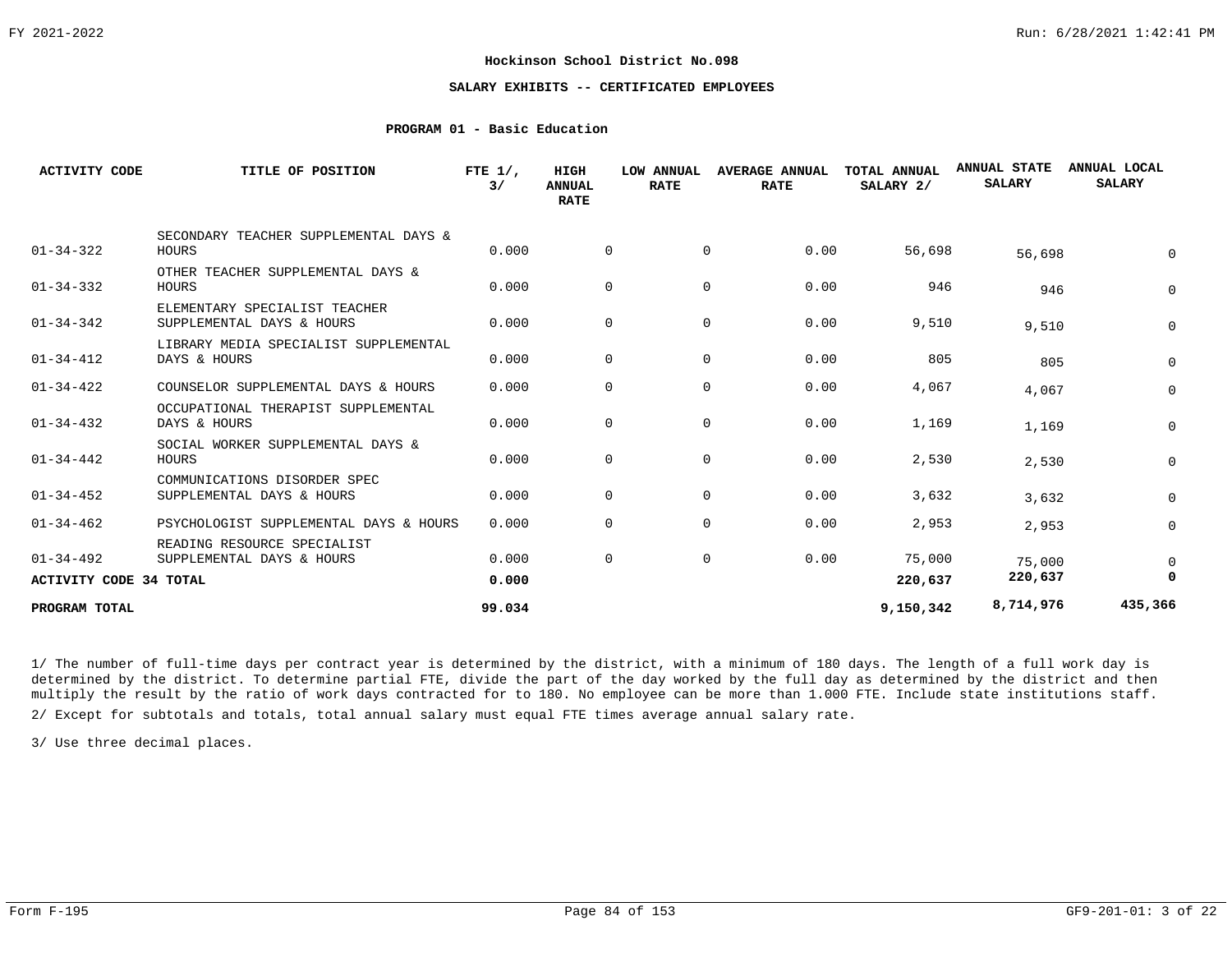### **SALARY EXHIBITS -- CERTIFICATED EMPLOYEES**

#### **PROGRAM 03 - Basic Education - Dropout Reengagement**

| <b>ACTIVITY CODE</b> | TITLE OF POSITION                                      | FTE $1/$ ,<br>3/ | <b>HIGH</b><br><b>ANNUAL</b><br><b>RATE</b> | <b>LOW ANNUAL</b><br><b>RATE</b> | <b>AVERAGE ANNUAL</b><br><b>RATE</b> | <b>TOTAL ANNUAL</b><br>SALARY 2/ | <b>ANNUAL STATE</b><br><b>SALARY</b> | ANNUAL LOCAL<br><b>SALARY</b> |
|----------------------|--------------------------------------------------------|------------------|---------------------------------------------|----------------------------------|--------------------------------------|----------------------------------|--------------------------------------|-------------------------------|
|                      | **** NO CERTIFICATED SALARY DATA FOR THIS PROGRAM **** |                  |                                             |                                  |                                      |                                  |                                      |                               |
|                      |                                                        |                  |                                             |                                  |                                      |                                  |                                      | $\cap$<br>0<br>0              |
|                      |                                                        |                  |                                             |                                  |                                      |                                  |                                      | 0<br>0                        |

1/ The number of full-time days per contract year is determined by the district, with a minimum of 180 days. The length of a full work day is determined by the district. To determine partial FTE, divide the part of the day worked by the full day as determined by the district and then multiply the result by the ratio of work days contracted for to 180. No employee can be more than 1.000 FTE. Include state institutions staff.

2/ Except for subtotals and totals, total annual salary must equal FTE times average annual salary rate.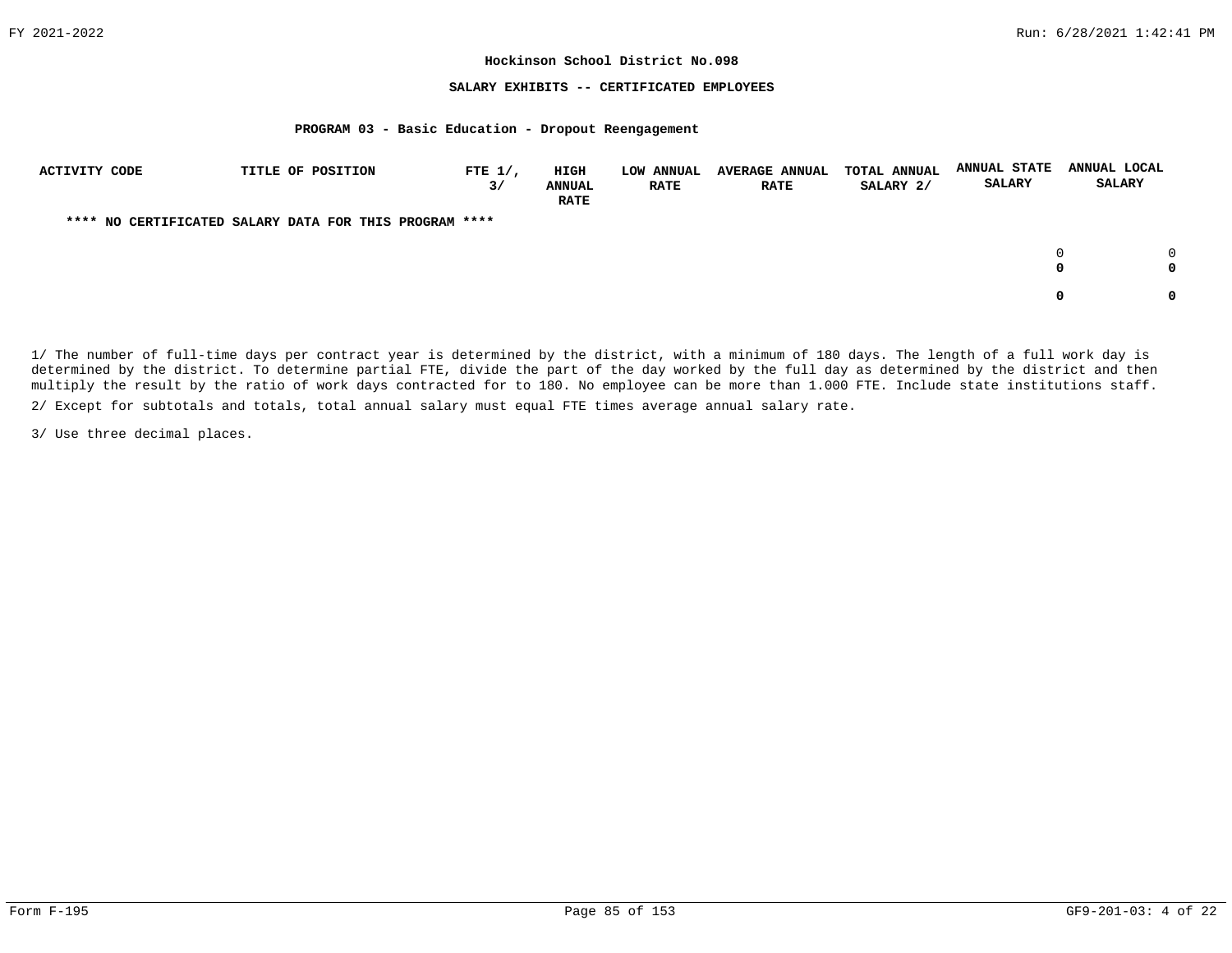## **SALARY EXHIBITS -- CERTIFICATED EMPLOYEES**

### **PROGRAM 12 - Federal Special Purpose - ESSER II**

| <b>ACTIVITY CODE</b>   | TITLE OF POSITION                    | FTE $1/$ ,<br>3/ | HIGH<br>ANNUAL<br><b>RATE</b> | LOW ANNUAL<br><b>RATE</b> | <b>AVERAGE ANNUAL</b><br><b>RATE</b> | TOTAL ANNUAL<br>SALARY 2/ | <b>ANNUAL STATE</b><br><b>SALARY</b> | ANNUAL LOCAL<br><b>SALARY</b> |
|------------------------|--------------------------------------|------------------|-------------------------------|---------------------------|--------------------------------------|---------------------------|--------------------------------------|-------------------------------|
| $12 - 21 - 400$        | OTHER SUPPORT PERSONNEL              | 0.500            | 94,697                        | 94,697                    | 94,698.00                            | 47,349                    | 47,349                               | $\Omega$                      |
|                        | OTHER SUPPORT PERSONNEL SUPPLEMENTAL |                  |                               |                           |                                      |                           |                                      |                               |
| $12 - 21 - 402$        | DAYS & HOURS                         | 0.000            | 0                             | 0                         | 0.00                                 | 2,052                     | 2,052                                | $\mathbf 0$                   |
| ACTIVITY CODE 21 TOTAL |                                      | 0.500            |                               |                           |                                      | 49,401                    | 49,401                               | 0                             |
| PROGRAM TOTAL          |                                      | 0.500            |                               |                           |                                      | 49,401                    | 49,401                               | 0                             |

1/ The number of full-time days per contract year is determined by the district, with a minimum of 180 days. The length of a full work day is determined by the district. To determine partial FTE, divide the part of the day worked by the full day as determined by the district and then multiply the result by the ratio of work days contracted for to 180. No employee can be more than 1.000 FTE. Include state institutions staff.

2/ Except for subtotals and totals, total annual salary must equal FTE times average annual salary rate.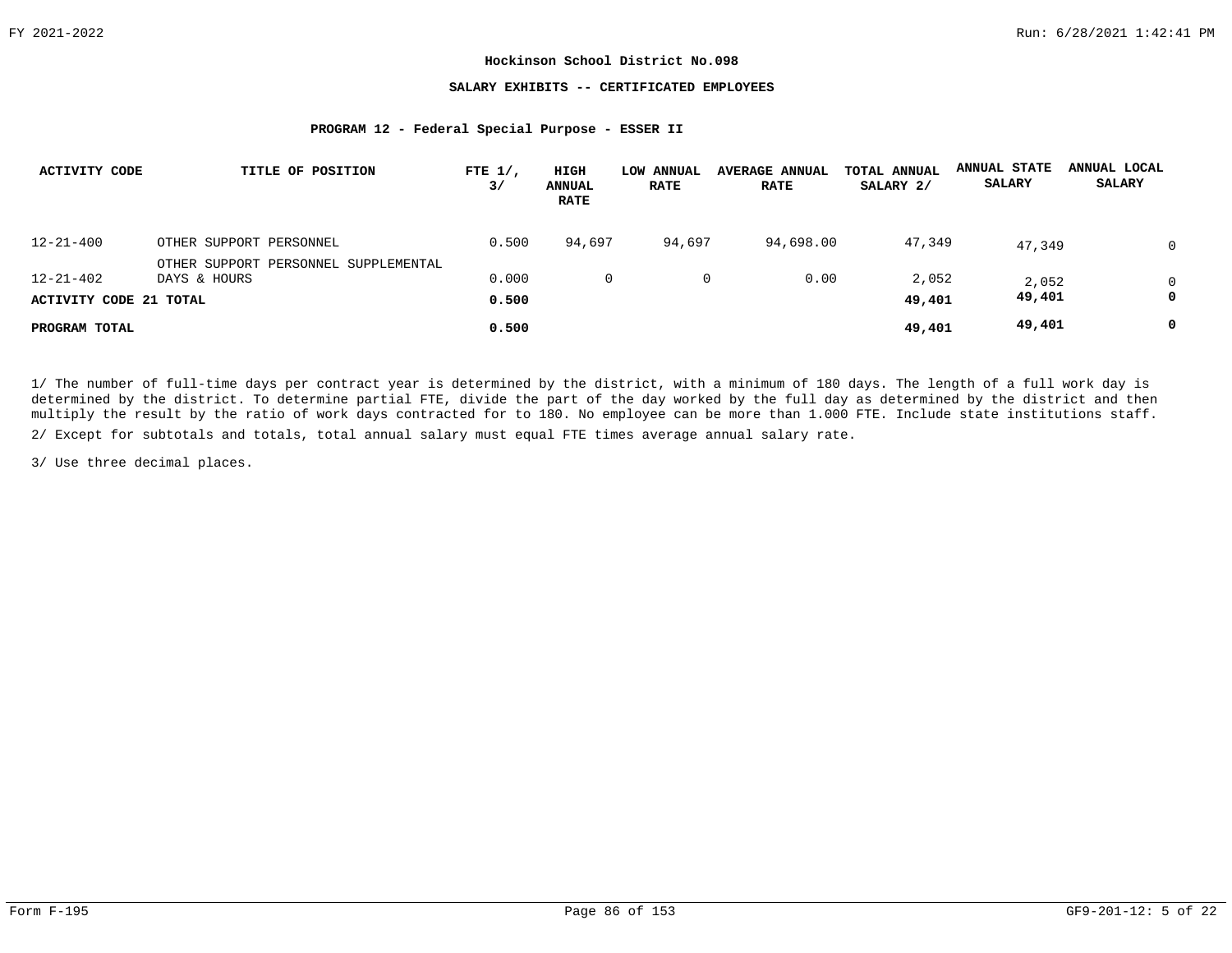# **SALARY EXHIBITS -- CERTIFICATED EMPLOYEES**

### **PROGRAM 13 - Federal Special Purpose - ESSER III**

| <b>ACTIVITY CODE</b>          | TITLE OF POSITION        | FTE $1/$ ,<br>3/ | HIGH<br><b>ANNUAL</b><br><b>RATE</b> | LOW ANNUAL<br><b>RATE</b> | <b>AVERAGE ANNUAL</b><br><b>RATE</b> | TOTAL ANNUAL<br>SALARY 2/ | ANNUAL STATE<br><b>SALARY</b> | ANNUAL LOCAL<br><b>SALARY</b> |
|-------------------------------|--------------------------|------------------|--------------------------------------|---------------------------|--------------------------------------|---------------------------|-------------------------------|-------------------------------|
| $13 - 23 - 240$               | SECONDARY VICE PRINCIPAL | 0.400            | 132,649                              | 132,649                   | 132,650.00                           | 53,060                    | 53,060                        | $\Omega$                      |
| ACTIVITY CODE 23 TOTAL        |                          | 0.400            |                                      |                           |                                      | 53,060                    | 53,060                        | 0                             |
| $13 - 24 - 440$               | SOCIAL WORKER            | 1,000            | 88,376                               | 88,376                    | 88,376.00                            | 88,376                    | 88,376                        | $\mathbf 0$                   |
| <b>ACTIVITY CODE 24 TOTAL</b> |                          | 1,000            |                                      |                           |                                      | 88,376                    | 88,376                        | 0                             |
| PROGRAM TOTAL                 |                          | 1.400            |                                      |                           |                                      | 141,436                   | 141,436                       | 0                             |

1/ The number of full-time days per contract year is determined by the district, with a minimum of 180 days. The length of a full work day is determined by the district. To determine partial FTE, divide the part of the day worked by the full day as determined by the district and then multiply the result by the ratio of work days contracted for to 180. No employee can be more than 1.000 FTE. Include state institutions staff.

2/ Except for subtotals and totals, total annual salary must equal FTE times average annual salary rate.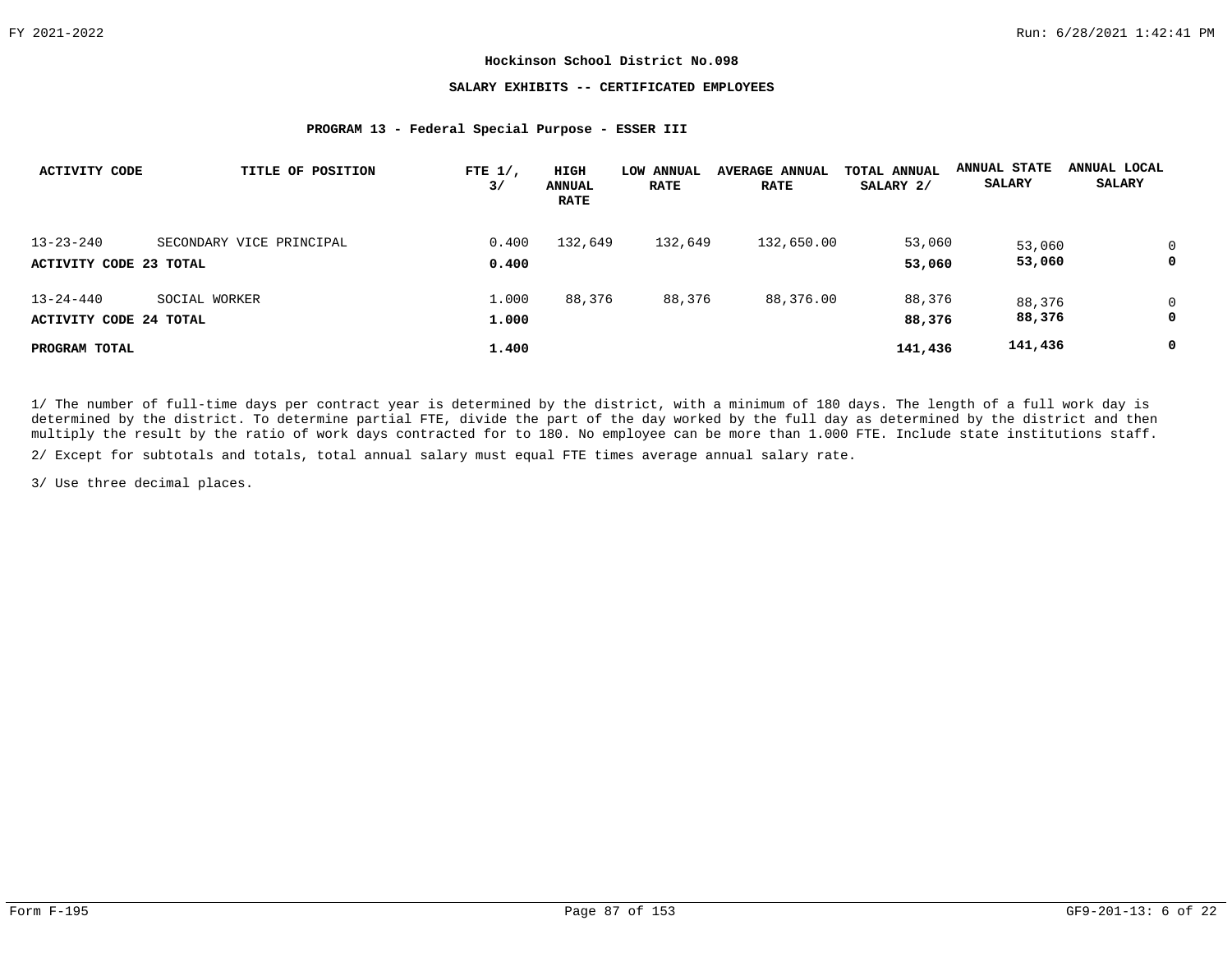# **SALARY EXHIBITS -- CERTIFICATED EMPLOYEES**

# **PROGRAM 21 - Special Education, Supplemental, State**

| <b>ACTIVITY CODE</b>          | TITLE OF POSITION                                         | FTE $1/$ ,<br>3/ | HIGH<br><b>ANNUAL</b><br><b>RATE</b> | LOW ANNUAL<br><b>RATE</b> | <b>AVERAGE ANNUAL</b><br><b>RATE</b> | TOTAL ANNUAL<br>SALARY 2/ | <b>ANNUAL STATE</b><br><b>SALARY</b> | ANNUAL LOCAL<br><b>SALARY</b> |
|-------------------------------|-----------------------------------------------------------|------------------|--------------------------------------|---------------------------|--------------------------------------|---------------------------|--------------------------------------|-------------------------------|
| $21 - 21 - 130$               | OTHER DISTRICT ADMINISTRATOR                              | 1.000            | 129,274                              | 129,274                   | 129,274.00                           | 129,274                   | 129,274                              | $\Omega$                      |
| <b>ACTIVITY CODE 21 TOTAL</b> |                                                           | 1.000            |                                      |                           |                                      | 129,274                   | 129,274                              |                               |
| $21 - 24 - 400$               | OTHER SUPPORT PERSONNEL                                   | 0.606            | 75,000                               | 60,000                    | 60,148.51                            | 36,450                    | 36,000                               | 450                           |
| $21 - 24 - 440$               | SOCIAL WORKER                                             | 0.600            | 63,462                               | 63,462                    | 63,461.67                            | 38,077                    | 38,077                               | $\mathbf 0$                   |
|                               | SOCIAL WORKER SUPPLEMENTAL DAYS &                         |                  |                                      |                           |                                      |                           |                                      |                               |
| $21 - 24 - 442$               | HOURS                                                     | 0.000            | $\Omega$                             | $\mathbf 0$               | 0.00                                 | 3,201                     | $\mathbf 0$                          | 3,201<br>3,651                |
| <b>ACTIVITY CODE 24 TOTAL</b> |                                                           | 1.206            |                                      |                           |                                      | 77,728                    | 74,077                               |                               |
| $21 - 26 - 005$               | OTHER SALARY ITEMS                                        | 0.000            | $\mathbf 0$                          | 0                         | 0.00                                 | 1,300                     | $\Omega$                             | 1,300                         |
| $21 - 26 - 430$               | OCCUPATIONAL THERAPIST                                    | 0.800            | 70,179                               | 70,179                    | 70,178.75                            | 56,143                    | 56,143                               | $\mathbf 0$                   |
| $21 - 26 - 432$               | OCCUPATIONAL THERAPIST SUPPLEMENTAL<br>DAYS & HOURS       | 0.000            | $\mathsf{O}$                         | 0                         | 0.00                                 | 2,745                     | $\mathbf 0$                          | 2,745                         |
| $21 - 26 - 450$               | COMMUNICATIONS DISORDER SPECIALIST                        | 2.400            | 79,453                               | 68,097                    | 73,219.58                            | 175,727                   | 68,097                               | 107,630                       |
| $21 - 26 - 452$               | COMMUNICATIONS DISORDER SPEC<br>SUPPLEMENTAL DAYS & HOURS | 0.000            | $\mathbf 0$                          | $\mathbf 0$               | 0.00                                 | 8,592                     | $\mathbf 0$                          | 8,592                         |
| $21 - 26 - 460$               | PSYCHOLOGIST                                              | 2.300            | 96,591                               | 66,667                    | 85,767.83                            | 197,266                   | 80,675                               | 116,591                       |
| $21 - 26 - 462$               | PSYCHOLOGIST SUPPLEMENTAL DAYS & HOURS                    | 0.000            | $\Omega$                             | $\mathbf{0}$              | 0.00                                 | 8,667                     | 0                                    | 8,667                         |
| <b>ACTIVITY CODE 26 TOTAL</b> |                                                           | 5.500            |                                      |                           |                                      | 450,440                   | 204,915                              | 245,525                       |
| $21 - 27 - 005$               | OTHER SALARY ITEMS                                        | 0.000            | $\mathbf 0$                          | 0                         | 0.00                                 | 22,846                    | 4,846                                | 18,000                        |
| $21 - 27 - 310$               | ELEMENTARY HOMEROOM TEACHER                               | 3.133            | 94,697                               | 86,837                    | 90,454.52                            | 283,394                   | 271,091                              | 12,303                        |
|                               | ELEMENTARY HOMEROOM TEACHER                               |                  |                                      |                           |                                      |                           |                                      |                               |
| $21 - 27 - 312$               | SUPPLEMENTAL DAYS & HOURS                                 | 0.000            | $\overline{0}$                       | 0                         | 0.00                                 | 15,099                    | $\mathbf 0$                          | 15,099                        |
| $21 - 27 - 320$               | SECONDARY TEACHER                                         | 4.067            | 92,298                               | 52,593                    | 58, 344. 23                          | 237,286                   | 212,670                              | 24,616                        |
| $21 - 27 - 322$               | SECONDARY TEACHER SUPPLEMENTAL DAYS &<br>HOURS            | 0.000            | $\mathbf 0$                          | 0                         | 0.00                                 | 13,065                    | $\Omega$                             | 13,065                        |
| $21 - 27 - 330$               | OTHER TEACHER                                             | 1.000            | 56,794                               | 56,794                    | 56,794.00                            | 56,794                    | 56,794                               | $\overline{0}$                |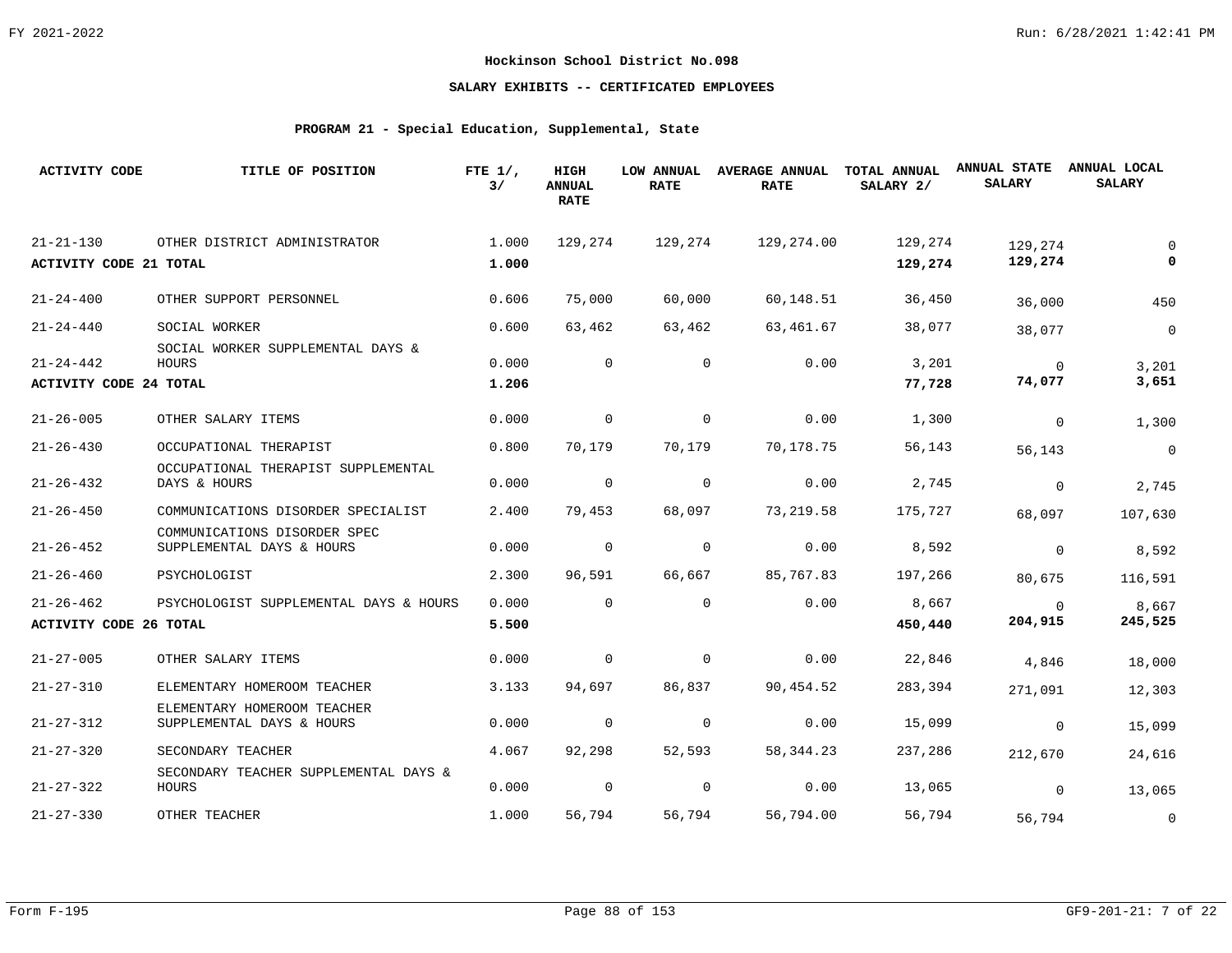## **SALARY EXHIBITS -- CERTIFICATED EMPLOYEES**

#### **PROGRAM 21 - Special Education, Supplemental, State**

| ACTIVITY CODE          | TITLE OF POSITION                 | FTE $1/$ ,<br>3/ | HIGH<br><b>ANNUAL</b><br><b>RATE</b> | LOW ANNUAL<br><b>RATE</b> | <b>AVERAGE ANNUAL</b><br><b>RATE</b> | TOTAL ANNUAL<br>SALARY 2/ | <b>ANNUAL STATE</b><br>SALARY | ANNUAL LOCAL<br><b>SALARY</b> |
|------------------------|-----------------------------------|------------------|--------------------------------------|---------------------------|--------------------------------------|---------------------------|-------------------------------|-------------------------------|
|                        | OTHER TEACHER SUPPLEMENTAL DAYS & |                  |                                      |                           |                                      |                           |                               |                               |
| $21 - 27 - 332$        | HOURS                             | 0.000            | 0                                    |                           | 0.00                                 | 2,777                     |                               | 2,777                         |
| ACTIVITY CODE 27 TOTAL |                                   | 8,200            |                                      |                           |                                      | 631,261                   | 545,401                       | 85,860                        |
| PROGRAM TOTAL          |                                   | 15.906           |                                      |                           |                                      | 1,288,703                 | 953,667                       | 335,036                       |

1/ The number of full-time days per contract year is determined by the district, with a minimum of 180 days. The length of a full work day is determined by the district. To determine partial FTE, divide the part of the day worked by the full day as determined by the district and then multiply the result by the ratio of work days contracted for to 180. No employee can be more than 1.000 FTE. Include state institutions staff.

2/ Except for subtotals and totals, total annual salary must equal FTE times average annual salary rate.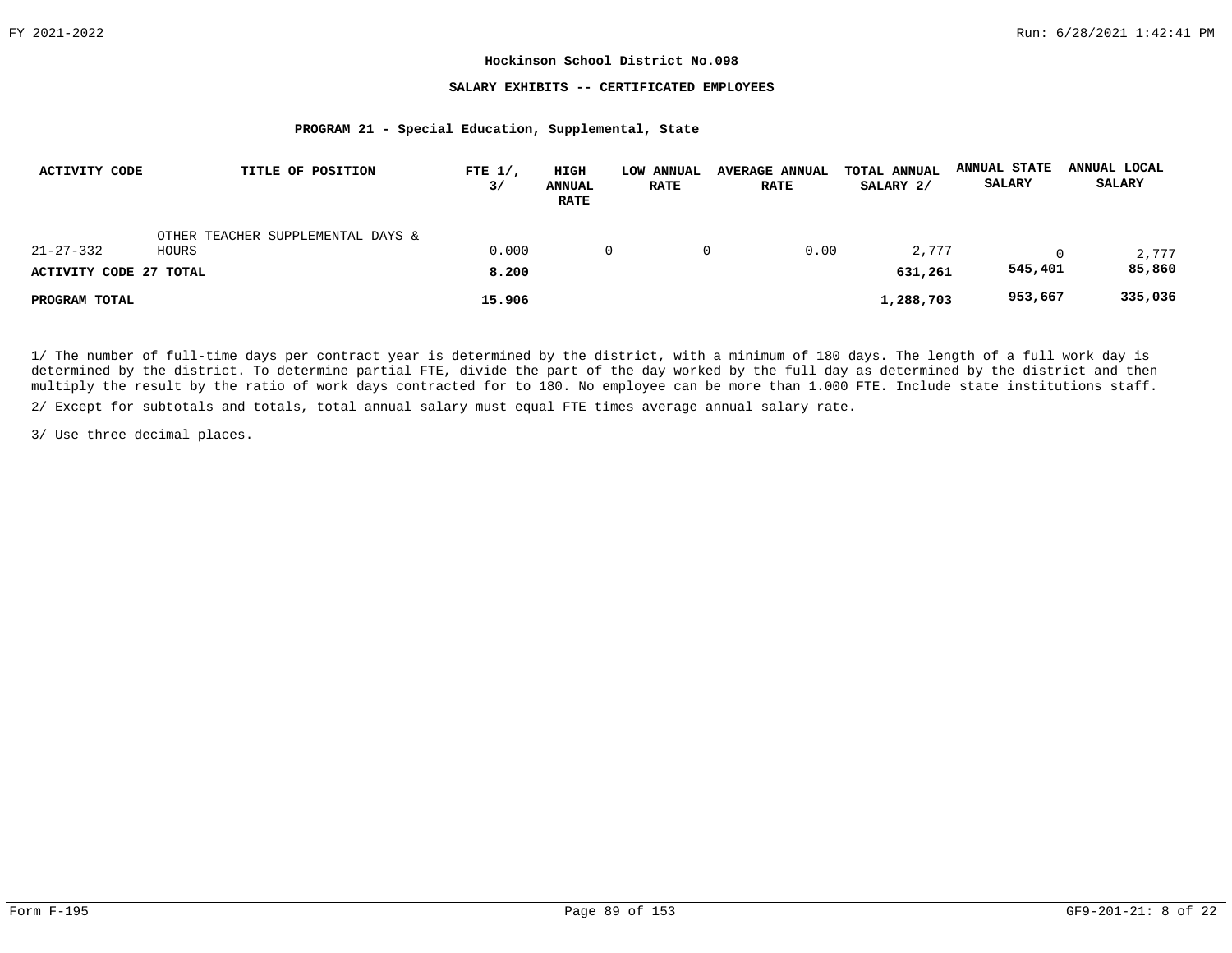## **SALARY EXHIBITS -- CERTIFICATED EMPLOYEES**

#### **PROGRAM 24 - Special Education, Supplemental, Federal**

| ACTIVITY CODE          | TITLE OF POSITION           | FTE $1/$ ,<br>3/ | HIGH<br><b>ANNUAL</b><br><b>RATE</b> | LOW ANNUAL<br><b>RATE</b> | <b>AVERAGE ANNUAL</b><br><b>RATE</b> | TOTAL ANNUAL<br>SALARY 2/ | <b>ANNUAL STATE</b><br><b>SALARY</b> | ANNUAL LOCAL<br>SALARY |
|------------------------|-----------------------------|------------------|--------------------------------------|---------------------------|--------------------------------------|---------------------------|--------------------------------------|------------------------|
| $24 - 27 - 310$        | ELEMENTARY HOMEROOM TEACHER | 0.200            | 92,298                               | 92,298                    | 92,300.00                            | 18,460                    | 18,460                               | $\Omega$               |
| $24 - 27 - 320$        | SECONDARY TEACHER           | 0.400            | 92,298                               | 92,298                    | 92,297.50                            | 36,919                    | 36,919                               | $\Omega$<br>0          |
| ACTIVITY CODE 27 TOTAL |                             | 0.600            |                                      |                           |                                      | 55,379                    | 55,379                               |                        |
| PROGRAM TOTAL          |                             | 0.600            |                                      |                           |                                      | 55,379                    | 55,379                               | 0                      |

1/ The number of full-time days per contract year is determined by the district, with a minimum of 180 days. The length of a full work day is determined by the district. To determine partial FTE, divide the part of the day worked by the full day as determined by the district and then multiply the result by the ratio of work days contracted for to 180. No employee can be more than 1.000 FTE. Include state institutions staff.

2/ Except for subtotals and totals, total annual salary must equal FTE times average annual salary rate.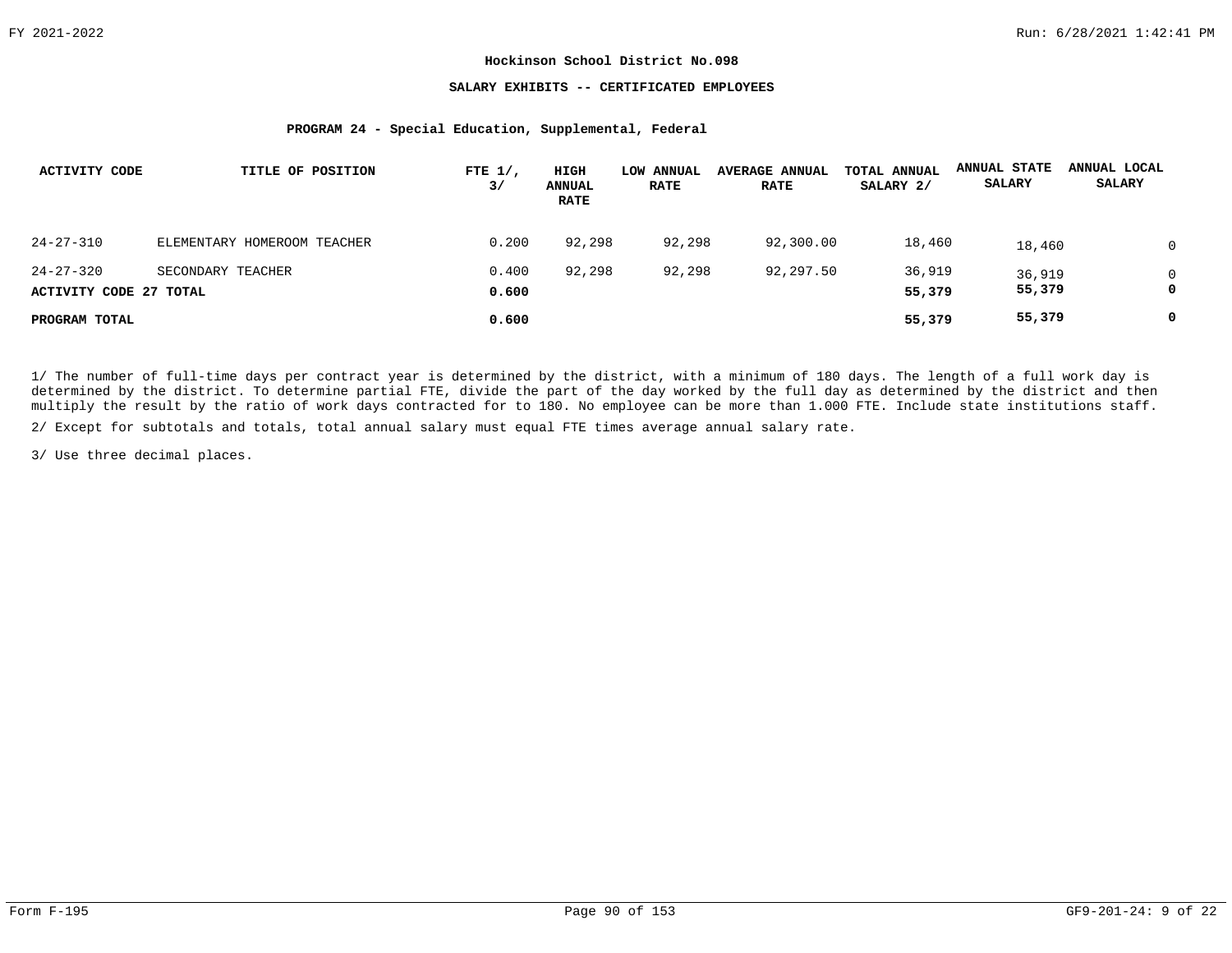# **SALARY EXHIBITS -- CERTIFICATED EMPLOYEES**

# **PROGRAM 31 - Vocational, Basic, State**

| <b>ACTIVITY CODE</b>          | TITLE OF POSITION                     | FTE $1/$ ,<br>3/ | HIGH<br><b>ANNUAL</b><br><b>RATE</b> | LOW ANNUAL<br><b>RATE</b> | <b>AVERAGE ANNUAL</b><br><b>RATE</b> | TOTAL ANNUAL<br>SALARY 2/ | <b>ANNUAL STATE</b><br><b>SALARY</b> | ANNUAL LOCAL<br><b>SALARY</b> |
|-------------------------------|---------------------------------------|------------------|--------------------------------------|---------------------------|--------------------------------------|---------------------------|--------------------------------------|-------------------------------|
|                               | OTHER DISTRICT ADMINISTRATOR          |                  |                                      |                           |                                      |                           |                                      |                               |
| $31 - 21 - 131$               | SUPPLEMENTAL NOT TIME                 | 0.000            | 0                                    | 0                         | 0.00                                 | 4,064                     | 4,064                                | 0                             |
| ACTIVITY CODE 21 TOTAL        |                                       | 0.000            |                                      |                           |                                      | 4,064                     | 4,064                                | 0                             |
| $31 - 27 - 320$               | SECONDARY TEACHER                     | 2.900            | 80,675                               | 56,794                    | 63,582.41                            | 184,389                   | 184,389                              | 0                             |
|                               | SECONDARY TEACHER SUPPLEMENTAL DAYS & |                  |                                      |                           |                                      |                           |                                      |                               |
| $31 - 27 - 322$               | HOURS                                 | 0.000            | $\mathbf 0$                          | 0                         | 0.00                                 | 1,706                     | 1,706                                | 0                             |
| <b>ACTIVITY CODE 27 TOTAL</b> |                                       | 2,900            |                                      |                           |                                      | 186,095                   | 186,095                              | 0                             |
|                               | SECONDARY TEACHER SUPPLEMENTAL DAYS & |                  |                                      |                           |                                      |                           |                                      |                               |
| $31 - 34 - 322$               | HOURS                                 | 0.000            | $\mathbf 0$                          | 0                         | 0.00                                 | 3,693                     | 3,693                                | 0                             |
| <b>ACTIVITY CODE 34 TOTAL</b> |                                       | 0.000            |                                      |                           |                                      | 3,693                     | 3,693                                | 0                             |
| PROGRAM TOTAL                 |                                       | 2.900            |                                      |                           |                                      | 193,852                   | 193,852                              | 0                             |

1/ The number of full-time days per contract year is determined by the district, with a minimum of 180 days. The length of a full work day is determined by the district. To determine partial FTE, divide the part of the day worked by the full day as determined by the district and then multiply the result by the ratio of work days contracted for to 180. No employee can be more than 1.000 FTE. Include state institutions staff.

2/ Except for subtotals and totals, total annual salary must equal FTE times average annual salary rate.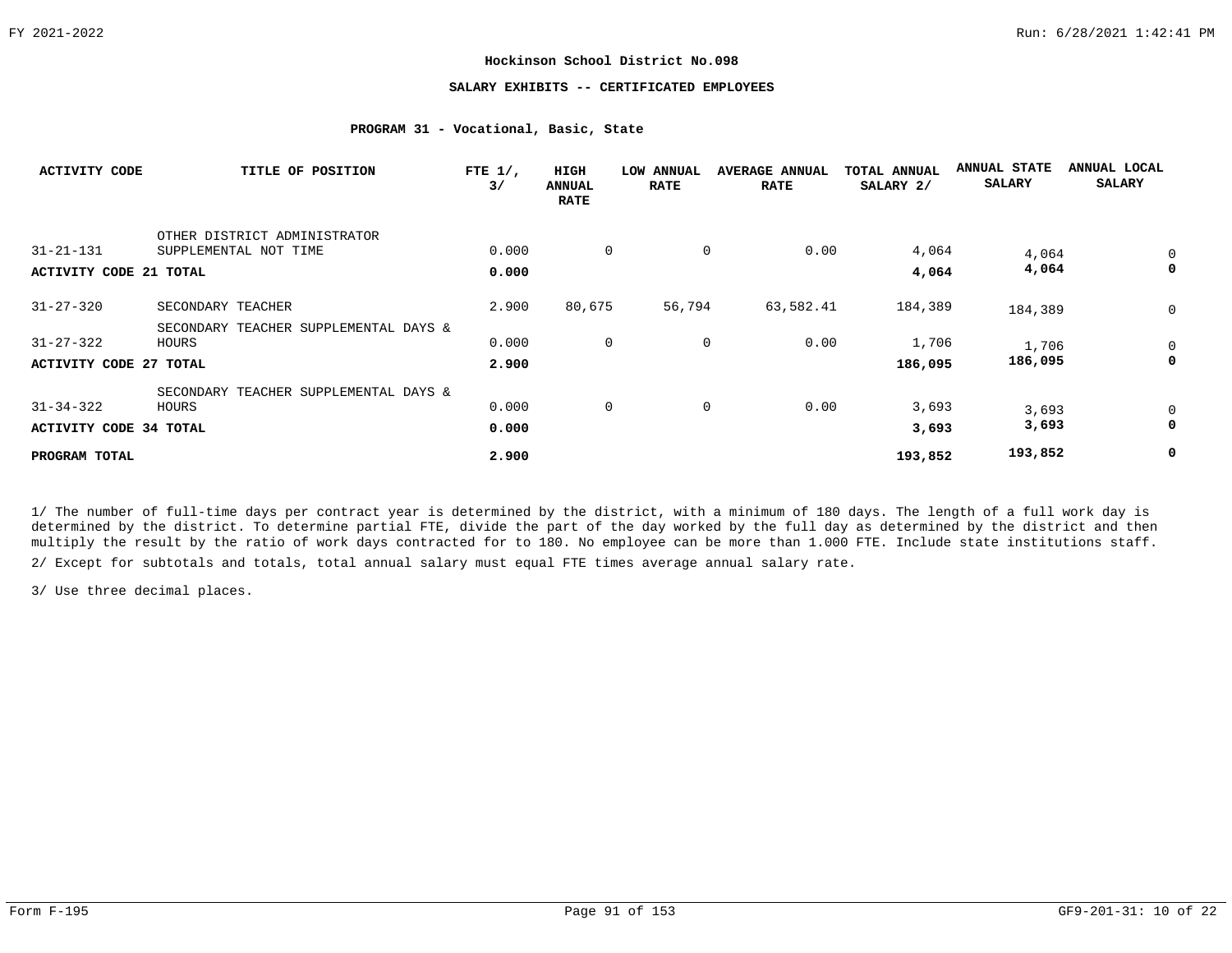## **SALARY EXHIBITS -- CERTIFICATED EMPLOYEES**

#### **PROGRAM 34 - Middle School Career and Technical Education, State**

| <b>ACTIVITY CODE</b>   | TITLE OF POSITION                              | FTE $1/$ ,<br>3/ | HIGH<br>ANNUAL<br><b>RATE</b> | LOW ANNUAL<br><b>RATE</b> | <b>AVERAGE ANNUAL</b><br><b>RATE</b> | TOTAL ANNUAL<br>SALARY 2/ | <b>ANNUAL STATE</b><br><b>SALARY</b> | ANNUAL LOCAL<br><b>SALARY</b> |
|------------------------|------------------------------------------------|------------------|-------------------------------|---------------------------|--------------------------------------|---------------------------|--------------------------------------|-------------------------------|
| $34 - 27 - 320$        | SECONDARY TEACHER                              | 0.400            | 96,591                        | 96,591                    | 96,590.00                            | 38,636                    | 38,636                               | $\mathbf{0}$                  |
| $34 - 27 - 322$        | SECONDARY TEACHER SUPPLEMENTAL DAYS &<br>HOURS | 0.000            | 0                             | 0                         | 0.00                                 | 386                       |                                      | 386                           |
| ACTIVITY CODE 27 TOTAL |                                                | 0.400            |                               |                           |                                      | 39,022                    | 38,636                               | 386                           |
| $34 - 34 - 322$        | SECONDARY TEACHER SUPPLEMENTAL DAYS &<br>HOURS | 0.000            | 0                             | 0                         | 0.00                                 | 644                       | 644                                  | $\mathbf 0$                   |
| ACTIVITY CODE 34 TOTAL |                                                | 0.000            |                               |                           |                                      | 644                       | 644                                  | $\mathbf 0$                   |
| PROGRAM TOTAL          |                                                | 0.400            |                               |                           |                                      | 39,666                    | 39,280                               | 386                           |

1/ The number of full-time days per contract year is determined by the district, with a minimum of 180 days. The length of a full work day is determined by the district. To determine partial FTE, divide the part of the day worked by the full day as determined by the district and then multiply the result by the ratio of work days contracted for to 180. No employee can be more than 1.000 FTE. Include state institutions staff.

2/ Except for subtotals and totals, total annual salary must equal FTE times average annual salary rate.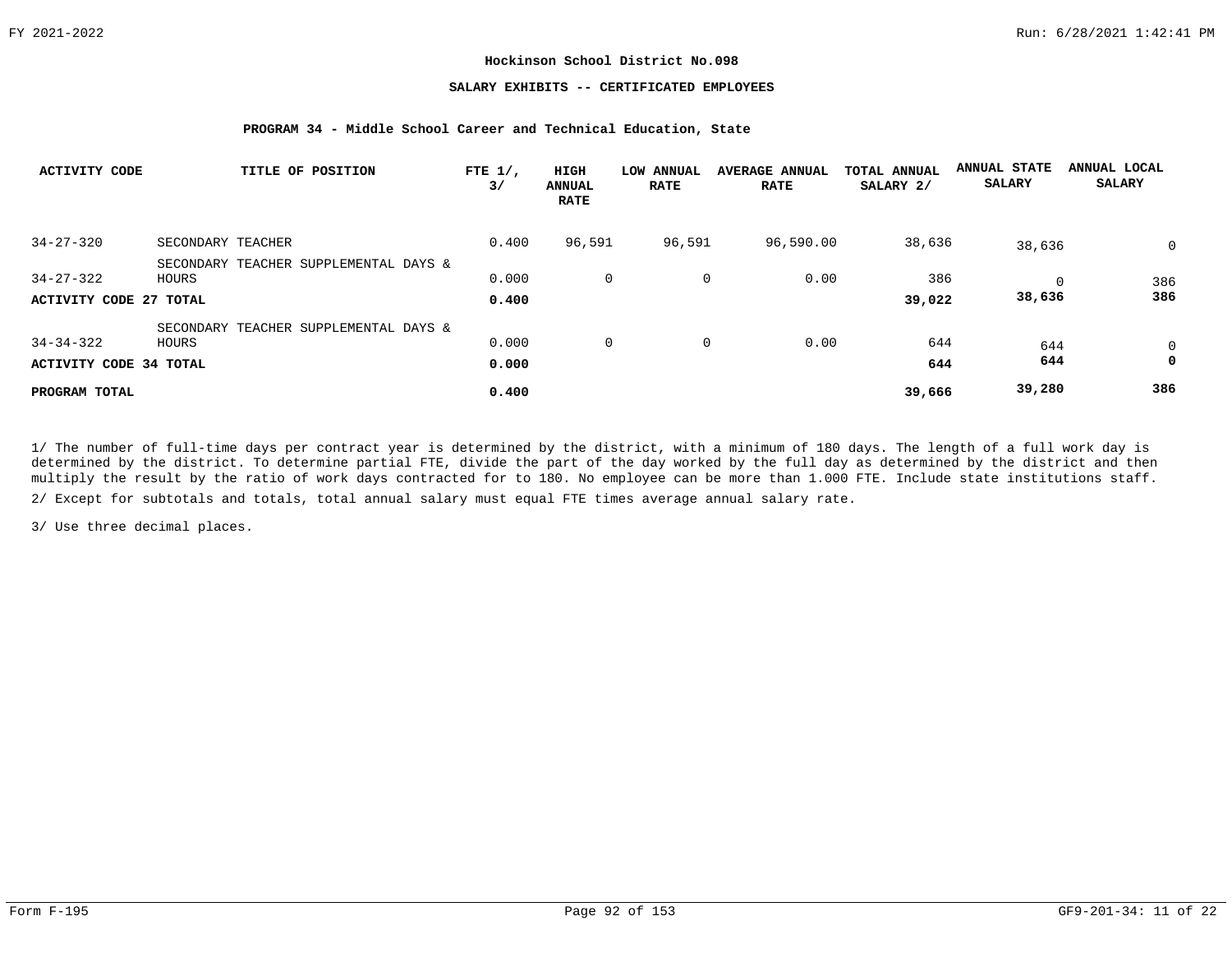## **SALARY EXHIBITS -- CERTIFICATED EMPLOYEES**

#### **PROGRAM 51 - Disadvantaged (formerly Remediation) ESEA Disadvantaged, Federal**

| <b>ACTIVITY CODE</b>   | TITLE OF POSITION           | FTE $1/$ ,<br>3/ | HIGH<br><b>ANNUAL</b><br><b>RATE</b> | LOW ANNUAL<br><b>RATE</b> | <b>AVERAGE ANNUAL</b><br><b>RATE</b> | TOTAL ANNUAL<br>SALARY 2/ | <b>ANNUAL STATE</b><br><b>SALARY</b> | ANNUAL LOCAL<br><b>SALARY</b> |
|------------------------|-----------------------------|------------------|--------------------------------------|---------------------------|--------------------------------------|---------------------------|--------------------------------------|-------------------------------|
| $51 - 27 - 310$        | ELEMENTARY HOMEROOM TEACHER | 0.900            | 96,591                               | 96,591                    | 96,591.11                            | 86,932                    | 86,932                               | $\mathbf 0$                   |
|                        | ELEMENTARY HOMEROOM TEACHER |                  |                                      |                           |                                      |                           |                                      |                               |
| $51 - 27 - 312$        | SUPPLEMENTAL DAYS & HOURS   | 0.000            | $\mathbf{0}$                         | $\mathbf 0$               | 0.00                                 | 869                       | 869                                  | $\mathbf 0$                   |
| ACTIVITY CODE 27 TOTAL |                             | 0.900            |                                      |                           |                                      | 87,801                    | 87,801                               | 0                             |
|                        | ELEMENTARY HOMEROOM TEACHER |                  |                                      |                           |                                      |                           |                                      |                               |
| $51 - 31 - 312$        | SUPPLEMENTAL DAYS & HOURS   | 0.000            | $\mathbf{0}$                         | 0                         | 0.00                                 | 1,448                     | 1,448                                | $\mathbf 0$                   |
| ACTIVITY CODE 31 TOTAL |                             | 0.000            |                                      |                           |                                      | 1,448                     | 1,448                                | 0                             |
| PROGRAM TOTAL          |                             | 0.900            |                                      |                           |                                      | 89,249                    | 89,249                               | 0                             |

1/ The number of full-time days per contract year is determined by the district, with a minimum of 180 days. The length of a full work day is determined by the district. To determine partial FTE, divide the part of the day worked by the full day as determined by the district and then multiply the result by the ratio of work days contracted for to 180. No employee can be more than 1.000 FTE. Include state institutions staff.

2/ Except for subtotals and totals, total annual salary must equal FTE times average annual salary rate.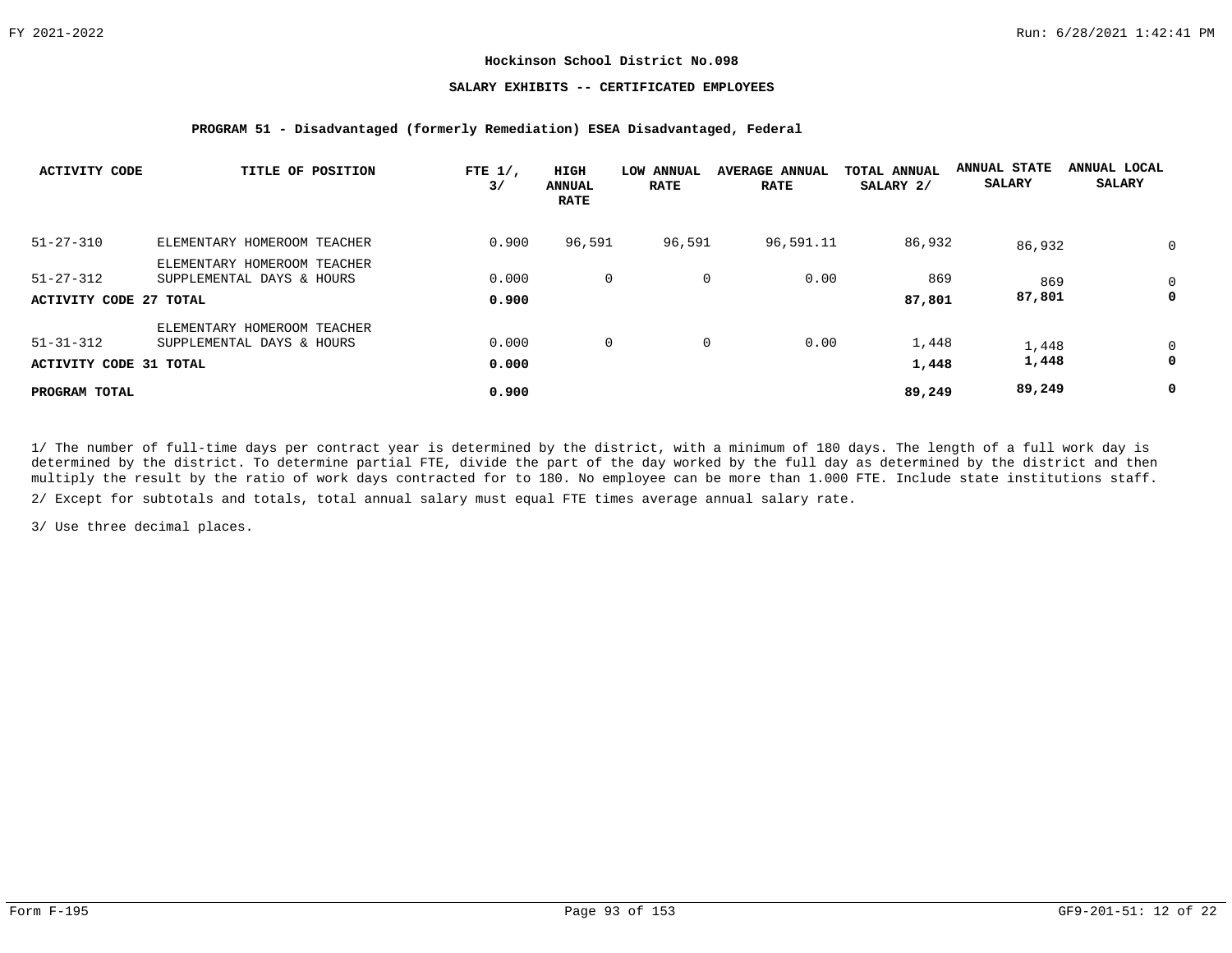## **SALARY EXHIBITS -- CERTIFICATED EMPLOYEES**

#### **PROGRAM 52 - Other Title Grants under ESEA-Federal**

| ACTIVITY CODE          | TITLE OF POSITION | FTE $1/$ ,<br>3/ | HIGH<br><b>ANNUAL</b><br><b>RATE</b> | LOW ANNUAL<br><b>RATE</b> | <b>AVERAGE ANNUAL</b><br><b>RATE</b> | TOTAL ANNUAL<br>SALARY 2/ | <b>ANNUAL STATE</b><br>SALARY | ANNUAL LOCAL<br><b>SALARY</b> |  |
|------------------------|-------------------|------------------|--------------------------------------|---------------------------|--------------------------------------|---------------------------|-------------------------------|-------------------------------|--|
| $52 - 31 - 002$        | SUBSTITUTE PAY    | 0.000            |                                      |                           | 0.00                                 | 25,615                    | 25,615                        | 0                             |  |
| ACTIVITY CODE 31 TOTAL |                   | 0.000            |                                      |                           |                                      | 25,615                    | 25,615                        | 0                             |  |
| PROGRAM TOTAL          |                   | 0.000            |                                      |                           |                                      | 25,615                    | 25,615                        | 0                             |  |

1/ The number of full-time days per contract year is determined by the district, with a minimum of 180 days. The length of a full work day is determined by the district. To determine partial FTE, divide the part of the day worked by the full day as determined by the district and then multiply the result by the ratio of work days contracted for to 180. No employee can be more than 1.000 FTE. Include state institutions staff.

2/ Except for subtotals and totals, total annual salary must equal FTE times average annual salary rate.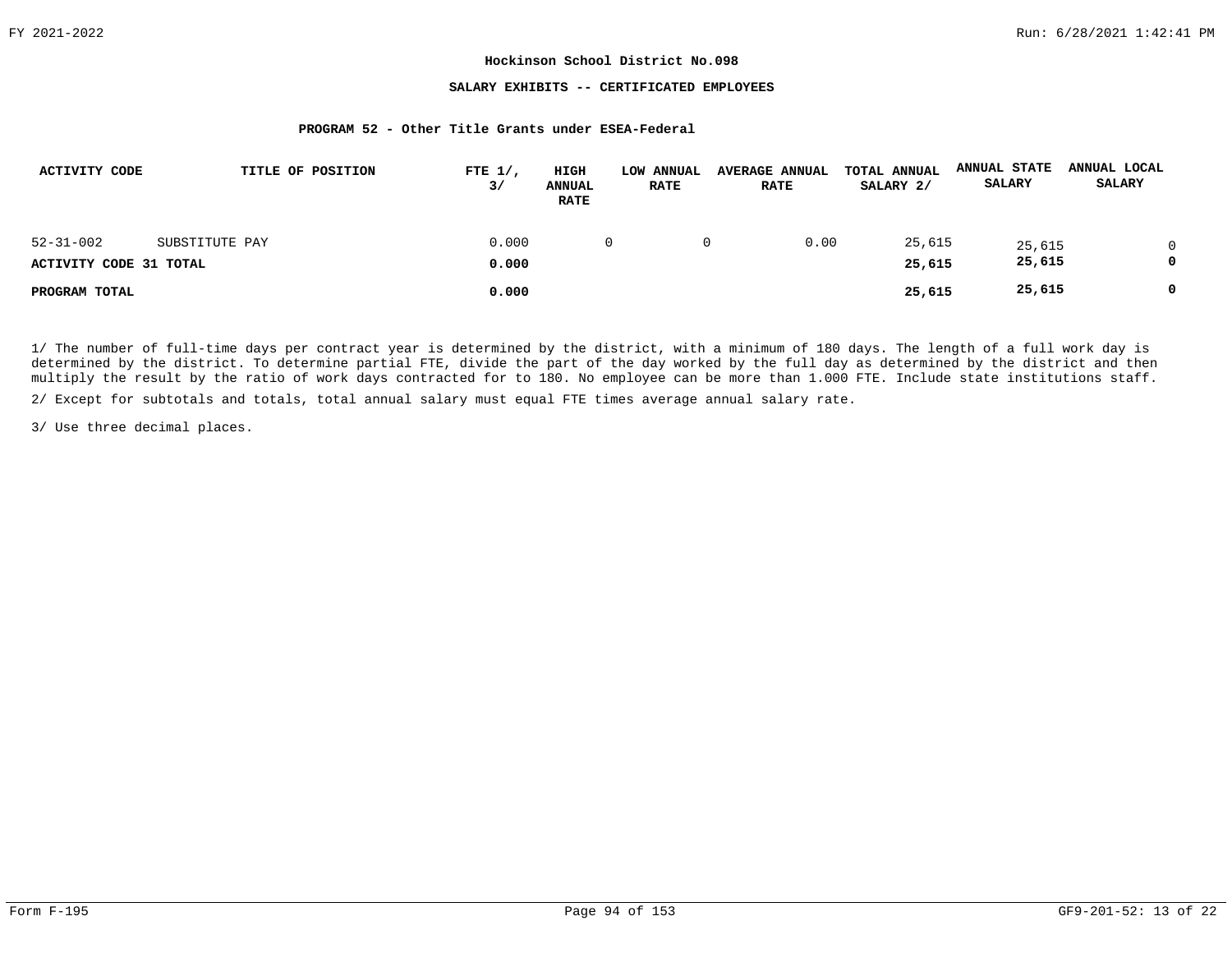## **SALARY EXHIBITS -- CERTIFICATED EMPLOYEES**

#### **PROGRAM 55 - Learning Assistance Program (LAP), State**

| ACTIVITY CODE          | TITLE OF POSITION           | FTE $1/$ ,<br>3/ | <b>HIGH</b><br><b>ANNUAL</b><br><b>RATE</b> | LOW ANNUAL<br><b>RATE</b> | <b>AVERAGE ANNUAL</b><br><b>RATE</b> | TOTAL ANNUAL<br>SALARY 2/ | <b>ANNUAL STATE</b><br><b>SALARY</b> | ANNUAL LOCAL<br><b>SALARY</b> |
|------------------------|-----------------------------|------------------|---------------------------------------------|---------------------------|--------------------------------------|---------------------------|--------------------------------------|-------------------------------|
| $55 - 27 - 310$        | ELEMENTARY HOMEROOM TEACHER | 0.570            | 96,591                                      | 96,591                    | 96,591.23                            | 55,057                    | 55,057                               | $\mathbf 0$                   |
|                        | ELEMENTARY HOMEROOM TEACHER |                  |                                             |                           |                                      |                           |                                      |                               |
| $55 - 27 - 312$        | SUPPLEMENTAL DAYS & HOURS   | 0.000            | $\mathbf{0}$                                | 0                         | 0.00                                 | 966                       | 966                                  | $\mathbf 0$                   |
| ACTIVITY CODE 27 TOTAL |                             | 0.570            |                                             |                           |                                      | 56,023                    | 56,023                               | 0                             |
|                        | ELEMENTARY HOMEROOM TEACHER |                  |                                             |                           |                                      |                           |                                      |                               |
| $55 - 34 - 312$        | SUPPLEMENTAL DAYS & HOURS   | 0.000            | $\mathbf{0}$                                | 0                         | 0.00                                 | 917                       | 917                                  | $\mathbf 0$                   |
| ACTIVITY CODE 34 TOTAL |                             | 0.000            |                                             |                           |                                      | 917                       | 917                                  | 0                             |
| PROGRAM TOTAL          |                             | 0.570            |                                             |                           |                                      | 56,940                    | 56,940                               | 0                             |

1/ The number of full-time days per contract year is determined by the district, with a minimum of 180 days. The length of a full work day is determined by the district. To determine partial FTE, divide the part of the day worked by the full day as determined by the district and then multiply the result by the ratio of work days contracted for to 180. No employee can be more than 1.000 FTE. Include state institutions staff.

2/ Except for subtotals and totals, total annual salary must equal FTE times average annual salary rate.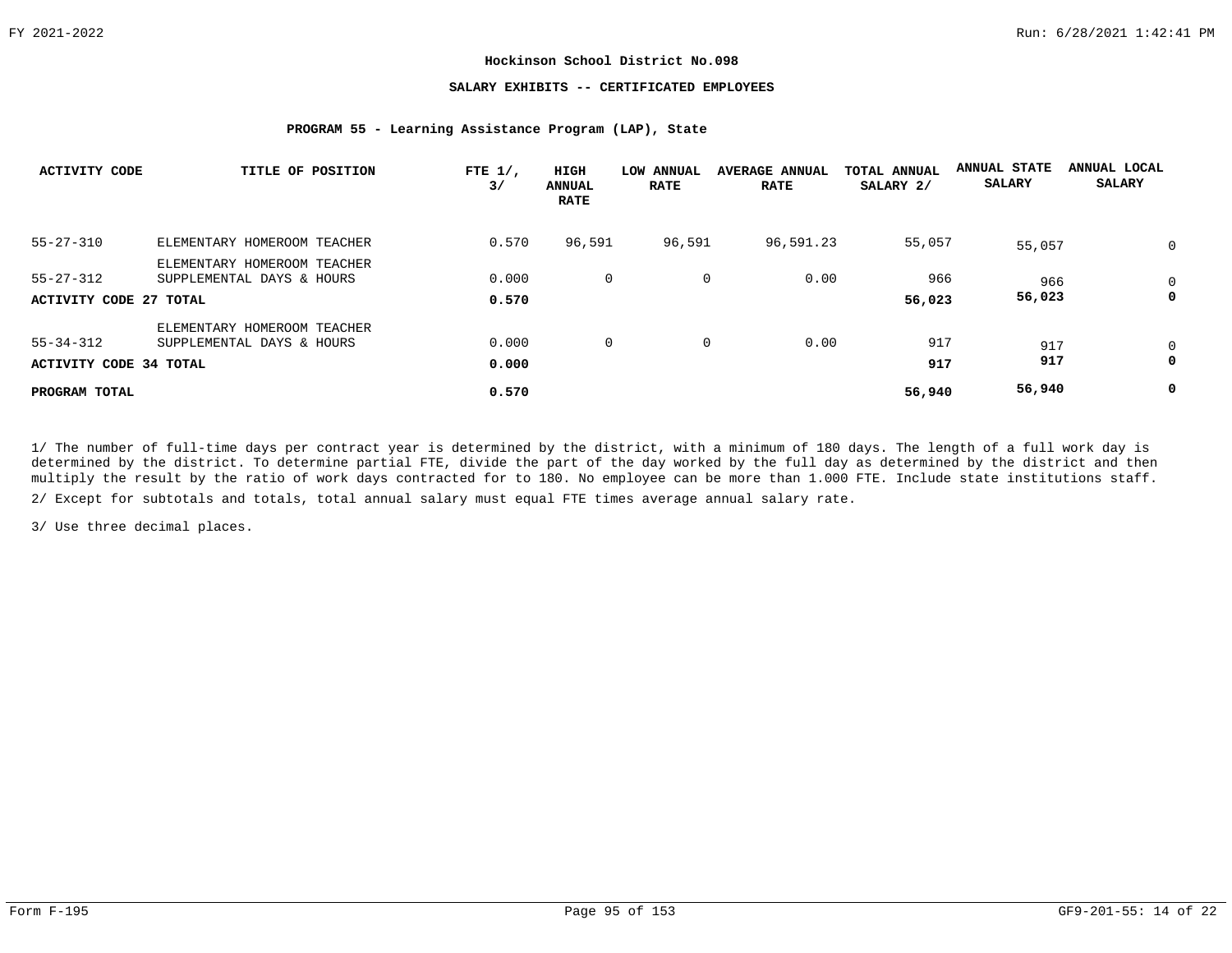## **SALARY EXHIBITS -- CERTIFICATED EMPLOYEES**

#### **PROGRAM 58 - Special and Pilot Programs, State**

| <b>ACTIVITY CODE</b>                      | TITLE OF POSITION                                    | FTE $1/$ ,<br>3/ | HIGH<br><b>ANNUAL</b><br><b>RATE</b> | LOW ANNUAL<br><b>RATE</b> | <b>AVERAGE ANNUAL</b><br><b>RATE</b> | TOTAL ANNUAL<br>SALARY 2/ | <b>ANNUAL STATE</b><br><b>SALARY</b> | ANNUAL LOCAL<br><b>SALARY</b> |
|-------------------------------------------|------------------------------------------------------|------------------|--------------------------------------|---------------------------|--------------------------------------|---------------------------|--------------------------------------|-------------------------------|
| $58 - 27 - 311$                           | ELEMENTARY HOMEROOM TEACHER<br>SUPPLEMENTAL NOT TIME | 0.000            | $\mathbf{0}$                         |                           | $\mathbf 0$<br>0.00                  | 27,965                    | 27,965                               | 0                             |
| $58 - 27 - 321$                           | SECONDARY TEACHER SUPPLEMENTAL NOT<br>TIME           | 0.000            | $\Omega$                             |                           | 0<br>0.00                            | 55,930                    | 55,930                               | 0                             |
| $58 - 27 - 401$<br>ACTIVITY CODE 27 TOTAL | OTHER SUPPORT PERSONNEL SUPPLEMENTAL<br>NOT TIME     | 0.000<br>0.000   | $\mathbf{0}$                         | 0                         | 0.00                                 | 5,593<br>89,488           | 5,593<br>89,488                      | 0<br>0                        |
| PROGRAM TOTAL                             |                                                      | 0.000            |                                      |                           |                                      | 89,488                    | 89,488                               | 0                             |

1/ The number of full-time days per contract year is determined by the district, with a minimum of 180 days. The length of a full work day is determined by the district. To determine partial FTE, divide the part of the day worked by the full day as determined by the district and then multiply the result by the ratio of work days contracted for to 180. No employee can be more than 1.000 FTE. Include state institutions staff.

2/ Except for subtotals and totals, total annual salary must equal FTE times average annual salary rate.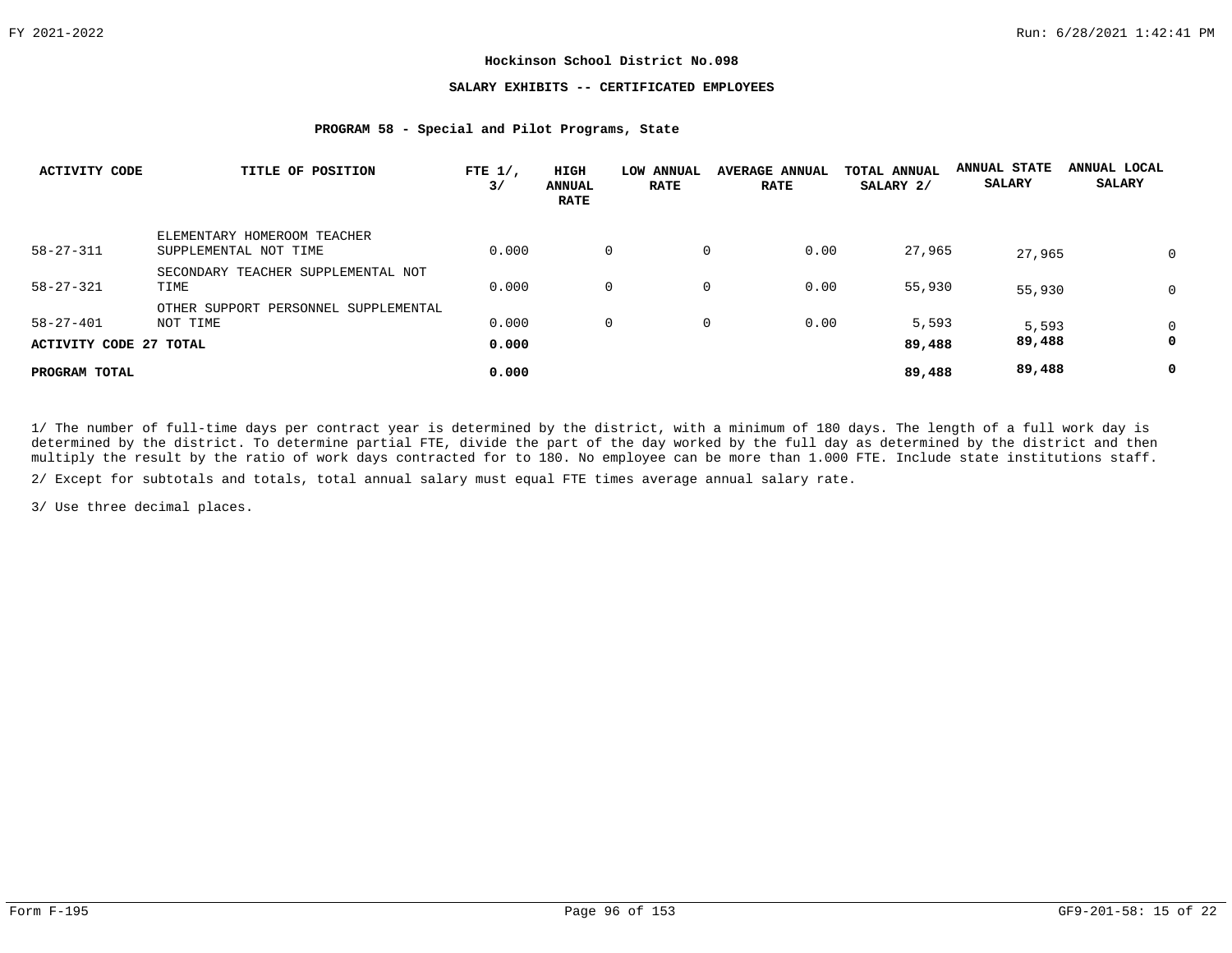# **SALARY EXHIBITS -- CERTIFICATED EMPLOYEES**

## **PROGRAM 65 - Transitional Bilingual, State**

| <b>ACTIVITY CODE</b>                       | TITLE OF POSITION                                          | FTE $1/$ ,<br>3/ | HIGH<br><b>ANNUAL</b><br><b>RATE</b> | <b>LOW ANNUAL</b><br><b>RATE</b> | <b>AVERAGE ANNUAL</b><br><b>RATE</b> | TOTAL ANNUAL<br>SALARY 2/ | <b>ANNUAL STATE</b><br><b>SALARY</b> | ANNUAL LOCAL<br><b>SALARY</b> |
|--------------------------------------------|------------------------------------------------------------|------------------|--------------------------------------|----------------------------------|--------------------------------------|---------------------------|--------------------------------------|-------------------------------|
| $65 - 27 - 310$                            | ELEMENTARY HOMEROOM TEACHER                                | 0.700            | 73,335                               | 73,335                           | 73,335.71                            | 51,335                    | 51,335                               | 0                             |
| $65 - 27 - 312$                            | ELEMENTARY HOMEROOM TEACHER<br>SUPPLEMENTAL DAYS & HOURS   | 0.000            | 0                                    | $\overline{0}$                   | 0.00                                 | 513                       | 513                                  | 0                             |
| $65 - 27 - 320$                            | SECONDARY TEACHER                                          | 0.300            | 73,335                               | 73,335                           | 73,336.67                            | 22,001                    | 22,001                               | 0                             |
| 65-27-322                                  | SECONDARY TEACHER SUPPLEMENTAL DAYS &<br>HOURS             | 0.000            | $\mathbf 0$                          | 0                                | 0.00                                 | 220                       | 220                                  | 0                             |
| <b>ACTIVITY CODE 27 TOTAL</b>              |                                                            | 1.000            |                                      |                                  |                                      | 74,069                    | 74,069                               | 0                             |
| 65-34-342<br><b>ACTIVITY CODE 34 TOTAL</b> | ELEMENTARY SPECIALIST TEACHER<br>SUPPLEMENTAL DAYS & HOURS | 0.000<br>0.000   | 0                                    | $\overline{0}$                   | 0.00                                 | 1,222<br>1,222            | 1,222<br>1,222                       | 0<br>0                        |
| PROGRAM TOTAL                              |                                                            | 1.000            |                                      |                                  |                                      | 75,291                    | 75,291                               | 0                             |

1/ The number of full-time days per contract year is determined by the district, with a minimum of 180 days. The length of a full work day is determined by the district. To determine partial FTE, divide the part of the day worked by the full day as determined by the district and then multiply the result by the ratio of work days contracted for to 180. No employee can be more than 1.000 FTE. Include state institutions staff.

2/ Except for subtotals and totals, total annual salary must equal FTE times average annual salary rate.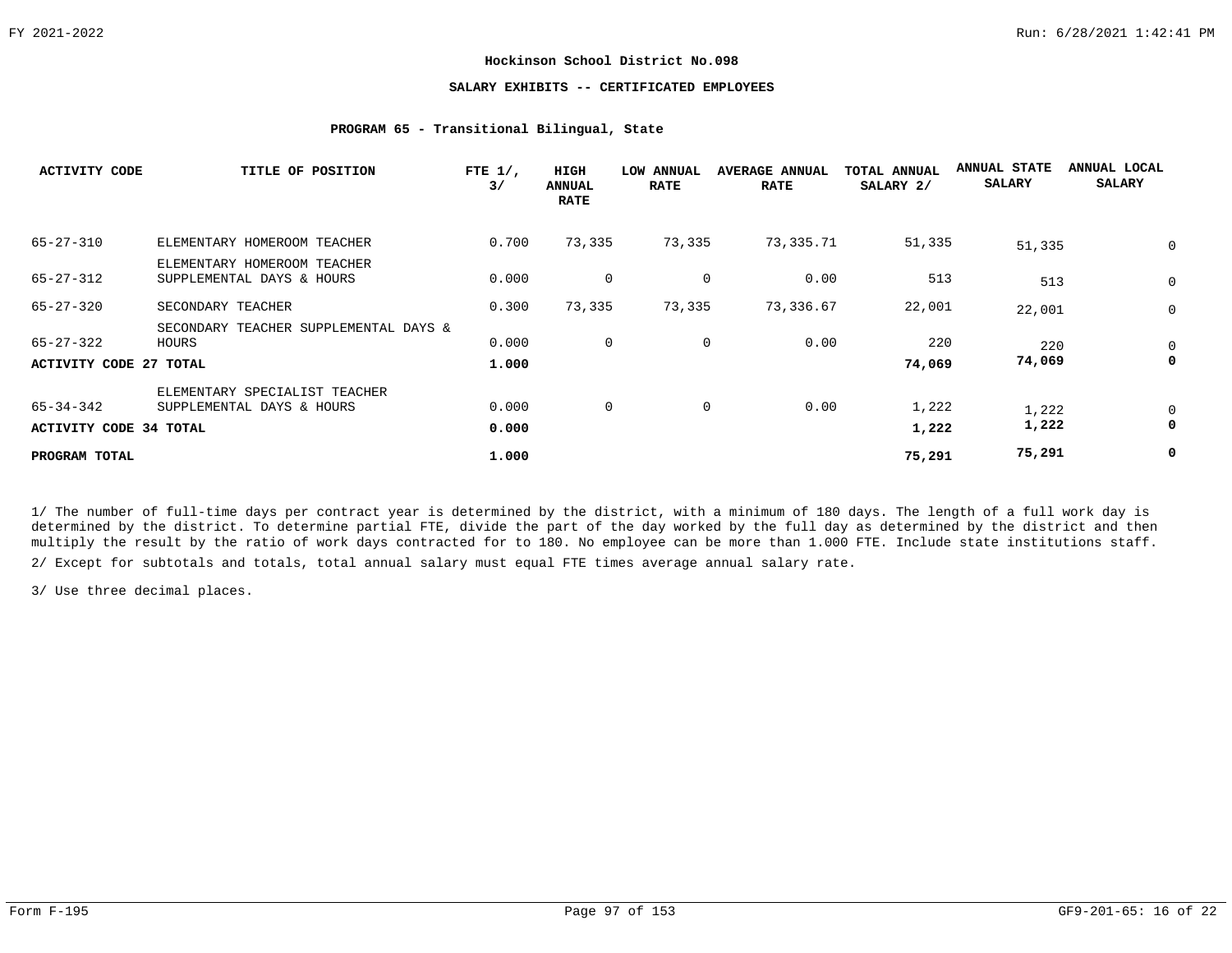## **SALARY EXHIBITS -- CERTIFICATED EMPLOYEES**

# **PROGRAM 74 - Highly Capable**

| ACTIVITY CODE          | TITLE OF POSITION           | FTE $1/$ ,<br>3/ | <b>HIGH</b><br><b>ANNUAL</b><br><b>RATE</b> | LOW ANNUAL<br><b>RATE</b> | <b>AVERAGE ANNUAL</b><br><b>RATE</b> | TOTAL ANNUAL<br>SALARY 2/ | <b>ANNUAL STATE</b><br><b>SALARY</b> | ANNUAL LOCAL<br><b>SALARY</b> |
|------------------------|-----------------------------|------------------|---------------------------------------------|---------------------------|--------------------------------------|---------------------------|--------------------------------------|-------------------------------|
| $74 - 27 - 310$        | ELEMENTARY HOMEROOM TEACHER | 0.400            | 68,507                                      | 68,507                    | 68,507.50                            | 27,403                    | 27,403                               | $\mathbf 0$                   |
|                        | ELEMENTARY HOMEROOM TEACHER |                  |                                             |                           |                                      |                           |                                      |                               |
| 74-27-312              | SUPPLEMENTAL DAYS & HOURS   | 0.000            | $\mathbf{0}$                                | 0                         | 0.00                                 | 274                       | 274                                  | $\mathbf 0$                   |
| ACTIVITY CODE 27 TOTAL |                             | 0.400            |                                             |                           |                                      | 27,677                    | 27,677                               | 0                             |
|                        | ELEMENTARY HOMEROOM TEACHER |                  |                                             |                           |                                      |                           |                                      |                               |
| 74-34-312              | SUPPLEMENTAL DAYS & HOURS   | 0.000            | $\mathbf{0}$                                | 0                         | 0.00                                 | 1,141                     | 1,141                                | 0                             |
| ACTIVITY CODE 34 TOTAL |                             | 0.000            |                                             |                           |                                      | 1,141                     | 1,141                                | 0                             |
| PROGRAM TOTAL          |                             | 0.400            |                                             |                           |                                      | 28,818                    | 28,818                               | 0                             |

1/ The number of full-time days per contract year is determined by the district, with a minimum of 180 days. The length of a full work day is determined by the district. To determine partial FTE, divide the part of the day worked by the full day as determined by the district and then multiply the result by the ratio of work days contracted for to 180. No employee can be more than 1.000 FTE. Include state institutions staff.

2/ Except for subtotals and totals, total annual salary must equal FTE times average annual salary rate.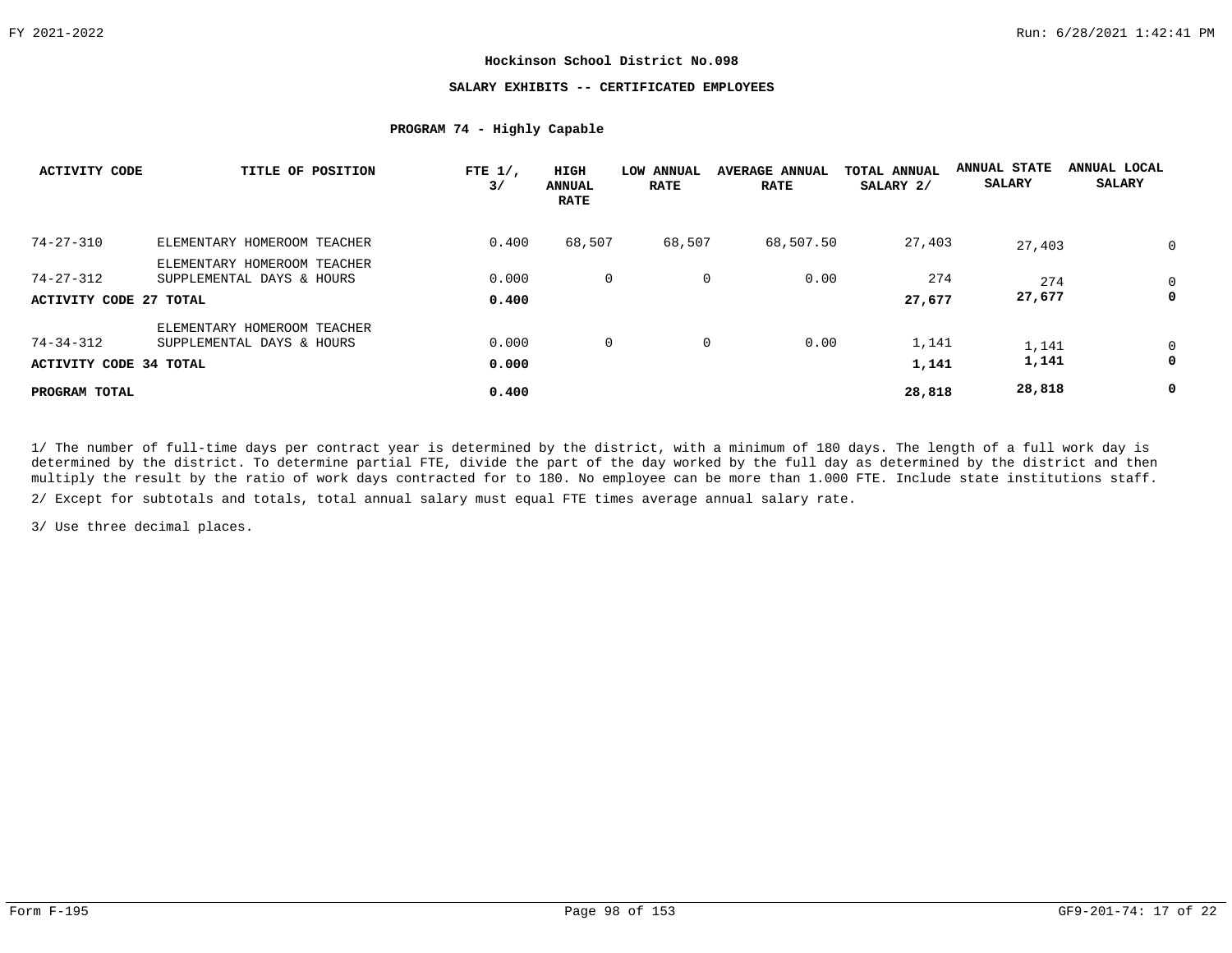## **SALARY EXHIBITS -- CERTIFICATED EMPLOYEES**

# **PROGRAM 88 - Child Care**

| <b>ACTIVITY CODE</b> | TITLE OF POSITION                                      | FTE $1/$ ,<br>3/ | <b>HIGH</b><br><b>ANNUAL</b><br><b>RATE</b> | <b>LOW ANNUAL</b><br><b>RATE</b> | <b>AVERAGE ANNUAL</b><br><b>RATE</b> | TOTAL ANNUAL<br>SALARY 2/ | <b>ANNUAL STATE</b><br><b>SALARY</b> | ANNUAL LOCAL<br><b>SALARY</b> |             |
|----------------------|--------------------------------------------------------|------------------|---------------------------------------------|----------------------------------|--------------------------------------|---------------------------|--------------------------------------|-------------------------------|-------------|
|                      | **** NO CERTIFICATED SALARY DATA FOR THIS PROGRAM **** |                  |                                             |                                  |                                      |                           |                                      |                               |             |
|                      |                                                        |                  |                                             |                                  |                                      |                           |                                      |                               | $\cap$<br>0 |
|                      |                                                        |                  |                                             |                                  |                                      |                           |                                      |                               | $\Omega$    |

1/ The number of full-time days per contract year is determined by the district, with a minimum of 180 days. The length of a full work day is determined by the district. To determine partial FTE, divide the part of the day worked by the full day as determined by the district and then multiply the result by the ratio of work days contracted for to 180. No employee can be more than 1.000 FTE. Include state institutions staff.

2/ Except for subtotals and totals, total annual salary must equal FTE times average annual salary rate.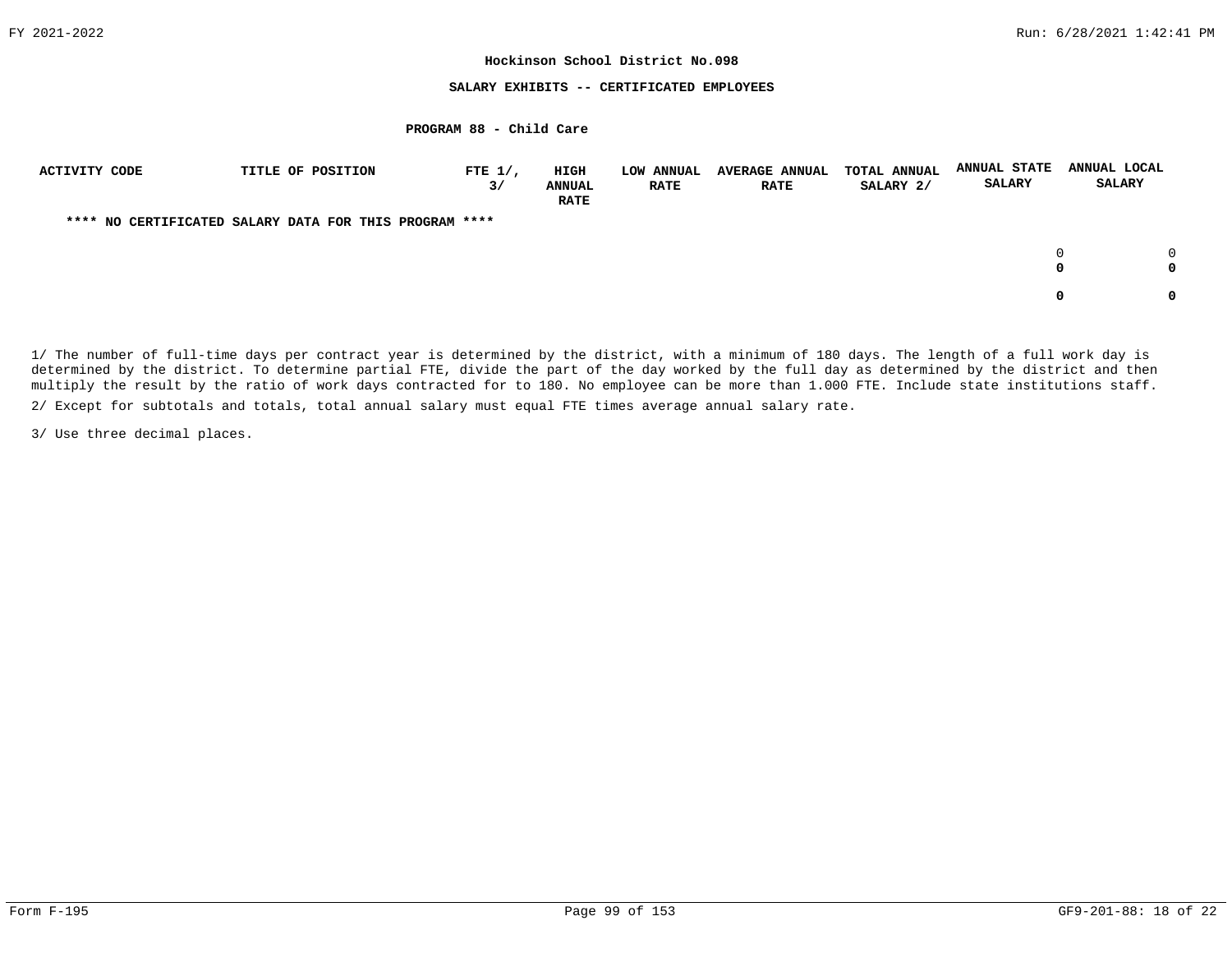### **SALARY EXHIBITS -- CERTIFICATED EMPLOYEES**

### **PROGRAM 89 - Other Community Services**

| ACTIVITY CODE | TITLE OF POSITION                                      | FTE $1/$ ,<br>3/ | HIGH<br><b>ANNUAL</b><br><b>RATE</b> | <b>LOW ANNUAL</b><br><b>RATE</b> | <b>AVERAGE ANNUAL</b><br><b>RATE</b> | <b>TOTAL ANNUAL</b><br>SALARY 2/ | <b>ANNUAL STATE</b><br><b>SALARY</b> | ANNUAL LOCAL<br><b>SALARY</b> |
|---------------|--------------------------------------------------------|------------------|--------------------------------------|----------------------------------|--------------------------------------|----------------------------------|--------------------------------------|-------------------------------|
|               | **** NO CERTIFICATED SALARY DATA FOR THIS PROGRAM **** |                  |                                      |                                  |                                      |                                  |                                      |                               |
|               |                                                        |                  |                                      |                                  |                                      |                                  |                                      | <sup>n</sup><br>0<br>0<br>0   |
|               |                                                        |                  |                                      |                                  |                                      |                                  |                                      | <sup>o</sup><br>0             |

1/ The number of full-time days per contract year is determined by the district, with a minimum of 180 days. The length of a full work day is determined by the district. To determine partial FTE, divide the part of the day worked by the full day as determined by the district and then multiply the result by the ratio of work days contracted for to 180. No employee can be more than 1.000 FTE. Include state institutions staff.

2/ Except for subtotals and totals, total annual salary must equal FTE times average annual salary rate.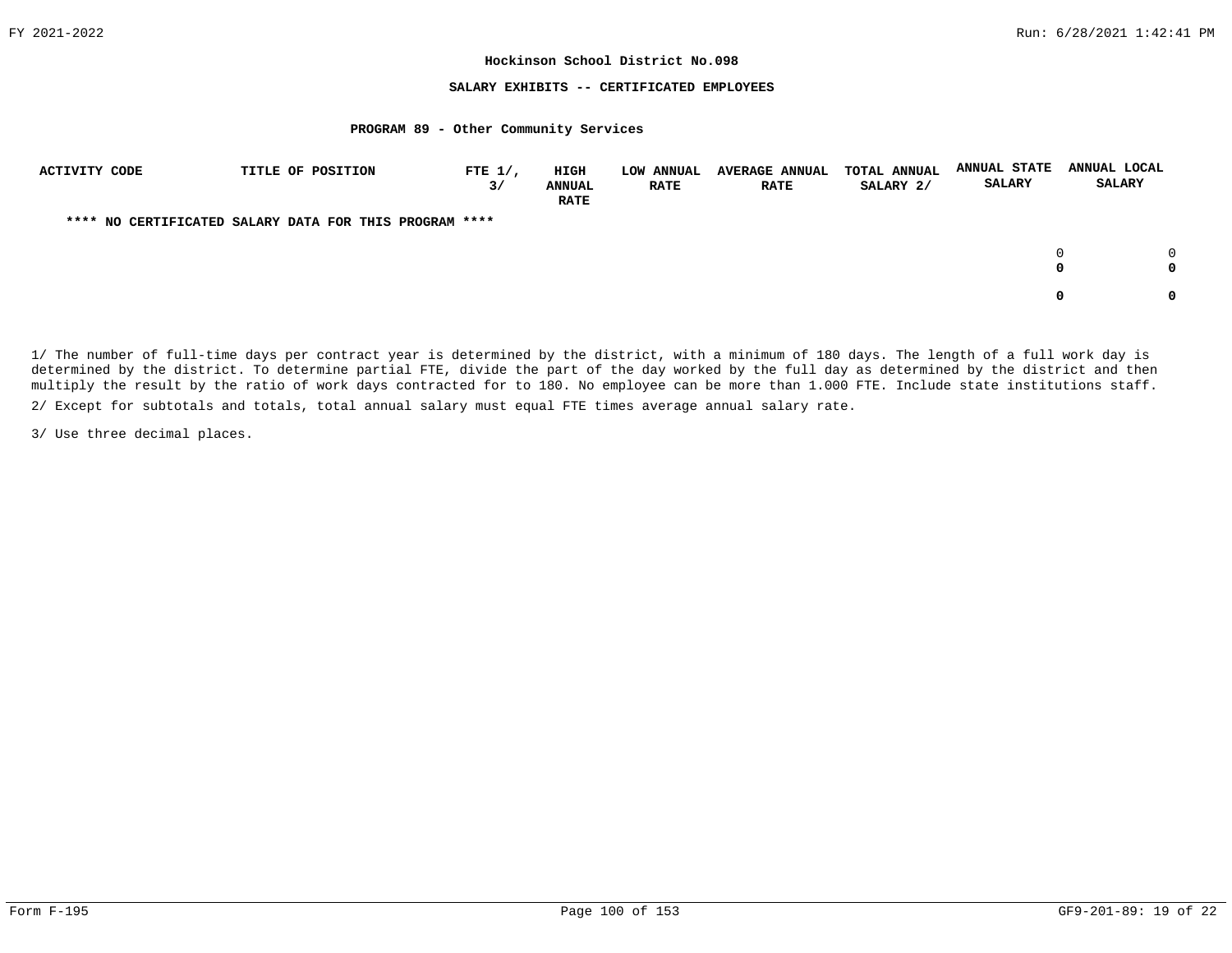# **SALARY EXHIBITS -- CERTIFICATED EMPLOYEES**

## **PROGRAM 97 - District-wide Support**

| <b>ACTIVITY CODE</b>                      | TITLE OF POSITION                    | FTE $1/$ ,<br>3/ | HIGH<br><b>ANNUAL</b><br><b>RATE</b> | LOW ANNUAL<br><b>RATE</b> | <b>AVERAGE ANNUAL</b><br><b>RATE</b> | TOTAL ANNUAL<br>SALARY 2/ | <b>ANNUAL STATE</b><br><b>SALARY</b> | ANNUAL LOCAL<br><b>SALARY</b> |
|-------------------------------------------|--------------------------------------|------------------|--------------------------------------|---------------------------|--------------------------------------|---------------------------|--------------------------------------|-------------------------------|
| $97 - 12 - 004$                           | VACATION PAYOFF                      | 0.000            | 0                                    | 0                         | 0.00                                 | 13,415                    | 0                                    | 13,415                        |
| $97 - 12 - 110$                           | SUPERINTENDENT                       | 1,000            | 162,560                              | 162,560                   | 162,560.00                           | 162,560                   | 162,560                              | $\mathbf 0$                   |
| $97 - 12 - 111$<br>ACTIVITY CODE 12 TOTAL | SUPERINTENDENT SUPPLEMENTAL NOT TIME | 0.000<br>1,000   | 0                                    | 0                         | 0.00                                 | 2,885<br>178,860          | 162,560                              | 2,885<br>16,300               |
| PROGRAM TOTAL                             |                                      | 1,000            |                                      |                           |                                      | 178,860                   | 162,560                              | 16,300                        |

1/ The number of full-time days per contract year is determined by the district, with a minimum of 180 days. The length of a full work day is determined by the district. To determine partial FTE, divide the part of the day worked by the full day as determined by the district and then multiply the result by the ratio of work days contracted for to 180. No employee can be more than 1.000 FTE. Include state institutions staff.

2/ Except for subtotals and totals, total annual salary must equal FTE times average annual salary rate.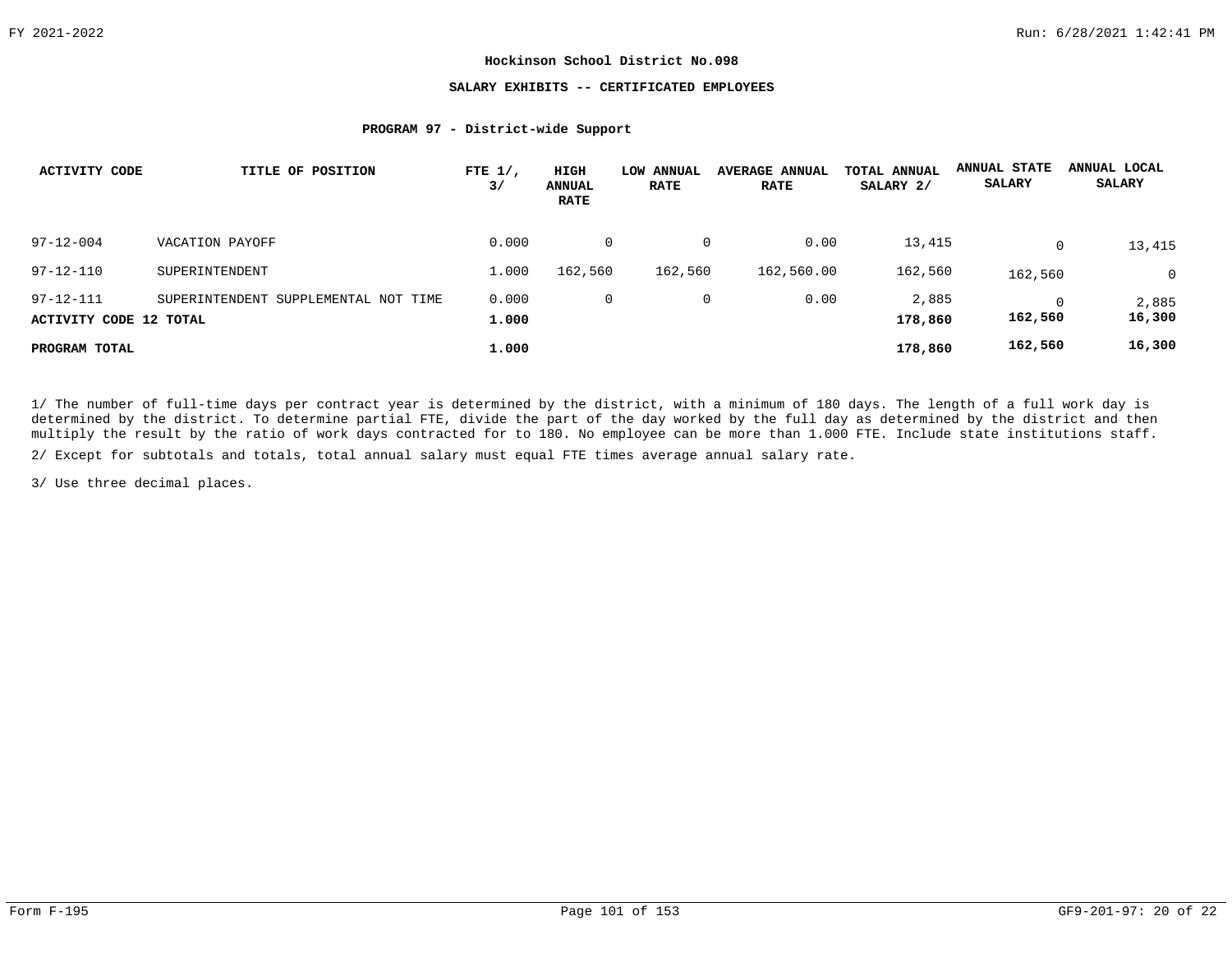## **SALARY EXHIBITS -- CERTIFICATED EMPLOYEES**

### **PROGRAM 98 - School Food Services**

| ACTIVITY CODE | TITLE OF POSITION                                      | FTE $1/$ ,<br>3/ | <b>HIGH</b><br><b>ANNUAL</b><br><b>RATE</b> | <b>LOW ANNUAL</b><br><b>RATE</b> | <b>AVERAGE ANNUAL</b><br><b>RATE</b> | <b>TOTAL ANNUAL</b><br>SALARY 2/ | <b>ANNUAL STATE</b><br><b>SALARY</b> | ANNUAL LOCAL<br><b>SALARY</b> |
|---------------|--------------------------------------------------------|------------------|---------------------------------------------|----------------------------------|--------------------------------------|----------------------------------|--------------------------------------|-------------------------------|
|               | **** NO CERTIFICATED SALARY DATA FOR THIS PROGRAM **** |                  |                                             |                                  |                                      |                                  |                                      |                               |
|               |                                                        |                  |                                             |                                  |                                      |                                  |                                      | <sup>n</sup><br>0<br>0        |
|               |                                                        |                  |                                             |                                  |                                      |                                  |                                      | <sup>o</sup><br>0             |

1/ The number of full-time days per contract year is determined by the district, with a minimum of 180 days. The length of a full work day is determined by the district. To determine partial FTE, divide the part of the day worked by the full day as determined by the district and then multiply the result by the ratio of work days contracted for to 180. No employee can be more than 1.000 FTE. Include state institutions staff.

2/ Except for subtotals and totals, total annual salary must equal FTE times average annual salary rate.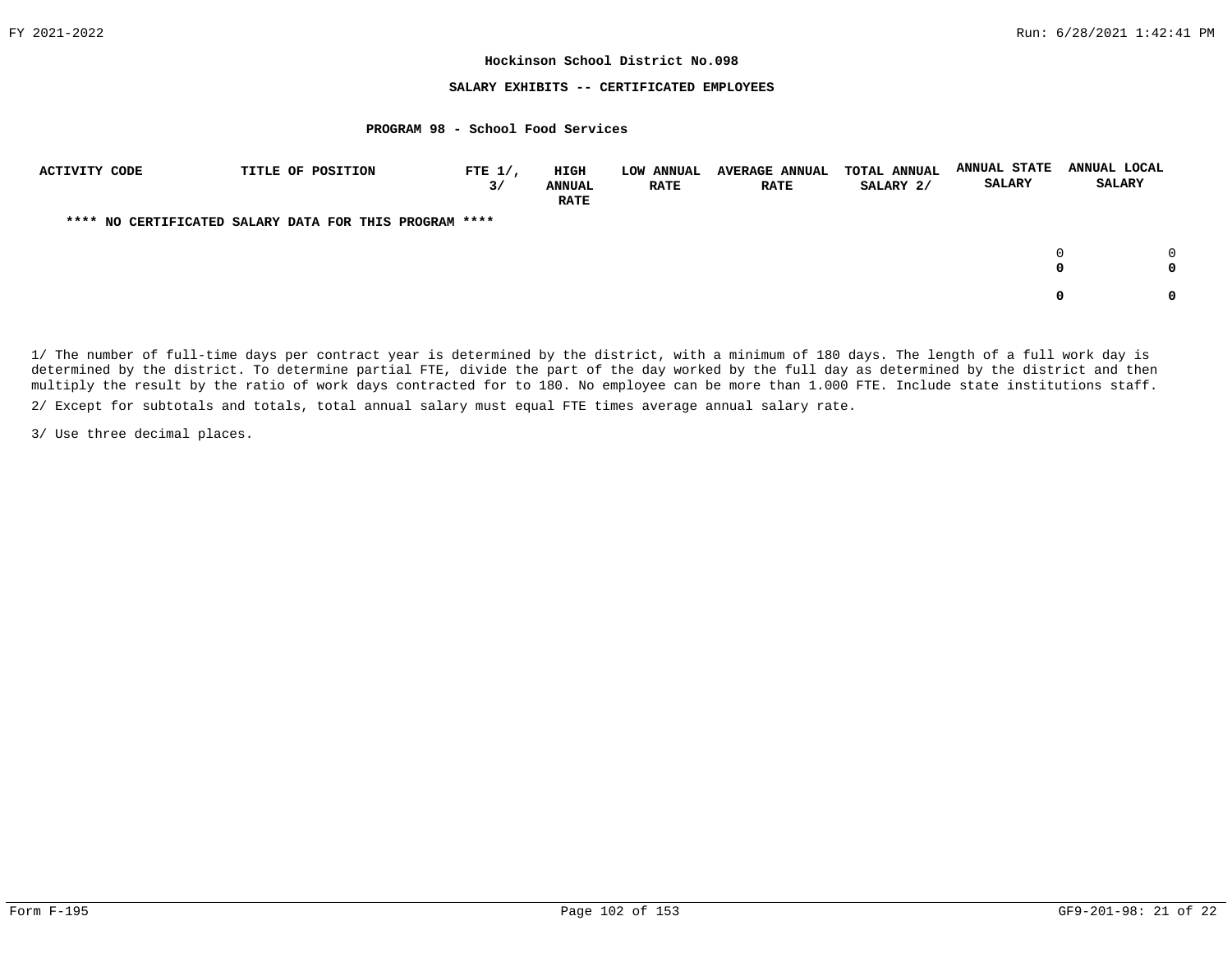## **SALARY EXHIBITS -- CERTIFICATED EMPLOYEES**

### **PROGRAM 99 - Pupil Transportation**

| <b>ACTIVITY CODE</b> | TITLE OF POSITION                                      | FTE $1/$ ,<br>3/ | HIGH<br><b>ANNUAL</b><br><b>RATE</b> | <b>LOW ANNUAL</b><br><b>RATE</b> | <b>AVERAGE ANNUAL</b><br><b>RATE</b> | <b>TOTAL ANNUAL</b><br>SALARY 2/ | <b>ANNUAL STATE</b><br><b>SALARY</b> | ANNUAL LOCAL<br><b>SALARY</b> |   |
|----------------------|--------------------------------------------------------|------------------|--------------------------------------|----------------------------------|--------------------------------------|----------------------------------|--------------------------------------|-------------------------------|---|
|                      | **** NO CERTIFICATED SALARY DATA FOR THIS PROGRAM **** |                  |                                      |                                  |                                      |                                  |                                      |                               |   |
|                      |                                                        |                  |                                      |                                  |                                      |                                  |                                      | 0                             |   |
|                      |                                                        |                  |                                      |                                  |                                      |                                  |                                      |                               | 0 |

1/ The number of full-time days per contract year is determined by the district, with a minimum of 180 days. The length of a full work day is determined by the district. To determine partial FTE, divide the part of the day worked by the full day as determined by the district and then multiply the result by the ratio of work days contracted for to 180. No employee can be more than 1.000 FTE. Include state institutions staff.

2/ Except for subtotals and totals, total annual salary must equal FTE times average annual salary rate.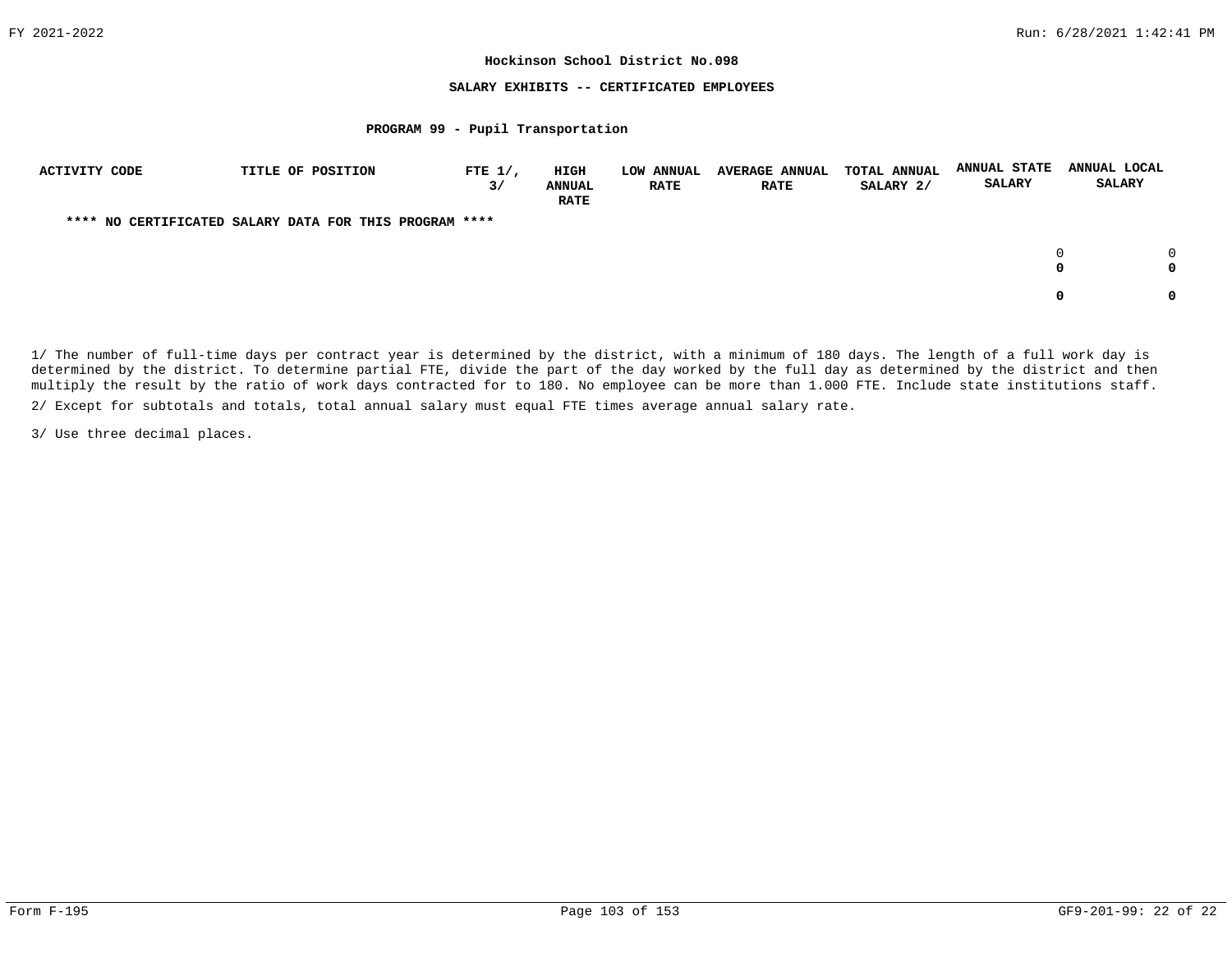# **SALARY EXHIBITS -- CLASSIFIED EMPLOYEES**

## **PROGRAM 01 - Basic Education**

| <b>ACTIVITY CODE</b>          | TITLE OF POSITION     | 3/     | FTE 1/, NUMBER OF<br><b>HOURS</b> | HIGH<br><b>HOURLY</b><br><b>RATE</b> | LOW<br><b>HOURLY</b><br><b>RATE</b> | <b>AVERAGE</b><br>HOURLY RATE | TOTAL ANNUAL<br>SALARY 2/ | <b>ANNUAL STATE</b><br><b>SALARY</b> | ANNUAL LOCAL<br><b>SALARY</b> |
|-------------------------------|-----------------------|--------|-----------------------------------|--------------------------------------|-------------------------------------|-------------------------------|---------------------------|--------------------------------------|-------------------------------|
| $01 - 22 - 910$               | AIDES                 |        | 2.074 4,312.00                    | 24.57                                | 21.24                               | 22.71                         | 97,912                    | 29,141                               | 68,771                        |
| <b>ACTIVITY CODE 22 TOTAL</b> |                       | 2.074  |                                   |                                      |                                     |                               | 97,912                    | 29,141                               | 68,771                        |
| $01 - 23 - 002$               | SUBSTITUTE PAY        | 0.000  | 0.00                              | 0.00                                 | 0.00                                | 0.00                          | 590                       | 150                                  | 440                           |
| $01 - 23 - 005$               | OTHER SALARY ITEMS    | 0.000  | 0.00                              | 0.00                                 | 0.00                                | 0.00                          | 430                       | 430                                  | $\mathbf 0$                   |
| $01 - 23 - 940$               | OFFICE/CLERICAL       |        | 7.654 15,922.20                   | 29.95                                | 19.99                               | 23.45                         | 373,325                   | 373,325                              | $\mathbf 0$                   |
| <b>ACTIVITY CODE 23 TOTAL</b> |                       | 7.654  |                                   |                                      |                                     |                               | 374,345                   | 373,905                              | 440                           |
| $01 - 25 - 970$               | SERVICE WORKERS       | 2.262  | 4,704.00                          | 29.21                                | 23.26                               | 27.23                         | 128,074                   | $\overline{0}$                       | 128,074                       |
| <b>ACTIVITY CODE 25 TOTAL</b> |                       | 2.262  |                                   |                                      |                                     |                               | 128,074                   | 0                                    | 128,074                       |
| $01 - 27 - 002$               | SUBSTITUTE PAY        | 0.000  | 0.00                              | 0.00                                 | 0.00                                | 0.00                          | 31,000                    | 1,000                                | 30,000                        |
| $01 - 27 - 005$               | OTHER SALARY ITEMS    | 0.000  | 0.00                              | 0.00                                 | 0.00                                | 0.00                          | 425                       | 425                                  | $\mathsf{O}$                  |
| $01 - 27 - 910$               | <b>AIDES</b>          | 4.383  | 9,113.99                          | 23.93                                | 18.06                               | 19.83                         | 180,690                   | 133,947                              | 46,743                        |
| <b>ACTIVITY CODE 27 TOTAL</b> |                       | 4.383  |                                   |                                      |                                     |                               | 212,115                   | 135,372                              | 76,743                        |
| $01 - 28 - 005$               | OTHER SALARY ITEMS    | 0.000  | 0.00                              | 0.00                                 | 0.00                                | 0.00                          | 35,325                    | 0                                    | 35,325                        |
| $01 - 28 - 963$               | PROFESSIONAL NOT TIME | 0.000  | 0.00                              | 0.00                                 | 0.00                                | 0.00                          | 196,836                   | $\Omega$                             | 196,836                       |
| <b>ACTIVITY CODE 28 TOTAL</b> |                       | 0.000  |                                   |                                      |                                     |                               | 232,161                   | 0                                    | 232,161                       |
| $01 - 31 - 002$               | SUBSTITUTE PAY        | 0.000  | 0.00                              | 0.00                                 | 0.00                                | 0.00                          | 200                       | 200                                  | $\overline{0}$                |
| <b>ACTIVITY CODE 31 TOTAL</b> |                       | 0.000  |                                   |                                      |                                     |                               | 200                       | 200                                  | 0                             |
| PROGRAM TOTAL                 |                       | 16.373 |                                   |                                      |                                     |                               | 1,044,807                 | 538,618                              | 506,189                       |

1/ A full-time equivalent is considered to be 2080 hours. When less than 2080 hours, divide the amount of hours by 2080 to determine FTE. No employee can be more than 1.000 FTE. Include state institutions and vocationally-technical staff.

2/ Except for subtotals and totals, total annual salary must equal the number of hours times the average hourly rate of pay.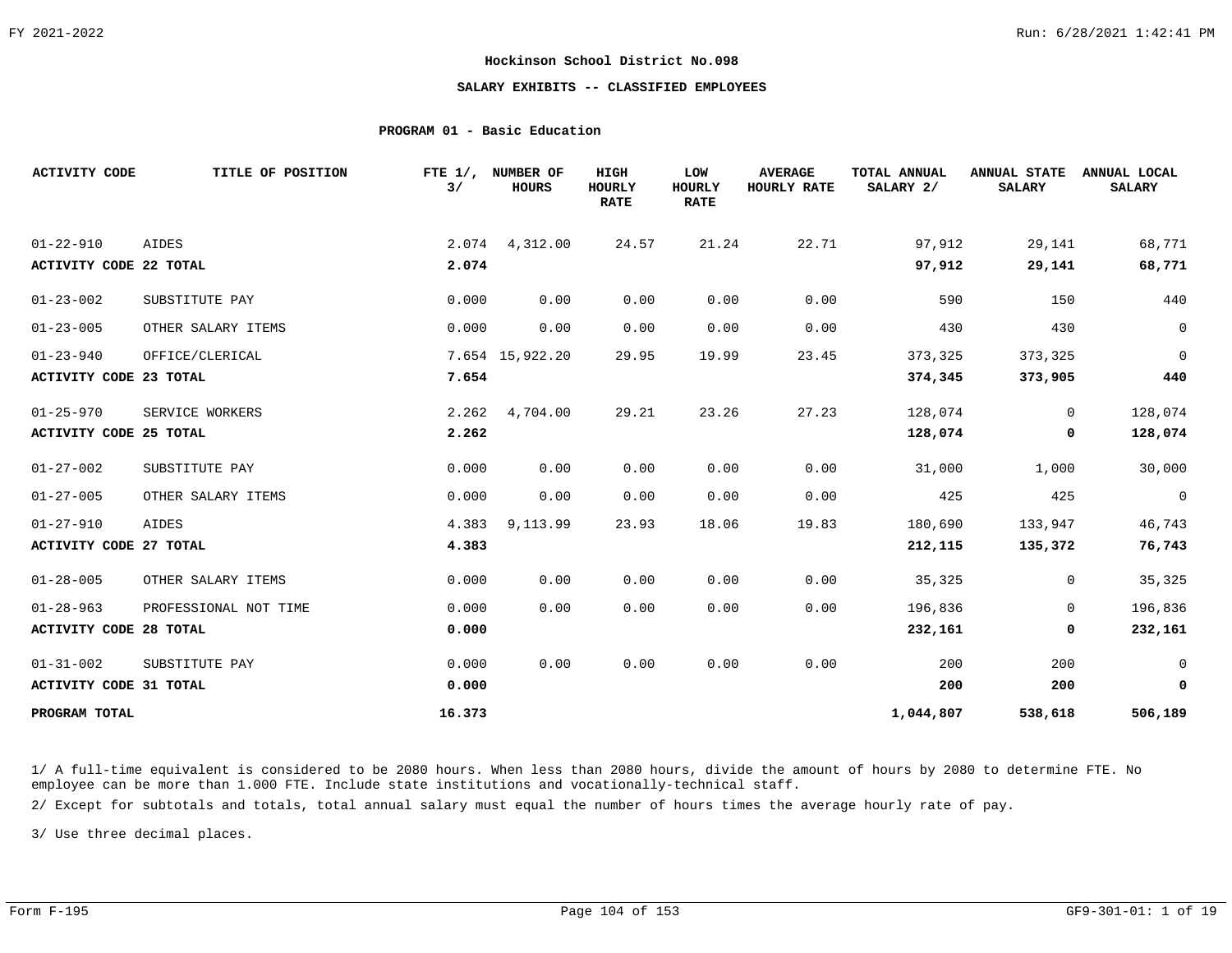## **SALARY EXHIBITS -- CLASSIFIED EMPLOYEES**

### **PROGRAM 03 - Basic Education - Dropout Reengagement**

| ACTIVITY CODE                                        | TITLE OF POSITION | FTE $1/$ ,<br>3/ | <b>NUMBER OF</b><br>HOURS | HIGH<br>HOURLY<br><b>RATE</b> | LOW<br>HOURLY<br><b>RATE</b> | <b>AVERAGE</b><br>HOURLY RATE | TOTAL ANNUAL<br>SALARY 2/ | <b>ANNUAL STATE</b><br><b>SALARY</b> | ANNUAL LOCAL<br><b>SALARY</b> |
|------------------------------------------------------|-------------------|------------------|---------------------------|-------------------------------|------------------------------|-------------------------------|---------------------------|--------------------------------------|-------------------------------|
| **** NO CLASSIFIED SALARY DATA FOR THIS PROGRAM **** |                   |                  |                           |                               |                              |                               |                           |                                      |                               |
|                                                      |                   |                  |                           |                               |                              |                               |                           |                                      | $\cap$                        |
|                                                      |                   |                  |                           |                               |                              |                               |                           | 0                                    | 0                             |
|                                                      |                   |                  |                           |                               |                              |                               |                           | 0                                    | 0                             |

1/ A full-time equivalent is considered to be 2080 hours. When less than 2080 hours, divide the amount of hours by 2080 to determine FTE. No employee can be more than 1.000 FTE. Include state institutions and vocationally-technical staff.

2/ Except for subtotals and totals, total annual salary must equal the number of hours times the average hourly rate of pay.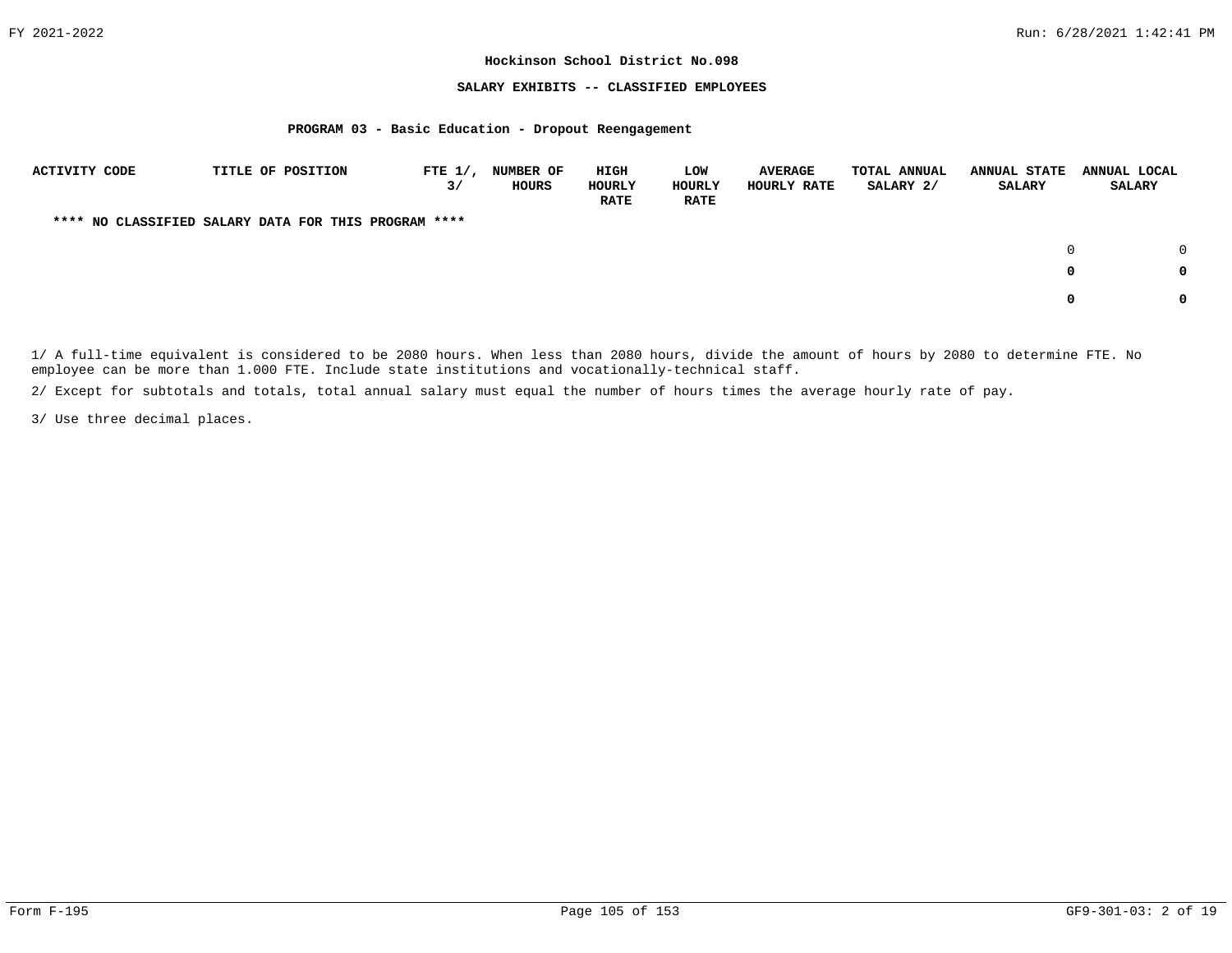# **SALARY EXHIBITS -- CLASSIFIED EMPLOYEES**

### **PROGRAM 12 - Federal Special Purpose - ESSER II**

| ACTIVITY CODE          |                 | TITLE OF POSITION | FTE $1/$ ,<br>3/ | <b>NUMBER OF</b><br>HOURS | HIGH<br>HOURLY<br><b>RATE</b> | LOW<br>HOURLY<br><b>RATE</b> | <b>AVERAGE</b><br>HOURLY RATE | TOTAL ANNUAL<br>SALARY 2/ | <b>ANNUAL STATE</b><br><b>SALARY</b> | ANNUAL LOCAL<br><b>SALARY</b> |
|------------------------|-----------------|-------------------|------------------|---------------------------|-------------------------------|------------------------------|-------------------------------|---------------------------|--------------------------------------|-------------------------------|
| $12 - 63 - 970$        | SERVICE WORKERS |                   | 0.500            | 1,040.00                  | 21.60                         | 21.60                        | 21.60                         | 22,464                    | 22,464                               |                               |
| ACTIVITY CODE 63 TOTAL |                 |                   | 0.500            |                           |                               |                              |                               | 22,464                    | 22,464                               |                               |
| PROGRAM TOTAL          |                 |                   | 0.500            |                           |                               |                              |                               | 22,464                    | 22,464                               |                               |

1/ A full-time equivalent is considered to be 2080 hours. When less than 2080 hours, divide the amount of hours by 2080 to determine FTE. No employee can be more than 1.000 FTE. Include state institutions and vocationally-technical staff.

2/ Except for subtotals and totals, total annual salary must equal the number of hours times the average hourly rate of pay.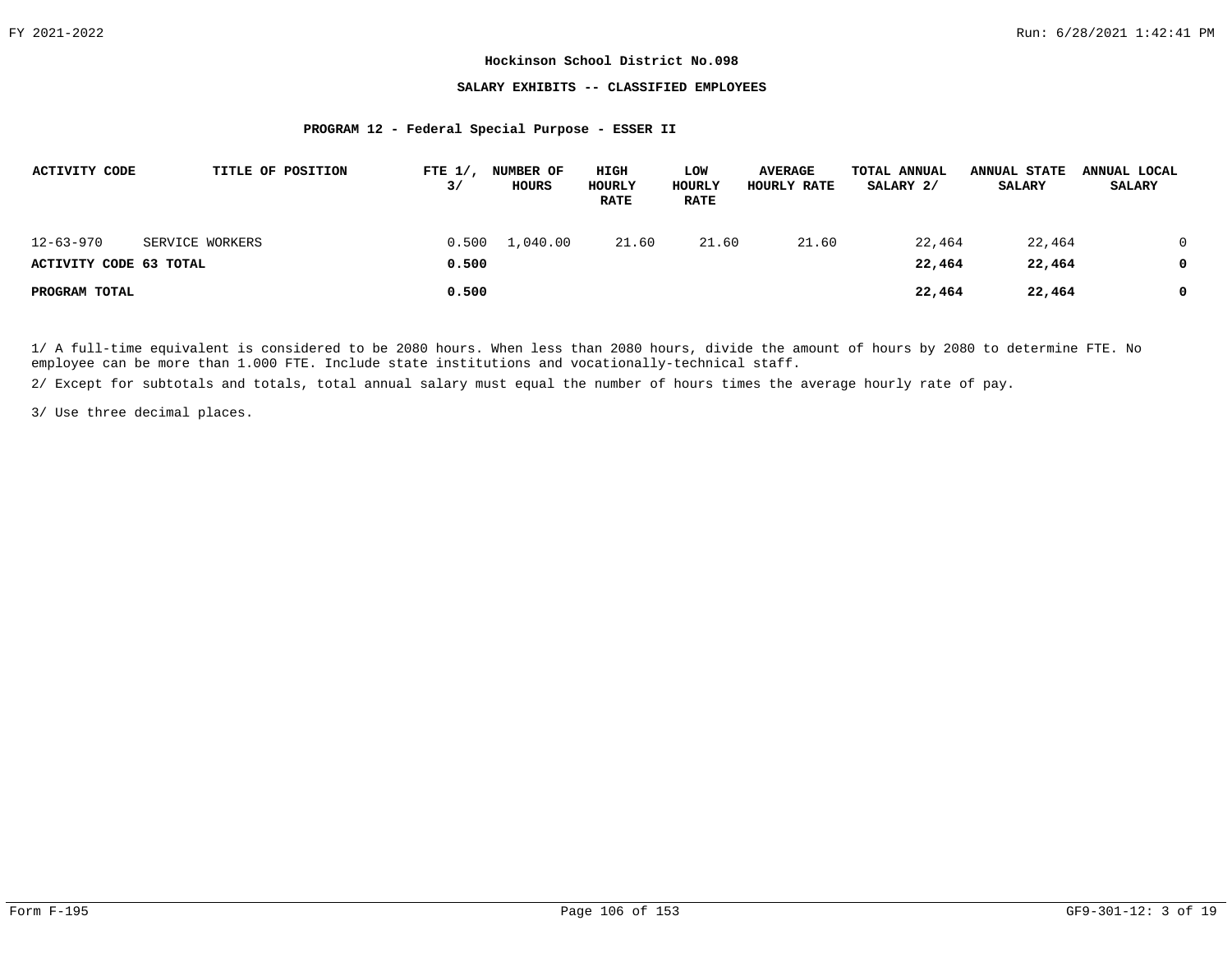## **SALARY EXHIBITS -- CLASSIFIED EMPLOYEES**

### **PROGRAM 13 - Federal Special Purpose - ESSER III**

| <b>ACTIVITY CODE</b>                      |                 | TITLE OF POSITION | FTE $1/$ ,<br>3/ | <b>NUMBER OF</b><br><b>HOURS</b> | HIGH<br>HOURLY<br><b>RATE</b> | LOW<br>HOURLY<br><b>RATE</b> | <b>AVERAGE</b><br>HOURLY RATE | TOTAL ANNUAL<br>SALARY 2/ | <b>ANNUAL STATE</b><br><b>SALARY</b> | ANNUAL LOCAL<br><b>SALARY</b> |
|-------------------------------------------|-----------------|-------------------|------------------|----------------------------------|-------------------------------|------------------------------|-------------------------------|---------------------------|--------------------------------------|-------------------------------|
| $13 - 63 - 970$<br>ACTIVITY CODE 63 TOTAL | SERVICE WORKERS |                   | 2.000<br>2,000   | 4,160.00                         | 31.73                         | 22.73                        | 27.23                         | 113,277<br>113,277        | 113,277<br>113,277                   | 0                             |
| PROGRAM TOTAL                             |                 |                   | 2,000            |                                  |                               |                              |                               | 113,277                   | 113,277                              | 0                             |

1/ A full-time equivalent is considered to be 2080 hours. When less than 2080 hours, divide the amount of hours by 2080 to determine FTE. No employee can be more than 1.000 FTE. Include state institutions and vocationally-technical staff.

2/ Except for subtotals and totals, total annual salary must equal the number of hours times the average hourly rate of pay.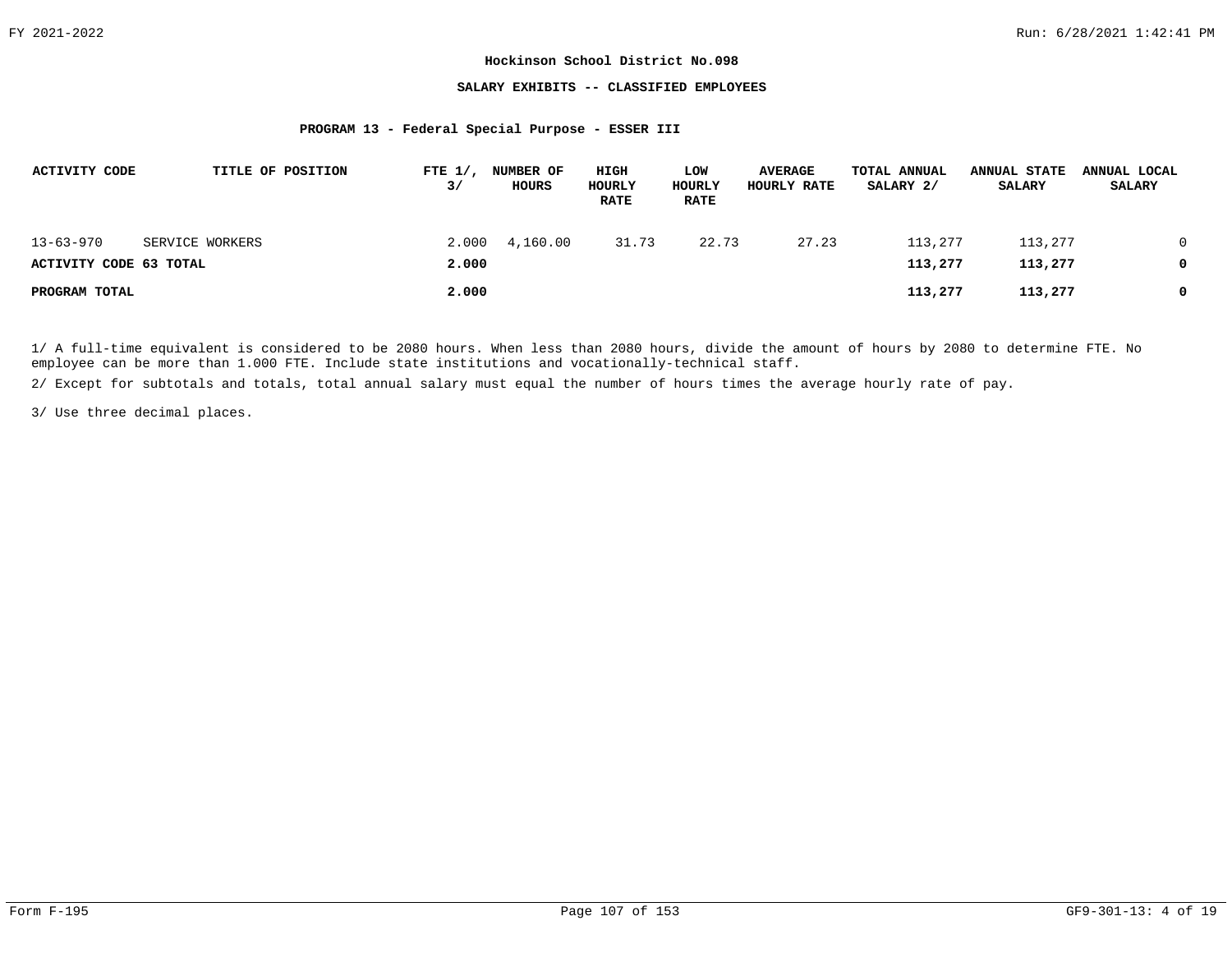# **SALARY EXHIBITS -- CLASSIFIED EMPLOYEES**

# **PROGRAM 21 - Special Education, Supplemental, State**

| <b>ACTIVITY CODE</b>   | TITLE OF POSITION  | FTE $1/$ ,<br>$\frac{3}{ }$ | <b>NUMBER OF</b><br>HOURS | HIGH<br>HOURLY<br><b>RATE</b> | LOW<br>HOURLY<br><b>RATE</b> | <b>AVERAGE</b><br>HOURLY RATE | TOTAL ANNUAL<br>SALARY 2/ | <b>ANNUAL STATE</b><br><b>SALARY</b> | ANNUAL LOCAL<br><b>SALARY</b> |
|------------------------|--------------------|-----------------------------|---------------------------|-------------------------------|------------------------------|-------------------------------|---------------------------|--------------------------------------|-------------------------------|
| $21 - 21 - 940$        | OFFICE/CLERICAL    | 1,000                       | 2,080.00                  | 24.75                         | 24.75                        | 24.75                         | 51,480                    | 51,480                               | 0                             |
| ACTIVITY CODE 21 TOTAL |                    | 1,000                       |                           |                               |                              |                               | 51,480                    | 51,480                               | 0                             |
| $21 - 27 - 005$        | OTHER SALARY ITEMS | 0.000                       | 0.00                      | 0.00                          | 0.00                         | 0.00                          | 39,200                    | $\mathbf 0$                          | 39,200                        |
| $21 - 27 - 910$        | AIDES              |                             | 11.866 24,696.00          | 26.25                         | 18.64                        | 20.79                         | 513,324                   | 333,002                              | 180,322                       |
| ACTIVITY CODE 27 TOTAL |                    | 11.866                      |                           |                               |                              |                               | 552,524                   | 333,002                              | 219,522                       |
| PROGRAM TOTAL          |                    | 12.866                      |                           |                               |                              |                               | 604,004                   | 384,482                              | 219,522                       |

1/ A full-time equivalent is considered to be 2080 hours. When less than 2080 hours, divide the amount of hours by 2080 to determine FTE. No employee can be more than 1.000 FTE. Include state institutions and vocationally-technical staff.

2/ Except for subtotals and totals, total annual salary must equal the number of hours times the average hourly rate of pay.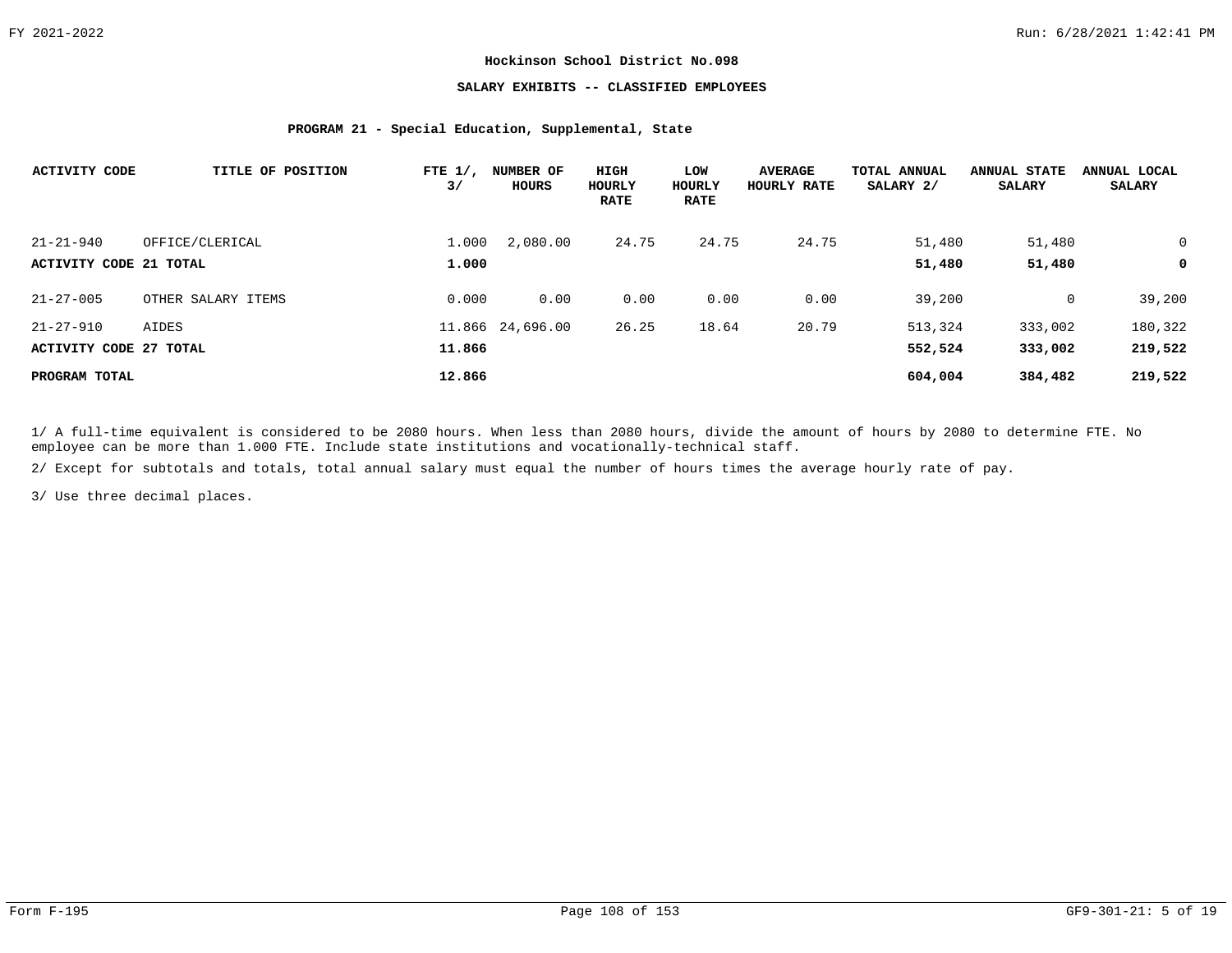## **SALARY EXHIBITS -- CLASSIFIED EMPLOYEES**

#### **PROGRAM 24 - Special Education, Supplemental, Federal**

| ACTIVITY CODE          |       | TITLE OF POSITION | FTE $1/$ ,<br>3/ | <b>NUMBER OF</b><br>HOURS | HIGH<br>HOURLY<br><b>RATE</b> | LOW<br>HOURLY<br><b>RATE</b> | <b>AVERAGE</b><br>HOURLY RATE | TOTAL ANNUAL<br>SALARY 2/ | <b>ANNUAL STATE</b><br><b>SALARY</b> | ANNUAL LOCAL<br><b>SALARY</b> |
|------------------------|-------|-------------------|------------------|---------------------------|-------------------------------|------------------------------|-------------------------------|---------------------------|--------------------------------------|-------------------------------|
| 24-27-910              | AIDES |                   | 2.825            | 5,880.00                  | 23.62                         | 20.67                        | 21.79                         | 128,102                   | 128,102                              |                               |
| ACTIVITY CODE 27 TOTAL |       |                   | 2.825            |                           |                               |                              |                               | 128,102                   | 128,102                              |                               |
| PROGRAM TOTAL          |       |                   | 2.825            |                           |                               |                              |                               | 128,102                   | 128,102                              |                               |

1/ A full-time equivalent is considered to be 2080 hours. When less than 2080 hours, divide the amount of hours by 2080 to determine FTE. No employee can be more than 1.000 FTE. Include state institutions and vocationally-technical staff.

2/ Except for subtotals and totals, total annual salary must equal the number of hours times the average hourly rate of pay.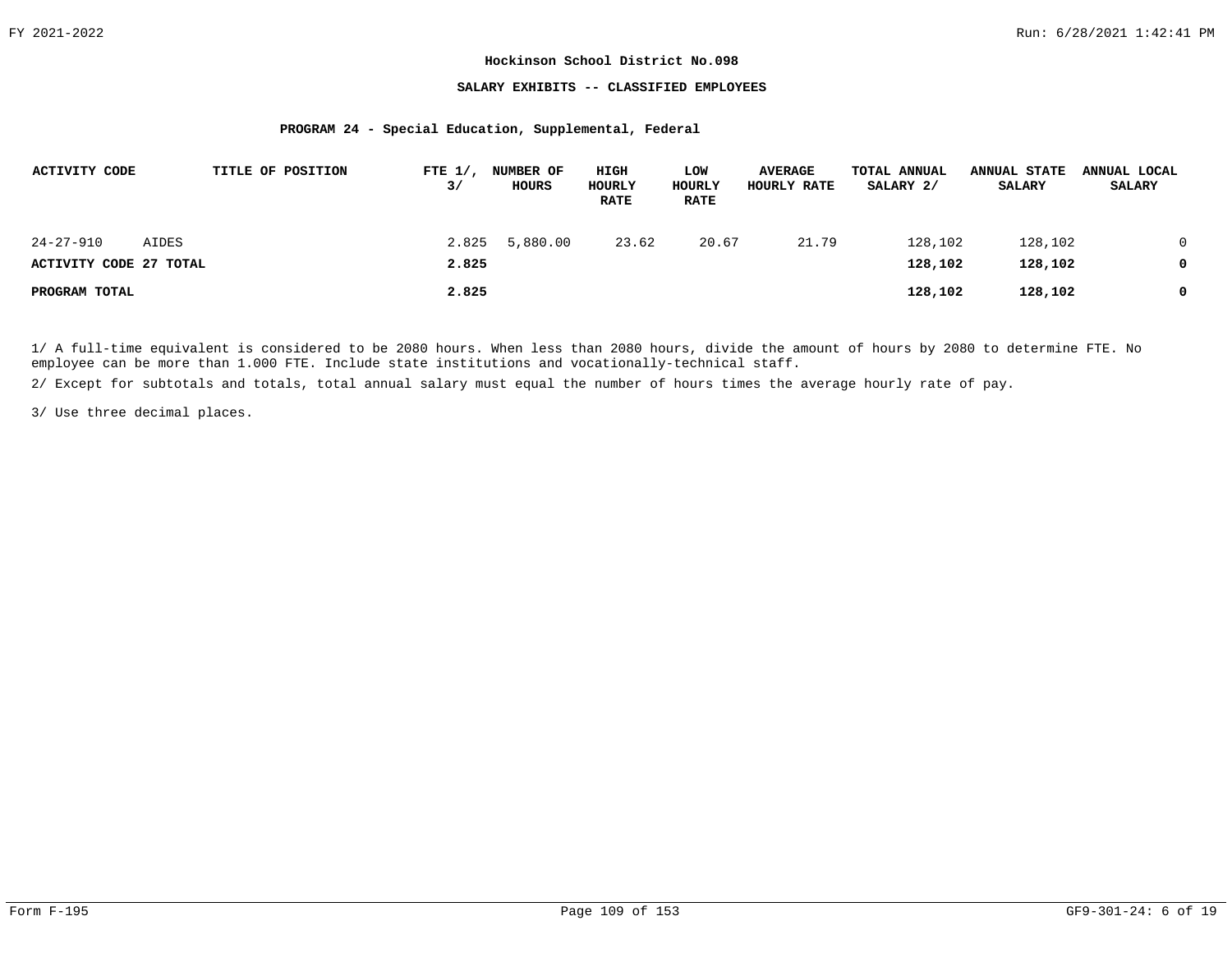## **SALARY EXHIBITS -- CLASSIFIED EMPLOYEES**

# **PROGRAM 31 - Vocational, Basic, State**

| <b>ACTIVITY CODE</b>                |       | TITLE OF POSITION | FTE $1/$ ,<br>3/ | <b>NUMBER OF</b><br>HOURS | HIGH<br>HOURLY<br><b>RATE</b> | LOW<br>HOURLY<br><b>RATE</b> | <b>AVERAGE</b><br>HOURLY RATE | TOTAL ANNUAL<br>SALARY 2/ | <b>ANNUAL STATE</b><br><b>SALARY</b> | ANNUAL LOCAL<br><b>SALARY</b> |
|-------------------------------------|-------|-------------------|------------------|---------------------------|-------------------------------|------------------------------|-------------------------------|---------------------------|--------------------------------------|-------------------------------|
| 31-27-910<br>ACTIVITY CODE 27 TOTAL | AIDES |                   | 0.206<br>0.206   | 428.30                    | 29.95                         | 19.99                        | 25.23                         | 10,804<br>10,804          | 10,804<br>10,804                     |                               |
| PROGRAM TOTAL                       |       |                   | 0.206            |                           |                               |                              |                               | 10,804                    | 10,804                               |                               |

1/ A full-time equivalent is considered to be 2080 hours. When less than 2080 hours, divide the amount of hours by 2080 to determine FTE. No employee can be more than 1.000 FTE. Include state institutions and vocationally-technical staff.

2/ Except for subtotals and totals, total annual salary must equal the number of hours times the average hourly rate of pay.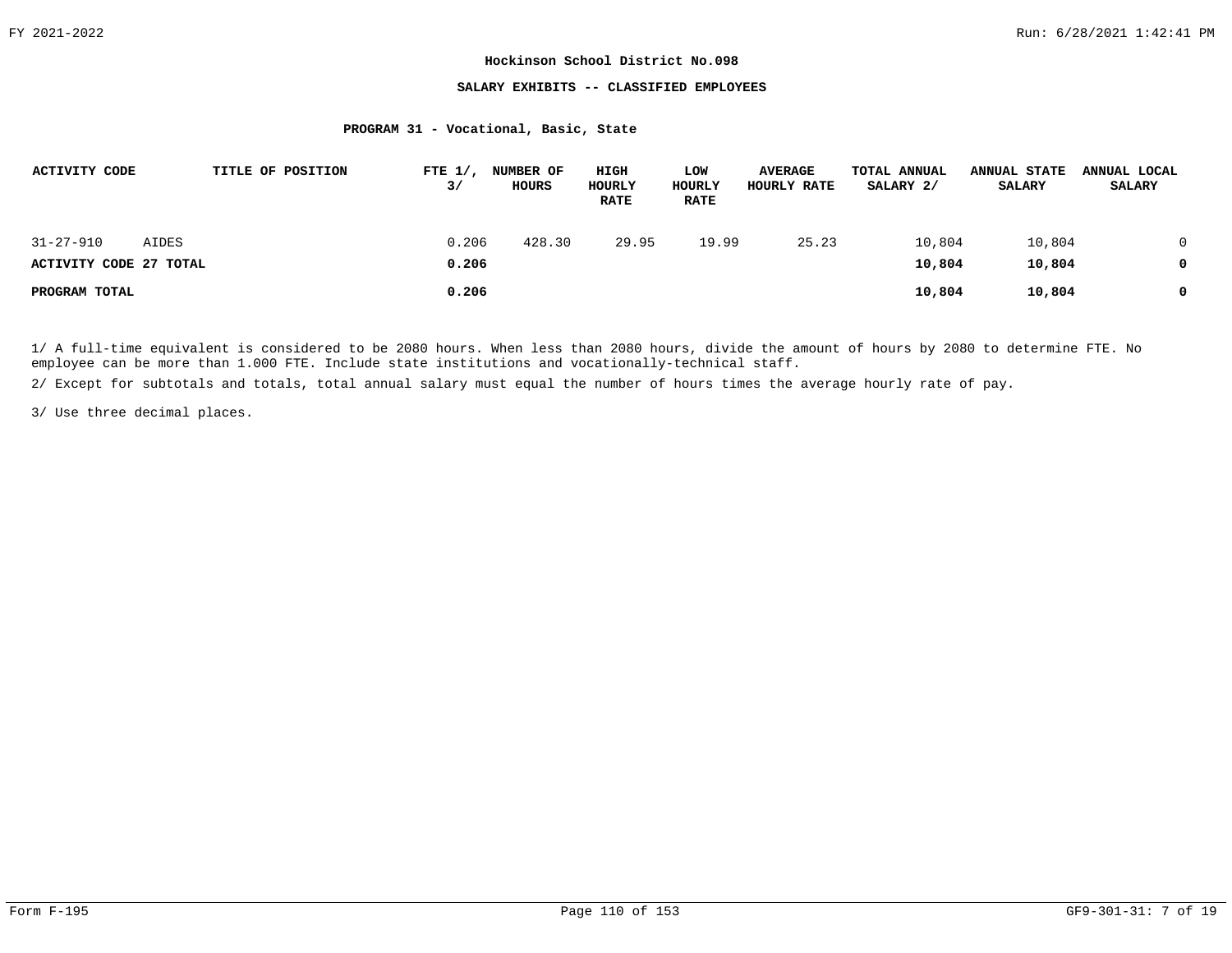## **SALARY EXHIBITS -- CLASSIFIED EMPLOYEES**

## **PROGRAM 34 - Middle School Career and Technical Education, State**

| ACTIVITY CODE | TITLE OF POSITION                                    | FTE $1/$ ,<br>3/ | <b>NUMBER OF</b><br>HOURS | HIGH<br>HOURLY<br><b>RATE</b> | LOW<br>HOURLY<br><b>RATE</b> | <b>AVERAGE</b><br>HOURLY RATE | <b>TOTAL ANNUAL</b><br>SALARY 2/ | <b>ANNUAL STATE</b><br><b>SALARY</b> | ANNUAL LOCAL<br><b>SALARY</b> |
|---------------|------------------------------------------------------|------------------|---------------------------|-------------------------------|------------------------------|-------------------------------|----------------------------------|--------------------------------------|-------------------------------|
|               | **** NO CLASSIFIED SALARY DATA FOR THIS PROGRAM **** |                  |                           |                               |                              |                               |                                  |                                      |                               |
|               |                                                      |                  |                           |                               |                              |                               |                                  |                                      | $\Omega$                      |
|               |                                                      |                  |                           |                               |                              |                               |                                  | 0                                    | 0                             |
|               |                                                      |                  |                           |                               |                              |                               |                                  | 0                                    | <sup>0</sup>                  |

1/ A full-time equivalent is considered to be 2080 hours. When less than 2080 hours, divide the amount of hours by 2080 to determine FTE. No employee can be more than 1.000 FTE. Include state institutions and vocationally-technical staff.

2/ Except for subtotals and totals, total annual salary must equal the number of hours times the average hourly rate of pay.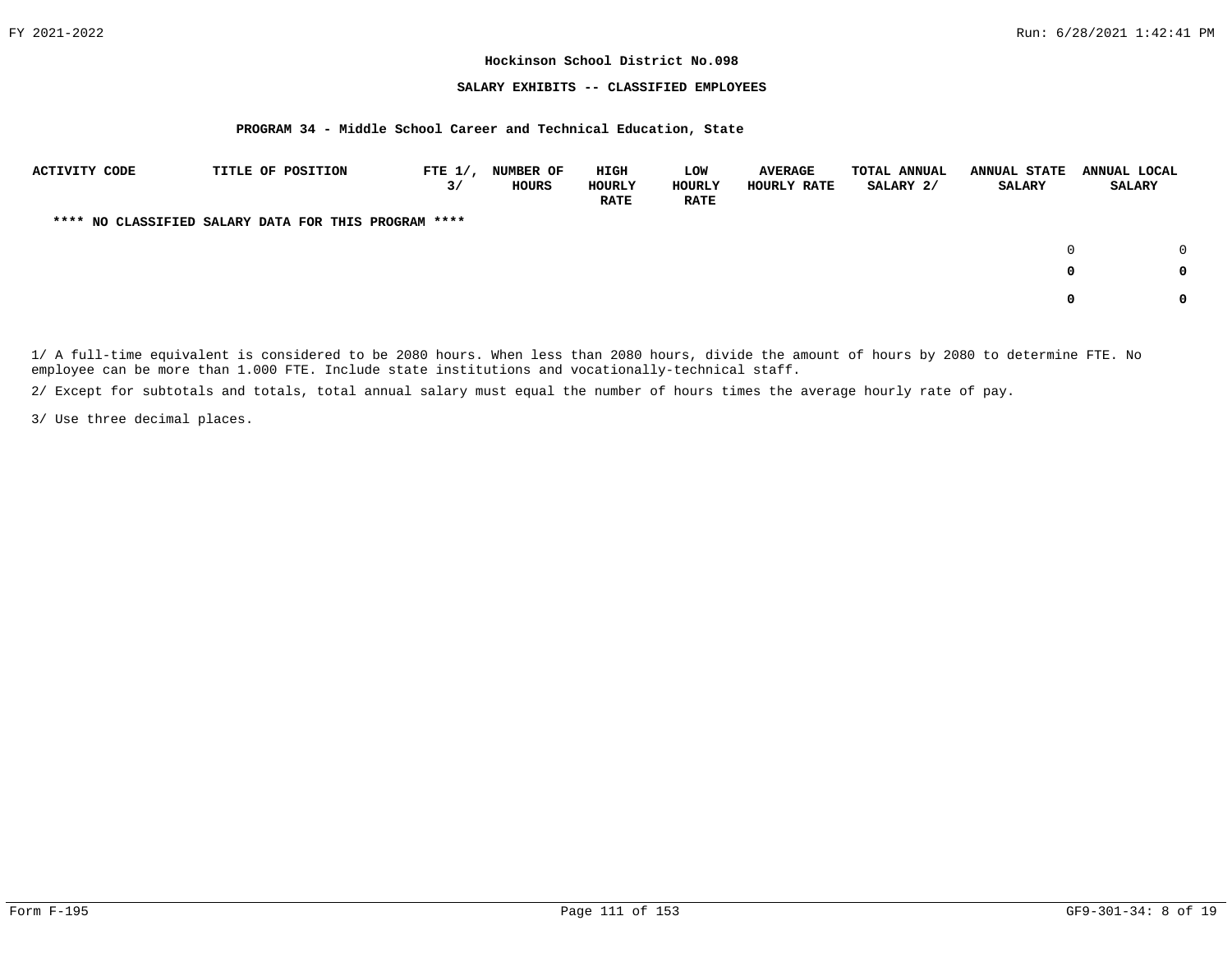## **SALARY EXHIBITS -- CLASSIFIED EMPLOYEES**

## **PROGRAM 51 - Disadvantaged (formerly Remediation) ESEA Disadvantaged, Federal**

| ACTIVITY CODE                             |       | TITLE OF POSITION | FTE $1/$ ,<br>3/ | NUMBER OF<br>HOURS     | HIGH<br>HOURLY<br><b>RATE</b> | LOW<br>HOURLY<br><b>RATE</b> | <b>AVERAGE</b><br>HOURLY RATE | TOTAL ANNUAL<br>SALARY 2/ | <b>ANNUAL STATE</b><br><b>SALARY</b> | ANNUAL LOCAL<br><b>SALARY</b> |
|-------------------------------------------|-------|-------------------|------------------|------------------------|-------------------------------|------------------------------|-------------------------------|---------------------------|--------------------------------------|-------------------------------|
| $51 - 27 - 910$<br>ACTIVITY CODE 27 TOTAL | AIDES |                   | 0.611            | $0.611 \quad 1,272.04$ | 22.53                         | 20.87                        | 21.12                         | 26,870<br>26,870          | 26,870<br>26,870                     |                               |
| PROGRAM TOTAL                             |       |                   | 0.611            |                        |                               |                              |                               | 26,870                    | 26,870                               |                               |

1/ A full-time equivalent is considered to be 2080 hours. When less than 2080 hours, divide the amount of hours by 2080 to determine FTE. No employee can be more than 1.000 FTE. Include state institutions and vocationally-technical staff.

2/ Except for subtotals and totals, total annual salary must equal the number of hours times the average hourly rate of pay.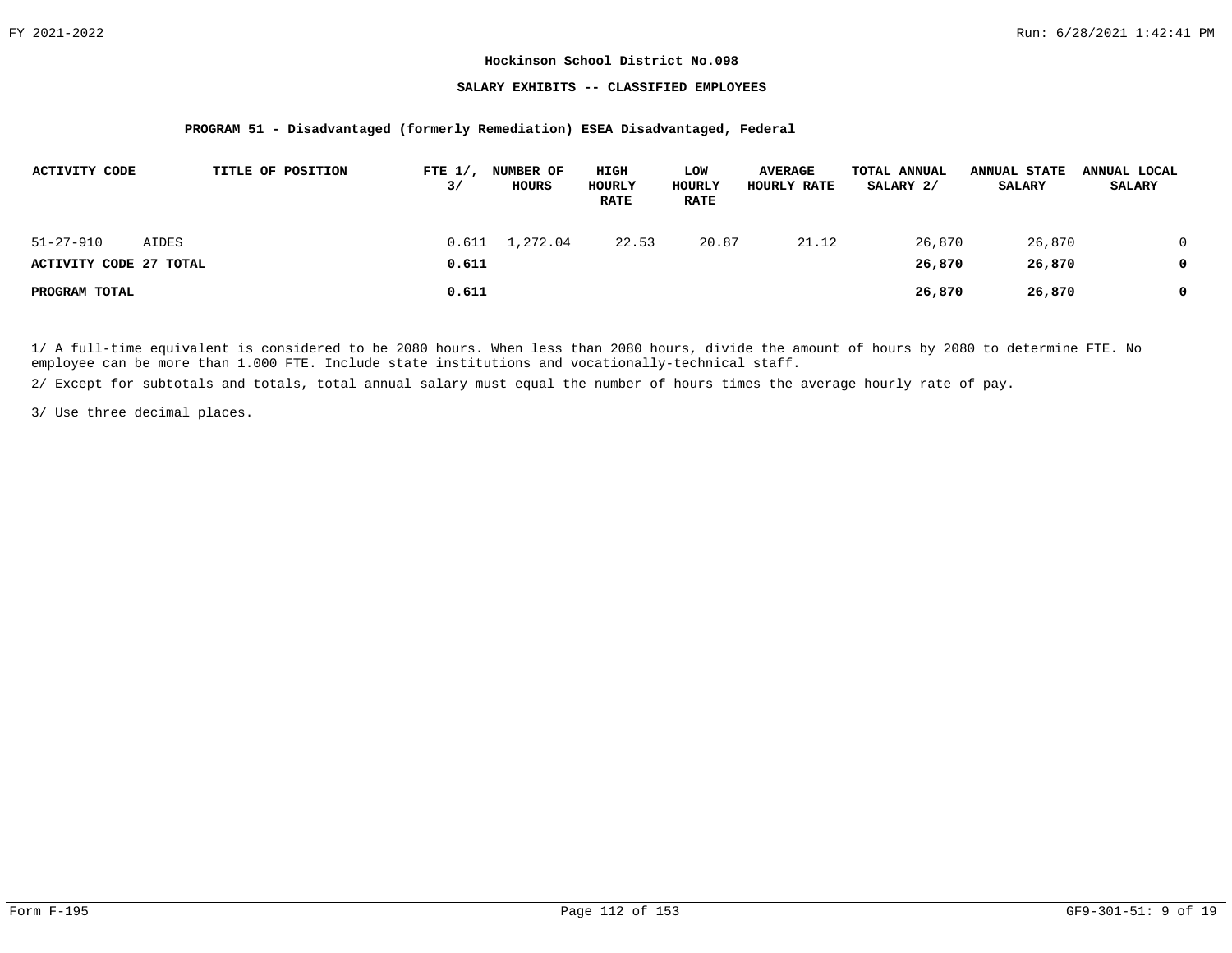## **SALARY EXHIBITS -- CLASSIFIED EMPLOYEES**

#### **PROGRAM 52 - Other Title Grants under ESEA-Federal**

| <b>ACTIVITY CODE</b> | TITLE OF POSITION                                    | FTE $1/$ ,<br>3/ | <b>NUMBER OF</b><br>HOURS | HIGH<br>HOURLY<br><b>RATE</b> | LOW<br>HOURLY<br><b>RATE</b> | <b>AVERAGE</b><br>HOURLY RATE | TOTAL ANNUAL<br>SALARY 2/ | <b>ANNUAL STATE</b><br><b>SALARY</b> | ANNUAL LOCAL<br><b>SALARY</b> |
|----------------------|------------------------------------------------------|------------------|---------------------------|-------------------------------|------------------------------|-------------------------------|---------------------------|--------------------------------------|-------------------------------|
|                      | **** NO CLASSIFIED SALARY DATA FOR THIS PROGRAM **** |                  |                           |                               |                              |                               |                           |                                      |                               |
|                      |                                                      |                  |                           |                               |                              |                               |                           |                                      | $\Omega$<br>0                 |
|                      |                                                      |                  |                           |                               |                              |                               |                           | 0                                    | 0                             |
|                      |                                                      |                  |                           |                               |                              |                               |                           |                                      | 0                             |

1/ A full-time equivalent is considered to be 2080 hours. When less than 2080 hours, divide the amount of hours by 2080 to determine FTE. No employee can be more than 1.000 FTE. Include state institutions and vocationally-technical staff.

2/ Except for subtotals and totals, total annual salary must equal the number of hours times the average hourly rate of pay.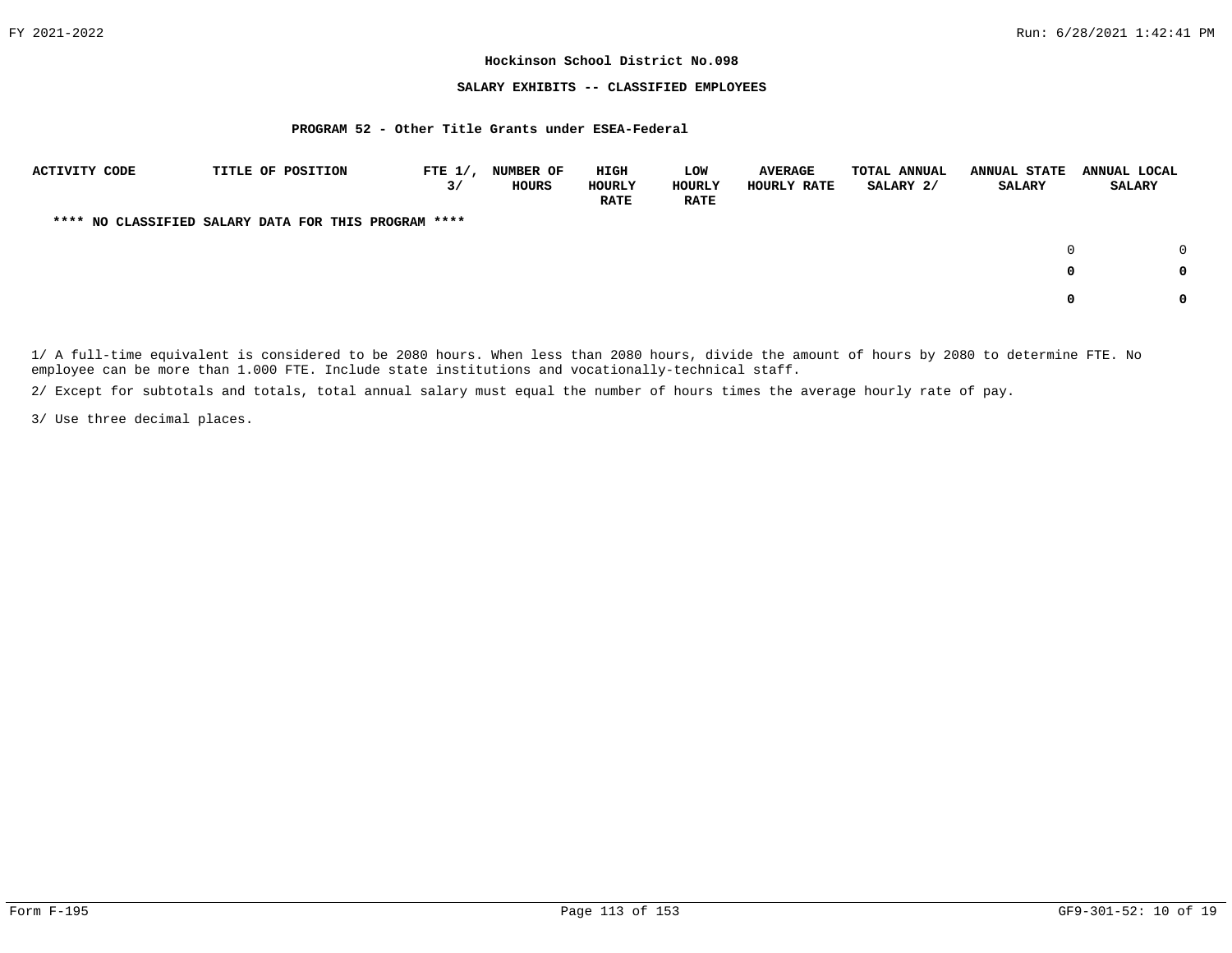## **SALARY EXHIBITS -- CLASSIFIED EMPLOYEES**

#### **PROGRAM 55 - Learning Assistance Program (LAP), State**

| <b>ACTIVITY CODE</b>   |       | TITLE OF POSITION | FTE $1/$ ,<br>3/ | <b>NUMBER OF</b><br><b>HOURS</b> | HIGH<br>HOURLY<br><b>RATE</b> | LOW<br>HOURLY<br><b>RATE</b> | <b>AVERAGE</b><br>HOURLY RATE | TOTAL ANNUAL<br>SALARY 2/ | <b>ANNUAL STATE</b><br><b>SALARY</b> | ANNUAL LOCAL<br><b>SALARY</b> |
|------------------------|-------|-------------------|------------------|----------------------------------|-------------------------------|------------------------------|-------------------------------|---------------------------|--------------------------------------|-------------------------------|
| $55 - 27 - 910$        | AIDES |                   |                  | 2.026 4,215.96                   | 22.53                         | 21.43                        | 22.25                         | 93,800                    | 93,800                               |                               |
| ACTIVITY CODE 27 TOTAL |       |                   | 2.026            |                                  |                               |                              |                               | 93,800                    | 93,800                               |                               |
| PROGRAM TOTAL          |       |                   | 2.026            |                                  |                               |                              |                               | 93,800                    | 93,800                               | 0                             |

1/ A full-time equivalent is considered to be 2080 hours. When less than 2080 hours, divide the amount of hours by 2080 to determine FTE. No employee can be more than 1.000 FTE. Include state institutions and vocationally-technical staff.

2/ Except for subtotals and totals, total annual salary must equal the number of hours times the average hourly rate of pay.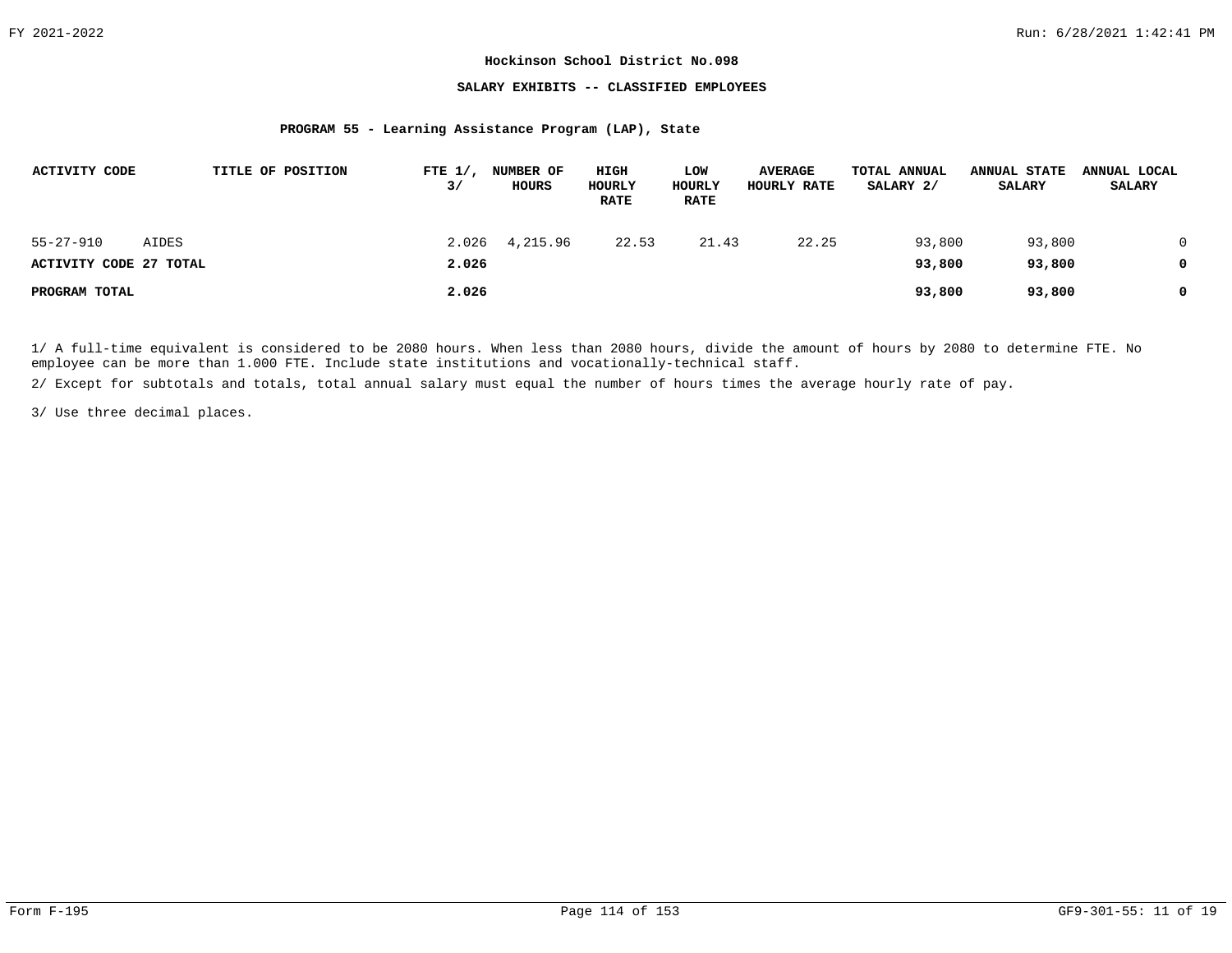## **SALARY EXHIBITS -- CLASSIFIED EMPLOYEES**

#### **PROGRAM 58 - Special and Pilot Programs, State**

| ACTIVITY CODE | TITLE OF POSITION                                    | FTE $1/$ ,<br>3/ | <b>NUMBER OF</b><br><b>HOURS</b> | HIGH<br>HOURLY<br><b>RATE</b> | <b>LOW</b><br>HOURLY<br><b>RATE</b> | <b>AVERAGE</b><br>HOURLY RATE | <b>TOTAL ANNUAL</b><br>SALARY 2/ | <b>ANNUAL STATE</b><br><b>SALARY</b> | ANNUAL LOCAL<br><b>SALARY</b> |   |
|---------------|------------------------------------------------------|------------------|----------------------------------|-------------------------------|-------------------------------------|-------------------------------|----------------------------------|--------------------------------------|-------------------------------|---|
|               | **** NO CLASSIFIED SALARY DATA FOR THIS PROGRAM **** |                  |                                  |                               |                                     |                               |                                  |                                      |                               |   |
|               |                                                      |                  |                                  |                               |                                     |                               |                                  |                                      | $\cap$                        |   |
|               |                                                      |                  |                                  |                               |                                     |                               |                                  | $^{\circ}$                           | 0                             |   |
|               |                                                      |                  |                                  |                               |                                     |                               |                                  | $\Omega$                             |                               | 0 |

1/ A full-time equivalent is considered to be 2080 hours. When less than 2080 hours, divide the amount of hours by 2080 to determine FTE. No employee can be more than 1.000 FTE. Include state institutions and vocationally-technical staff.

2/ Except for subtotals and totals, total annual salary must equal the number of hours times the average hourly rate of pay.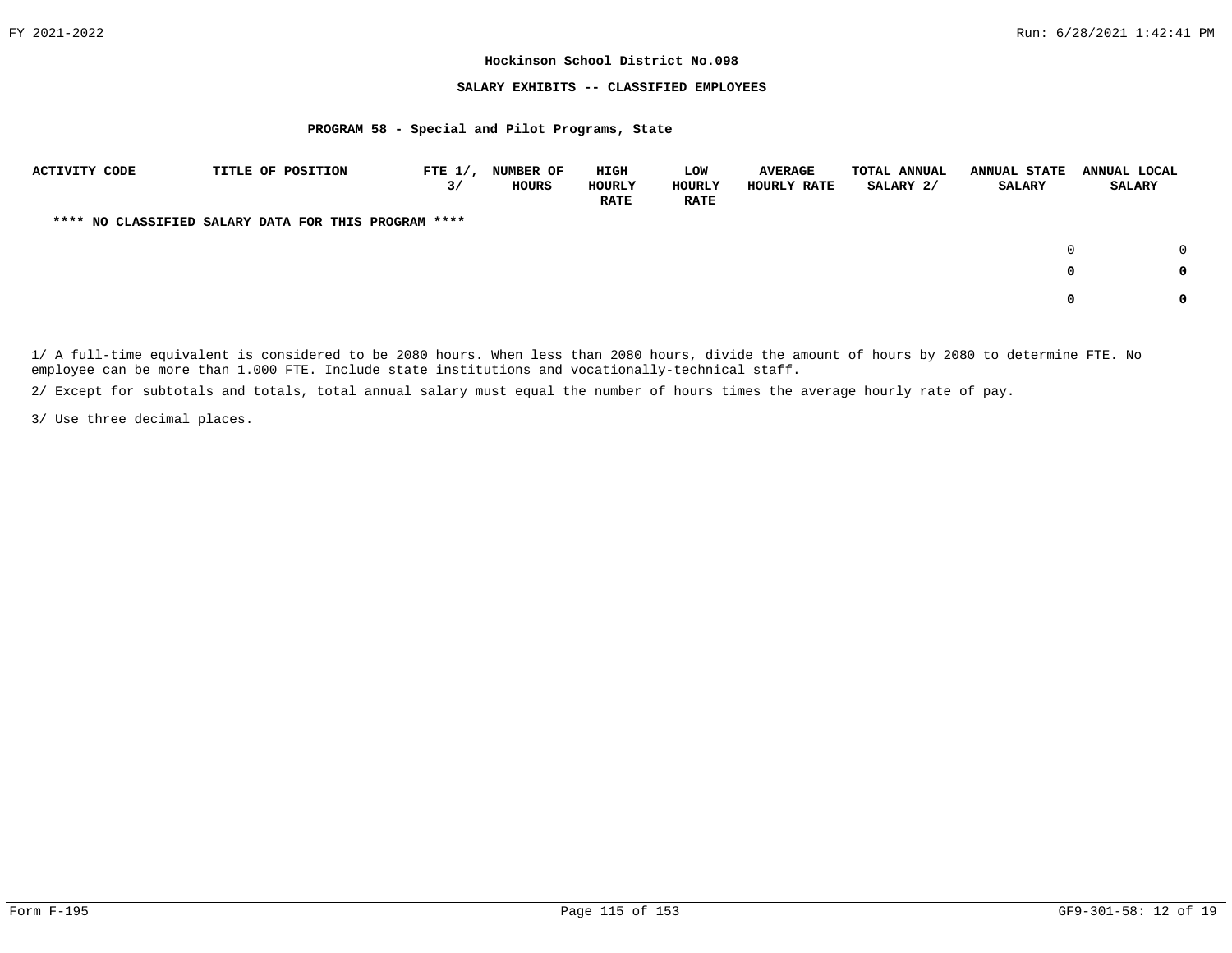## **SALARY EXHIBITS -- CLASSIFIED EMPLOYEES**

#### **PROGRAM 65 - Transitional Bilingual, State**

| <b>ACTIVITY CODE</b> | TITLE OF POSITION                                    | FTE $1/$ ,<br>3/ | <b>NUMBER OF</b><br>HOURS | HIGH<br>HOURLY<br><b>RATE</b> | LOW<br>HOURLY<br><b>RATE</b> | <b>AVERAGE</b><br>HOURLY RATE | TOTAL ANNUAL<br>SALARY 2/ | <b>ANNUAL STATE</b><br><b>SALARY</b> | ANNUAL LOCAL<br><b>SALARY</b> |        |
|----------------------|------------------------------------------------------|------------------|---------------------------|-------------------------------|------------------------------|-------------------------------|---------------------------|--------------------------------------|-------------------------------|--------|
|                      | **** NO CLASSIFIED SALARY DATA FOR THIS PROGRAM **** |                  |                           |                               |                              |                               |                           |                                      |                               |        |
|                      |                                                      |                  |                           |                               |                              |                               |                           |                                      |                               | $\cap$ |
|                      |                                                      |                  |                           |                               |                              |                               |                           | 0                                    |                               | 0      |
|                      |                                                      |                  |                           |                               |                              |                               |                           | 0                                    |                               | 0      |

1/ A full-time equivalent is considered to be 2080 hours. When less than 2080 hours, divide the amount of hours by 2080 to determine FTE. No employee can be more than 1.000 FTE. Include state institutions and vocationally-technical staff.

2/ Except for subtotals and totals, total annual salary must equal the number of hours times the average hourly rate of pay.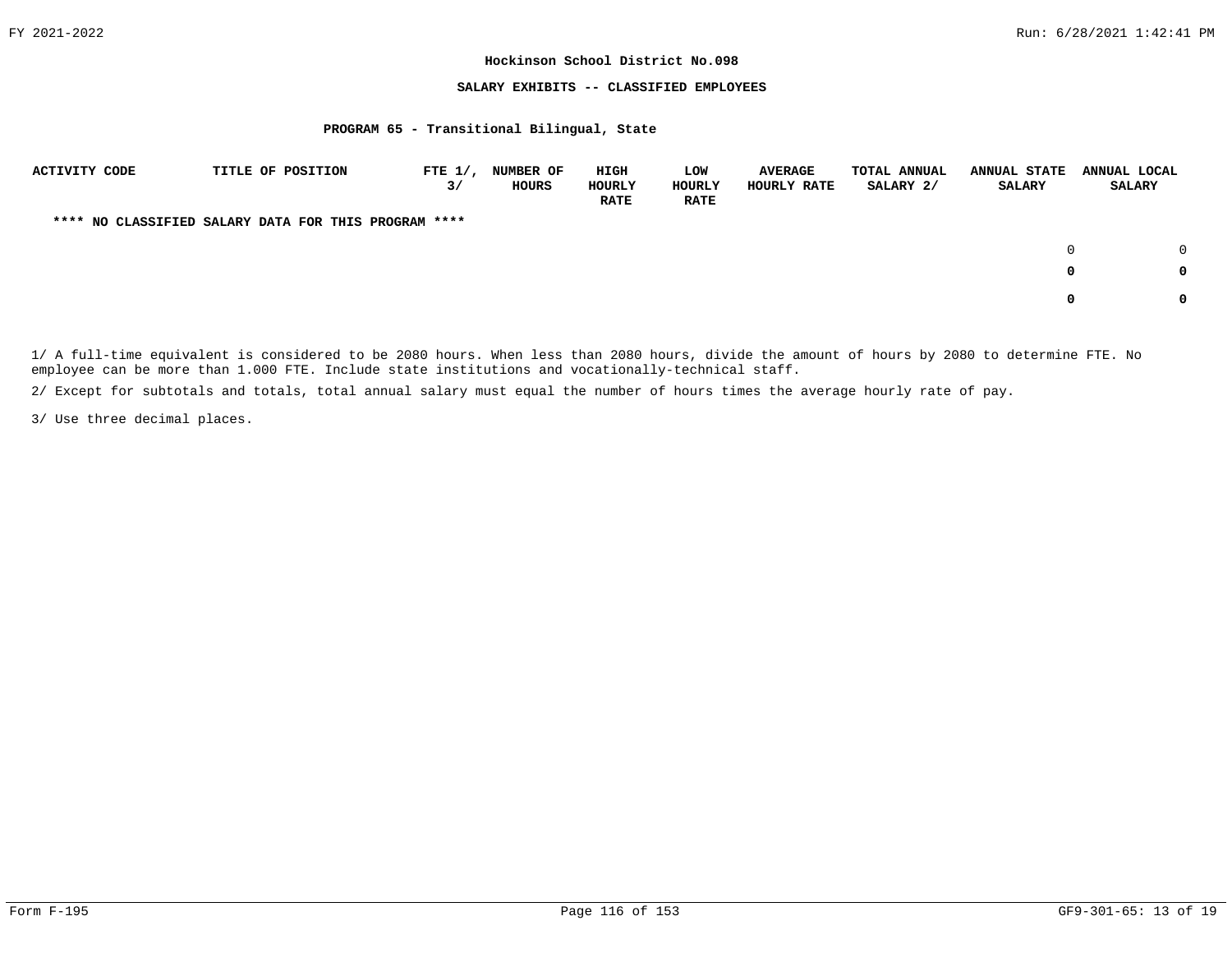## **SALARY EXHIBITS -- CLASSIFIED EMPLOYEES**

#### **PROGRAM 74 - Highly Capable**

| <b>ACTIVITY CODE</b> | TITLE OF POSITION                                    | FTE $1/$ ,<br>3/ | <b>NUMBER OF</b><br>HOURS | HIGH<br>HOURLY<br><b>RATE</b> | LOW<br>HOURLY<br><b>RATE</b> | <b>AVERAGE</b><br>HOURLY RATE | TOTAL ANNUAL<br>SALARY 2/ | <b>ANNUAL STATE</b><br><b>SALARY</b> | ANNUAL LOCAL<br><b>SALARY</b> |
|----------------------|------------------------------------------------------|------------------|---------------------------|-------------------------------|------------------------------|-------------------------------|---------------------------|--------------------------------------|-------------------------------|
|                      | **** NO CLASSIFIED SALARY DATA FOR THIS PROGRAM **** |                  |                           |                               |                              |                               |                           |                                      |                               |
|                      |                                                      |                  |                           |                               |                              |                               |                           | $\Omega$                             |                               |
|                      |                                                      |                  |                           |                               |                              |                               |                           | 0                                    | 0                             |
|                      |                                                      |                  |                           |                               |                              |                               |                           | n.                                   | 0                             |

1/ A full-time equivalent is considered to be 2080 hours. When less than 2080 hours, divide the amount of hours by 2080 to determine FTE. No employee can be more than 1.000 FTE. Include state institutions and vocationally-technical staff.

2/ Except for subtotals and totals, total annual salary must equal the number of hours times the average hourly rate of pay.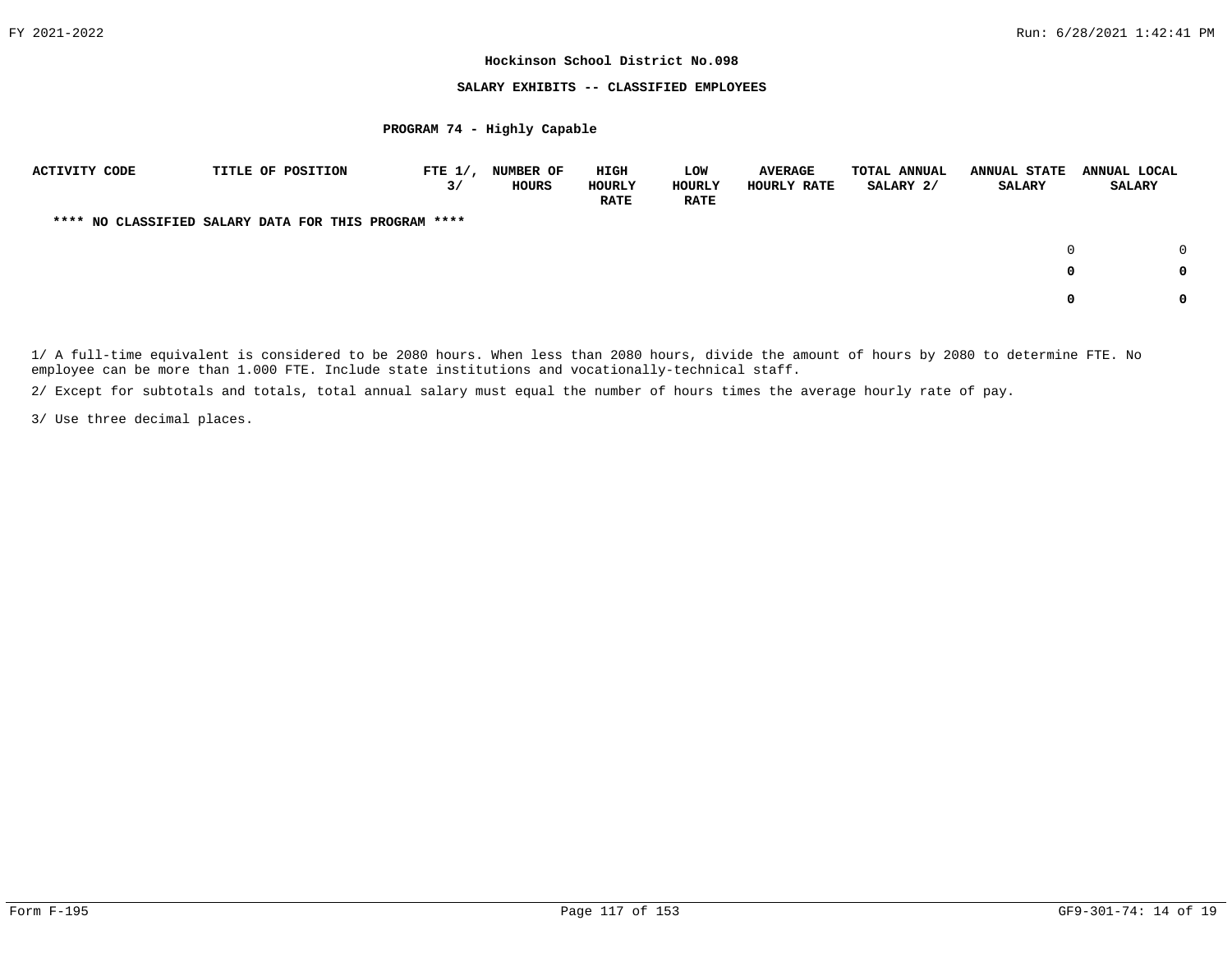# **SALARY EXHIBITS -- CLASSIFIED EMPLOYEES**

# **PROGRAM 88 - Child Care**

| <b>ACTIVITY CODE</b>   | TITLE OF POSITION  | FTE $1/$ ,<br>3/ | NUMBER OF<br>HOURS | HIGH<br>HOURLY<br><b>RATE</b> | LOW<br>HOURLY<br><b>RATE</b> | <b>AVERAGE</b><br>HOURLY RATE | TOTAL ANNUAL<br>SALARY 2/ | <b>ANNUAL STATE</b><br><b>SALARY</b> | ANNUAL LOCAL<br><b>SALARY</b> |
|------------------------|--------------------|------------------|--------------------|-------------------------------|------------------------------|-------------------------------|---------------------------|--------------------------------------|-------------------------------|
| $88 - 21 - 940$        | OFFICE/CLERICAL    | 0.500            | 1,040.00           | 22.37                         | 22.37                        | 22.37                         | 23,265                    | 0                                    | 23,265                        |
| ACTIVITY CODE 21 TOTAL |                    | 0.500            |                    |                               |                              |                               | 23,265                    | 0                                    | 23,265                        |
| $88 - 27 - 005$        | OTHER SALARY ITEMS | 0.000            | 0.00               | 0.00                          | 0.00                         | 0.00                          | 42,000                    | 0                                    | 42,000                        |
| ACTIVITY CODE 27 TOTAL |                    | 0.000            |                    |                               |                              |                               | 42,000                    | 0                                    | 42,000                        |
| PROGRAM TOTAL          |                    | 0.500            |                    |                               |                              |                               | 65,265                    | $\mathbf 0$                          | 65,265                        |

1/ A full-time equivalent is considered to be 2080 hours. When less than 2080 hours, divide the amount of hours by 2080 to determine FTE. No employee can be more than 1.000 FTE. Include state institutions and vocationally-technical staff.

2/ Except for subtotals and totals, total annual salary must equal the number of hours times the average hourly rate of pay.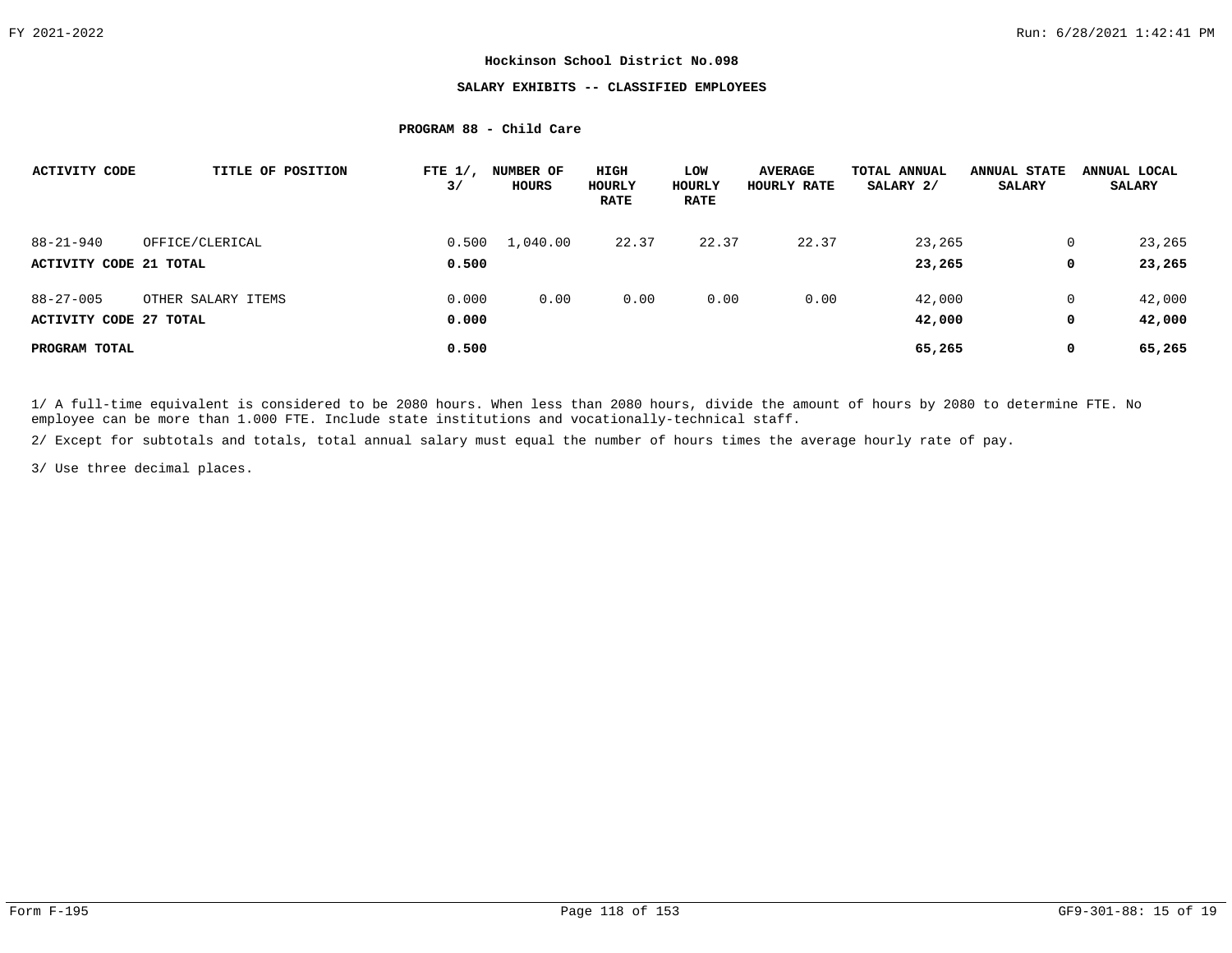# **SALARY EXHIBITS -- CLASSIFIED EMPLOYEES**

## **PROGRAM 89 - Other Community Services**

| <b>ACTIVITY CODE</b>   | TITLE OF POSITION  | FTE $1/$ ,<br>3/ | <b>NUMBER OF</b><br>HOURS | HIGH<br>HOURLY<br><b>RATE</b> | LOW<br>HOURLY<br><b>RATE</b> | <b>AVERAGE</b><br>HOURLY RATE | TOTAL ANNUAL<br>SALARY 2/ | <b>ANNUAL STATE</b><br><b>SALARY</b> | ANNUAL LOCAL<br><b>SALARY</b> |
|------------------------|--------------------|------------------|---------------------------|-------------------------------|------------------------------|-------------------------------|---------------------------|--------------------------------------|-------------------------------|
| $89 - 28 - 005$        | OTHER SALARY ITEMS | 0.000            | 0.00                      | 0.00                          | 0.00                         | 0.00                          | 18,000                    | 0                                    | 18,000                        |
| $89 - 28 - 940$        | OFFICE/CLERICAL    | 0.500            | 1,040.00                  | 22.37                         | 22.37                        | 22.37                         | 23,265                    | 0                                    | 23,265                        |
| ACTIVITY CODE 28 TOTAL |                    | 0.500            |                           |                               |                              |                               | 41,265                    | 0                                    | 41,265                        |
| PROGRAM TOTAL          |                    | 0.500            |                           |                               |                              |                               | 41,265                    | 0                                    | 41,265                        |

1/ A full-time equivalent is considered to be 2080 hours. When less than 2080 hours, divide the amount of hours by 2080 to determine FTE. No employee can be more than 1.000 FTE. Include state institutions and vocationally-technical staff.

2/ Except for subtotals and totals, total annual salary must equal the number of hours times the average hourly rate of pay.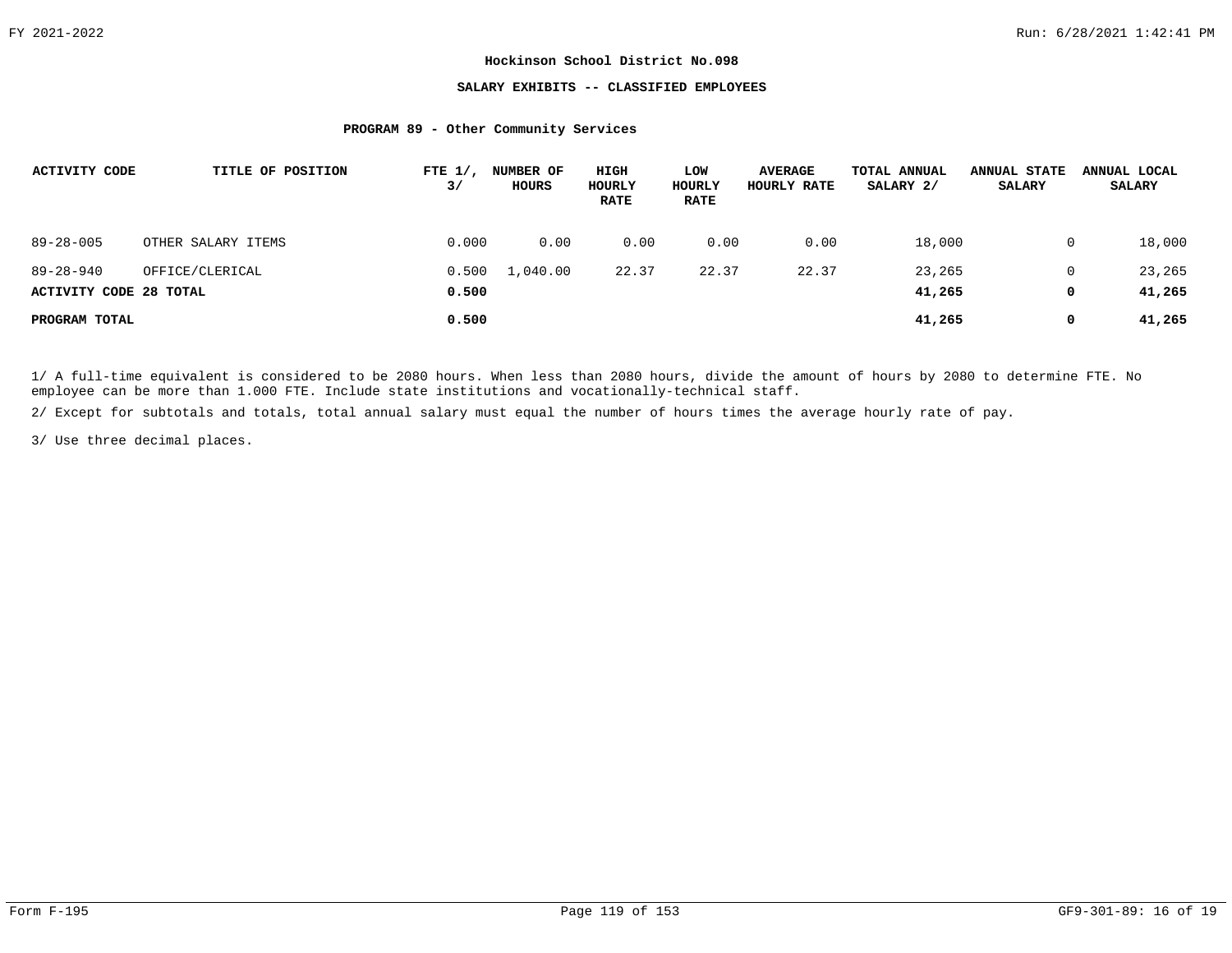# **SALARY EXHIBITS -- CLASSIFIED EMPLOYEES**

## **PROGRAM 97 - District-wide Support**

| <b>ACTIVITY CODE</b>          | TITLE OF POSITION   | 3/     | FTE 1/, NUMBER OF<br><b>HOURS</b> | HIGH<br>HOURLY<br><b>RATE</b> | LOW<br><b>HOURLY</b><br><b>RATE</b> | <b>AVERAGE</b><br>HOURLY RATE | TOTAL ANNUAL<br>SALARY 2/ | <b>ANNUAL STATE</b><br><b>SALARY</b> | ANNUAL LOCAL<br><b>SALARY</b> |
|-------------------------------|---------------------|--------|-----------------------------------|-------------------------------|-------------------------------------|-------------------------------|---------------------------|--------------------------------------|-------------------------------|
| $97 - 12 - 940$               | OFFICE/CLERICAL     | 1.000  | 2,080.00                          | 26.45                         | 26.45                               | 26.45                         | 55,016                    | 55,016                               | 0                             |
| <b>ACTIVITY CODE 12 TOTAL</b> |                     | 1.000  |                                   |                               |                                     |                               | 55,016                    | 55,016                               | 0                             |
| $97 - 13 - 002$               | SUBSTITUTE PAY      | 0.000  | 0.00                              | 0.00                          | 0.00                                | 0.00                          | 5,000                     | $\overline{0}$                       | 5,000                         |
| $97 - 13 - 005$               | OTHER SALARY ITEMS  | 0.000  | 0.00                              | 0.00                          | 0.00                                | 0.00                          | 6,279                     | 6,279                                | $\mathbf 0$                   |
| $97 - 13 - 940$               | OFFICE/CLERICAL     | 2.844  | 5,916.07                          | 30.45                         | 23.93                               | 27.74                         | 164,108                   | 119,633                              | 44,476                        |
| $97 - 13 - 990$               | DIRECTOR/SUPERVISOR | 1.500  | 3,120.00                          | 55.29                         | 53.85                               | 54.33                         | 169,500                   | 169,500                              | $\mathbf 0$                   |
| <b>ACTIVITY CODE 13 TOTAL</b> |                     | 4.344  |                                   |                               |                                     |                               | 344,887                   | 295,412                              | 49,476                        |
| $97 - 14 - 990$               | DIRECTOR/SUPERVISOR | 0.500  | 1,040.00                          | 55.29                         | 55.29                               | 55.29                         | 57,500                    | 57,500                               | 0                             |
| <b>ACTIVITY CODE 14 TOTAL</b> |                     | 0.500  |                                   |                               |                                     |                               | 57,500                    | 57,500                               | 0                             |
| $97 - 61 - 990$               | DIRECTOR/SUPERVISOR | 1.000  | 2,080.00                          | 40.08                         | 40.08                               | 40.08                         | 83,363                    | 83,363                               | 0                             |
| ACTIVITY CODE 61 TOTAL        |                     | 1.000  |                                   |                               |                                     |                               | 83,363                    | 83,363                               | 0                             |
| $97 - 62 - 970$               | SERVICE WORKERS     | 2,000  | 4,160.00                          | 33.88                         | 24.05                               | 28.96                         | 120,494                   | 120,494                              | 0                             |
| ACTIVITY CODE 62 TOTAL        |                     | 2.000  |                                   |                               |                                     |                               | 120,494                   | 120,494                              | 0                             |
| $97 - 63 - 002$               | SUBSTITUTE PAY      | 0.000  | 0.00                              | 0.00                          | 0.00                                | 0.00                          | 20,000                    | $\mathsf{O}$                         | 20,000                        |
| $97 - 63 - 970$               | SERVICE WORKERS     |        | 9.000 18,720.00                   | 31.73                         | 22.16                               | 26.88                         | 503,214                   | 349,086                              | 154,128                       |
| ACTIVITY CODE 63 TOTAL        |                     | 9.000  |                                   |                               |                                     |                               | 523,214                   | 349,086                              | 174,128                       |
| $97 - 72 - 980$               | TECHNICAL           | 3.000  | 6,240.00                          | 36.30                         | 25.69                               | 30.81                         | 192,254                   | 75,504                               | 116,750                       |
| ACTIVITY CODE 72 TOTAL        |                     | 3.000  |                                   |                               |                                     |                               | 192,254                   | 75,504                               | 116,750                       |
| PROGRAM TOTAL                 |                     | 20.844 |                                   |                               |                                     |                               | 1,376,728                 | 1,036,375                            | 340,354                       |

1/ A full-time equivalent is considered to be 2080 hours. When less than 2080 hours, divide the amount of hours by 2080 to determine FTE. No employee can be more than 1.000 FTE. Include state institutions and vocationally-technical staff.

2/ Except for subtotals and totals, total annual salary must equal the number of hours times the average hourly rate of pay.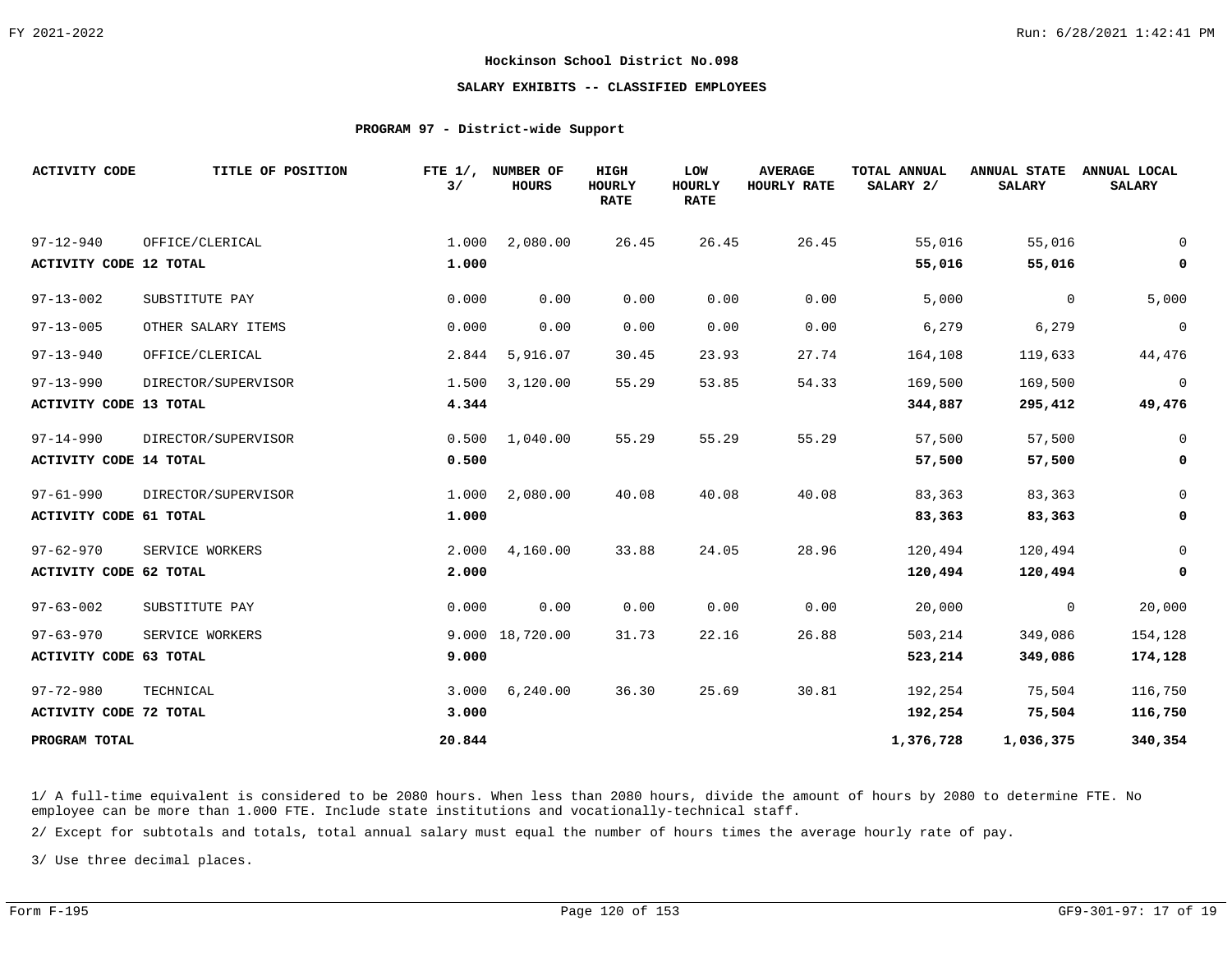## **SALARY EXHIBITS -- CLASSIFIED EMPLOYEES**

#### **PROGRAM 98 - School Food Services**

| ACTIVITY CODE | TITLE OF POSITION                                    | FTE $1/$ ,<br>3/ | <b>NUMBER OF</b><br><b>HOURS</b> | HIGH<br>HOURLY<br><b>RATE</b> | LOW<br>HOURLY<br><b>RATE</b> | <b>AVERAGE</b><br>HOURLY RATE | <b>TOTAL ANNUAL</b><br>SALARY 2/ | <b>ANNUAL STATE</b><br><b>SALARY</b> | ANNUAL LOCAL<br><b>SALARY</b> |
|---------------|------------------------------------------------------|------------------|----------------------------------|-------------------------------|------------------------------|-------------------------------|----------------------------------|--------------------------------------|-------------------------------|
|               | **** NO CLASSIFIED SALARY DATA FOR THIS PROGRAM **** |                  |                                  |                               |                              |                               |                                  |                                      |                               |
|               |                                                      |                  |                                  |                               |                              |                               |                                  | $\Omega$                             |                               |
|               |                                                      |                  |                                  |                               |                              |                               |                                  | 0                                    | 0                             |
|               |                                                      |                  |                                  |                               |                              |                               |                                  | 0                                    | 0                             |

1/ A full-time equivalent is considered to be 2080 hours. When less than 2080 hours, divide the amount of hours by 2080 to determine FTE. No employee can be more than 1.000 FTE. Include state institutions and vocationally-technical staff.

2/ Except for subtotals and totals, total annual salary must equal the number of hours times the average hourly rate of pay.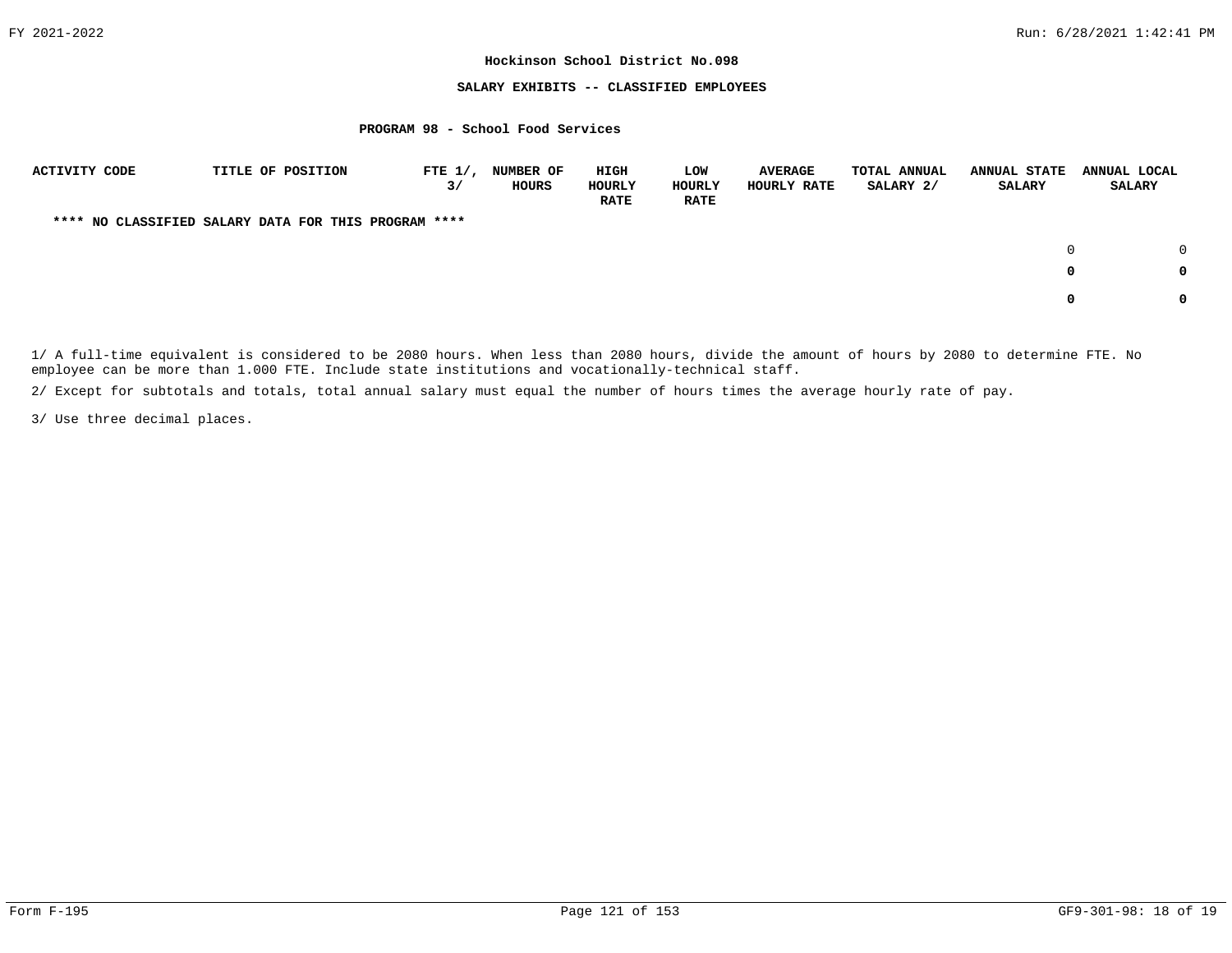# **SALARY EXHIBITS -- CLASSIFIED EMPLOYEES**

## **PROGRAM 99 - Pupil Transportation**

| <b>ACTIVITY CODE</b>          | TITLE OF POSITION | FTE $1/$ ,<br>3/ | <b>NUMBER OF</b><br>HOURS | HIGH<br>HOURLY<br><b>RATE</b> | LOW<br>HOURLY<br><b>RATE</b> | <b>AVERAGE</b><br>HOURLY RATE | TOTAL ANNUAL<br>SALARY 2/ | <b>ANNUAL STATE</b><br><b>SALARY</b> | ANNUAL LOCAL<br><b>SALARY</b> |
|-------------------------------|-------------------|------------------|---------------------------|-------------------------------|------------------------------|-------------------------------|---------------------------|--------------------------------------|-------------------------------|
| $99 - 25 - 910$               | AIDES             | 0.282            | 587.94                    | 23.93                         | 21.97                        | 23.28                         | 13,685                    | 13,685                               |                               |
| ACTIVITY CODE 25 TOTAL        |                   | 0.282            |                           |                               |                              |                               | 13,685                    | 13,685                               | 0                             |
| $99 - 51 - 940$               | OFFICE/CLERICAL   | 0.250            | 520.00                    | 28.51                         | 28.51                        | 28.51                         | 14,825                    | 14,825                               | 0                             |
| <b>ACTIVITY CODE 51 TOTAL</b> |                   | 0.250            |                           |                               |                              |                               | 14,825                    | 14,825                               | 0                             |
| PROGRAM TOTAL                 |                   | 0.532            |                           |                               |                              |                               | 28,510                    | 28,510                               | 0                             |

1/ A full-time equivalent is considered to be 2080 hours. When less than 2080 hours, divide the amount of hours by 2080 to determine FTE. No employee can be more than 1.000 FTE. Include state institutions and vocationally-technical staff.

2/ Except for subtotals and totals, total annual salary must equal the number of hours times the average hourly rate of pay.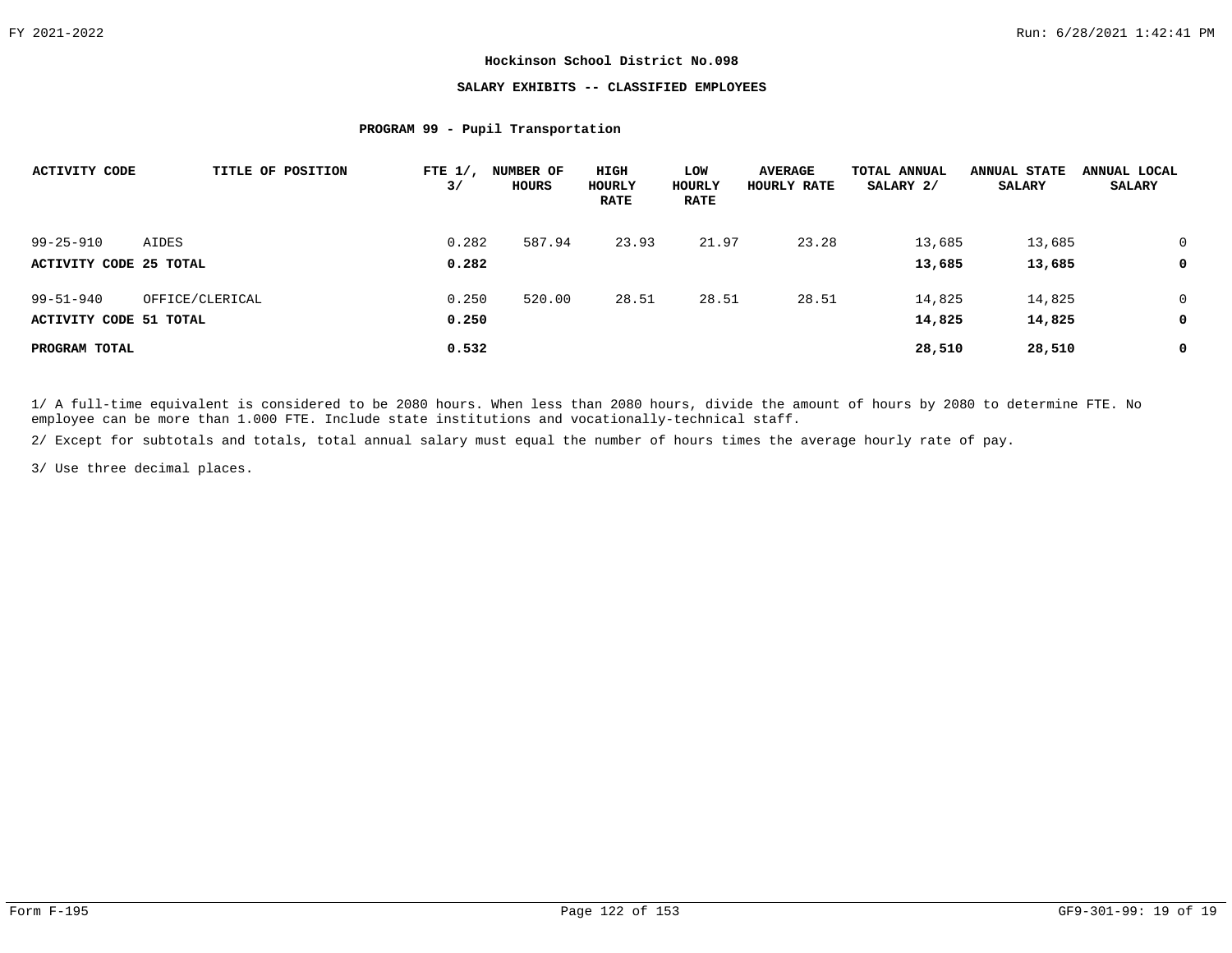# **SUMMARY OF GENERAL FUND EXPENDITURES BY OBJECT OF EXPENDITURE**

|                                            | (1)         | (2)    | (3)          | (4)    | (5)        | (6)    |
|--------------------------------------------|-------------|--------|--------------|--------|------------|--------|
|                                            | Actual      | % of   | Budget       | % of   | Budget     | % of   |
|                                            | 2019-2020   | Total  | 2020-2021    | Total  | 2021-2022  | Total  |
|                                            |             |        |              |        |            |        |
| OBJECT OF EXPENDITURE                      |             |        |              |        |            |        |
| Debit Transfers<br>(0)                     | $\mathbf 0$ | XXXXX  | 0            | XXXXX  | 0          | XXXXX  |
| Credit Transfers<br>(1)                    | $\mathbf 0$ | XXXXX  | 0            | XXXXX  | 0          | XXXXX  |
| Certificated Salaries<br>(2)               | 10,945,850  | 42.35  | 11,280,191   | 41.29  | 11,463,040 | 40.93  |
| Classified Salaries<br>(3)                 | 3,461,260   | 13.39  | 3,589,567    | 13.14  | 3,555,896  | 12.70  |
| Employee Benefits and Payroll Taxes<br>(4) | 5,869,455   | 22.71  | 6,204,557    | 22.71  | 5,978,458  | 21.35  |
| Supplies and Materials<br>(5)              | 921,885     | 3.57   | 1,240,609    | 4.54   | 1,292,660  | 4.62   |
| Purchased Services<br>(7)                  | 4,557,086   | 17.63  | 4,398,379    | 16.10  | 4,806,910  | 17.16  |
| (8)<br>Travel                              | 31,445      | 0.12   | 39,585       | 0.14   | 50,824     | 0.18   |
| Capital Outlay<br>(9)                      | 56,225      | 0.22   | 563,311      | 2.06   | 859,214    | 3.07   |
| TOTAL EXPENDITURES                         | 25,843,206  | 100.00 | 27, 316, 199 | 100.00 | 28,007,002 | 100.00 |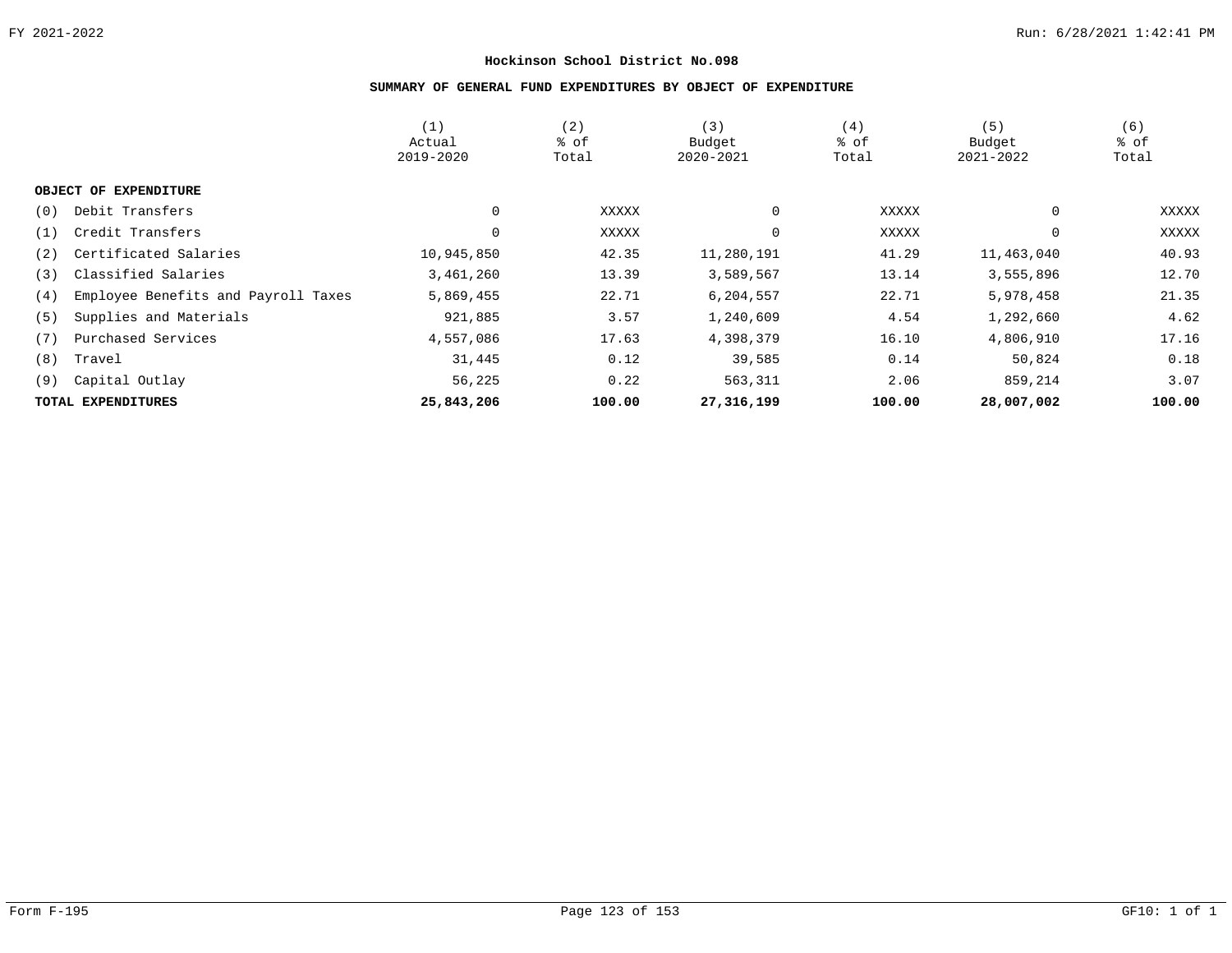# **SUMMARY OF GENERAL FUND EXPENDITURES BY ACTIVITY**

|           |                            | (1)<br>Actual<br>2019-2020 | (2)<br>% of<br>Total | (3)<br>Budget<br>2020-2021 | (4)<br>% of<br>Total | (5)<br>Budget<br>2021-2022 | (6)<br>% of<br>Total |
|-----------|----------------------------|----------------------------|----------------------|----------------------------|----------------------|----------------------------|----------------------|
|           | TEACHING ACTIVITIES        |                            |                      |                            |                      |                            |                      |
| $27 \mid$ | Teaching                   | 14,589,417                 | 56.45                | 15,947,199                 | 58.38                | 16, 323, 783               | 58.28                |
| 28        | Extracur                   | 475,049                    | 1.84                 | 491,144                    | 1.80                 | 526,422                    | 1.88                 |
|           | $29$   Pmt to SD           | 34,974                     | 0.14                 | 32,000                     | 0.12                 | $\mathbf 0$                | 0.00                 |
|           | TOTAL TEACHING ACTIVITIES  | 15,099,440                 | 58.43                | 16,470,343                 | 60.30                | 16,850,205                 | 60.16                |
|           | TEACHING SUPPORT           |                            |                      |                            |                      |                            |                      |
| $22 \mid$ | Lrn Resrc                  | 350,944                    | 1.36                 | 257,640                    | 0.94                 | 250,368                    | 0.89                 |
| 24        | Guid/Coun                  | 620,623                    | 2.40                 | 530,030                    | 1.94                 | 652,923                    | 2.33                 |
| $25 \mid$ | Pupil M/S                  | 274,889                    | 1.06                 | 280,014                    | 1.03                 | 227,267                    | 0.81                 |
|           | 26   Health                | 759,415                    | 2.94                 | 773,251                    | 2.83                 | 908,598                    | 3.24                 |
|           | 31   InstProDev            | 149,506                    | 0.58                 | 90,930                     | 0.33                 | 103,408                    | 0.37                 |
| $32 \mid$ | Inst Tech                  | 210,869                    | 0.82                 | 324,000                    | 1.19                 | 192,384                    | 0.69                 |
| $33 \mid$ | Curriculum                 | 40,243                     | 0.16                 | 88,037                     | 0.32                 | 103,103                    | 0.37                 |
| 34        | Prof Lrng St               | $\overline{0}$             | 0.00                 | 198,623                    | 0.73                 | 281,853                    | 1.01                 |
|           | TOTAL TEACHING SUPPORT     | 2,406,488                  | 9.31                 | 2,542,525                  | 9.31                 | 2,719,904                  | 9.71                 |
|           | OTHER SUPPORT ACTIVITIES   |                            |                      |                            |                      |                            |                      |
| $42 \mid$ | Food                       | 39,780                     | 0.15                 | 42,638                     | 0.16                 | 50,000                     | 0.18                 |
| 44        | Operation                  | 499,679                    | 1.93                 | 577,341                    | 2.11                 | 608,182                    | 2.17                 |
| 49        | Transfers                  | $\mathbf 0$                | 0.00                 | $\mathbf 0$                | 0.00                 | $\mathbf 0$                | 0.00                 |
| $52 \mid$ | Operation                  | 1,288,264                  | 4.98                 | 1,360,500                  | 4.98                 | 1,484,972                  | 5.30                 |
| 53        | Maintnce                   | 0                          | 0.00                 | 0                          | 0.00                 | 0                          | 0.00                 |
| 56        | Insurance                  | 0                          | 0.00                 | $\mathsf 0$                | 0.00                 | 0                          | 0.00                 |
| 58        | Remote Learning Operations | XXXXX                      | XXXXX                | XXXXX                      | XXXXX                | 0                          | 0.00                 |
| 59        | Transfers                  | $\mathbf 0$                | 0.00                 | $\overline{0}$             | 0.00                 | 0                          | 0.00                 |
| 62        | Grnd Mnt                   | 278,925                    | 1.08                 | 209,820                    | 0.77                 | 219,185                    | 0.78                 |
| 63        | Oper Bldg                  | 937,960                    | 3.63                 | 968,037                    | 3.54                 | 1,019,833                  | 3.64                 |
| 64        | Maintnce                   | 226,682                    | 0.88                 | 209,598                    | 0.77                 | 214,908                    | 0.77                 |
| 65        | Utilities                  | 406,538                    | 1.57                 | 516,500                    | 1.89                 | 535,000                    | 1.91                 |
| 67        | Bldg Secu                  | 7,498                      | 0.03                 | 30,600                     | 0.11                 | 30,600                     | 0.11                 |
| 68        | Insurance                  | 164,383                    | 0.64                 | 178,000                    | 0.65                 | 204,700                    | 0.73                 |
| 72        | Info Sys                   | 534,377                    | 2.07                 | 545,133                    | 2.00                 | 533,470                    | 1.90                 |
|           | 73   Printing              | 0                          | 0.00                 | 0                          | 0.00                 | $\mathbf 0$                | 0.00                 |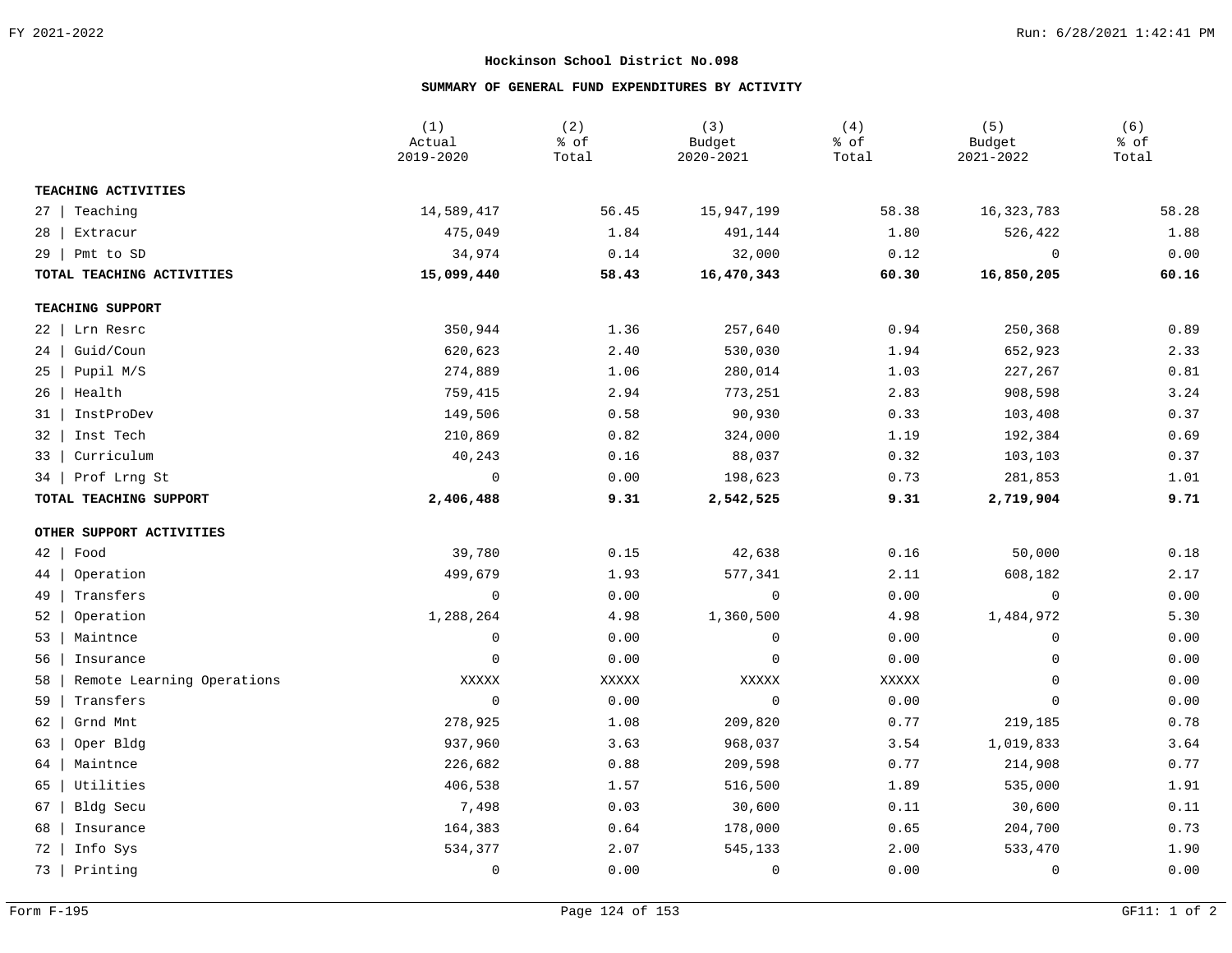# **SUMMARY OF GENERAL FUND EXPENDITURES BY ACTIVITY**

|                                | (1)<br>Actual<br>2019-2020 | (2)<br>% of<br>Total | (3)<br>Budget<br>2020-2021 | (4)<br>% of<br>Total | (5)<br>Budget<br>2021-2022 | (6)<br>% of<br>Total |
|--------------------------------|----------------------------|----------------------|----------------------------|----------------------|----------------------------|----------------------|
| 74<br>Warehouse                | 0                          | 0.00                 | 0                          | 0.00                 | 0                          | 0.00                 |
| 75<br>Mtr Pool                 | 7,069                      | 0.03                 | $\mathbf 0$                | 0.00                 | 0                          | 0.00                 |
| 83<br>Interest                 | 0                          | 0.00                 | $\mathbf 0$                | 0.00                 | 0                          | 0.00                 |
| 84<br>Principal                | 0                          | 0.00                 | $\mathbf{0}$               | 0.00                 | 0                          | 0.00                 |
| 85<br>Debt Expn                | 0                          | 0.00                 | $\mathbf 0$                | 0.00                 | 0                          | 0.00                 |
| 91<br>Publ Actv                | 0                          | 0.00                 | 0                          | 0.00                 | 0                          | 0.00                 |
| TOTAL OTHER SUPPORT ACTIVITIES | 4,391,157                  | 16.99                | 4,638,167                  | 16.98                | 4,900,850                  | 17.50                |
| UNIT ADMINISTRATION            |                            |                      |                            |                      |                            |                      |
| $23$   Princ Off               | 1,684,554                  | 6.52                 | 1,715,669                  | 6.28                 | 1,494,865                  | 5.34                 |
| TOTAL UNIT ADMINISTRATION      | 1,684,554                  | 6.52                 | 1,715,669                  | 6.28                 | 1,494,865                  | 5.34                 |
| CENTRAL ADMINISTRATION         |                            |                      |                            |                      |                            |                      |
| Bd of Dir<br>11                | 288,536                    | 1.12                 | 103,700                    | 0.38                 | 259,700                    | 0.93                 |
| 12<br>Supt Off                 | 334,495                    | 1.29                 | 342,753                    | 1.25                 | 330,461                    | 1.18                 |
| 13<br>Busns Off                | 480,752                    | 1.86                 | 495,531                    | 1.81                 | 512,518                    | 1.83                 |
| 14<br>HR                       | 89,615                     | 0.35                 | 89,731                     | 0.33                 | 98,191                     | 0.35                 |
| 15<br>Pblc Rltn                | 75,105                     | 0.29                 | 66,850                     | 0.24                 | 66,850                     | 0.24                 |
| 21<br>Supv Inst                | 740,986                    | 2.87                 | 716,548                    | 2.62                 | 637,594                    | 2.28                 |
| 41<br>Supervisn                | 0                          | 0.00                 | $\overline{0}$             | 0.00                 | $\overline{0}$             | 0.00                 |
| 51<br>Supervisn                | 19,688                     | 0.08                 | 19,914                     | 0.07                 | 20,882                     | 0.07                 |
| 61<br>Supv Bldg                | 115,746                    | 0.45                 | 114,468                    | 0.42                 | 114,982                    | 0.41                 |
| TOTAL CENTRAL ADMINISTRATION   | 2,144,924                  | 8.30                 | 1,949,495                  | 7.14                 | 2,041,178                  | 7.29                 |
| TOTAL EXPENDITURES             | 25,843,206                 | 100.00               | 27, 316, 199               | 100.00               | 28,007,002                 | 100.00               |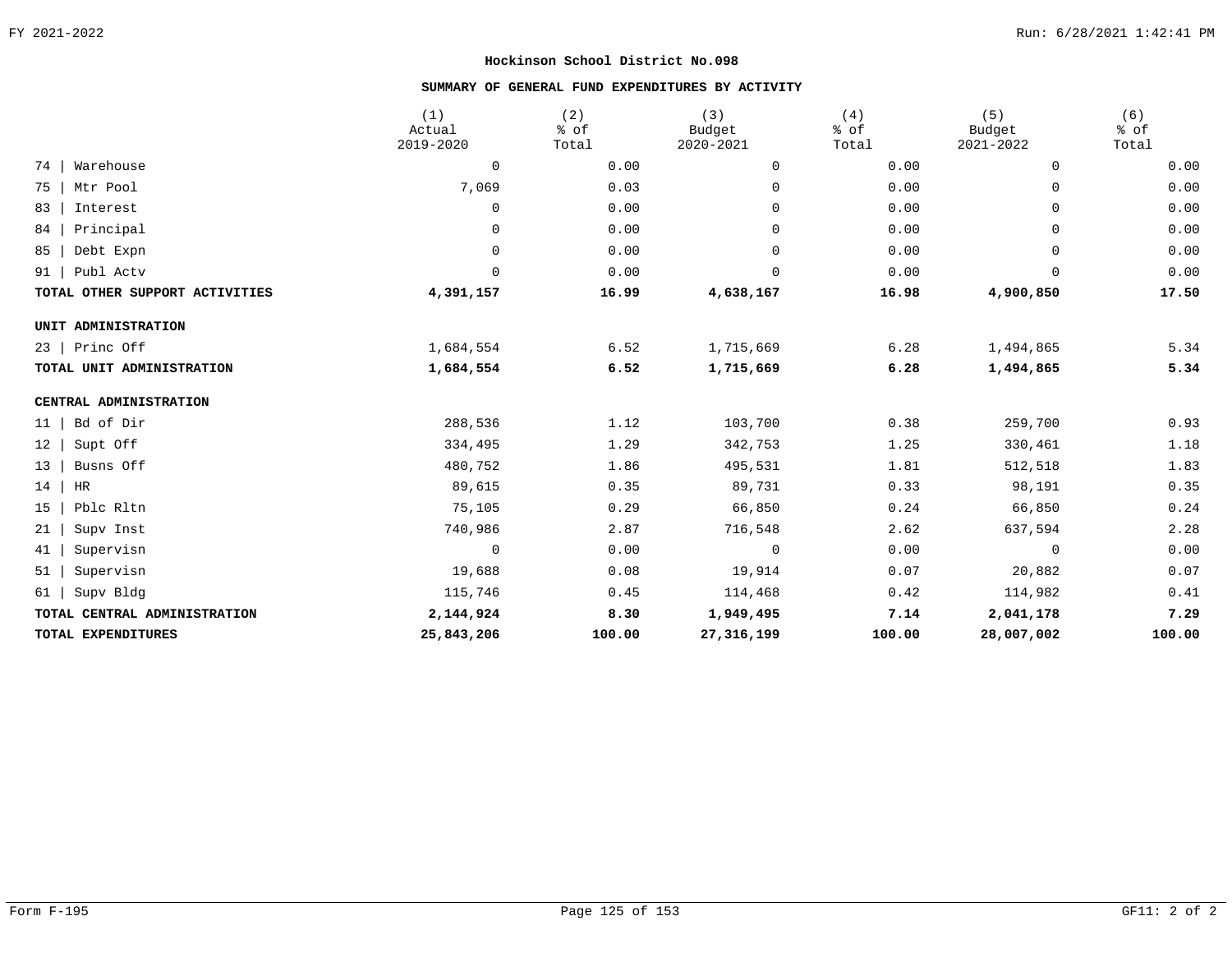#### **REVENUE WORK SHEET--GENERAL FUND--LOCAL EXCESS LEVIES AND TIMBER EXCISE TAX**

Local property tax collections (Account 1100) should include revenue anticipated to be received in cash during the fiscal year. Estimation for the Timber Excise Tax collection (Revenue Account 1500) is necessary to estimate the Net Excess Levy Collection. The Net Excess Levy equals the Excess Levy Amount minus the sum of the Timber Levy.

# **PART I: LOCAL PROPERTY TAX COLLECTIONS**

|                               | (1)             | (2)                              | (3)                    | (4)             | (5)                    |
|-------------------------------|-----------------|----------------------------------|------------------------|-----------------|------------------------|
|                               | Excess Levy     | Est. Timber Levy Net Levy Amount |                        | Collection % 1/ | Amount Budgeted        |
|                               | Amount          |                                  | $(Col.1 - Col.2)$      |                 | $(Col.3 \times Col.4)$ |
| Fall 2021                     | 2,813,450       | 8,645                            | 2,804,805              | 43.48           | 1,219,529              |
| Spring 2022                   | 3,032,704       | 8,645                            | 3,024,059              | 55.91           | 1,690,751              |
| 1100 TOTAL LOCAL TAXES:       |                 |                                  |                        |                 | 2,910,280              |
| TIMBER EXCISE TAX<br>PART II: |                 |                                  |                        |                 |                        |
|                               | (1)             | (2)                              | (3)                    | (4)             | (5)                    |
|                               | Timber Assessed | \$ Per Thousand                  | Est Timber Levy        | Collection %    | Amount Budgeted        |
|                               | Valuation /3    | /2                               | $(Col.1 \times Col.2)$ |                 | $(Col.3 \times Col.4)$ |
| Fall 2021                     | 5,752,002       | 1.503                            | 8,645                  | 0.00            | XXXXX                  |
| Spring 2022                   | 5,752,002       | 1.503                            | 8,645                  | 100.00          | 8,645                  |
| 1500 TIMBER EXCISE TAXES:     |                 |                                  |                        |                 | 8,645                  |

1/ The fall and spring collection percentages should be based on the most recent three-year history of tax collection percentages.

2/ Dollars per thousand is same as dollars per thousand used for excess levy (use a three-decimal rate).

3/ Use 50% timber assessed valuation or 80% Assessed Valuation of Timber Roll.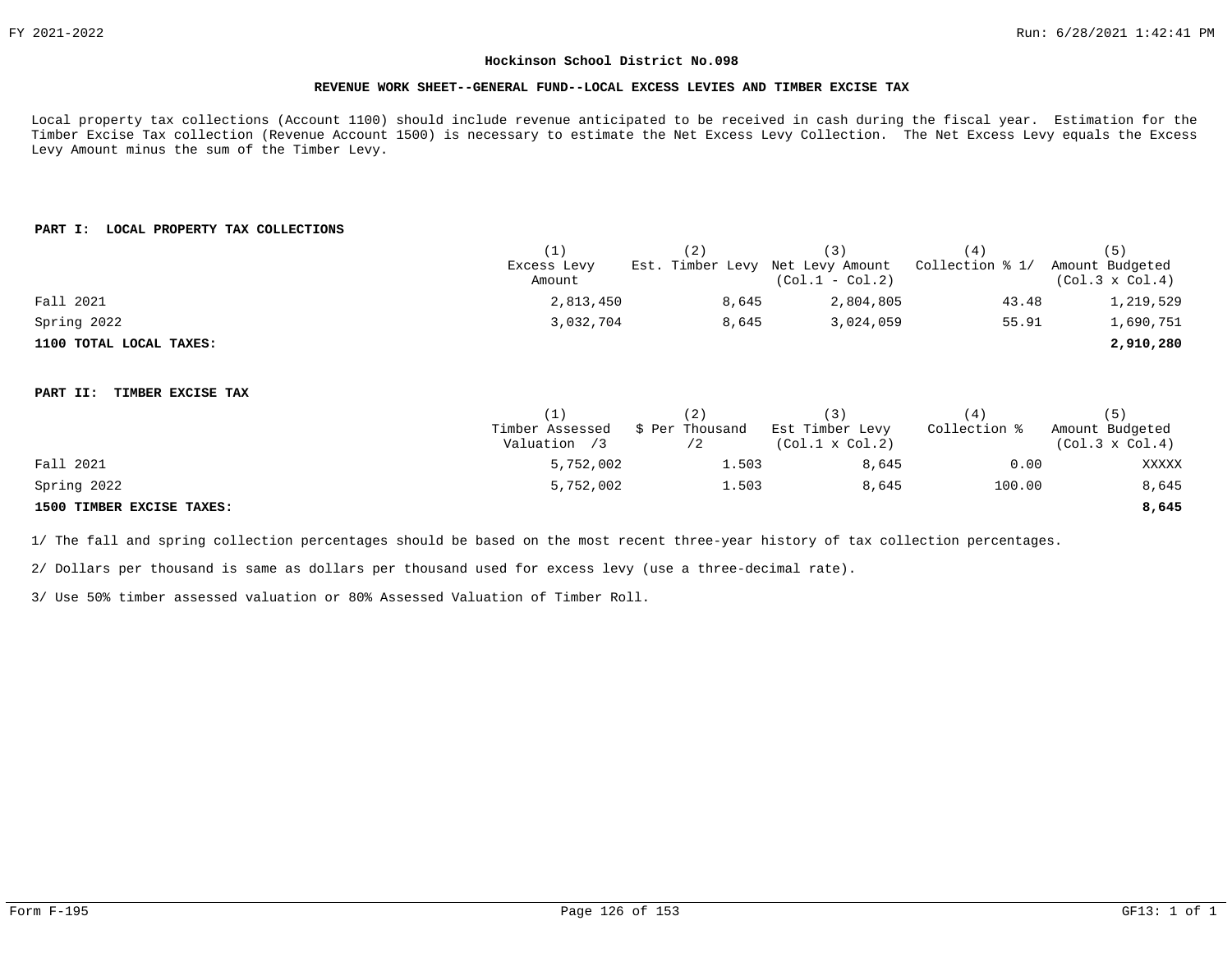#### **GENERAL FUND - LONG-TERM FINANCING - CONDITIONAL SALES CONTRACTS AND NOTES 1/**

| А. | (1)<br>Assets Purchased by CONDITIONAL<br>SALES CONTRACTS (RCW 28A.335.170)<br>in prior years | (2)<br>Length of<br>Contract<br>(months) | (3)<br>Outstanding<br>Balance at<br>Sept 1, 2021       | (4)<br>Principal<br>Payments in<br>FY 2021-2022 |   | (5)<br>Interest<br>Payments in<br>FY 2021-2022 | (6)<br>Outstanding<br>Balance at<br>Aug 31, 2022<br>$(Col.3-Col.4)$ |          |
|----|-----------------------------------------------------------------------------------------------|------------------------------------------|--------------------------------------------------------|-------------------------------------------------|---|------------------------------------------------|---------------------------------------------------------------------|----------|
|    |                                                                                               |                                          | 0                                                      | 0                                               | 0 |                                                | $\mathbf 0$                                                         |          |
| А. | TOTAL                                                                                         |                                          |                                                        | 0                                               | 0 |                                                | <sup>0</sup>                                                        |          |
| в. | Assets to be purchased by<br>CONDITIONAL SALES CONTRACTS<br>AND NOTES in new FY               | Length of<br>Contract<br>(months)        | Amount of<br>Contract<br>Purchase less<br>Down Pmts 2/ | Prin. Pmts. in<br>FY 2021-2022                  |   | Interest<br>Payments in<br>FY 2021-2022        | Long-Term<br>Financing Rev.<br>Acct 9500<br>(Co1.3)                 |          |
|    |                                                                                               |                                          | 0                                                      | 0                                               | 0 |                                                | 0                                                                   | $\Omega$ |
| в. | TOTAL                                                                                         |                                          |                                                        | 0                                               | 0 |                                                | 0                                                                   | 0.4/     |
| C. | TOTAL for Both Sections (A+B)                                                                 |                                          |                                                        |                                                 | 0 | 3/                                             | 0<br>3/                                                             | 0        |

1/ Please refer to the Accounting Manual for School Districts, Chapter 3, page 24 for further information.

2/ Budget expenditure(s) in appropriate program matrix pages.

3/ Budget as part of Program 97, Districtwide Support, Activity 83, Other Interest, or Activity 84, Debt Principal, as appropriate.

4/ Budget as Other Financing Source in Revenue Account 9500 on page GF4.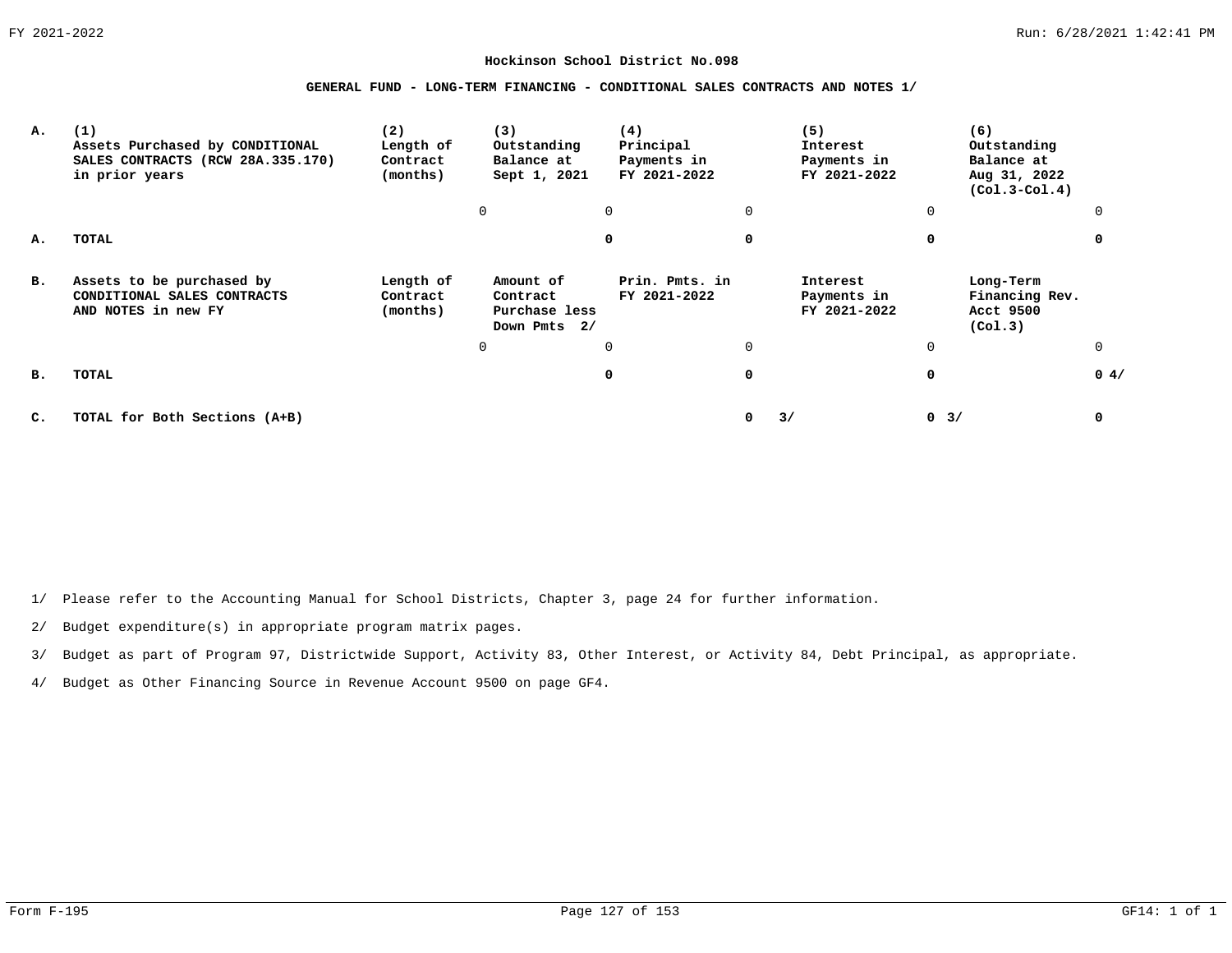# **SUMMARY OF FTE CERTIFICATED AND CLASSIFIED STAFF COUNTS BY ACTIVITY**

|           |                                | (1)<br>No. of FTE<br>Certificated<br>Staff | (2)<br>% to<br>Total | (3)<br>No. of FTE<br>Classified<br>Staff | (4)<br>% to<br>Total |
|-----------|--------------------------------|--------------------------------------------|----------------------|------------------------------------------|----------------------|
|           | TEACHING ACTIVITIES            |                                            |                      |                                          |                      |
| $27 \mid$ | Teaching                       | 103.200                                    | 82.82                | 21.917                                   | 36.66                |
| 28        | Extracuricular                 | 0.000                                      | 0.00                 | 0.500                                    | 0.84                 |
|           | TOTAL TEACHING ACTIVITIES      | 103.200                                    | 82.82                | 22.417                                   | 37.50                |
|           | TEACHING SUPPORT               |                                            |                      |                                          |                      |
| 22        | Learning Resources             | 0.600                                      | 0.48                 | 2.074                                    | 3.47                 |
| 24        | Guidance and Counseling        | 6.010                                      | 4.82                 | 0.000                                    | 0.00                 |
| 25        | Pupil Management and Safety    | 0.000                                      | 0.00                 | 2.544                                    | 4.26                 |
| 26        | Health/Related Services        | 5.500                                      | 4.41                 | 0.000                                    | 0.00                 |
| 31        | InstProDev                     | 0.000                                      | 0.00                 | 0.000                                    | 0.00                 |
| 32        | Inst Tech                      | XXXXX                                      | XXXXX                | 0.000                                    | 0.00                 |
| 33        | Curriculum                     | 0.000                                      | 0.00                 | 0.000                                    | 0.00                 |
| 34        | Professional Learning - State  | 0.000                                      | 0.00                 | XXXXX                                    | XXXXX                |
|           | TOTAL TEACHING SUPPORT         | 12.110                                     | 9.72                 | 4.618                                    | 7.72                 |
|           | OTHER SUPPORT ACTIVITIES       |                                            |                      |                                          |                      |
| 44        | Food Services Operations       | XXXXX                                      | XXXXX                | 0.000                                    | 0.00                 |
| 52        | Operations                     | XXXXX                                      | XXXXX                | 0.000                                    | 0.00                 |
| 53        | Maintenance                    | XXXXX                                      | XXXXX                | 0.000                                    | 0.00                 |
| 58        | Remote Learning Operations     | XXXXX                                      | XXXXX                | 0.000                                    | 0.00                 |
| 62        | Grounds--Maintenance           | XXXXX                                      | XXXXX                | 2.000                                    | 3.35                 |
| 63        | Operation of Buildings         | XXXXX                                      | XXXXX                | 11.500                                   | 19.24                |
| 64        | Maintenance                    | XXXXX                                      | XXXXX                | 0.000                                    | 0.00                 |
| 65        | Utilities                      | XXXXX                                      | XXXXX                | 0.000                                    | 0.00                 |
| 67        | Building Security              | XXXXX                                      | XXXXX                | 0.000                                    | 0.00                 |
| 72        | Information Systems            | 0.000                                      | 0.00                 | 3.000                                    | 5.02                 |
| 73        | Printing                       | 0.000                                      | 0.00                 | 0.000                                    | 0.00                 |
| 74        | Warehousing and Distribution   | 0.000                                      | 0.00                 | 0.000                                    | 0.00                 |
| 75        | Motor Pool                     | 0.000                                      | 0.00                 | 0.000                                    | 0.00                 |
| 91        | Public Activities              | 0.000                                      | 0.00                 | 0.000                                    | 0.00                 |
|           | TOTAL OTHER SUPPORT ACTIVITIES | 0.000                                      | 0.00                 | 16.500                                   | 27.60                |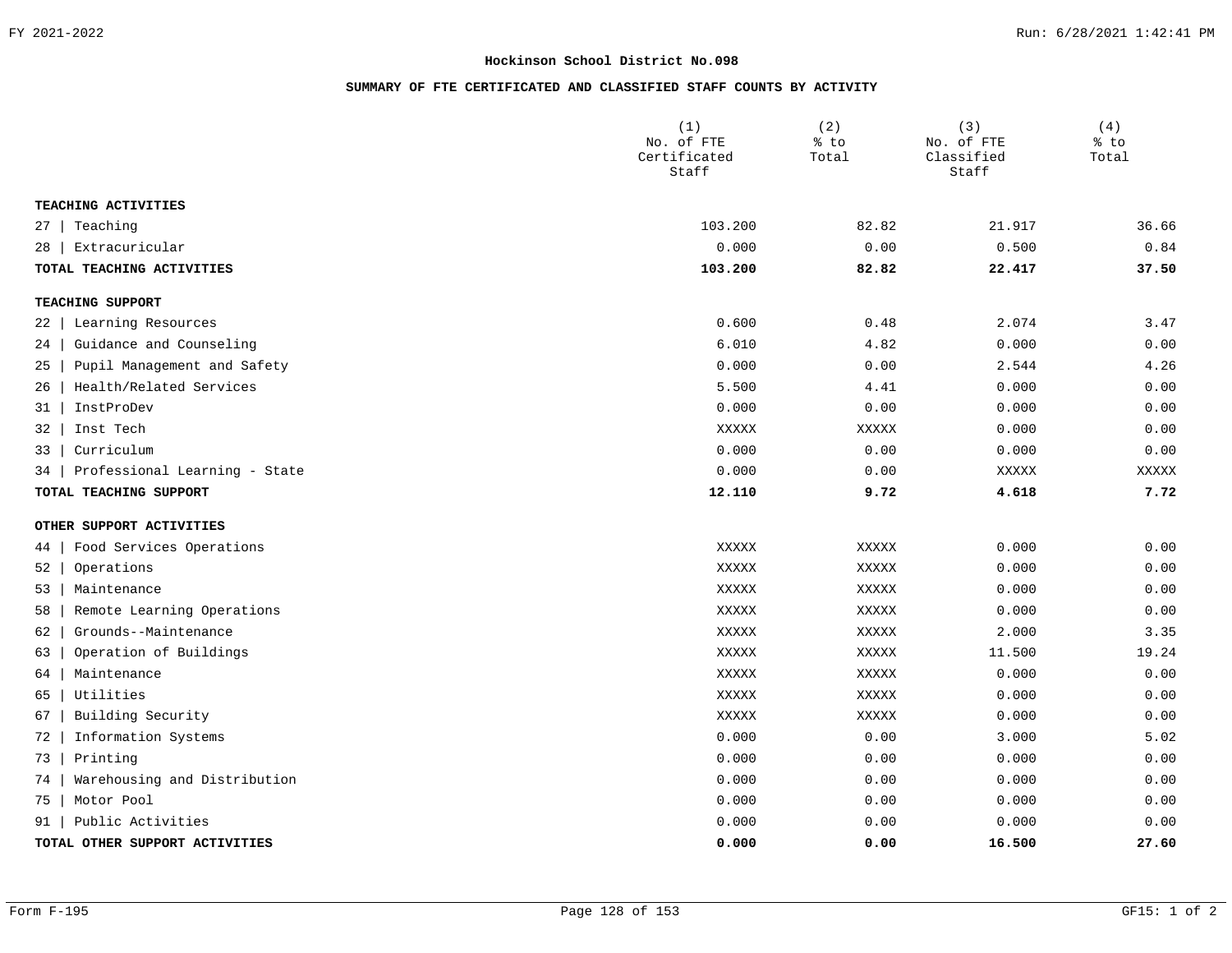# **SUMMARY OF FTE CERTIFICATED AND CLASSIFIED STAFF COUNTS BY ACTIVITY**

|                                        | (1)                        | (2)    | (3)                      | (4)    |
|----------------------------------------|----------------------------|--------|--------------------------|--------|
|                                        | No. of FTE<br>Certificated | % to   | No. of FTE<br>Classified | % to   |
|                                        | Staff                      | Total  | Staff                    | Total  |
|                                        |                            |        |                          |        |
| UNIT ADMINISTRATION                    |                            |        |                          |        |
| Principal's Office<br>23               | 5.000                      | 4.01   | 7.654                    | 12.80  |
| TOTAL UNIT ADMINISTRATION              | 5.000                      | 4.01   | 7.654                    | 12.80  |
| CENTRAL ADMINISTRATION                 |                            |        |                          |        |
| Superintendent's Office<br>12          | 1.000                      | 0.80   | 1.000                    | 1.67   |
| Business Office<br>13                  | 0.000                      | 0.00   | 4.344                    | 7.27   |
| Human Resources<br>14                  | 0.000                      | 0.00   | 0.500                    | 0.84   |
| Public Relations<br>15                 | 0.000                      | 0.00   | 0.000                    | 0.00   |
| Supervision - Instruction<br>21        | 3.300                      | 2.65   | 1.500                    | 2.51   |
| Supervision - Nutrition Services<br>41 | 0.000                      | 0.00   | 0.000                    | 0.00   |
| 51<br>Supervision - Transportation     | 0.000                      | 0.00   | 0.250                    | 0.42   |
| Supervision - Building<br>61           | 0.000                      | 0.00   | 1.000                    | 1.67   |
| TOTAL CENTRAL ADMINISTRATION           | 4.300                      | 3.45   | 8.594                    | 14.38  |
| TOTAL FTE STAFF                        | 124.610                    | 100.00 | 59.783                   | 100.00 |

NOTE: Activities 29, 42, 43, 49, 56, 59, 68, 83, 84, and 85 are not included because there should not be personnel charged to these activities.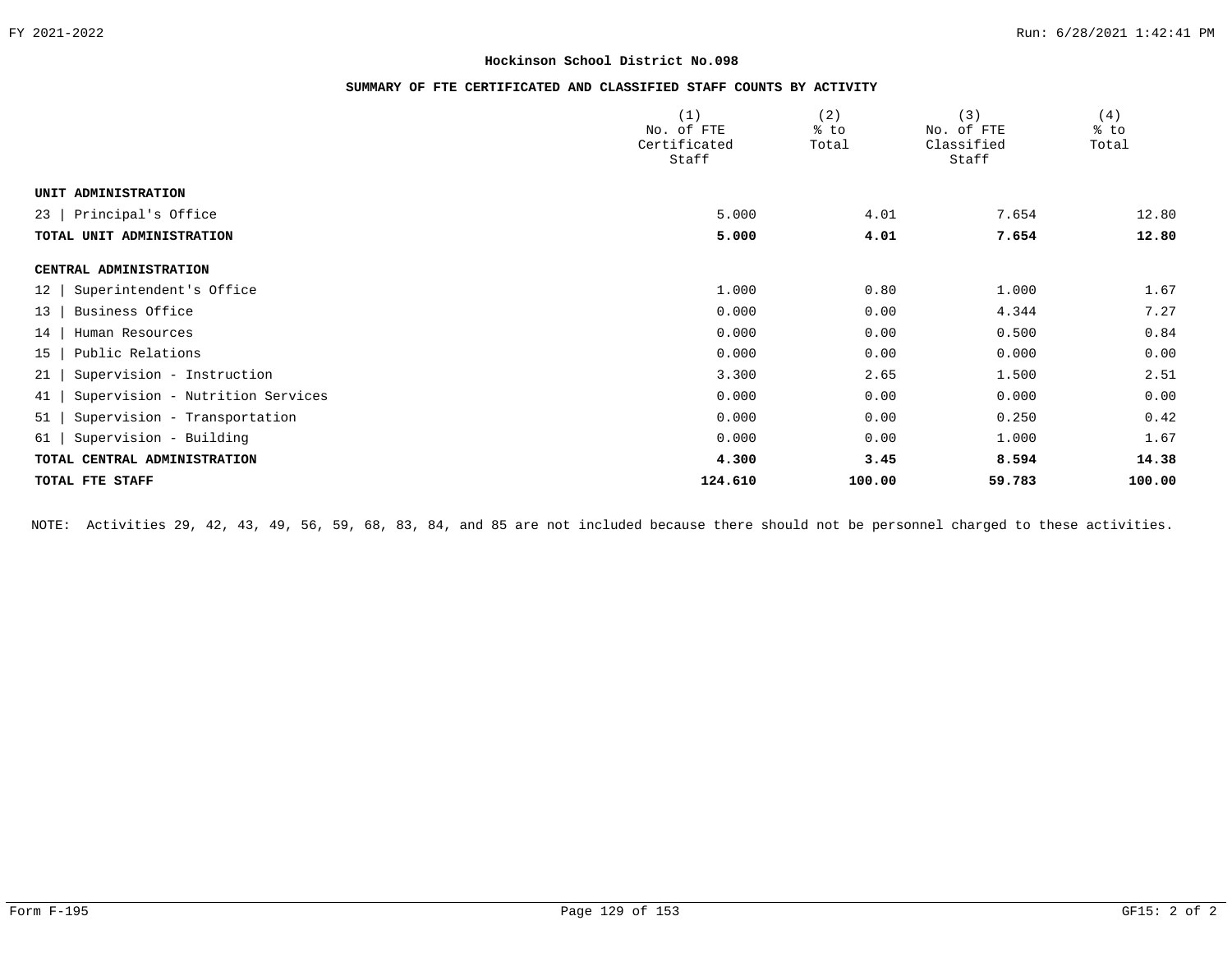# **SUMMARY OF ASSOCIATED STUDENT BODY FUND BUDGET**

|                                                                | (1)<br>Actual<br>2019-2020 | (2)<br>Budget<br>2020-2021 | (3)<br>Budget<br>2021-2022 |
|----------------------------------------------------------------|----------------------------|----------------------------|----------------------------|
| <b>REVENUES</b>                                                |                            |                            |                            |
| General Student Body<br>100                                    | 71,665                     | 87,000                     | 81,000                     |
| Athletics<br>200                                               | 127,629                    | 102,361                    | 110,285                    |
| Classes<br>300                                                 | 4,038                      | 3,000                      | 1,000                      |
| Clubs<br>400                                                   | 40,624                     | 57,325                     | 48,845                     |
| Private Moneys<br>600                                          | 753                        | 66,000                     | 67,200                     |
| TOTAL REVENUES<br>А.                                           | 244,709                    | 315,686                    | 308,330                    |
| <b>EXPENDITURES</b>                                            |                            |                            |                            |
| General Student Body<br>100                                    | 70,823                     | 63,000                     | 62,850                     |
| Athletics<br>200                                               | 97,926                     | 127,097                    | 134,738                    |
| Classes<br>300                                                 | 4,039                      | 3,000                      | 1,000                      |
| Clubs<br>400                                                   | 39,070                     | 62,904                     | 53,985                     |
| Private Moneys<br>600                                          | 753                        | 66,000                     | 67,300                     |
| TOTAL EXPENDITURES<br>в.                                       | 212,610                    | 322,001                    | 319,873                    |
| EXCESS OF REVENUES OVER (UNDER) EXPENDURES (A-B)<br>c.         | 32,098                     | $-6,315$                   | $-11,543$                  |
| BEGINNING FUND BALANCE                                         |                            |                            |                            |
| Restricted for Other Items<br>G.L.810                          | $\mathbf 0$                | 0                          | $\Omega$                   |
| Restricted for Fund Purposes<br>G.L.819                        | 160,611                    | 127,258                    | 130,000                    |
| Nonspendable Fund Balance-Inventory & Prepaid Items<br>G.L.840 | 258                        | 0                          | $\mathbf 0$                |
| G.L.850<br>Restricted for Uninsured Risks                      | $\mathbf 0$                | 0                          | $\Omega$                   |
| Committed to Other Purposes<br>G.L.870                         | $\mathbf 0$                | $\mathbf 0$                | $\Omega$                   |
| G.L.889<br>Assigned to Fund Purposes                           | $\Omega$                   | 0                          | $\Omega$                   |
| G.L.890<br>Unassigned Fund Balance                             | $\Omega$                   | $\Omega$                   | $\cap$                     |
| D. TOTAL BEGINNING FUND BALANCE                                | 128,771                    | 127,258                    | 130,000                    |
| E. G.L.898 PRIOR YEAR CORRECTIONS OR RESTATEMENTS (+or-)       | <b>XXXXX</b>               | <b>XXXXX</b>               | <b>XXXXX</b>               |
| ENDING FUND BALANCE                                            |                            |                            |                            |
| Restricted for Other Items<br>G.L.810                          | $\mathbf 0$                | 0                          | $\Omega$                   |
| Restricted for Fund Purposes<br>G.L.819                        | 160,611                    | 120,943                    | 118,457                    |
| Nonspendable Fund Balance-Inventory & Prepaid Items<br>G.L.840 | 258                        | $\mathsf 0$                | $\mathbf 0$                |
| G.L.850<br>Restricted for Uninsured Risks                      | $\mathbf 0$                | $\mathbf 0$                | 0                          |
| G.L.870<br>Committed to Other Purposes                         | $\mathbf 0$                | 0                          | $\mathbf 0$                |
| G.L.889<br>Assigned to Fund Purposes                           | $\Omega$                   | $\Omega$                   | $\Omega$                   |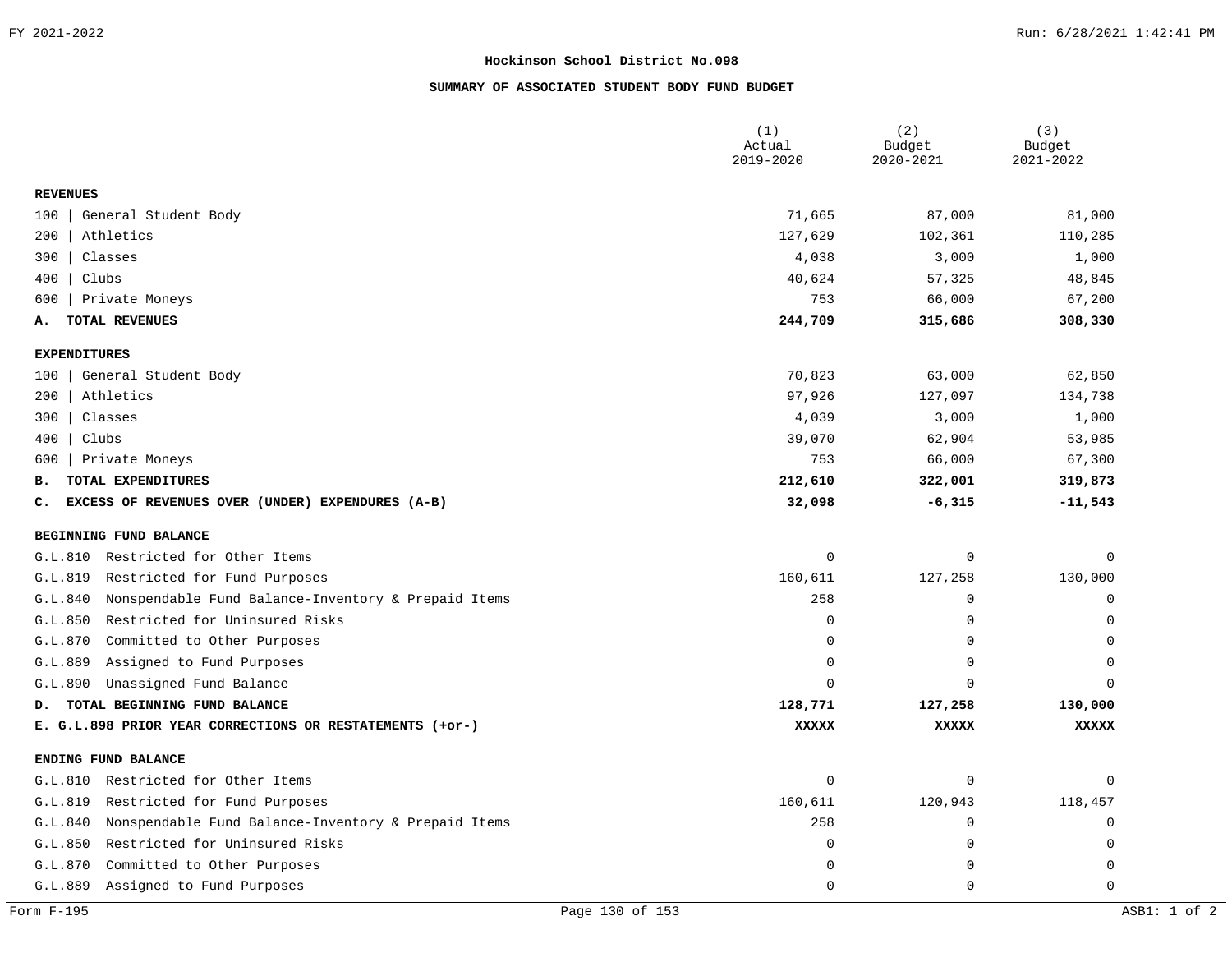#### **SUMMARY OF ASSOCIATED STUDENT BODY FUND BUDGET**

|                                       | Actual<br>2019-2020 | 2)<br>Budget<br>2020-2021 | (3)<br>Budget<br>2021-2022 |
|---------------------------------------|---------------------|---------------------------|----------------------------|
| G.L.890<br>Unassigned Fund Balance    |                     |                           |                            |
| F. TOTAL ENDING FUND BALANCE (C+D) 1/ | 160,869             | 120,943                   | 118,457                    |

1/ Amount on Line F should be equal to or greater than all restricted fund balances.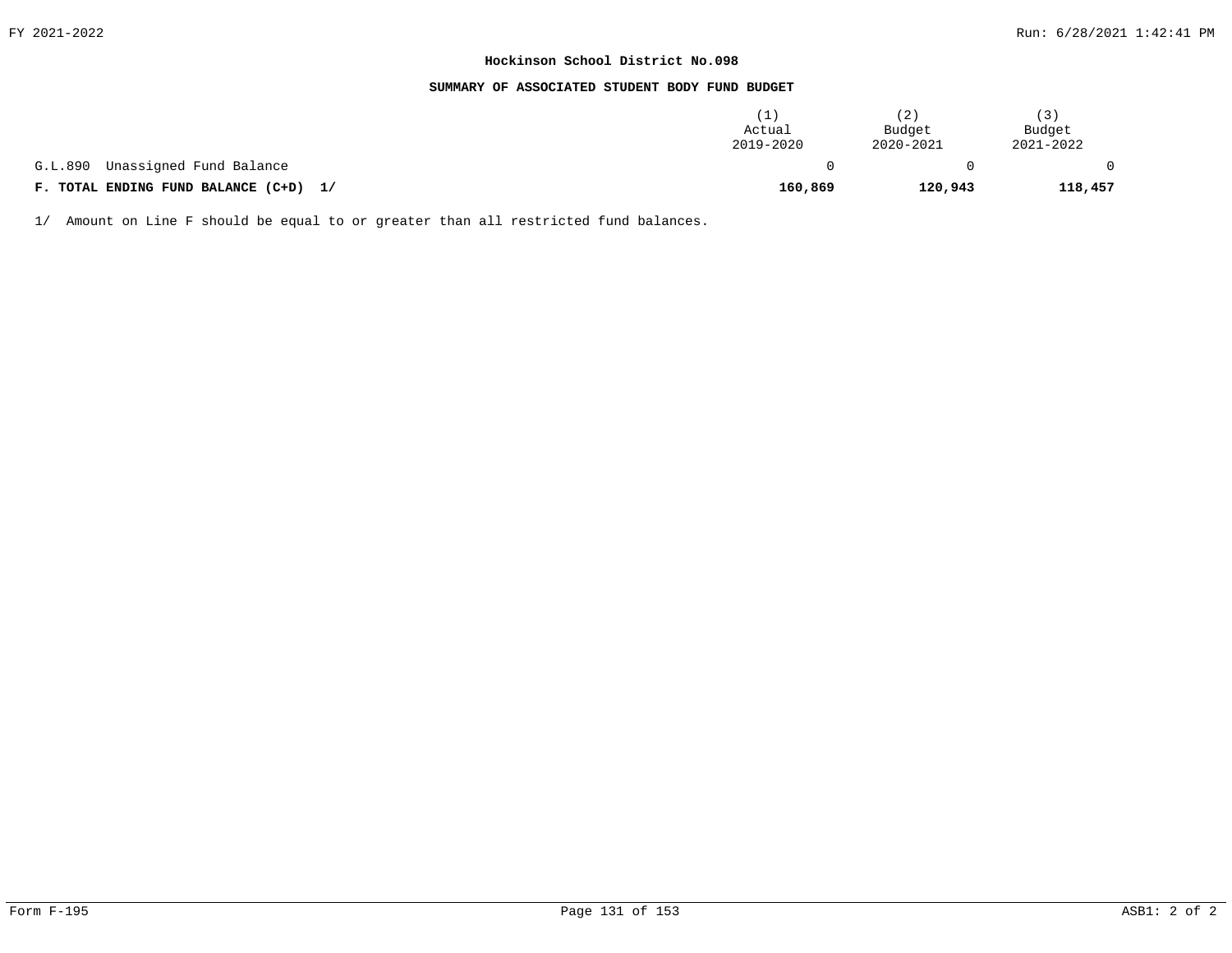# **SUMMARY OF DEBT SERVICE FUND BUDGET**

|                                                                                                                    | (1)<br>Actual  | (2)<br>Budget | (3)<br>Budget |
|--------------------------------------------------------------------------------------------------------------------|----------------|---------------|---------------|
|                                                                                                                    | 2019-2020      | 2020-2021     | 2021-2022     |
| REVENUES AND OTHER FINANCING SOURCES                                                                               |                |               |               |
| 1000<br>Local Taxes                                                                                                | 3,203,839      | 3,290,133     | 3,406,863     |
| 2000<br>Local Nontax Support                                                                                       | 22,093         | 10,771        | 14,342        |
| 3000<br>State, General Purpose                                                                                     | 36,542         | 0             | $\Omega$      |
| Federal, General Purpose<br>5000                                                                                   | $\Omega$       | $\Omega$      | $\Omega$      |
| 9000<br>Other Financing Sources                                                                                    | 26,714         | 26,700        | $\Omega$      |
| TOTAL REVENUES AND OTHER FINANCING SOURCES<br>А.                                                                   | 3,289,189      | 3,327,604     | 3,421,205     |
| <b>EXPENDITURES</b>                                                                                                |                |               |               |
| Matured Bond Expenditures                                                                                          | 1,680,164      | 1,856,171     | 2,015,000     |
| Interest on Bonds                                                                                                  | 1,454,525      | 1,366,374     | 1,269,725     |
| Interfund Loan Interest                                                                                            | $\Omega$       | 0             | $\Omega$      |
| Bond Transfer Fees                                                                                                 | $\Omega$       | $\Omega$      | O             |
| Arbitrage Rebate                                                                                                   | $\Omega$       | $\Omega$      | $\Omega$      |
| UnderWriter's Fees                                                                                                 | $\Omega$       | 5,000         | 10,000        |
| TOTAL EXPENDITURES<br>в.                                                                                           | 3,134,689      | 3,227,545     | 3,294,725     |
| OTHER FINANCING USES--TRANSFERS OUT (G.L.536)<br>c.                                                                | 0              | 30,000        | 30,000        |
| OTHER FINANCING USES (G.L.535)<br>D.                                                                               | 0              | 0             | 0             |
| EXCESS OF REVENUES/OTHER FINANCING SOURCES OVER / (UNDER) EXPENDITURES AND<br>Е.<br>OTHER FINANCING USES (A-B-C-D) | 154,499        | 70,059        | 96,480        |
| BEGINNING FUND BALANCE                                                                                             |                |               |               |
| Restricted for Other Items<br>G.L.810                                                                              | $\mathbf 0$    | 0             | U             |
| G.L.830<br>Restricted for Debt Service                                                                             | 1,386,100      | 1,275,000     | 1,570,623     |
| Restricted for Arbitrage Rebate<br>G.L.835                                                                         | $\mathbf 0$    | $\mathbf 0$   | 0             |
| G.L.870<br>Committed to Other Purposes                                                                             | $\mathbf 0$    | $\mathbf 0$   | $\Omega$      |
| G.L.889<br>Assigned to Fund Purposes                                                                               | 113,227        | 30,000        | 0             |
| G.L.890<br>Unassigned Fund Balance                                                                                 | $\overline{0}$ | 0             | $\Omega$      |
| TOTAL BEGINNING FUND BALANCE<br>F.,                                                                                | 1,344,827      | 1,305,000     | 1,570,623     |
| G. G.L.898 PRIOR YEAR CORRECTIONS OR RESTATEMENTS (+OR-)                                                           | <b>XXXXX</b>   | <b>XXXXX</b>  | <b>XXXXX</b>  |
| ENDING FUND BALANCE                                                                                                |                |               |               |
| G.L.810 Restricted for Other Items                                                                                 | $\mathbf 0$    | $\mathbf 0$   | 0             |
| Restricted for Debt Service<br>G.L.830                                                                             | 1,386,100      | 1,375,059     | 1,667,103     |
| G.L.835 Restricted for Arbitrage Rebate                                                                            | $\mathbf 0$    | $\mathbf 0$   | $\mathbf 0$   |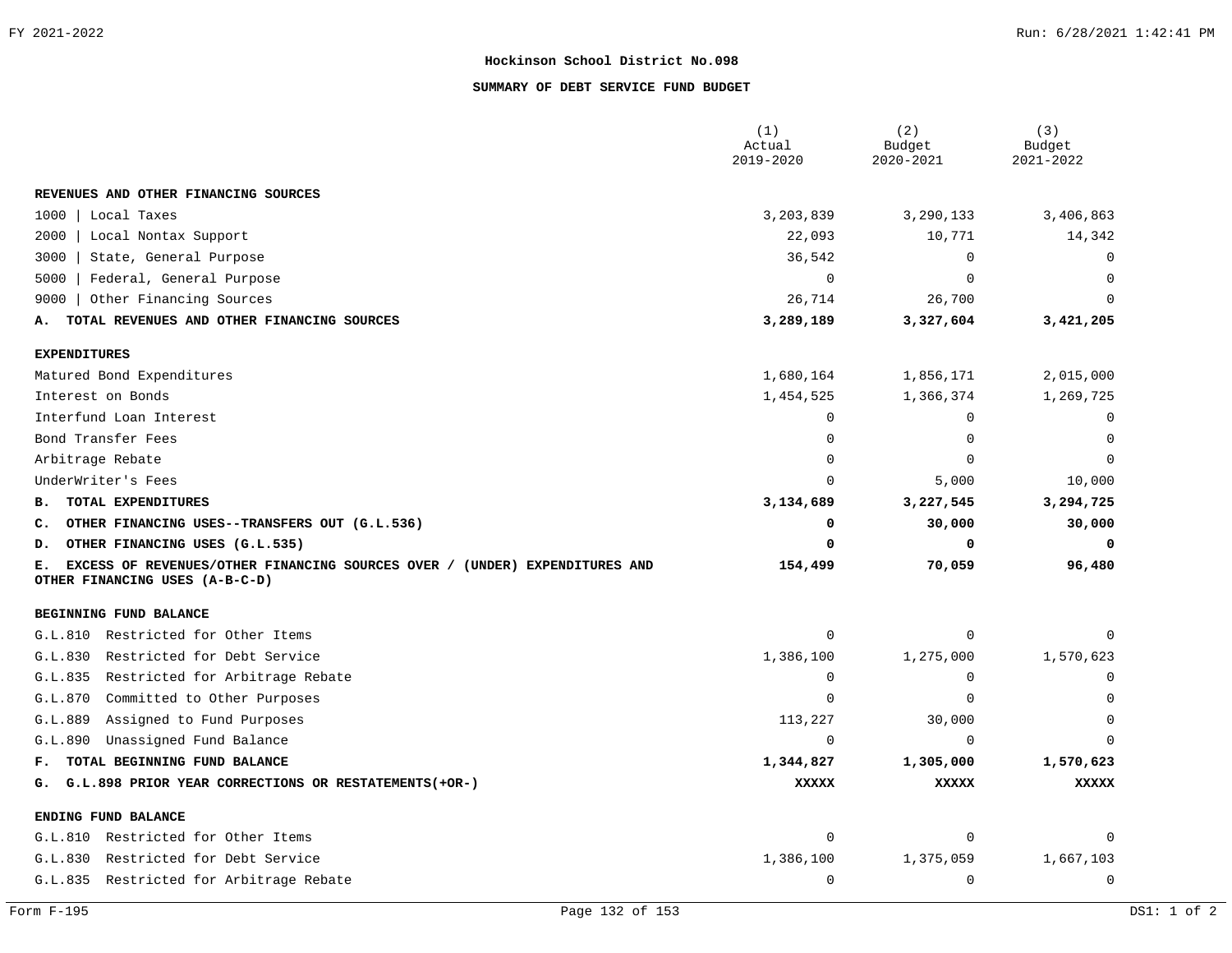# **SUMMARY OF DEBT SERVICE FUND BUDGET**

|                                           | 1<br>Actual<br>2019-2020 | (2)<br>Budget<br>2020-2021 | (3)<br>Budget<br>2021-2022 |
|-------------------------------------------|--------------------------|----------------------------|----------------------------|
| Committed to Other Purposes<br>G.L.870    |                          |                            | $\Omega$                   |
| Assigned to Fund Purposes<br>G.L.889      | 113,227                  |                            | $\Omega$                   |
| Unassigned Fund Balance<br>G.L.890        | 113,227                  |                            | $\Omega$                   |
| H. TOTAL ENDING FUND BALANCE (E+F, +OR-G) | 1,499,327                | 1,375,059                  | 1,667,103                  |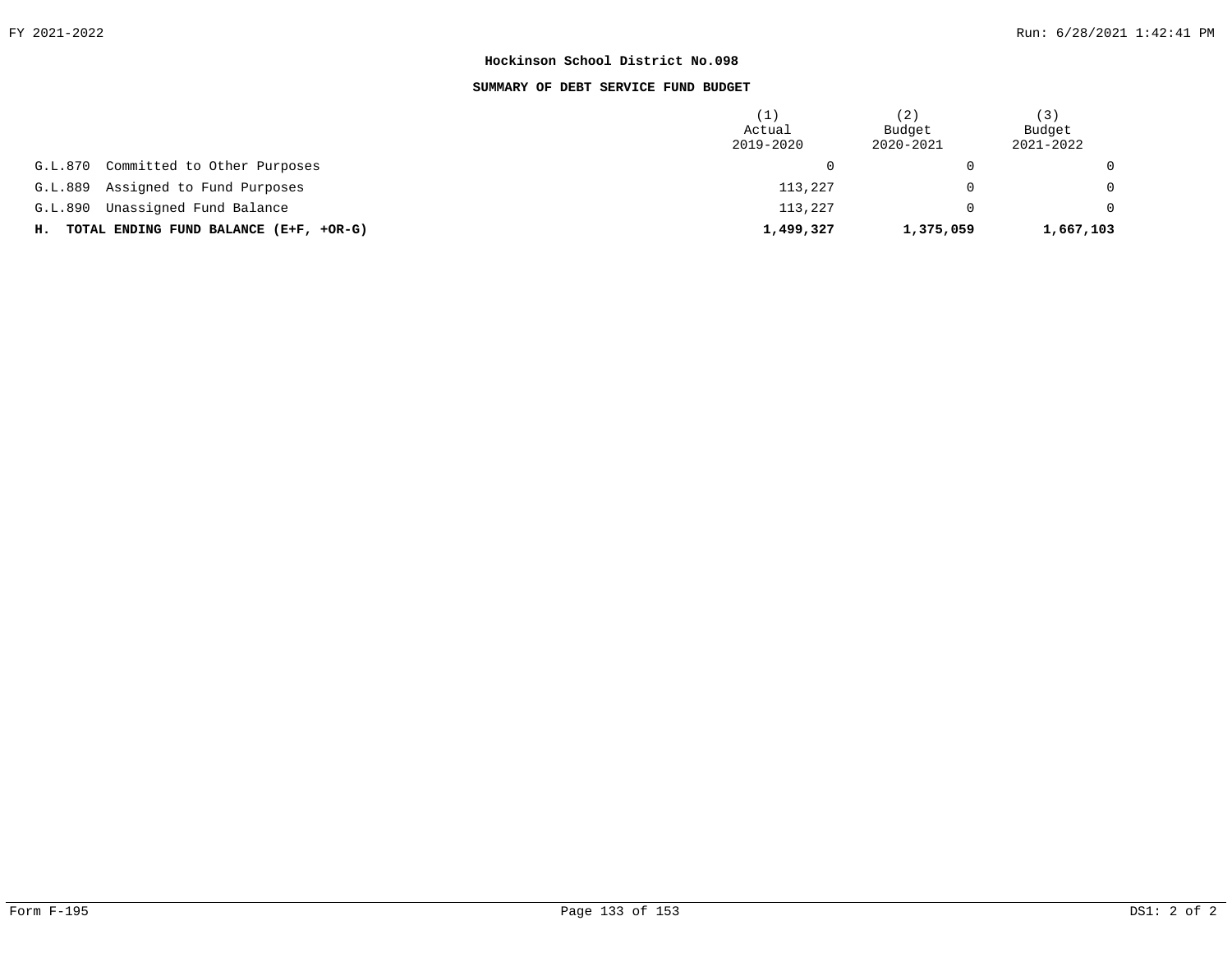# **DEBT SERVICE FUND BUDGET--REVENUES AND OTHER FINANCING SOURCES**

|                                                           | (1)<br>Actual<br>2019-2020 | (2)<br>Budget<br>2020-2021 | (3)<br>Budget<br>2021-2022 |
|-----------------------------------------------------------|----------------------------|----------------------------|----------------------------|
| <b>LOCAL TAXES</b>                                        |                            |                            |                            |
| 1100<br>Local Property Taxes                              | 3, 174, 393                | 3,290,133                  | 3,386,915                  |
| Sale of Tax Title Property<br>1300                        | $\Omega$                   | $\Omega$                   | $\Omega$                   |
| Local in lieu of Taxes<br>1400                            | $\Omega$                   | $\Omega$                   | $\Omega$                   |
| 1500<br>Timber Excise Tax                                 | 29,446                     | $\mathbf 0$                | 19,947                     |
| County-Administered Forests<br>1600                       | $\Omega$                   | $\mathbf 0$                | 0                          |
| 1900<br>Other Local Taxes                                 | $\Omega$                   | $\Omega$                   | $\Omega$                   |
| 1000<br>TOTAL LOCAL TAXES                                 | 3,203,839                  | 3,290,133                  | 3,406,863                  |
| LOCAL SUPPORT NONTAX                                      |                            |                            |                            |
| 2300<br>Investment Earnings                               | 22,093                     | 10,771                     | 14,342                     |
| Other Interest Earnings<br>2450                           | XXXXX                      | $\mathbf 0$                | $\Omega$                   |
| 2700<br>Rentals and Leases                                | $\mathbf 0$                | $\mathbf 0$                | $\Omega$                   |
| 2900<br>Local Support Nontax, Unassigned                  | $\Omega$                   | $\Omega$                   | $\Omega$                   |
| 2000<br>TOTAL LOCAL NONTAX SUPPORT                        | 22,093                     | 10,771                     | 14,342                     |
| STATE, GENERAL PURPOSE                                    |                            |                            |                            |
| 3600<br>State Forests                                     | 36,542                     | $\mathbf 0$                | 0                          |
| 3900<br>Other State General Purpose, Unassigned           | 0                          | $\Omega$                   | $\Omega$                   |
| 3000<br>TOTAL STATE, GENERAL PURPOSE                      | 36,542                     | 0                          | 0                          |
| FEDERAL, GENERAL PURPOSE                                  |                            |                            |                            |
| 5200<br>General Purpose Direct Federal Grants, Unassigned | 0                          | $\mathbf 0$                | 0                          |
| Impact Aid, Maintenance and Operation<br>5300             | $\Omega$                   | $\Omega$                   | $\Omega$                   |
| Federal in lieu of Taxes<br>5400                          | $\Omega$                   | $\Omega$                   | 0                          |
| Federal Forests<br>5500                                   | $\Omega$                   | $\Omega$                   | $\overline{0}$             |
| Qualified Bond Interest Credit - Federal<br>5600          | $\Omega$                   | $\Omega$                   | $\Omega$                   |
| 5000<br>TOTAL FEDERAL, GENERAL PURPOSE                    | O                          | 0                          | 0                          |
| OTHER FINANCING SOURCES                                   |                            |                            |                            |
| 9100<br>Sale of Bonds                                     | $\Omega$                   | $\mathbf 0$                | 0                          |
| 9200<br>Sale of Real Property                             | $\Omega$                   | $\mathbf 0$                | 0                          |
| 9600<br>Sale of Refunding Bonds                           | $\Omega$                   | O                          | 0                          |
| 9900<br>Transfers                                         | 26,714                     |                            | 0                          |
| 9901<br>Transfers (local resources)                       | $\Omega$                   | 26,700                     | $\Omega$                   |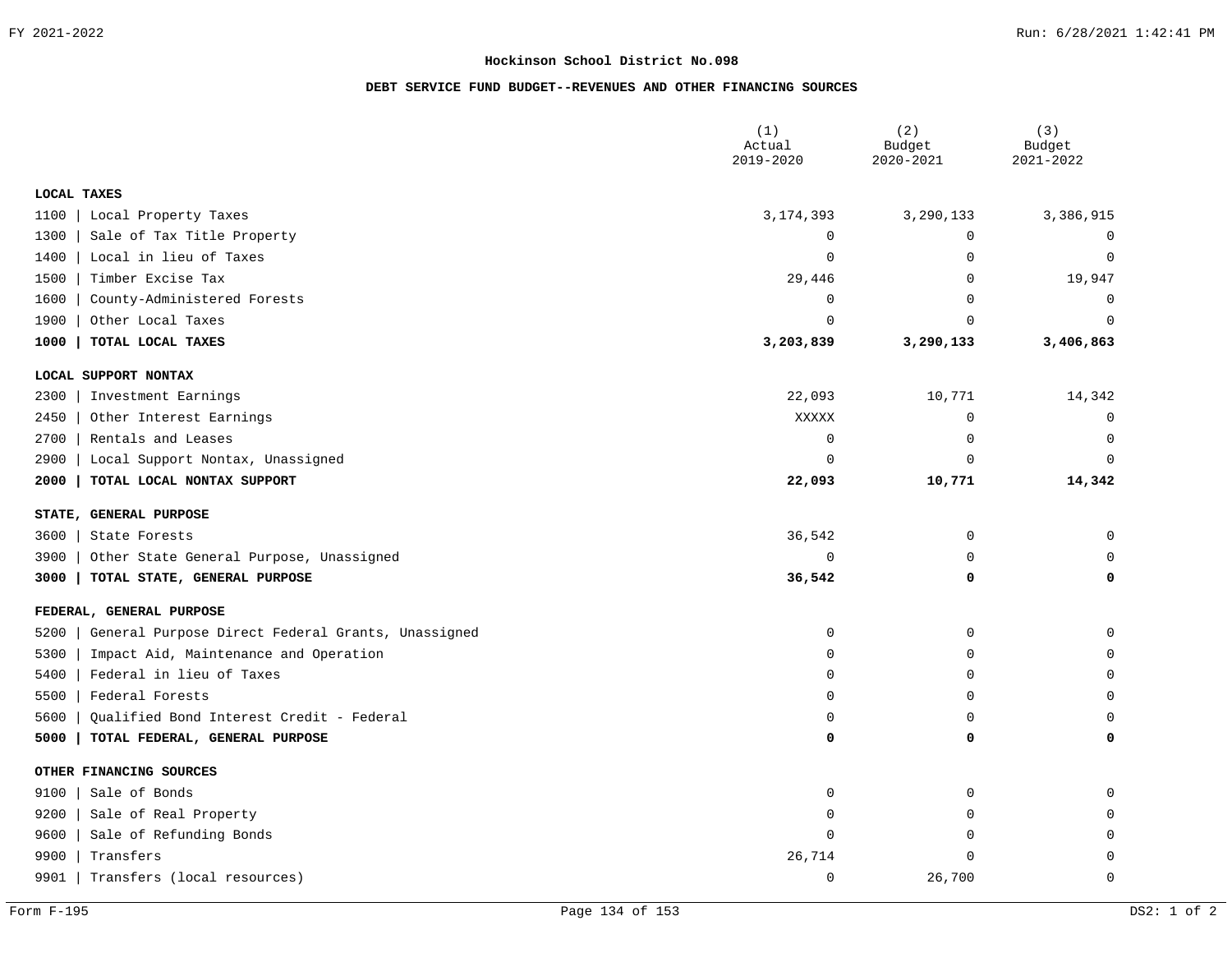# **DEBT SERVICE FUND BUDGET--REVENUES AND OTHER FINANCING SOURCES**

|                                            | Actual<br>2019-2020 | 2)<br>Budget<br>2020-2021 | 3)<br>Budget<br>2021-2022 |
|--------------------------------------------|---------------------|---------------------------|---------------------------|
| 9000<br>TOTAL OTHER FINANCING SOURCES      | 26,714              | 26,700                    |                           |
| TOTAL REVENUES AND OTHER FINANCING SOURCES | 3,289,189           | 3,327,604                 | 3,421,205                 |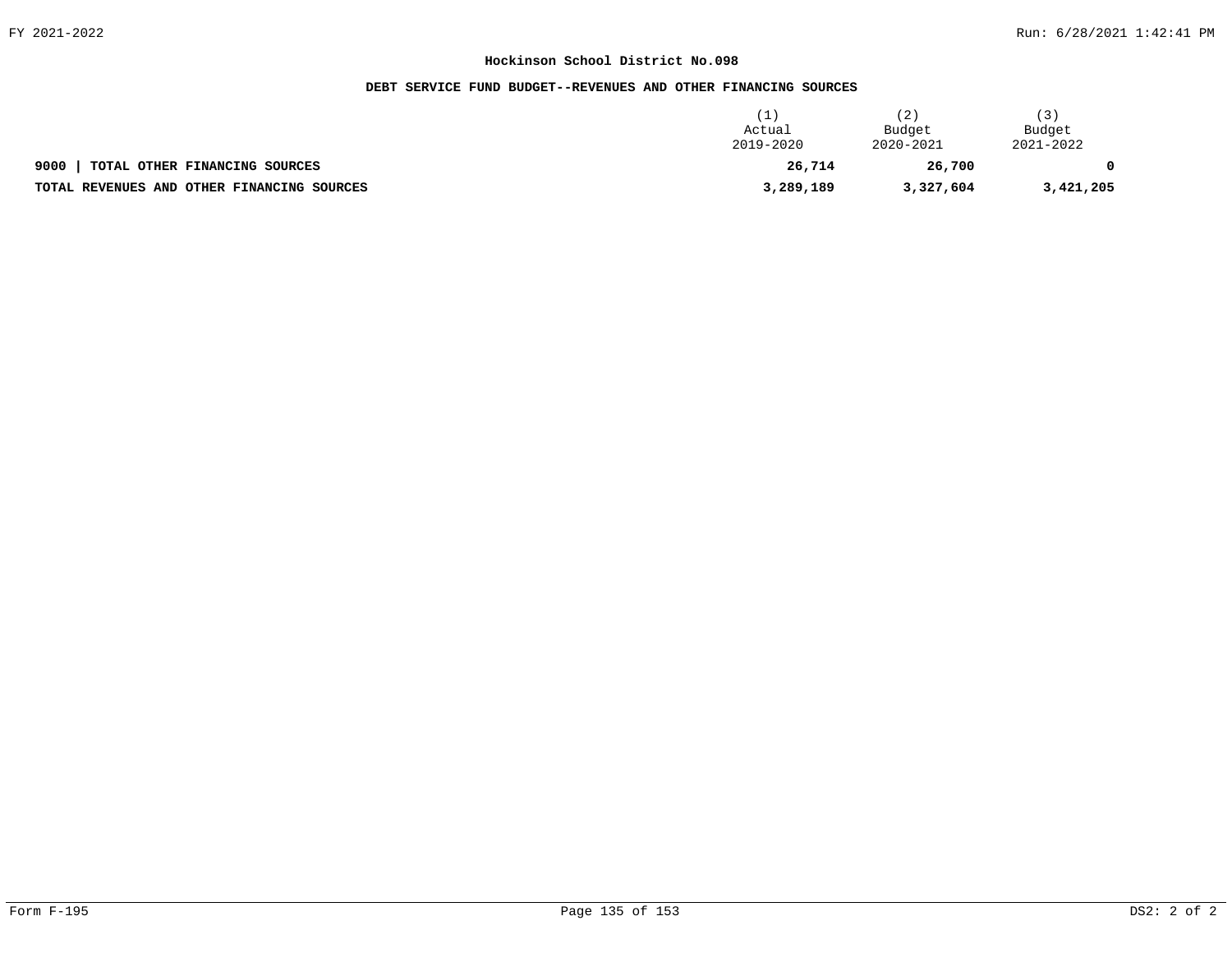## **REVENUE WORK SHEET--DEBT SERVICE FUND--LOCAL EXCESS LEVIES AND TIMBER EXCISE TAX**

Local property tax collections (Account 1100) should include revenue anticipated to be received in cash during the fiscal year. Estimation for the Timber Excise Tax collection (Revenue Account 1500) is necessary to estimate the Net Excess Levy Collection. The Net Excess Levy equals the Excess Levy Amount minus the sum of the Timber Levy.

# **PART I: LOCAL PROPERTY TAX COLLECTIONS**

|                               | (1)             | (2)                              | (3)                    | (4)             | (5)                    |
|-------------------------------|-----------------|----------------------------------|------------------------|-----------------|------------------------|
|                               | Excess Levy     | Est. Timber Levy Net Levy Amount |                        | Collection % 1/ | Amount Budgeted        |
|                               | Amount          |                                  | $(Col.1 - Col.2)$      |                 | $(Col.3 \times Col.4)$ |
| Fall 2021                     | 3,335,100       | 20,431                           | 3,314,669              | 43.48           | 1,441,218              |
| Spring 2022                   | 3,500,000       | 19,947                           | 3,480,053              | 55.91           | 1,945,698              |
| 1100 TOTAL LOCAL TAXES:       |                 |                                  |                        |                 | 3,386,915              |
|                               |                 |                                  |                        |                 |                        |
| TIMBER EXCISE TAX<br>PART II: |                 |                                  |                        |                 |                        |
|                               | (1)             | (2)                              | (3)                    | (4)             | (5)                    |
|                               | Timber Assessed | \$ Per Thousand                  | Est Timber Levy        | Collection %    | Amount Budgeted        |
|                               | Valuation       | /2                               | $(Col.1 \times Col.2)$ |                 | $(Col.3 \times Col.4)$ |
| Fall 2021                     | 11,504,004      | 1.776                            | 20,431                 | 0.00            | XXXXX                  |
| Spring 2022                   | 11,504,004      | 1.734                            | 19,948                 | 100.00          | 19,948                 |
| 1500 TIMBER EXCISE TAXES:     |                 |                                  |                        |                 | 19,947                 |

1/ The fall and spring collection percentages should be based on the most recent three-year history of tax collection percentages.

2/ Dollars per thousand is same as dollars per thousand used for excess levy (use a three-decimal rate).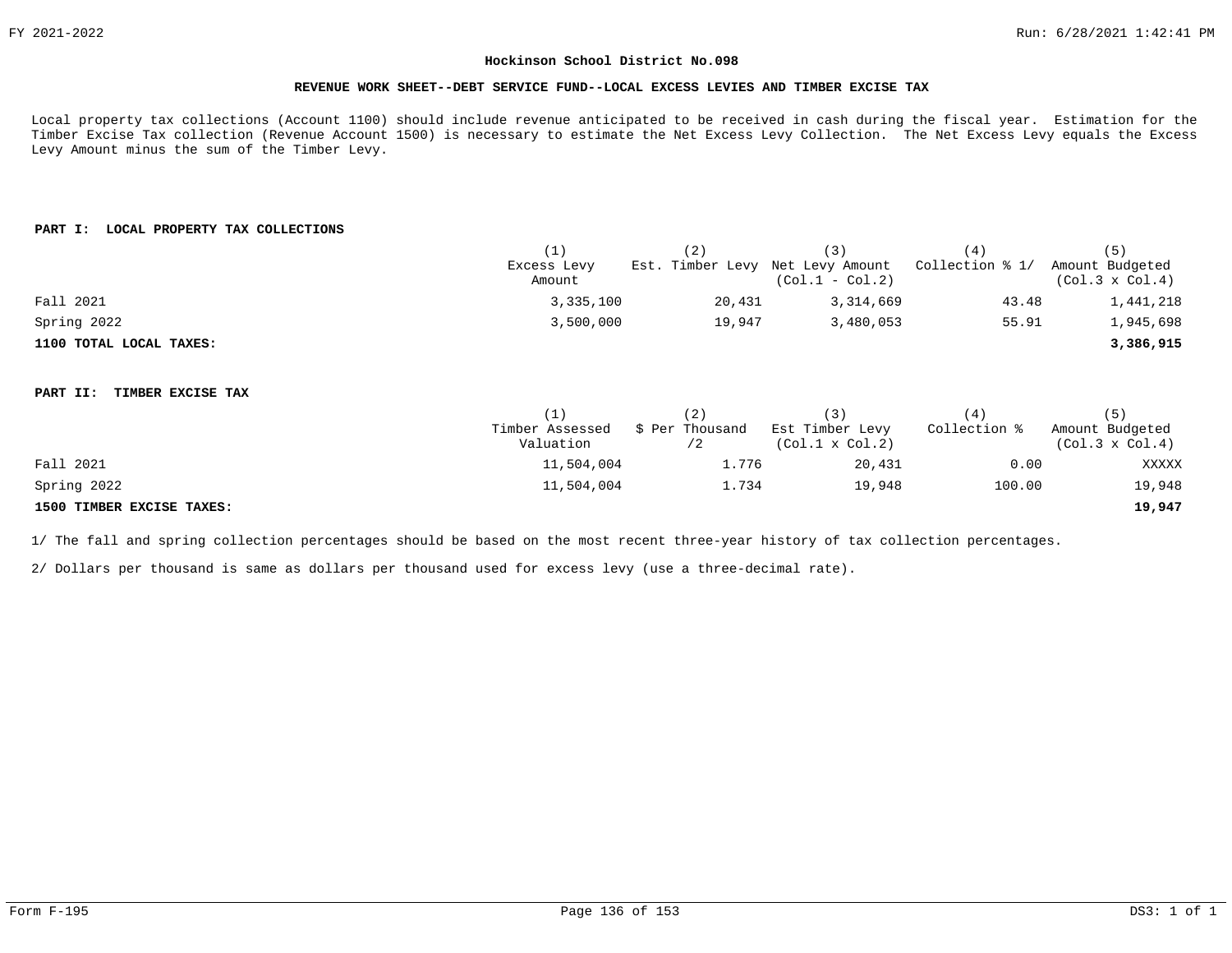## **DEBT SERVICE FUND BUDGET DETAIL OF OUTSTANDING BONDS**

# **A. VOTED BONDS**

| Date of Issue 1/  | Amount of Original Issue | Estimated Amount Outstanding<br>September 1,2021 |
|-------------------|--------------------------|--------------------------------------------------|
| $05 - 07 - 2015$  | 35,560,000               | 28,070,000                                       |
| TOTAL VOTED BONDS | 35,560,000               | 28,070,000                                       |

#### **B. NONVOTED BONDS**

| Date of Issue 1/ |  | Amount of Original Issue |            | Estimated Amount Outstanding<br>September 1,2021 |               |
|------------------|--|--------------------------|------------|--------------------------------------------------|---------------|
| TOTAL ALL BONDS  |  |                          | 35,560,000 |                                                  | 28,070,000 2/ |

1/ Include only bond issues for which debt service costs are included on page DS1. Please list in Sections A and B above the outstanding bond issues in date order, beginning with the earliest issue.

2/ Total estimated bonds outstanding as of September 1 should agree with County Treasurer's amount outstanding as of June 30, plus estimated July and August issues, less estimated July and August redemption.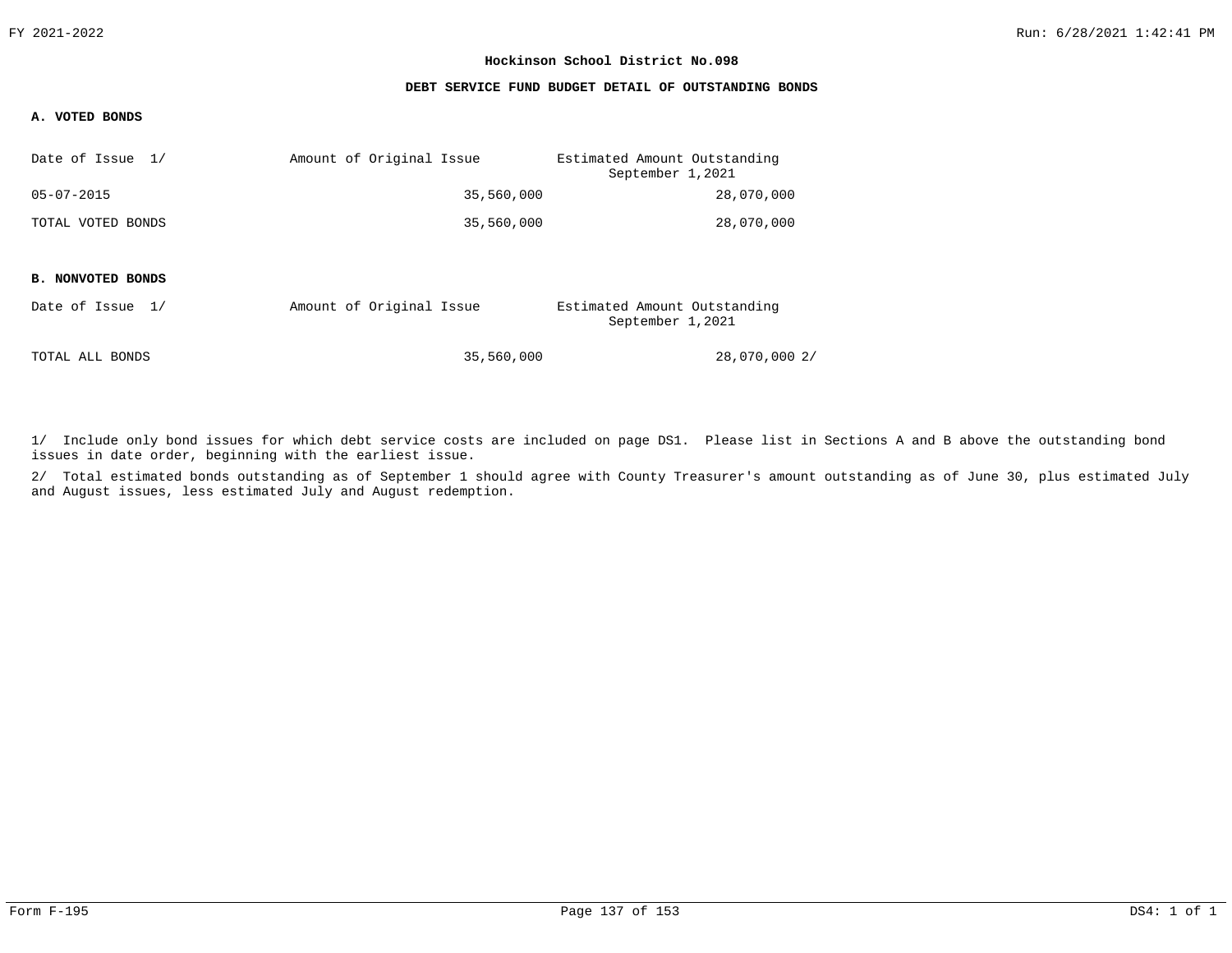# **SUMMARY OF CAPITAL PROJECTS FUND BUDGET**

|                                                                                                                  | (1)<br>Actual<br>2019-2020 | (2)<br>Budget<br>2020-2021 | (3)<br>Budget<br>2021-2022 |
|------------------------------------------------------------------------------------------------------------------|----------------------------|----------------------------|----------------------------|
| REVENUES AND OTHER FINANCING SOURCES                                                                             |                            |                            |                            |
| 1000<br>Local Taxes                                                                                              | $-1,429$                   | $\Omega$                   |                            |
| Local Nontax Support<br>2000                                                                                     | 660,266                    | 505,000                    | 508,000                    |
| 3000<br>State, General Purpose                                                                                   | $\mathbf 0$                | 0                          | 0                          |
| 4000<br>State, Special Purpose                                                                                   | 85,123                     | 250,000                    | 500,000                    |
| Federal, General Purpose<br>5000                                                                                 | $\mathbf 0$                | $\Omega$                   | $\Omega$                   |
| 6000<br>Federal, Special Purpose                                                                                 | $\Omega$                   | $\Omega$                   |                            |
| Revenues from Other School Districts<br>7000                                                                     | $\Omega$                   | $\Omega$                   |                            |
| 8000<br>Revenues from Other Entities                                                                             | 0                          | $\Omega$                   |                            |
| Other Financing Sources<br>9000                                                                                  | $\Omega$                   | 30,000                     | 30,000                     |
| TOTAL REVENUES AND OTHER FINANCING SOURCES<br>А.                                                                 | 743,960                    | 785,000                    | 1,038,000                  |
| <b>EXPENDITURES</b>                                                                                              |                            |                            |                            |
| Sites<br>10                                                                                                      | 32,025                     | $\Omega$                   | $\cap$                     |
| Buildings<br>20                                                                                                  | 28,337                     | 282,000                    | 1,725,000                  |
| Equipment<br>30                                                                                                  | 85,123                     | $\mathbf 0$                | $\Omega$                   |
| 40<br>Energy                                                                                                     | $\mathbf 0$                | $\Omega$                   |                            |
| Sales and Lease Expenditures<br>50                                                                               | $\Omega$                   | $\Omega$                   | $\cap$                     |
| Bond Issuance Expenditures<br>60                                                                                 | 921                        | $\Omega$                   | $\cap$                     |
| Debt Expenditures<br>90                                                                                          | $\mathbf 0$                | $\Omega$                   |                            |
| TOTAL EXPENDITURES<br>в.                                                                                         | 146,406                    | 282,000                    | 1,725,000                  |
| OTHER FINANCING USES--TRANSFERS OUT (G.L.536) 1/<br>c.                                                           | 0                          | 0                          | 0                          |
| OTHER FINANCING USES (G.L.535) 2/<br>D.                                                                          | O                          | $\Omega$                   |                            |
| EXCESS OF REVENUES/OTHER FINANCING SOURCES OVER (UNDER) EXPENDITURES AND OTHER<br>Е.<br>FINANCING USES (A-B-C-D) | 597,554                    | 503,000                    | $-687,000$                 |
| BEGINNING FUND BALANCE                                                                                           |                            |                            |                            |
| Restricted for Other Items<br>G.L.810                                                                            | 0                          | $\mathbf 0$                |                            |
| Restricted for Skill Center<br>G.L.825                                                                           | $\Omega$                   | 0                          |                            |
| Restricted for Debt Service<br>G.L.830                                                                           | $\Omega$                   | $\Omega$                   |                            |
| G.L.835<br>Restricted for Arbitrage Rebate                                                                       | $\Omega$                   | $\mathbf 0$                | $\cap$                     |
| Nonspendable Fund Balance-Inventory & Prepaid Items<br>G.L.840                                                   | <sup>0</sup>               | 0                          |                            |
| G.L.850<br>Restricted for Uninsured Risks                                                                        |                            | $\Omega$                   |                            |
| G.L.861<br>Restricted from Bond Proceeds                                                                         |                            | ∩                          |                            |
| G.L.862<br>Committed from Levy Proceeds                                                                          | 7,020                      | 6,000                      | 7,000                      |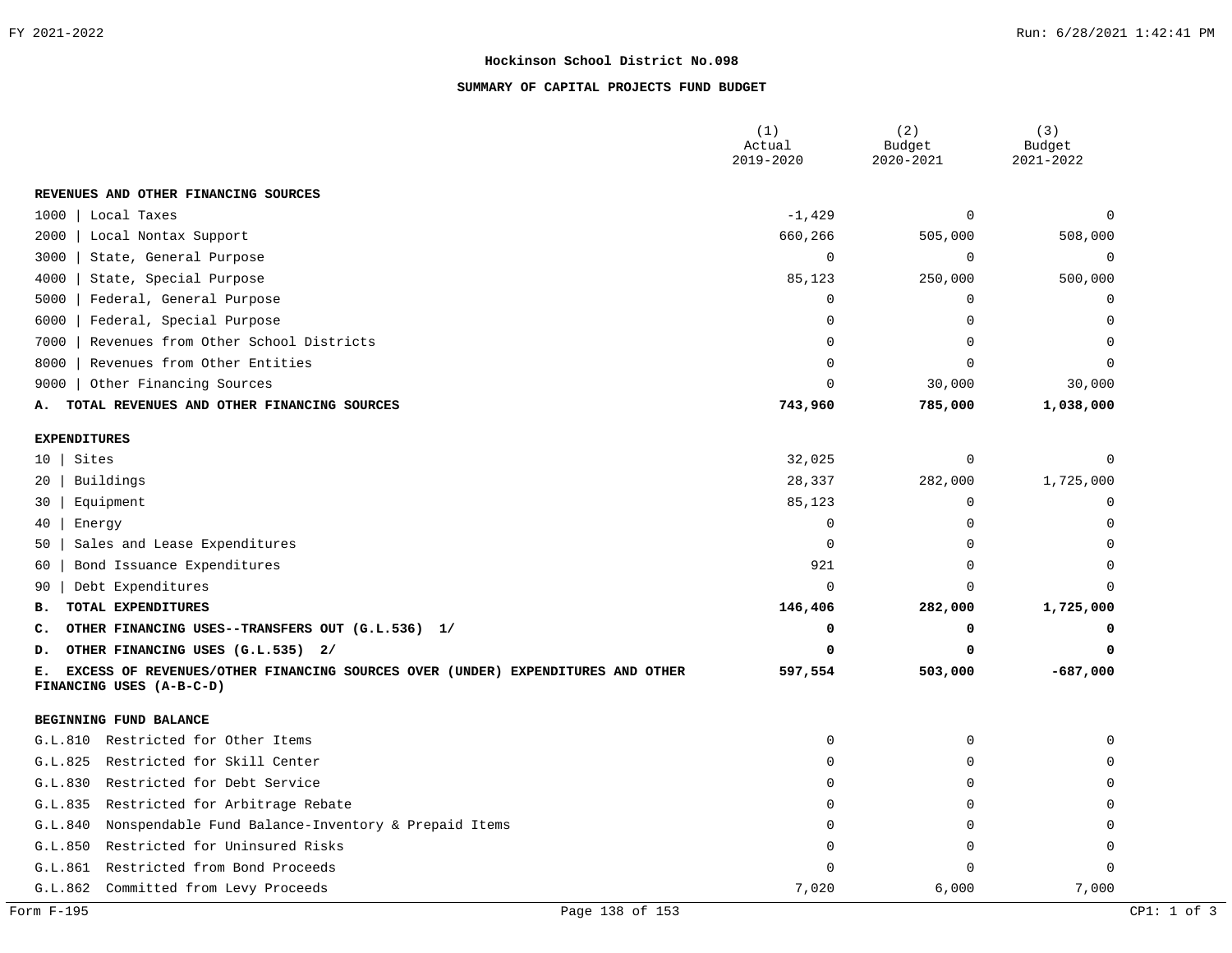# **SUMMARY OF CAPITAL PROJECTS FUND BUDGET**

|                                                                | (1)<br>Actual<br>2019-2020 | (2)<br>Budget<br>$2020 - 2021$ | (3)<br>Budget<br>2021-2022 |
|----------------------------------------------------------------|----------------------------|--------------------------------|----------------------------|
| Restricted from State Proceeds<br>G.L.863                      | $\Omega$                   | $\mathbf 0$                    |                            |
| Restricted from Federal Proceeds<br>G.L.864                    | ∩                          | $\Omega$                       |                            |
| G.L.865<br>Restricted from Other Proceeds                      |                            | $\Omega$                       |                            |
| Restricted from Impact Fee Proceeds<br>G.L.866                 | 1,540,288                  | 1,500,000                      | 1,700,000                  |
| Restricted from Mitigation Fee Proceeds<br>G.L.867             | <sup>0</sup>               | 0                              |                            |
| Restricted from Undistributed Proceeds<br>G.L.869              | $\Omega$                   | $\Omega$                       |                            |
| G.L.870<br>Committed to Other Purposes                         | $\Omega$                   | $\Omega$                       |                            |
| Assigned to Fund Purposes<br>G.L.889                           | 76,751                     | 85,000                         | 85,000                     |
| Unassigned Fund Balance<br>G.L.890                             | 76,751                     | $\mathbf 0$                    | 0                          |
| TOTAL BEGINNING FUND BALANCE<br>F.                             | 1,026,504                  | 1,591,000                      | 1,792,000                  |
| G.L.898 PRIOR YEAR CORRECTIONS OR RESTATEMENTS (+ OR -)<br>G.  | <b>XXXXX</b>               | <b>XXXXX</b>                   | <b>XXXXX</b>               |
| ENDING FUND BALANCE                                            |                            |                                |                            |
| Restricted for Other Items<br>G.L.810                          | $\mathbf 0$                | $\mathbf 0$                    |                            |
| Restricted for Skill Center<br>G.L.825                         | $\Omega$                   | $\Omega$                       |                            |
| G.L.830<br>Restricted for Debt Service                         | $\Omega$                   | $\Omega$                       |                            |
| G.L.835<br>Restricted for Arbitrage Rebate                     | $\Omega$                   | 0                              |                            |
| Nonspendable Fund Balance-Inventory & Prepaid Items<br>G.L.840 | $\Omega$                   | $\Omega$                       |                            |
| Restricted for Uninsured Risks<br>G.L.850                      | $\Omega$                   | $\Omega$                       |                            |
| G.L.861<br>Restricted from Bond Proceeds                       | $\cap$                     | $\Omega$                       | $\Omega$                   |
| Committed from Levy Proceeds<br>G.L.862                        | 7,020                      | 6,000                          | 7,000                      |
| G.L.863<br>Restricted from State Proceeds                      | ∩                          | $\Omega$                       |                            |
| Restricted from Federal Proceeds<br>G.L.864                    | $\Omega$                   | $\mathbf 0$                    |                            |
| Restricted from Other Proceeds<br>G.L.865                      |                            | $\Omega$                       |                            |
| Restricted from Impact Fee Proceeds<br>G.L.866                 | 1,540,288                  | 1,985,000                      | 975,000                    |
| Restricted from Mitigation Fee Proceeds<br>G.L.867             | $\Omega$                   | $\mathbf 0$                    | O                          |
| G.L.869<br>Restricted from Undistributed Proceeds              | $\Omega$                   | $\Omega$                       | U                          |
| Committed to Other Purposes<br>G.L.870                         | $\Omega$                   | $\Omega$                       | $\Omega$                   |
| Assigned to Fund Purposes<br>G.L.889                           | 76,751                     | 103,000                        | 123,000                    |
| Unassigned Fund Balance<br>G.L.890                             | <b>XXXXX</b>               | $\Omega$                       | $\Omega$                   |
| H. TOTAL ENDING FUND BALANCE (E+F, +OR-G) 3/                   | 1,624,059                  | 2,094,000                      | 1,105,000                  |

1/ G.L. 536 is an account that is used to summarize actions for other financing uses--transfers out.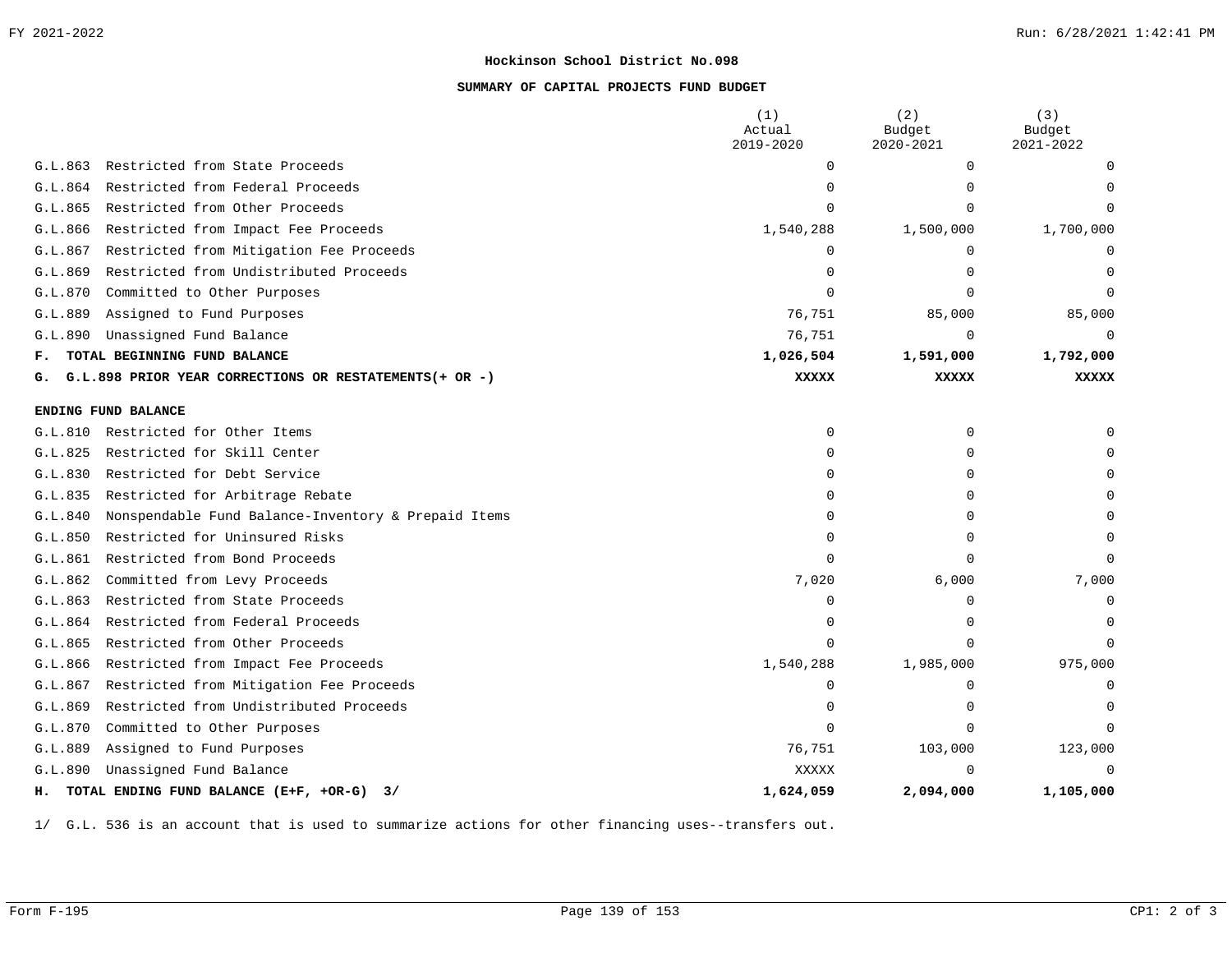#### **SUMMARY OF CAPITAL PROJECTS FUND BUDGET**

2/ G.L.535 is an account that is used to summarize actions for other financing uses such as long-term financing and debt extingishments. Nonvoted debts may be serviced in the Debt Service Fund (DSF) rather than in the fund that received the debt proceeds. In order to provide the resources to retire the debt, a transfer is used by the General Fund, Capital Projects Fund, or Transportation Vehicle Fund to transfer resources to the DSF.

3/ Line H must be equal to or greater than all restricted fund balances.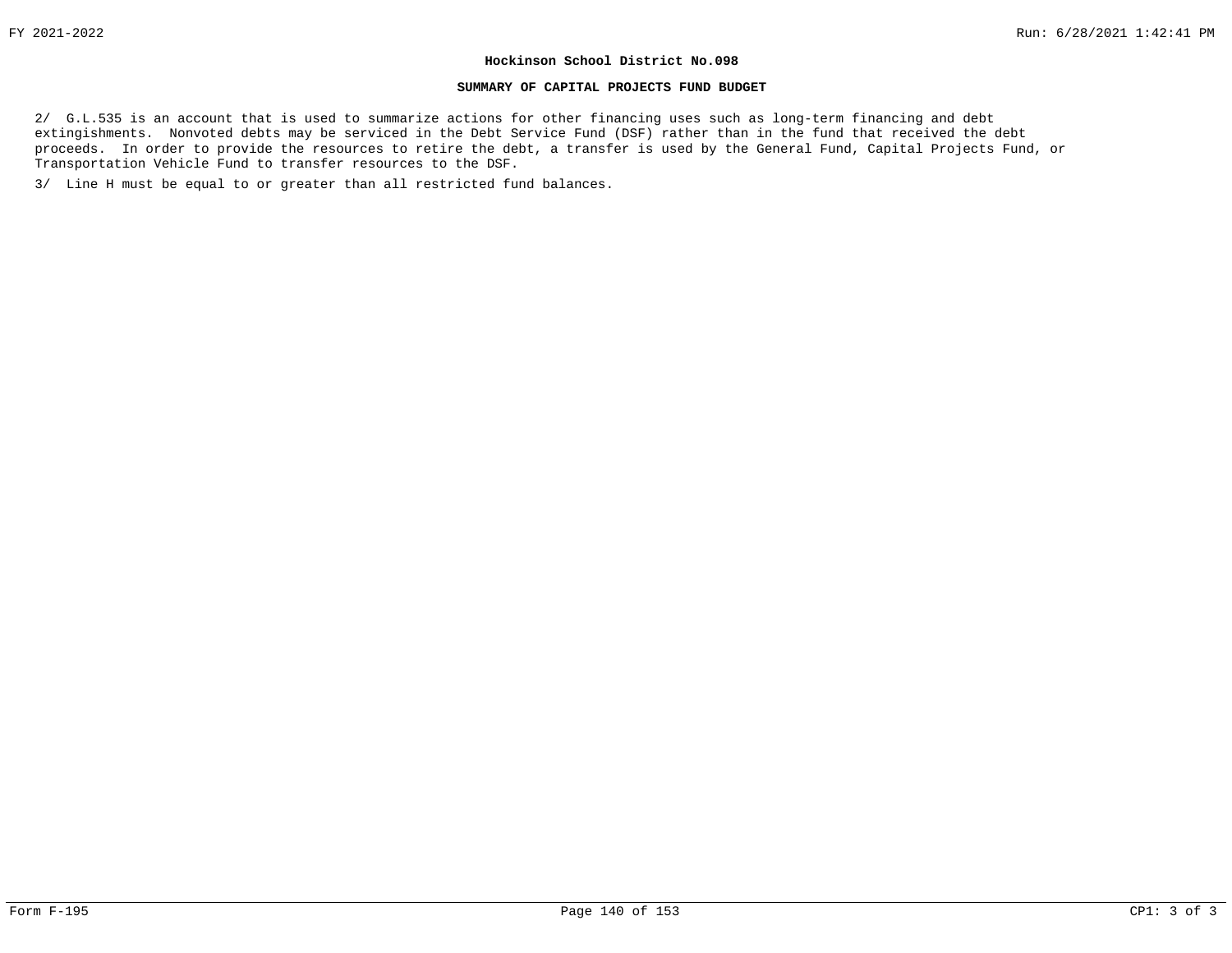# **CAPITAL PROJECTS FUND BUDGET--REVENUES AND OTHER FINANCING SOURCES**

|             |                                                               | (1)<br>Actual<br>2019-2020 | (2)<br>Budget<br>2020-2021 | (3)<br>Budget<br>2021-2022 |
|-------------|---------------------------------------------------------------|----------------------------|----------------------------|----------------------------|
| LOCAL TAXES |                                                               |                            |                            |                            |
| 1100        | Local Property Tax                                            | 2,213                      | $\mathbf 0$                | $\Omega$                   |
| 1300        | Sale of Tax Title Property                                    | $\Omega$                   | 0                          | $\Omega$                   |
| 1400        | Local in lieu of Taxes                                        | 0                          | 0                          | 0                          |
| 1500        | Timber Excise Tax                                             | $-3,642$                   | 0                          | U                          |
| 1600        | County-Administered Forests                                   | 0                          | 0                          | 0                          |
| 1900        | Other Local Taxes                                             | $\Omega$                   | $\Omega$                   | $\Omega$                   |
| 1000        | TOTAL LOCAL TAXES                                             | $-1,429$                   | 0                          | 0                          |
|             | LOCAL SUPPORT NONTAX                                          |                            |                            |                            |
| 2200        | Sales of Goods, Supplies, and Services, Unassigned            | 0                          | 0                          | 0                          |
| 2300        | Investment Earnings                                           | 24,290                     | 5,000                      | 8,000                      |
| 2400        | Interfund Loan Interest Earnings                              | $\Omega$                   | 0                          | 0                          |
| 2450        | Other Interest Earnings                                       | XXXXX                      | 0                          | 0                          |
| 2500        | Gifts and Donations                                           | 0                          | 0                          | 0                          |
| 2600        | Fines and Damages                                             | 0                          | 0                          | $\Omega$                   |
| 2700        | Rentals and Leases                                            | $\Omega$                   | $\Omega$                   | 0                          |
| 2800        | Insurance Recoveries                                          | $\Omega$                   | $\Omega$                   | $\Omega$                   |
| 2900        | Local Support Nontax, Unassigned                              | 635,977                    | 500,000                    | 500,000                    |
| 2910        | E-Rate                                                        | $\mathbf 0$                | $\Omega$                   | $\mathbf 0$                |
| 2000        | TOTAL LOCAL NONTAX SUPPORT                                    | 660,266                    | 505,000                    | 508,000                    |
| STATE,      | <b>GENERAL PURPOSE</b>                                        |                            |                            |                            |
| 3600        | State Forests                                                 | 0                          | 0                          | 0                          |
| 3900        | Other State General Purpose, Unassigned                       | $\Omega$                   | $\Omega$                   | O                          |
| 3000        | TOTAL STATE, GENERAL PURPOSE                                  | 0                          | 0                          | 0                          |
|             | STATE, SPECIAL PURPOSE                                        |                            |                            |                            |
| 4100        | Special Purpose, Unassigned                                   | 85,123                     | 250,000                    | 500,000                    |
| 4130        | State Matching Funding Assistance, Paid Direct to Districts   | 0                          | $\mathbf 0$                | 0                          |
| 4230        | State Matching Funding Assistance, Paid Direct to Contractors | 0                          | 0                          | 0                          |
| 4300        | Other State Agencies, Unassigned                              | $\Omega$                   | $\Omega$                   | $\Omega$                   |
| 4330        | State Matching Funding Assistance - - Other                   |                            | 0                          | 0                          |
| 4000        | TOTAL STATE, SPECIAL PURPOSE                                  | 85,123                     | 250,000                    | 500,000                    |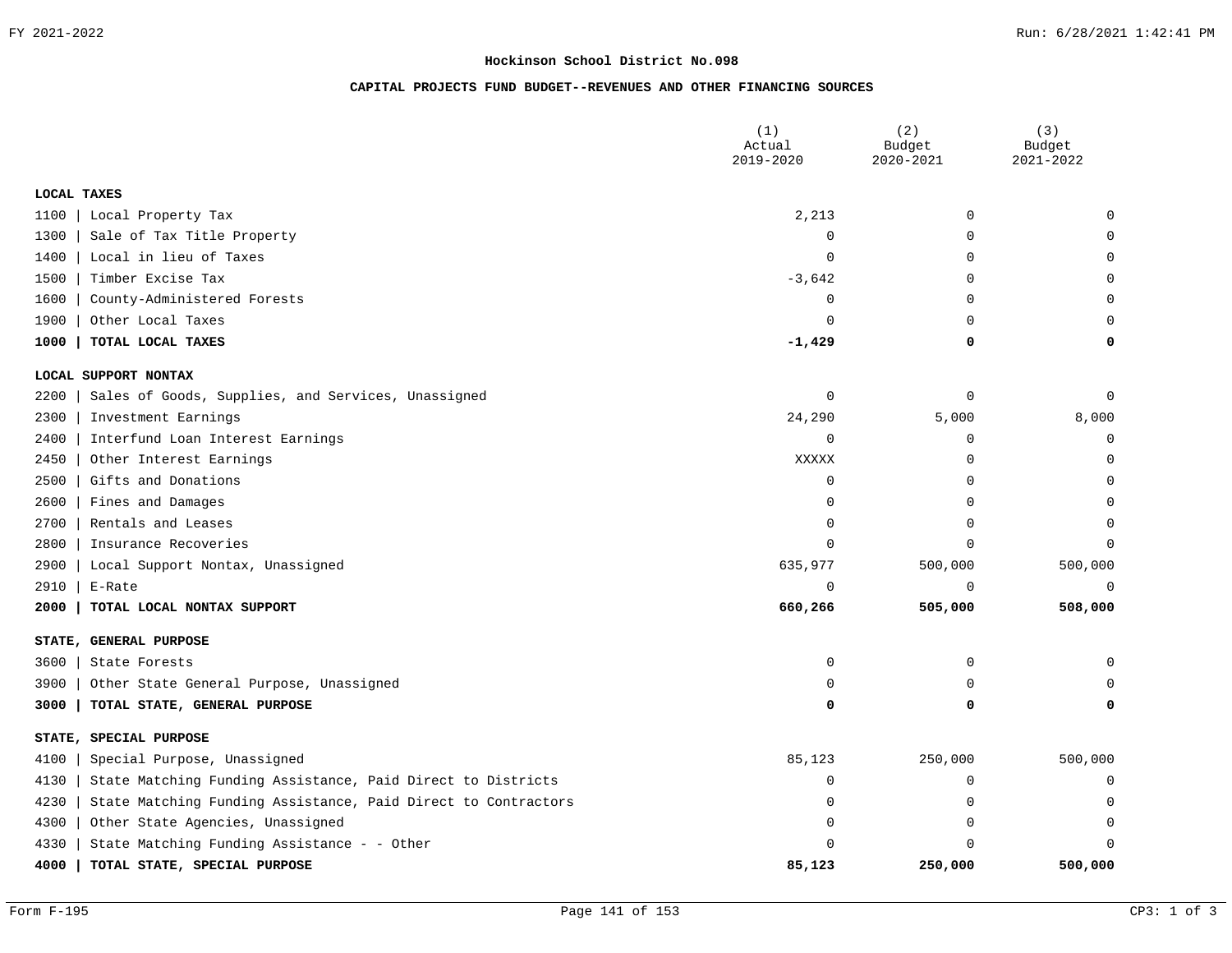# **CAPITAL PROJECTS FUND BUDGET--REVENUES AND OTHER FINANCING SOURCES**

|      |                                                   | (1)<br>Actual<br>2019-2020 | (2)<br>Budget<br>2020-2021 | (3)<br>Budget<br>2021-2022 |
|------|---------------------------------------------------|----------------------------|----------------------------|----------------------------|
|      | FEDERAL, GENERAL PURPOSE                          |                            |                            |                            |
| 5200 | General Purpose Direct Federal Grants, Unassigned | 0                          | $\mathbf 0$                | $\mathbf 0$                |
| 5300 | Impact Aid, Maintenance and Operation             | 0                          | 0                          | $\mathbf 0$                |
| 5400 | Federal in lieu of Taxes                          | 0                          | 0                          | $\mathbf 0$                |
| 5500 | Federal Forests                                   | 0                          | 0                          | $\mathbf 0$                |
| 5600 | Qualified Bond Interest Credit-Federal            | $\mathbf 0$                | 0                          | $\mathbf 0$                |
| 5000 | TOTAL FEDERAL, GENERAL PURPOSE                    | 0                          | 0                          | 0                          |
|      | FEDERAL, SPECIAL PURPOSE                          |                            |                            |                            |
| 6111 | Federal Special Purpose-GEER                      | XXXXX                      | XXXXX                      | $\Omega$                   |
| 6112 | Federal Special Purpose-ESSER II                  | <b>XXXXX</b>               | XXXXX                      | $\mathbf 0$                |
| 6113 | Federal Special Purpose-ESSER III                 | <b>XXXXX</b>               | XXXXX                      | $\mathbf 0$                |
| 6114 | Federal Special Purpose-Reserved C                | <b>XXXXX</b>               | XXXXX                      | $\mathbf 0$                |
| 6118 | Federal Special Purpose-Reserved G                | XXXXX                      | XXXXX                      | $\mathbf 0$                |
| 6119 | Federal Special Purpose-Reserved H                | XXXXX                      | XXXXX                      | $\mathbf 0$                |
| 6140 | Impact Aid-Construction                           | $\overline{0}$             | $\overline{0}$             | $\mathbf 0$                |
| 6176 | Targeted Assistance ESSER I                       | 0                          | $\mathbf 0$                | $\mathbf 0$                |
| 6200 | Direct Special Purpose Grants                     | 0                          | $\overline{0}$             | $\mathbf 0$                |
| 6211 | Federal Special Purpose-GEER                      | 0                          | XXXXX                      | $\mathbf 0$                |
| 6212 | Federal Special Purpose-ESSER II                  | 0                          | <b>XXXXX</b>               | $\mathbf 0$                |
| 6213 | Federal Special Purpose-ESSER III                 | 0                          | <b>XXXXX</b>               | $\mathbf 0$                |
| 6214 | Federal Special Purpose-Reserved C                | 0                          | XXXXX                      | $\mathbf 0$                |
| 6218 | Federal Special Purpose-Reserved G                | $\mathbf 0$                | XXXXX                      | $\mathbf 0$                |
| 6219 | Federal Special Purpose-Reserved H                | $\mathbf 0$                | XXXXX                      | $\mathbf 0$                |
| 6240 | Impact Aid-Construction                           | $\mathbf 0$                | $\mathbf 0$                | $\mathbf 0$                |
| 6276 | Targeted Assistance ESSER I                       | $\mathbf 0$                | 0                          | $\mathbf 0$                |
| 6300 | Federal Grants Through Other Agencies, Unassigned | $\mathbf 0$                | $\mathbf 0$                | $\mathbf 0$                |
| 6311 | Federal Special Purpose-GEER                      | 0                          | XXXXX                      | $\mathbf 0$                |
| 6312 | Federal Special Purpose-ESSER II                  | 0                          | XXXXX                      | $\Omega$                   |
| 6313 | Federal Special Purpose-ESSER III                 | 0                          | XXXXX                      | $\Omega$                   |
| 6314 | Federal Special Purpose-Reserved C                | 0                          | XXXXX                      | 0                          |
| 6318 | Federal Special Purpose-Reserved G                | 0                          | XXXXX                      | 0                          |
| 6319 | Federal Special Purpose-Reserved H                | 0                          | XXXXX                      | 0                          |
| 6340 | Impact Aid-Construction                           | $\Omega$                   | $\mathbf 0$                | $\mathbf 0$                |
| 6376 | Targeted Assistance ESSER I                       | $\Omega$                   | $\Omega$                   | $\Omega$                   |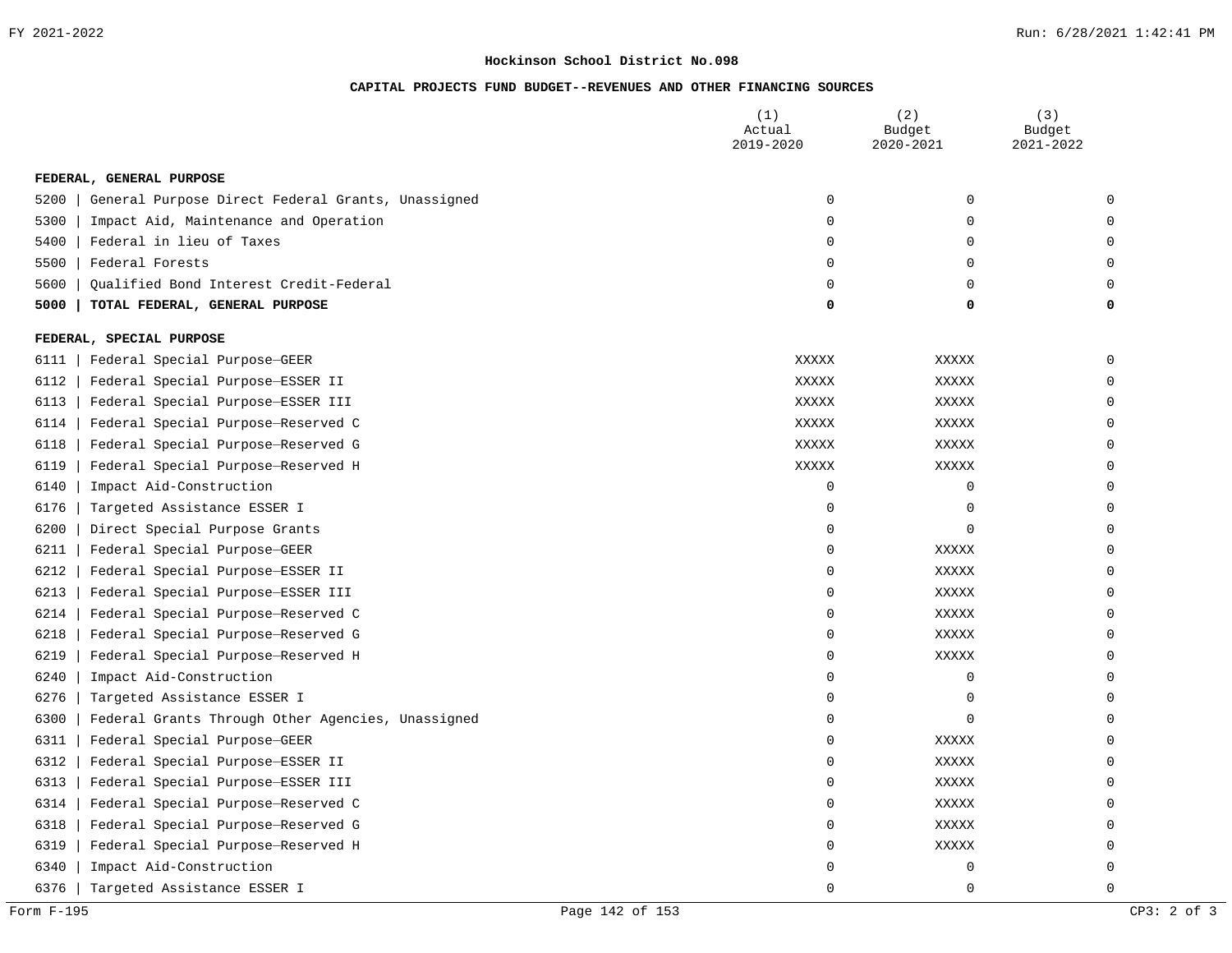# **CAPITAL PROJECTS FUND BUDGET--REVENUES AND OTHER FINANCING SOURCES**

|                                                    | (1)<br>Actual  | (2)<br>Budget  | (3)<br>Budget  |
|----------------------------------------------------|----------------|----------------|----------------|
| 6000 TOTAL FEDERAL, SPECIAL PURPOSE                | 2019-2020<br>0 | 2020-2021<br>0 | 2021-2022<br>0 |
|                                                    |                |                |                |
| REVENUES FROM OTHER SCHOOL DISTRICTS               |                |                |                |
| Program Participation, Unassigned<br>7100          | $\Omega$       | $\Omega$       | $\Omega$       |
| TOTAL REVENUES FROM OTHER SCHOOL DISTRICTS<br>7000 | 0              | 0              | 0              |
| REVENUES FROM OTHER ENTITIES                       |                |                |                |
| Governmental Entities<br>8100                      | $\Omega$       | $\Omega$       | $\Omega$       |
| Governmental Entities-Enrichment<br>8101           | XXXXX          | XXXXX          | 0              |
| Nonfederal ESD<br>8500                             | $\Omega$       | $\mathbf 0$    | 0              |
| 8000 TOTAL REVENUES FROM OTHER ENTITES             | 0              | 0              | 0              |
| OTHER FINANCING SOURCES                            |                |                |                |
| Sale of Bonds<br>9100                              | $\Omega$       | 0              | $\Omega$       |
| Sale of Real Property<br>9200                      | $\Omega$       | $\Omega$       | 0              |
| 9300<br>Sale of Equipment                          | $\Omega$       | $\Omega$       | 0              |
| 9400<br>Compensated Loss of Fixed Assets           | $\Omega$       | $\Omega$       | 0              |
| Long-Term Financing<br>9500                        | $\Omega$       | U              | $\Omega$       |
| Transfers<br>9900                                  | $\Omega$       | O              | 0              |
| Transfers (local resources)<br>9901                | $\Omega$       | 30,000         | 30,000         |
| TOTAL OTHER FINANCING SOURCES<br>9000              | $\Omega$       | 30,000         | 30,000         |
| TOTAL REVENUES AND OTHER FINANCING SOURCES         | 743,960        | 785,000        | 1,038,000      |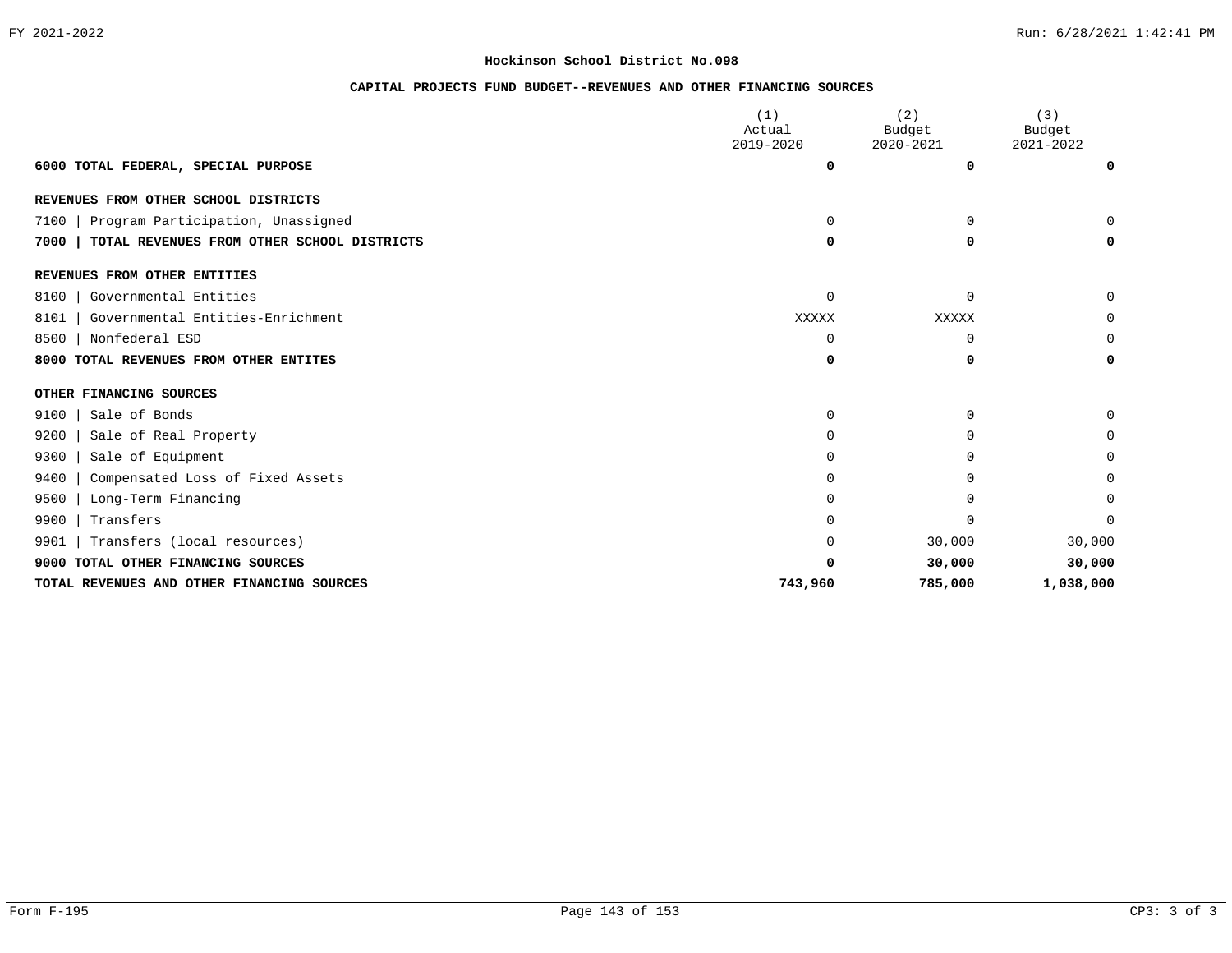#### **REVENUE WORK SHEET--CAPITAL PROJECTS FUND--LOCAL EXCESS LEVIES AND TIMBER EXCISE TAX**

Local property tax collections (Account 1100) should include revenue anticipated to be received in cash during the fiscal year. Estimation for the Timber Excise Tax collection (Revenue Account 1500) is necessary to estimate the Net Excess Levy Collection. The Net Excess Levy equals the Excess Levy Amount minus the sum of the Timber Levy.

# **PART I: LOCAL PROPERTY TAX COLLECTIONS**

|                               | (1)             | (2)                              | (3)                    | (4)             | (5)                    |
|-------------------------------|-----------------|----------------------------------|------------------------|-----------------|------------------------|
|                               | Excess Levy     | Est. Timber Levy Net Levy Amount |                        | Collection % 1/ | Amount Budgeted        |
|                               | Amount          |                                  | $(Col.1 - Col.2)$      |                 | $(Col.3 \times Col.4)$ |
| Fall 2021                     | 0               |                                  | 0                      | 43.48           | $\overline{0}$         |
| Spring 2022                   | 0               |                                  | 0                      | 55.91           | 0                      |
| 1100 TOTAL LOCAL TAXES:       |                 |                                  |                        |                 | 0                      |
|                               |                 |                                  |                        |                 |                        |
| TIMBER EXCISE TAX<br>PART II: |                 |                                  |                        |                 |                        |
|                               | (1)             | (2)                              | (3)                    | (4)             | (5)                    |
|                               | Timber Assessed | \$ Per Thousand                  | Est Timber Levy        | Collection %    | Amount Budgeted        |
|                               | Valuation       | /2                               | $(Col.1 \times Col.2)$ |                 | $(Col.3 \times Col.4)$ |
| Fall 2021                     | 11,504,004      | 0.000                            | 0                      | 0.00            | XXXXX                  |
| Spring 2022                   | 11,504,004      | 0.000                            | $\mathbf 0$            | 100.00          | $\overline{0}$         |
| 1500 TIMBER EXCISE TAXES:     |                 |                                  |                        |                 | 0                      |

1/ The fall and spring collection percentages should be based on the most recent three-year history of tax collection percentages.

2/ Dollars per thousand is same as dollars per thousand used for excess levy (use a three-decimal rate).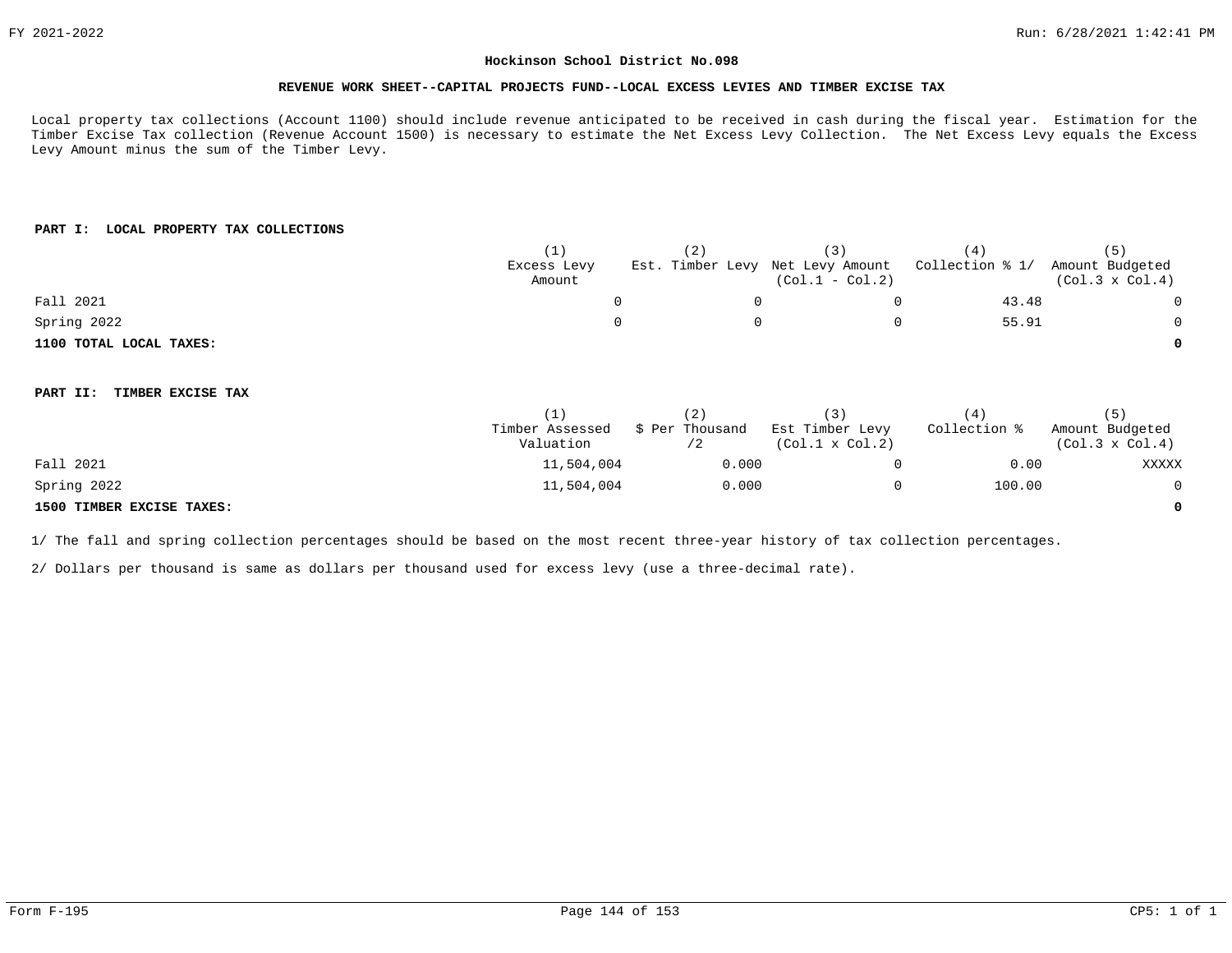# **CAPITAL PROJECTS FUND--PROJECT DESCRIPTION FOR FY 2021-2022**

|                                                                       | TOTAL     | (10)<br>Sites  | (20)<br>Buildings | 30)<br>Equipment | (35)<br>Instruction<br>Technology | (40)<br>Energy | (50)<br>Sales and<br>Lease<br>Expenditure | (60)<br>Bond<br>Issuance<br>Expenditure | (90)<br>Debt |  |
|-----------------------------------------------------------------------|-----------|----------------|-------------------|------------------|-----------------------------------|----------------|-------------------------------------------|-----------------------------------------|--------------|--|
| PROJECT DESCRIPTION                                                   |           |                |                   |                  |                                   |                |                                           |                                         |              |  |
| Administrative                                                        | 25,000    | $\mathbf 0$    | 25,000            |                  | $\mathbf 0$<br>$\mathbf 0$        |                | $\mathbf 0$<br>0                          | 0                                       |              |  |
| District Wide Building Repairs and<br>Upgrades                        | 500,000   | $\mathbf 0$    | 500,000           |                  | $\mathbf{0}$<br>$\mathbf 0$       |                | 0<br>$\mathbf 0$                          | 0                                       | 0            |  |
| Site Preparation (facility renovation<br>and equipment due to growth) | 1,200,000 | $\overline{0}$ | 1,200,000         |                  | $\mathbf{0}$<br>$\overline{0}$    |                | $\mathbf 0$<br>0                          | $\mathbf 0$                             |              |  |
| TOTAL EXPENDITURES                                                    | 1,725,000 | 0              | 1,725,000         |                  | 0<br>0                            |                | 0<br>0                                    | 0                                       | 0            |  |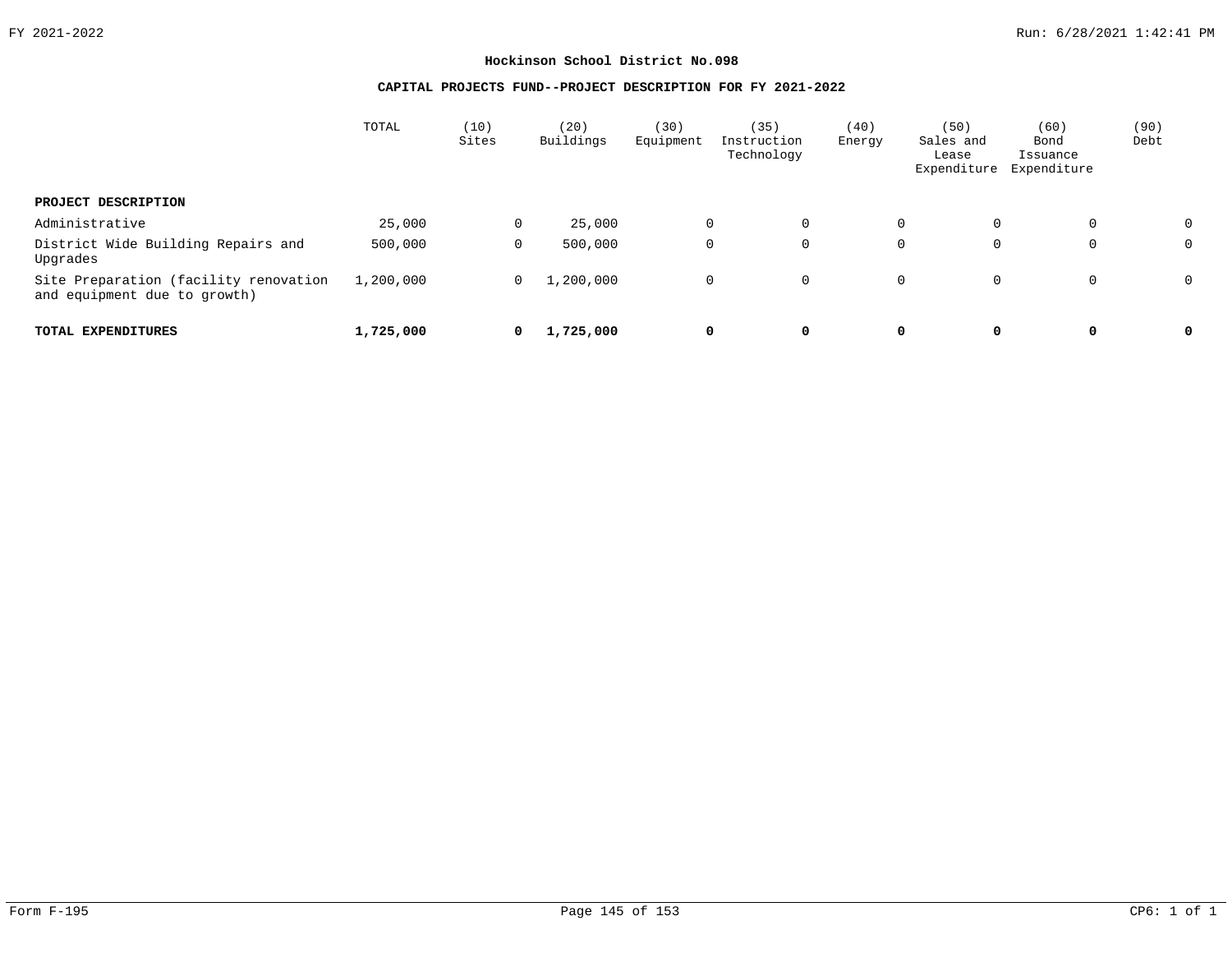#### **SALARY EXHIBIT -- CERTIFICATED EMPLOYEES**

#### **PROGRAM CP - Capital Projects**

| ACTIVITY CODE | TITLE OF POSITION                                      | FTE $1/$ ,<br>3/ | HIGH<br><b>ANNUAL</b><br><b>RATE</b> | <b>LOW ANNUAL</b><br><b>RATE</b> | <b>AVERAGE ANNUAL</b><br><b>RATE</b> | <b>TOTAL ANNUAL</b><br>SALARY 2/ | <b>ANNUAL STATE</b><br><b>SALARY</b> | ANNUAL LOCAL<br><b>SALARY</b> |
|---------------|--------------------------------------------------------|------------------|--------------------------------------|----------------------------------|--------------------------------------|----------------------------------|--------------------------------------|-------------------------------|
|               | **** NO CERTIFICATED SALARY DATA FOR THIS PROGRAM **** |                  |                                      |                                  |                                      |                                  |                                      |                               |
|               |                                                        |                  |                                      |                                  |                                      |                                  |                                      | 0                             |
|               |                                                        |                  |                                      |                                  |                                      |                                  |                                      | <sup>0</sup>                  |

1/ The number of full-time days per contract year is determined by the district, with a minimum of 180 days. The length of a full work day is determined by the district. To determine partial FTE, divide the part of the day worked by the full day as determined by the district and then multiply the result by the ratio of work days contracted for to 180. No employee can be more than 1.000 FTE. Include state institutions staff.

2/ Except for subtotals and totals, total annual salary must equal FTE times average annual salary rate.

3/ Use three decimal places.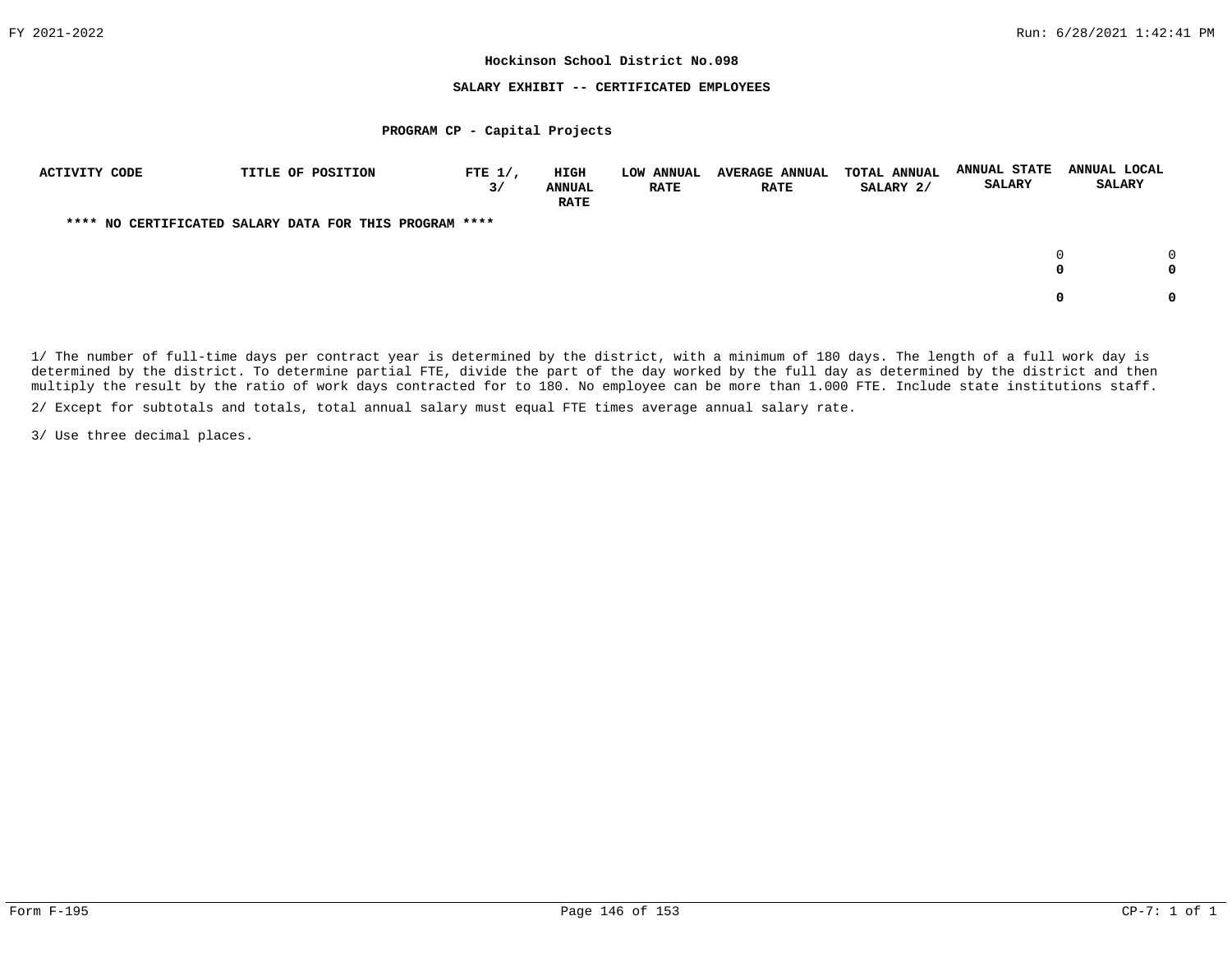#### **SALARY EXHIBIT -- CLASSIFIED EMPLOYEES**

#### **PROGRAM CP - Capital Projects**

| <b>ACTIVITY CODE</b> | TITLE OF POSITION                                    | FTE $1/$ , | <b>NUMBER OF</b> | HIGH          | <b>LOW</b>  | <b>AVERAGE</b>     | TOTAL ANNUAL | <b>ANNUAL STATE</b> | ANNUAL LOCAL  |
|----------------------|------------------------------------------------------|------------|------------------|---------------|-------------|--------------------|--------------|---------------------|---------------|
|                      |                                                      | 3/         | HOURS            | <b>HOURLY</b> | HOURLY      | <b>HOURLY RATE</b> | SALARY 2/    | SALARY              | <b>SALARY</b> |
|                      |                                                      |            |                  | <b>RATE</b>   | <b>RATE</b> |                    |              |                     |               |
|                      | **** NO CLASSIFIED SALARY DATA FOR THIS PROGRAM **** |            |                  |               |             |                    |              |                     |               |
|                      |                                                      |            |                  |               |             |                    |              | $\Omega$            |               |
|                      |                                                      |            |                  |               |             |                    |              | 0                   |               |
|                      |                                                      |            |                  |               |             |                    |              | 0                   |               |

1/ A full-time equivalent is considered to be 2080 hours. When less than 2080 hours, divide the amount of hours by 2080 to determine FTE. No employee can be more than 1.000 FTE. Include state institutions and vocationally-technical staff.

2/ Except for subtotals and totals, total annual salary must equal the number of hours times the average hourly rate of pay.

3/ Use three decimal places.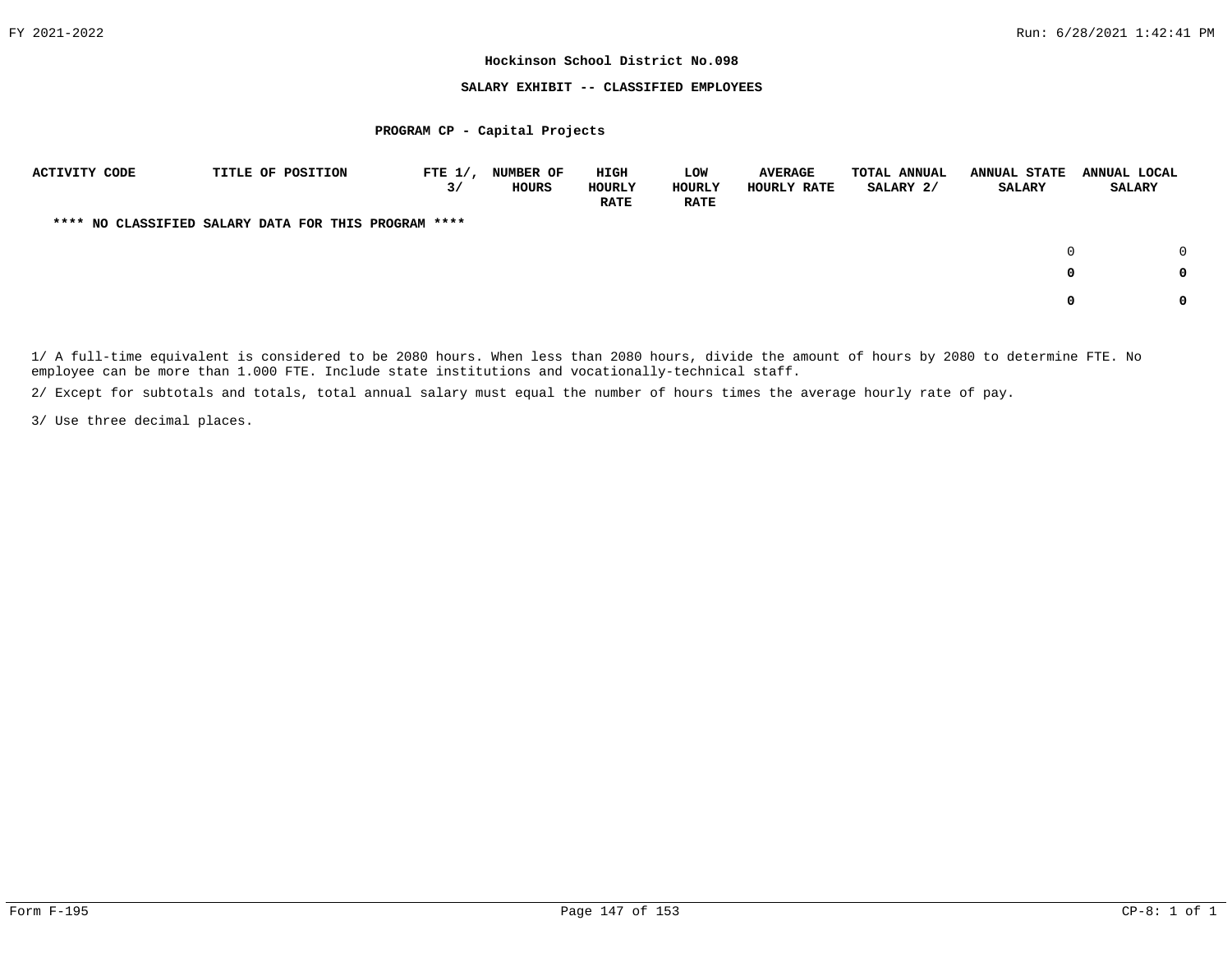**CAPITAL PROJECTS FUND - LONG-TERM FINANCING - CONDITIONAL SALES CONTRACTS AND NOTES 1/**

| А.             | (1)<br>Assets Purchased by CONDITIONAL<br>SALES CONTRACTS (RCW 28A.335.170)<br>in prior years | (2)<br>Length of<br>Contract<br>(months) | (3)<br>Outstanding<br>Balance at<br>Sept 1, 2021       | (4)<br>Principal<br>Payments in<br>FY 2021-2022 |          | (5)<br>Interest<br>Payments in<br>FY 2021-2022 | (6)<br>Outstanding<br>Balance at<br>Aug 31, 2022<br>$(Col.3-Col.4)$ |      |
|----------------|-----------------------------------------------------------------------------------------------|------------------------------------------|--------------------------------------------------------|-------------------------------------------------|----------|------------------------------------------------|---------------------------------------------------------------------|------|
|                |                                                                                               |                                          | 0                                                      | $\Omega$                                        | $\Omega$ |                                                | 0                                                                   |      |
| А.             | <b>TOTAL</b>                                                                                  |                                          |                                                        | 0                                               | 0        |                                                | $\Omega$                                                            |      |
| в.             | Assets to be purchased by<br>CONDITIONAL SALES CONTRACTS<br>AND NOTES in new FY               | Length of<br>Contract<br>(months)        | Amount of<br>Contract<br>Purchase less<br>Down Pmts 2/ | Prin. Pmts. in<br>FY 2021-2022                  |          | Interest<br>Payments in<br>FY 2021-2022        | Long-Term<br>Financing Rev.<br>Acct 9500<br>(Co1.3)                 |      |
|                |                                                                                               |                                          |                                                        | $\Omega$                                        | $\Omega$ |                                                | 0                                                                   |      |
| в.             | TOTAL                                                                                         |                                          |                                                        | $\mathbf 0$                                     | 0        |                                                | 0                                                                   | 0.4/ |
| $\mathbf{C}$ . | TOTAL for Both Sections (A+B)                                                                 |                                          |                                                        |                                                 | 0        | 3/                                             | $0 \t3/$                                                            | 0    |

1/ Please refer to the Accounting Manual for School Districts, Chapter 3, page 24 for further information.

2/ Budget expenditure(s) in appropriate expenditure type on Page CP6.

3/ Budget as part of Expenditure (90) - Debt on Page CP6.

4/ Budget as Other Financing Source in Revenue Account No. 9500 on CP3.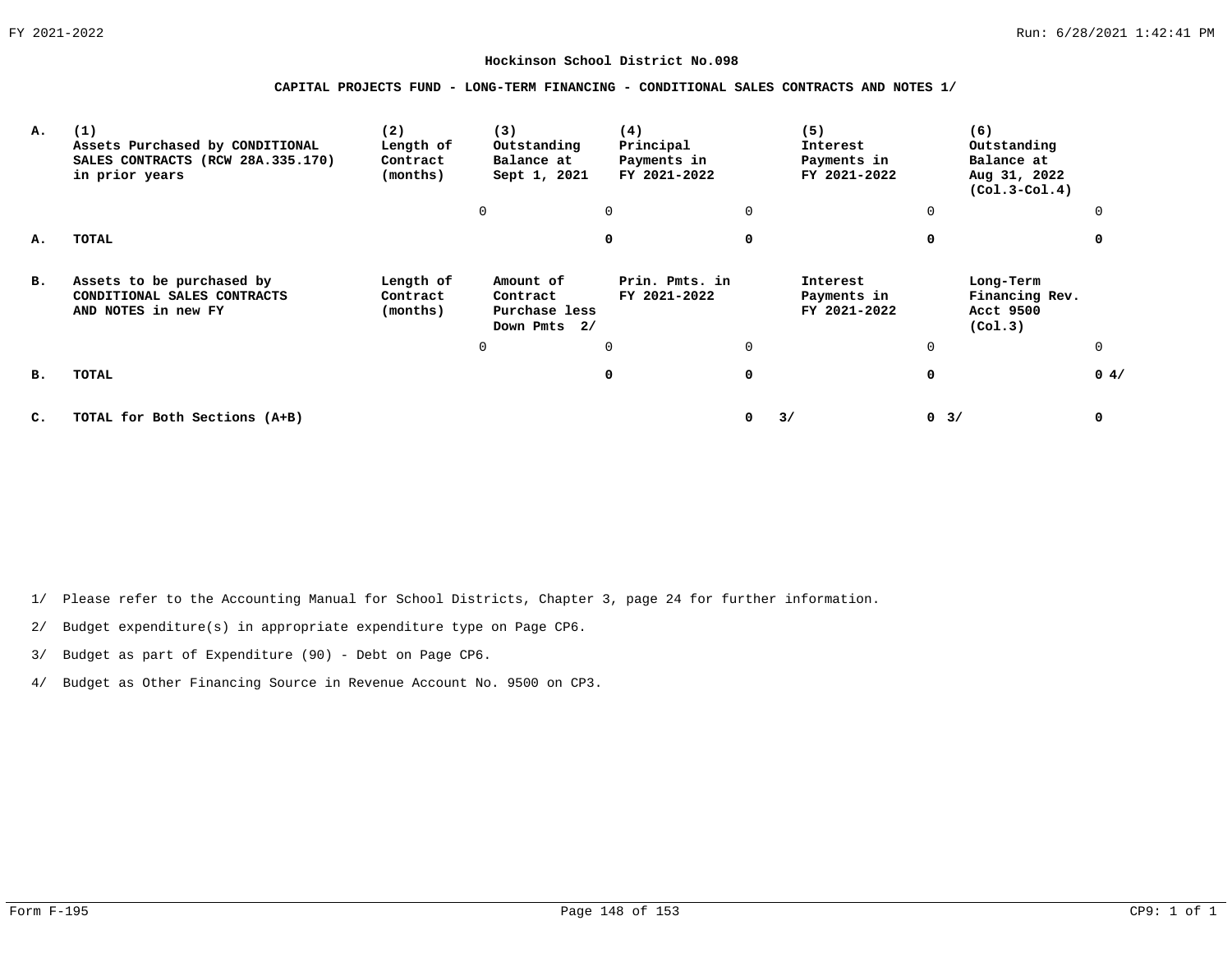# **SUMMARY OF TRANSPORTATION VEHICLE FUND BUDGET**

|        |                                                    | (1)<br>Actual<br>2019-2020 | (2)<br>Budget<br>2020-2021 | (3)<br>Budget<br>2021-2022 |
|--------|----------------------------------------------------|----------------------------|----------------------------|----------------------------|
|        | REVENUES AND OTHER FINANCING SOURCES               |                            |                            |                            |
| $1100$ | Local Property Tax                                 | $\mathbf 0$                | 0                          | $\Omega$                   |
| 1300   | Sale of Tax Title Property                         | $\Omega$                   | $\Omega$                   | 0                          |
| 1400   | Local in lieu of Taxes                             | O                          | U                          | $\Omega$                   |
| 1500   | Timber Excise Tax                                  | O                          | O                          | $\Omega$                   |
| 1600   | County-Administered Forests                        | O                          | U                          | 0                          |
| 1900   | Other Local Taxes                                  | $\Omega$                   | $\Omega$                   | 0                          |
| 2200   | Sales of Goods, Supplies, and Services, Unassigned | $\Omega$                   | 0                          | 0                          |
| 2300   | Investment Earnings                                | $\Omega$                   | $\Omega$                   | 0                          |
| 2450   | Other Interest Earnings                            | XXXXX                      | $\Omega$                   | $\Omega$                   |
| 2500   | Gifts and Donations                                | $\Omega$                   | $\Omega$                   | 0                          |
| 2600   | Fines and Damages                                  | $\Omega$                   | O                          | $\Omega$                   |
| 2700   | Rentals and Leases                                 | O                          | O                          | 0                          |
| 2800   | Insurance Recoveries                               | $\Omega$                   | O                          | $\Omega$                   |
| 2900   | Local Support Nontax, Unassigned                   | $\Omega$                   | O                          | $\Omega$                   |
| 3600   | State Forests                                      | $\Omega$                   | U                          | U                          |
| 4100   | Special Purpose-Unassigned                         | $\Omega$                   | O                          | O                          |
| 4300   | Other State Agencies-Unassigned                    | $\Omega$                   | $\Omega$                   | 0                          |
| 4499   | Transportation Reimbursement Depreciation          | $\Omega$                   | 0                          | 0                          |
| 5200   | General Purposes Direct Federal Grants-Unassigned  | $\Omega$                   | 0                          | 0                          |
| 5300   | Impact Aid, Maintenance and Operation              | O                          | $\Omega$                   | $\Omega$                   |
| 5400   | Federal in lieu of Taxes                           | $\Omega$                   | 0                          | 0                          |
| 5600   | Qualified Bond Interest Credit-Federal             | O                          | O                          | $\Omega$                   |
| 6100   | Special Purpose-OSPI Unassigned                    | $\Omega$                   | O                          | 0                          |
| 6200   | Direct Special Purpose Grants                      | $\Omega$                   | $\Omega$                   | $\Omega$                   |
| 6300   | Federal Grants Through Other Entities-Unassigned   | O                          | $\Omega$                   | 0                          |
| 8100   | Governmental Entities                              | $\Omega$                   | 0                          | U                          |
| 8101   | Governmental Entities                              | <b>XXXXX</b>               | <b>XXXXX</b>               | O                          |
| 8500   | NonFederal ESD                                     | 0                          | 0                          | 0                          |
| 9100   | Sale of Bonds                                      | $\Omega$                   | $\Omega$                   | U                          |
| 9300   | Sale of Equipment                                  | O                          | U                          | $\Omega$                   |
| 9400   | Compensated Loss of Fixed Assets                   |                            |                            | 0                          |
| 9500   | Long-Term Financing                                | U                          | U                          | $\Omega$                   |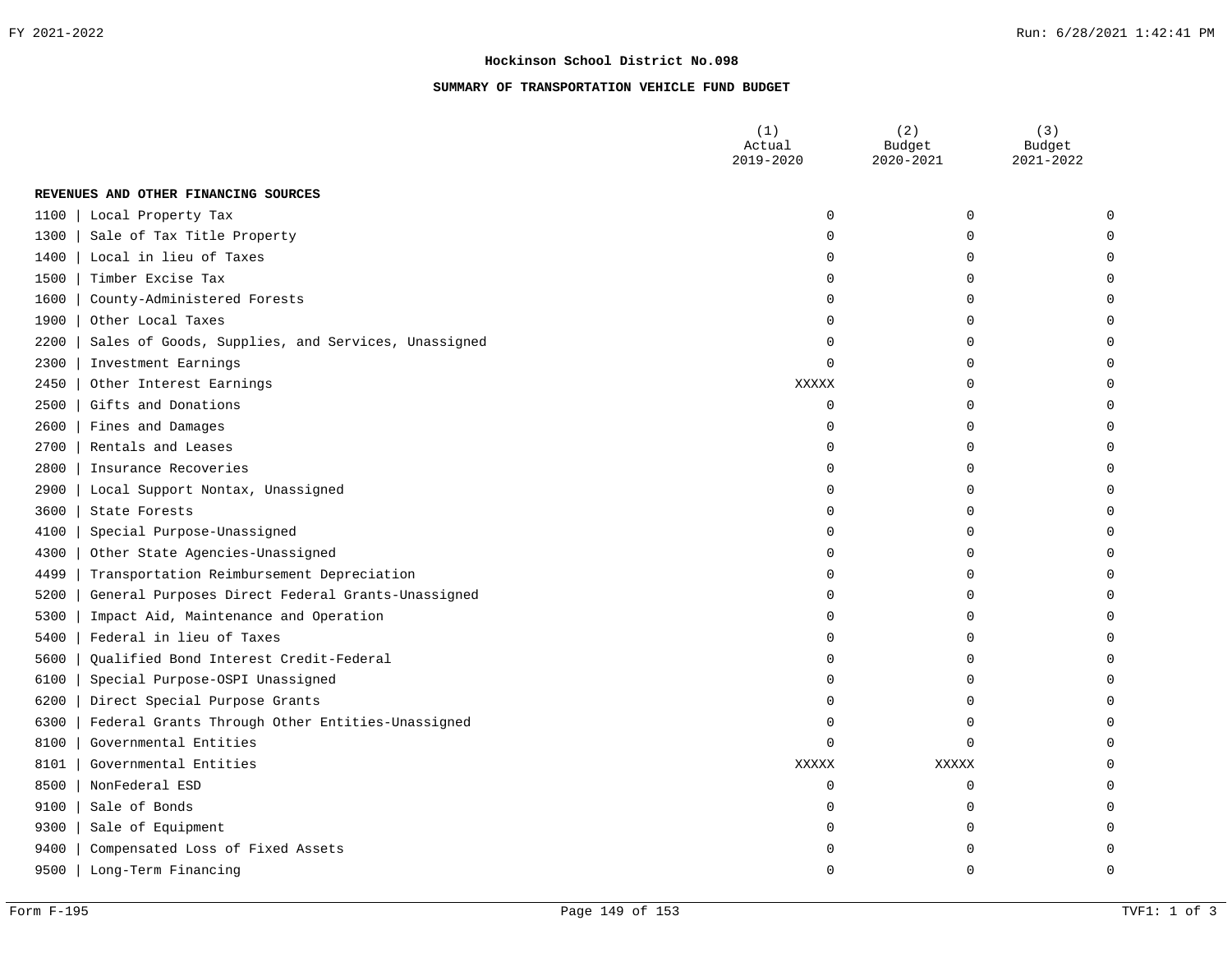# **SUMMARY OF TRANSPORTATION VEHICLE FUND BUDGET**

|                                                                                                                          | (1)<br>Actual<br>2019-2020 | (2)<br>Budget<br>2020-2021 | (3)<br>Budget<br>2021-2022 |
|--------------------------------------------------------------------------------------------------------------------------|----------------------------|----------------------------|----------------------------|
| Transfers (local resources)<br>9901                                                                                      | 0                          | 0                          | 0                          |
| TOTAL REVENUES, OTHER FINANCING SOURCES (less transfers)<br>Α.                                                           | 0                          | 0                          | 0                          |
| 9900 TRANSFERS IN (from the General Fund)<br>в.                                                                          | 0                          | 0                          | $\Omega$                   |
| TOTAL REVENUES AND OTHER FINANCING SOURCES<br>c.                                                                         | 0                          | 0                          | 0                          |
| <b>EXPENDITURES</b>                                                                                                      |                            |                            |                            |
| 33 Transportation Equipment Purchases - formerly Act 57 Cash Purchases/Rebuilding<br>of Transportation Equipment         | $\Omega$                   | 0                          | $\Omega$                   |
| 34 Transportation Equimpment Major Repair - formerly Act 58 Contract<br>Purchases/Rebuilding of Transportation Equipment | $\Omega$                   | $\mathbf 0$                | U                          |
| 61 Bond/Levy Issuance and/or Election                                                                                    | 0                          | 0                          | $\Omega$                   |
| 91 Principal - formerly Act 84                                                                                           | 0                          | 0                          | $\Omega$                   |
| 92 Interest 1/ - formerly Act. 83                                                                                        | $\Omega$                   | $\Omega$                   | 0                          |
| 93 Arbitrage Rebate                                                                                                      | $\Omega$                   | $\Omega$                   | 0                          |
| TOTAL EXPENDITURES<br>D.                                                                                                 | 0                          | 0                          | O                          |
| OTHER FINANCING USES--TRANSFERS OUT (G.L.536) 2/<br>Е.                                                                   | 0                          | 0                          | O                          |
| OTHER FINANCING USES (G.L.535) 3/<br>г.                                                                                  | 0                          | ŋ                          | O                          |
| EXCESS OF REVENUES/OTHER FINANCING SOURCES OVER (UNDER) EXPENDITURES AND OTHER<br>G.<br>FINANCING USES (C-D-E-F)         | 0                          | $\Omega$                   | 0                          |
| BEGINNING FUND BALANCE                                                                                                   |                            |                            |                            |
| G.L.810 Restricted for Other Items                                                                                       | 0                          | 0                          | $\Omega$                   |
| G.L.819 Restricted for Fund Purposes                                                                                     | 0                          | 0                          | $\Omega$                   |
| G.L.830 Restricted for Debt Service                                                                                      | 0                          | 0                          | 0                          |
| G.L.835 Restricted for Arbitrage Rebate                                                                                  | 0                          | 0                          | 0                          |
| G.L.850 Restricted for Uninsured Risks                                                                                   | 0                          | 0                          | 0                          |
| G.L.870 Committed to Other Purposes                                                                                      | $\Omega$                   | $\Omega$                   | $\Omega$                   |
| G.L.889 Assigned to Fund Purposes                                                                                        | $\Omega$                   | $\Omega$                   | $\Omega$                   |
| Unassigned Fund Balance<br>G.L.890                                                                                       | $\Omega$                   | $\Omega$                   | $\Omega$                   |
| TOTAL BEGINNING FUND BALANCE<br>н.                                                                                       | O                          | O                          | 0                          |
| G.L.898 PRIOR YEAR CORRECTIONS OR RESTATEMENTS (+OR-)<br>Ι.                                                              | <b>XXXXX</b>               | <b>XXXXX</b>               | <b>XXXXX</b>               |
| ENDING FUND BALANCE                                                                                                      |                            |                            |                            |
| G.L.810 Restricted for Other Items                                                                                       | $\mathbf 0$                | $\mathbf 0$                | $\Omega$                   |
| G.L.819 Restricted for Fund Purposes                                                                                     | $\Omega$                   | 0                          | $\Omega$                   |
| G.L.830 Restricted for Debt Service                                                                                      | U                          | <sup>0</sup>               | $\Omega$                   |
| G.L.835 Restricted for Arbitrage Rebate                                                                                  | $\Omega$                   | $\Omega$                   | $\Omega$                   |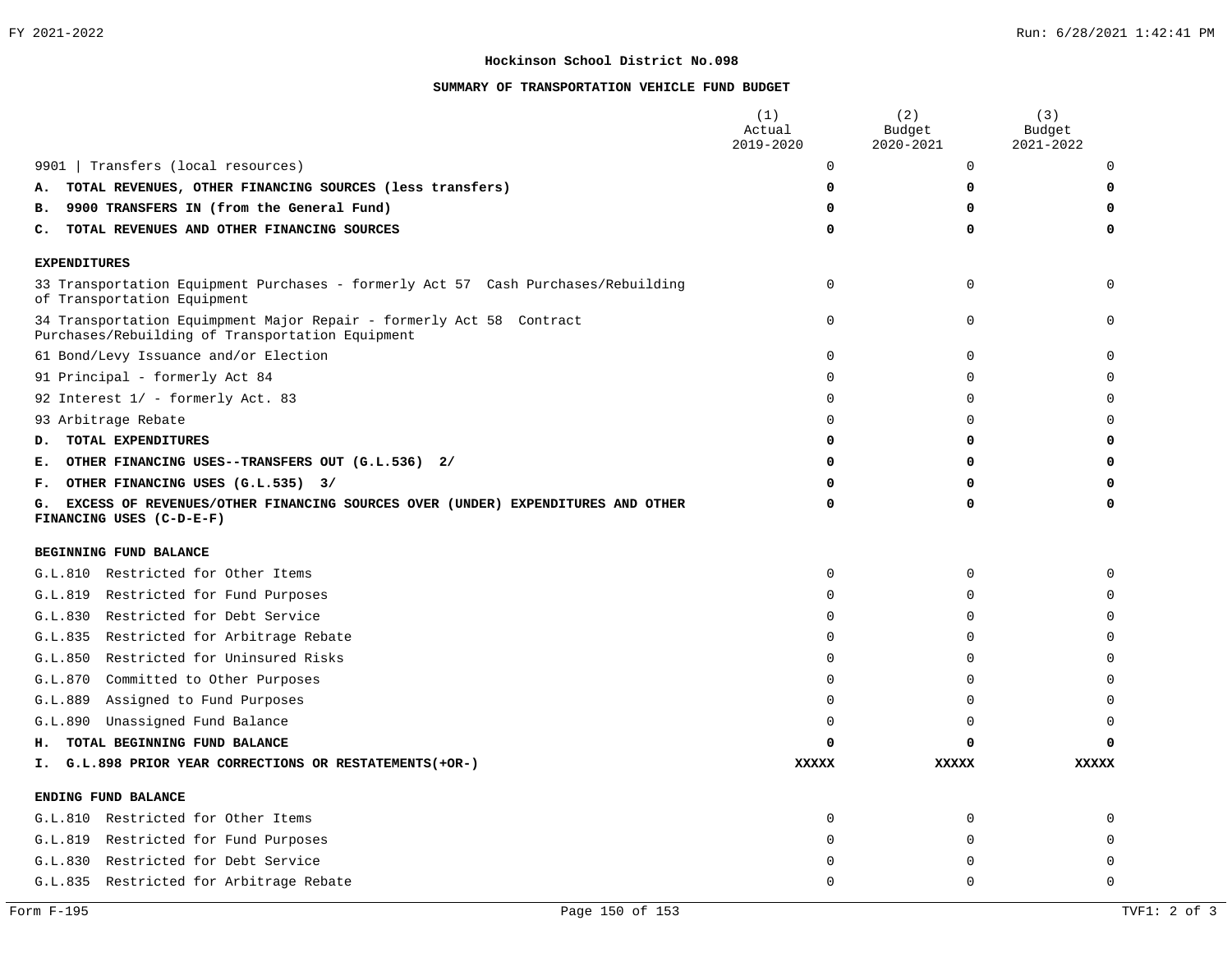#### **SUMMARY OF TRANSPORTATION VEHICLE FUND BUDGET**

|         |                                              | ' 1<br>Actual<br>2019-2020 | (2)<br>Budget<br>2020-2021 | (3)<br>Budget<br>2021-2022 |
|---------|----------------------------------------------|----------------------------|----------------------------|----------------------------|
| G.L.850 | Restricted for Uninsured Risks               |                            |                            | $\Omega$                   |
| G.L.870 | Committed to Other Purposes                  |                            | $\Omega$                   | $\Omega$                   |
| G.L.889 | Assigned to Fund Purposes                    |                            | $\Omega$                   | $\Omega$                   |
| G.L.890 | Unassigned Fund Balance                      |                            | $\Omega$                   | $\Omega$                   |
|         | J. TOTAL ENDING FUND BALANCE (G+H, +OR-I) 4/ |                            | 0                          | 0                          |

1/ Includes interest portion of purchase contracts.

2/ G.L. 536 is an account that is used to summarize actions for other financing uses--transfers out.

3/ G.L.535 is an account that is used to summarize actions for other financing uses such as long-term financing and debt extingishments. Nonvoted debts may be serviced in the Debt Service Fund (DSF) rather than in the fund that received the debt proceeds. In order to provide the resources to retire the debt, a transfer is used by the General Fund, Capital Projects Fund, or Transportation Vehicle Fund to transfer out resources to the DSF.

4/ Amount on Line J must be equal to or greater than all restricted fund balances.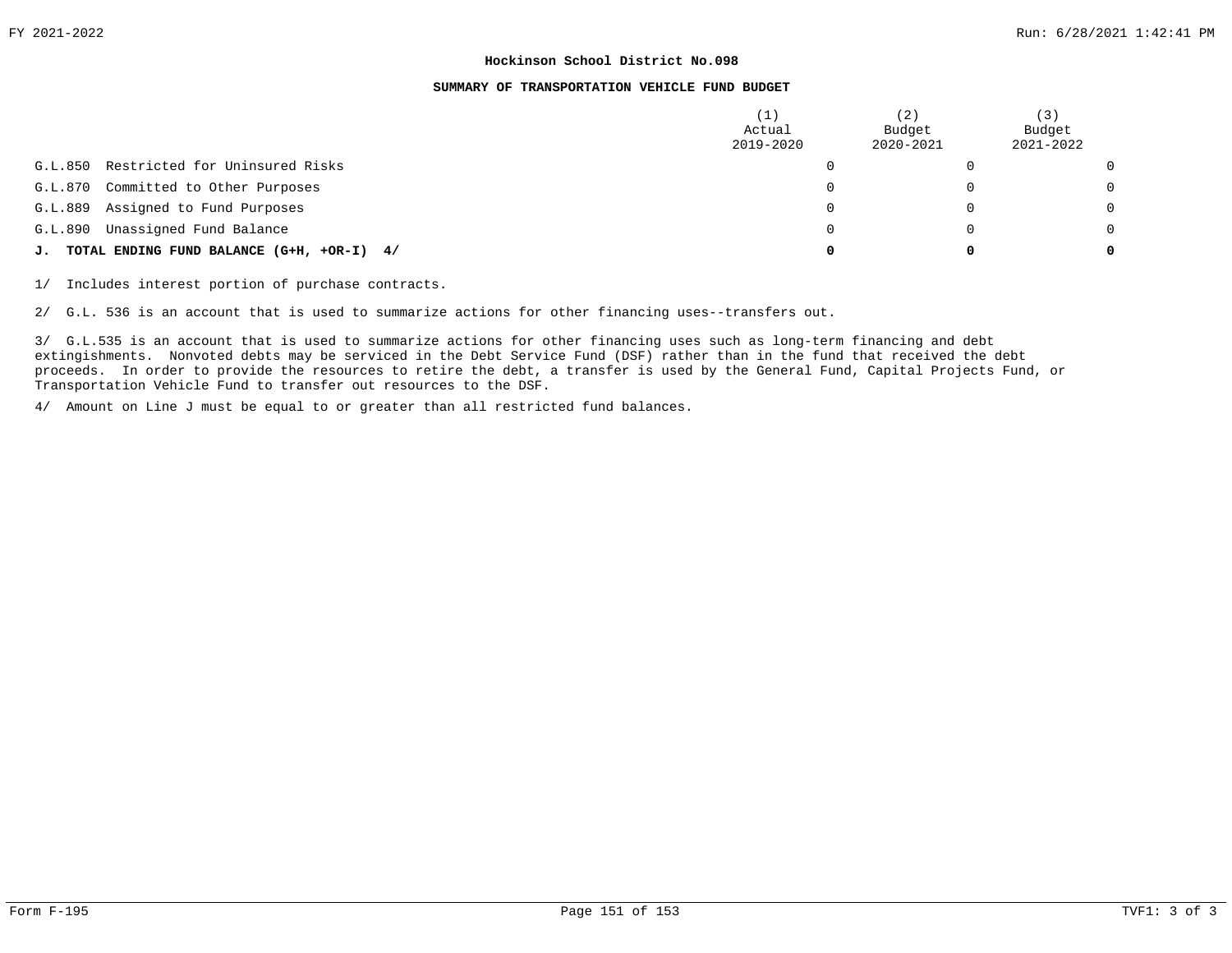#### **REVENUE WORK SHEET--TRANSPORTATION VEHICLE FUND--LOCAL EXCESS LEVIES AND TIMBER EXCISE TAX**

Local property tax collections (Account 1100) should include revenue anticipated to be received in cash during the fiscal year. Estimation for the Timber Excise Tax collection (Revenue Account 1500) is necessary to estimate the Net Excess Levy Collection. The Net Excess Levy equals the Excess Levy Amount minus the sum of the Timber Levy.

## **PART I: LOCAL PROPERTY TAX COLLECTIONS**

|                               | (1)             | (2)             | (3)                              | (4)             | (5)                    |
|-------------------------------|-----------------|-----------------|----------------------------------|-----------------|------------------------|
|                               | Excess Levy     |                 | Est. Timber Levy Net Levy Amount | Collection % 1/ | Amount Budgeted        |
|                               | Amount          |                 | $(Col.1 - Col.2)$                |                 | $(Col.3 \times Col.4)$ |
| Fall 2021                     | 0               |                 | $\Omega$                         | 43.48           | $\overline{0}$         |
| Spring 2022                   |                 |                 | 0                                | 55.91           | 0                      |
| 1100 TOTAL LOCAL TAXES:       |                 |                 |                                  |                 | 0                      |
|                               |                 |                 |                                  |                 |                        |
| TIMBER EXCISE TAX<br>PART II: |                 |                 |                                  |                 |                        |
|                               | (1)             | (2)             | (3)                              | (4)             | (5)                    |
|                               | Timber Assessed | \$ Per Thousand | Est Timber Levy                  | Collection %    | Amount Budgeted        |
|                               | Valuation       | /2              | $(Col.1 \times Col.2)$           |                 | $(Col.3 \times Col.4)$ |
| Fall 2021                     | 0               | 0.000           | 0                                | 0.00            | XXXXX                  |
| Spring 2022                   | 0               | 0.000           | 0                                | 100.00          | $\overline{0}$         |
| 1500 TIMBER EXCISE TAXES:     |                 |                 |                                  |                 | 0                      |

1/ The fall and spring collection percentages should be based on the most recent three-year history of tax collection percentages.

2/ Dollars per thousand is same as dollars per thousand used for excess levy (use a three-decimal rate).